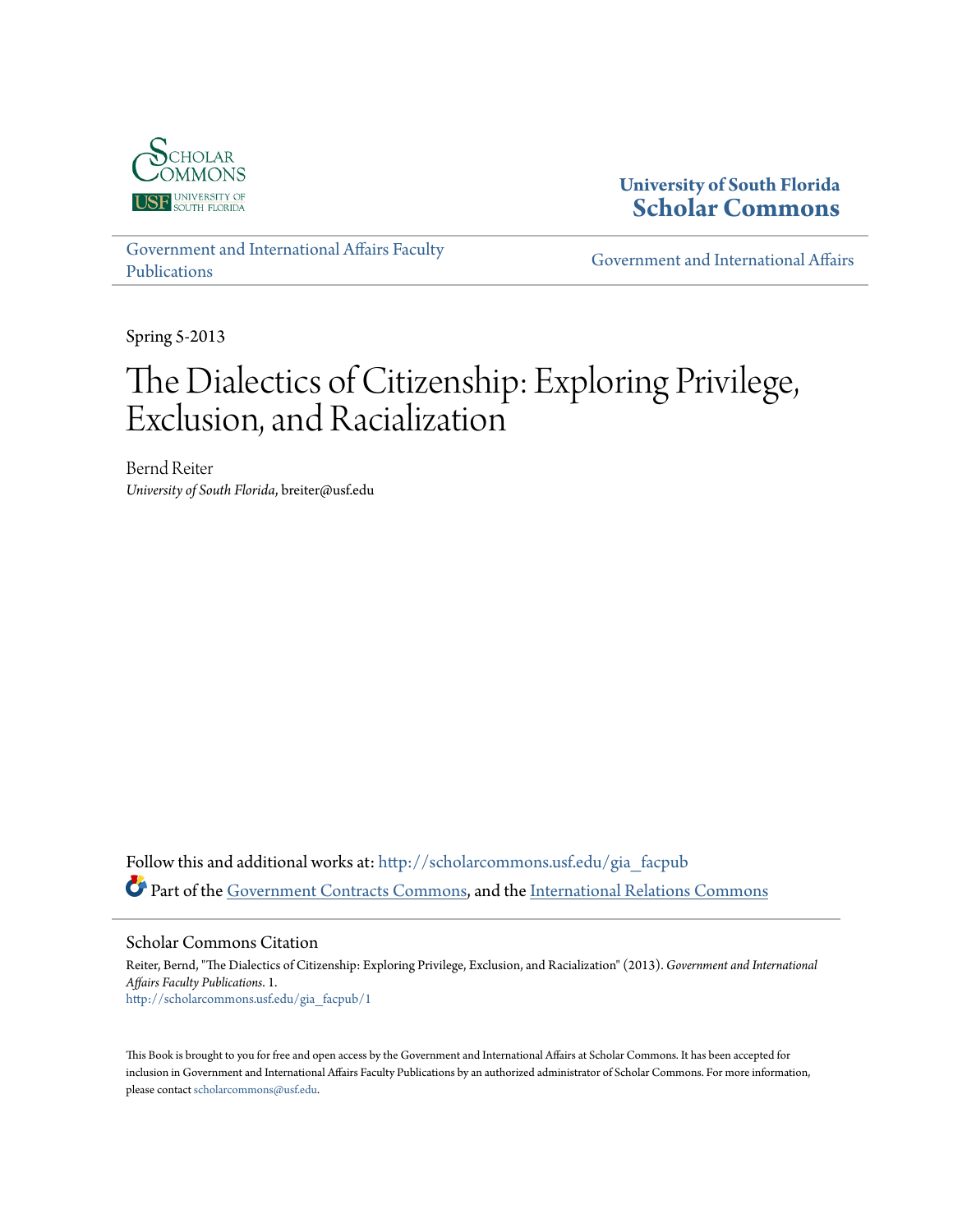## THE DIALECTICS OF CITIZENSHIP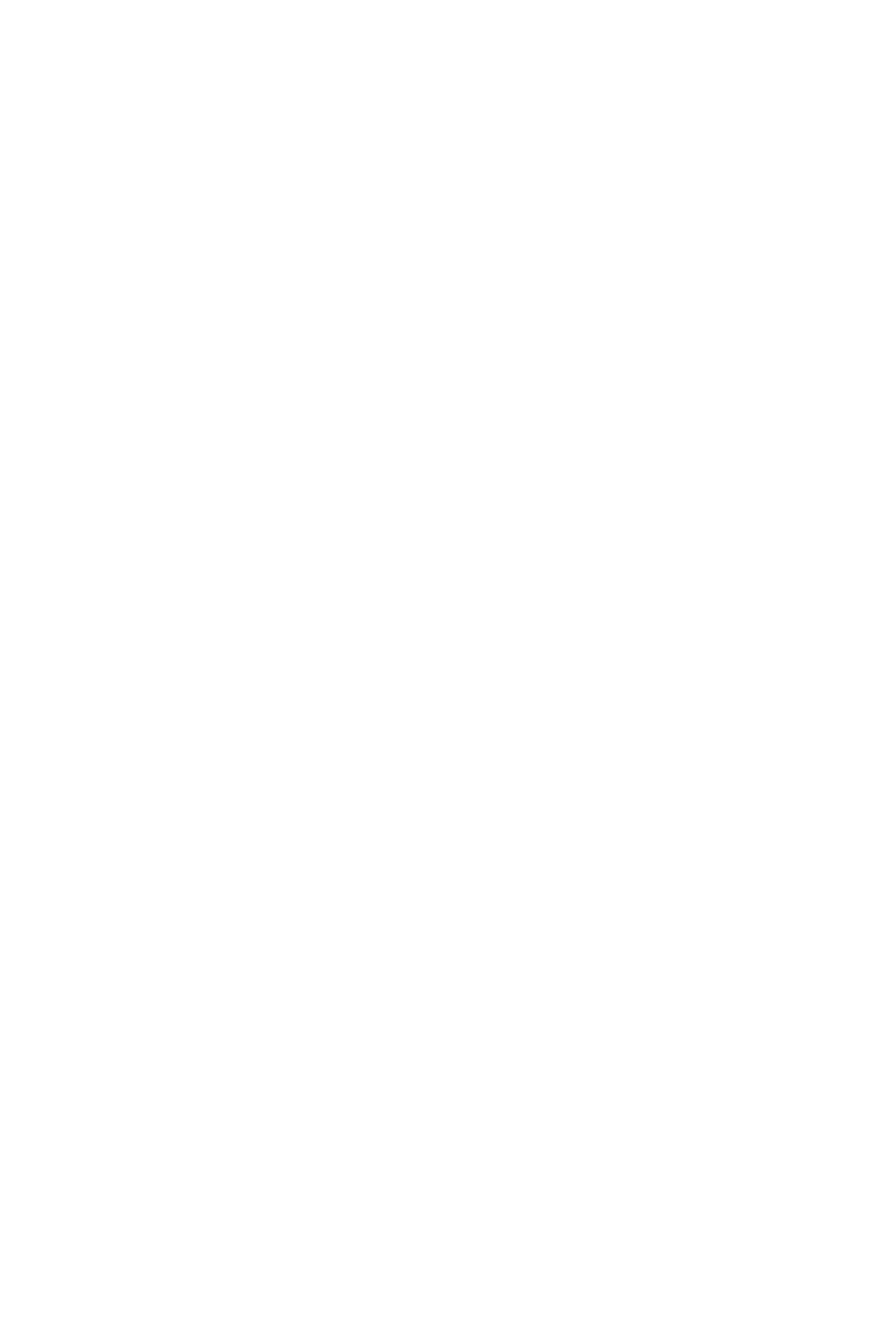# THE DIALECTICS OF CITIZENSHIP

*E x p l o r i n g P r i v i l e g e , E x c l u s i o n , and Racialization*

> Bernd Reiter Michigan State University Press East Lansing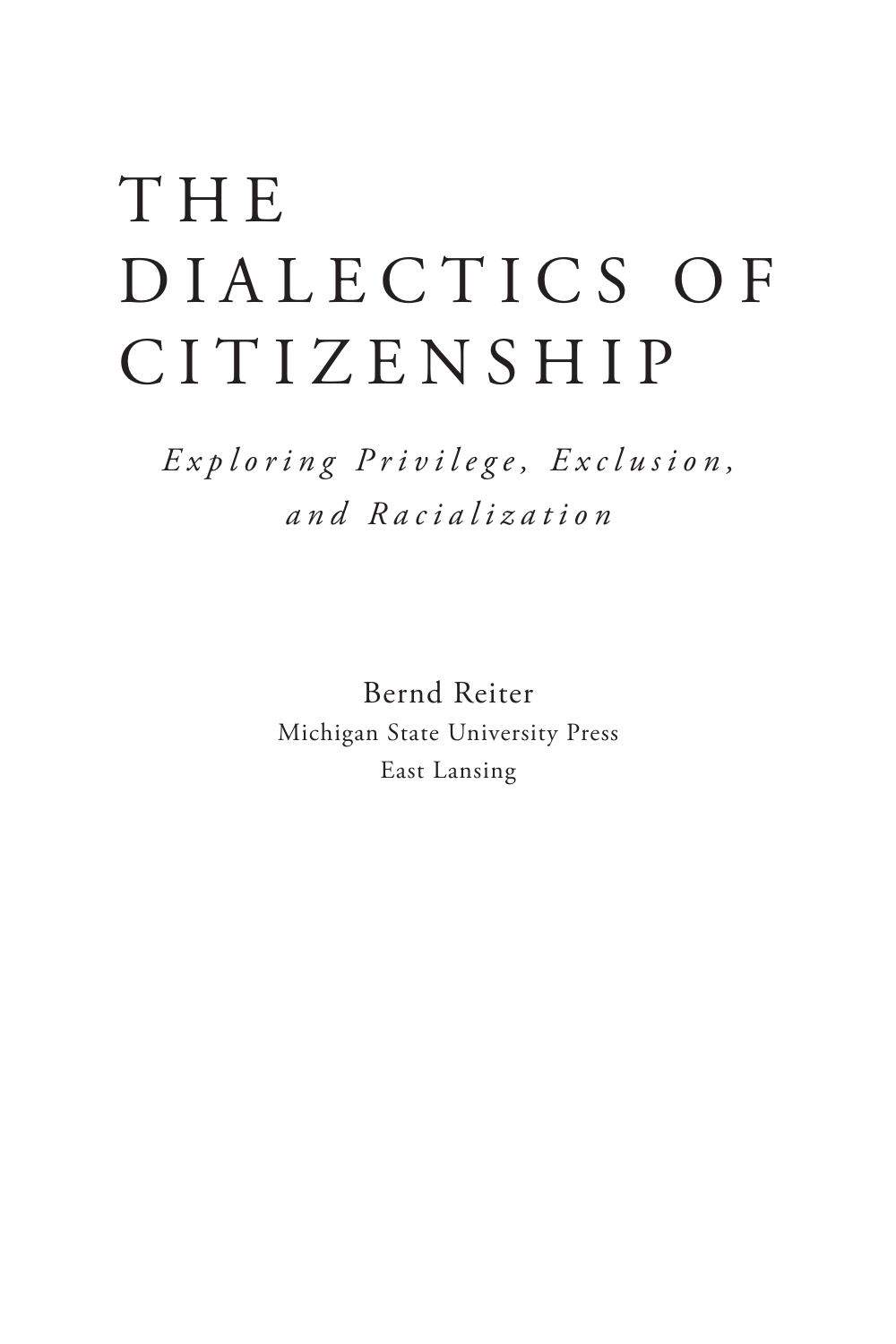Copyright © 2013 by Bernd Reiter

♾ The paper used in this publication meets the minimum requirements of ANSI/NISO Z39.48-1992 (R 1997) (Permanence of Paper).

Michigan State University Press East Lansing, Michigan 48823-5245

Printed and bound in the United States of America.

19 18 17 16 15 14 13 1 2 3 4 5 6 7 8 9 10

Library of congress cataloging-in-publication data

Reiter, Bernd, 1968–

The dialectics of citizenship: exploring privilege, exclusion, and racialization / Bernd Reiter.

p. cm. Includes bibliographical references and index. ISBN 978-1-61186-065-8 (pbk.: alk. paper)—ISBN 978-1-60917-351-7 (ebk.) 1. Citizenship. 2. Autonomy. I. Title.

JF801.R43 2013 323.601—dc23 2012029285

Book design by Scribe Inc. (www.scribenet.com) Cover design by Erin Kirk New

Cover photograph of the US/Mexican border fence © Jürgen Escher/laif/Redux and is used by permission of the photographer, all rights reserved. For more of Jürgen Escher's work please visit www.juergenescher.de. All rights reserved.

GM GREEN Michigan State University Press is a member of the Green Press Initiative and DIPLES is committed to developing and encouraging ecologically responsible publishing practices. For more information about the Green Press Initiative and the use of recycled paper in book publishing, please visit www.greenpressinitiative.org.

Visit Michigan State University Press at www.msupress.org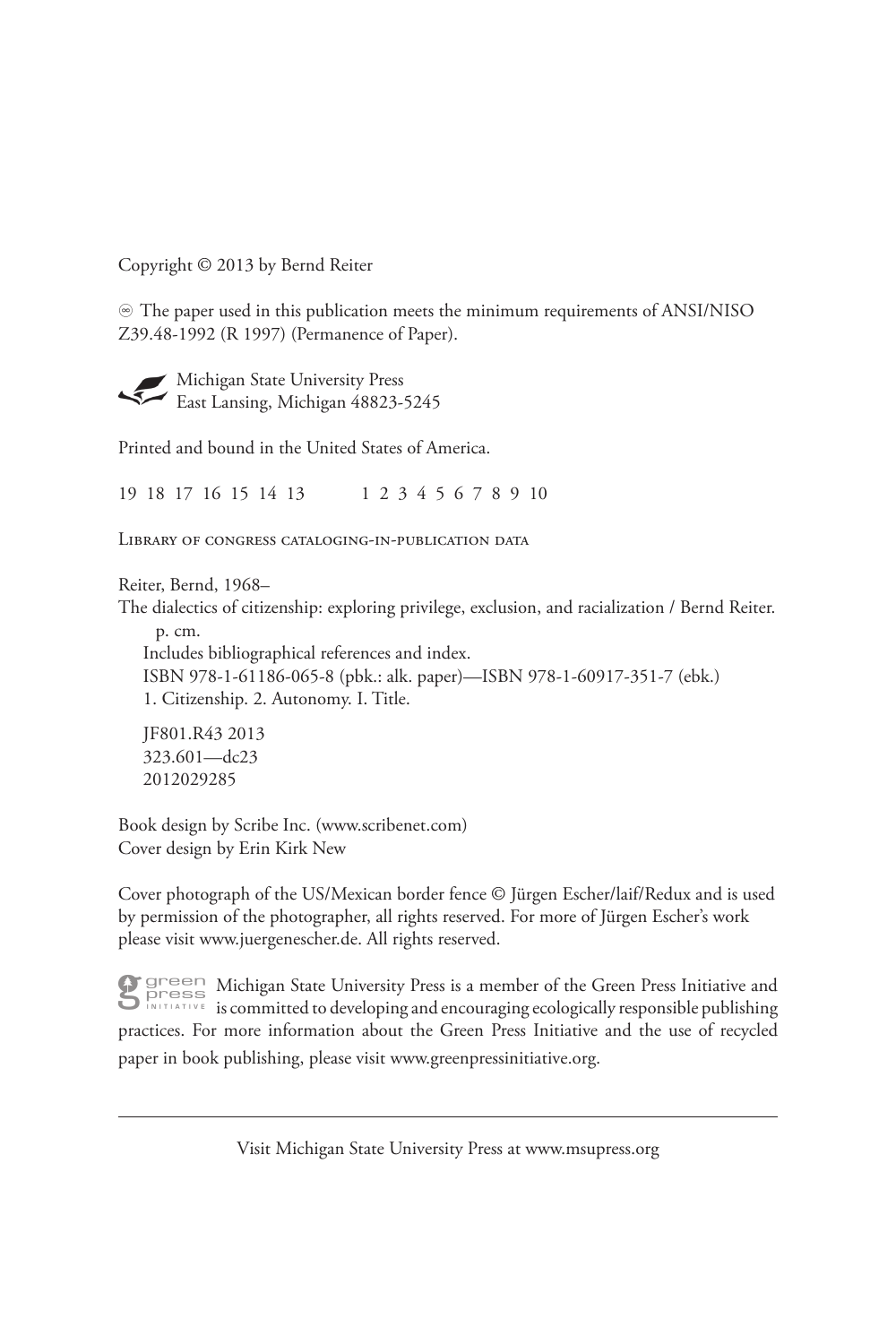*Intelligent fools, PhD's in illusion, Masters of mass confusion, Bachelors in past illusion, Now who you choosin'*

—Lauryn Hill, "Freedom Time"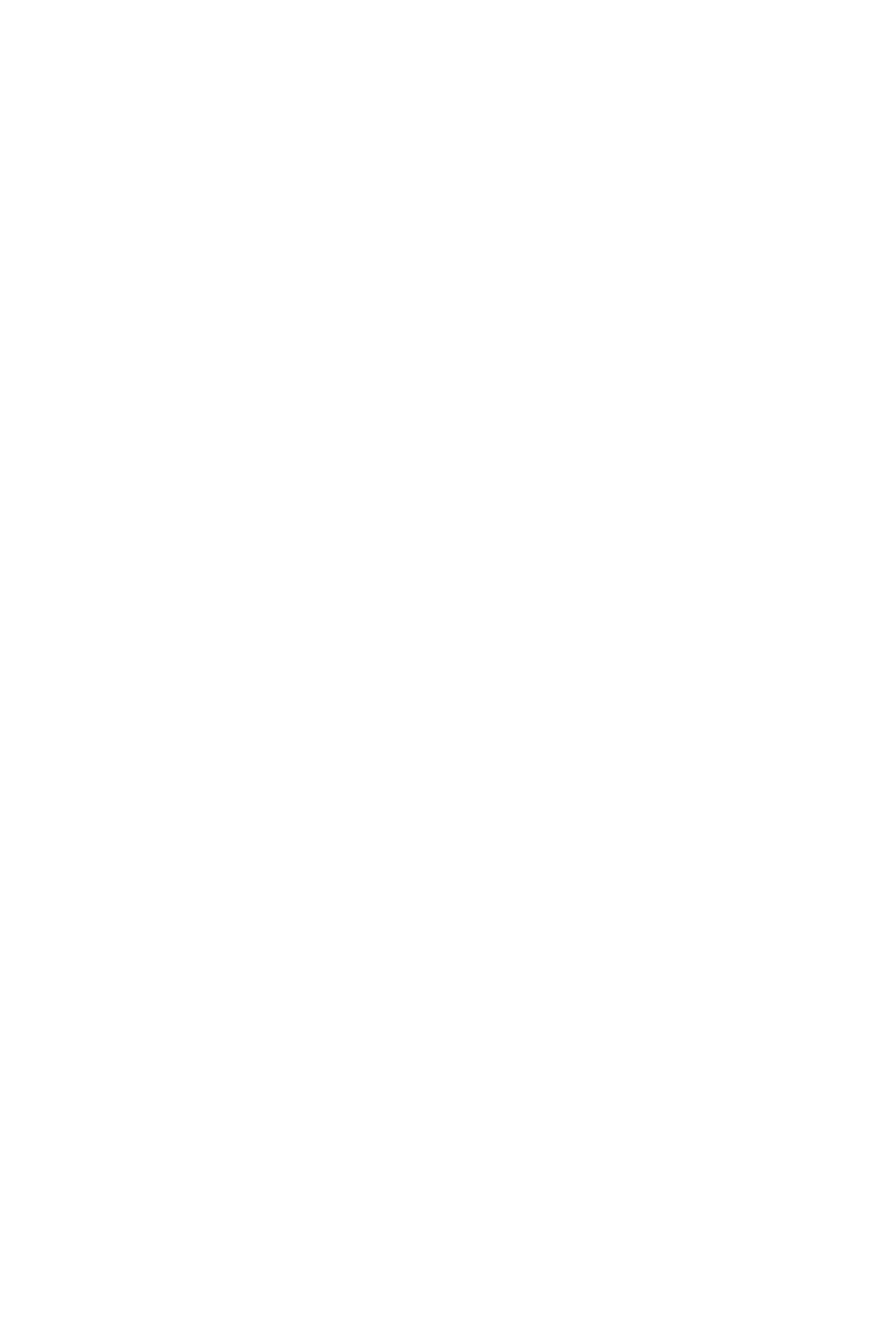## Contents

| Prologue     |                                                                                                                     | ix           |
|--------------|---------------------------------------------------------------------------------------------------------------------|--------------|
| Introduction |                                                                                                                     | xi           |
|              | Chapter 1. The Epistemology and Methodology of Exploratory<br>Social Science Research: Crossing Popper with Marcuse | $\mathbf{1}$ |
|              | Chapter 2. Conceptualizing Citizenship: Disjunctive, Dual,<br>Divided, Entangled, or What?                          | 23           |
|              | Chapter 3. Classical Citizenship: The Political and the Social                                                      | 43           |
|              | Chapter 4. Medieval European Citizenship: Christian Rights and<br>Jewish Duties                                     | 67           |
|              | Chapter 5. France: Liberalism Unveiled                                                                              | 83           |
|              | Chapter 6. The Postcolonial Within: Portugal, White and European                                                    | 99           |
|              | Chapter 7. Brazil: Experts in Exclusion                                                                             | 113          |
|              | Chapter 8. Colombia: When Law and Reality Clash                                                                     | 133          |
|              | Chapter 9. Conclusion: Learning from Exploratory Research                                                           | 151          |
| <b>Notes</b> |                                                                                                                     | 165          |
| References   |                                                                                                                     | 175          |
| Index        |                                                                                                                     | 195          |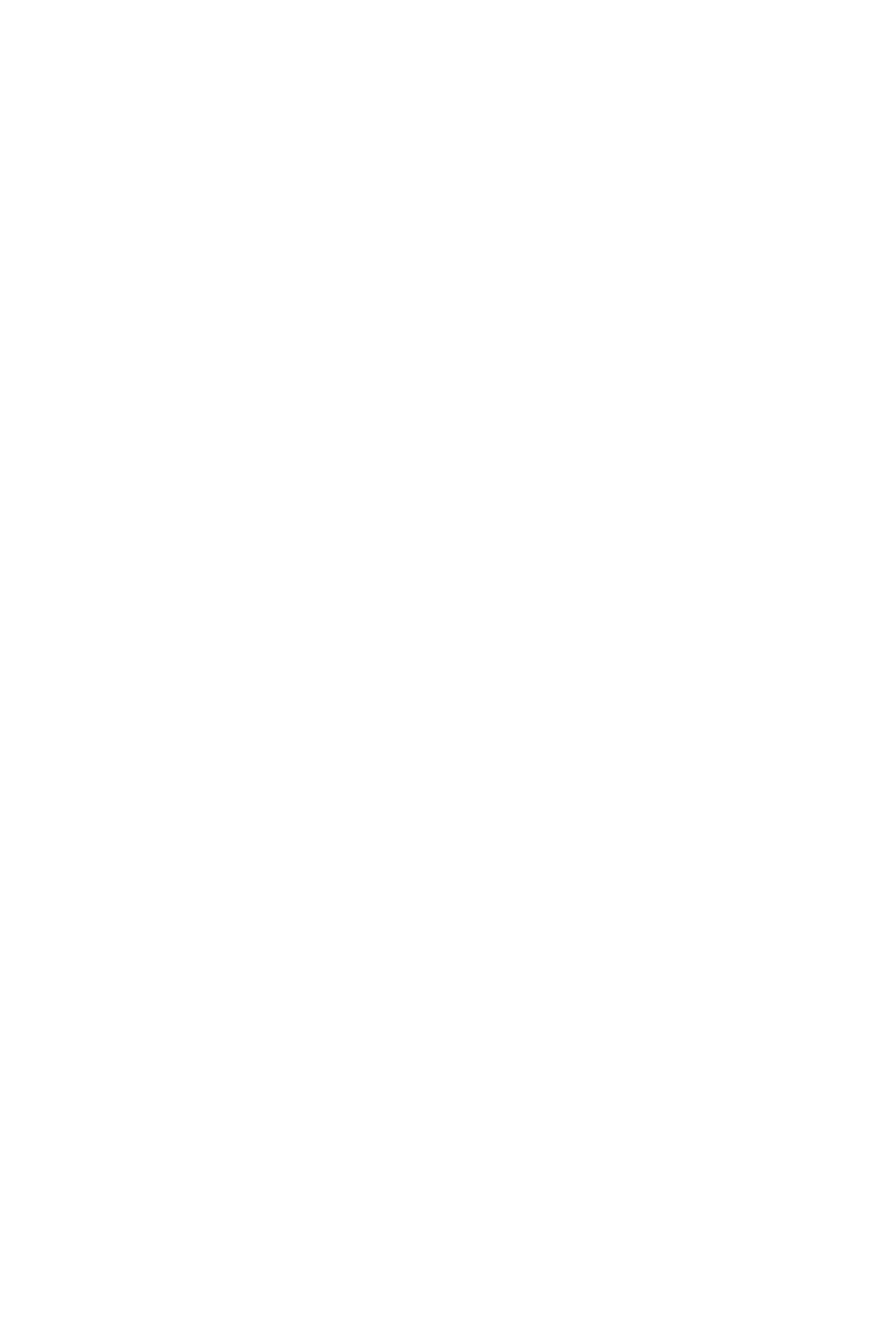## Prologue

This book grows out of, and indeed connects to, previous efforts (Reiter 2009; Nef and Reiter 2009). Its realization would have been impossible without the support I have received from the Desigualdades Network of the Free University of Berlin. I am very grateful for the support they have given me and want to express my sincere thanks, especially to Prof. Sergio Costa. My time in Berlin and the dialogues I had with fellows, students, postdocs, and faculty have proven invaluable and allowed me to push my thoughts forward in significant ways. I am also indebted and very grateful for the critical and constructive comments I have received on earlier versions of several chapters of this book from Manuela Boatcă, Mitchell Glodek, Ulrich Oslender, Sergio Costa, Katherine Lebow, and Eric Wolters. Finally, I want to thank my home institution, USF, especially my director, Rachel May, and my chair, Mohsen Milani, for allotting me the time and freedom necessary to finish this book. Thanks!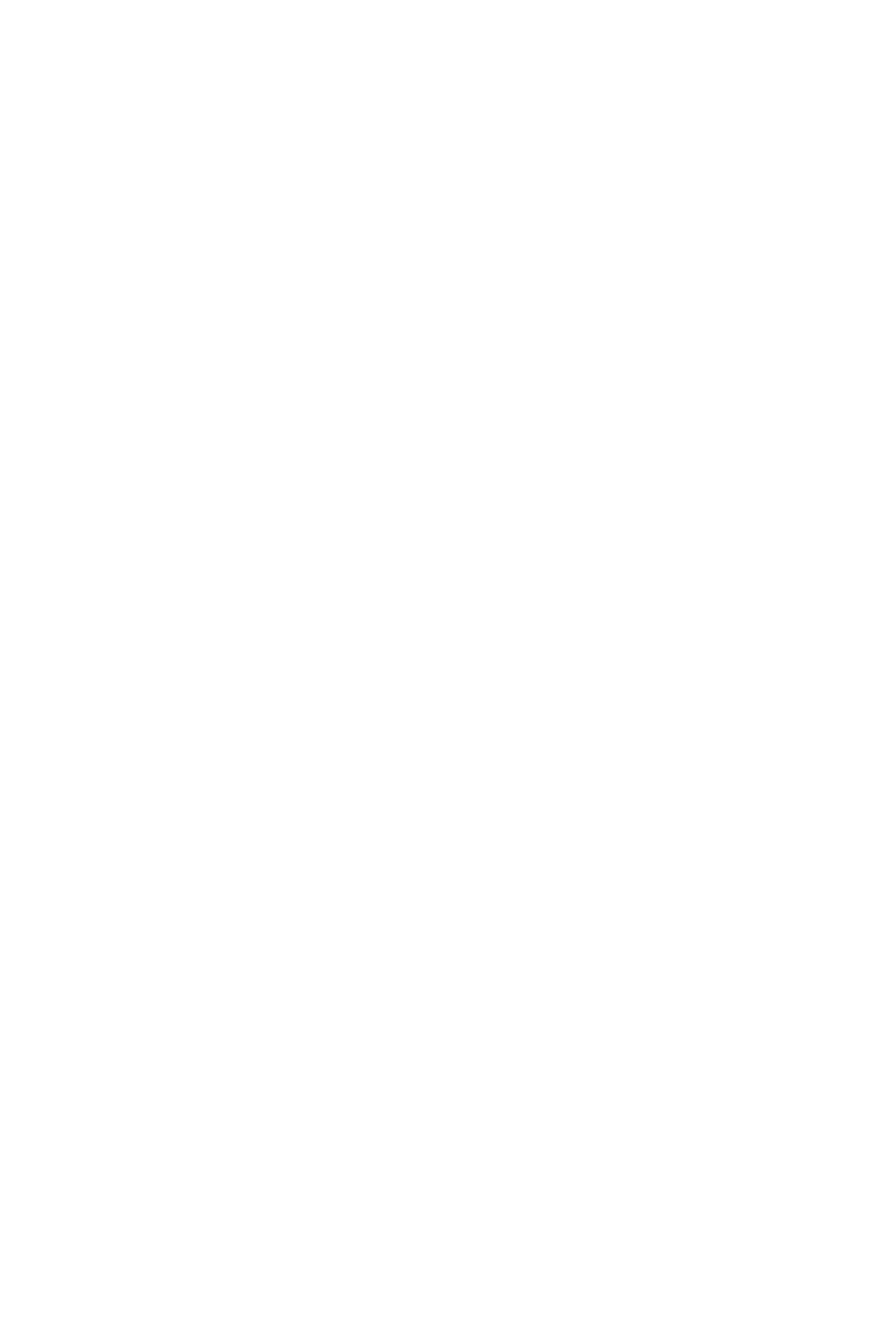## Introduction

*Philosophers have only interpreted the world in various ways; the point is to change it.*

—Karl Marx, 1845

The central theme of this book is autonomy and self-rule. It focuses on those sites, historical and geographical, where people have taken up the banner of self-rule and established democratic systems. As soon as they have done so—and this is the thread weaving together the different stories here told—they had to face the adversary of those who had something to lose, namely, their own power and their privileges. At the same time that this book tells the story of autonomy and self-rule, it also tells the story of the defense of privilege, of exclusion and second-class citizenship, because one story cannot adequately be told without the other.

Democracy, understood here in the strong sense, that is, as the strife to rule oneself and achieve autonomy, never "came about"—it was always fought for. In the same way, it never "vanished" or "withered away"; it was taken away, dismantled, or weakened by those who had something to lose from self-rule. The ways to establish democracy were as cunning as the ways to weaken and destroy it—and this book takes a closer look at how exactly this epic struggle played out, and still plays out, in different parts of the world. It focuses on the efforts of specific groups to establish self-rule and democracy, and it analyzes how their efforts were met by those I call "the included," that is, the privileged who tend to benefit from the exclusion of others (Nef and Reiter 2009).

It is important to highlight that this book grows out of praxis—my own praxis as someone working for and thus concerned with democracy, self-determination, power, democracy, and autonomy—both my own and those of others. Starting from praxis, I contend, makes all the difference. What follows is done in an effort to think through—and offer tools to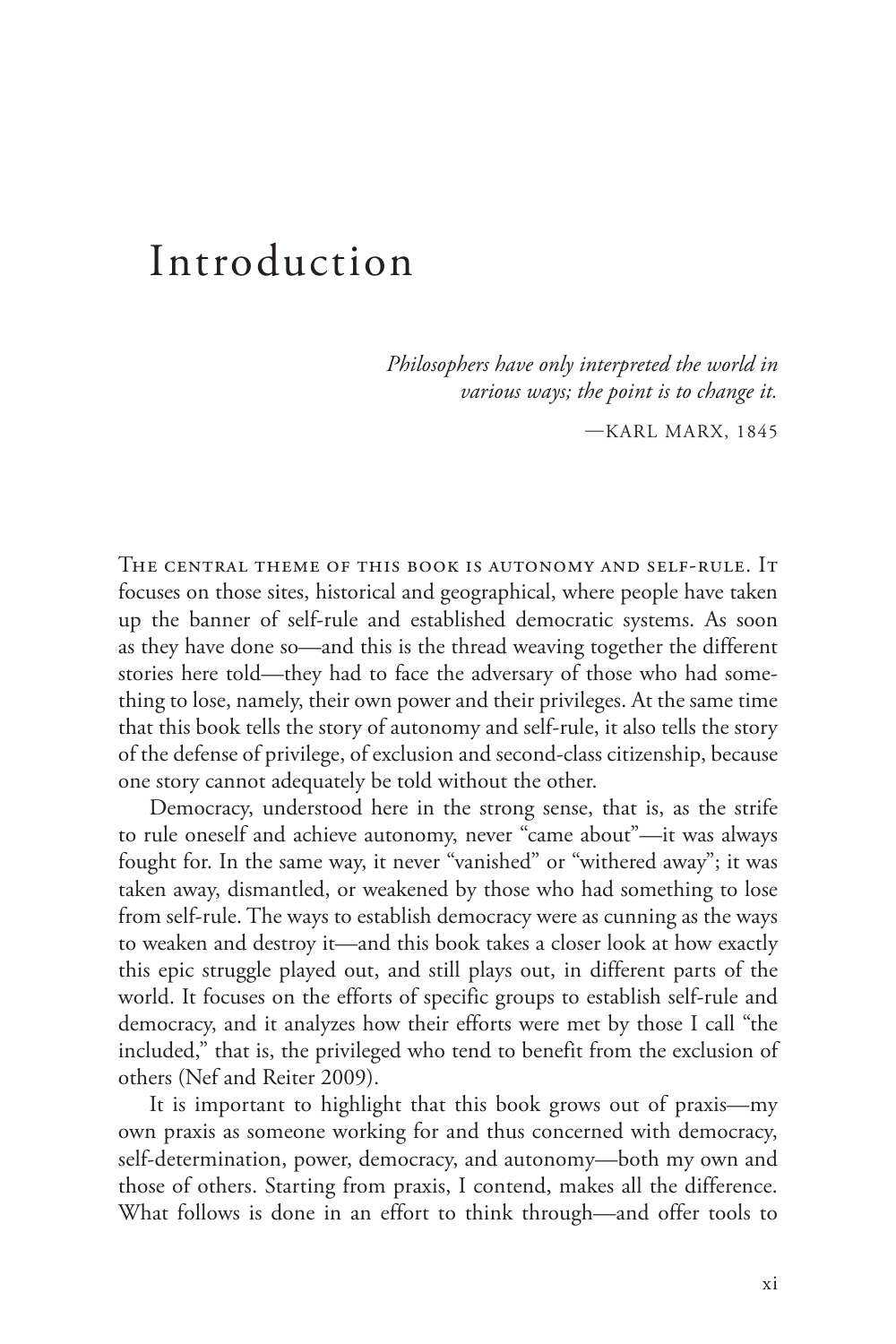analyze—some of the most central problems and questions of my life and, I would think, the lives of many others. How to be free? How to achieve more justice and autonomy? How to recognize the maneuvers of the privileged to undo the efforts of the excluded to attain these goals? Hence also: How to improve the democracies we live in? Behind all these questions stands the will to address shortcomings and offer tools for improvement. This is at the same time easier and harder than it seems. It is easy because to achieve such practical goals, we do not need most of the extremely complicated, cryptic, and lofty theories offered by some of the "recognized thinkers" of our day. Most problems we have are not that complicated, after all, and it rather seems that some of "our" thinkers and writers artificially complicate issues in order to mystify them, instead of elucidating them. Some also seem more motivated to add to their own prestige (and positions/salaries) than to offer usable tools to all those who could actually benefit from such analyses. Most of academic life has become a sort of vanity fair of exalted egos whose central aim seems to be to flatter themselves by inventing ever-more sophisticated proposals and languages (attend a random academic conference to verify). It might indeed even be, as Cornelius Castoriadis thought, that "we live in a period of appalling ideological regression among the *literati*" (Castoriadis 2001: 24). This trend also complicates this book, because it forces me to navigate through, and combine wherever possible, different languages in an act to translate the useful, decipher the cryptic, highlight the helpful, and in the midst of all of this, explain my own thinking.

Luckily, I have found in the work of Greek philosopher Cornelius Castoriadis (1922–1997) a strong ally in this endeavor. His work on autonomy has allowed me to sharpen my gaze and, if you will, "keep the eye on the prize." I share Castoriadis's starting position and focus on autonomy, and his definition of autonomy sets the tone for my efforts as well:

But what does "autonomy" signify? *Autos*: oneself; *nomos*: law. The person who gives herself her own laws is autonomous. (Not, *The person who does whatever comes into her head*, but rather, *The person who gives herself laws*.) Now, that is immensely difficult. For an individual, to give oneself one's own law, within the fields in which this is possible, requires the ability to hold one's own in the face of all conventions, beliefs, fashion, learned people who maintain absurd ideas, the media, the silence of the public, and so forth. And for a society, to give itself its own law means to accept at bottom the idea that it is creating its own institution, and that it creates that institution without being able to invoke any extrasocial foundation, any norm of norms, any measure of its measures. This therefore boils down to saying that such a society should itself decide what is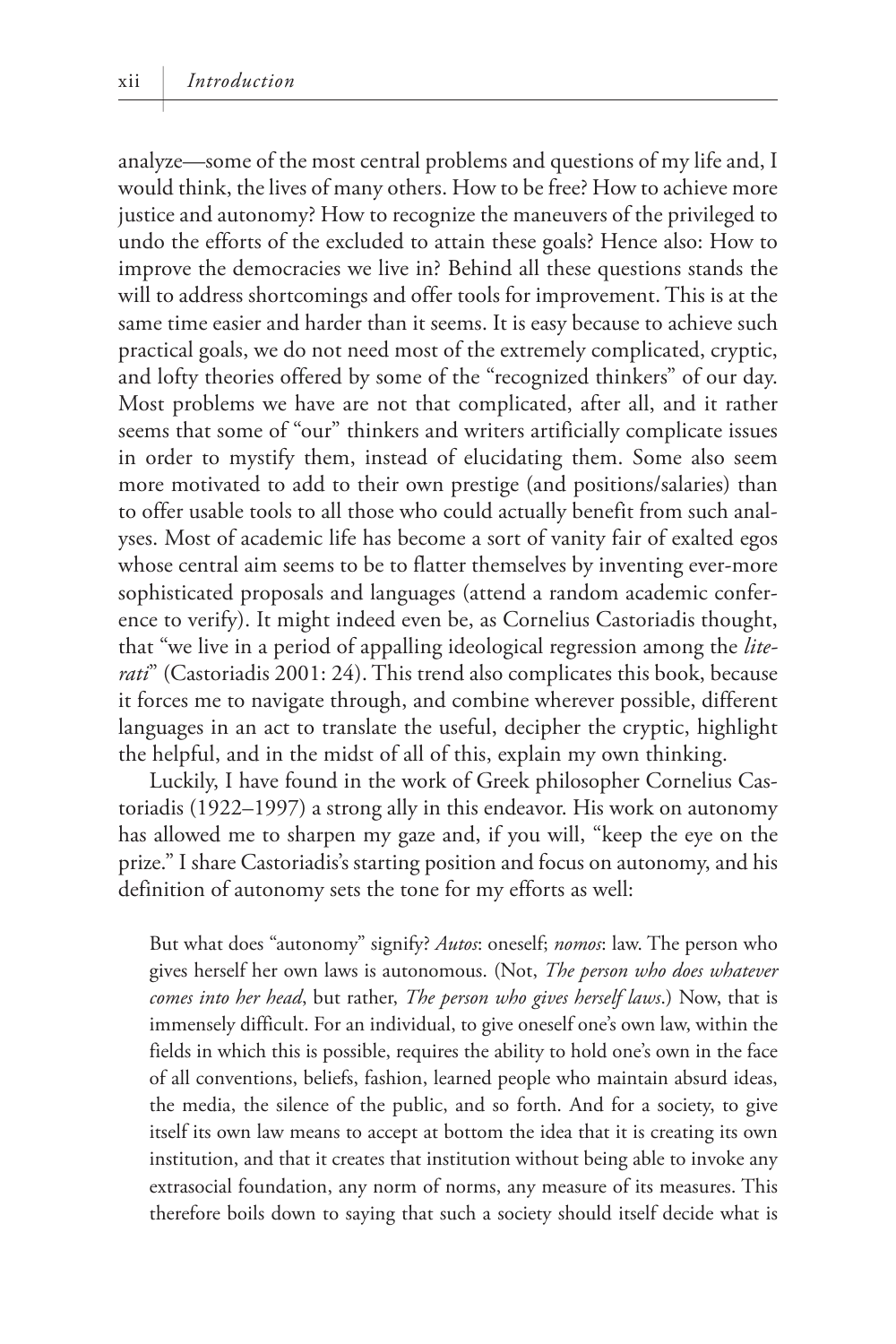just and unjust—and this is the question with which true politics deals (we are obviously not talking here about the politics of the politicians who occupy the stage today) (Castoriadis 1985: 158).

However, even if I follow Castoriadis in many of his analyses and critiques and share his preoccupation with autonomy and self-rule, I do not share his assessment of the Greco-Roman-Western path as a unique one. Even though it does seem that this path has thoroughly colonized the world (Chakrabarty 2000), I simply do not know enough about the world in order to make, or support, such a statement. Making this sort of argument is not my aim here. This book, too, focuses on democratic Athens as the place where self-rule was first documented, but this focus is due to the availability of sources and does not imply that similar experiments were not undertaken elsewhere. It then focuses on other contested historical sites of struggle for self-rule, namely the Roman Republic, medieval Italian city-states, and postrevolutionary France. The struggle for autonomy and self-rule is, however, not historical—it continues to be fought today, as the struggles in Egypt, Syria, Yemen, Morocco, Palestine, fought while I am writing this book, amply testify. To capture the different struggles for self-rule and to analyze the ways in which, and why, these efforts are blocked and contained by elites and their allies, I have included four contemporary cases, namely, France, Portugal, Colombia, and Brazil.

Those cases are selected because they are particularly telling and thus allow us to gain exceptionally deep insights into the dynamics of this struggle for self-rule. Chapter 1 will elaborate further on the methodology applied here, which is one of exploration. Here, it is important to highlight that all those marching, and willing to die, for democracy in the past and today do so not to establish a system where one sort of ruler is substituted for another, even if elected. "Elite democracy," as it has been called, is not what the idea of democracy promises. It promises self-rule (Mansbridge 1980). Similarly, at the heart of the disappointment many experience worldwide with their own established democracies lies a lack of self-rule, which means a lack of active citizenship. Passive citizenship, second-class citizenship, or exclusion from citizenship altogether while being an effective resident in a democratic country, all contribute to alienation from politics, from government, from the state, and even, as I shall show, from "the political" itself, so that whole generations of people living in established democracies seem disinterested in it.<sup>1</sup> Why should they be interested in it if nothing seems at stake for them? The leaders they elect do nothing to allow self-identification with them and their issues (and if they do, it never seems genuine). Self-rule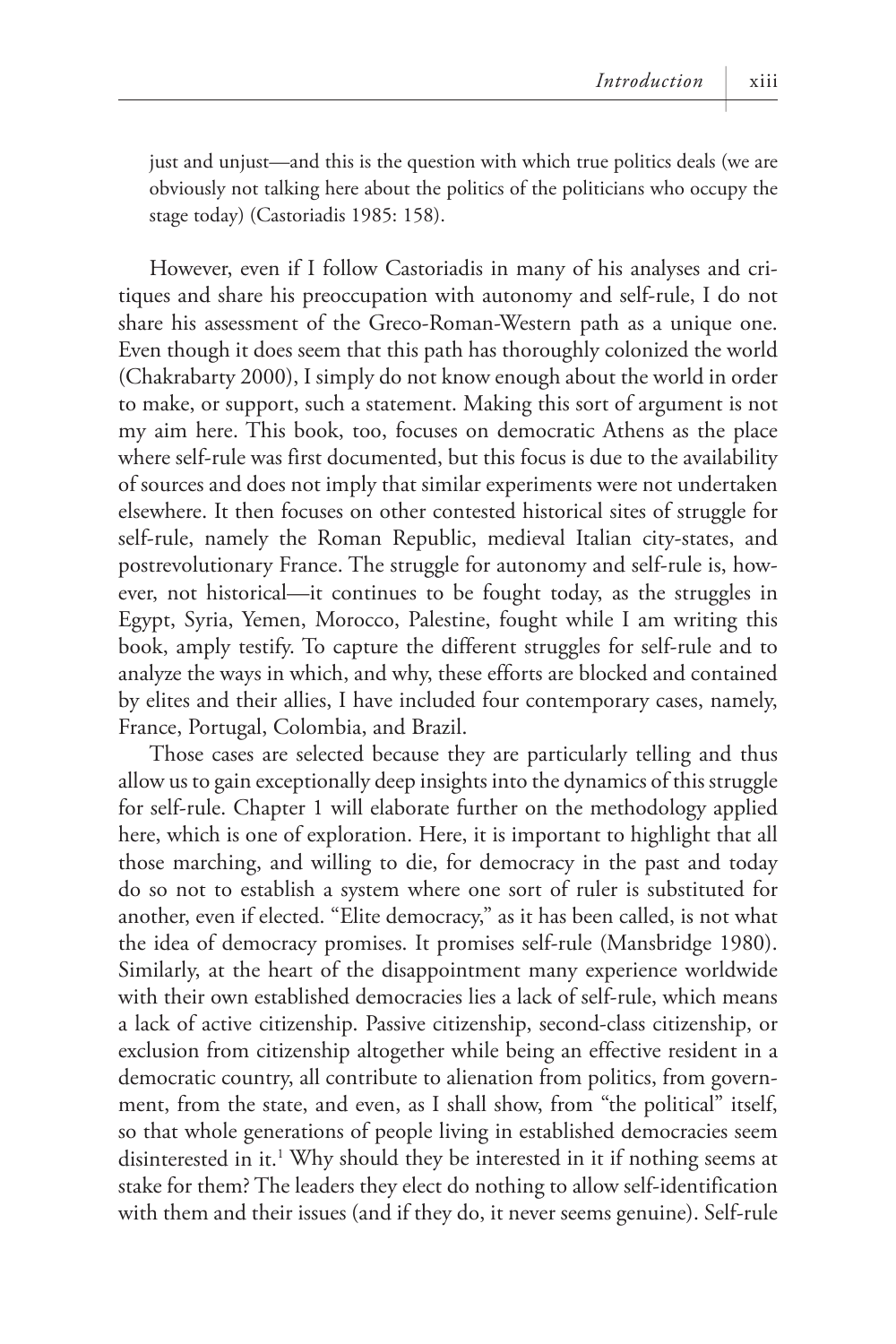cannot be delegated. According to Castoriadis, "The project of autonomy itself is certainly not finished. But its trajectory during the last two centuries has proved the radical inadequacy, to say the least, of the programmes in which it had been embodied—be it the liberal republic or Marxist–Leninist 'socialism.' That the demonstration of this inadequacy in actual historical fact is one of the roots of present political apathy and privatization hardly needs stressing. For the resurgence of the project of autonomy, new political objectives and new human attitudes are required" (Castoriadis 2001: 26). I agree. The current (2011–2012) political events filling our newspapers, from the Arab Spring to the Tea Party, all suggest a profound discontent with the ways "democracy" has come to be understood and practiced. The minimal common denominator seems to be that many citizens have lost their trust in the political system, perceiving that politicians do not truly represent us and/or that they do not represent us truthfully. Rather, they act as elites, in their own interests, or in the interests of the most powerful stakeholders—in most cases big corporations. As representation is in crisis, the whole democratic system evokes discontent and mistrust. In short: the practice of citizenship needs rethinking and reorientation.

The most prevalent strategy to uphold elitism has been to shift the core discussions rightfully pertaining to self-rule out of the political realm into the administrative or legal realms, and to transform citizenship from a political practice to a set of legal rights and administrative rules. Citizenship has been thoroughly legalized and "commodified," in the words of John Pocock (1995)—that is, transformed from a political practice into a legal concept without many teeth. At the same time, in almost all contemporary democracies, democracy came to mean elite rule, exercised and upheld through representation. Self-rule, the original idea behind democracy, was practiced in but a few places, for relatively short periods of time, and it was always opposed vehemently because of its radicalism. And radical it is, as the idea of ruling oneself does not go with many of the things we have come to accept as fitting under the label "democracy." Such ideas as democratic representation and citizenship as a legal status clearly are at odds with what Athenian citizens, the burghers of Pisa and Lucca, and the French revolutionaries wanted. They are also at odds with what the citizens of Egypt want today, as well as with what the excluded and second-class citizens of Portugal, Colombia, and Brazil want and expect from their already established democratic systems. They all want a voice and an active say in the molding of their lives. They want self-rule, autonomy, and justice—not a system of elected and corrupt, or corrupted, elites. In other words, they want true citizenship. But what is true citizenship? What does it look like?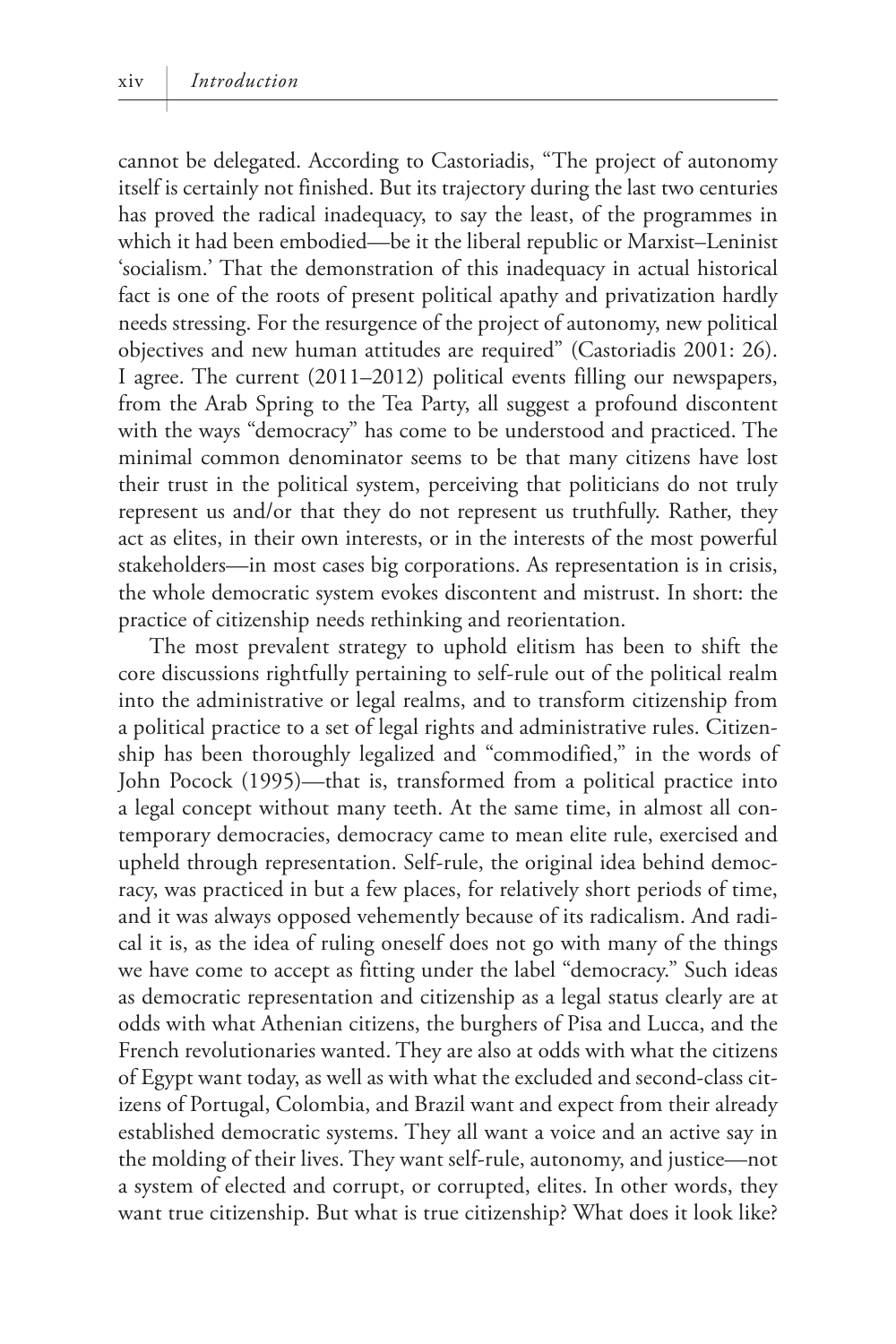How has it been achieved, and what can we learn from where it has failed? With these questions, the focus of this book is defined. I set out to analyze the struggles for autonomy and self-rule, and to dissect the opposing forces and strategies that block its advancement.

I have found the most fruitful way to achieve this by focusing on the relationships that link citizenship to exclusion, and on the struggles and processes that constitute the field in between citizenship and exclusion that is, the struggles of those who seek self-rule, autonomy, justice, and democracy, and those who oppose them for the sake of defending their own privileges. In other words, I have found it helpful to think of the relationship between inclusion and exclusion in and from citizenship as one that is dialectical, where one constitutes and conditions the other. This argument at once constitutes the unit of analysis of this entire book—namely, the space, or maybe the field of tension, that emerges between the two poles of citizenship and exclusion.2 This focus also gives the book its title.

To demonstrate the fruitfulness of this analysis, the empirical analysis presented here starts where citizenship itself started—at least where we think and know it started, namely, in classical Athens. From there, I shall follow the development and expansion of citizenship and democracy and thus analyze the Roman Republic, medieval city republics, and postrevolutionary France. All these are obvious places to look in this genealogy of citizenship, even though they are certainly not the only ones, and I do not want to claim that the European experience is superior to another. To the contrary, this book adds to the effort to "provincialize Europe" (Chakrabarty 2000) by offering a critical analysis of what has been called the "Western democratic tradition" and showing its inherent limitations and contradictions. To fully achieve this, this book also includes a discussion of three contemporary cases, namely, Portugal, Brazil, and Colombia.

It is at this point important to explain that my aim in this book is to offer an approach that contributes to unveiling the common thread that brings all the cases discussed here together, namely, the dynamics that produce different forms of exclusion and block the achievement of more autonomy, self-rule, and hence genuine democracy. I should also explain that even though my aim is practical, the work presented here is firmly rooted in the social sciences, offering theory-driven explanations of social reality. Thus, even though I present and use historical information, this work aims not at contributing to the production of historical knowledge. In fact, none of the historical evidence presented here is new, and it is taken almost entirely from already published work. I am not aiming to present new facts, but new explanations *about* facts and thus new, fruitful, and innovative ways to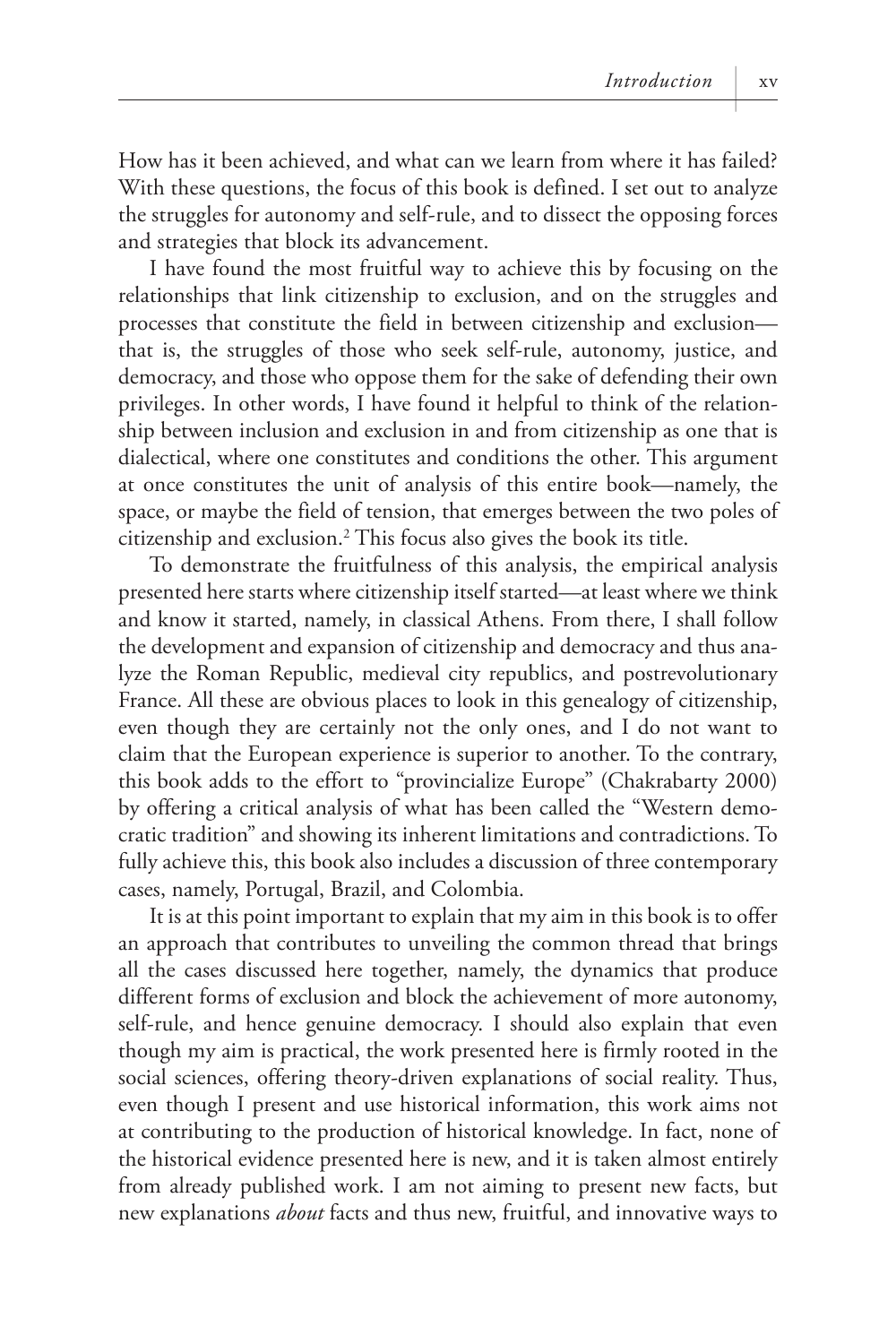look at facts and reality. This is, I want to argue, all that honest social science can and thus should do. In my mind, any heuristic claims beyond are ill-begotten and misleading and ultimately responsible for the lack of systematic knowledge production in the social sciences. Given that this claim is controversial, I have dedicated some space to elaborating it. Chapter 1 discusses these issues in some detail, and by doing so it lays out the epistemological and methodological foundations for this book. However, chapter 1 is relevant beyond the cases of this book. It stands on its own and can be read separately and taken as a general discussion on the epistemology, theory, and methodology of the social sciences. It is of especial interest to all those interested in qualitative, explorative research, as I seek to provide a rationale for explorative research in general.

Citizenship—or better, the reality represented by it—can be analyzed in many different ways. This book sets out to focus on its inherent tensions and contradictions, and on the ways different people and groups have sought to uphold and defend their citizens' rights against others. By doing this, a sort of genealogy of exclusion and second-class citizenship slowly emerges as the books moves from one empirical case to the next. The analytical framework chosen makes it appear as if citizenship was never only about status and belonging to a specially delimited community, as T. H. Marshall (1950) has argued, but always also about setting oneself apart from others and thus defining and constituting one's rights in contrast to others' non-rights and duties. I deliberately chose to say "this framework makes it appear this way" because, as I shall seek to demonstrate in chapters 1 and 2, the theoretical framework applied to an empirical reality will influence and distort what we see—even make us blind to some aspects of that same reality that we would otherwise see had we chosen a different theoretical framework (Whorf and Carroll 1964; Davidson 1974; Lakoff 2009). This, of course, leaves us in a predicament if we aim at explaining "the" reality, or "all" reality. I shall avoid this claim and instead explain "a" reality, one that I find important to *also* consider when reading the important and influential work of such authors as T. H. Marshall (1950), Margaret Somers (1993), Ensing Isin (2000, 2008), Ayelet Shachar (2009), Joseph Tulchin and Meg Ruthenberg (2007), and many others—all of whom have done much to explain what citizenship is and how it was experienced by different peoples at different times.

The reality I want to further elucidate here is one hiding behind the legal category of citizenship. I am interested in exploring how citizenship is lived, experienced, imagined, and performed in people's everyday lives, and how these performances reflect back on the identities of those having to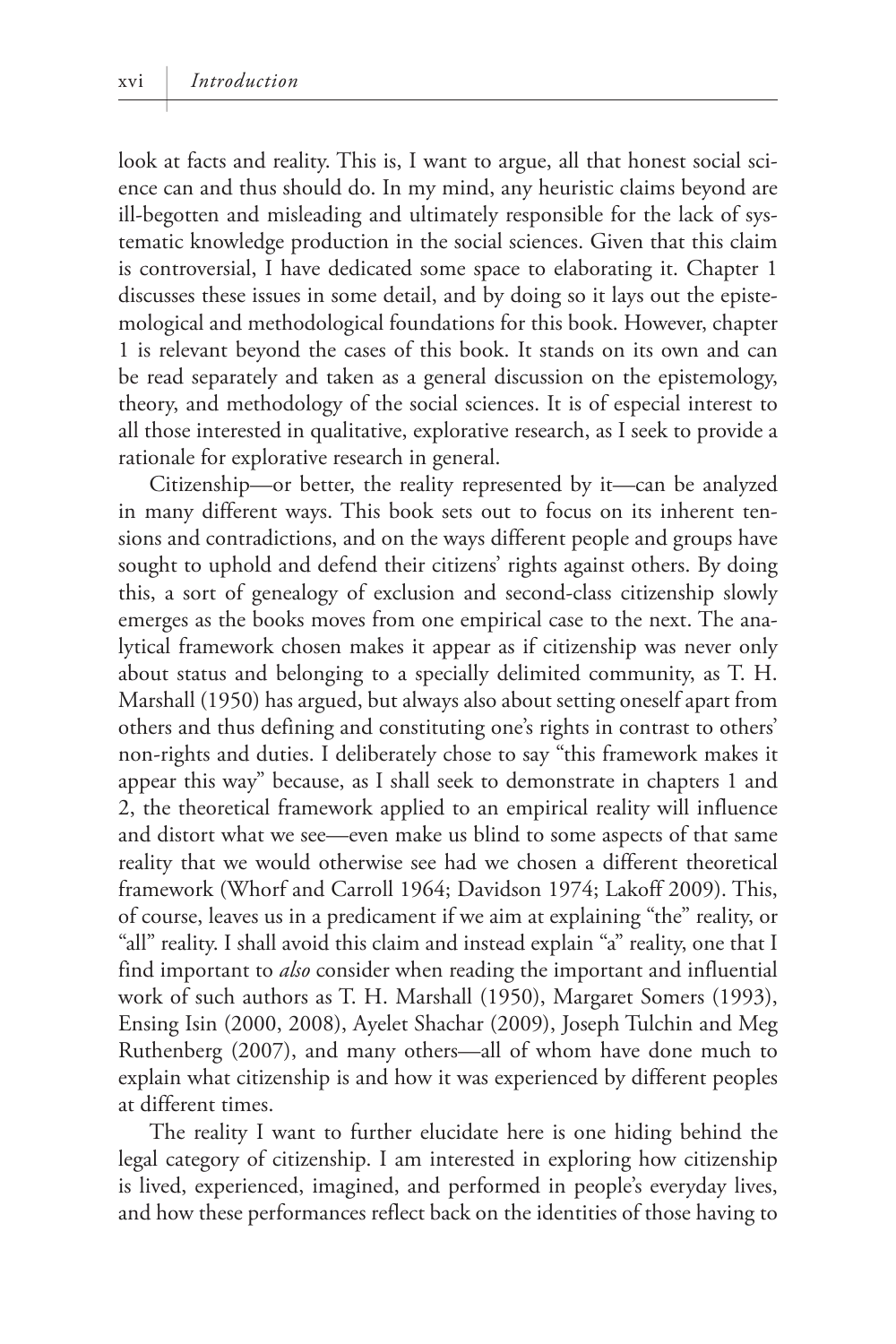negotiate, defend, and uphold their status of rightfully belonging, as well as how they impact, influence, and qualify the democratic regimes that have citizenship as their cornerstones. This choice restricts the domain of this book to democracies and citizens, and thus excludes non-democracies and noncitizens from the realm dealt with here.

Furthermore, this kind of approach is akin to the one applied by Benedict Anderson (2006), who takes nationalism as an "anthropological category" (Anderson 2006: 6) and is thus able to analyze how nationalism is enacted and experienced. Similarly, I seek to explore what it means to be a citizen, and how different people and groups flesh out its meaning in their mutual and daily interactions, as well as their interactions with governments and states, thus investing it with concreteness. As stated above, the most fruitful way to achieve this is by focusing on the field of tension created by citizenship's inherent contradictions and its relationship to exclusion.

Hence, this book aims to contribute. It aims to add to our understanding of what citizenship means and has meant, and it aims to add to the knowledge that other scholars have already produced in this field. It does not aim to substitute for or replace that knowledge. Social science, conducted honestly, as I shall argue in chapter 1, should steer away from such totalitarian claims and position itself in a more humble fashion, because as social scientists, we seek to explain an ever-changing reality that is constantly explained and categorized by different actors who do not share the same angle or approach to reality, thus producing different, divergent, and even contradictory readings and understandings, all of which have a tendency to become reified and even institutionalized (Brubaker 2004; Berger and Luckmann 1966). This tendency complicates the production of reliable knowledge about social reality tremendously, as all social facts are indeed laden with meaning, thus escaping an unmediated and simple, or straightforward, comprehension. In other words, social reality is composed of material things that are woven into linguistic and symbolic acts from which they cannot be pulled apart, because they indeed only become reality through this interwovenness. What some social scientists call "realism" is indeed a sort of epistemological and ontological naiveté about the stuff that reality is made of.

Humility, however, is not a highly valued currency in the academic marketplace, so that most social-science treatises we know claim far too much and do not recognize the limits that scientific methodology automatically imposes on research practitioners. Scientific procedure, while able to assure more reliable knowledge than the one produced without a clear methodology,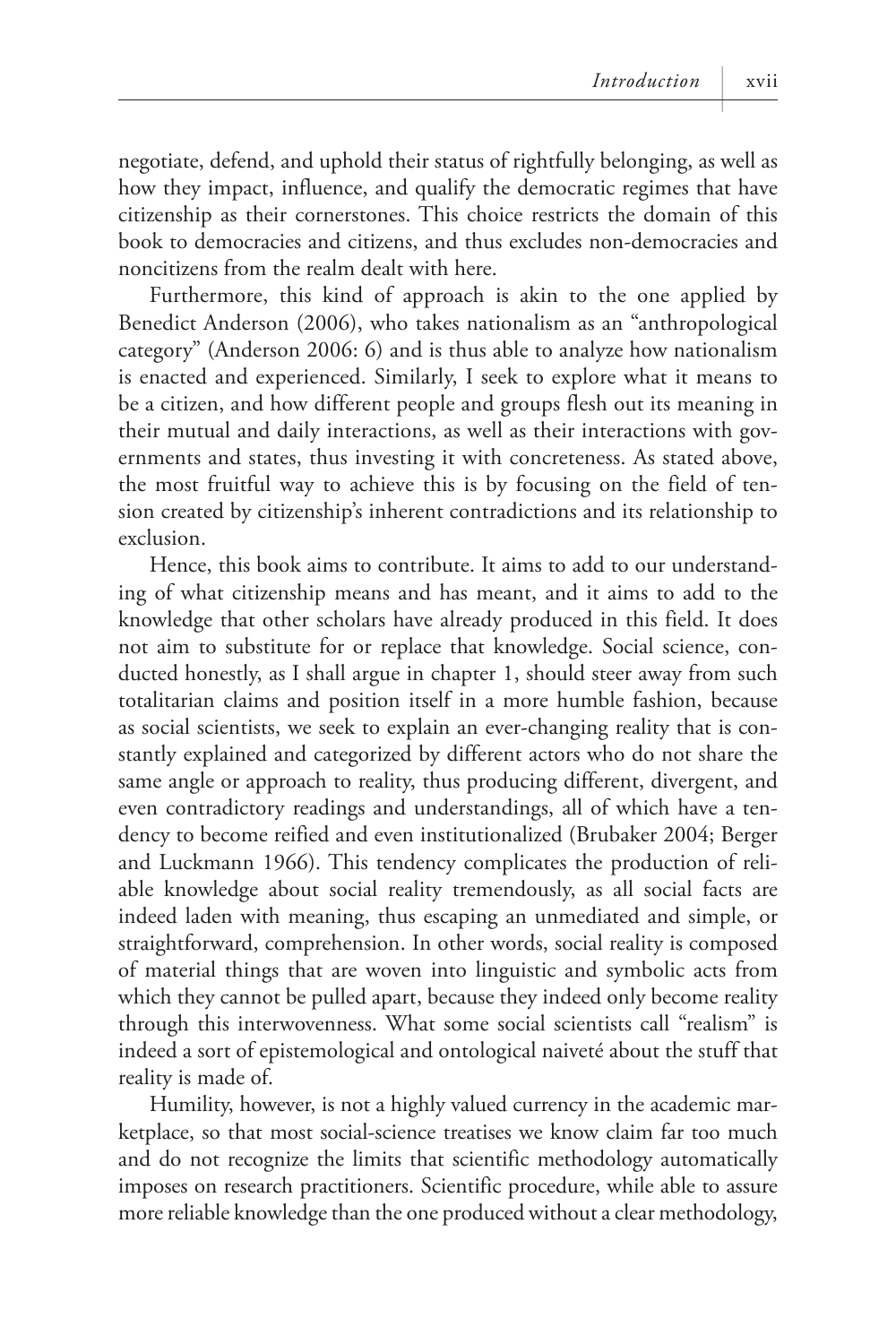automatically cuts away all those knowledges that do not fit into a methodological apparatus. The great majority of the "things we know" are thus lost to us. As scientists, we end up instead with only what we can prove and demonstrate—which has been very little indeed. Practicing social science is nevertheless worth our while if done honestly, with transparency, humility, insight, and self-awareness—and when aimed at the very real and serious problems of our times. The quest for self-rule, autonomy, citizenship, and democracy certainly qualifies, and although it is promising, it continues to pose one of the most serious challenges to our collective well-being. We cannot afford to leave its discussion to power-seeking demagogues, self-interested business elites and corporations, or a media invested only in entertaining us while selling us things we do not need.

Hence, what this book seeks to accomplish is a different, and hopefully insightful, way to think about citizenship and to make scientifically reliable and valid inquiries into the reality represented by this concept. If successful, it should unveil new facets of citizenship hitherto left unexplored, and it should inspire others to conduct similar inquiries, providing them with some methodological guidelines and worthwhile questions to ask. I hope that the effort I have put into this book also inspires people outside the academic world, giving them new ideas and proposals with which to think about democracy, autonomy, and self-rule, and to use when deciding which actions to take.

### Chapter Overview

Chapter 1 lays the groundwork for the book by discussing the epistemological and methodological issues and pitfalls involved in social-science research.3 It is particularly focused on problems of reification—that is, the unplanned feedback and interference created when social-science or census categories reflect back on the social world and are used to form identities. By insisting on a clear separation between words, models, and reality, the chapter lays out the foundations of exploratory, inductive social-science research.

Chapter 2 focuses on the concept of citizenship and proposes a way to fruitfully analyze the social reality represented by this concept—keeping in mind the caveats discussed in the previous chapter. This chapter proposes to think of citizenship in terms of a positional good, as well as a social role. Such a conceptualization provides innovative analytical tools that allow for an analysis of some of the previously unexplored aspects of citizenship,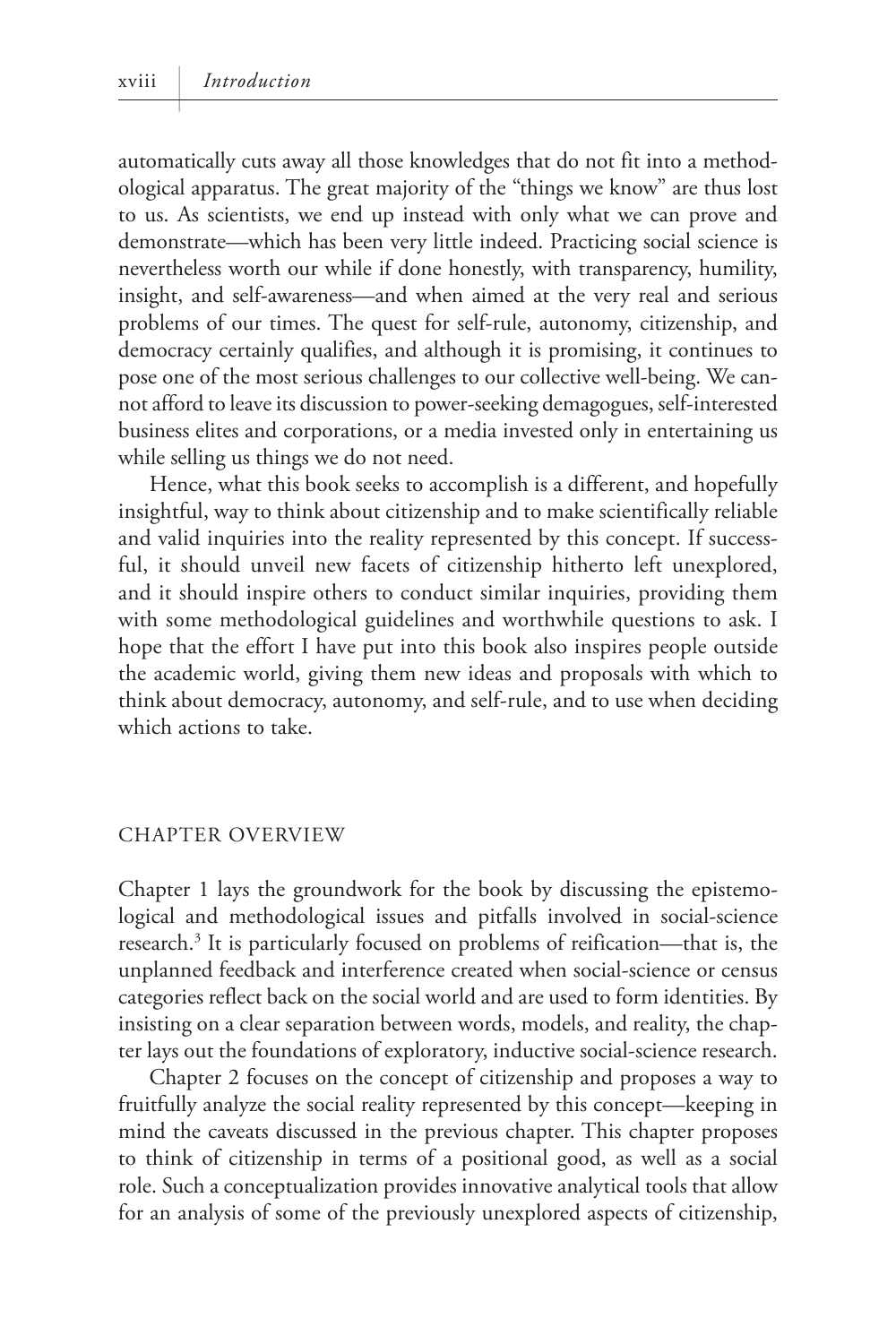especially its inherently exclusionary character. To further capture the intrinsically contradictory nature of citizenship, this chapter elaborates a "dialectics of citizenship"—both to provide an analytical approach, and to adequately describe the phenomenon of citizenship.

Chapter 3 focuses on classical citizenship as it was practiced in democratic Athens and republican Rome. First, the chapter focuses on the very sense of what it meant to be a citizen in Athens, concluding that the main trait was that in Athens, there was no clear separation between rulers and ruled, thus making alienation from politics, or the state, impossible. Instead, Athenian citizenship demanded many duties alongside the rights it offered. Athenian citizenship was foremost political membership—a character it soon lost, as the analysis of the Roman Republic demonstrates. There, citizenship was codified into a set of rights, perceived as entitlements, and access to these rights was conditional on one's social and economic standing. Rome is also the beginning of representation, another tradition we have kept alive since then.

Furthermore, this chapter also discusses the ways in which Athenian politicians and reformers such as Solon, Cleisthenes, and Ephialtes have sought to remedy and counteract the very prevalent social and economic inequalities that divided the people of Attica at the time. Instead of trying to change social or economic realities, as was done ever after, they sought to devise political institutions that forced different people and groups together into one political association, while at the same time splitting up otherwise powerful clans that threatened to bring imbalance into the system. In doing so, these reformers provided an example of what democratic politics should aim for and how to best achieve it—raising important questions about the proper separation of the social from the political. This chapter also discusses the many exclusions of classic democracy, especially in Athens.

Chapter 4 seeks to fill the historical gap between classic democracy and citizenship and contemporary manifestations, originating in the French Revolution. In the almost 1,800 years in between those democratic experiments, much happened that this chapter cannot possibly account for. This chapter thus is the place to highlight the limits of such a study as the one presented here, as there are not enough sources to discuss citizenship in other, non-European regions. Even the knowledge we have about the 1,800 years covered in this chapter is scant, thus forcing the analyst to once more focus on those cases where sources exist. Given that the intent of this study is to critique the Western democratic tradition and to deconstruct some of its central tenets, I hope that this Eurocentric focus will not be held against me. In order to reduce all the possible ways in which to discuss such a huge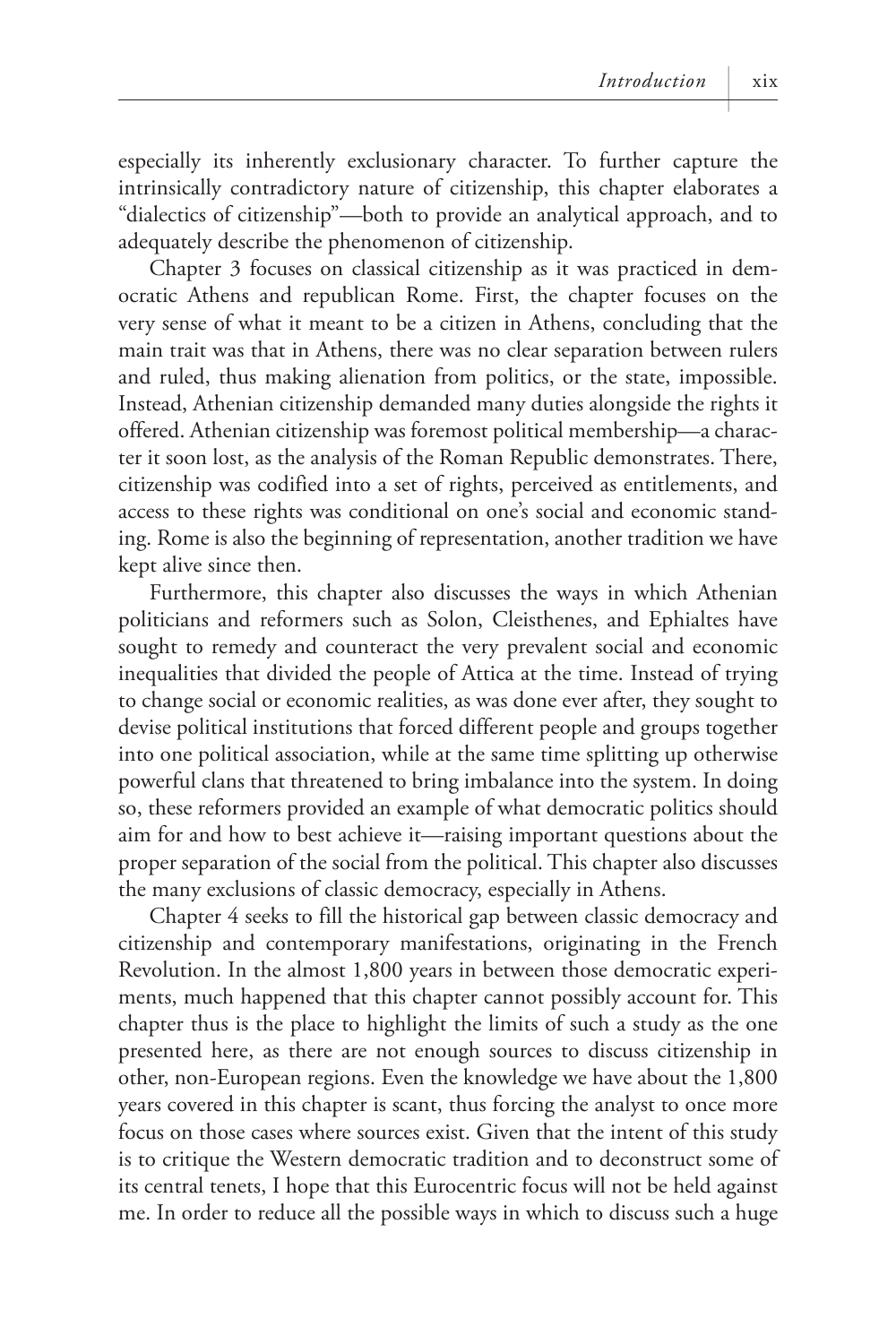span of time, this chapter focuses on the situation of the Jews in Europe, because they provide a crucial case for the study of European democracy. Doing so, the chapter detects a pattern, namely, that Christian advance was routinely achieved by climbing on the backs of the perpetual "others" in Europe, the Jews. This history is reconstructed all the way from the forceful baptism of all Jews ordered by the Frankish king Chilperic in 582, to the granting of civil rights to Jews in Prussia (1886).

Furthermore, this chapter explores one of the few better-documented examples of medieval citizenship, namely, the one practiced in the medieval Tuscan republics of Florence, Pisa, Siena, Lucca, Genoa, among others, between the tenth and the fifteenth centuries. The focus in this analysis is also on the limits and contradictions of citizenship—even though not too much historical material exists to gain a detailed picture. Citizenship then, it becomes clear, meant just as much as it did in Athens and was as exclusionary, thus confirming the general theme that the more citizenship meant, the more exclusive it was held to be.

Chapter 5 then shifts to the birthplace of modern citizenship, France. This chapter is divided into two parts. First, it discusses the limits of the liberal discourse that emerged during the French Revolution when black former slaves in the French colonies sought to apply these discourses to their own situation. Liberalism quickly found its limits in this situation, to the point where all those who stood up for black rights found a quick, and often painful, death at the hands of those whose economic interests were threatened by such ideas. However, once slavery was ended, the problems for free blacks continued—a phenomenon nicely captured by the title of Thomas Holt's (1992) book *The Problem of Freedom*, as historically privileged whites now had to devise new mechanisms to defend their undeserved privileges.

This pattern of defending white privilege, a privilege first established during colonization, is also what makes the bridge to contemporary France, where nonwhite French citizens face serious and systematic discrimination, especially in the job market. The white majority, which elects its representatives, has devised many ways to defend these privileges against nonwhites—which is the theme of the remainder of chapter 5.

Chapter 6 shifts our attention to Portugal, one of the richest and most interesting cases for any study of European citizenship—yet at the same time one of the least studied. What makes Portugal such a rich case for exploratory research is its long colonial history and the "colonial entanglements" it created during this time. As a result of prolonged colonialism, Portugal first defined its national community as one that included Africans—only to later reverse this action and define it without Africans. Such maneuvering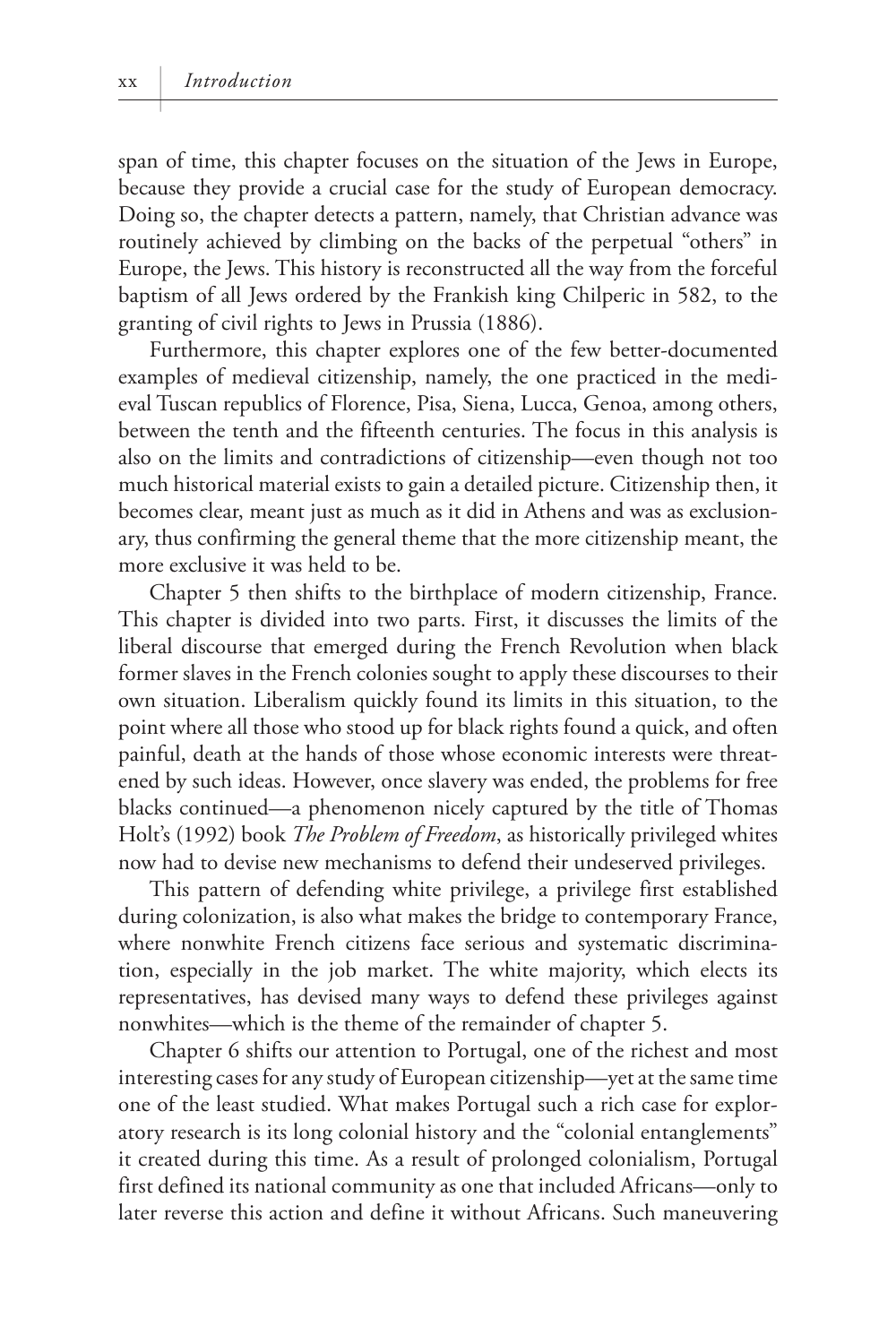was triggered by the need to justify still having colonies during the 1960s and 1970s—hence the argument that "those were not colonies, but part of the Portuguese nation"—and later, after applying for EU membership, the need to demonstrate that Portugal was not inviting Africa into the EU, or even that Portugal was not an African-European nation itself at the time of joining the EU in 1986. There are but few cases where such strategic maneuverings can be observed with such clarity as in Portugal. Not only does Portugal allow for a study of the tensions that arise when national community and civil unity do not overlap; it also provides fertile ground for a study of what happened to different people and groups in the middle of these state-led changes. How to get rid of the "African connection" that so implicated Portugal thus became a major effort of state elites, as did how to define the African-descendant citizens of Portugal as not really belonging to the nation. This was achieved, as this chapter shows, with much help from different state and societal elites—including those working as scholars in Portugal's public universities. This chapter thus shows, as the title implies, how the Portuguese states made foreigners out of black citizens.

Chapter 7 then finally shifts the focus of the book away from Europe, and first to Brazil. Brazilians, so the chapter argues, are "specialists in exclusion." Given this country's long colonial history and its vast contingent of black and indigenous people, white Brazilians, who saw and to some extent still see themselves as the true inheritors of the country as it was handed down to them by the Portuguese colonizers, had to be especially inventive when it came to securing their own privileges—especially after democratization in 1985. And creative they were—making Brazil a very rich and telling explorative case for anybody interested in how exclusion works. The focus of this chapter has taken me away from the confinements of my own discipline, political science, and it made me delve into linguistics and the use of formalism and procedural protocols in order to shield those who seek inclusion and participation from gaining access and voice. In a country where access to formal education is still a privilege of relatively few, the historically included have resorted to the use of extremely formal and erudite language codes—in their speech, but even more consequentially in written Brazilian-Portuguese language. By engaging in such elevated language games, included Brazilians are able to hold the historically excluded out, or to silence them if they manage to penetrate such protected societal spheres where money and power circulate and are negotiated daily. The theme of this chapter is "the formal against the informal," as it zeroes in on the different strategies used by the formal sectors of society to uphold and defend their historical privileges.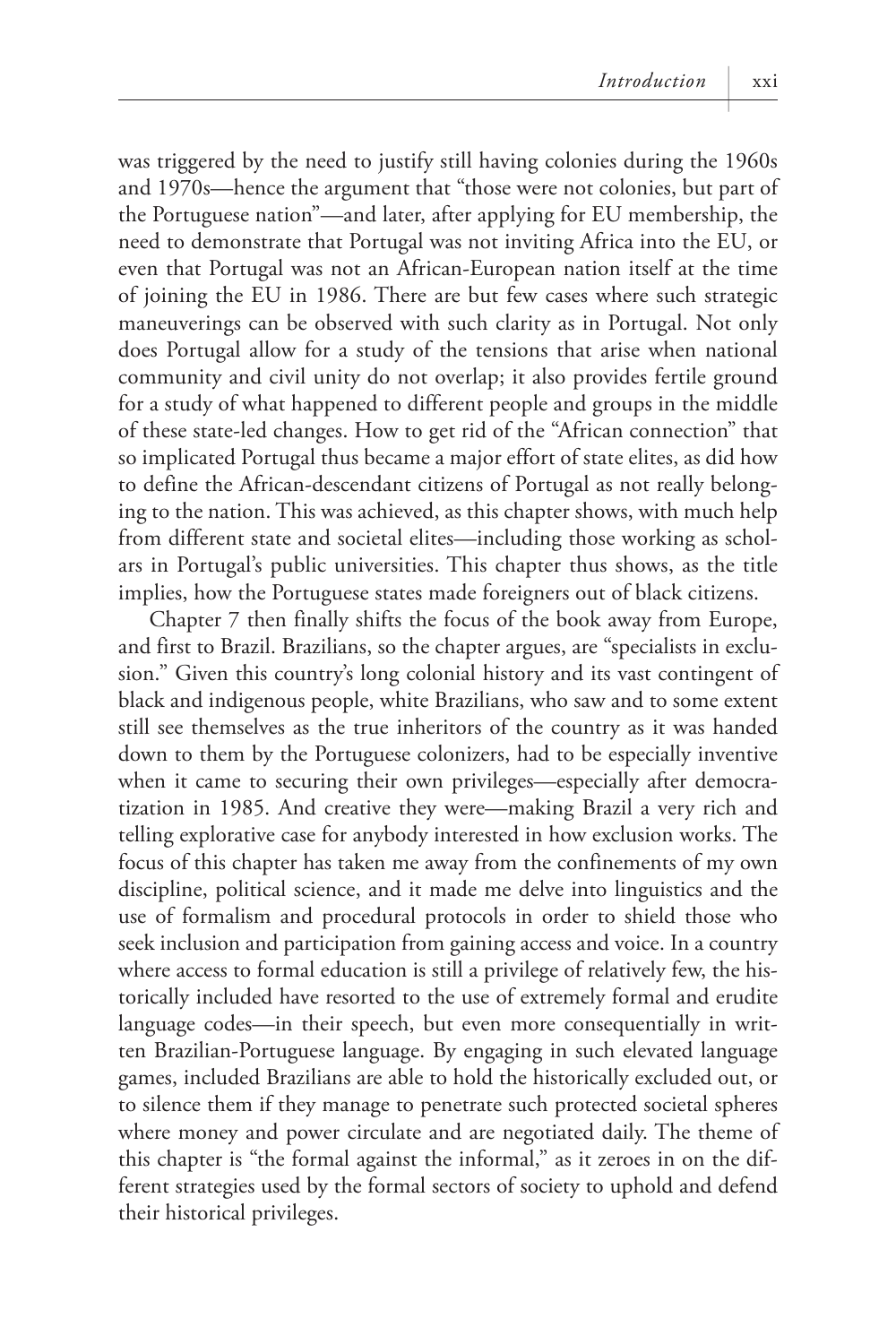The final empirical chapter of this book is about contemporary Colombia. In 1991, the Colombian state gave itself a new constitution, for the first time ever recognizing ethnic minorities and investing them with a set of very specific rights. Law 70, passed in 1993, further specifies some of the general provisions anchored in the 1991 constitution by making specific references to the country's black communities. Colombia thus serves as an exemplary case for all the other Latin American countries that have passed similar constitutions over the past fifteen years. However, despite all the new laws and constitutions, the situation of minorities continues to be dire. The central research question driving this chapter is how such a great gap between law and reality, especially the reality of Afro-Colombians, can be explained. To address this question, this chapter explores some of the pitfalls that are inherent in the tradition of legal idealism that normally comes with the code law tradition. Laws are written without keeping reality in mind, thus presenting not a reality, but rather a fantasy of those able to participate in the formulation of such codes—elites. The Colombian case is slightly different in this respect, because it was not elites, but a popularly elected constituent assembly—a *constituyente*—that wrote the constitutional text. The Colombian case demonstrates how important it is to disaggregate the state when analyzing state action. It becomes clear that the legislative and executive branches of the Colombian government are under firm elite control. The judiciary, to the contrary, has been able to secure a limited measure of independence—even if constantly threatened. The result is that laws that are passed are then violated by those agencies working for the executive branch, or representing the interests of those populating the legislative branch. Furthermore, Colombia provides a prime example of the force of racism in a country that is officially colorblind. Because racism is so hard to pin down, its influence is not diminished. To the contrary, racist practices are more difficult to expose and to counteract, so that lawsuits against racist incidents are minimal in Colombia. This phenomenon of not taking anybody to court is also another crucial characteristic, not just of Colombia, but of other Latin American countries as well, including Brazil. Given that here, as everywhere, citizenship has long been commodified and defined as a set of legal entitlements—or, as Pocock has argued, "the right to sue and be sued"—such a limited and highly circumscribed access to the court system provides a formidable block to gaining access to the full range of what citizenship can and should mean.

Chapter 9 provides a conclusion in that it seeks to summarize and weave together the different threads this book has laid out during the different empirical, theoretical, and methodological chapters. In it, I also seek to draw some conclusions of a more general character—for example, about the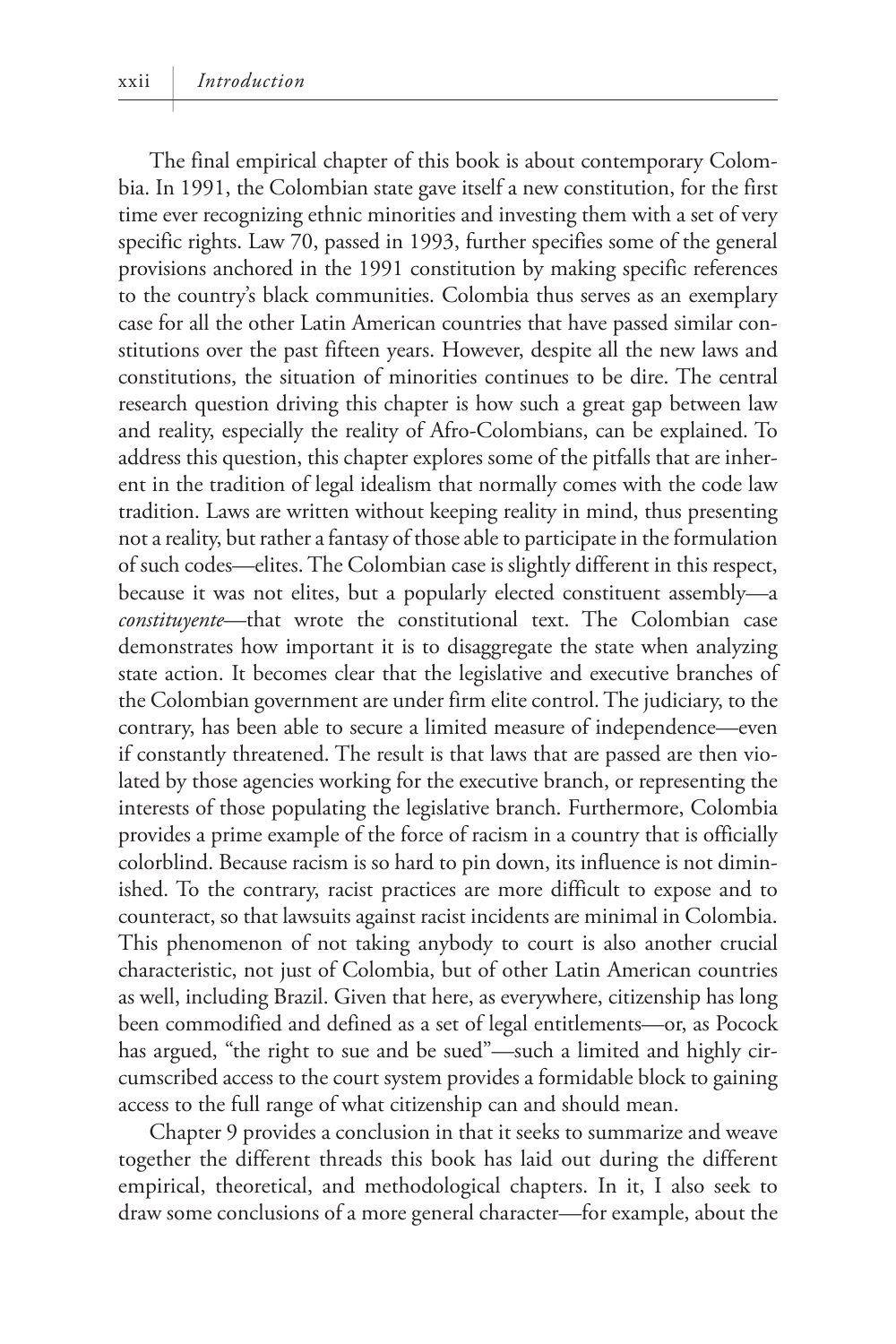place of exploratory research. The book ends with a note about the importance of dialectical thinking and dialectical research designs that do not sacrifice knowledge for elegance or parsimony, but embrace contradictions and focus on these first and foremost, as they provide the deepest insights into the fabric of social life.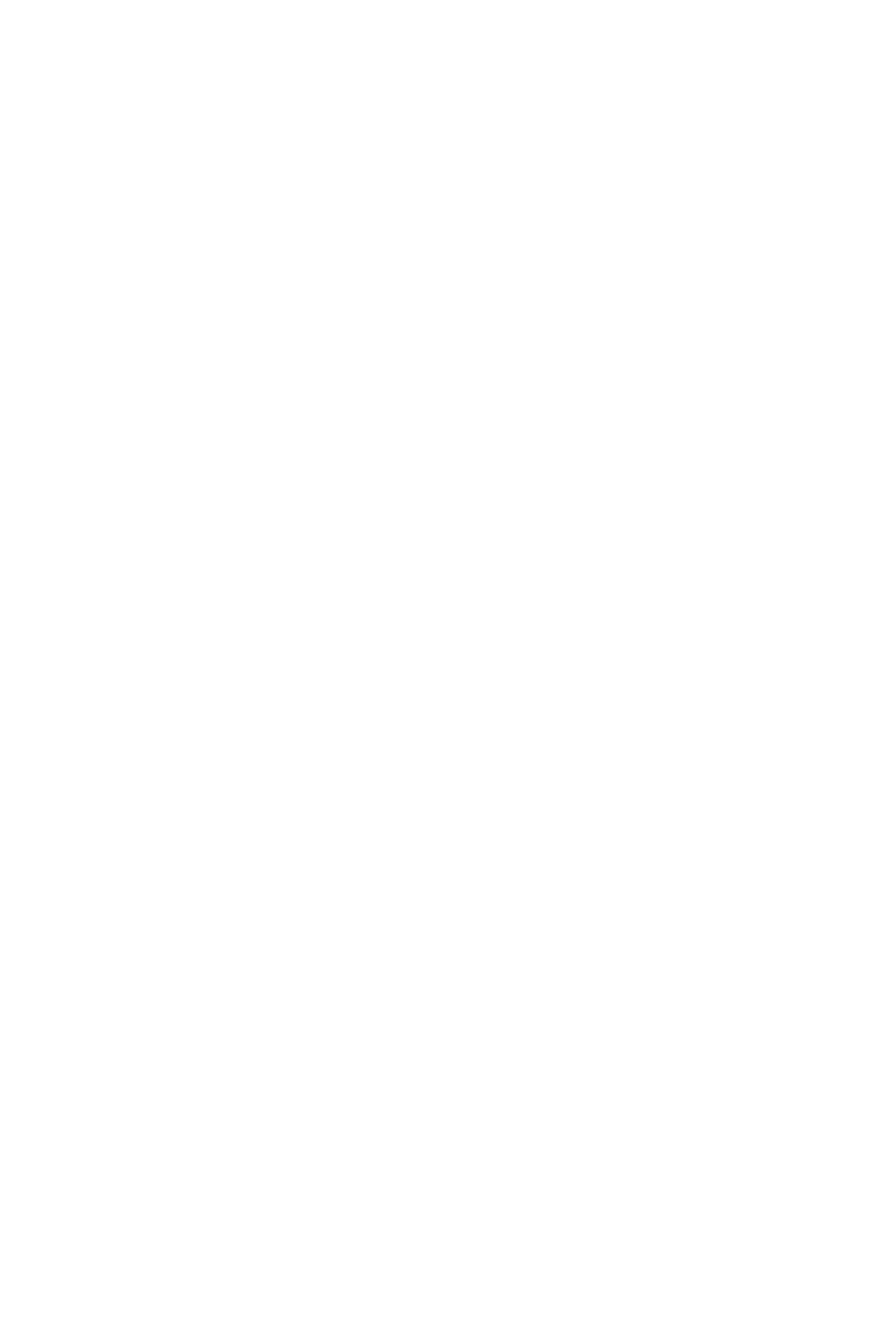## **Chapter 1**

## The Epistemology and Methodology of Exploratory Social Science Research

*Crossing Popper with Marcuse*

*If you insist on strict proof (or strict disproof) in the empirical sciences, you will never benefit from experience, and never learn from it how wrong you are.*

—Karl Popper, *The Logic of Scientific Inquiry*, 2002

This chapter seeks to propose a rationale for exploratory research in the social sciences. Inspired by the recent debates around qualitative methods (Gerring 2001; George and Bennett 2005; Brady and Collier 2004; Mahoney and Rueschemeyer 2003; Ragin 2008, to name just a few), I seek to demonstrate that exploratory research also has a rightful place within the social sciences. In order to live up to its potential, exploratory research needs to be conducted in a transparent, honest, and self-reflexive way—and follow a set of guidelines that ensure its reliability. Exploratory research, if conducted in such a way, can achieve great validity, and it can provide new and innovative ways to analyze reality.

In most cases, exploration demands more from the researcher than confirmatory research, both in terms of preparation and in terms of willingness and ability to expose oneself to foreign cultures and languages, as well as the courage to engage in a critical and honest self-reflection and critique. It also requires intellectual engagement with the topic at stake, far beyond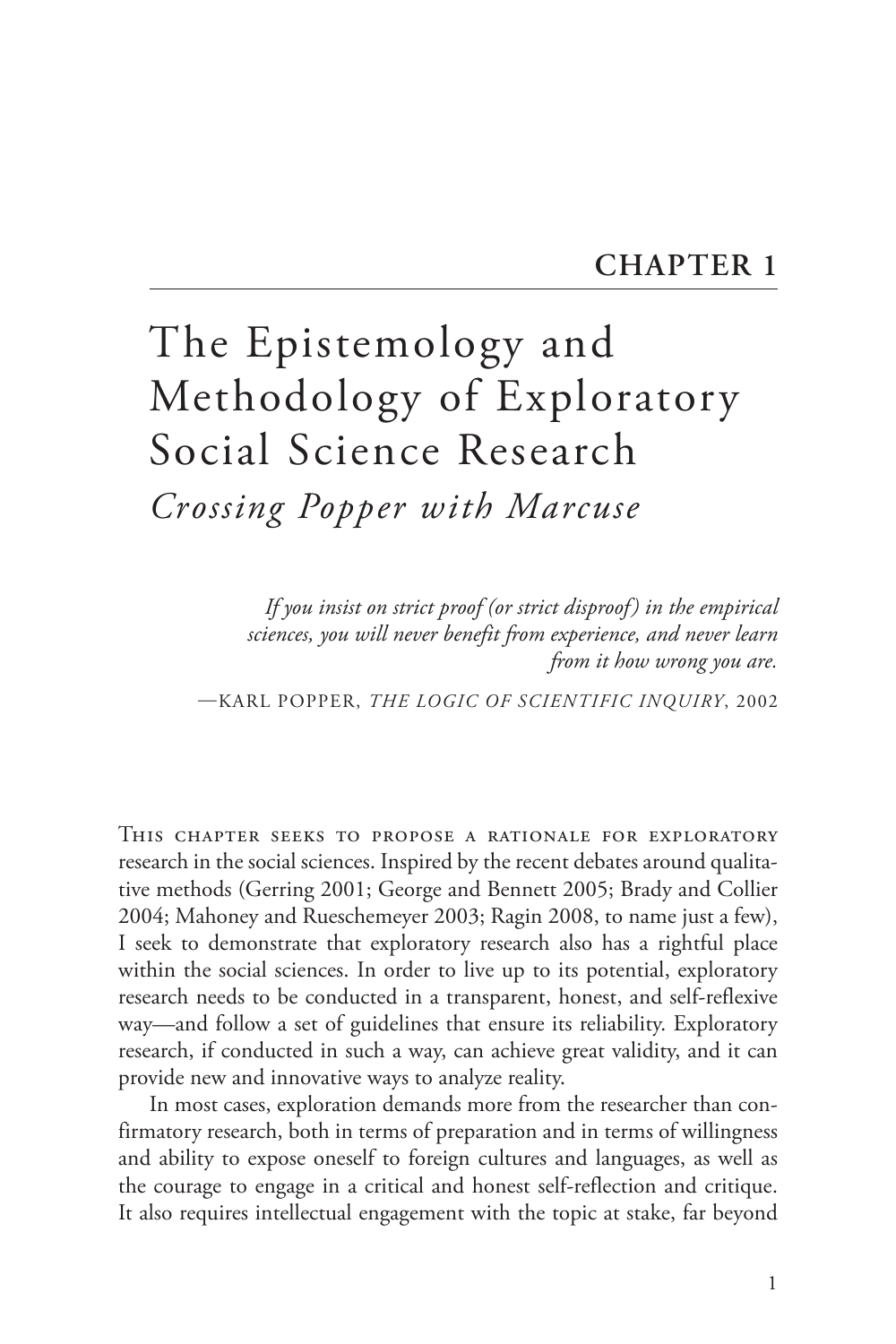the needs of those running regressions from their office computers. However, exploratory research normally demands less money to conduct, as most projects can be done by one researcher alone, without the need to mobilize, train, and pay large research apparatuses. Given the disciplinary power of elite scholars and academic institutions when it comes to selecting research through funding and hiring, exploratory research thus has great emancipatory potential, because it can escape the disciplinary power often exercised by senior "peers" and mainstream funding agencies.

To legitimize and provide a solid epistemological groundwork for exploratory research in the social sciences, it needs to be grounded in a philosophy of science, it has to be articulated within an epistemological framework, and it has to formulate a comprehensive methodological framework that justifies its methods. Thought also needs to be given to the ontology of the social sciences, as decisions about what counts as real and what we shall accept as fact necessarily impact our strategy of inquiry.

### The Limits of Confirmatory Social Science

Confirmatory social science dominates the field. Most social scientists use quantitative or qualitative methods in order to prove, or corroborate, their hypotheses. They expect to confirm laws, regularities, or conditionalities of the *if . . . then . . .* sort. Confirmatory research is what graduate students train for and what qualifies most researchers to get a tenure-track academic job. Confirmatory research has indeed many advantages—some of which are also very relevant for exploratory research. Confirmatory research allows for a clear formulation of a theory to be tested in its application, commonly formulated as hypotheses; it allows for bringing order into the research process by formulating theories and related hypotheses up front, and developing a research design and methodological tools best suited to address the research question, which is also formulated up front. By formulating research questions, theories, hypotheses, a research design, and a method—and by forcing the researcher to operationalize the involved terms and concepts and think of indicators to assess them—confirmatory research provides a clear scheme that is easy to follow and hence easy to teach. If trained appropriately in confirmatory research techniques, researchers know how to proceed.

By providing schematic and standardized procedures, confirmatory research also provides a mental map for how inquiry works and what it can achieve. Taking inspiration from the work of Karl Popper (2002) and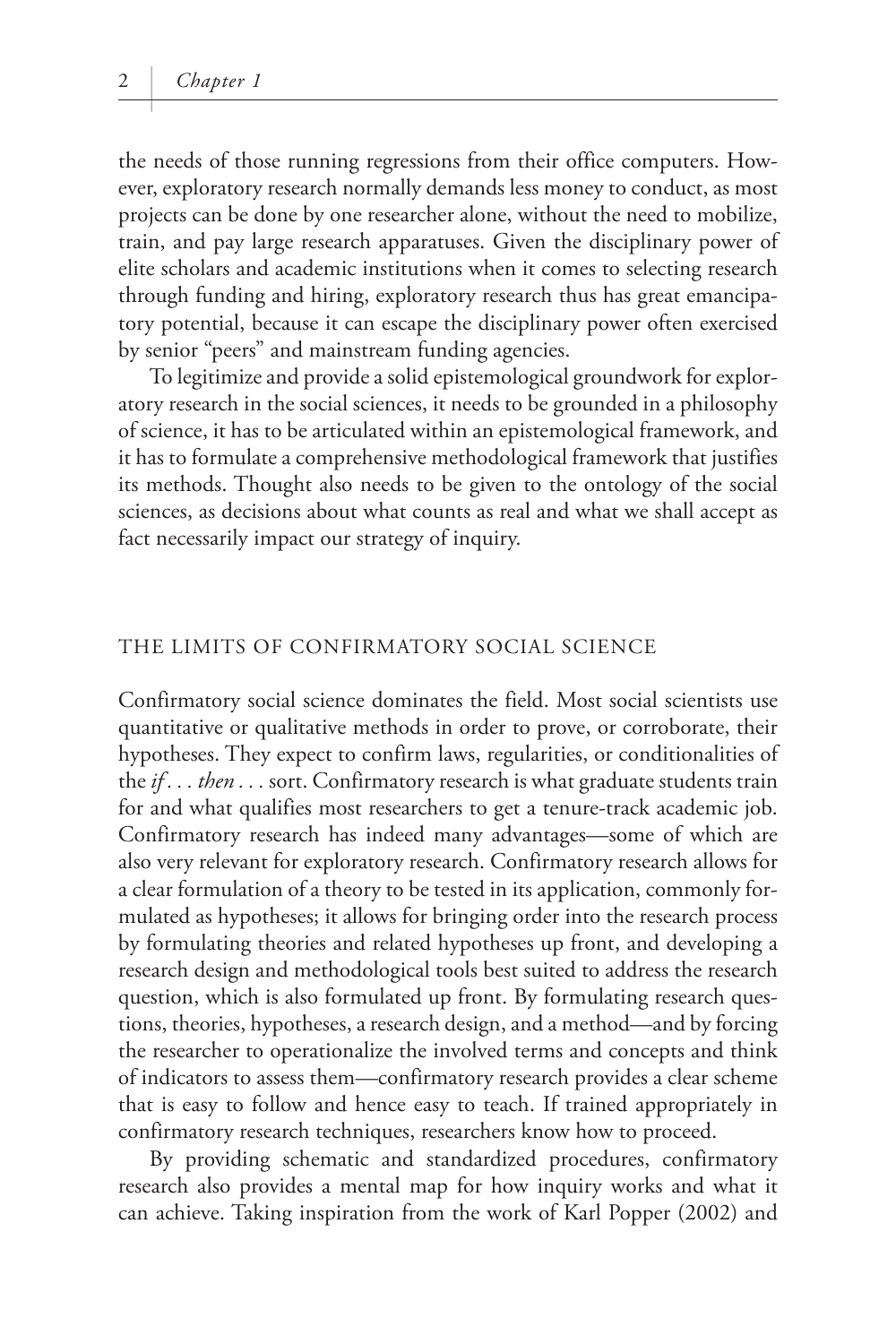<sup>|</sup> <sup>3</sup>

Carl Hempel (1966), confirmatory research proceeds deductively by testing hypotheses. The great advantage of proceeding in such a way lies in the clear and well-structured research process that such an approach is able to secure. Mental models, ideas, or theories are compared to empirical reality and tested for their explanatory power. This allows for an isolation of an empirical domain and a focusing on one clearly delimited facet of reality. It also allows for a zeroing in on one, or a small number of potentially causal relationships and mechanisms. This is absolutely necessary for conducting any sort of empirical research, given the high complexity of reality. In reality, everything potentially relates to everything else—and without a clear theory and hypotheses, we would not be able to isolate specific causal relationships in order to analyze their strength and robustness. Theory and hypotheses allow us to simplify, isolate, and focus on particular aspects of a reality that, taken as a whole, is far too complex and contingent to be captured and explained with any degree of precision and reliability. Confirmatory research thus brings guidance and discipline into an endeavor that would otherwise be impossible and at risk of falling prey to the same kind of contingency that characterizes empirical reality.

Confirmatory research, more pragmatically, also is what society and policymakers expect social scientists to achieve, as in the end, scientists are expected to explain social reality and make predictions that help guide actions and policymaking. One normally does not get paid to speculate. With so many advantages, it comes as no surprise that confirmatory research is the only research that receives external funding and the only research taught systematically at universities, American or otherwise. But what are its weaknesses and shortcomings? Several have been identified.

When testing hypotheses, we normally are not pressed to justify where these hypotheses came from. Popper argues that asking this question is falling prey to "psychologism." After all, we need to concern ourselves not with where ideas come from, but how to assess them systematically. This, however, has led to a systematic neglect of capturing, and considering, the bias that goes into theory and hypothesis formulation. But, as such feminist scholars as Sandra Harding (1991) and Donna Haraway (1988) have convincingly argued, research cannot start from nowhere. Who we are, our interests, backgrounds, training, and culture—influence what questions we ask, how we ask them, and even what we accept as confirming evidence. Our approach to knowledge is "situated," and the worst thing to do is to pretend that it is not, thus playing the "God trick" (Haraway 1988). Thinking about, and critically analyzing, where our theories and hypotheses come from must be included in the research process, else we cannot escape unreflected bias. The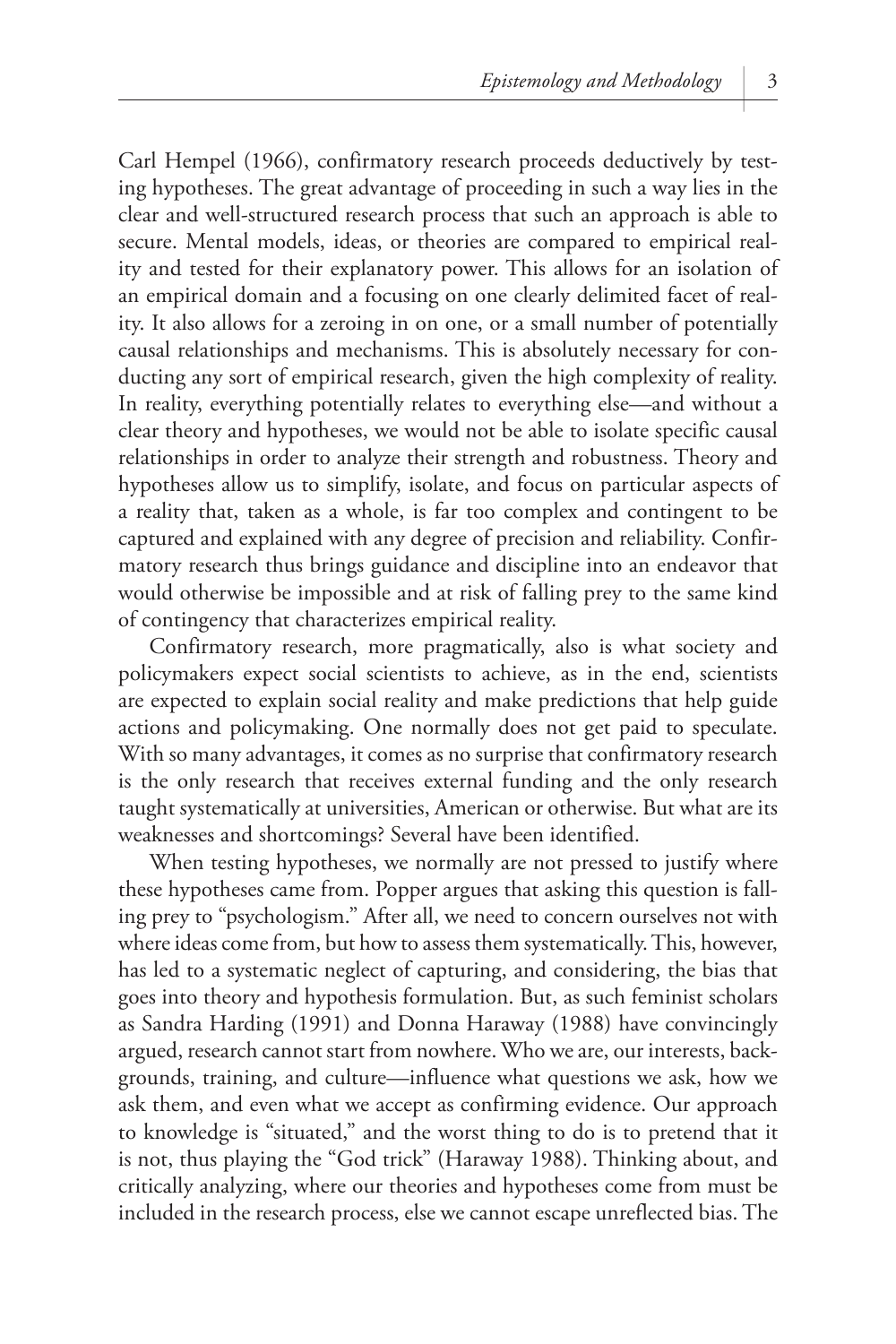need to also analyze where our ideas, theories, hypotheses, approaches, and questions come from, and how this pedigree influences our research and our conclusions, cannot be achieved with confirmatory research. This aspect of research needs to be inductive and constructivist—and it triggers the need for an altogether different approach to conducting empirical research in the social sciences.

As if this impossibility of scientifically accounting for one's location and situatedness were not enough, confirmatory research has another weakness. As Popper has made very clear, theories cannot be proved. He shows that "theories are not verifiable, but they can be corroborated" (Popper 2002: 248). Popper concludes his examination of the *Logic of Scientific Discovery* by stating that "The old scientific ideal of episteme—of absolutely certain, demonstrable knowledge—has proved to be an idol. The demand for scientific objectivity makes it inevitable that every scientific statement must remain tentative for ever" (Popper 2002: 280). In other words, there is no way to bridge the gap that forever separates the models we formulate in our minds from empirical reality. All our theories, models, and explanations about reality will remain forever tentative, because they spring out of our own minds, and nothing can guarantee that reality conforms to our ideas. We can find laws—but nature, let alone human behavior, might not follow any laws. We might detect causal mechanisms, but we have no guarantee that history unfolds according to linear causes. Independent variables are mind constructs and not independent in reality. Dependent variables are in reality dependent on much more than the independent variables we choose to examine. All we can do—and as a consequence, all that confirmatory researchers do—is to develop highly reliable procedures and machines to process the data we feed into them. However, as reliable as our procedures have become, they are still only able to test our own ideas, theories, and hypotheses. When conducting confirmatory research, we mobilize great resources to test the fruits of our own minds—not reality.

The more precise and mathematical these methods and apparatuses, the more "scientific" they are deemed. By factoring out the human component from the research process, this research seeks to control for bias—but it fails to take into account the human impact that informs any research at the very beginning of the research process, as well as the human condition of the very phenomena it seeks to explain. Conducting contemporary confirmatory research, especially in the social sciences, is like tapping in the dark with a high-tech laser beam instead of the old-fashioned broomstick. It still leaves us clueless about what is in the room and how our own movements rearrange the objects we touch and influence our findings.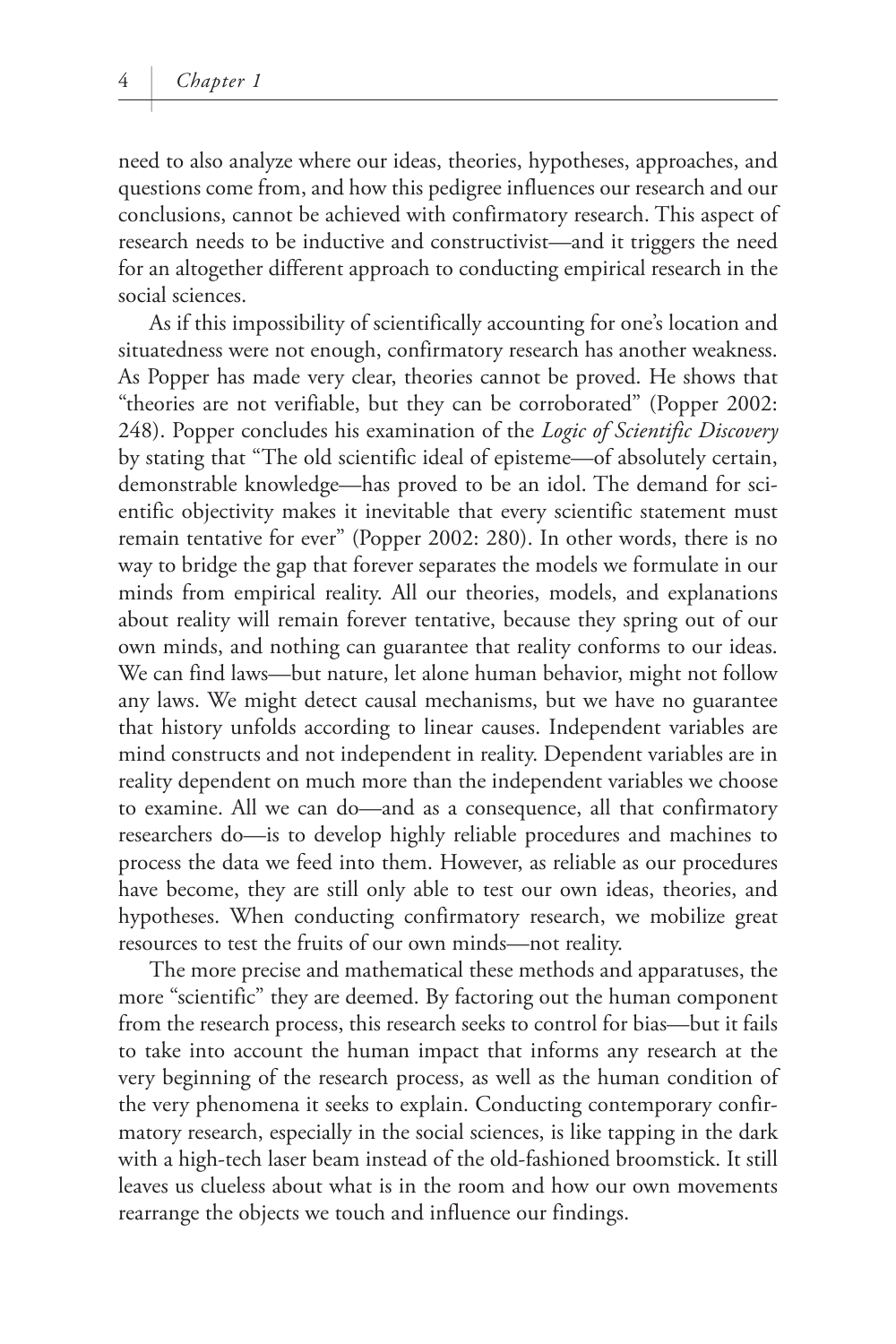<sup>|</sup> <sup>5</sup>

Hence, Sir Karl Popper has put a heavy burden onto the shoulders of confirmatory researchers and challenged their work on the most basic and substantial level. The truth of his assessment becomes evident when analyzing the history of our fields and critically evaluating our achievements. Confirmatory research has indeed confirmed very little. It spends most of its energy in developing and explaining new methods, computer programs, and other machines designed to ensure reliability—but the resulting reliability only applies to the methods, programs, and the machines themselves, never to the findings. Confirmatory research has become highly efficient in attesting the reliability of its own methods, but utterly unable to address the basic problems of reality.

If hard truths about reality, especially about social (that is, human) reality, are altogether out of our reach, then what can and should science, and social science in particular, do? Exploratory research offers some attractive alternatives. They rest on an explicit recognition that all inquiry is tentative; that reality is, in part, socially constructed; that researchers are part of the reality they analyze; and that the words and categories we use to explain reality grow out of our own minds and not out of reality. In other words, what we perceive and how we perceive it has more to do with us than with the reality we observe. Explicitly taking all these factors into account and thus debunking the myth of the possibility of neutral, objective, and value-free research, exploratory social science offers a different research program altogether—one that recognizes the importance, and indeed necessity, of philosophy for social-science research, and one that draws the necessary conclusions from the foundations philosophy has laid out.

### The Tentativeness of Inquiry

If "hard" deductive science can only achieve tentative findings and statements whose truths cannot be attested, then we have good reason to reconsider induction. Induction is prone to be incomplete and faulty, as a whole Western tradition of philosophy has demonstrated. However, as it turns out, deduction is equally unable to lead us to "the truth." Worse, while focusing our attention on methodology, deduction makes us overlook the very important problem of situatedness and leaves many crucial assumptions routinely made by researchers unexplained. Deductive, confirmatory research thus throws out the baby with the bathwater. Inductive,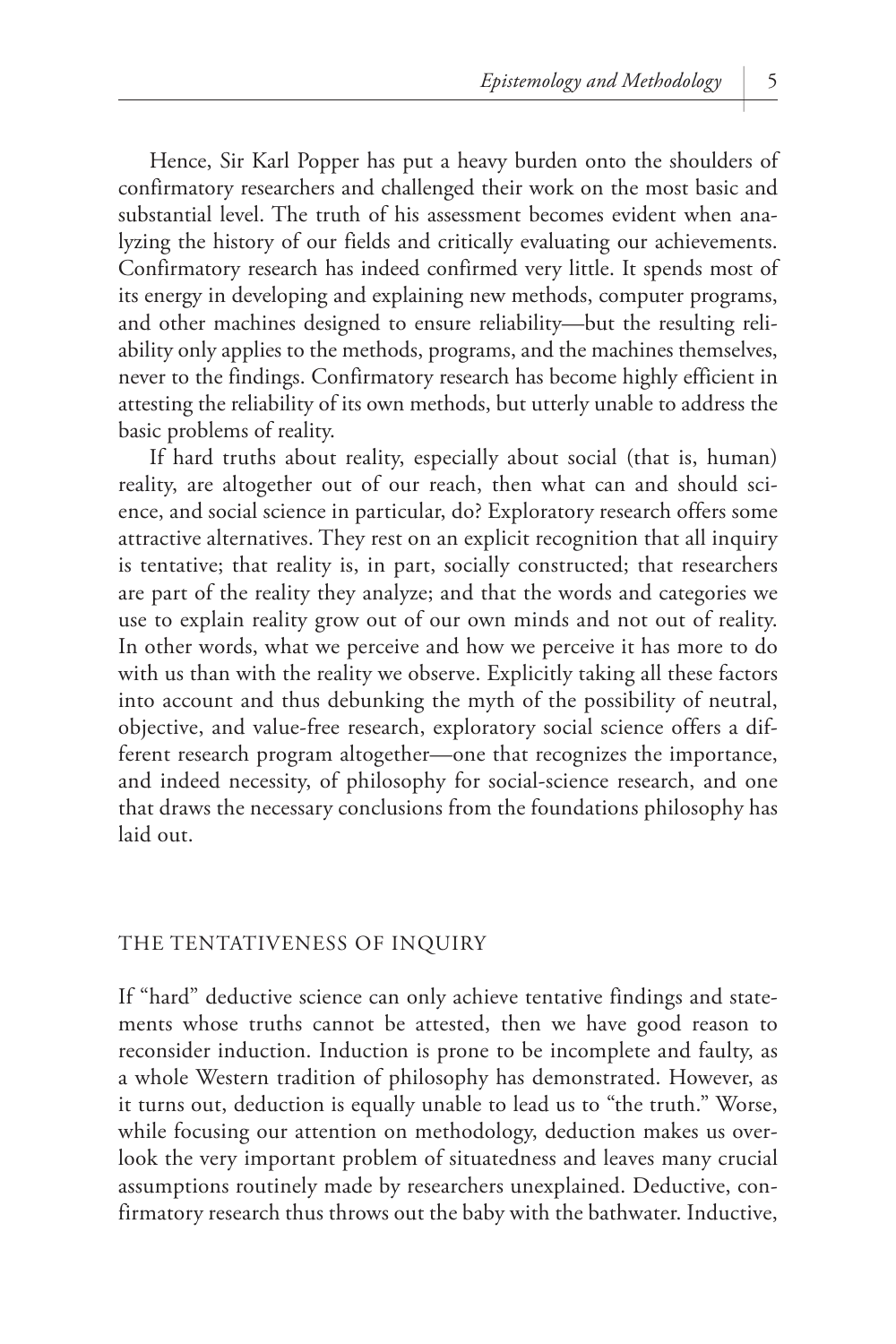exploratory research offers a way to save the baby by admitting, up front, that the kind of knowledge it is able to achieve is partial and tentative.

Observations always run the risk of being incomplete and missing important events, and we have no assurance that the world unfolds uniformly, thus permitting us to learn from the past. However, we have good reason to assume that the world unfolds regularly, and if we assume that, then we can learn from past events. If the world stops unfolding in a regular way, catastrophe is the most likely trigger, and we will not need any social science anymore. In the meantime, we should assume uniformity.

Admitting to the tentativeness of findings and explanations of reality translates into making nonexclusive claims about reality. If our theories and hypotheses about the world cannot bridge the gap that separates them from reality, and if those theories and hypotheses have more to do with our own mental, social, and cultural situatedness, then our theories and ideas only allow us to make sense of the world for ourselves. Theory-driven empirical research—and all research is theory-driven—allows the researcher to explain reality so it makes sense to him or her. If successful, an explanation provides a fruitful and plausible way to look at and explain reality that also makes sense to others. It can never be the only possible way to explain it. This, then, leads to a more humble formulation of claims about reality and how reality "really" is. Instead of advancing arguments that make claims to be exclusive truths, exploratory research provides more or less plausible and hence fruitful ways to examine and explain reality that can be shared, if successful and plausible, after a critical evaluation. In this way, competing and even rival explanations can coexist. This does not automatically lead to relativism. In exploratory research, there are better and worse explanations. What are the criteria?

Good and valid explanations in exploratory research are those that are able to demonstrate the robustness and plausibility of the link that connects a stipulated cause to an effect. If I can demonstrate how exactly investment in education led to economic growth in a given country over a given period of time, then I am doing a good job at explaining this claim, while being aware that education is not the only cause for economic growth. Exploring the relationship between education and economic growth thus means revealing and unveiling the causal mechanisms that connect one to the other. This can only be achieved by formulating theories and hypotheses up front.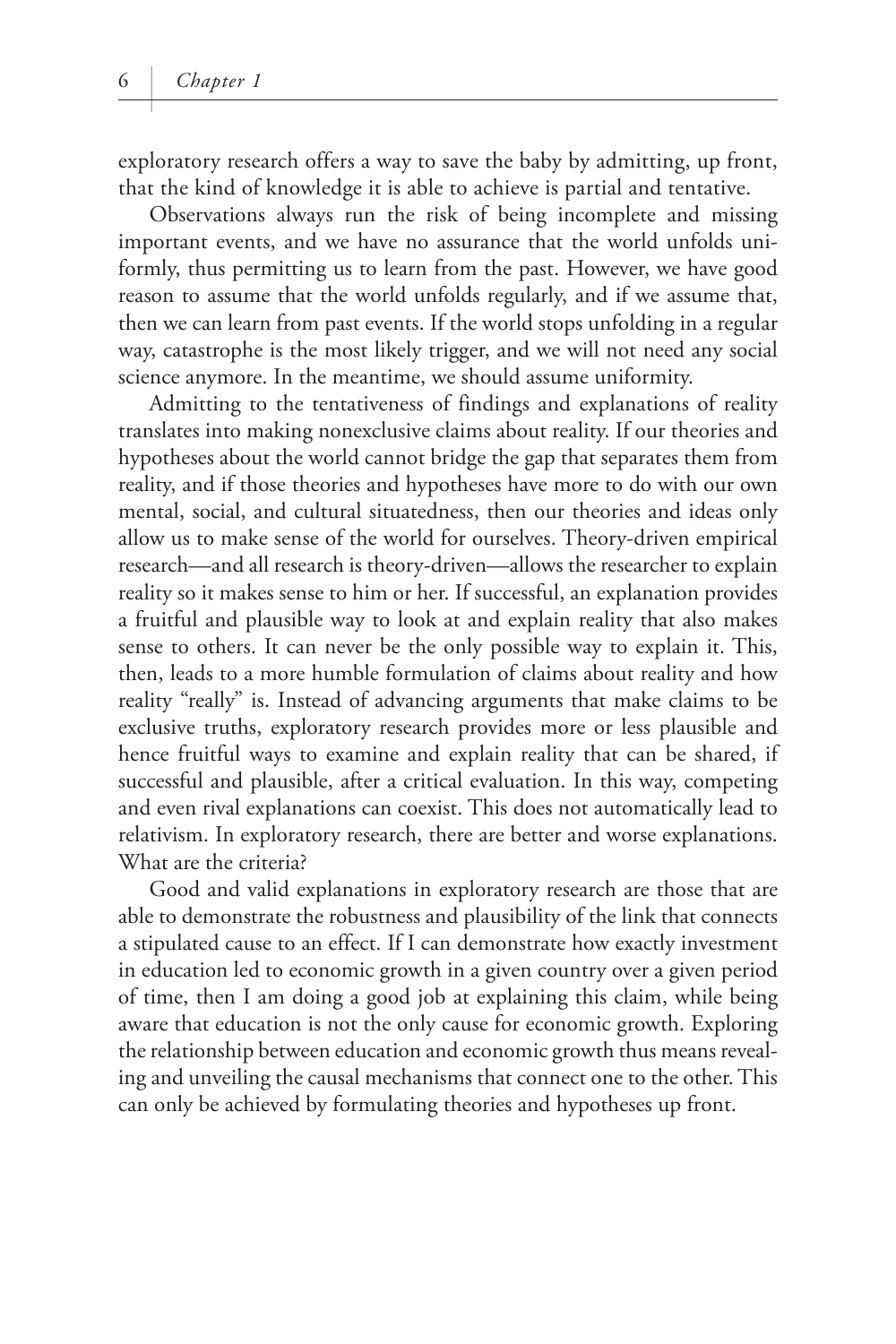### A Priori Theorizing

The advantages of a priori theorizing and hypothesizing explained above apply equally to exploratory research. There is no theory-free perception of the world, because we can only relate to the world by applying our own mental categories, words, and frameworks. We simply do not see those things we do not understand. Hence, a pure exploration that starts from scratch is impossible. It could only be achieved by someone analyzing a world unrelated and disconnected—thus not ours. Exploratory research, similar to confirmatory research, thus needs to start from an explicitly formulated theory and clear and precise hypotheses. Different from confirmatory research, however, exploratory research does not set out to test these hypotheses, because they cannot be tested and proved to begin with, as Popper has shown. Instead, exploratory research asks how much a given theory and a derived hypothesis can explain, and how well it can explain it, or how much sense this explanation makes. Exploratory research is successful if a previously formulated theory and hypothesis explains a lot, or if it explains very little but explains it very well, thus providing a very valid explanation by elucidating a very strong connection linking a cause to an outcome. In addition, exploratory research seeks to provide new and previously overlooked explanations, and it can do so by actively engaging the researcher in a process of amplifying his or her conceptual tools and allowing him or her to pose new questions and provide new explanations by looking at reality from a new angle. If research depends critically on our own mental models, available categories, theories, and concepts, then better research can be achieved by amplifying the mental analytical repertoire of the researcher. This process is one rightfully called "conscientization." It is strongly and directly related to education, more precisely the German *Bildung*—that is, general, historical, reflexive understanding.

To provide a more detailed and complete introduction to exploratory research in the social sciences, I will focus on some of the aspects highlighted above in more detail, and provide some examples to illustrate this approach.

### From Words to Reality

Language interferes with our lives in many ways. By wording things, we give them reality (Searle 1997). As Immanuel Kant demonstrated long ago, by categorizing phenomena, we create order in the world while not being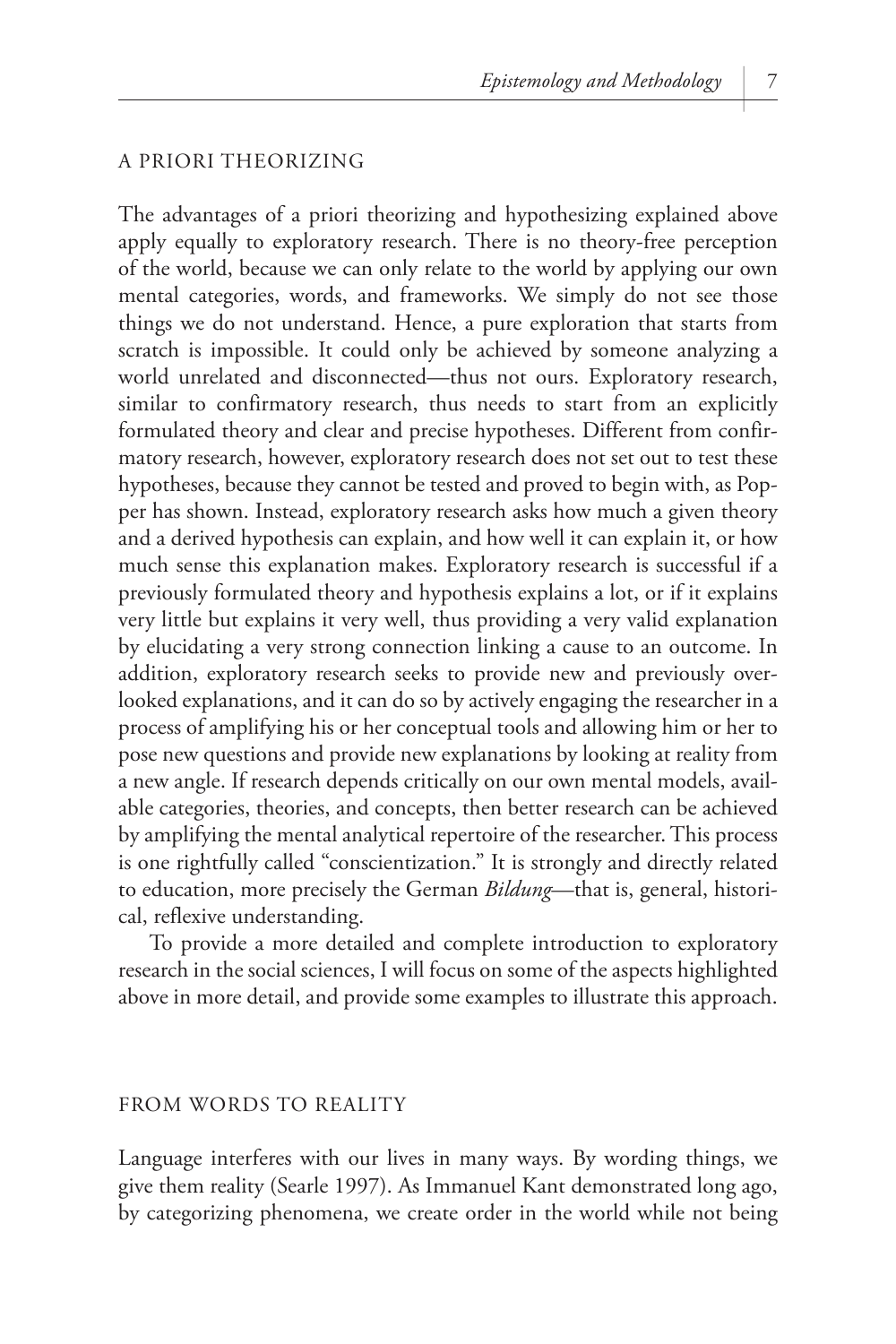sure if the world has any intrinsic order outside of our categorizing and naming activities. But this is not a philosophical essay, so there is no need to address this question and resolve this puzzle here. However, the insights produced by such authors as Immanuel Kant, John Searle (1997), and Peter Winch (2008), among many others, must produce an acute awareness that language and reality are strongly intertwined, yet separate, realms. To confound language with reality is committing a mistake, as all those who grasp Wittgenstein even just a little bit will understand. Social scientists cannot afford to ignore this. Language functions as a separate, autopoetic system, thus reproducing itself, as both Ludwig Wittgenstein (2009) and Niklas Luhmann (1996) have demonstrated.

However, language, even though it functions as a self-referencing system, is connected to reality in important ways. Words *refer* to reality. Words allow us to make sense of an overly complex and chaotic world—a world that, as I mentioned above, might not make any sense on its own and might not be well ordered, despite the old Aristotelian belief that the physical world has an ordering and even developing principle within. We don't really know, and I fear we will never be able to find out—simply because we cannot escape our linguistic grasping of the world, our attempts to explain and categorize it with words and through language. We cannot think, in other words, about the world without using the very references we have created, such as "world," "sense," "order," "before and after," "development," "evolution," "people," "social groups," among others.

Words not only help us explain and make sense of the world by ordering it, hierarchizing it, and putting it into neat categories to which we then attribute causal relationships; words also create realities, and they restrict the possibilities of action. Let me explain: The creative potential of words has been called "constructivism" in some of the social sciences (e.g., by John Ruggie [1998] and Alexander Wendt [1999] in international politics). In sociology, the insight that reality is socially constructed is older and goes back to the work of Edmund Husserl, Alfred Schütz, and Peter Berger and Thomas Luckmann (1966). The philosopher John Searle (1997) has convincingly and systematically demonstrated how, and under what conditions, speech acts create institutional facts. He has argued that "Because the constitutive rule enables the function to be imposed on a speech act, then just performing that speech act in appropriate circumstances can constitute the imposition of that function, and thus will constitute a new institutional fact" (Searle 1997: 54).<sup>1</sup>

To understand reality as socially constructed merely means to be aware that there are no unmediated facts—that whatever action we can think of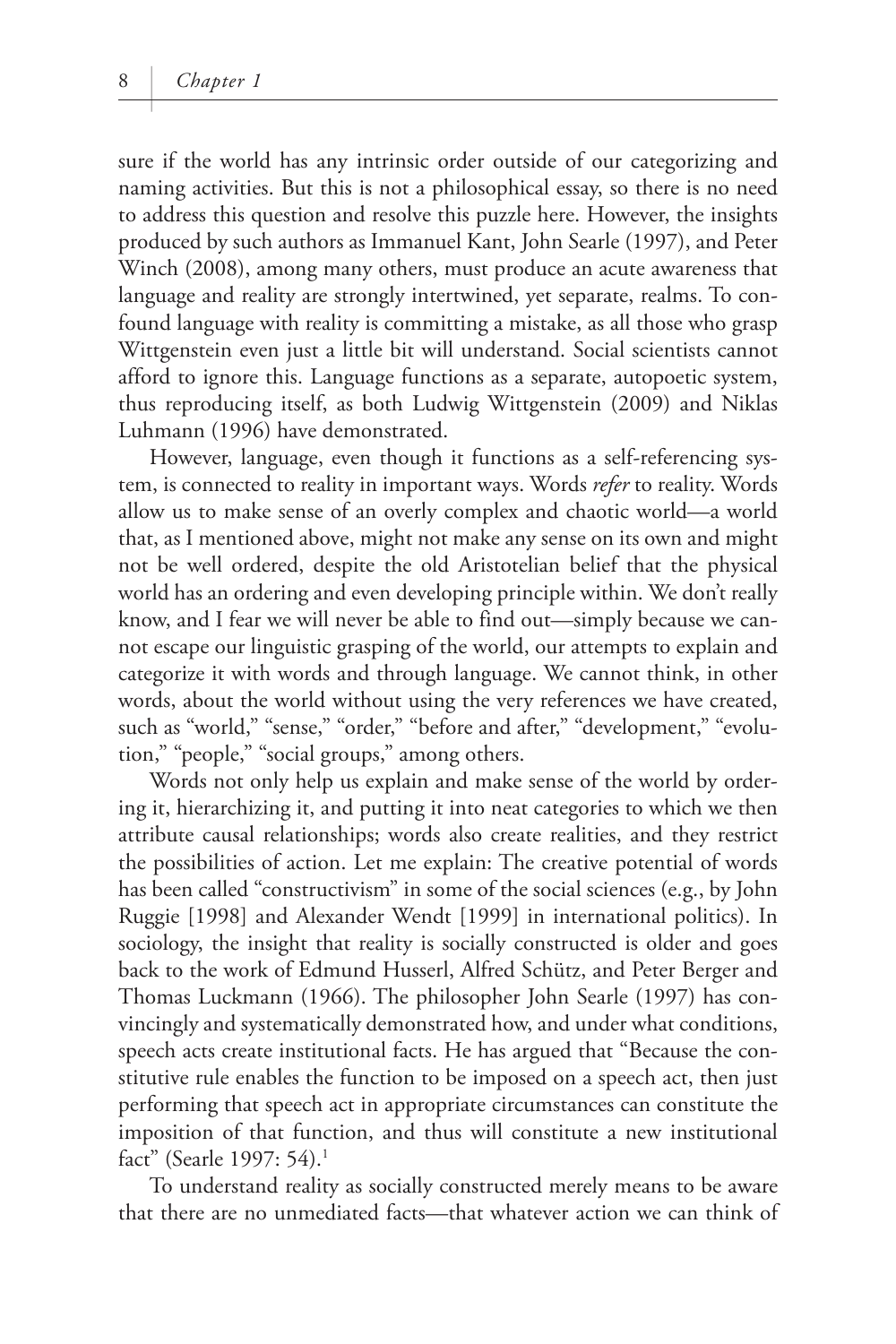is first perceived by someone, then interpreted, and finally used in the perceiver's own effort to make sense of it by placing it within a framework of available references. Feminist epistemology, as presented by such authors as Donna Haraway (1988) and Sandra Harding (1991), has long pointed this out, along with some sociologists of knowledge (e.g., Latour, Woolgar, and Salk 1986).

This means that the models, ideas, and theories we know and understand condition the way we perceive reality, or even what reality we perceive (Musgrave 1993). If the analytical tools that we derive from our theories and ideas about the world, consciously or unconsciously, only explain one way to "read," understand, and make sense of our sensorial impressions, then this will be the only way we perceive and understand reality, or this will be the only reality we get to know and understand. If, to give an example, we understand the world in terms of "race," then race is what we will see. The same is true for class, gender, religious belief, or such concepts as markets, equilibrium, etc.

The task at hand, then, inspired by Paulo Freire (1993) and Jean-Paul Sartre (1994), is to amplify and broaden our conceptual tools and thus be able to see more, more sharply, more accurately, and from different angles or positions. Hence, proposing new words, concepts, theories, and hypotheses allows us to analyze the new realities to which those new words and concepts refer. By looking at and analyzing reality from a different angle, we can hope to unveil previously hidden facets of reality—if we are able to demonstrate the plausibility and strength of the connection our new approach establishes. This effort is at the core of exploratory social-science research.

This sort of work, by its very definition, is inductive. Its end result is that by broadening, amplifying, and diversifying our conceptual tools and frameworks, we will be able to perceive more, better, and differently, being able to make sense out of that which previously struck us as nonsensical and simple white noise. This task becomes a bit more complicated when our interest lies in human (that is, social) behavior, because human interaction is inherently social and thus meaningful, and it thus constantly requires interpretation and understanding (Gadamer 1994).

### An Exploratory Research Program

We can spend hours debating what "democracy," or "citizenship" *really* is. But this discussion is beside the point. What exploratory research focuses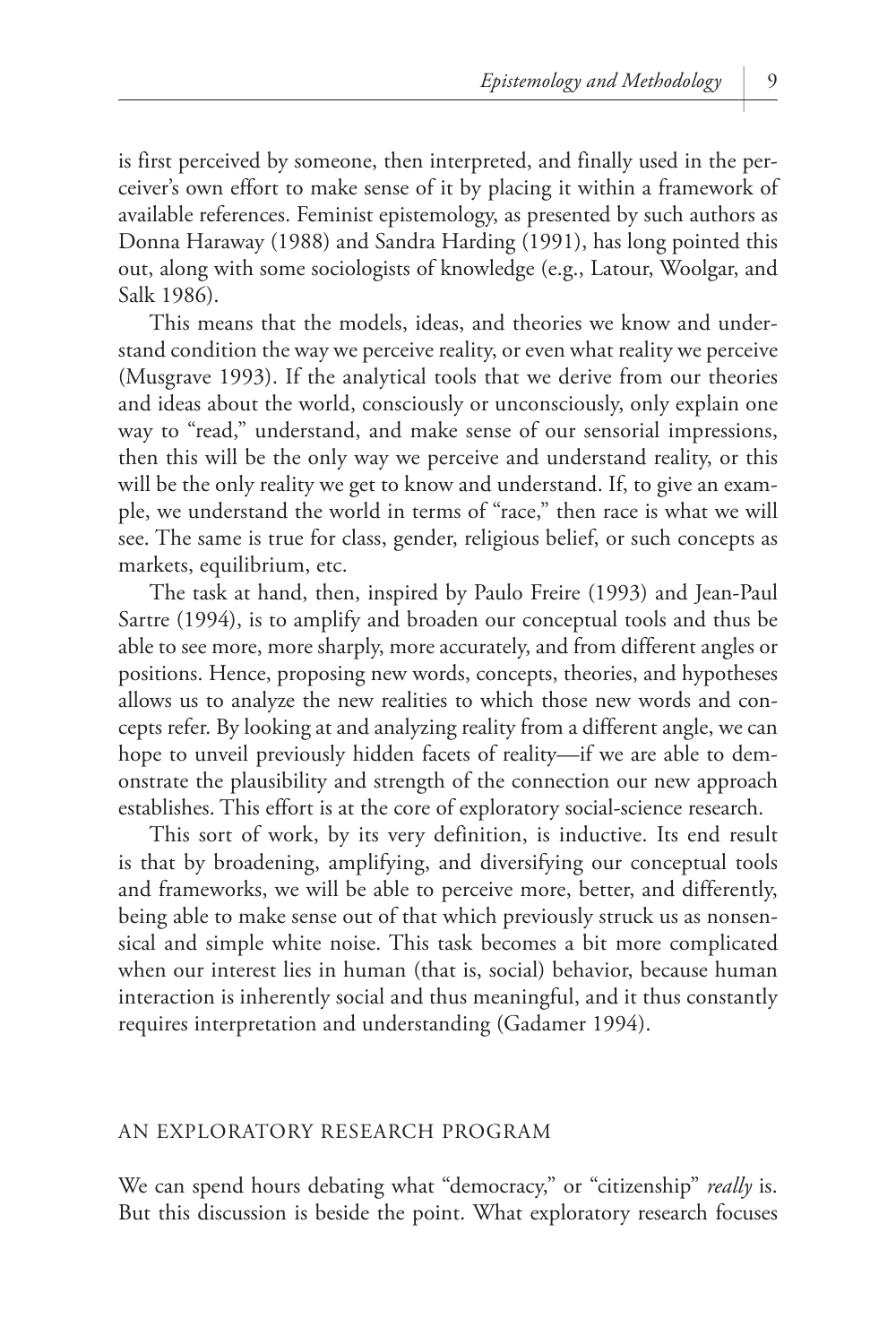on is what reality a word like "democracy" refers to. What does democracy mean in Colombia today? What does it mean to a poor campesino, a black Chocoano, or an indigenous tribe member from Vaupés? We need to dissect, to analyze by pulling apart, words from the reality they refer to, and as exploratory social scientists, we should focus on the reality, not the words. This means, in most cases, that we need to look for indicators that tell us something about the reality represented by a word.

This sounds easy enough. However, the trickiness of words and language goes further and tends to confuse us at deeper levels. Think about a word like "class." What reality does it refer to? Do classes "really" exist? Some words clearly have structured our thinking so much that we use them not only to talk about the word and make sense of it, but to guide our actions—and to construct our identities around them. Identity construction, after all, is also a discursive process—one where we assemble those elements that we recognize as relevant and use them to construct who we are and who we want to be. To some extent, we assemble our identities with words, using categories that have proven helpful to us in other contexts. We think we are "rooted"—because rootedness resonates with what we want to be, what makes sense to us even if such a concept is borrowed from a non-human realm (Stepan 1986). Think of the word "race" and you get a sense of how much such a category has offered some of us in terms of ordering the world, and ordering our own thinking about who we are and how we differ from others.

When doing exploratory research, we need to remain alert to the pitfalls of reification and avoid any tendencies to essentialize words and categories. Instead of looking for the essence behind a word or concept, we need to explore what aspect of reality this word opens up for us, and what a specific word allows us to see, or what aspect of reality it refers to.

In terms of research design, this necessarily implies that instead of pretending to be neutral, we need to be aware, explicit, transparent, and honest about our starting position, standpoint, situatedness, or positionality. This, in turn, requires that we formulate theories about the world, about how things relate, first, before we initiate any empirical research. We have to propose a structure of order—an angle, if you will—that allows us to look at the world in a certain way, or through a certain lens or prism. This, again, is necessary because there is no neutral or clean-slated perception of the world, as our perception of reality is influenced and indeed conditioned by the mental structures, ideas, and theories we already hold about the world. We only perceive what we already know, what is familiar to us—or in the words of systems theory, we only perceive that which we recognize as meaningful and patterned, that which makes sense to us. This is why pure discovery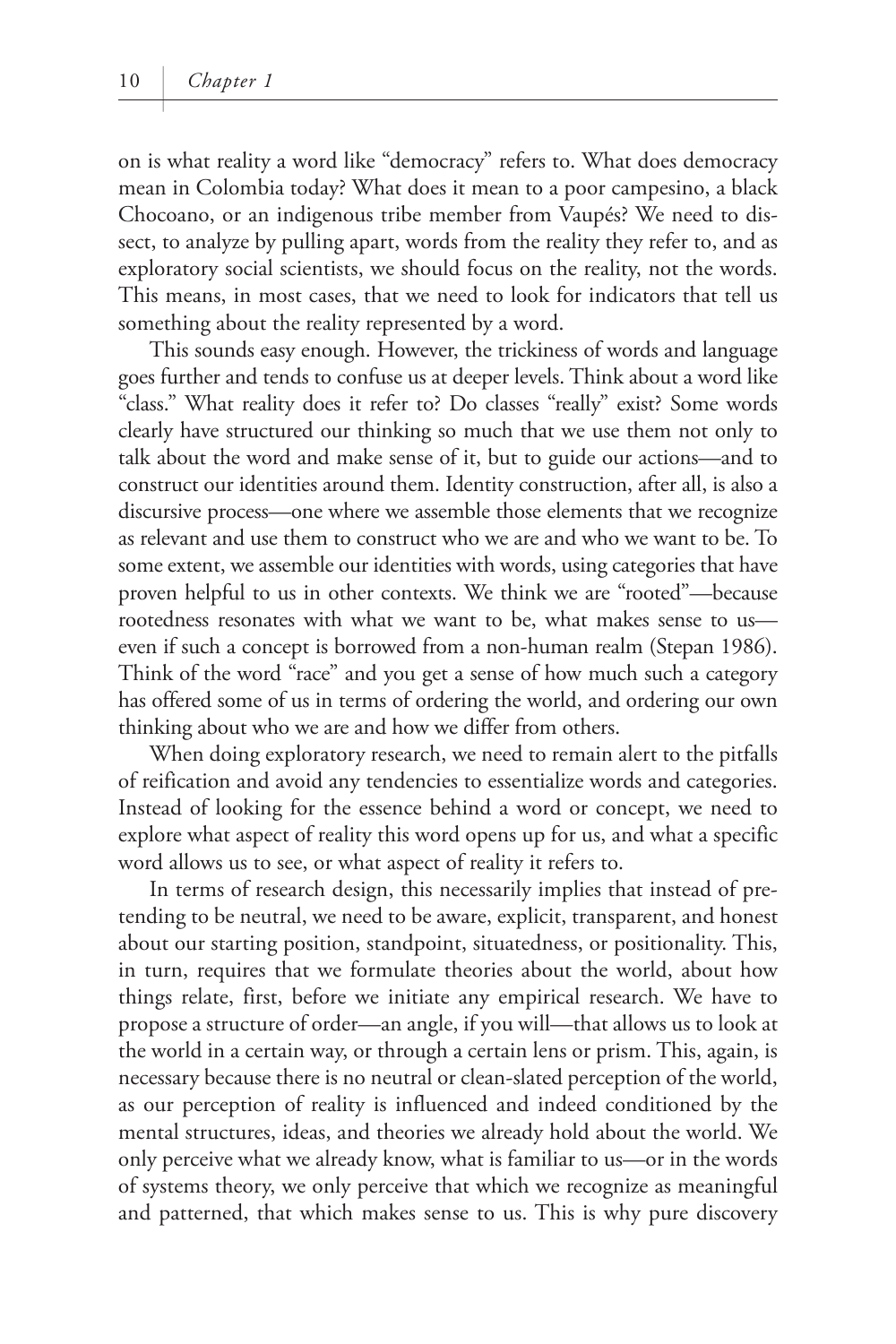of reality is impossible to us. We are utterly unable to look at the world "theory-free" as we cannot escape approaching reality through words and categories.

The next best thing to pure discovery and induction, thus, is a gradual extension and widening of our perception and understanding of the world, parting from what we already know and have understood. This process requires the explicit, up-front formulation of explanatory models—that is, theories. $2$ 

### WHAT ARE THEORIES FOR?

Theories are tentative explanations about how the different elements of the world relate to each other and why. This is not to say that they actually do. Theorizing about—and hence explaining—the world is an effort to make sense out of it by ordering it and putting it in causal sequence. Doing so allows us to shed light on a segment of reality by offering a way to fruitfully interpret discrete events and thus connect them. Good theories lead to good questions—and good questions allow us to discover new aspects of reality. The good question never is "how it *really* was"—or "what *really* happened." What *really* happened will differ for everybody involved—and all those involved will only understand what "really" happened after someone has offered a way to explain it after the fact—and others have accepted this explanation and the implicit framework that comes with it (Goldstein 1983). Once we are aware of the theoretical models and assumptions that guide our approach to reality, we can then expand and ask different and new questions that allow us to explore the empirical terrain that surrounds the empirical segments we initially focused on. Exploratory research thus becomes an act of gradual, structured, and theory-led heuristic expansion from an original set of models, explanations, and questions. It does not start from scratch.

In this context, the good question is one that allows us to see plausible connections that have previously not been seen, explored, or understood. Words, because they evoke certain realities, become functional in this endeavor. As words are separate from reality but refer to it in different ways, as argued above, new and different words, categories, concepts, models, and theories promise to allow us to see new things, or to see old things in a different way. Theories thus cannot be true or false, as they have no ontological status. As thought models, they can be more or less helpful and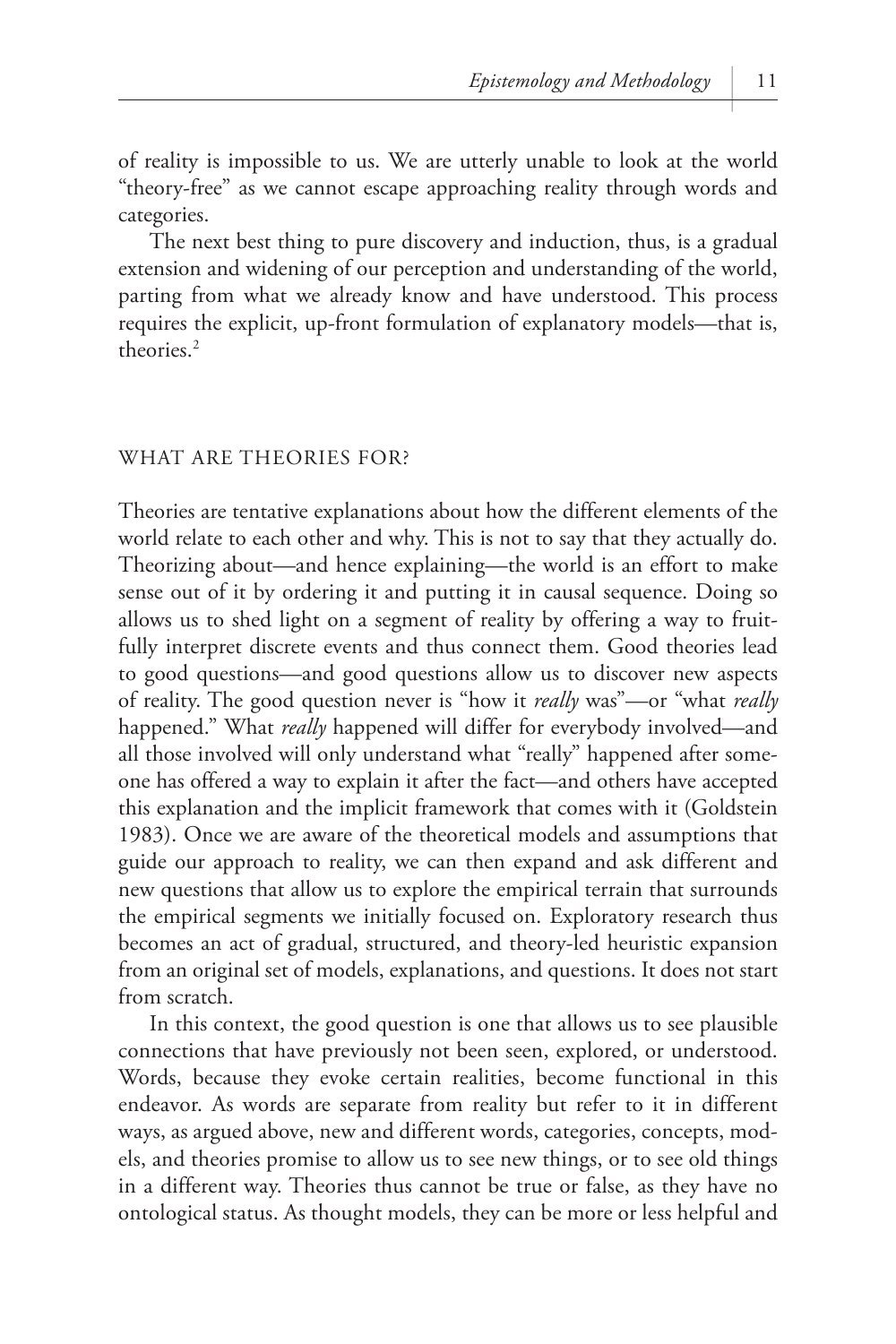supportive of our constant effort to explain the world by making sense of it (Popper 2002).

Take the example of such a central social-science concept as "citizenship." Instead of explaining what it "really" means, I propose to engage in an effort to offer new ways of looking at those aspects of reality that fall under the very broad label of "citizenship." For example, one can think about something like "second-class citizenship" not because it really exists, but because such a concept allows us to explore some easily overlooked corners of the reality represented by this word. One might also think of citizenship as a social role, because thinking of it in that way allows us to explore the roles and expectations we commonly associate with this term. Finally, think of citizenship as a good, or an asset—again, not because I think it really is that, but because this allows us to explore an aspect of citizenship that is crucial to its reality and has not been captured and explained well: namely, that citizenship is worth something, and it might be worth more if not everybody has access to it. Finally, think of citizenship as something inherently conflictual, embattled, disputed, internally contradictory—and produce your research design accordingly—and chances are that you will be able to unveil new aspects and facets of what kind of reality the word "citizenship" represents.

The purpose of doing this is to unveil the different ways in which different people and groups live, experience, and invest the word "citizenship" with different meanings, and how citizenship is negotiated, embattled, defended, or upheld and substantiated in social reality and daily praxis. This is, in my mind, the most that honest social science can achieve. There are no hard rules or laws to be discovered in social life, and the establishment of such hard laws and rules comes with a great cost to validity: we can always only measure the easy things, or the easily measurable aspects of very complex social phenomena. We can find great rules and laws—that apply to very little. Or, as I propose here, we can content ourselves with detecting new and fruitful ways to look at and analyze reality, none of which should lay claims to be exclusive or true—at least not truer than another, equally fruitful way to analyze reality.

## Some Practical Rules for Conducting Exploratory Social Science Research

In exploratory social science, the choice of cases is not random. It is predicated by the logic of analyzing the richest, most telling cases and unveiling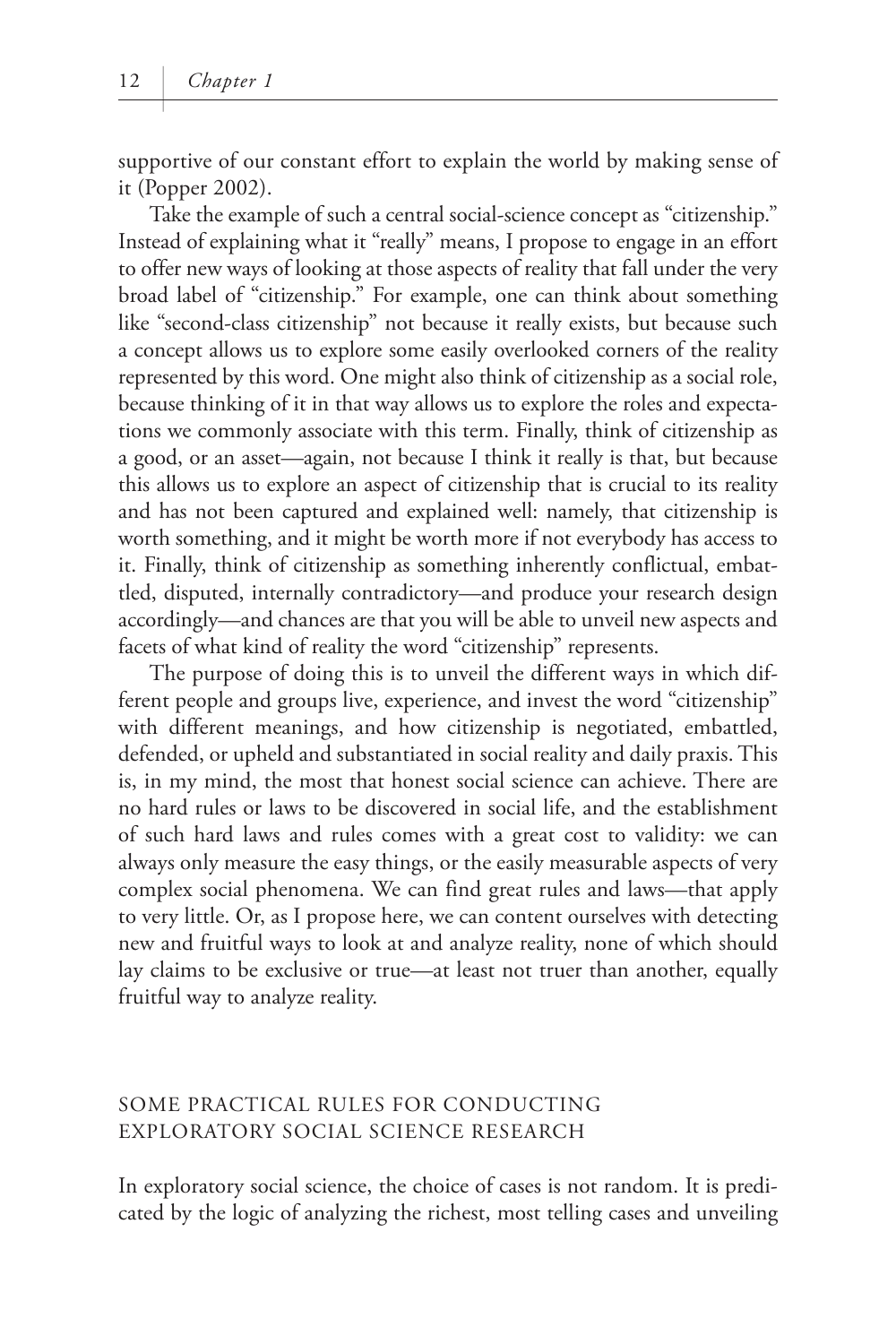the thickest and most telling connection between two variables. Such a study is, in a strict use of the term, not a comparative case study, where cases are used to simulate experimental research settings. Instead, cases are chosen so that each single one can tell a lot about the underlying conditions and causal mechanisms at work. Instead of focusing on overlap and similarity on the independent or dependent variables, exploratory research seeks to detect causal mechanisms, that is, causal propositions that link independent to dependent variables. Cases are selected to shed the most light on the specific causal mechanism in focus. The guiding question for such a procedure is: where can I see and explain this best? Or, in what case is this causal mechanism most evident?

This methodological choice is driven by several insights. First, exploratory studies allow us to think, not just measure—to use our imagination, experience, insight, and skill to propose new and innovative ways of understanding and interpreting reality. This is, to me, a very important component of being a social scientist. The best scientists we have had were not the bureaucratic-minded number crunchers that now dominate some of our disciplines. Especially in the social sciences, the best of us have been able to infuse and enrich their work with their life experiences, travels, and innovative ideas. Think of Alexis de Tocqueville as maybe the prime example of a thoughtful and insightful analyst, who proposed new and innovative ways of thinking about democracy after traveling for almost one year in North America with his friend Gustave de Beaumont. Or think of Karl Marx, whose proposal to think about the unfolding of history in terms of economic power and asset ownership has influenced the thoughts and actions of millions. Exploratory social science has been more influential by far than confirmatory social science. It has given ideas, inspired, helped understand reality in new ways, and shed light on previously not understood phenomena. It has provided new and innovative readings and interpretations of the world, or facets thereof, without being able to test and predict the hypotheses it has advanced.

Second, exploratory work can be done rigorously. Whenever this is achieved, it promises to attain a degree of validity that is beyond the wildest dream of any confirmatory researcher, especially researchers relying on quantitative methods. As stated above, to be rigorous, exploratory work needs to be honest and transparent. It also demands a high level of selfreflexivity from the researcher (Alvesson and Skoldberg 2009). However, to be rigorous, exploratory work needs to take into consideration the findings about epistemology and perception that different philosophers have elaborated on. As explained above, the core insights are that we cannot approach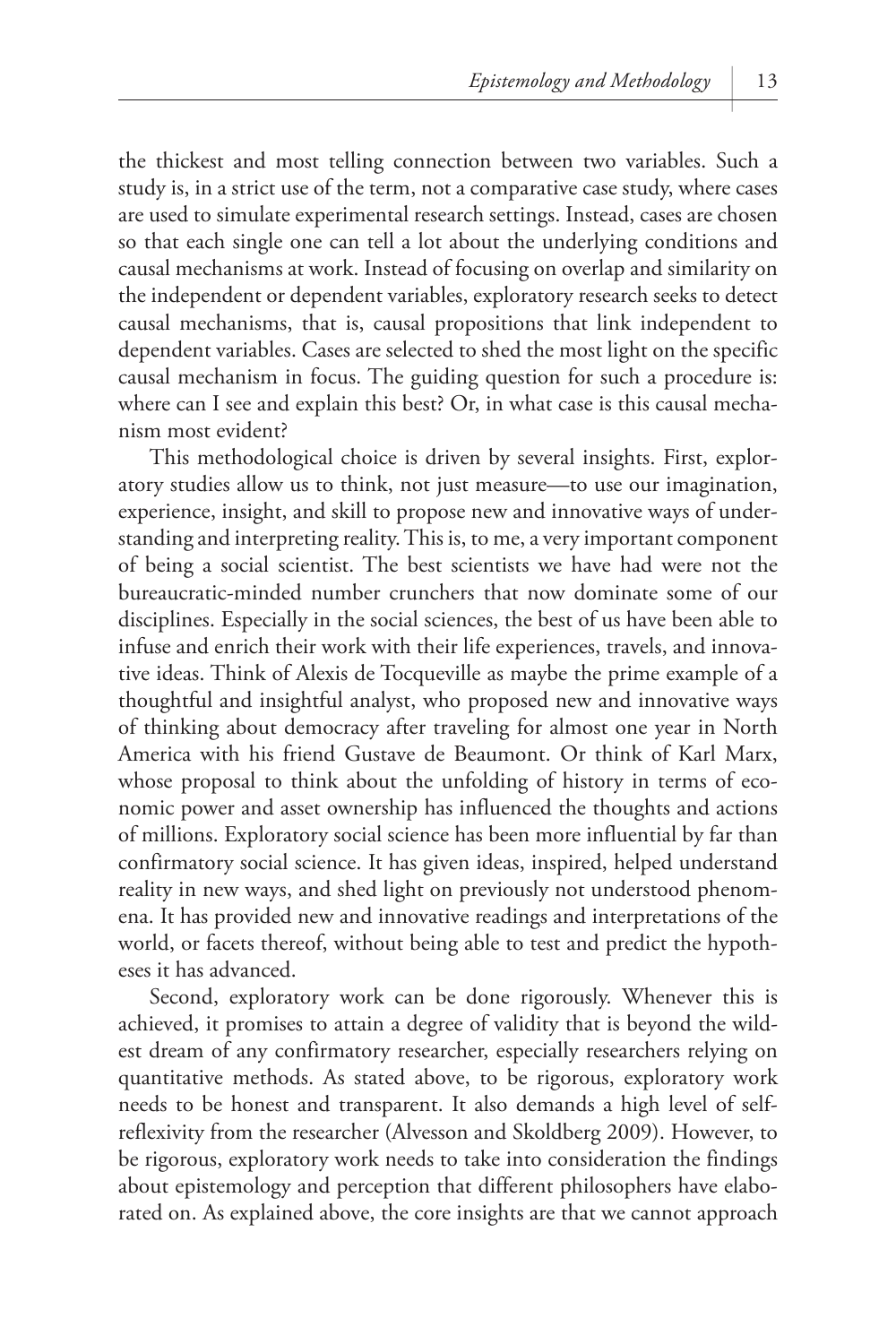reality theory-free. Our very perception, that is, what we perceive as meaningful and how we perceive it, is influenced by what we already know—our preconceived ideas about the world. If we do not know what a *cuacuco* is, we will never see one, never recognize one—even if it passes right in front of us. Without the idea of a cuacuco, the sensorial information of a cuacuco is nothing but white noise to us. However, once we know, we will perceive the passing cuacuco; see it, because we can now make sense of this sensorial information; put it in the category "fish," and recognize it as such. To perceive the world, in other words, we must rely on previously established ideas and theories and we can then expand from there. Once we know the cuacuco, we are also able to compare and contrast it to other fish and learn more about the fauna of a given river (Lakoff 2009; Haraway 1988). We have no other choice but to always initiate our inquiries from an already formulated theory.

Popper (2002) holds that epistemology must only concern itself with examining the logical consequence and coherence of new ideas, not where they come from, which is the task of psychology. Placing something outside of the realm of legitimate reflection does not solve the problem; it simply avoids it. His own theory of perception and anticipation, called the "Searchlight Theory" (Popper 1974), nevertheless offers an explanation on just how new ideas are conceived, namely, through the comparison of new sensorial information with already available knowledge—which leads us to anticipate according to past knowledge in a movement of problem-solving trial and error.

No matter how this epistemological problem is solved, the debate about it makes clear that we have an innate tendency to anticipate, based on the limited information we have at our disposal. Under conditions of a lack of a secure and validated paradigm that would allow us to deduce research questions and programs, we must instead embrace our tendency to anticipate and formulate clear and testable—that is, falsifiable—hypotheses, instead of avoiding it. That way, we can put our own anticipations, which spring from our previous experiences and already accumulated knowledge, to the test and ask how plausible they are—that is, how much and how well they explain. This process, if conducted honestly and transparently, allows us not only to accumulate knowledge about the world by dwelling on our already gained knowledge and experience—it also makes a collaboration of scientists possible. If we reach our tentative extrapolations and explanations in a transparent way, we can evaluate them critically—and expose them to the critical evaluation of others. This is what science can achieve at its best. Reaching tentative explanations gained from our previous work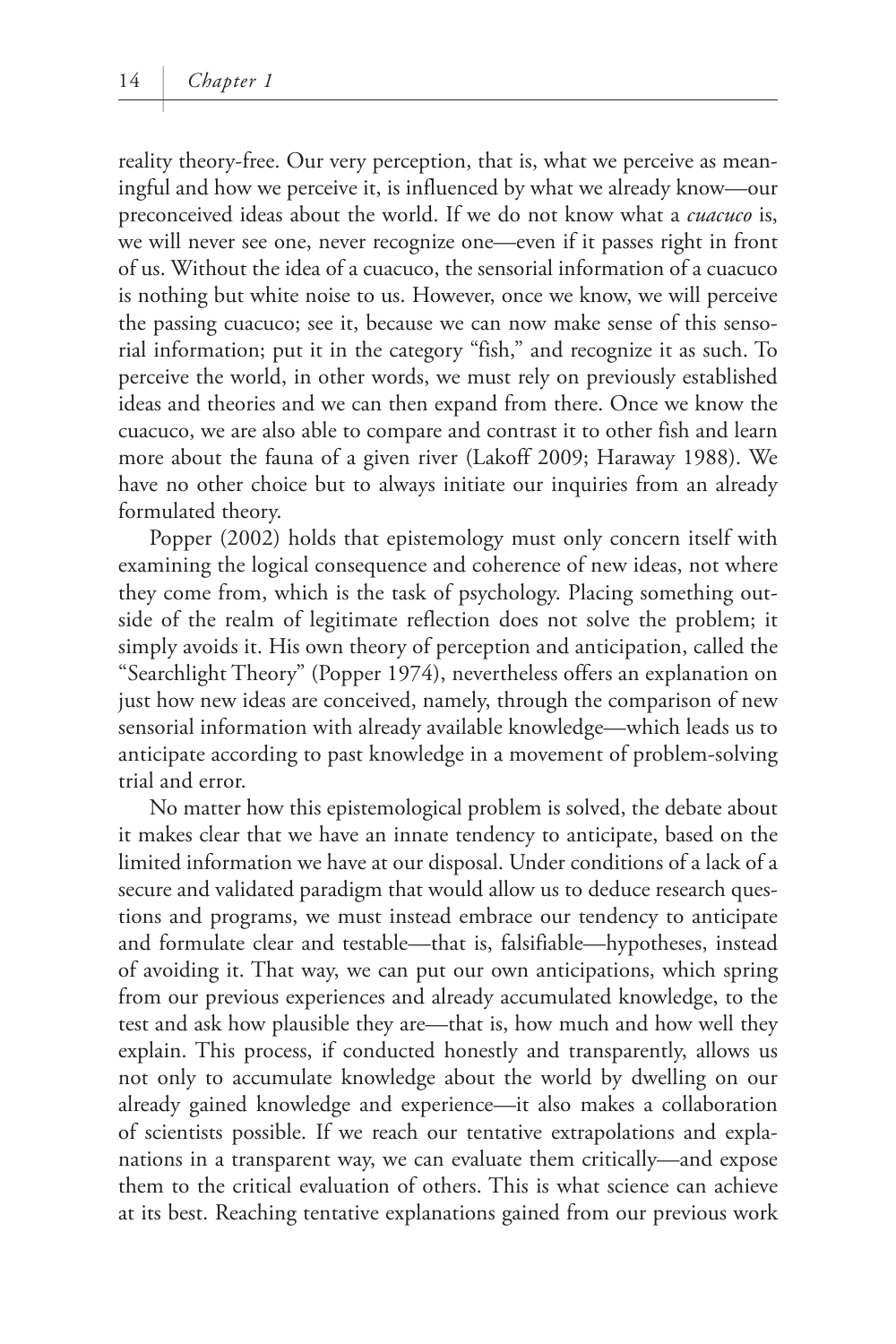and experience also provides a much more plausible rationale for reaching new explanatory models than the deus ex machina mechanisms that Popper (1974, 2002) proposes as a replacement of what he calls "psychologism." Indeed, we cannot explain the emergence of new explanatory models with reference to our own cognitive or psychological structures, just as we cannot rule out the risk of cognitive solipsism. Structured, self-aware, critical, and transparent anticipation, however, is not only what we should do as scientists. It is also what we do as human beings: building on previous knowledge, gradually expanding it, and proposing new explanations that are derived from our previous knowledge. The knowledge we can obtain in this way is indeed not 100 percent reliable, as we cannot truly count on a uniformly evolving history. It is, instead, tentative and subject to critique, revision, and all sorts of methodological errors—but this is precisely what we are able to achieve. Claiming to achieve more reliable or more valid knowledge about human behavior and interaction actually achieves less.

What we can achieve, different from the natural sciences, is to discern, describe, and explain causal linkages and mechanisms that connect two or more relevant variables in significant ways. Once this is done, we can establish an *if . . . then . . .* relationship that describes a likely pattern or a probability of consequence, if certain conditions are met or already in place. It is this sort of limited (or better delimited) and structured anticipation that makes explicit use of available theoretical models and explanations and then relies on finding supporting empirical evidence in order to avoid the pitfalls of an extreme skepticism, that promises to advance our insight and understanding of the social world. It has this potential because it allows us to see and understand social reality in different ways, and from different angles. If done cumulatively, social science can then contribute to a more complex and complete reading of social reality—and might even aspire to contribute to the very real process of conscientization that should be initiated in schools and continued systematically in universities.<sup>3</sup>

The knowledge produced in such a way could also be of more utility to everyday life than the highly formalistic and extremely technical procedures activated to conduct confirmatory research today. Most of the techniques that produce and calculate probabilities of correlations are so sophisticated that they take up most of the space, physical as well as intellectual, of confirmatory research production and its debate. It is in this process of describing and explaining not reality but methodology that most social scientists end up losing most laypeople, as well as uninitiated specialists. Such proceedings would be justifiable if the findings about laws and regularities would really fall within the realm of the possible in the social sciences—but they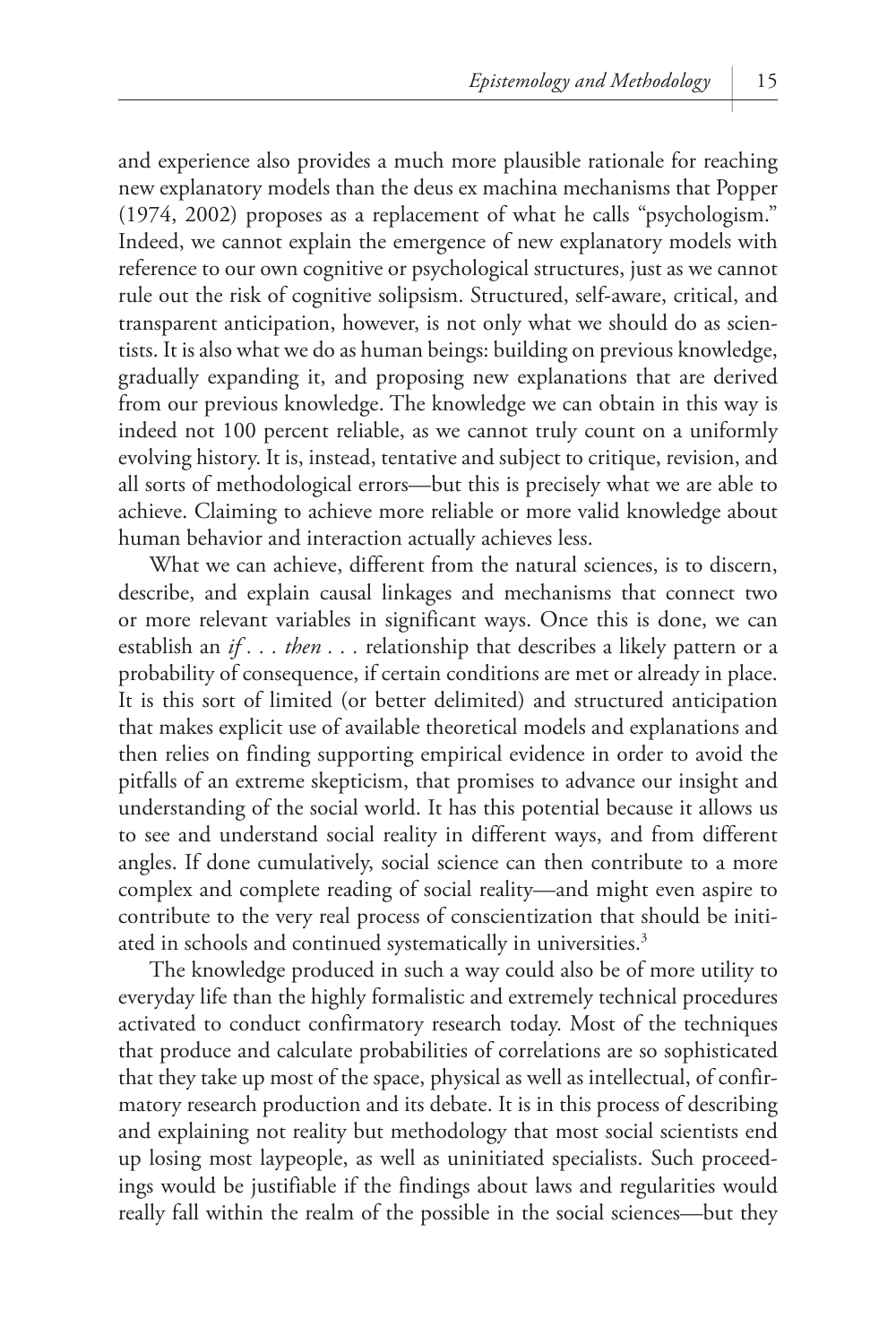do not. As explained above, social life is far too contingent and in flux to be captured by rules and regularities. Put simply: laws do not apply in the social world—and thus should not be sought for in the social sciences.

The consequence of all this simply is that exploratory, inductive research can achieve reliability under certain conditions. Proceeding in such a way allows for a clearly defined starting position in the process of knowledgebuilding and gaining understanding and familiarity with a subject or problem. It also allows for a delimitation of the empirical field that is relevant to a given research question—as purely exploratory research would otherwise be endless and lead into the traps of infinite regression.

Different from a purely deductive research design, such a proceeding also allows for a revision of the initial hypotheses, and even for the reformulation of the research question—in a process of slowly and gradually making oneself familiar with all of the phenomena associated and related to the problem in question. This deductive-inductive research design thus starts by entering a hermeneutic cycle of creating understanding and expanding this understanding up to the point where all the phenomena related to a given problem and research question can be explained (Gadamer 1994).

Induction thus becomes part of a deductively initiated research project and allows for a pressing forward of findings up to the point where the causal mechanism previously established through a theoretical framework is explained. In other words, the outer limits of how far such a research process should reach need to be established by a previously formulated theory and hypothesis, as otherwise this process would be endless. This research process ends not when "everything" is explained (which is impossible), but when the research question is successfully answered.

The exploratory character of social-science research refers to the very domain of what can be detected, described, and explained. Given that our naming, wording, categorizing, and hierarchizing of the world is intrinsically linked to our perception of the world, all we can aspire to as social-science researchers is to offer new categories, models, and theories that allow us to analyze a specific phenomenon in a new and fruitful way. Instead of examining the content of words and categories, our efforts should be geared towards holding interpretative models and reality apart and thus avoiding the pitfalls of reification that lurk at almost every corner of inquiry into a meaningfully structured social reality. If we did the structuring in the first place, we should not take our own categories as given, or invest them with an ontological status they have only acquired through our own action of naming. Instead, we need to propose new, or newly composed, models that approach reality differently, in new and innovative ways and from different angles. As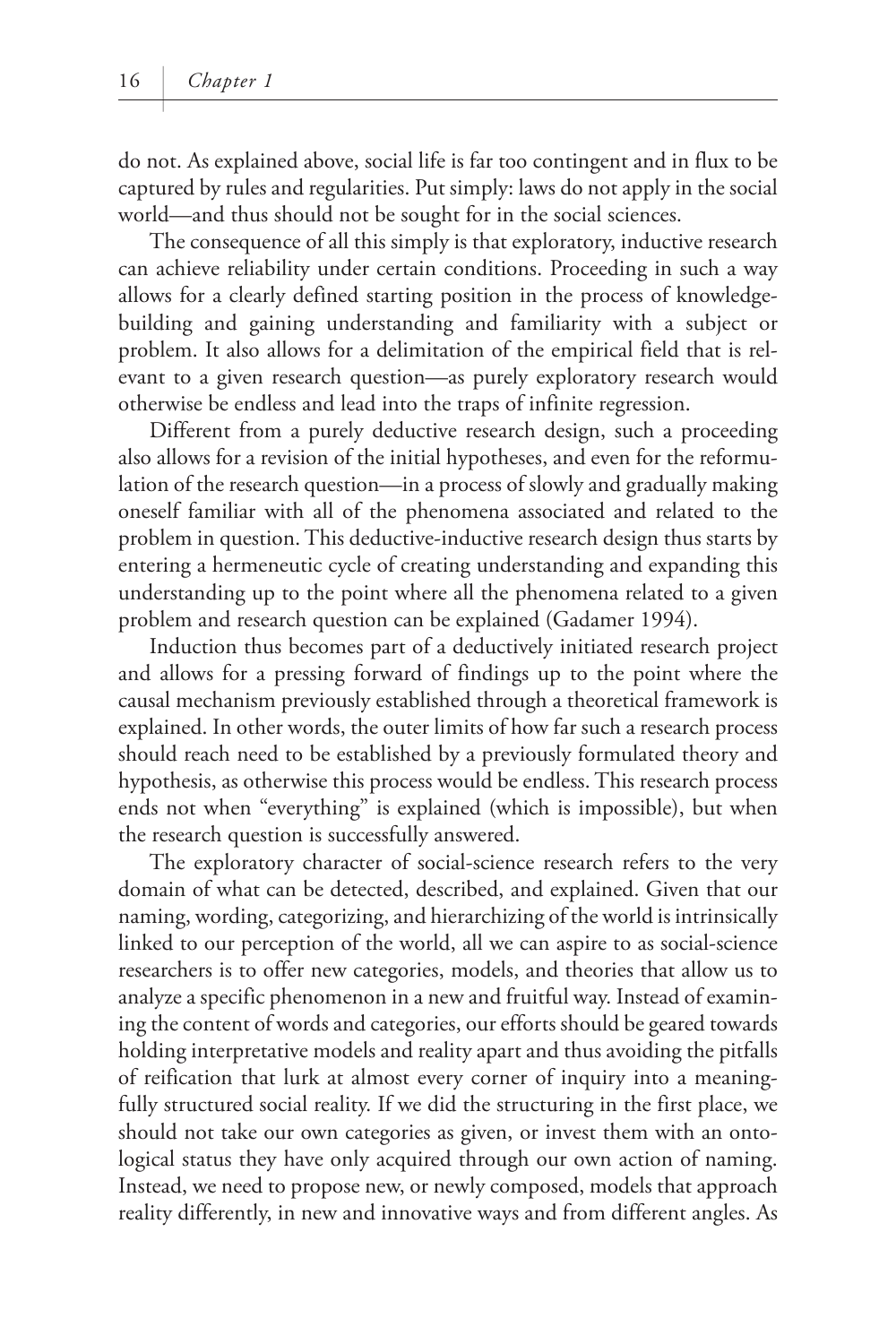social reality constantly changes, this endeavor is endless, as someone else can describe and explain the same segment of reality I have described today differently tomorrow. However frustrating this might be, it is the only way to produce truly reliable knowledge about the social world—a world that is socially constructed and reproduced continuously by the same people who seek to explain it.

In a strict sense, exploratory research, just like confirmatory research, is thus only able to test the strength and plausibility of a causal link previously established by a theory or model—hence by the researcher. This makes any research self-referential. Instead of exploring the world, scientific inquiry in the social sciences only tests the validity, reliability, or to use less technical terms, robustness and strength, of previously established causal links, which are derived by theoretical models and hypotheses. This implies that any research project can only claim to examine one explanation at a time.

This automatically means that the given explanation is never the only explanation possible. Reality is far too complex for such a claim. A scientific explanation rather provides one way to look at reality, one way to make sense of one particular segment, previously established, of reality. It necessarily simplifies and it can never claim completeness, as social reality is in constant flux, thus creating new constellations that can be examined and explained differently, from different angles and by using different prisms. "Really" or "fully" explaining something is thus impossible. Exploratory research is over once the empirical reality referred to by a concept or theory is explained so that "it makes sense" to the researcher. Such an explanation is successful if others find this individual sense-making effort fruitful, helpful, or insightful, so that his or her sense-making overlaps with theirs.<sup>4</sup> The practical process of conducting exploratory research thus necessarily follows the pattern of the hermeneutic circle, as described by Hans Gadamer (1994) (see Reiter 2006).

# The Emancipatory Potential of Exploratory Research

Exploratory research has an inherently anti-authoritarian and anti-dogmatic potential, because in most cases it does not require the mobilization of, and payment for, a huge research apparatus the way that most "systematic" confirmatory research does. Confirmatory research, because of its claim to be systematic, in most cases requires much time, effort, and money, which is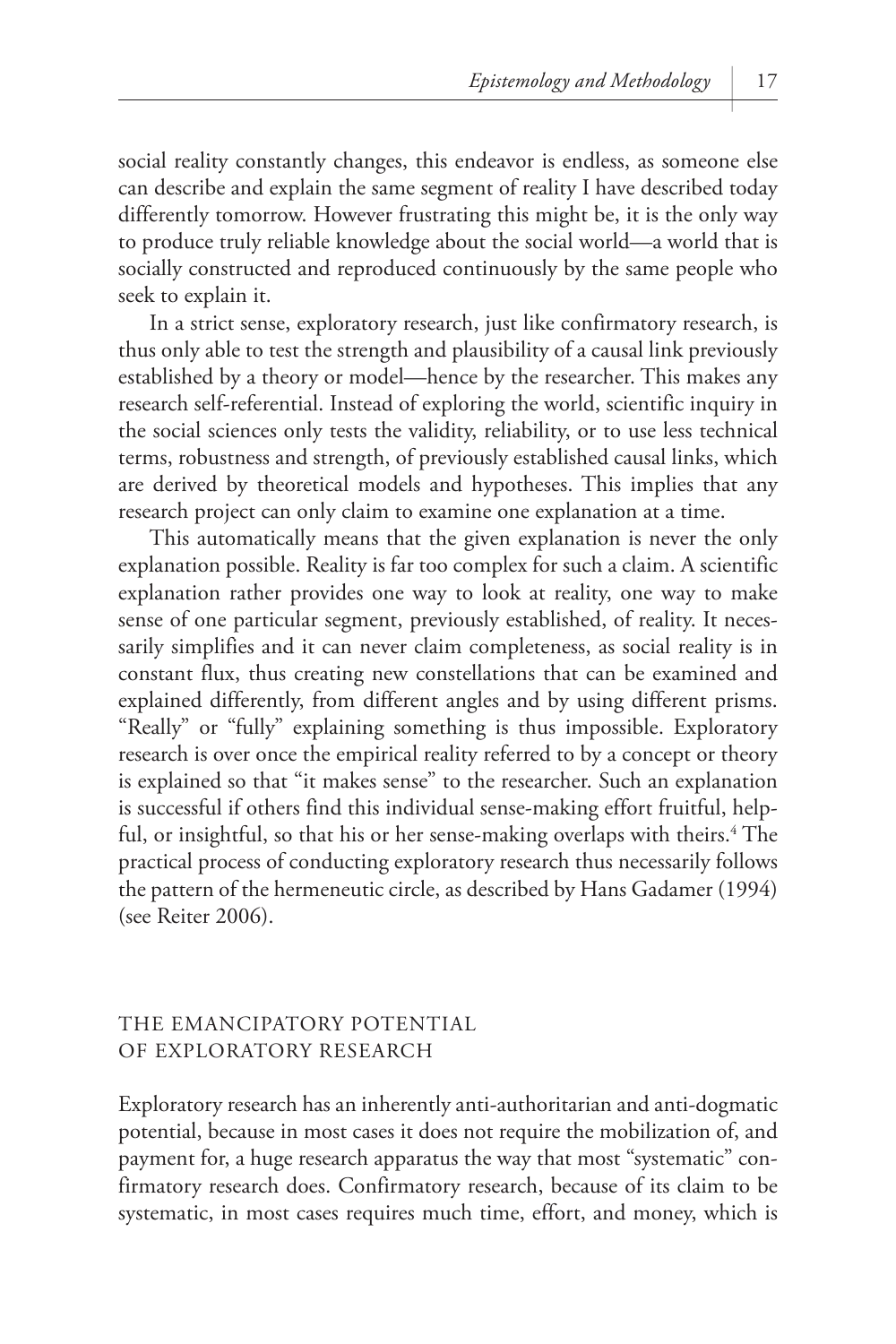why most systematic research projects are conducted by scholars working at elite universities, who receive funding from highly selective, and highly disciplining, funding agencies such as the National Science Foundation or the Social Science Research Council. The review processes involved in selecting research projects and publications almost never support "unsystematic" research, which in most cases translates into research not conducted within the established, quantitative confirmatory paradigms. Disciplined in such a way, it comes as no surprise that new findings are rarely produced. The stifling process of review by powerful and hegemonic mainstream institutions and "peers" if anything narrows the array of what is possible and doable in the social sciences. They function as a disciplinary power par excellence (Feyerabend 2010). Indeed, as Paul Feyerabend has argued, "Twentiethcentury science has given up all philosophical pretensions and has become big business. It no longer threatens society; it is one of its most powerful supporters. Humanitarian considerations are at a minimum, and so is any form of progressiveness that goes beyond local improvements. Good payment, good relations with the boss and colleagues in their unit are the chief aims of these human ants who excel in the solution of tiny problems but who cannot make sense of anything transcending the domain of their competence" (Feyerabend, quoted in Motterlini 1999: 114).

It should not be surprising that the most systematic research seems to originate from ivy-league professors. The same researchers able to conduct expensive research projects are oftentimes also involved in the decision making about who should receive funding for what sort of research, so that the whole enterprise runs the risk of becoming self-serving, narrowing down what research is.

Exploratory research, to the contrary, does not require the mobilization and payment of big research apparatuses. It can be conducted alone, oftentimes with nothing more than access to a library and a voice recorder. It often involves travel and knowledge of another language, thus demanding more intellectual preparation and courage to expose oneself to other peoples and cultures from the researcher, yet less money and institutional support. As such, it offers interesting opportunities, especially for young researchers and graduate students, who otherwise have to rely on the disciplinary power of their senior colleagues. In short: exploratory research has emancipatory potential and promises to unveil new relations and causal mechanisms that escape the disciplinary scrutiny of the established research apparatus.<sup>5</sup>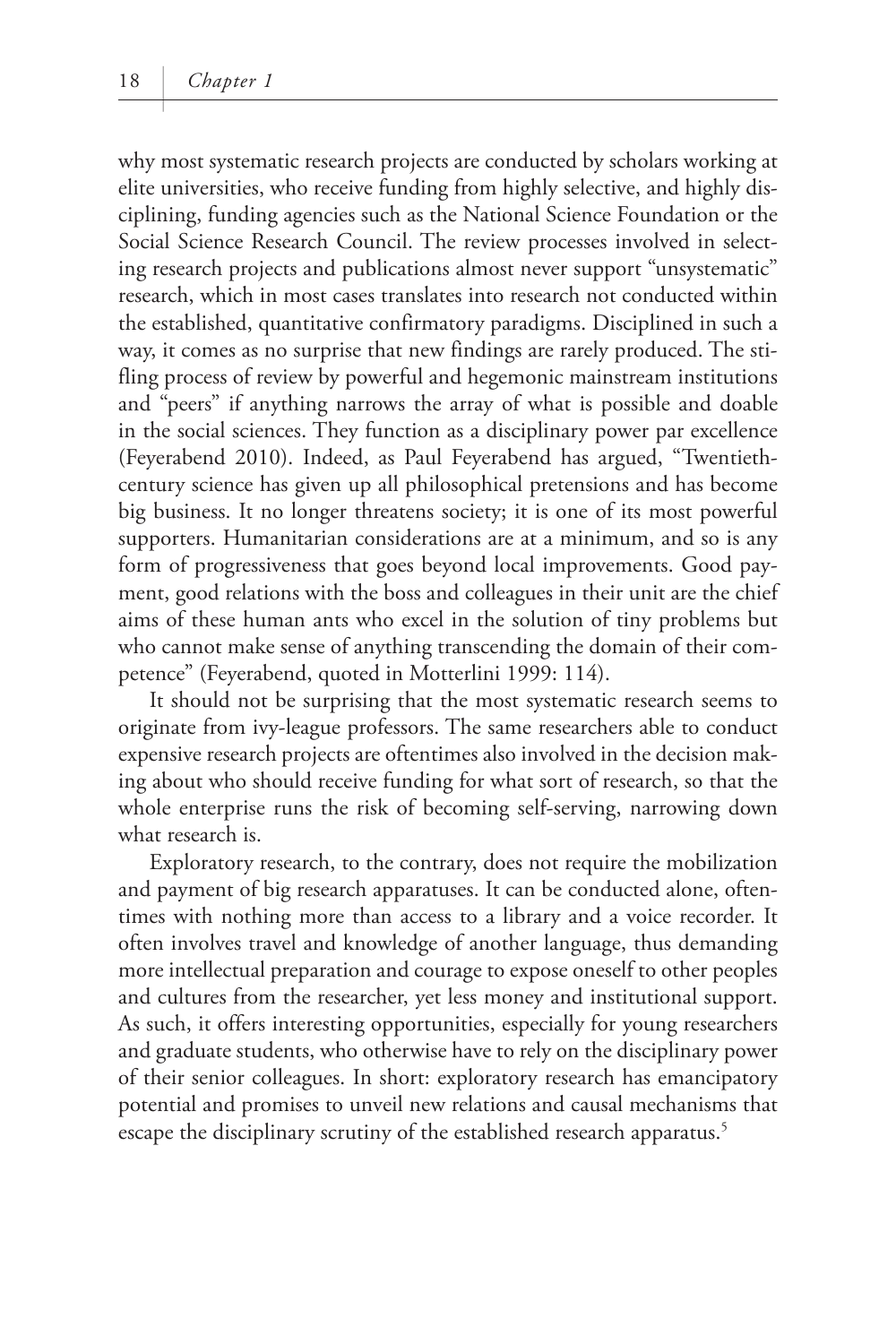#### **DIALECTICS**

A strong rationale for choosing an exploratory research design is that exploratory social science has the potential to be more insightful than confirmatory research by applying dialectical thinking. Dialectics, explains Theodor W. Adorno (1973), means "to achieve something positive by means of negation" (Adorno 1973: xix). The systematic treatment of dialectics goes back to Georg Wilhelm Friedrich Hegel and his *Phenomenology of Spirit,* first published in Germany as part 1 of his *System of Science* in 1807. Hegelian dialectics has three components—namely, circularity, where all existence is constituted by its own negation, thus forming a whole only through this circle; the contradiction and its resolve (Aufhebung); and idealism (Sarlemijn 1971: 4). In 1841, the young Karl Marx famously "put Hegel back on his feet" by stripping his work of its idealistic component and proposing a dialectical materialism instead (Marx [1841/42]: 1971: 28). It is this version of dialectics that inspired the critical theorists of the Frankfurt School, especially T. W. Adorno, Max Horkheimer, and Herbert Marcuse. Instead of Hegel's ontological dialectics, what interests exploratory social scientists today is the analytical methodology that emerges alongside its ontological counterpart.<sup>6</sup>

According to Marcuse (1960), "The power of negative thinking is the driving power of dialectical thought, used as a tool for analyzing the world of facts in terms of its internal inadequacy. . . . 'Inadequacy' implies a value judgment. Dialectical thought invalidates the a priori opposition of value and fact by understanding all facts as stages of a single process—a process in which subject and object are so joined that truth can be determined only within the subject-object totality. All facts embody the knower as well as the doer; they thus 'contain' subjectivity in their very structure" (Marcuse 1960: viii).

In other words, there can be no objective or neutral social science, because the researcher is always and automatically involved and implicated with the object and the subjects of his or her inquiry. Dialectical thinking that is, thinking about inherent contradictions, and understanding progress not as a linear process but a gradual unfolding of oppositional forces provides a fruitful way to conduct social science, even more so if and when social scientists accept that they themselves are part of history's unfolding and deeply involved in the reproduction of the knowledge they seek to analyze, which is what Marcuse suggests in the quote above. A prime example of such thinking is provided by Karl Marx and Friedrich Engels (1848) in their attempt to describe and explain the revolutionary power of markets in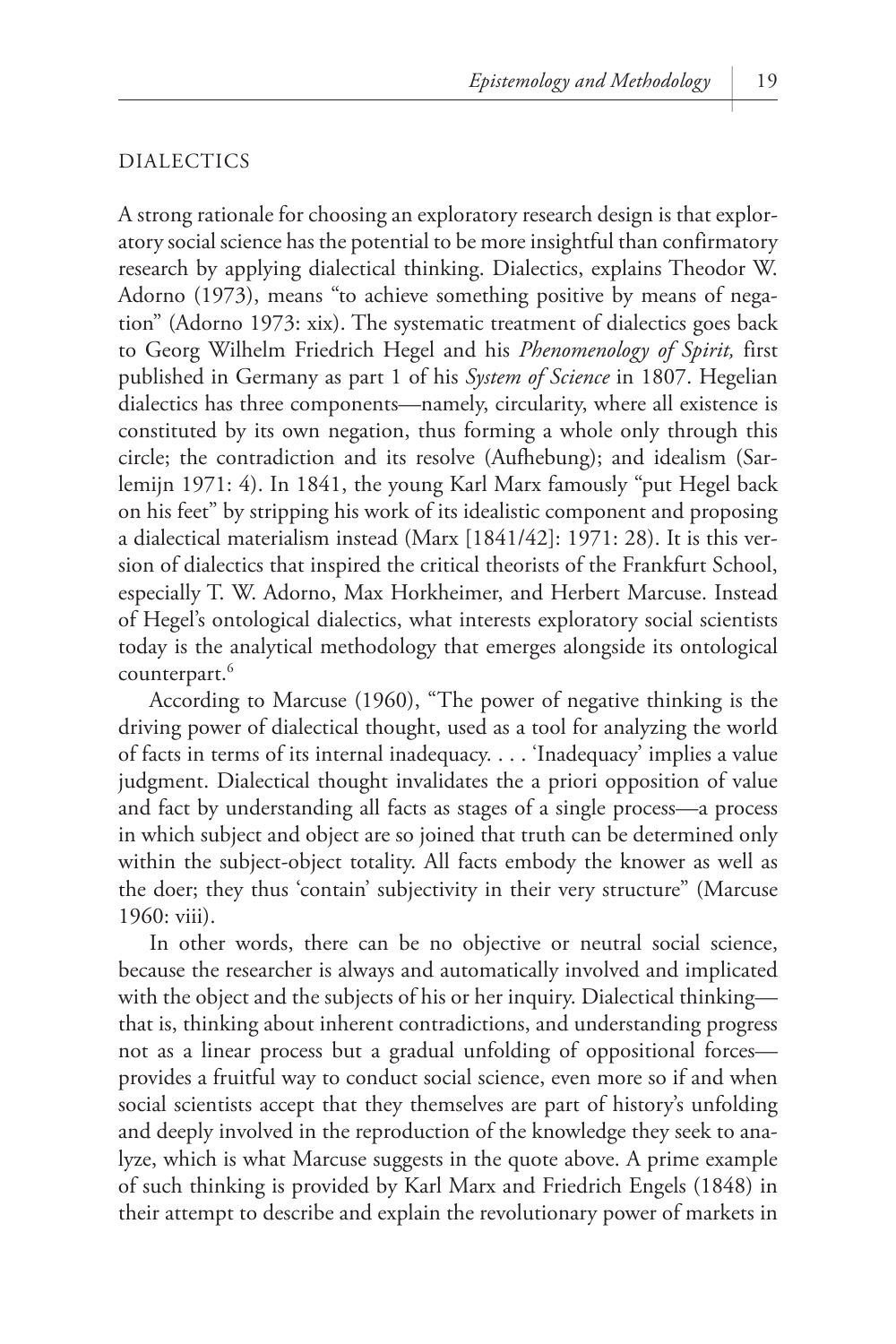the *Communist Manifesto*, as well as by Horkheimer and Adorno's (1944) *Dialectic of Enlightenment.* Both books, despite their shortcomings in terms of producing adequate predictions about the future, still stand as powerful diagnoses of our times. The depths of their insights have secured these documents a place in history. Consider, for example, this passage from the *Dialectic of Enlightenment:*

In the enlightened world, mythology has entered into the profane. In its blank purity, the reality which has been cleansed of demons and their conceptual descendants assumes the numinous character which the ancient world attributed to demons. Under the title of brute facts, the social injustice from which they proceed is now as assuredly sacred a preserve as the medicine man was sacrosanct by reason of the protection of his gods. It is not merely that domination is paid for by the alienation of men from the objects dominated: with the objectification of spirit, the very relations of men—even those of the individual to himself—were bewitched. The individual is reduced to the nodal point of the conventional responses and modes of operation expected of him. Animism spiritualized the object, whereas industrialism objectifies the spirits of men. Automatically, the economic apparatus, even before total planning, equips commodities with the values which decide human behavior. (Horkheimer and Adorno 1997: 28)

Horkheimer and Adorno detect in the project of demystifying the world, which they trace back to ancient Greece and term "enlightenment," the very seeds of its reversal into an even worse state of affairs, where individuality succumbs to mass society, and human desires and actions blindly follow the dictates of empty consumerism. Thus the project of rationalization turns into irrationality, and freedom from the powerful grip of nature and vengeful deities, which restricted lives during antiquity, is substituted with an even worse unfreedom: that of the market and the fetishism of products we seem compelled to buy, knowing that they will not bring us happiness or peace of mind.

As this example demonstrates, dialectical thinking aims at exploring the internal contradictions of phenomena. In seeking to do this, one can follow Herbert Marcuse's (1955) prescription, namely, that "Any particular form can be determined only by the totality of the antagonistic relations in which form this relation exists" (Marcuse 1955: 26).

In a slight variation to the initial dialectical tradition, which is still burdened by Hegel's legacy in that it suggests history itself unfolds dialectically, exploratory research uses dialectics as an analytical tool and way to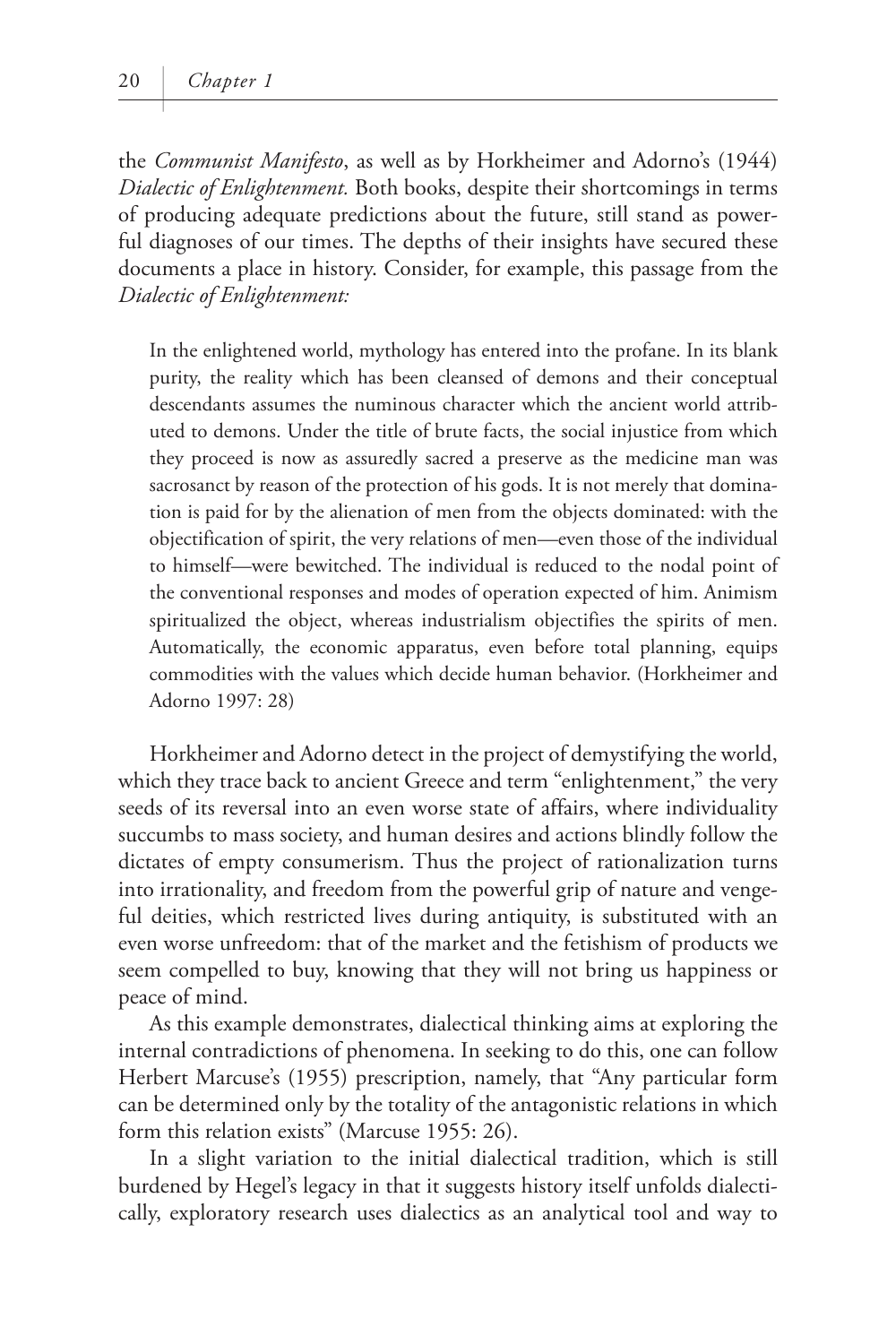look at reality. It does not claim that history itself unfolds dialectically, but that thinking about and analyzing history through the prism of dialectics allows for new insights and angles of observation. When thinking about citizenship, for example, dialectical thinking leads one to look for inherent contradictions and negations that together fall under the label "citizenship," and the reality for which this label stands. Thinking about citizenship in terms of its internal or inherent contradictions thus promises to produce fruitful ways of analysis, allowing for deeper insight and understanding. Such a dialectical thinking about citizenship allows us to go beyond the very common simplistic, dualistic models that dominate the social sciences. Instead of focusing on dualisms and discrete phenomena, dialectics points our gaze towards processes and those connecting elements that link different phenomena, which translates into a search for internal, and maybe inherent, dynamisms, contradictions, and different forces pulling in different directions.

Hence, by approaching reality dialectically, one can analyze a reality of connectedness, entanglements, and mutual continuations, which allows for a depiction of reality as a space where privilege and access are constantly negotiated and fought over. The resulting depiction of reality promises to be much richer and more telling than those strangled by dualistic approaches as Thomas Holt's *The Problem of Freedom* (1992) or Gary Wilder's *The French Imperial Nation State* (2005), to name but two supreme examples, can amply attest to.

#### The Problem of the Research Domain

A final, procedural word about the research domain and the unit of analysis of this endeavor is called for, given the differences, maybe even contradictions, between everyday knowledge and language and academic lifeworlds, with their specific and technical language and methodologies.

In exploratory-research design, cases are selected to demonstrate a high level of clarity when it comes to the unveiling of connecting mechanisms and links. They should convey a richness and saturation of empirical information that allows for a clear depiction of how something comes about and why. The implications of assuming such a position from the very start are many, and I shall pinpoint some of the more common and consequential.

When conducting social science under the awareness that the ordering of reality is as much a product of our own minds as a result of the reality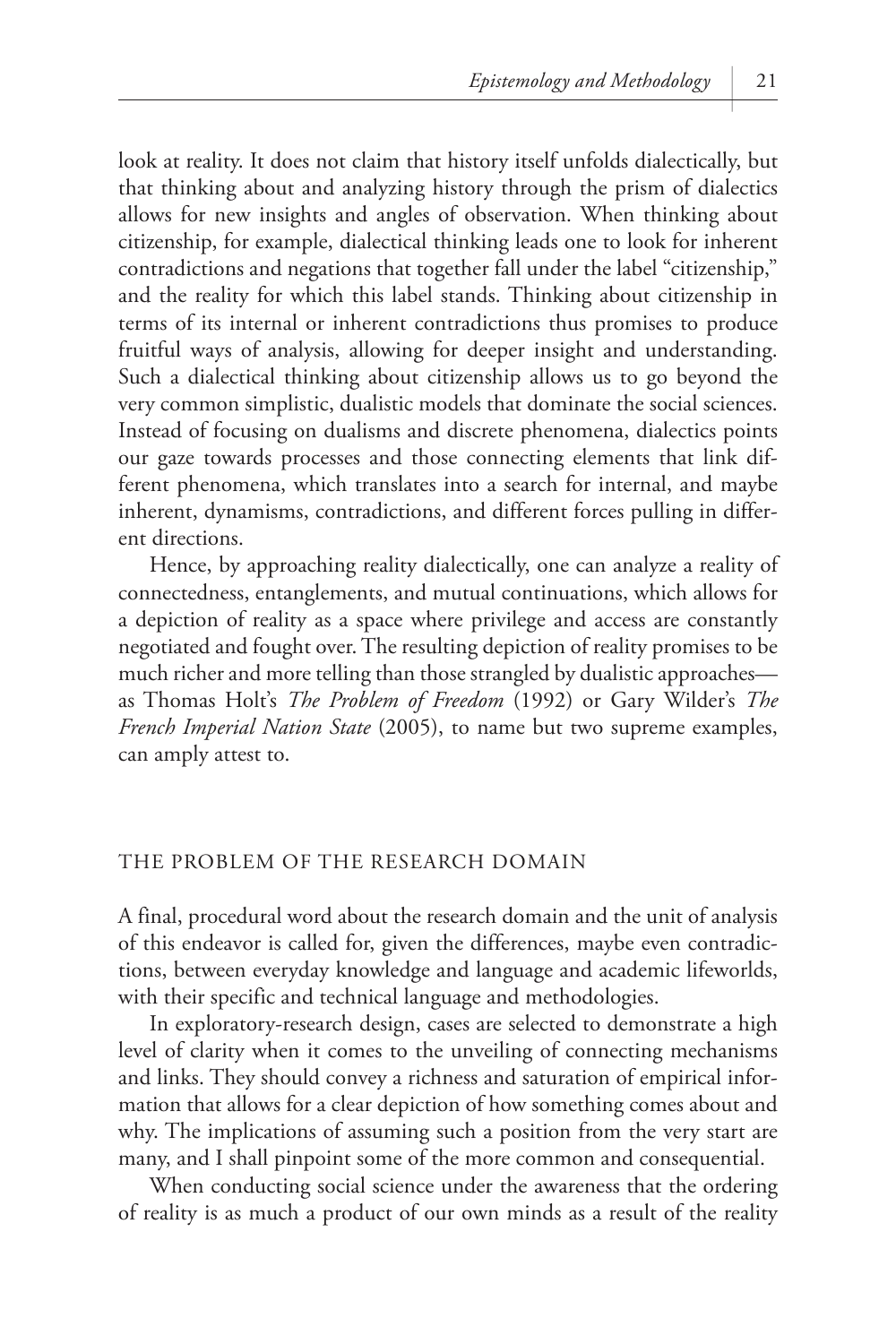"out there," then exploratory cases should be selected because they offer analytical richness, not because of their historical specificity. The aim of exploratory research is to establish plausibility among different variables, previously defined by the researcher—not to add to the factual, historical knowledge. Exploratory research is thus firmly committed to a constructivist view of reality. The outcome of a successful exploratory-research project is to propose a new, insightful, fruitful, and plausible way to think about and explain reality—not to detect new material facts.

Furthermore, exploratory research is by its very nature interdisciplinary, and should freely borrow from the various social sciences. It is precisely by adopting, comparing, and trying out a linguistic, ethnographic, anthropological, geographical, sociological, economical, or political-science gaze that new insight can emerge and rich exploration can occur.

# Conclusion: Exploratory, Deductive-Inductive, and Dialectical

In this chapter, I have sought to argue and demonstrate that reliable inductive, exploratory, dialectical research can be achieved if conducted in the structured, transparent, and honest way described above. If successful, the findings and insights produced in such a way can help shed new light on phenomena that have already been explained partially and in different ways. Furthermore, if successful, exploratory research can help to conscientize those that read it by unveiling previously unthought-of connections and causal mechanisms. Given that the procedural apparatus able to generate the findings presented here is not a sophisticated computer program or a mathematical model operating at high levels of abstraction, exploratory research also addresses non-specialists and non-academics, offering to them the same sort of knowledge produced from reflexive, self-critical, transparent, and dialectical research. There are no secrets or complicated procedures that require years of initiation. Instead there is engaged dedication to the phenomenon under scrutiny, and prolonged, systematic inquiry—paired with reflection, comparison of different cases, formulation of tentative explanations, revisions, dialogue, and finally, the formulation of new and hopefully fruitful ways to look at the reality represented by such words as "citizenship," "democracy," and the like.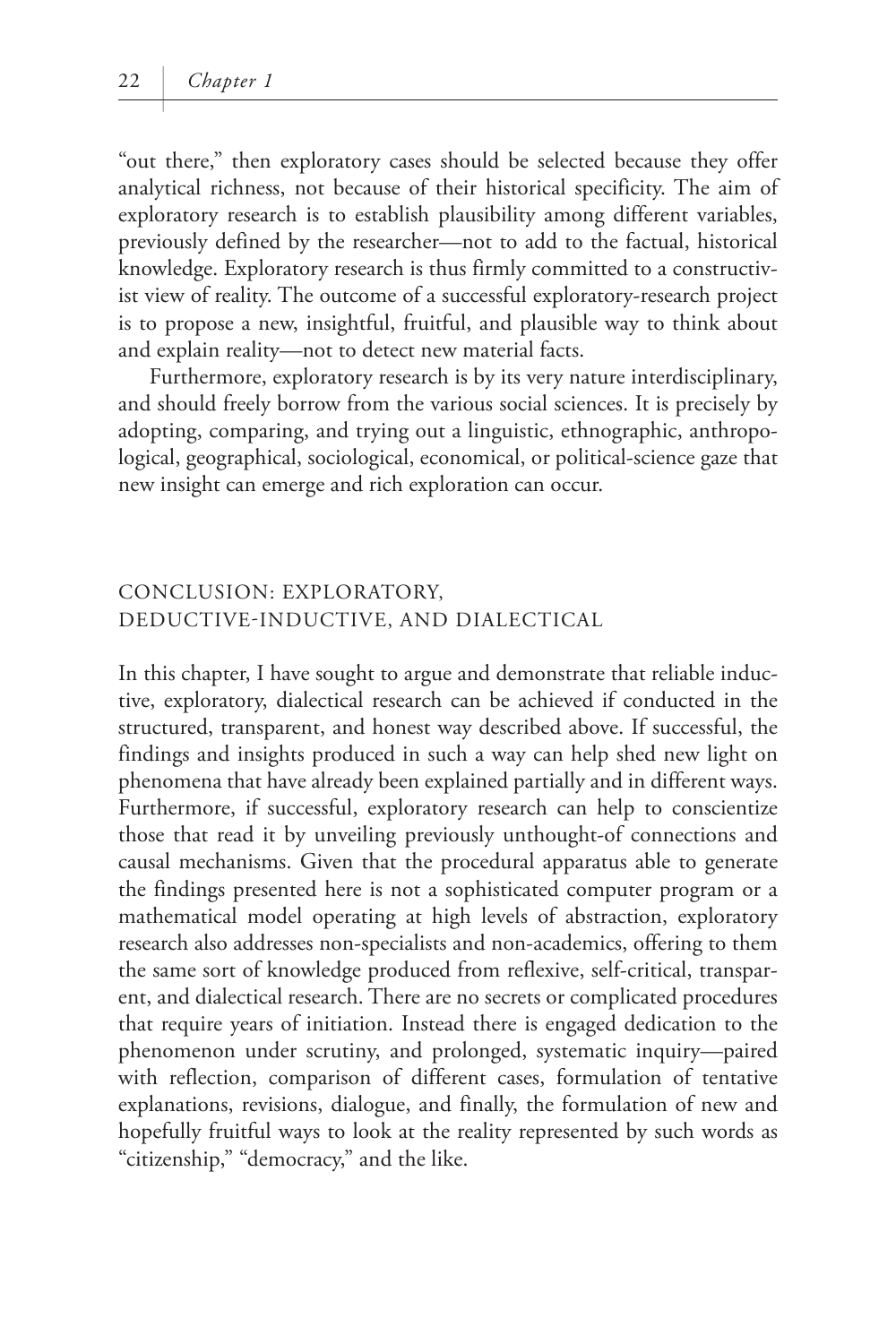# **Chapter 2**

# Conceptualizing Citizenship *Disjunctive, Dual, Divided, Entangled, or What?*

*Theory is theoria: the gaze that puts us face to face with something and inspects it . . . I can elucidate my relation to language, but I cannot abstract myself from it and "look at" it, nor can I "construct" it from the outside. I cannot make a "theory" out of the institution, for I am on the inside. . . . There is therefore a deep-seated dependence, in respect to language, between what I think and what I say.*

—Cornelius Castoriadis, 1985

In his seminal work on *Citizenship and Social Class*, T. H. Marshall ([1950] 1992) argued that in Europe, civil rights preceded political rights, and once both these rights were achieved, social rights would follow. Marshall predicted that the twentieth century would see an expansion of social rights, which he defined as "the whole range from the right to a modicum of economic welfare and security to the right to share to the full in the social heritage and to live the life of a civilized being according to the standards prevailing in society. The institutions most closely connected with it are the educational system and the social services" (Marshall 1992: 8). For him, the state was called upon to reduce the risks associated with capitalism for the poorest citizens (Jones and Gaventa 2002: 3). As explained by Jones and Gaventa, this state action would lead to an "overarching sense of community and civilization" (Jones and Gaventa 2002: 3).

When the twentieth century came to an end, it became clear that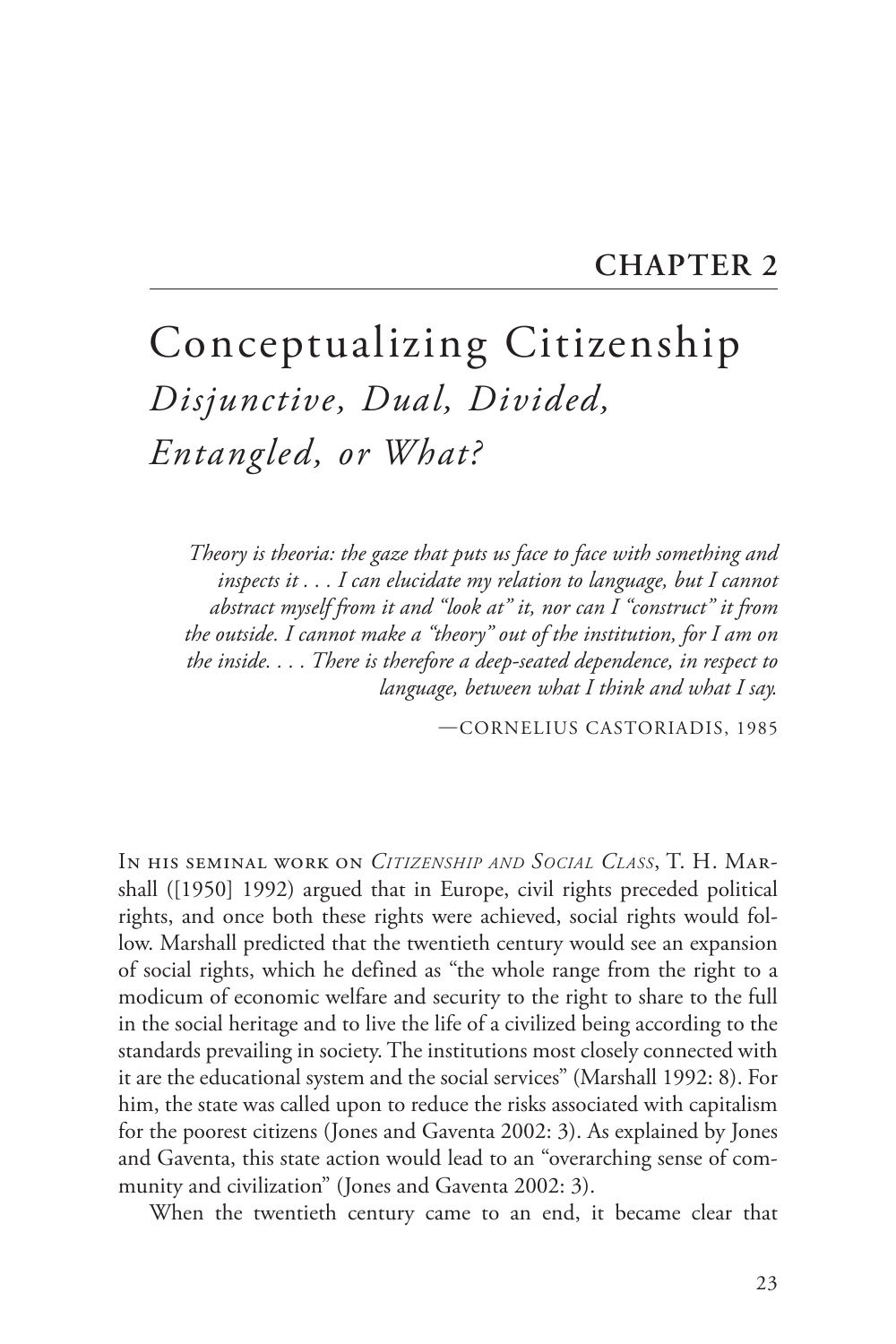Marshall's prediction was too optimistic. In 2012, many European citizens are effectively still excluded from social rights, to the point where some analysts argue that Europe is developing an apartheid system (Balibar 2004). Especially, nontraditional, nonwhite European citizens see their civil rights curbed by the forces of prejudice and racism. In many countries, they are treated as foreigners and intruders despite their legal citizenship.<sup>1</sup> Instead of social rights following civil and political rights, it rather appears that the exercise of civil rights depends on the previous achievement of social rights, as racism is undermining the effectiveness of civil and political rights of all those stigmatized as "others within."

Racism is at the core of this exclusion, and it is Marshall's underestimation of the power of racism that led him to formulate overly optimistic predictions about Europe's democratic future. In Europe, as elsewhere, racism continues to be functional for the maintenance and reproduction of privilege. Worse, under conditions of increased market competition, characteristic of advanced capitalist systems, the importance of racism might grow. Racism becomes more pronounced when different actors compete for scarce, and thus highly desirable, goods (Winant 2001). Under such conditions, whiteness functions as additional capital, bestowing competitive advantages on those able to claim it with success (Reiter 2010).

#### **CITIZENSHIP**

Citizenship is a broad concept. According to Webster's definition, it is "the status of being a citizen." T. H. Marshall (1992), in turn, defines citizenship as "a status bestowed on those who are full members of a community. All who possess the status are equal with respect to the rights and duties with which the status is endowed" (Marshall 1992: 18). Tom Bottomore, who wrote the essay "Forty Years On," which together with T. H. Marshall's own essay constitutes the publication through which Marshall's work is accessible (1992), already points out that citizenship in our day (his were the days of the 1990s) faces new challenges, some of which Marshall could not have foreseen. Among others, he mentions the problems triggered by increased migration, thus causing greater ethnic heterogeneity among European citizenry and posing new challenges to citizenship. To capture these new challenges, Bottomore proposes a distinction between formal and substantive citizenship—a distinction introduced by Rogers Brubaker (1989, 1992). He quotes Brubaker, who had argued that "formal citizenship is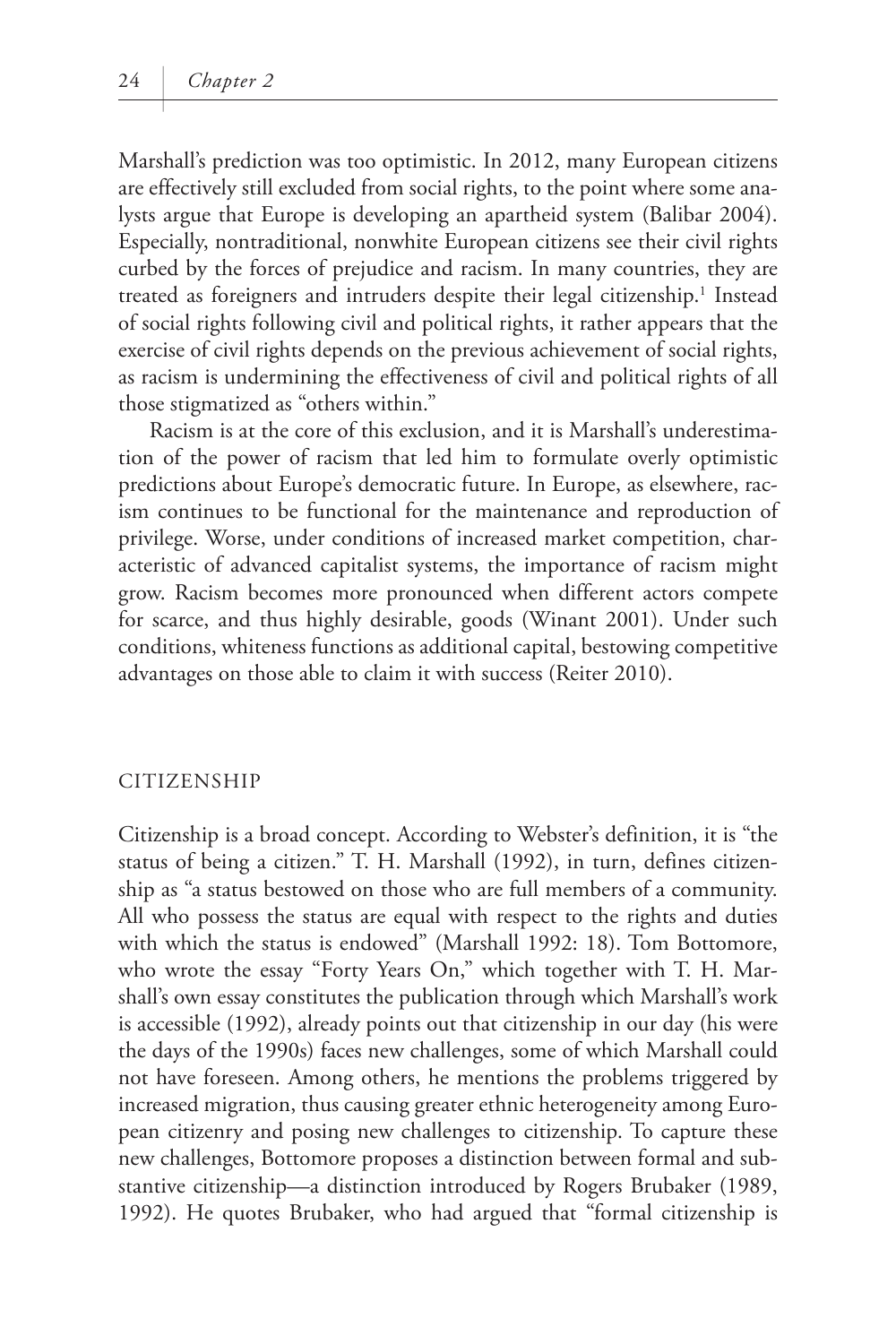neither a sufficient, nor a necessary condition for substantive citizenship" (Brubaker 1992: 36, quoted in Bottomore 1992: 66).

Several authors have disputed the notion of citizenship as a status. For communitarians such as Michael Sandel (1998), citizenship is more than a right, it is an obligation and a calling to participate and actively engage in one's community. Civic republicans, such as Jürgen Habermas (1998), have stressed that what makes one a citizen is the ability to participate in collective decision making and thus fulfill one's role as an active constituent of popular sovereignty. According to Jones and Gaventa, "At the centre of much contemporary writing is the need to conceptualize citizenship as both a status, which accords a range of rights and obligations *and* an active practice" (Jones and Gaventa 2002: 5). Several authors have since tried to expand the notion of citizenship, and they have proposed alternative ways of conceptualization. Margaret Somers, for example, has defined citizenship as "a set of institutionally embedded social practices" (Somers 1993: 589). More recent treatments of citizenship, e.g., those collected in Tulchin and Ruthenberg (2007), follow this focus on citizenship as a practice. James Holston (in Tulchin and Ruthenberg) proposes "to study the full experience of citizenship, and not only its political aspect" (Holston, in Tulchin and Ruthenberg 2007: 77). In his book *Insurgent Democracy*, Holston (2008) indeed applies an anthropological framework to the analysis of how citizenship is experienced in everyday life.

However, these recent efforts to adequately capture and explain what citizenship effectively is, and what it means to different people, have not yet produced a conclusive framework, and Frances Hagopian's call (in Tulchin and Ruthenberg 2007) to focus on citizenship, especially when studying such "disjunctive democracies" (Holston 2008) where political and civil rights do not necessarily go hand in hand, still stands.

To be able to do so, we first need a useful analytical framework—a lens that allows us to focus on and delineate what kinds of realities and practices the word "citizenship" stands for. The elaboration of such a framework, able to capture the empirical phenomena and practices associated with the term "citizenship," is the aim of this chapter. "Citizenship" is but a word, and fighting over words, to me, is time wasted. The real question is what the word refers to, what slice of reality is represents, how this section of reality works, and how it articulates with broader society, the state, the economy, inequality, and the like. I shall, hence, be careful to avoid the very common pitfall of reification, as my exercise in this chapter is merely one of conceptual tool building so that they can be applied to examining reality. Conceptual tools help us to analytically separate an overly complex and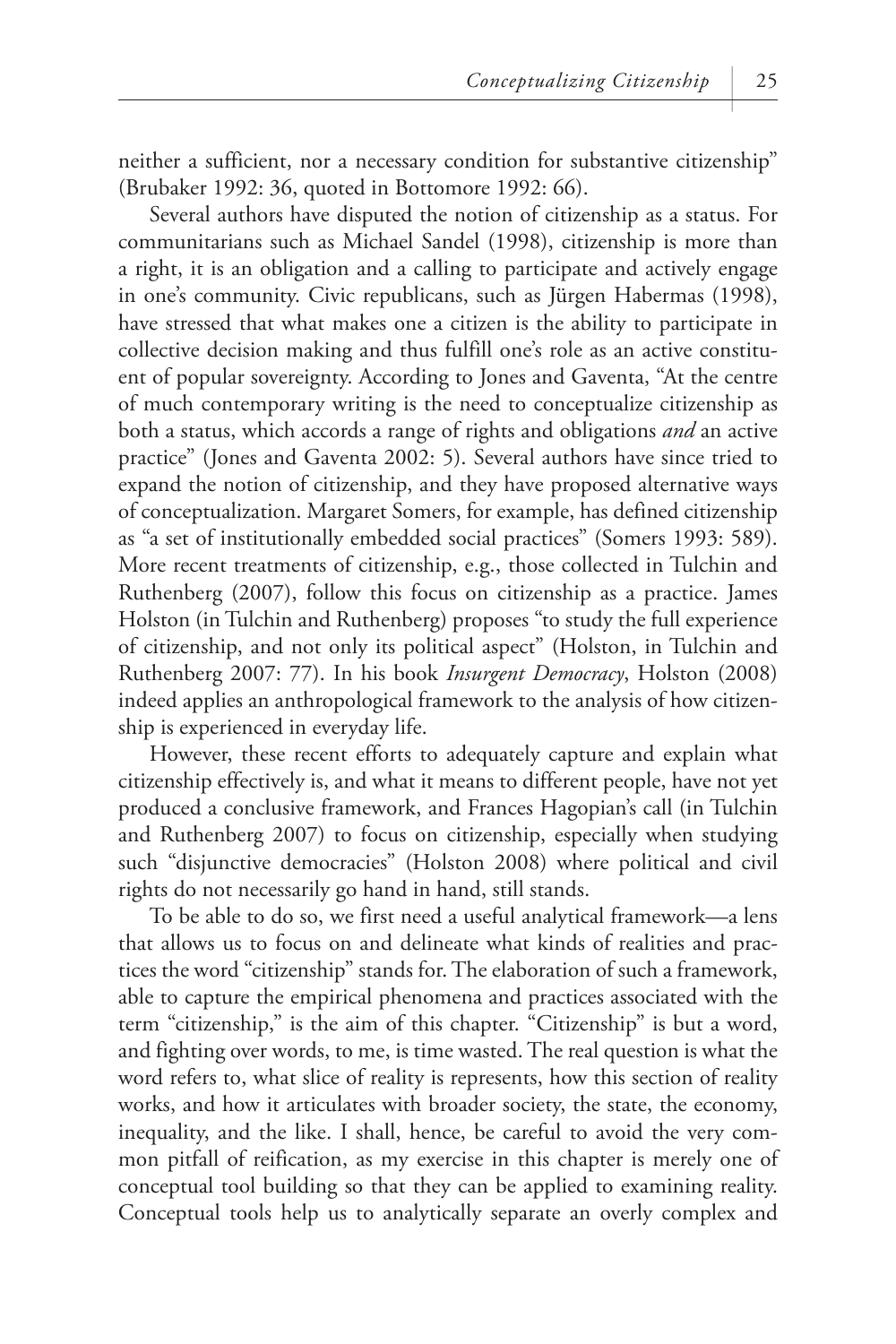synthetic reality. The categories so created have no ontological status; they do not exist "out there." The scientific game is necessarily one of simplification, reduction of complexity, and schematization aimed at detecting patterns, important connections, and causal mechanisms. The purpose of this chapter thus is to propose analytical tools that allow us to make fruitful and insightful inference into the reality of democracy and citizenship. I will leave the empirical application of this framework for later.

I first propose to accept Brubaker's distinction of formal and substantive citizenship, and in this chapter I shall further elaborate on the meaning of substantive citizenship. What exactly is substantive citizenship, and how can we, as social researchers, assess it? My main argument is that substantive citizenship has two important dimensions—namely, substantive citizenship as a social role, and substantive citizenship as a relational asset. Indicating the relative presence or absence, as well as the quality, of possession on both dimensions allows us to gain a deeper, more specific, more precise, and hence more accurate and valid capturing of the empirical reality represented by the concept of citizenship.

Hence, this chapter proposes that the concept of citizenship and the rights associated with it has two important dimensions yet unexplored or rather, not yet applied systematically to the study of democracy. First, citizenship is not just a legal status; it needs to be a practical and practiced reality for it to have any impact on people's lives. As such, citizenship is associated with a certain role—namely, the role of being a citizen invested with certain rights and duties, and protected by the state that makes and enforces the rules and laws that define citizenship. Citizenship, then, is best understood as a social role, as Brazilian anthropologist Roberto da Matta (1987) has long pointed out and James Holston (2008) has more recently highlighted again. If some citizens are not treated as citizens, citizenship remains an empty concept. Second, citizenship is also an asset, and just like any other asset, it is disputed. As an asset, the value of substantive citizenship is relational—that is, its value is derived from how much substantive citizenship one person or group has, compared to another person or group. Having access to the asset of citizenship when most people do not bestows extra value on its possession.<sup>2</sup>

The main claim I seek advance here, thus, is that we can explore hitherto unexamined realities associated with the concept of citizenship by focusing on its dimension as a social role, and its dimension as a relational asset. Doing so promises to produce answers to what I consider the most important question we need to ask when discussing citizenship—namely, why democracy has gone hand in hand with so much inequality, consistent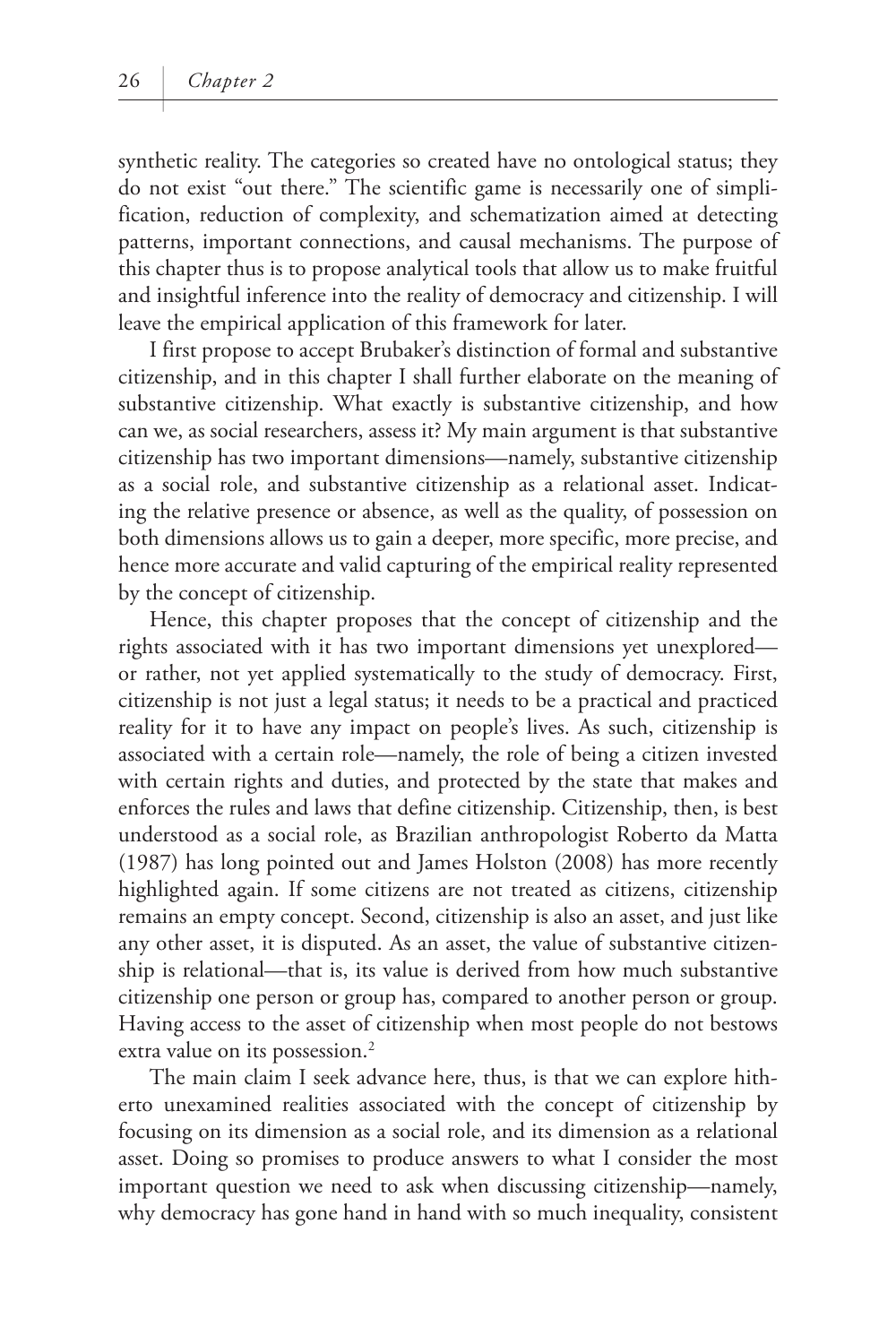exclusion, and, as a result, a widespread disillusionment with democratic systems worldwide. Focusing on citizenship as a social role and a relational asset promises to provide new, richer, more complete, and more insightful answers to this important question.

#### Substantive Citizenship as a Relational Good

As stated above, the concept of "substantive citizenship," as proposed by Brubaker and discussed by Bottomore, provides a specification of the more general term "citizenship" as it contrasts with the formal aspects of citizenship. But what makes citizenship substantive, and how can we, as social scientists, assess and measure the amount of substantiveness of citizenship?

The first step in this endeavor must necessarily consist of recognizing and treating substantive citizenship as belonging to the realm of the social. In other words, substantiveness cannot merely be a formal and hence legal issue. Once citizens hold formal citizenship, the question becomes how this formal status translates into everyday practice, and how a formal status of equality under the law is used and applied by individuals and groups in their struggle for social mobility, status, access, and power.<sup>3</sup> Substantive citizenship is a contested status, and for it to translate into reality, it needs to be defended, upheld, substantiated, and negotiated vis-à-vis the state and other individuals and groups who share the same formal status. To adequately capture this dimension of citizenship, I propose to approach the quality of citizenship by treating substantive citizenship as an asset. The asset dimension of citizenship exposes it to problems of scarcity and competition. To some people it might be worth more when—and as long as—others do not possess it. Citizenship as an asset thus behaves like a positional good, a concept developed by the American economist Fred Hirsch (1976). In a nutshell, Hirsch argues that certain goods only deliver the sought-for benefit as long as not everybody possesses them, and once more people possess them, more goods are needed to fulfill the same function. Educational degrees are a case in point. If everybody has a college degree, having a college degree no longer guarantees access to good jobs, and educational requirements will rise. Hirsch points out that in advanced capitalist markets, competition for "positional goods" increases as capitalist development advances. According to Hirsch, positional goods derive their value not from their absolute utility, but rather from their relative position to others. At the same time, the costs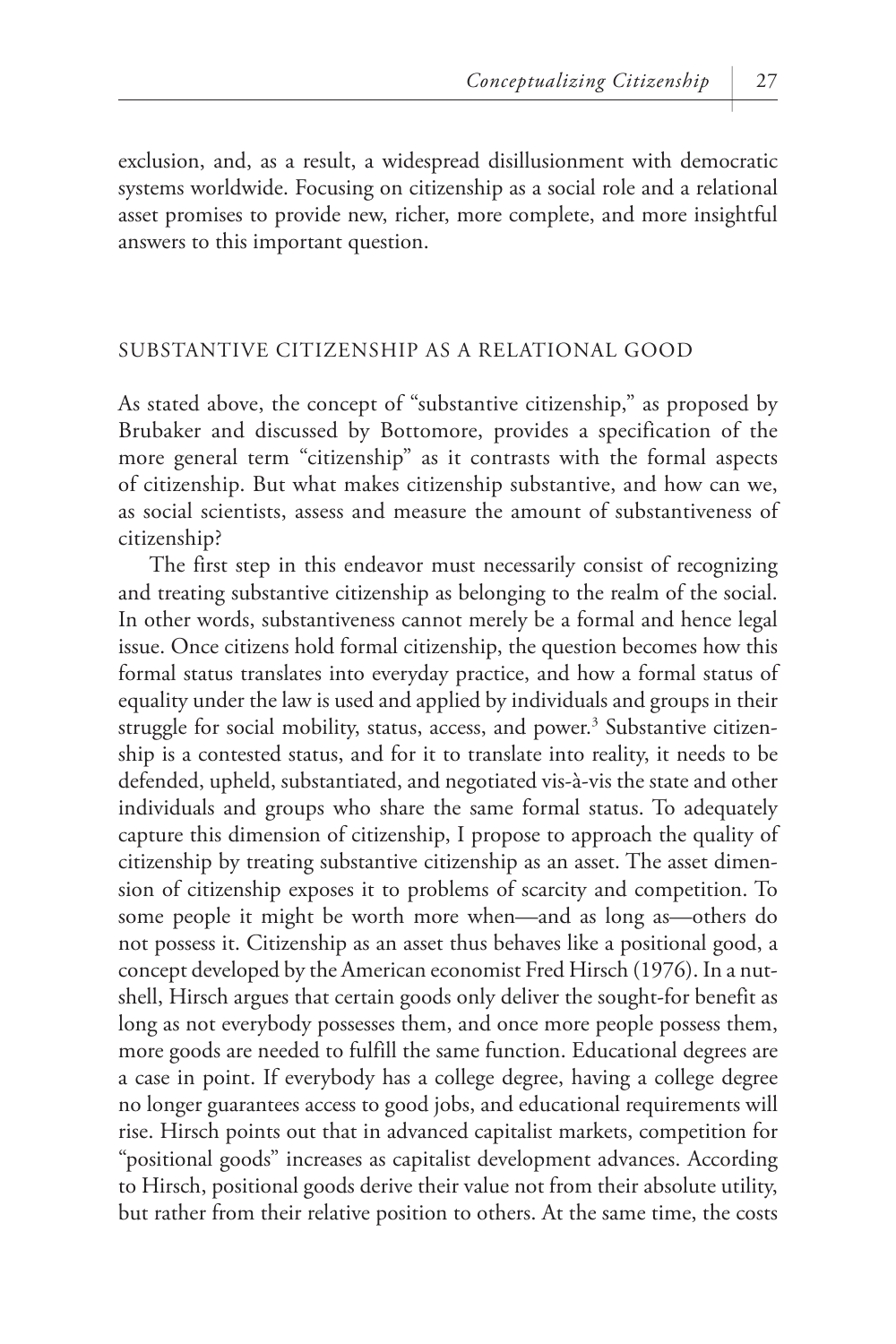in terms of investment required to have the same outcome steadily rise, in a process he calls "screening" (Hirsch 1976: 41).

A very important corollary of this theory is that those who have a historical advantage will always lead the race for more restricted goods. As Hirsch demonstrates, the maintenance of the privilege of access resides on a better starting position. When applying this insight to the relational good of "scenic property," Hirsch explains that "What matters in the acquisition of scenic property is less one's own present income than the present and past incomes of other people. To secure the objects in the auction catalogue, it is relative rather than absolute income and wealth that count. A head start in this competition for relative ascendancy accrues to those who acquired such assets in earlier, less expensive auctions" (Hirsch 1976: 36).

This logic, I contend, applies not just to real estate and education, the cases Hirsch focuses on. It also characterizes access to substantive citizenship, because one can get more out of being a citizen if others do not share the same status. On a more concrete level, this logic has already been applied to the job market, where Roediger (1999) has demonstrated that ethnicity has helped American whites to secure access to scarce jobs. We are also becoming more aware that the, at times, vehement reaction against affirmative action can be explained by this logic, because affirmative action undermines the advantage that historically privileged groups have been able to accumulate, thus providing them with a better starting position (Brown et al. 2003). Applying this concept to the case of citizenship in general, we can deduce that thinking about citizenship as a relational good allows us to understand it as a competitive practice. Seen under this lens, if everybody has access to the same rights, then those rights lose value. This way of thinking about citizenship makes it possible to make sense of its exclusionary character by focusing on its internal contradictions and inherent tradeoffs. Analyzed in such a way, it becomes clear that for the historically privileged, rights were never perceived as equal rights for all, but rather as a privilege for themselves, and at best a favor granted to dependent others. Equal rights threaten to undermine the whole patron-client system that allows the privileged not only to perpetuate their own advantage, but to transform the underprivileged into their servants and clients. Stated bluntly, rights are worth much more if they are privileges. Not only do privileges reduce the number of equals and thus reduce competition; they also ensure the reproduction of clients—dependent people who can be used, exploited, or rewarded depending on one's likings and needs. If rewarded, of course, clients can become loyal subjects and potential supporters and thus a highly valued resource in any system that relies on the support of others. In the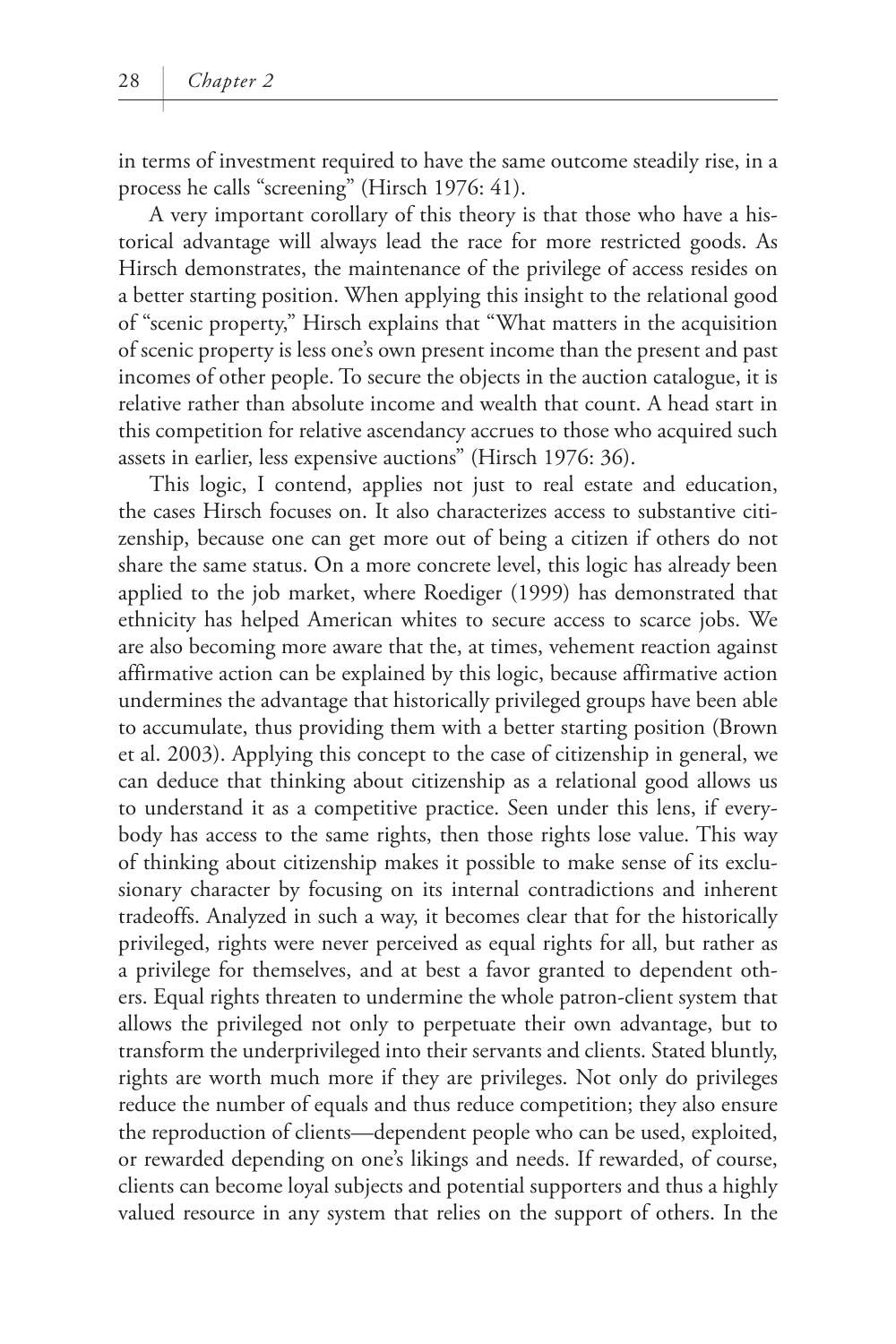language of Hirsch, "Positional competition, in the language of game theory, is a zero-sum game: what winners win, losers lose" (Hirsch 1976: 53). Furthermore, this author explains that

What the wealthy have today can no longer be delivered to the rest of us tomorrow; yet as we individually grow richer, that is what we expect. The dynamic interaction between material and positional sectors becomes malign. Instead of alleviating the unmet demands on the economic system, material growth at this point exacerbates them. The locus of instability is the divergence between what is possible for the individual and what is possible for all individuals. Increased material resources enlarge the demand for positional goods, a demand that can be satisfied for some only by frustrating demand for others. The intensified positional competition involves an increase in needs for the individual, in the sense that additional resources are required to achieve a given level of welfare. In the positional sector, individuals chase each others' tails. The race gets longer for the same prize. (Hirsch 1976: 67)

I agree with the logic this analysis unveiled over thirty years ago, although I contend that Hirsch's approach was too cautious. The positional logic does not just characterize late capitalist markets, as he thought. It indeed characterizes a majority of human interaction—whenever this interaction is competitive. Most goods and assets are indeed worthier the scarcer they are—which is what makes them worthy in the first place. Hence most goods are positional in that they benefit from being exclusive.

This insight is based on my reading of such authors as Norbert Elias (2000), who has argued that what is called "civilizational progress" is indeed a struggle over cultural forms and norms in a constant striving for distinction and the production of privilege. Privileged groups constantly invent new mannerisms, mores, or customs, not because they are qualitatively better, but because they serve the purpose of setting themselves apart from the mainstream. As soon as elites invent such new forms and manners, the middle classes seek to imitate and copy them in order to claim in-group status. Hence, to some extent, the form is the content; emulating and adapting upper-class behavior constitutes the upper class. Furthermore, according to Elias, forms, manners, and customs fulfill important gate-keeping functions, as they are able to regulate who rightfully belongs and who does not.

Another basic insight about the social world as one constituted by a continuous struggle over privilege, where individuals and groups use whatever means they have at their disposal, comes from Pierre Bourdieu. Bourdieu (1987) very convincingly shows that the social world is indeed reproduced,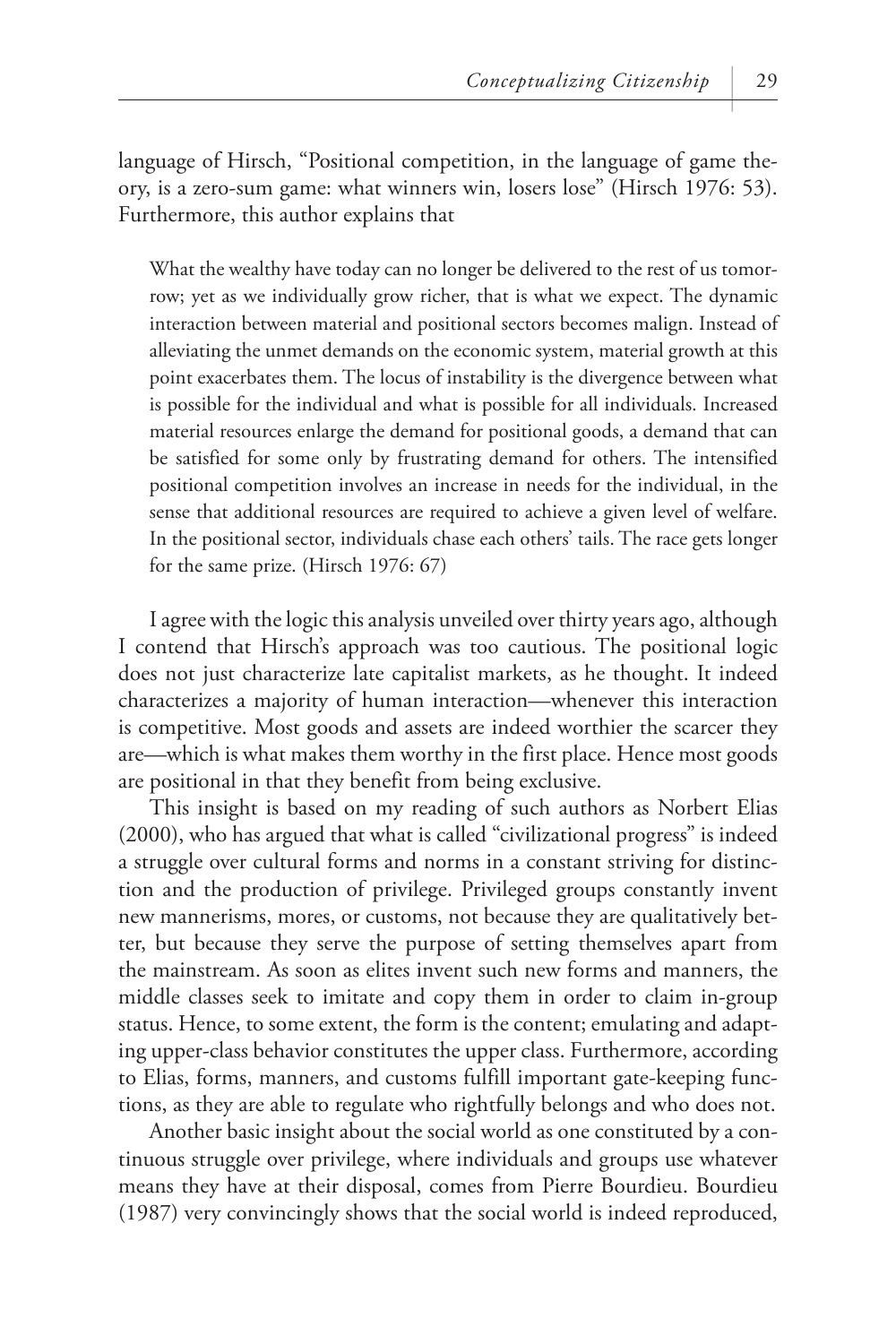structured, and hierarchized through the constant efforts to position oneself higher up on the social structure based on one's material possessions (financial capital) as well as symbolic capitals (social, cultural, and, I suggest, racial), via the idea of habitus, that is, the way one consumes and displays, or performs, this consumption.

According to Henri Tajfel, group difference and identity are constituted together. This insight goes back to Hegel's discussion of the master-slave relationship. According to Tajfel (2010), groups constitute themselves in relation to other individuals and groups. A sense of identity is fostered through the drawing of borders that separate those inside from those outside. This drawing of borders not only permits the effective separation of one group into two or more, it also constitutes each group with reference to the others. Tajfel's main dialectical insight was that one group can only exist by defining itself as different from another.

Furthermore, as Rogers Brubaker has demonstrated, groupness is a variable and not a constant. As such, it cannot be presupposed. Brubaker (2004) argues that we should think of groupness as events and projects, oftentimes proposed and pushed through by "ethnopolitical entrepreneurs" and the organizations they control and manipulate. Behind many of these group projects stand very tangible power interests. Brubaker also highlights the potentially tricky relationship between groups and categories—be they social-science categories or census categories. He asks, for example, "how categories become groups."

Taken together, these authors present a vision of the social world as one of perpetual struggle over positional goods, assets, or capitals, which individuals and groups use to position themselves higher up on the social hierarchies of their societies. By doing so, those same social hierarchies are created and molded—hence the overlap of form and content—in a process that Anthony Giddens (1986) has called "structuration."

Applied to the study of citizenship, these basic insights about the working and constitution of the social world lead me to think about citizenship as a relational asset. As such, its value is constituted by the fact that its possession is not readily accessible to all in the same amount. From this perspective, substantive citizenship is best described as a contested good, which implies that those who have citizenship have strong incentives to ensure that not everybody is able to substantiate their citizenship, transforming it into effective claims. If this logic applies, then we are likely to end up with a spectrum of citizenship, with first-class citizens on one end and second-class citizens on the other. With increased international exposure and interdependence, there is no reason to believe that the competition for substantive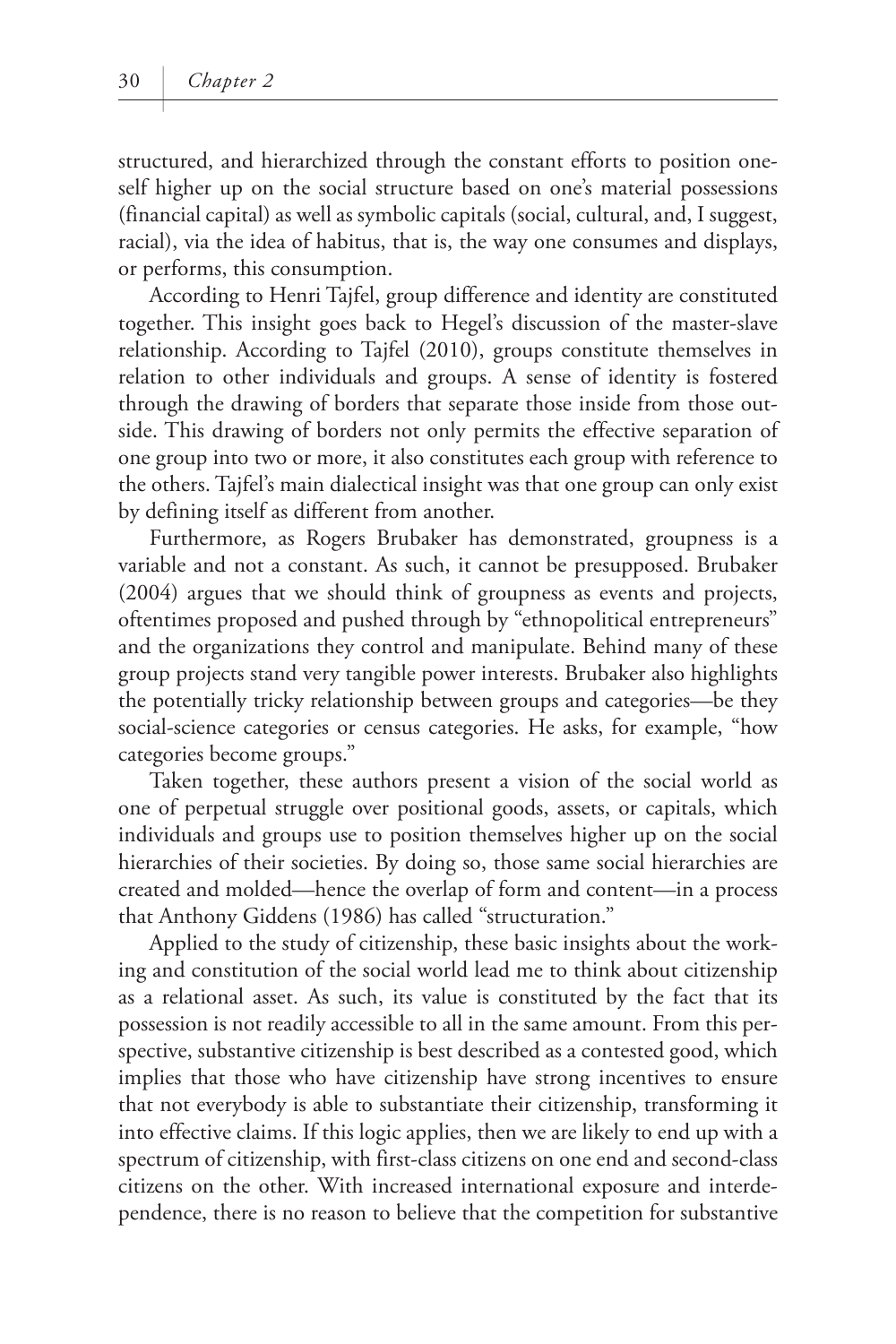citizenship will not assume global dimensions and become more embattled as the world is growing closer together. After all, substantive citizenship is a very desirable asset that most people on this globe want to possess, or possess more of, in those countries where citizenship has already reached high levels of substantiation. As the competition over citizenship sharpens, there is no good reason to believe that we will eventually reach a point where most of the world's population enjoys equal access to substantive citizenship rights. There is, to the contrary, more reason to believe that the struggle over substantive citizenship will get harsher as more people compete for the rights, privileges, and entitlements it promises.<sup>4</sup>

A complicating, yet important question with regard to the asset character of substantive citizenship leads away from analytical frameworks towards empirical reality. The analytical conceptualization of substantive citizenship as an asset is so powerful because it allows one to make sense of historical developments. When applying this lens, one is able to see how citizenship has indeed undergone a gradual change from being considered an obligation and responsibility, to a right and even an entitlement. John Pocock, as discussed below, has hinted at this change of the original Athenian meaning of citizenship as early as under the Roman Republic. Such authors as Hannah Arendt have also pointed out that citizenship has lost its original meaning of a public obligation and become a mere right, for which citizens now seek enforcement. Although there is not enough space to examine how exactly citizenship lost the component of responsibility and obligation, the end result of such a development is that once transformed into a right without obligations, citizenship has indeed become a commodity and an asset that can be requested. In the extreme case, probably experienced in its purest form in the contemporary United States, the rights associated with one's citizenship have indeed become commodified to such a degree that their enforcement is advertised by the media. U.S. lawyers thus actively seek to recruit all those whose rights have been violated so that they can help them reclaim them (and make some money in the process). In terms of a genealogy of citizenship, this represents a thorough transformation of citizenship as a public obligation, which grew out of being a full member in a polis, to citizenship as a social status (as described by T. H. Marshall), to the kind of citizenship that characterizes most contemporary liberal democracies, namely, citizenship as an asset.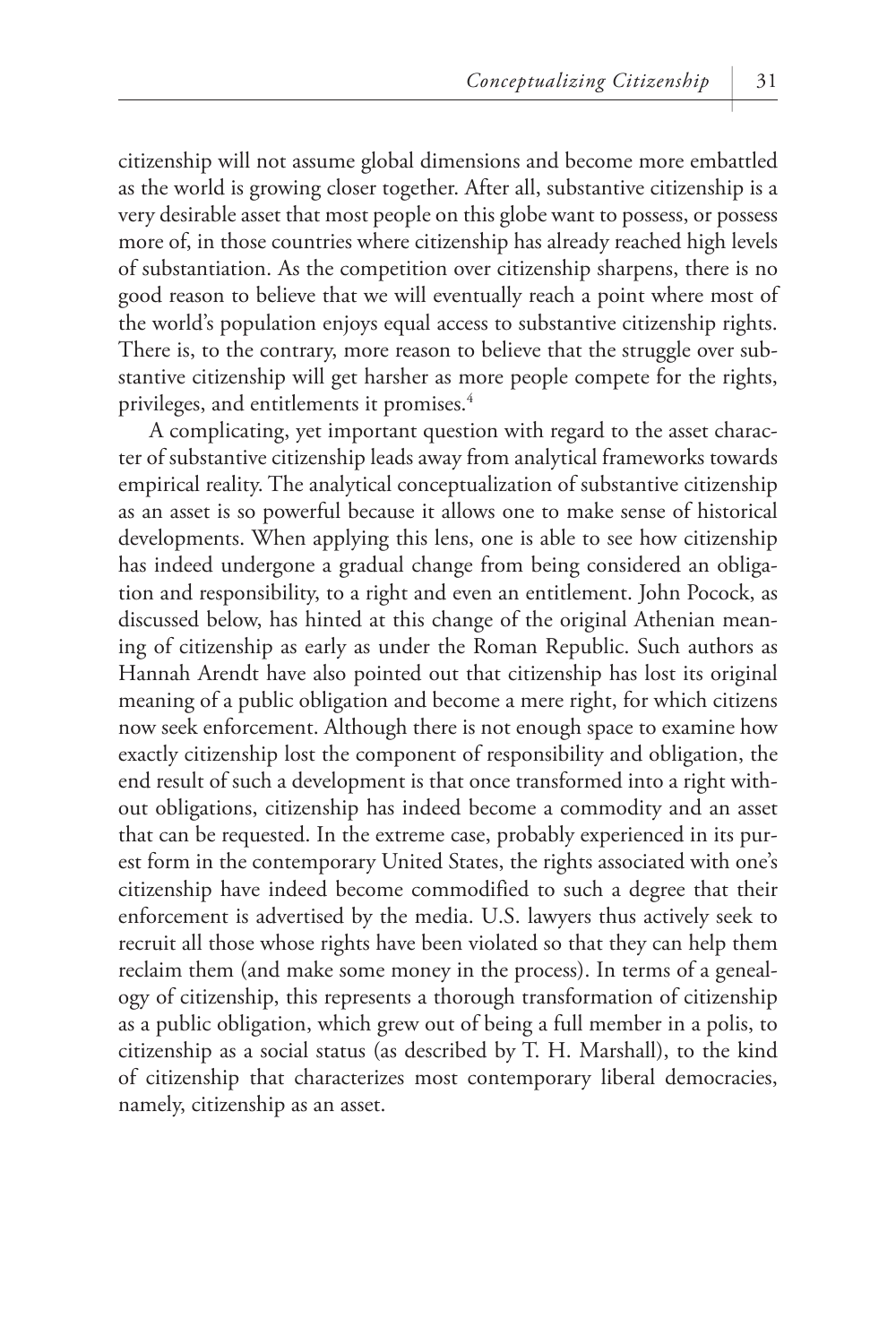#### Substantive Citizenship as a Social Role

Substantive citizenship is not only relational. By locating the domain of struggles over its effectiveness in the social realm, we need to take a closer look at citizenship as a practice that relies on mutual validation. Some citizens, even though the state grants them equal rights, might still face difficulties when exercising those rights because they suffer from restrictions created by fellow citizens. Hence, any discussion of citizenship must address the question of whether citizens are respected and treated as citizens—not just by the state, but also by their fellow citizens. To adequately capture the effectiveness of citizenship, we necessarily enter the social domain, where access, respect, and status have to be negotiated among citizens in their daily routines, and their meaning has to be substantiated by daily practice.

Substantive citizenship is also very fruitfully analyzed as a social role that needs to be learned, accepted, and validated by others. Roberto da Matta (1987), writing about Brazil—where the struggle for citizenship rights has long occupied social movements and produced many academic treatises about the limits of citizenship, as well as its different contestations—has pointed out that citizenship is indeed a social role and, as such, it needs to be learned. According to da Matta, Brazilians treat anything related to the state with suspicion, even the role of being a citizen. During his empirical research, conducted during the late 1980s in Rio de Janeiro, da Matta found that Brazilians always used the word "citizen" in negative situations, to demarcate the position of someone who is at a disadvantage or inferior. Da Matta further found that invariably, Brazilians, when asked, "How would you classify a person who obeys the laws in Brazil?" answered negatively. The general tone of the answers provided to this question, according to da Matta, was that a person who follows the law in Brazil is considered an idiot (da Matta 1987: 318). Da Matta thus demonstrates that citizenship is a social role that needs to be learned. He also shows that the role of being a citizen can vary greatly—depending on the kind of specific socialization that formal citizens experience when learning the meaning of this attribute. In the Brazil of the 1980s, as da Matta shows, being a citizen meant very little, and it did not include such things as having basic rights that are protected and enforced by the state. But whereas da Matta uses his analysis to ponder about the penetration of private social relations into the realm of the public, for the purposes of this chapter it is important to retain the basic insight that substantive citizenship is indeed a social role that needs to be validated in order to have concrete consequences for a citizen.

James Holston (2008) has more recently termed this quality of citizenship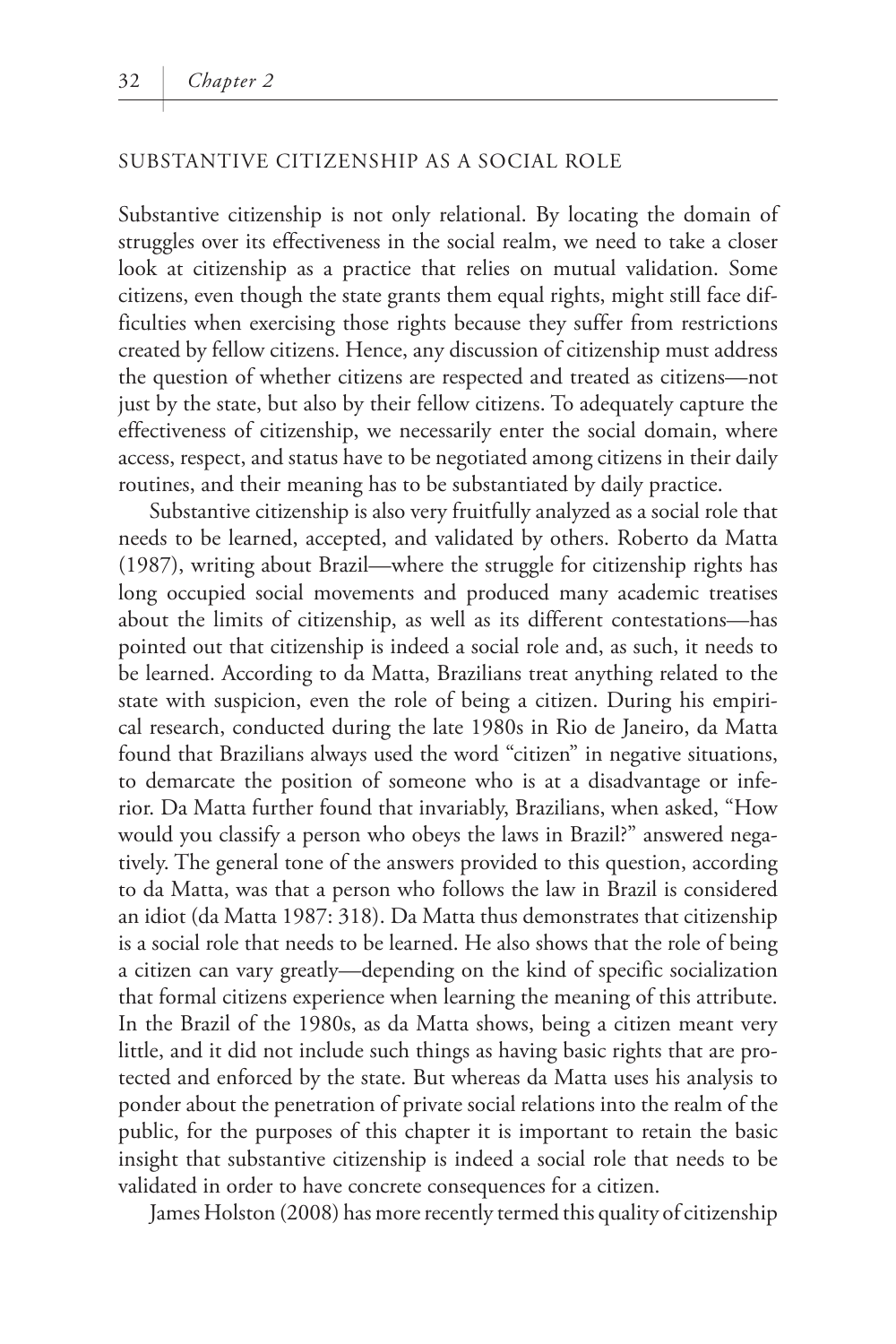"everyday citizenship." Holston argues that "The quality of . . . mundane interaction may in fact be more significant to people's sense of themselves in society than the occasional heroic experience of citizenship like soldiering and demonstrating or the emblematic ones like voting and jury duty. Everyday citizenship entails performances that turn people, however else related, into fellow citizens related by measures specific to citizenship" (Holston 2008: 15).

According to da Matta and Holston, then, democracy is faltering when the concept of citizenship, although theoretically understood and anchored as a core principle in a constitution, has not developed into an everyday practice. Applied to the case of Brazil, this insight highlights the fact that many Brazilians do not know what it means to act as citizens, nor do they know what kind of treatment a citizen can and should expect from other citizens and from the state. In Brazil, as these authors demonstrate, citizenship is but a word. To the rich and privileged, called the "owners of power" by another astute Brazilian social scientist (Raymundo Faoro [1957] 2001), citizenship is a privilege and something the privileged access whenever needed, thus making it their private domain. To them, citizenship is a special right, which requires money and influence in order to give it a practical dimension. As Holston and Caldeira (1998) explain, "The protections and immunities civil rights are intended to ensure as constitutional norms are generally perceived and experienced as privileges of elite social statuses and thus of limited access. They are not, in other words, appreciated as common rights of citizenship" (Holston and Caldeira 1998, in Agüero and Stark 1998: 276).

In order to take advantage of civil rights and liberties, one needs either to have money, or to know the "right" kind of people. All those unable to count on this capital are subject to a system that consistently denies basic civil rights, or at least severely complicates access to them. Corrupt executive branches, and yearlong, often decade-long delays in the judicial system—which is also plagued by innumerable accounts of impunity for the well-off—have undermined the quality of Brazilian citizenship to the point where its dimensions, effectiveness, and reach are not experienced by average citizens and hence not perceived as rights. To the poor, indigenous, black, and excluded, citizenship is but an empty concept, as to them, neither the state nor the majority of citizens respect their autonomy, value their opinions, consider their political preferences, or treat them as equals.

Brazilian elites are not only above the state, they perceive the state and any state-related services as instruments of their whim. Brazilian elites, in other words, have privatized the state and the public realm and use them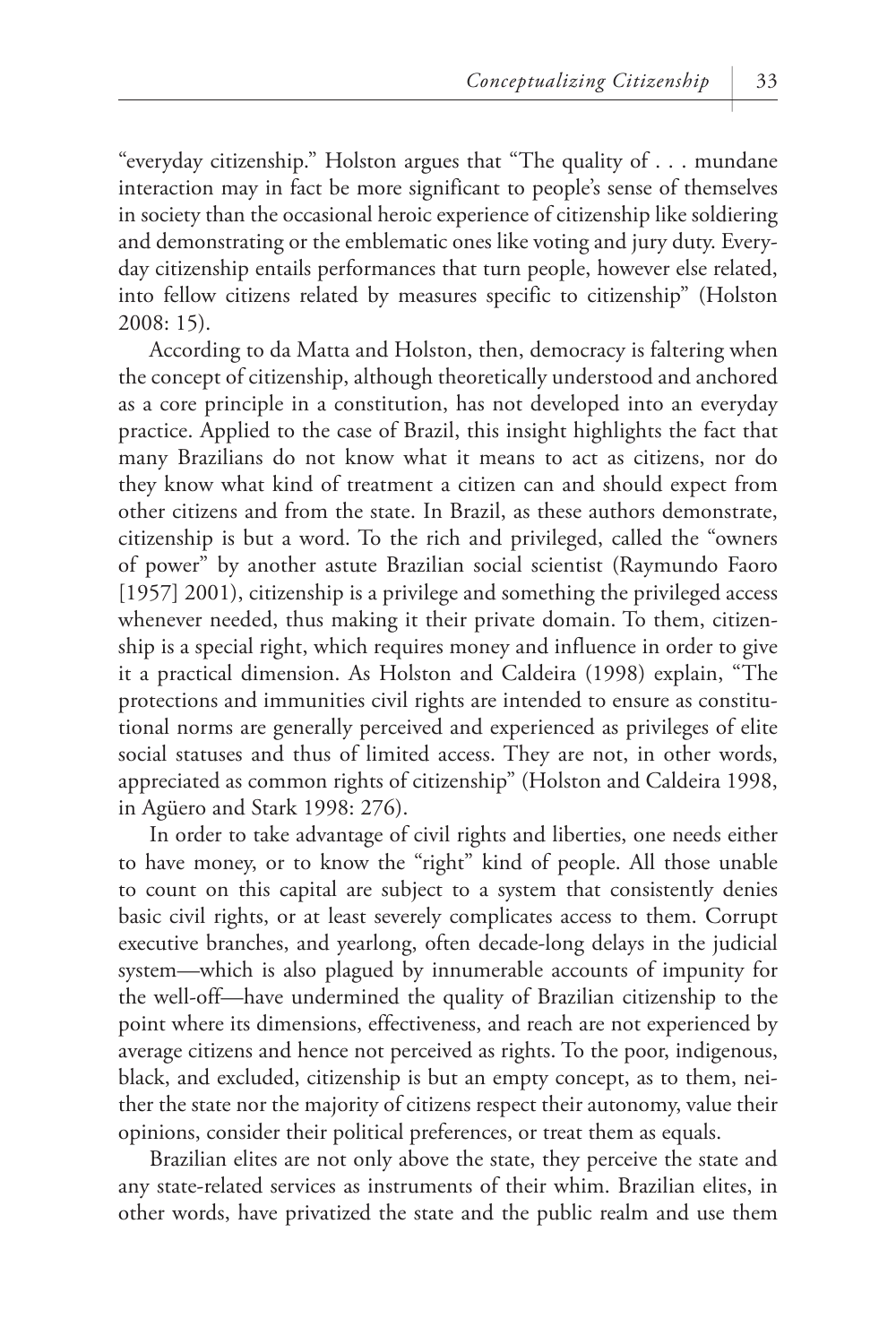as instruments to control, co-opt, appease, or, if pressured, serve the ordinary people. This service, if it exists at all, is always treated more as a favor than a duty and it is, more often than not, of bad quality. But the Brazilian example is just that: an example introduced here to illustrate the fruitfulness of thinking about, and analyzing, citizenship also as a social role.

However, the effectiveness of being a citizen depends on the recognition of individual autonomy and the possession of inalienable rights by oneself, by others, and by the overarching institutions that exercise power over one's life—first and foremost the state. The implications of this argument are not readily apparent, but they are far reaching. On a very basic level, this argument goes directly against the idea that citizenship rights can be created by decree. No law or legal framework can possibly create effective, that is substantive, citizenship. Equal status under the law, in short, is a necessary but not sufficient condition of effective citizenship. According to Jürgen Habermas, "Only in an egalitarian public of citizens that has emerged from the confines of class and thrown off the millennia-old shackles of social stratification and exploitation can the potential of an unleashed cultural pluralism fully develop" (Habermas 1998: 308). I shall develop other implications of the social dimension of citizenship below, especially when discussing the Colombian and Brazilian cases.

### The Dialectics of Citizenship

Thinking about citizenship as a social role and a relational asset already implies adopting a dialectical analytical framework, as it focuses the analyst's gaze away from fixed and static phenomena onto the dynamics and tensions that result between given extremes and ideal types. A dialectical analysis instead focuses on process, negotiation, and tensions. Applying such a perspective alerts us to the fact that citizenship went hand in hand with exclusion from its very conception in democratic Athens. Indeed, it is hardly coincidental that citizenship lost much of its substance as soon as it was applied to a larger group of people. In democratic Athens, we can observe a dialectical relationship between the amount of rights and privileges that citizenship granted and the degree of its exclusivity. As soon as citizenship gained more meaning after the successive reforms by Solon, Cleisthenes, and Ephialtes, Pericles, who succeeded these important democratic reformers, labored to restrict access to citizenship rights. According to Ober, "In 451/0 a new law, advocated by Pericles, limited citizenship to those who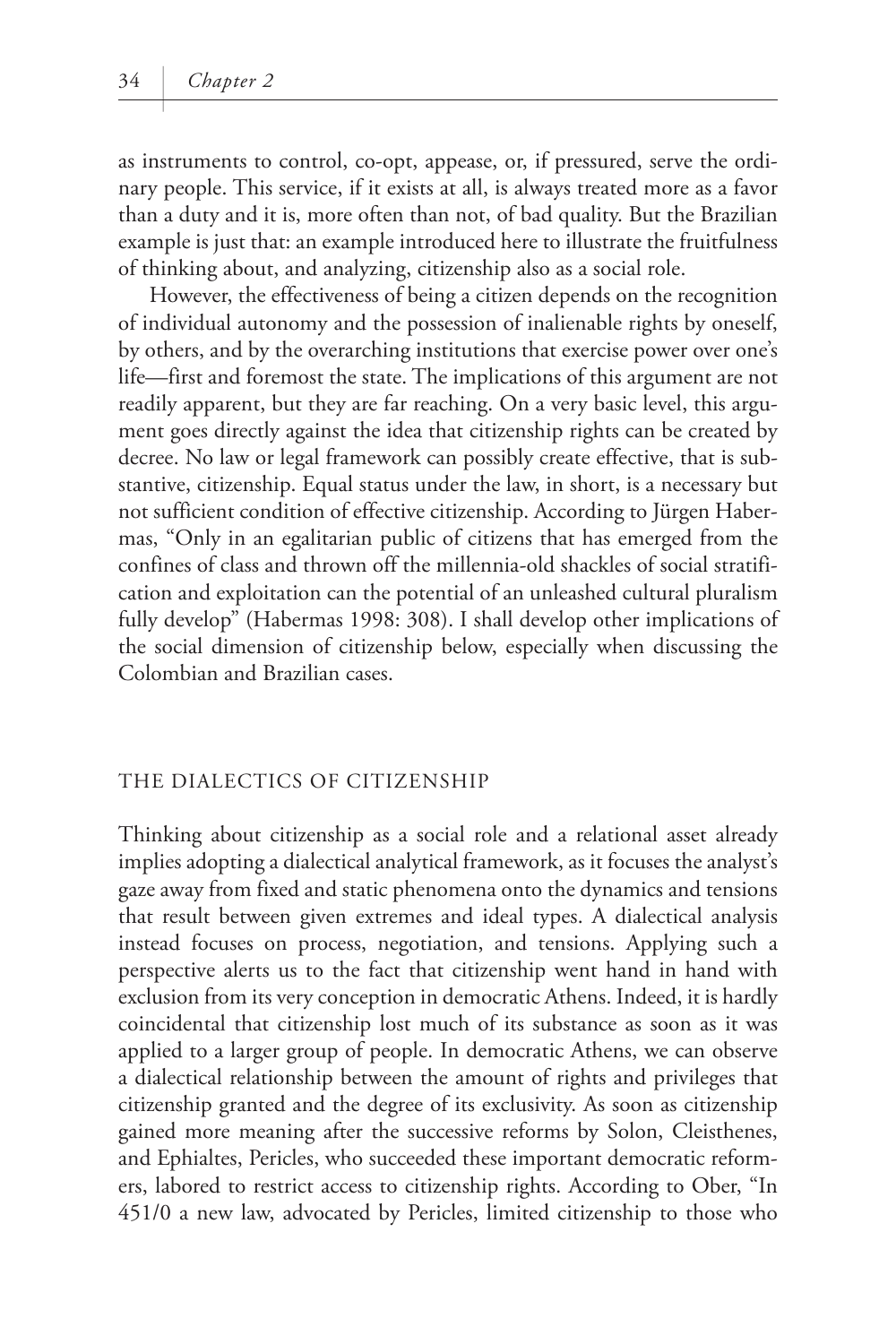could demonstrate that they were sons of Athenians on their mother's as well as their father's side. Formerly, sons of non-Athenian mothers had been allowed to become citizens" (Ober 1989: 81). Furthermore, "An attempt in 403/2 to limit franchise to property owners was rejected, as was a proposal to broaden the franchise by granting citizenship to slaves who had helped in the revolution against the Thirty. The Athenians thus reasserted both political equality among citizens and the exclusivity of the citizen body. . . . Allowing slaves to be citizens would deny the linkage between patriotism and citizen blood. *Homonoia*, 'same-mindedness,' demanded both equality and exclusivity" (Ober 1989: 97f).

This restriction of the citizenry happened in response to important democratic reforms conducted some fifty years earlier—reforms that deepened the rights associated with citizenship. According to Ober, "In 462, an important, if somewhat obscure, series of reforms crippled the direct political power of the elite. A certain Ephialtes led a movement to strip the 'extra powers' from the Areopagus council . . . the Areopagus probably lost some of its legal powers, including the authority to review and set aside as 'unconstitutional' decisions of the Assembly" (Ober 1989: 77). Thus, when elites lost privileges and citizenship gained in importance, it also became more exclusive.

The development of citizenship and its relation to exclusion also becomes very clear in the Roman Republic and during the Empire. According to John Pocock, in Rome, "citizenship has become a legal status, carrying with it rights to certain things—perhaps possessions, perhaps immunities, perhaps expectations—available in many kinds and degrees, available or unavailable to many kinds of persons for many kinds of reasons" (Pocock, in Beiner 2007: 36). It no longer meant what it had in Athens, where "citizenship is not just a means to being free; it is the way of being free itself" (Pocock, in Beiner 2007: 32). Thus it appears citizenship lost its muscle whenever it was extended to a greater number of people. For Pocock, the legalization of citizenship conducted under the guidance of the Roman lawyer Gaius (c.e. 130–180) was the beginning of possessive individualism and the rise of "homo legalis"—a person whose rights and political power were defined by the amount of assets he commanded. It was also the beginning of stripping citizenship of its aspects of obligation and responsibility. The more citizenship came to solely mean access to rights and entitlements, the more it became subject to the logic of competitive markets, where most assets were worth more if others did not possess them. More than the legalization of citizenship, this transformation meant a gradual commodification of citizenship, and its mutation into a possession and a good that only the rich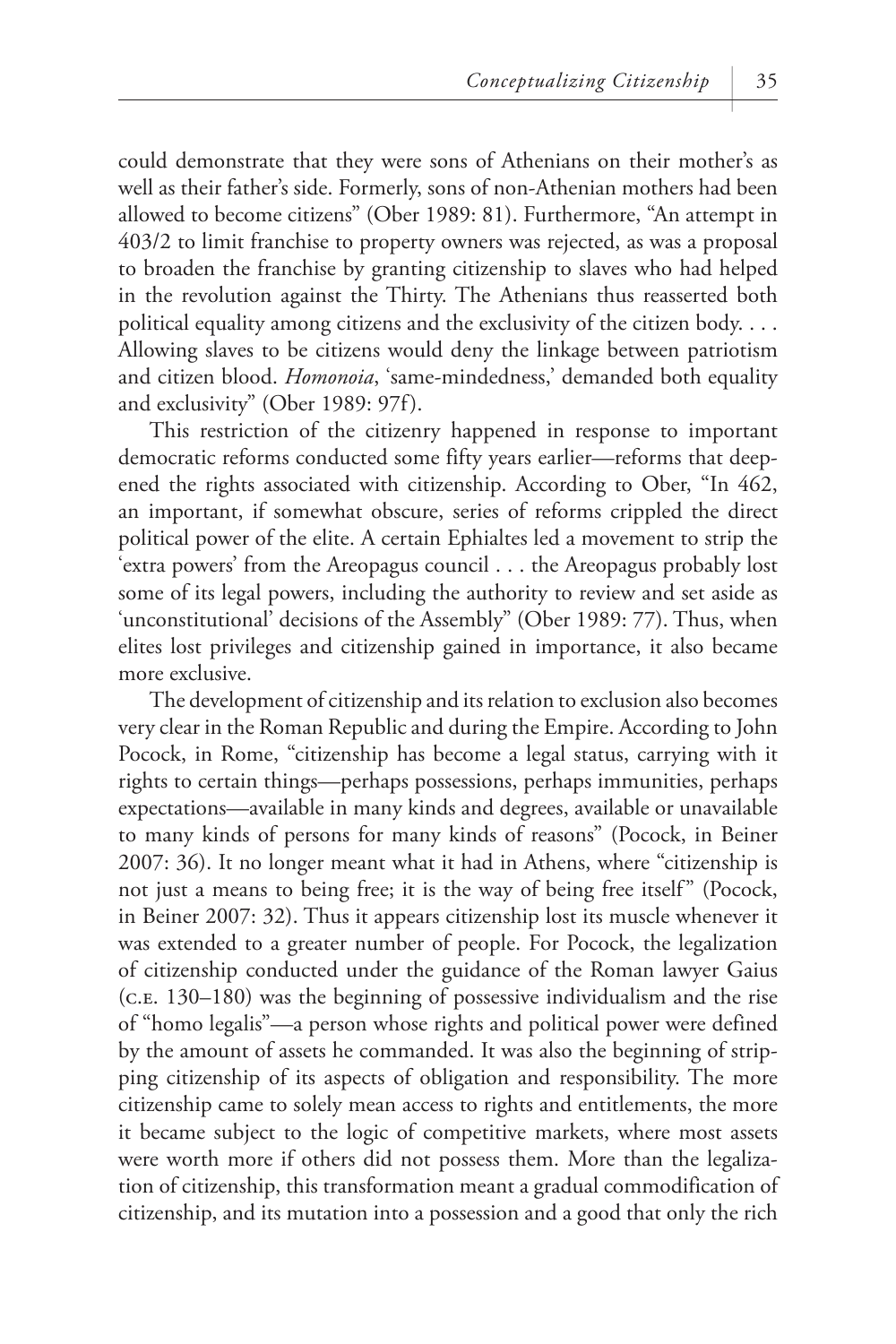and powerful could afford. In 1981, Pocock wrote: "It begins to look, however, as if the characteristic tendency of jurisprudence was to lower the level of participation and deny the premise that man is by nature political. . . . As the polis and res publica declined toward the level of municipality, two things happened: the universe became pervaded by law, the locus of whose sovereignty was extra-civic, and the citizen came to be defined not by his actions and virtues, but by his rights to do things" (Pocock 1981: 359f).

These classical examples amply testify to the fruitfulness of conceptualizing citizenship in terms of relational assets and social roles, especially when considering the nature, reach, and conditions of citizenship in relation to exclusion. Seen from this angle, citizenship and exclusion are indeed intimately connected, or even mutually constitutive, and hence causally entwined.

Modern examples of the dialectical relationship between citizenship and exclusion equally abound. The last European constituencies practicing direct democracy, some Swiss cantons, also controlled the right to be a citizen very closely, in some cases excluding women from being full citizens. Once full suffrage was achieved across all of Switzerland (in 1971), direct democracy started to mean less, and it underwent a similar transition described by Pocock when discussing the transition from the strong sense of citizenship that prevailed in Athens to the weaker legal notion that characterized Rome. As a result, more and more of the decisions previously made by citizen assemblies are now conducted by specialized agencies, and direct democracy in Switzerland is gradually changing and morphing into a representative system, while those cantons that retain direct rule are among the most exclusionary (Kriesi 2008). Citizenship, it appears, is indeed best thought of as constantly negotiated and heavily embedded in social interactions. As a privilege and an entitlement, it is not equally distributed and not easily socialized.

#### Racism and the Power of Whiteness

To add further validity to my proposal of analyzing substantive citizenship through the lens of social roles and asset distributions, I shall focus on another, very pervasive way in which the substantiation of citizenship is denied to some individuals and groups by their fellow first-class citizens, namely, through racism. For many minorities, racism translates into secondclass citizenship, as it undermines trust in public institutions and exposes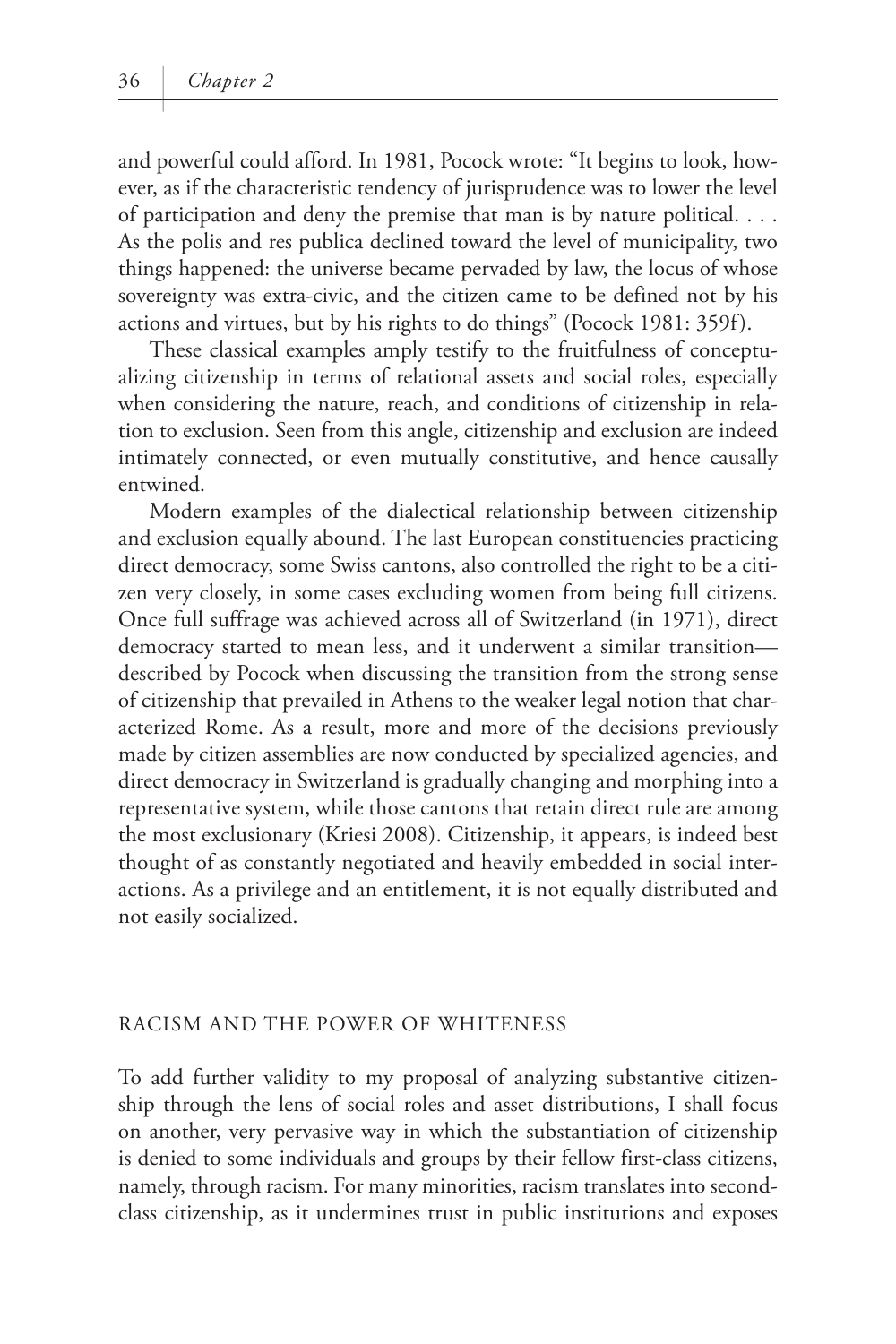those stigmatized to the discriminatory practices of their fellow citizens. The remainder of this chapter explores some of the ways in which the distinction between first- and second-class citizens is upheld by those benefiting from it. As stated above, I seek to demonstrate that one of the most significant and far-reaching ways to defend first-class citizenship vis-à-vis second-class citizenship is racism.

Accepting the assumption that substantive citizenship is at the same time a social role and a relational asset leads me to the third component of my argument—namely, the importance of racism in conditioning and constraining the effectiveness of citizenship for racialized subjects.

An important dialectical relationship exists between two key aspects of racism—namely, the relationship between the normalization of whiteness, where whiteness functions as a symbolic capital, and the racialization of nonwhites, and their transformation through this process into "others" (Harris 1993; Reiter 2010). Successfully claiming to be white, at least in those societies structured by European colonialism, and under conditions where citizenship finds foremost expression in rights and entitlements, whiteness functions as a symbolic capital that marks one's belonging to the group of the historically privileged—those who have rights and can give favors. It also demarcates the boundary between the privileged and the others—all those who have to depend on favors and protections. The process through which this structuring of social hierarchies works not only separates people into two groups—the "deservingly" privileged and the undeserving rest; it is through this very process that "the rest" become "others." In this process, whiteness is anything but a biological reality, but a negotiated symbolic good and a capital. To those who are able to claim it successfully, it offers important tools with which to uphold and defend privilege.<sup>5</sup>

Michel Foucault has termed this process "normalization," because by applying whiteness as a criterion to structure social space, whiteness becomes the norm and nonwhiteness the exception. Furthermore, through this process, whites become the moral majority and nonwhites minorities and "others"—even in societies where whites actually represent a numerical minority. As whites become the norm, nonwhites become problems and objects of scrutiny, preoccupation, and desire—but they never become equals. Whiteness, to be sure, is not a biological attribute, but a symbolic good that has to be negotiated and validated socially. As such, it works in increments, so that some people are able to claim more of it than others, irrespective of their biological background. In most societies, successful claiming to be white is a matter of financial capital, behavior, language, and dress code, among other things.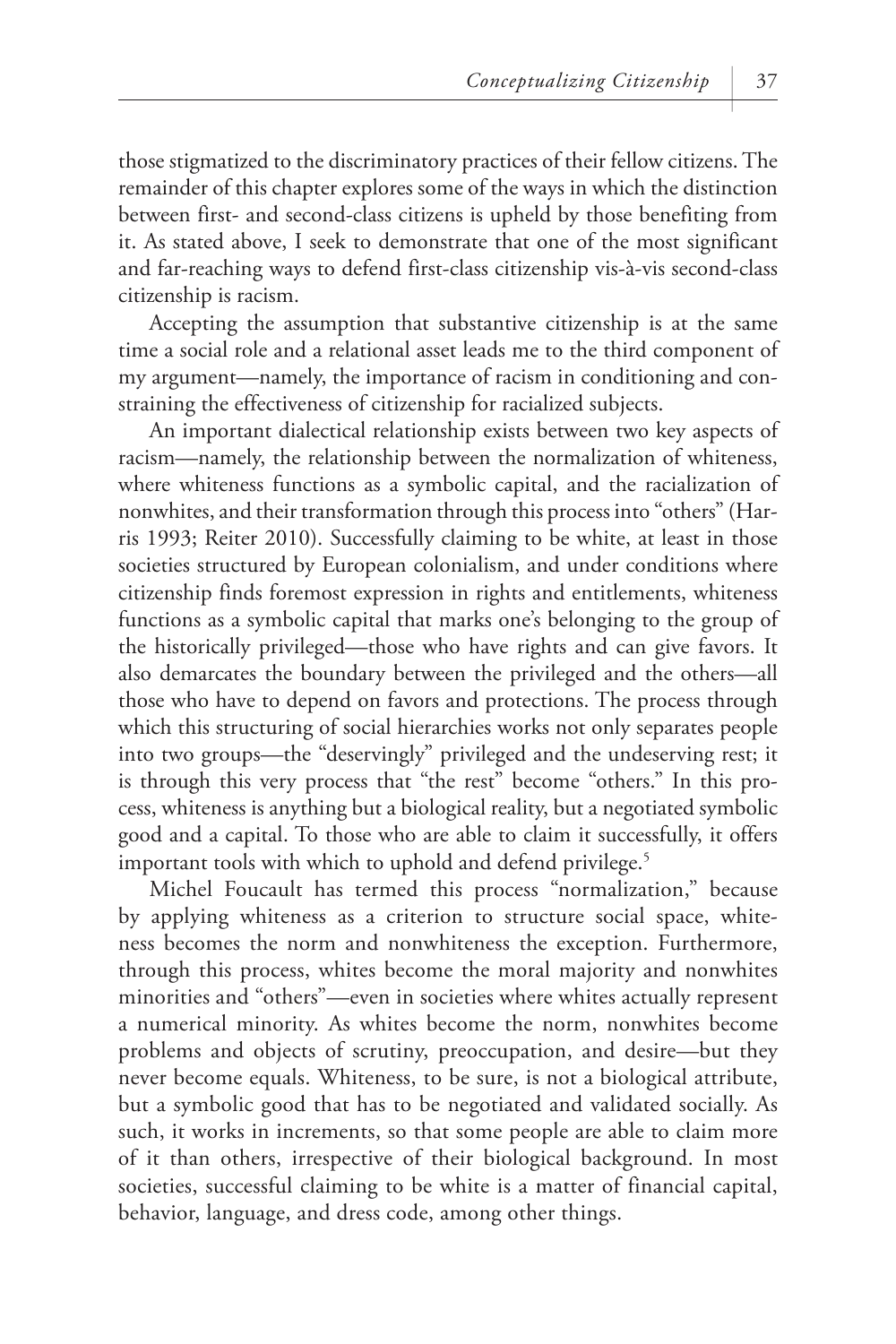Hence, this process of ordering and hierarchizing social space by using whiteness as a criterion is at the same time one of racialization and normalization. Applied to the case of citizenship in the part of the world colonized by Europeans, claiming to be white is one of the central tools used by historically privileged groups to explain their own privilege and justify their privileged access to rights. It is also the main resource for explaining and justifying the exclusion of all "others." According to Reiter (2010),

Whiteness constitutes capital in addition to the other types of capital, namely financial, social, and cultural. Their importance, however, does not follow a simple additive logic. One type of capital rather connects to the others and together they determine the social place an individual will hold in a society. This allows for some flexibility, as one form of capital can be used to partly compensate for the lack of another, although this flexibility is limited precisely by the lumped condition of the different capitals. In that way, as Bourdieu points out correctly, each single form of capital tends to over-determine the social position of its carrier, as the presence or absence of each single one is perceived as being indicative of the presence or absence of the others. It is in this sense that whiteness over-determines its carrier, bestowing him with a social position that might not be warranted. In other words, because of the composite character of the different forms of capital, whiteness signals the presence of other forms, even though they might not be present. (Reiter 2010: 29)

The result of upholding whiteness as a criterion for privilege and using it as a demarcation to separate first- from second-class citizens is that a formidable barrier to achieving general, substantive citizenship is created. It tends to place nonwhite citizens living in Europe, and the part of the world colonized by Europeans, outside of the realm of effective citizenship. Despite their formal citizenship, they are treated as second-class citizens or even foreigners, as Etienne Balibar (2004) has argued for France, and Reiter (2008) has demonstrated for Portugal. In countries like Brazil, where nonwhites account for over 40 percent of the total population and where blacks predominate in some regions and cities, the same tendency prevails, as Brazilian historian Beatriz Gois Dantas (1988) has convincingly shown. To the white elites of the Americas, nonwhites are not really part of "their" nation; they remain suspicious, foreign, alien, and "others within," in the case of blacks, and a nation apart, or "others outside," in the case of indigenous people.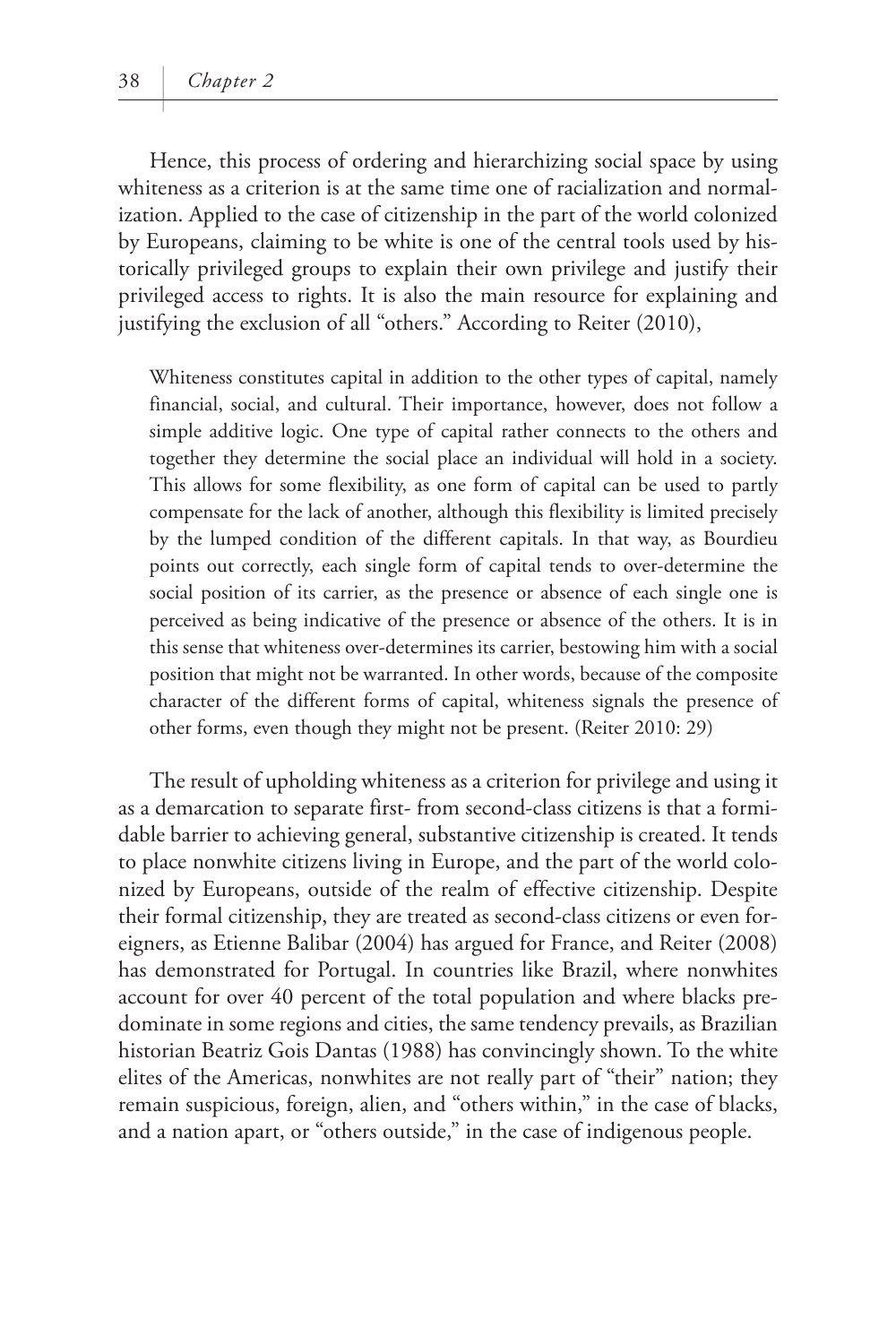#### Conclusion

Europe's difficulties in integrating non-Europeans, and the trumping of nationalism over citizenship, as well as the related trumping of particularism over universalism, put it in company with other regions and countries of the world that face similar challenges of redefining belonging under conditions of ethnic and cultural diversity, increased transborder migration, and heightened market competition. Europe's difficulty in dealing with "others" thus invites international comparison, which proves helpful to finding new and innovative ways to analyze citizenship. Analysts of Brazilian democracy James Holston and Teresa Caldeira (1998), for example, argue that in Brazil, "the protections and immunities civil rights are intended to ensure as constitutional norms are generally perceived and experienced as privileges of elite social statuses and thus of limited access. They are not, in other words, appreciated as common rights of citizenship" (Holston and Caldeira 1998: 276). Etienne Balibar (2004) reached a similar verdict for Europe in general, and for France in particular. Lessons learned from studying the limits of citizenship in Brazil thus prove helpful to the analysis of French citizenship in particular and European citizenship in general—and vice versa.

At the center of the limitations of citizenship, be it in contemporary Europe, Latin America, or the ancient world, seem exclusive definitions of community. The struggle over privilege always seems to be a struggle over holding "them" out, so that "we" can enjoy our privileges undisturbed. In this very process, who counts as "us" and who as "them" are enacted and reinforced. Once the question of who "they" are is settled, the identity of "us" follows by default. In its modern manifestation, this logic takes the form of nationalism—but before nation-states emerged, the struggle over erecting, justifying, and defending exclusive communities was no less fierce, as I shall demonstrate below.

Hannah Arendt stated wisely that "Of all forms of government and organizations of people, the nation-state is least suited for unlimited growth because the genuine consent at its base cannot be stretched indefinitely, and is only rarely, and with great difficulty, won from conquered peoples" (Arendt 1966: 126). In her analysis of *The Origins of Totalitarianism*, Arendt further argues that

Conquest, as well as empire building had fallen into disrepute for very good reasons. They had been carried out successfully only by governments which, like the Roman Republic, were based primarily on law, so that conquest could be followed by integration of the most heterogeneous peoples by imposing on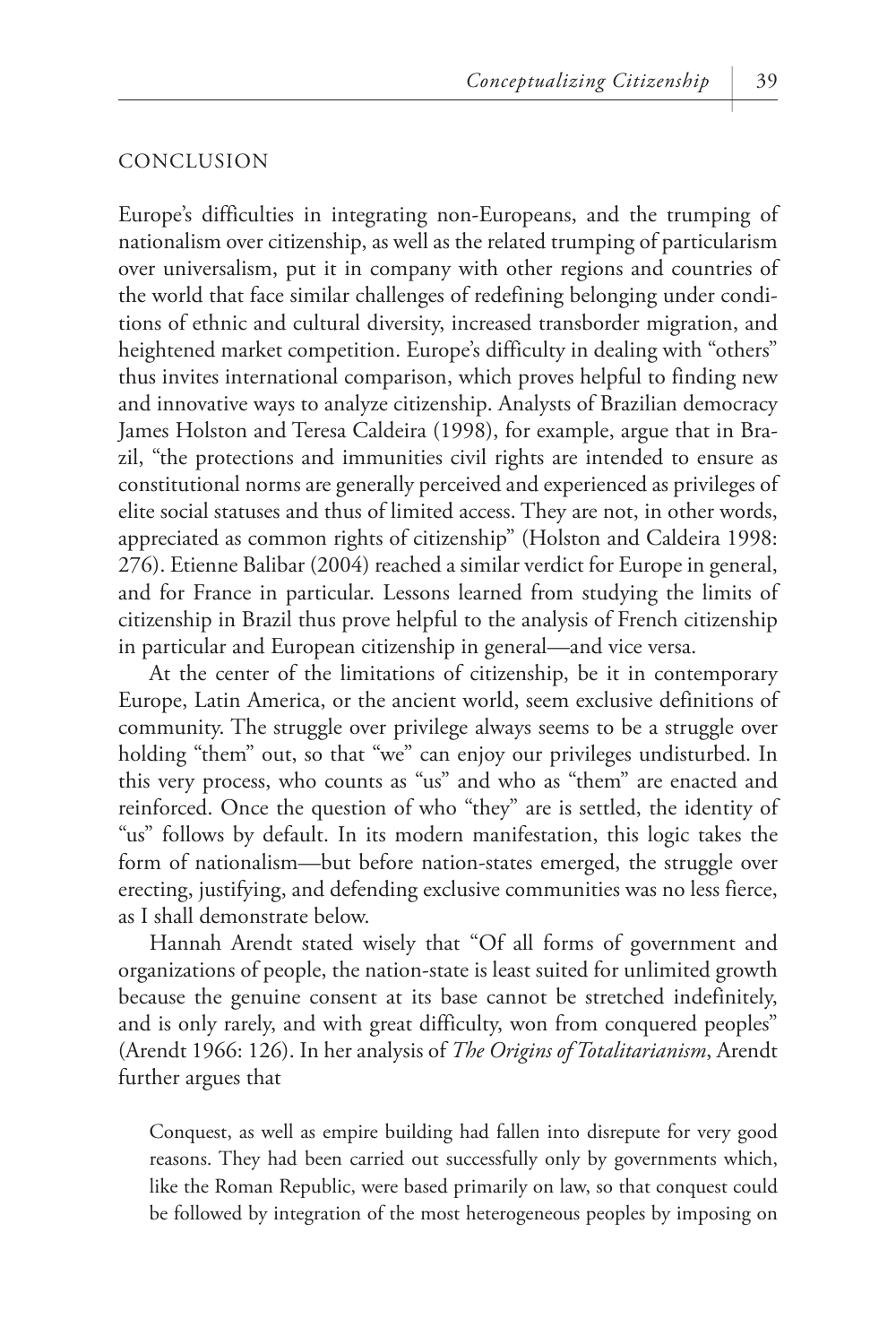them a common law. The nation-state, however, based upon a homogeneous population's active consent to its government ("le plebiscite de tous les jours"), lacked such a unifying principle and would, in the case of conquest, have to assimilate rather than to integrate, to enforce consent rather than justice, that is, to degenerate into tyranny. Robespierre was already well aware of this when he exclaimed: "*Perissent les colonies si elles nous en coutent l*'*honneur, la liberté*" (Arendt 1966: 125).

Edwige Lefebvre (2003), in turn, argues that "Homogeneity is the precondition for the unity of the *pouvoir constituant,* and the goal of the constitution is not the organization of the life of the nation, but the establishment of government rules" (Lefebvre 2003: 18). Gary Wilder (2005) proves this argument to be right by demonstrating that the French imperial nation-state was never able, or willing, to expand full and equal citizenship rights to its conquered peoples in the Caribbean. According to Wilder, "Republicanism, bureaucratic authoritarianism, and colonialism were internal elements of an expanded French state that were articulated within an encompassing imperial system" (Wilder 2005: 26). On a similar note, Laurent Dubois (2004) depicts the difficulties that the First Republic encountered in accepting and integrating its former slaves in Guadeloupe. His detailed historical analysis of the years immediately following the French Revolution allows us to witness not only the racist bias of colonial masters, who had much to lose by granting slaves citizenship rights, but also some mainland revolutionaries who sought to uphold culturally biased definitions of the "universal rights of men."6

In the Western world, citizenship, it appears, was contested from its very beginning and contrasted with the second-class citizenship of those rendered "others" by nationalist power politics that sought to restrict substantive citizenship rights in order to secure the privileges that European descent could provide. Making former colonial subjects formal citizens without ever including them in the "imagined community" of the nation, and without extending the concrete and substantive rights and entitlements of citizenship to them, thus offered the "perfect solution" to uphold social hierarchies. This move signaled the beginning of white double standards and guilt, as well as black double-consciousness and indigenous apartheid. This diagnosis also casts a deep shadow over the reach and depth of the modern principles of universal rights advocated by the French Revolution, as *fraternité* appears to have had a restrictive meaning from its very beginning. Beginning with the French revolutionaries, European colonizers and their descendants did not imagine nonwhites to truly be brothers. The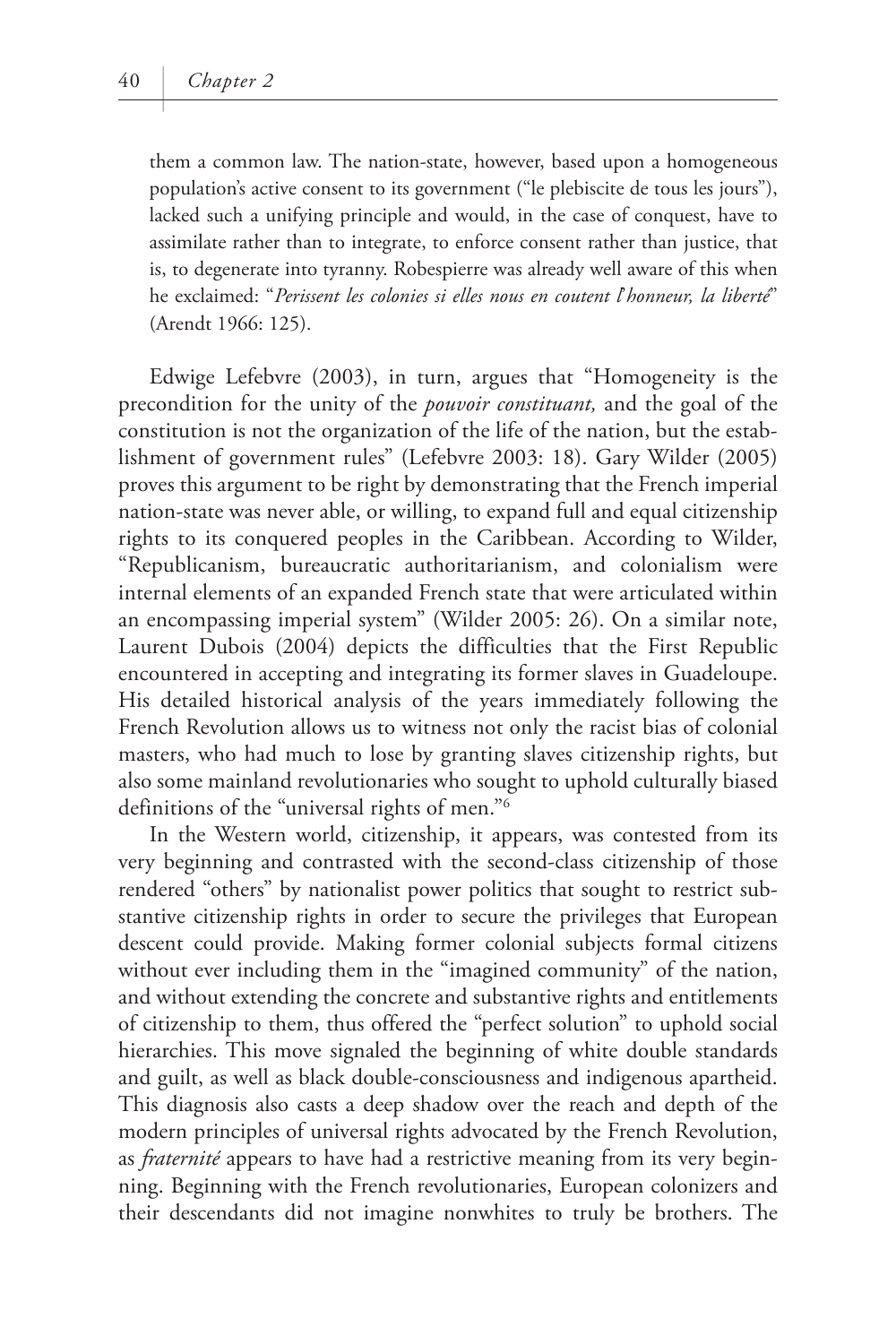genealogy of these dialectics of exclusion can be traced back all the way to the beginning of citizenship in classical Athens.

In this book, I thus propose to examine the quality and substantiveness of citizenship and democracy by analyzing it through the lens of citizenship and second-class citizenship, rights and duties, inclusion and exclusion, belonging and remaining an outsider, being a national and a foreigner. Instead of arguing that reality is indeed structured by these dualisms, I propose to only use these categories and words as lenses, or angles, that allow us to analyze reality in innovative and fruitful ways. This endeavor is the more fruitful the more this angle is able to capture the dynamics that bind the above dualisms together, and the more it is able to focus the analysis on the mutually constitutive dimensions of these analytical pairs. Reality, to be sure, is not structured around dualisms. It is complex, heavily interdependent, and contingent along a multiplicity of factors. Nothing can be said that "truly" captures reality, be it the reality of citizenship or any other. However, by proposing to analyze the reality of citizenship by focusing on its everyday dimensions, its substantiveness, its relational character, and its social embeddedness, I propose a theory-driven and hence simplifying angle that puts this segment of reality into a certain order, thus allowing it to make sense. Any order, as Immanuel Kant knew, springs out of our own minds and is not inherent to nature, let alone to social reality. The worst way to deal with this potentially disturbing fact is to ignore it and pretend that our understanding of reality is direct and unmediated, neutral, objective, and not influenced by our own situatedness. Second worst is to argue that reality is indeed structured by the categories and theories we use to explain it. Doing so means falling prey to reification and risking the analysis of oneself while claiming to analyze the world.

Equipped with the ontological, epistemological, conceptual, and methodological tools elaborated in chapters 1 and 2, I should be able to steer free from all the potential pitfalls already discussed, and I am now ready to apply the analytical tools and insights I have created to empirical reality. In what follows, I will thus apply this analytical apparatus to several cases in order to illustrate their usefulness and fruitfulness for producing insight and understanding about the workings and conditionalities of effective citizenship. As explained above, the cases presented here do not serve the purpose of testing my hypotheses. They are also not selected according to a traditional case-study rationale. Instead, each case serves the purpose of highlighting one central theme, or facet, of how citizenship is lived and experienced by different peoples at different times and under different circumstances. If similarities and patterns emerge—and I hope to be able to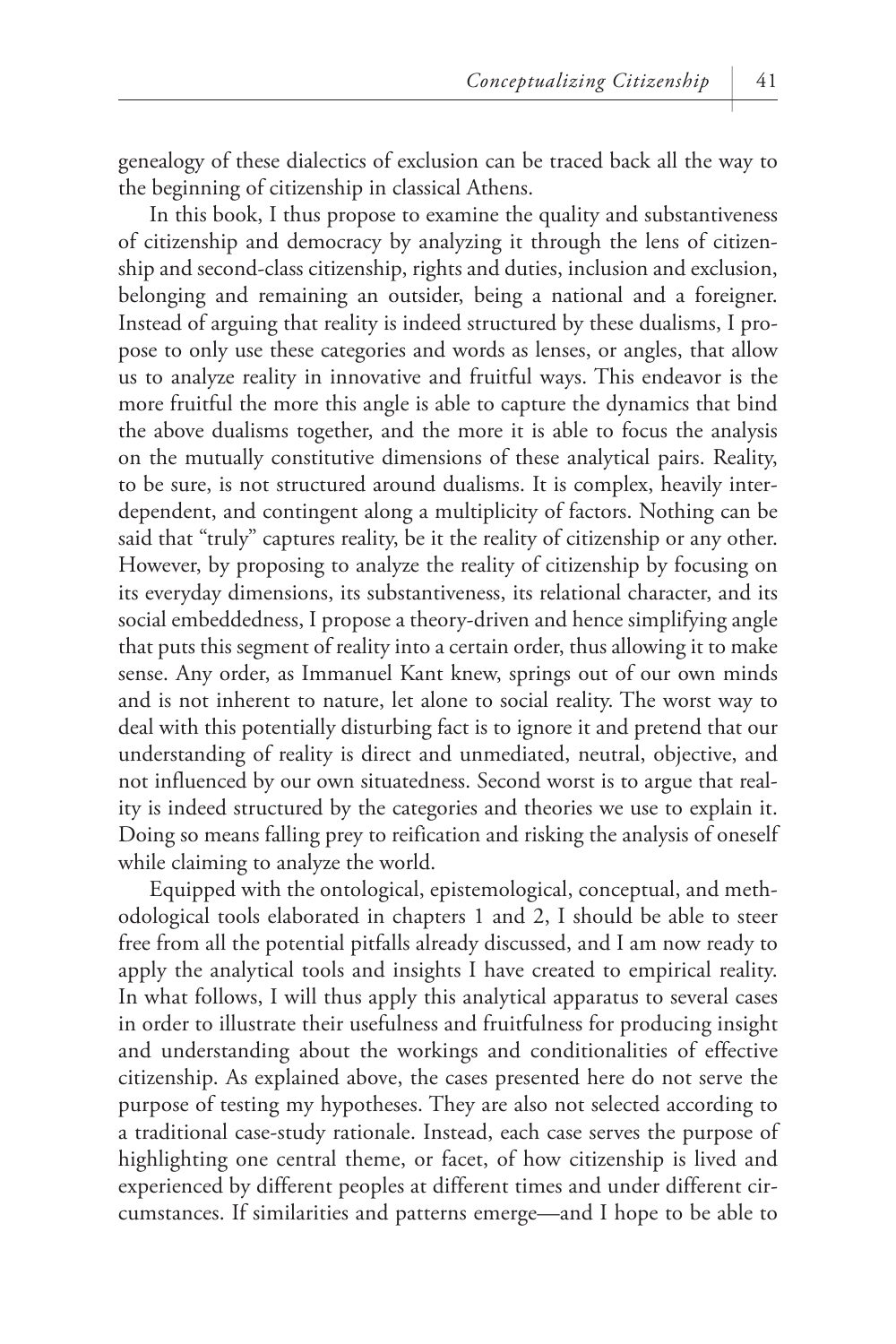demonstrate that they do—then these regularities are more an unveiling of the human condition when living in society, or otherwise organized in groups, than they are an unveiling of regularities, or even laws, of nature or behavior. In essence, each case study focuses on one particular way in which citizenship is lived, experienced, performed, and implicated by other factors external to it, so that by the end, the reader should have gained a relatively complex and well-rounded picture of the different realities hiding behind the term "citizenship." After reading this book, he or she should also be in a position to formulate specific questions about citizenship regimes in different places and at different times.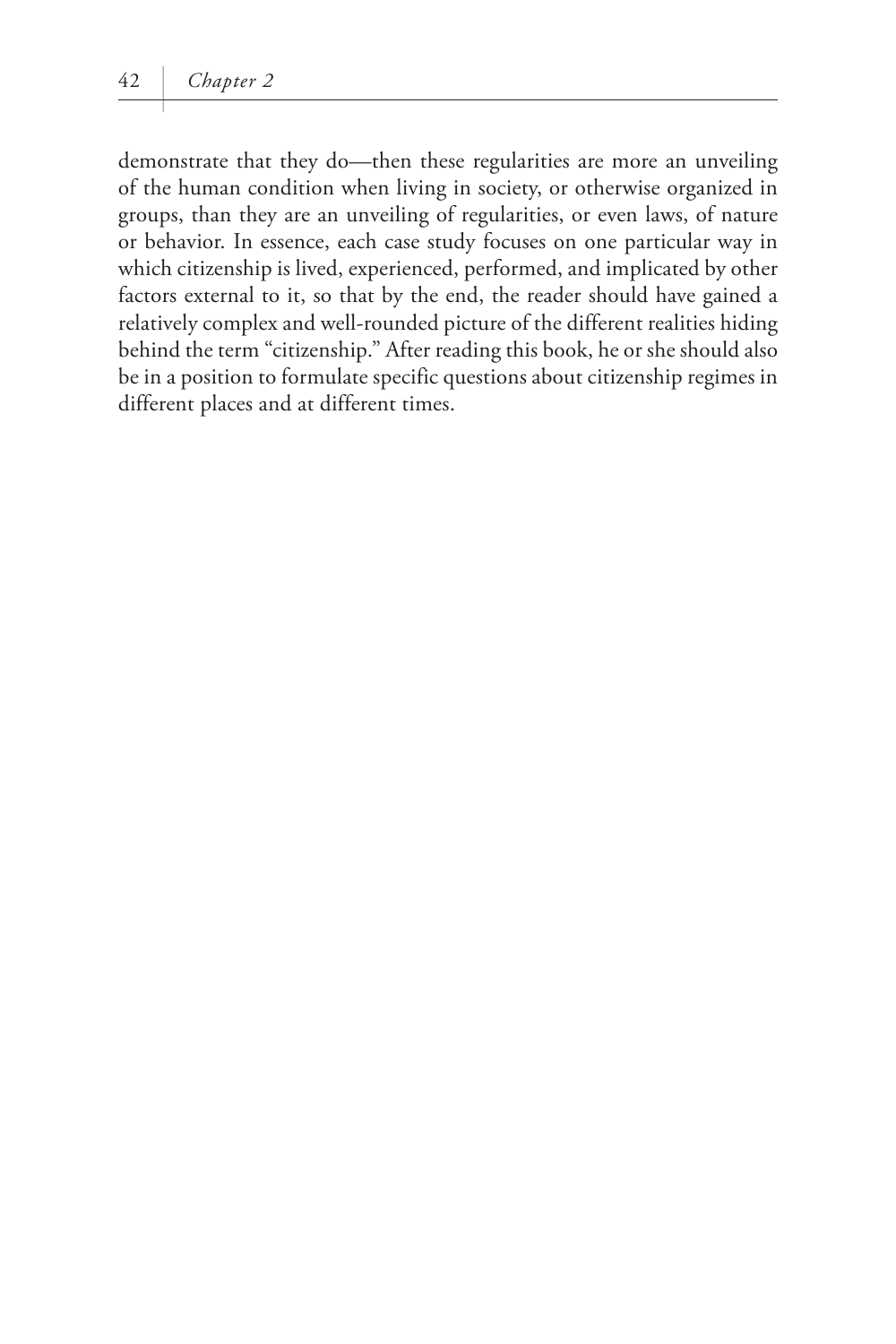# **Chapter 3**

# Classical Citizenship *The Political and the Social*

*In a quarter century, Greek self-knowledge passed from the idea of a divine anthropogony to the idea of man's self-creation. The stasimon from Antigone and, with it, consubstantially and unsurpassably, Thucydides' Funeral Oration, which comes twelve years later, give this self-knowledge its most striking forms.*

—Cornelius Castoriadis, 1991

This chapter focuses on classical citizenship as practiced and experienced in Athens and the Roman Republic. To do so, for a political scientist, is to venture onto thin ice, as I have to rely almost entirely on secondary sources and a few translated primary sources. The chapter is, however, a necessary part of this book, as it allows me to add a historical dimension to the problem of democracy, citizenship, and exclusion. Exclusion from citizenship, as well as the establishment of second-class citizenship as a contrast to full, or first-class citizenship, is not new, as this chapter will show. It reaches back to the very beginnings of democracy—at least to those democracies of which we have records.<sup>1</sup>

A thorough critique of the Western democratic tradition and the ideas associated with it, such as liberalism and republicanism, the way I intend to conduct it here, would be incomplete without an analysis of classical Athens and Rome. By including these cases, as well as the chapter to follow about citizenship in medieval city republics, I also seek to provide a genealogy of citizenship. If exclusivity and discrimination were indeed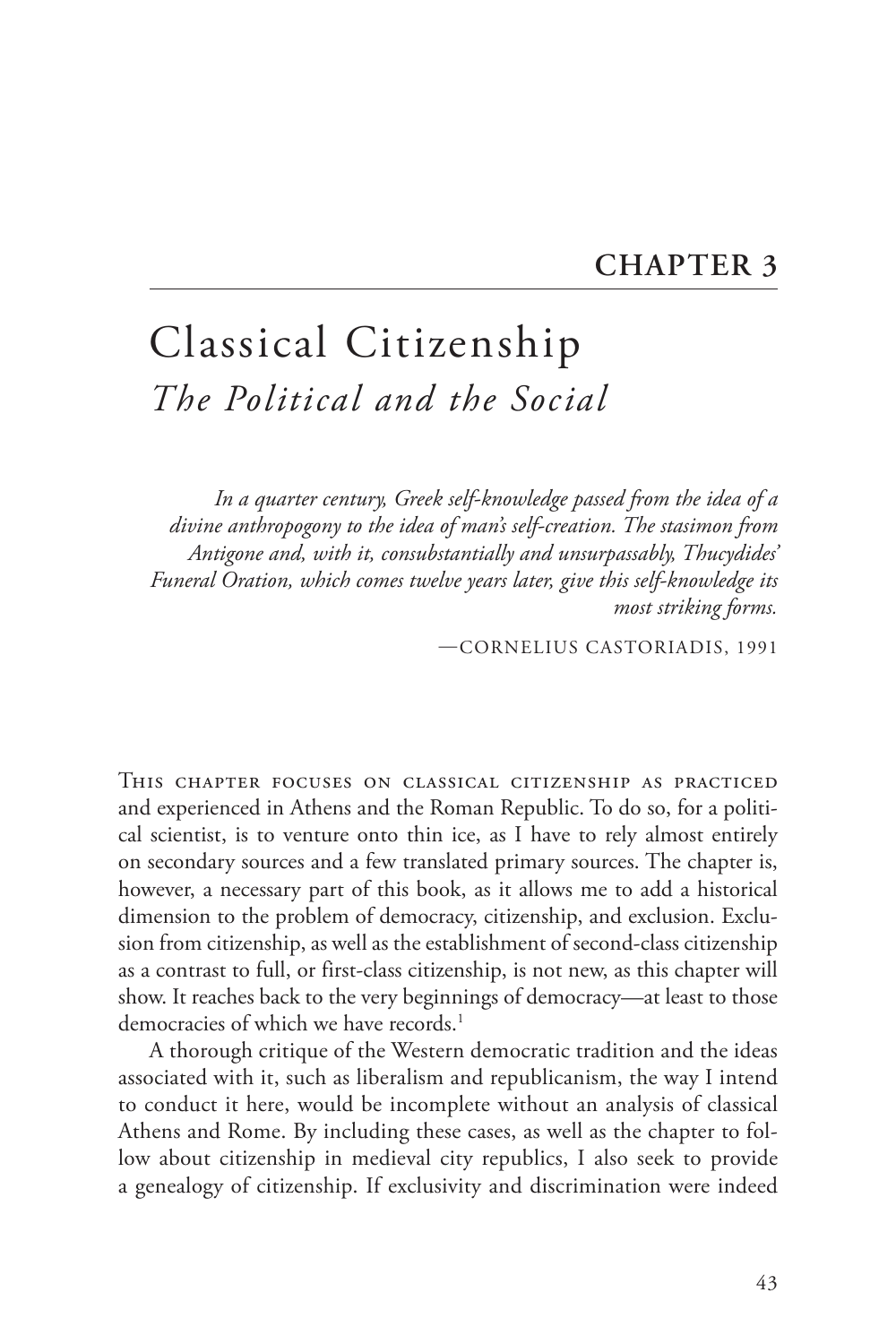integral parts of every historical example of citizenship we know of, as I seek to demonstrate, then it is safe to say that citizenship and exclusion are indeed mutually constitutive of each other to the point where one has never existed, and in all likelihood cannot exist, without the other.

This chapter, then, focuses on Athenian citizenship when it first emerged, in 594 b.c.e., with the reforms instituted by Solon. It develops several themes: first, what democracy and citizenship meant to Athenians; second, whom it excluded and how; third, how societal inequality was dealt with in Athens; and fourth, what happened to Athenian democracy once it was absorbed by Rome.

The analysis of the Roman Republic is crucial to one of the central arguments of the whole book, namely, the commodification of citizenship, which started, according to John Pocock (1995) as early as the second century c.e., when the Roman lawyer Gaius started to codify Roman law, thus changing the character of citizenship from political to legal. The second part of this chapter will thus focus on the Roman Republic and the relationship between a codification of laws and the resultant depoliticization of democracy.

#### Democracy and Citizenship in Athens

The descriptions of ancient Greek democracy by Aristotle, Plato, Xenophon, Herodotus, Polybius, and Pericles, and the many modern and contemporary scholars who have made ancient Greece their field of study, allow us to reconstruct how democracy was practiced in Athens and surrounding Attica between 507 B.C.E., when Cleisthenes reformed Athenian governmental institutions in such a way as to avoid the concentration of power among the elites, and 338 b.c.e., when Athens came under the control of Philip II of Macedon, after the battle of Chaeronea, and joined the League of Corinth in 337 b.c.e., effectively ending its independence.

The ancient Greek polis sought to nurture its members' sense of moral responsibility towards the collective. Accordingly, the chief benefit of living in a polis was justice and moral improvement, as, according to Aristotle, the polis "enunciates what is just, thereby allowing man's best qualities to flourish" (Manville 1997: 45).

Aristotle explains in his *Politics*: "To be fellow citizens is to be sharers in one polis, and to have one polis is to have one place of residence" (*Pol.* 1260b40–1261a1) According to Aristotle, the citizen of the polis is one "who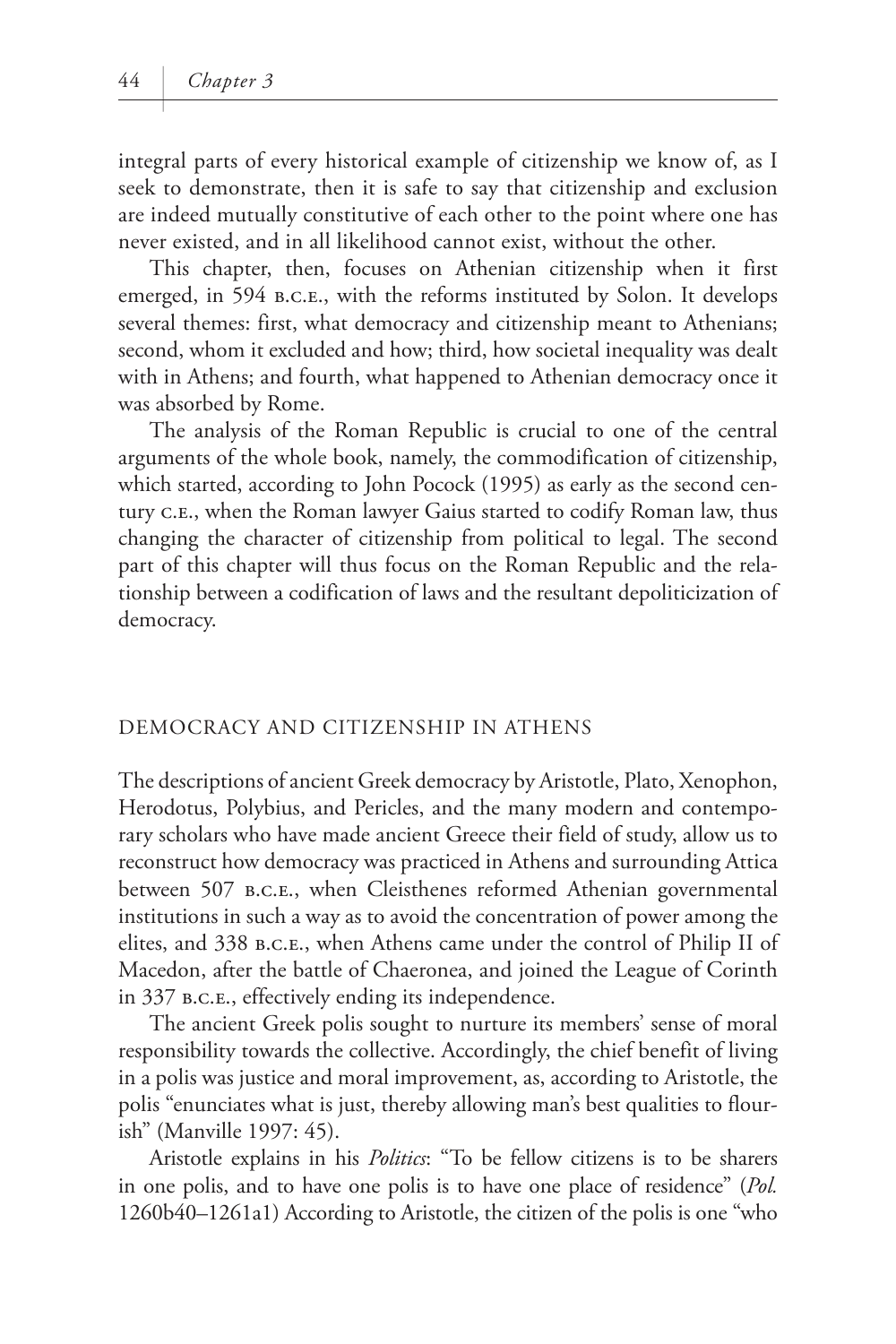enjoys the right of sharing in deliberative or judicial office" (*Pol.* 1275b18– 20). Thus, according to the words of one analyst, Athenian citizens were not taxpayers, but shareholders in a corporation whose profits were moral excellence (Manville 1997: 45).

To be a full Athenian citizen thus did not mean to have influence in the doings of the state, but rather to be part of the state. Athenian democracy provides not only the strongest example of direct democracy, but also an example of a political system where ruling and being ruled overlapped considerably. The core of Athenian democracy consisted of not separating rulers from ruled. Indeed, Athenian citizens all participated in the ruling of their polity. To ensure that this setup remained in place, Athenian statesmen devised several means, such as appointment to office by lot. In addition, several institutions were created for the purpose of avoiding a concentration of power among state officials. The strong commitment to avoiding a system where something like a political ruling class emerged becomes evident from many of the formulations Aristotle uses to describe Athenian democracy; for example, when he explains that since some people are not superior to others, "it is clear that, for a variety of reasons, all must share alike in the business of ruling and being ruled by turns" (Aristotle, *Pol.* 1332b12, 1992: 432).

### The Character of Athenian Citizenship

According to Manville (1997), "Citizenship was membership in the Athenian polis, with all that this implied—legal status, but also the more intangible aspects of the life of the citizen that related to his status. It was simultaneously a complement of formal obligations and privileges, and the behavior, feelings, and communal attitudes attendant upon them" (Manville 1997: 7).

In fact, Athenian full citizens had plenty of rights and even more obligations. Once they reached legal adulthood, all young Athenian male citizens were expected to serve in the military. Citizens also were entitled to participate in public cults, festivals, and religious worship. They had the right to attend, speak, and vote in the popular assembly (*ekklesia*). They could serve (after the age of thirty) as a juror in the law courts (*dikasteria*). Very importantly, depending on age and eligibility, they could exercise elected and allotted offices (*archai*). They were entitled to redress and receive protection from the laws. They were allowed to own land in Attica. Finally, they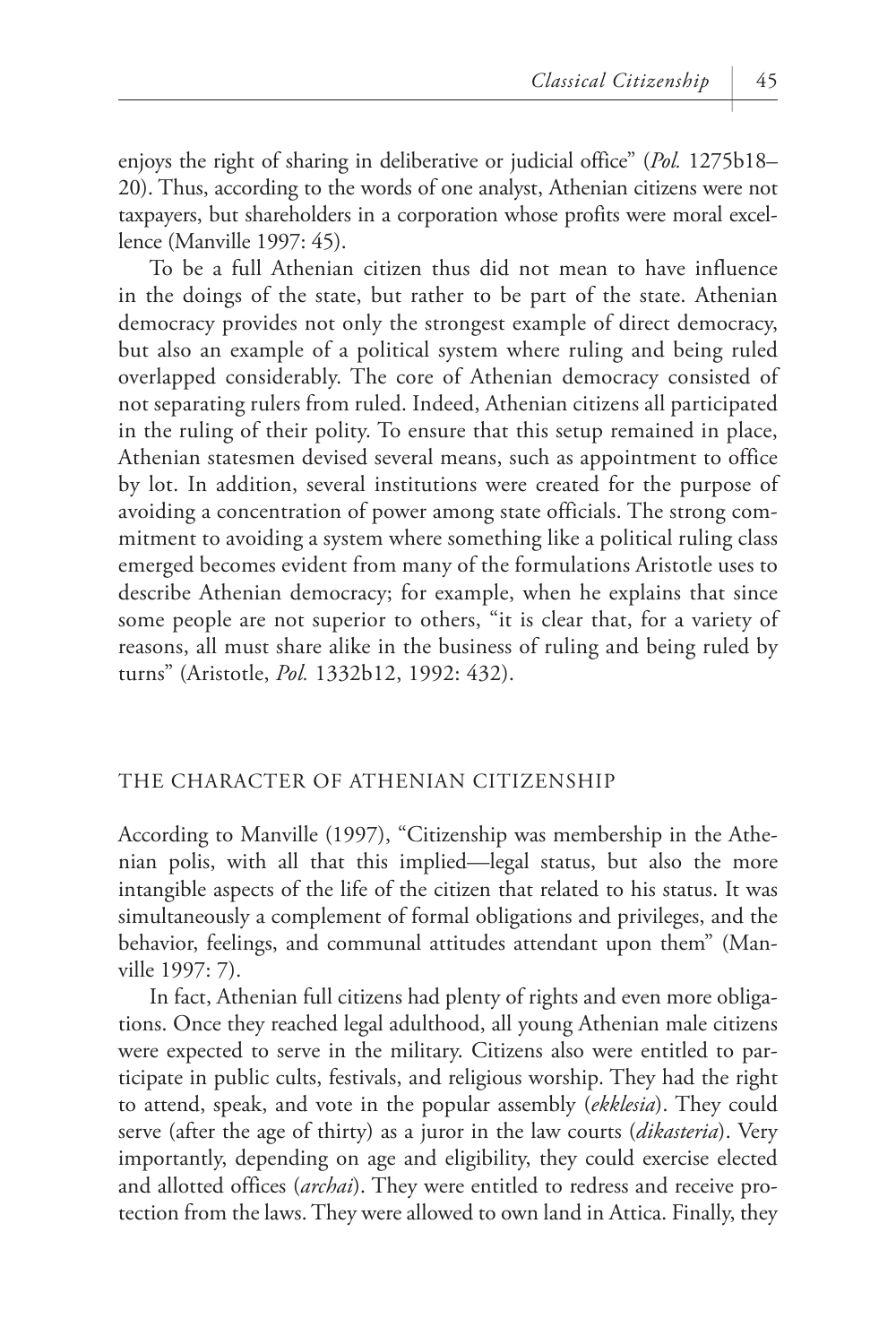were entitled to receive public disbursements for services provided (Manville 1997: 9).

Thus, Athenian citizenship consisted of a set of rights and obligations and duties towards the collective. It was not a set of legal entitlements only, but rather a political system of breaking down the barriers between ruling and being ruled as much as possible. For Ostwald, "the Greeks tended to see citizenship more in the context of sharing and being part of a community on which the individual depends for his or her sense of identity" (Ostwald 1996: 49). In Athens, citizens ruled themselves. According to Josiah Ober, "For the first time in the recorded history of a complex society, all native freeborn males, irrespective of their ability, family connections, or wealth, were political equals, with equal rights to debate and to determine state policy" (Ober 1989: 7).

To clarify: Classical citizenship, rather than a right, instead focused on responsibilities and duties. In his famous speech, Pericles emphasizes the duties and responsibilities of Athenian citizenship when he states, "For we alone regard the man who takes no part in such things not as one who minds his own business (apragmona), but as one who has no business here at all (achreion). (2.40.2)" (quoted in Manville 1997: 15).

Athenian citizenship thus meant a lot to all those who were citizens. It made them power holders and rulers of their own destinies. How could such a system be achieved and sustained? The successive reforms conducted under Solon, Cleisthenes, and Ephialtes provided the institutional framework that made Athenian democracy possible.

# Solon, Cleisthenes, and Ephialtes: Counterbalancing Societal Inequalities through Political Institutions

Aristotle says of Solon (c. 638 B.C.E.–558 B.C.E.): "By setting up courts drawn from the entire body of citizens, he did establish democracy in Athens" (Aristotle 1992: 161). For Aristotle, popular participation in the courts (*dikasteria*) was the core element where popular sovereignty ultimately rested. Martin Ostwald, the renowned scholar of ancient Greece, agrees, arguing that "Solon established popular power by opening membership in the law courts to all" (Ostwald 1986: 5). Ostwald further explains that "From pre-Solonian times on, there were in Athens two kinds of law courts. Most private litigation fell within the jurisdiction of one of the nine archons, each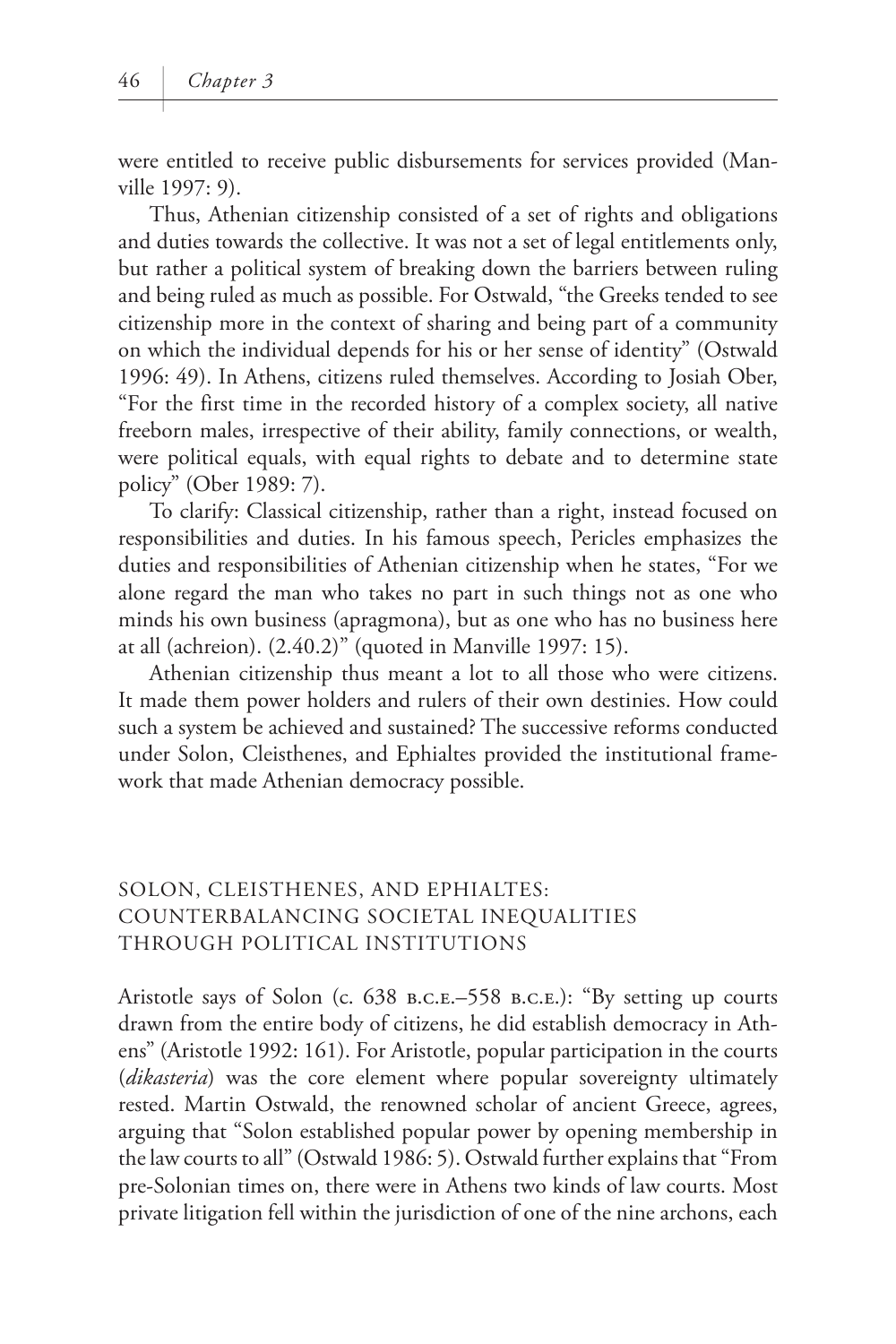in charge of his own tribunal and each within a well-defined sphere of competence, authorized to judge lawsuits in their own fight, and not, as they do nowadays, merely to conduct the preliminary inquiry" (Aristotle, *Ath.Pol.* 3.5). Other cases regarded as private were tried before the Areopagus—that is, the council of ex-archons with considerable power across several jurisdictions, which had, at all times in Athenian history, jurisdiction in all cases of homicide, of wounding or poisoning with intent to kill, of arson, and such religious matters as the care of the sacred olive trees (Ostwald 1986: 6f; also Sealey 1964: 12).

Aristotle credits Solon for the introduction of the procedure of *eisangelia* and explains, "A characteristic feature of *eisangelia* in classical times was that it could be initiated by any citizen, usually before the Council but on occasion also in the Assembly (Aristotle, *Ath.Pol.* 43.4)" (Ostwald 1986: 9). Most specialists agree that the core of the Solonian reforms consisted of three measures. First, the prohibition against giving loans on the security of the person of the debtor, thus providing important safeguards against losing one's freedom, and thus establishing very basic rights of unalienable personhood for Athenian citizens; second, the right to take legal action on behalf of an injured party, independent from one's social standing; and third, the institution of an appeals procedure (*ephesis*) and a new court (the *heliaia*) to hear appeals, which provided a check against the arbitrary administration of justice on the part of the aristocratic establishment and made the people the court of last resort (Ostwald 1986: 14f).

Democratic reform in Athens was advanced even further by Cleisthenes (c. 570–507 b.c.e.). Cleisthenes's reforms were mentioned by the historian Herodotus, who credits him with the true establishment of Athenian democracy. The central question that Cleisthenes addressed was how to prevent societal inequalities from spilling over into the public realm. In contrast with modern reform proposals that target societal inequalities and seek to achieve equitable political influence by equalizing society, Cleisthenes took societal inequalities for granted and instead sought to devise ways to diminish their importance in the political realm. The main way Cleisthenes pursued this goal was by breaking ethnic loyalties and replacing them with civic ones. This was achieved, in the main, by dividing Attica into three regions—city, coast, and inland—and then creating small administrative units, called *demes.* Above the *demes*, Cleisthenes created thirty *trittyes* and above those, ten *phylai.* Each *phylus* (tribe) contained three *trittyes*, one *trittye* from each of the three regions (Jones 1999: 155). The system that emerged from the Cleisthenic reforms is depicted in the figure.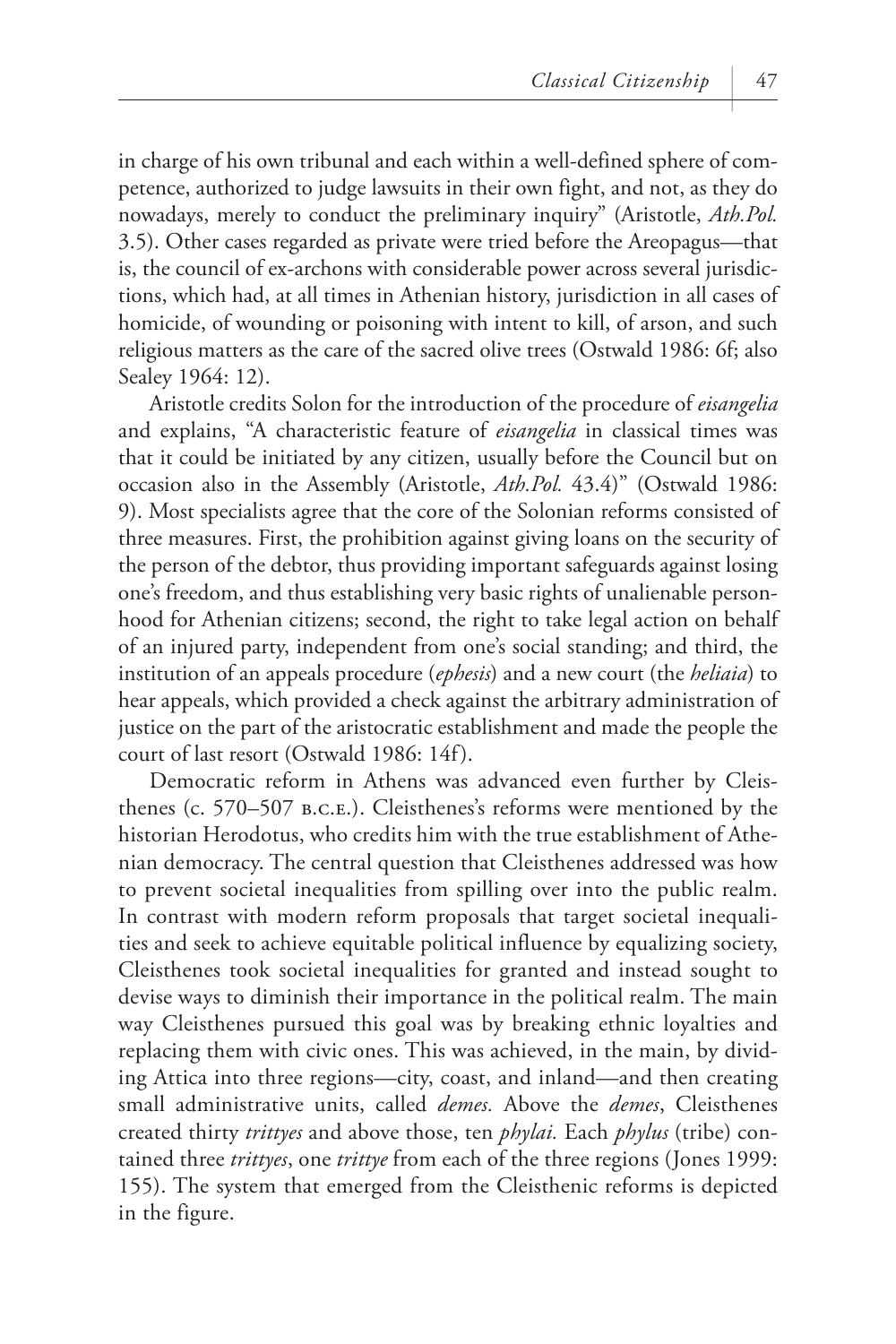

Source: University of Oregon.

This institutional design provided a way to neutralize the political influence of dynastic clans, family factions, and regional loyalty by diluting them and forcing different regional groups (*pedieis*, the faction of the plains; *paralioi*, the faction of the coast; and *hyperakrioi*, the faction of the hills [Ellis and Stanton 1968: 98]) together into new associations. Furthermore, Cleisthenes created six new *trittyes*, that is, regional associations, amplifying them from the previous four and populating those new *trittyes* with *demes* from different regions, with different social and economic standing. This is the mixed form of government that Aristotle talks about in his treatise on politics (Ostwald 1986: 19).

However, according to Ostwald, even after Cleisthenes's reforms, the Athenian upper class still controlled several important political institutions, thus giving it supremacy and control over the ordinary citizens. Particularly, the treasurers still had to be members of the highest property class, and the nine *archons*, or governors, of the highest two. Furthermore, the Aeropagus, that is, the high court of appeal for both criminal and civil cases, was still dominated by societal elites (Ostwald 1986: 26f).

However, Cleisthenes also sought to weaken the power and influence of the Aeropagus by shifting authority of certain cases over to the lesser, less elite-dominated court of the *heliaia* (Ostwald 1986: 28). Considered as a whole, the Cleisthenian reforms created the basis for political equality among citizens through enforcing, institutionally, the principles of political equality, or *isonomia* (Ober 1989: 70).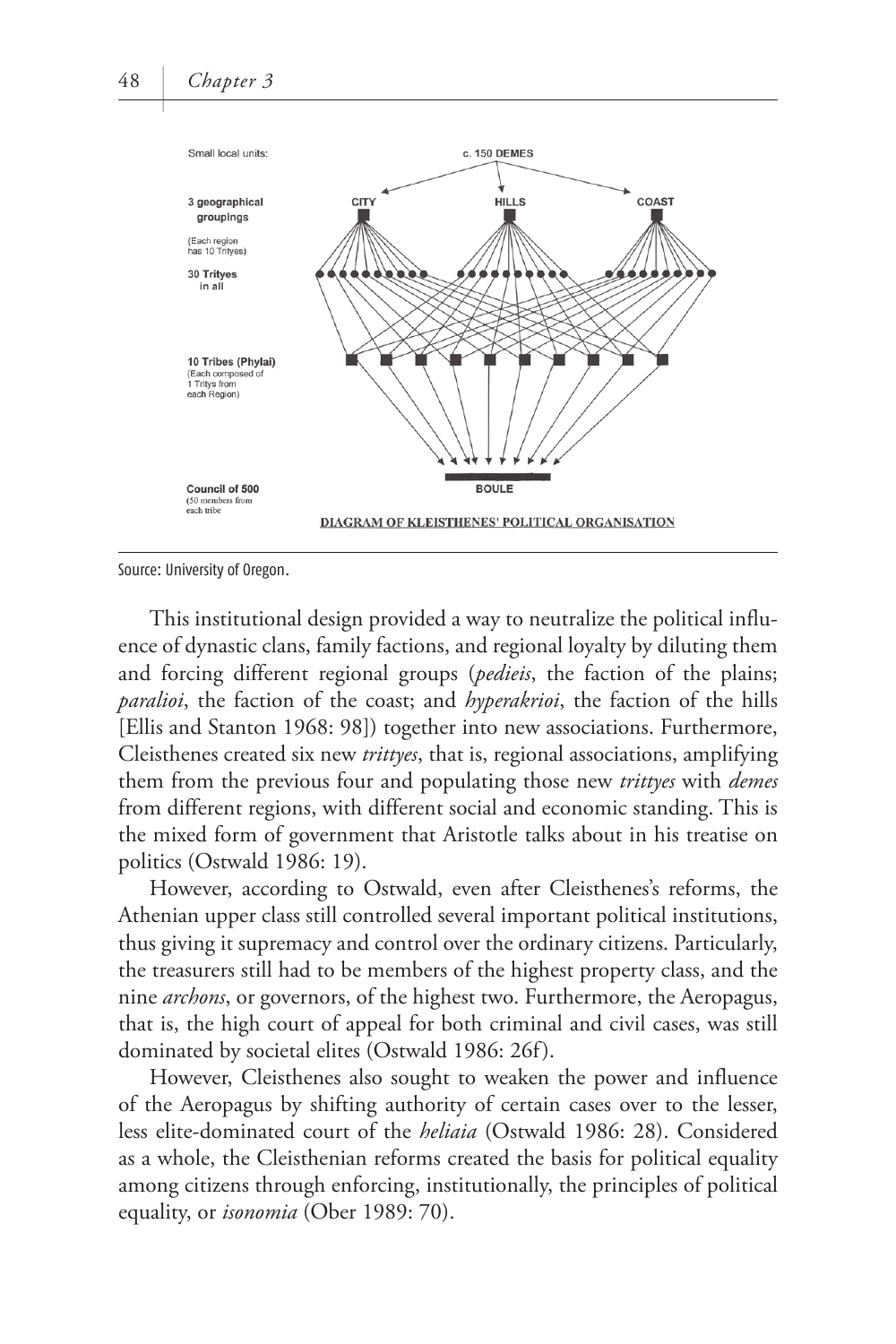The final measures towards establishing true political equality among citizens are associated with the third of the Athenian reformers, Ephialtes. Ostwald explains, "Just as political *isonomia* implied that no legislative measure could be valid without the approval of the Assembly, so a judicial *isonomia* was introduced, either by Cleisthenes himself or soon after his reforms, in crimes against the state, in which the verdict of the people as a whole acted as a counterweight to what had been the sole jurisdiction by a body composed of the rich and well born. Ephialtes' achievement was to complete the process by giving the people full sovereignty in handling crimes against the state" (Ostwald 1986: 39f).

According to Ober, "In 462, an important, if somewhat obscure, series of reforms crippled the direct political power of the elite. A certain Ephialtes led a movement to strip the 'extra powers' from the Areopagus council . . . the Areopagus probably lost some of its legal powers, including the authority to review and set aside as 'unconstitutional' decisions of the Assembly" (Ober 1989: 77; also Rihil 1995).<sup>2</sup> Ostwald provides some more detail on the reforms introduced by Ephialtes. He explains that

The transfer of judicial powers in political cases from an aristocratic body, the Areopagus, to the Council of the Five Hundred, in which every deme of Attica was represented, to the Assembly, of which every adult male citizen was a member, and eventually to the jury courts, on which every adult male was eligible to serve, did not, to be sure, place executive power into the hands of the *demos.* The highest offices in the state remained the preserve of the higher property classes, and even the opening of the archonship to the *zeugitai* as of 457/6 b.c. (Aristotle, *Ath.Pol.* 26.2), which was a further step toward a more complete democracy meant only that this office no longer ranked as a major magistracy. Still, by transferring jurisdiction in political cases from the Areopagus to popular organs, Ephialtes gave the *demos* an effective control over the executive offices that is tantamount to guardianship over the state; by extending to judicial proceedings the *isonomia* that Cleisthenes had given the people in legislative matters, he created popular sovereignty, which was justly called *demokratia*. (Ostwald 1986: 49)

Each *deme* annually sent a fixed number (based upon its population) of individuals to serve on the new advisory Council of 500, which replaced the Solonian Council of 400, and by doing so, the elite lost its veto power over the decisions of the masses (Ober 1989: 78). In this Council of 500, every Athenian citizen had the right to speak, called *isegoria*, thus making it the basis of popular sovereignty.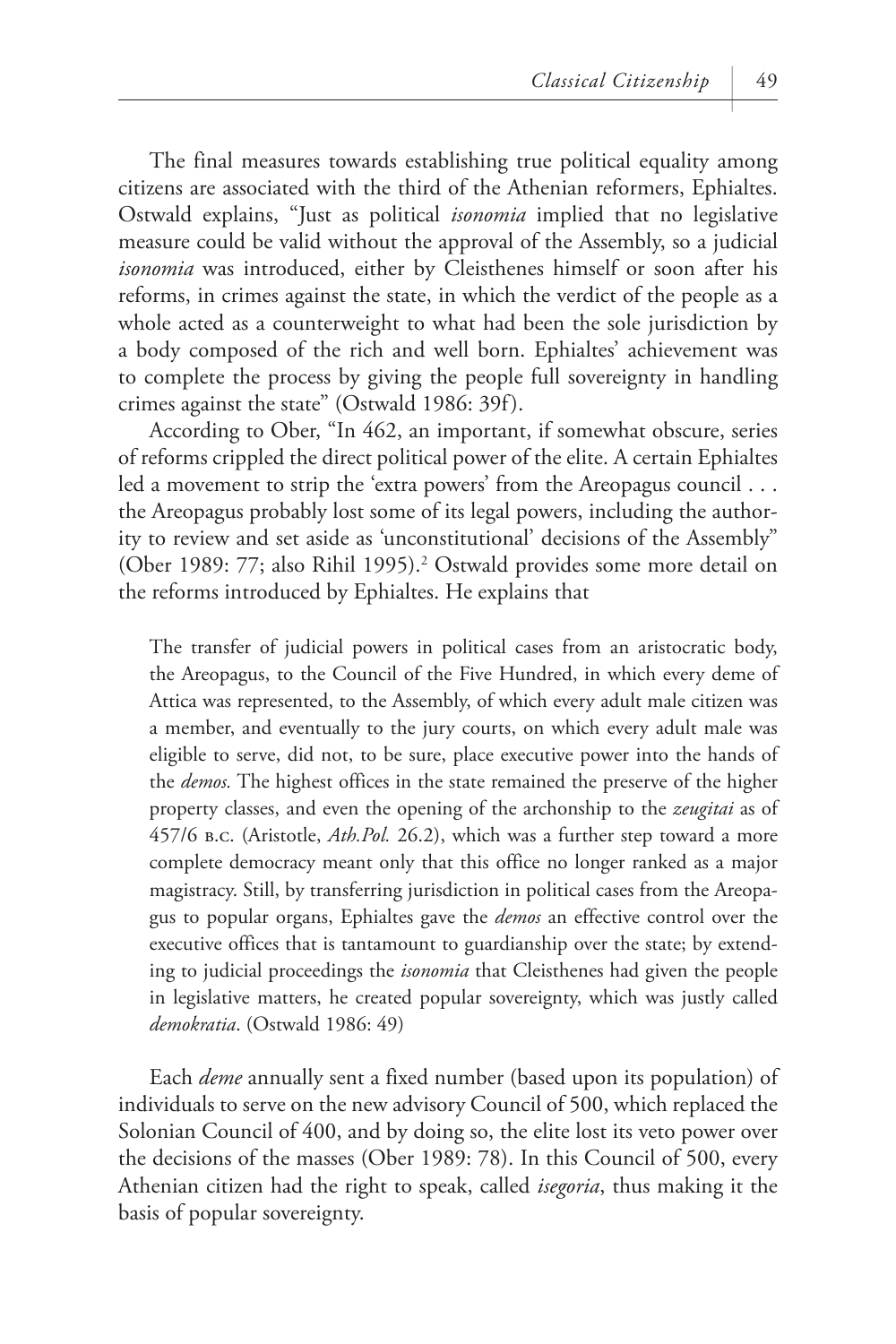After 462, Athenian democracy saw a lowering of property qualifications for office holding, as well as the introduction of pay for government service (Ober 1989: 79). In 457 all offices, including the archonships, were opened to the *zeugitai*, that is, manual workers (Ober 1989: 80). This movement away from property qualification was indeed gradually expanding during the fifth century b.c.e., so that by the fourth century there were no more property qualifications for office holding, and even *thetes*, that is, landless peasants and agricultural laborers, could hold public office—and in fact many did (Ober 1989: 80).

In sum, Athenian citizens learned, through practical political participation, how to rule themselves and their polity, leading Ober to the conclusion that "At Athens the masses ruled, and the decisions of the majority were binding upon the minority . . . the absence of property qualifications for the exercise of citizenship rights was a basic principle of the Athenian political order. Pay for office holding and for political participation, selection of magistrates by lot, and the right of free speech in the Assembly—all of which were guaranteed by the binding nature of mass decisions upon the entire populace—made domination of the state's political apparatus by rich citizens more difficult" (Ober 1989: 193).

However, given that Athenian citizenship bestowed so many rights and duties on every citizen, it is not surprising that Athenian citizenship was highly circumscribed and exclusive. Furthermore, the more rights and duties became associated with Athenian citizenship, the more restrictive it became. The relationship between the depth of citizen rights and responsibilities and its exclusivity deserves some further inquiry.

### Differentiated Voting Rights and Xenophobia under Pericles

Max Weber (1968) provides a rather skeptical assessment of the degree to which average poor citizens were able to wrest power away from the hands of the rich and aristocratic. According to Weber, in Athens, "the political equality of the free-born citizenry was vitiated by the gradation of voting rights and office eligibility, originally in terms of ground rents and armed service capabilities and later according to wealth" (Weber 1968: 1311). Indeed, in Athens, the right to be elected into certain offices was restricted, first by descent and later by wealth, and then again, during the time of Pericles, by descent, which is commonly attributed to the increased influx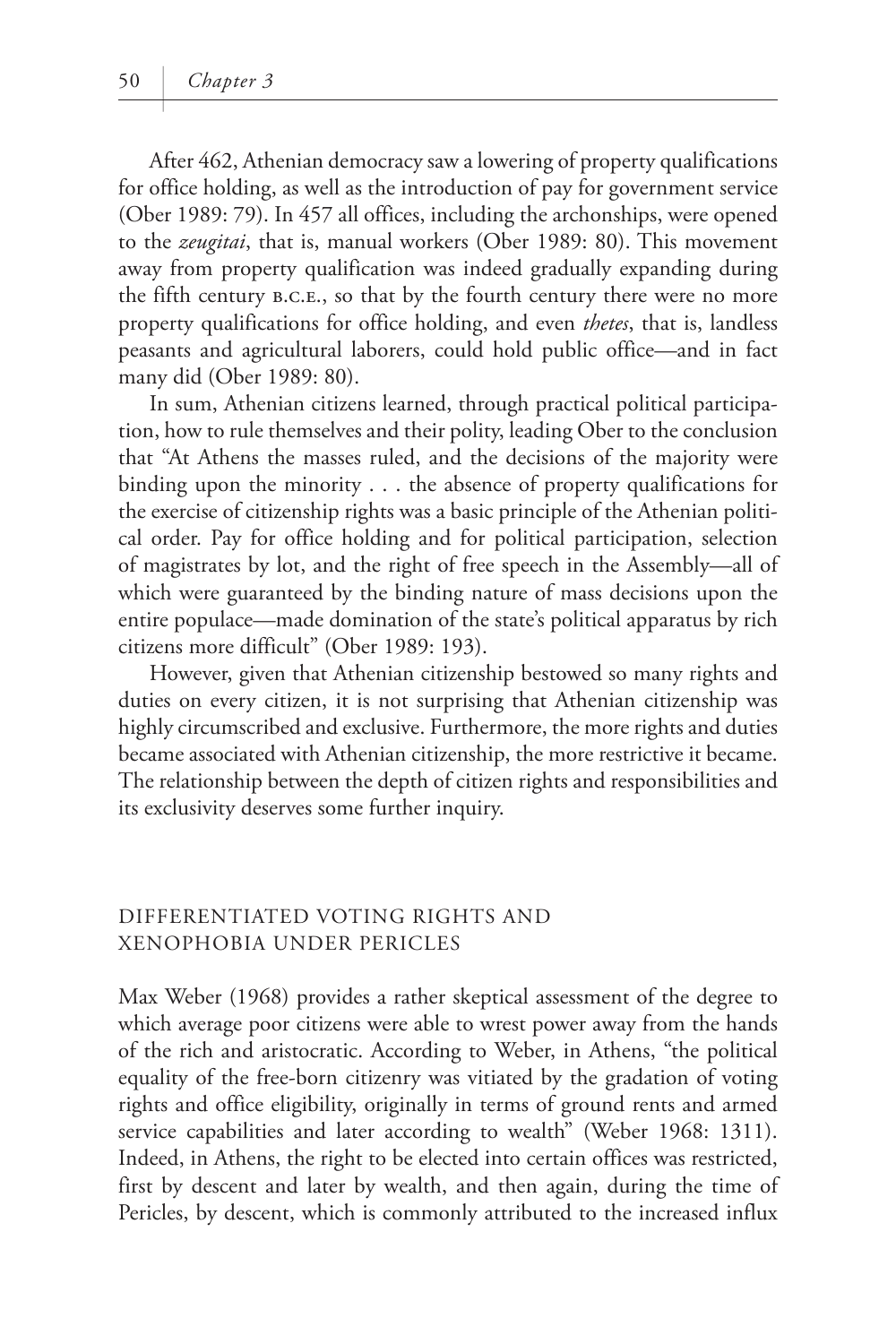of foreigners (*xenoi*) into Attica—some of whom would be eligible for office if wealth had remained the criterion to regulate active citizenship.<sup>3</sup>

In the years 450–451, Athens introduced payment for judicial officeholders, as well as for all those serving in the *boule*, thus making it possible for the poor, and all those dependent on their daily income, to take time off in order to attend to issues of public interest. However, this measure to popularize political participation and office holding was counterbalanced by measures aimed at restricting the definition of who counted as a citizen.

A typical dialectical tradeoff was set in motion, one that would make reappearances throughout the history of democratic rule and, as a consequence, appears in several chapters of this book. When citizenship is valuable to those who have it, they will seek ways to restrict access to it. The asset character of citizenship becomes clear in all these maneuverings. When citizenship means little and promises few tangible benefits, access is relatively open. When, however, citizenship is invested with more rights, privileges, and entitlements, those who have it tend to seek to limit the number of people with whom they wish to share the benefits. Athens is but one example of many—but it is certainly the oldest one on record.

During the time when Pericles (495–429 b.c.e.) was exercising much influence on Athenian politics, in the 450s, citizenship was restricted to those who descended from both an Athenian father and mother—whereas before that time, having an Athenian father was sufficient. As John Thorley (1996) points out, during the time of Pericles "the advantage of being an Athenian citizen and the feeling of power it gave were very real" (Thorley 1996: 66). Thorley is referring to the export and import taxes paid to Athens at the harbor of Piraeus. Furthermore, Pericles's time was one of expansion and establishment of colonies in Italy and Thrace, and hence the appearance of colonial subjects. Under such circumstances, Athenian citizens moved to secure their privileges by shielding them against foreigners (*xenoi*) and what today are termed legal resident aliens, metics (*metoikoi*).

By classifying and separating political rights from civic responsibilities, and reserving rights to some while demanding responsibilities from others, Athens also gave birth to a regime of differentiated first- and second-class citizenship.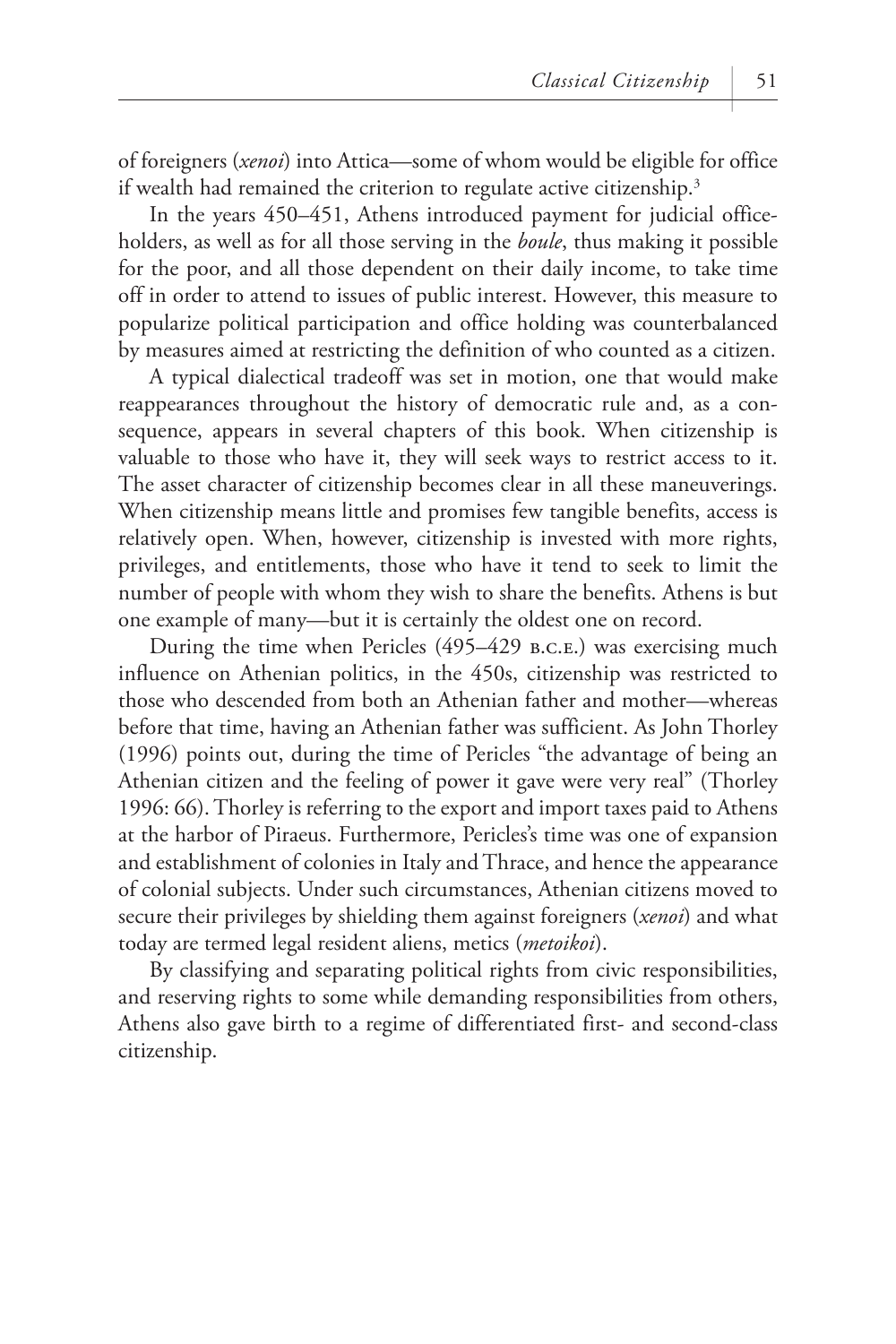### Exclusion and Second-Class Citizens: *Xenoi* and *Metoikoi*

Even after the reforms of Solon, Cleisthenes, and Ephialtes, Athenian citizenship remained heavily circumscribed. Aristotle argued that "The citizen must not live a mechanical or commercial life. Such a life is not noble, and it militates against virtue. Nor must those who are to be citizens be agricultural workers, for they must have leisure to develop their virtue, and for the activities of a citizen" (Aristotle, *Pol.* 1328b24, 1992: 415). For Aristotle, women, slaves, foreign residents, visitors, and manual workers (*banausoi*) did not deserve full citizenship rights. *Banausoi* could participate in assemblies, but they were not allowed to hold office. Explains Aristotle: "But the best state will not make the mechanic a citizen. But even if he is to be a citizen, then at any rate what we have called the virtue of a citizen cannot be ascribed to everyone, not yet to free men alone, but simply to those who are in fact relieved of necessary tasks" (Aristotle, *Pol.* 1277b33, 1992: 184).

Indeed, after 450, Athenian citizenship was restricted to those of double Athenian descent, while women, slaves, and resident aliens—the majority of the total adult population—remained excluded from participation in political life (Ober 1989: 5). According to Ober, "In 451/0 a new law, advocated by Pericles, limited citizenship to those who could demonstrate that they were sons of Athenians on their mother's as well as their father's side. Formerly, sons of non-Athenian mothers had been allowed to become citizens. The immediate concern prompting the reform may have been the tendency of Athenian *clerouchs* [that is, Athenian citizens residing in one of the colonies] . . . to marry foreign women while abroad" (Ober 1989: 81; also Walters 1983: 332).

As mentioned above, it was indeed after the reforms of Solon, Cleisthenes, and Ephialtes that foreigners (*xenoi*) and resident aliens (*metoikoi*) saw their citizenship rights further curtailed, or eliminated altogether.<sup>4</sup> This limiting of citizenship happened precisely at a time of increased foreign presence in Athens. Explains Ober (1989), "An attempt in 403/2 to limit franchise to property owners was rejected, as was a proposal to broaden the franchise by granting citizenship to slaves who had helped in the revolution against the Thirty. The Athenians thus reasserted both political equality among citizens and the exclusivity of the citizen body. . . . Allowing slaves to be citizens would deny the linkage between patriotism and citizen blood. *Homonoia*, 'same-mindedness,' demanded both equality and exclusivity" (Ober 1989: 97f).

According to Peter J. Rhodes (2004), in the Athenian polis of the fifth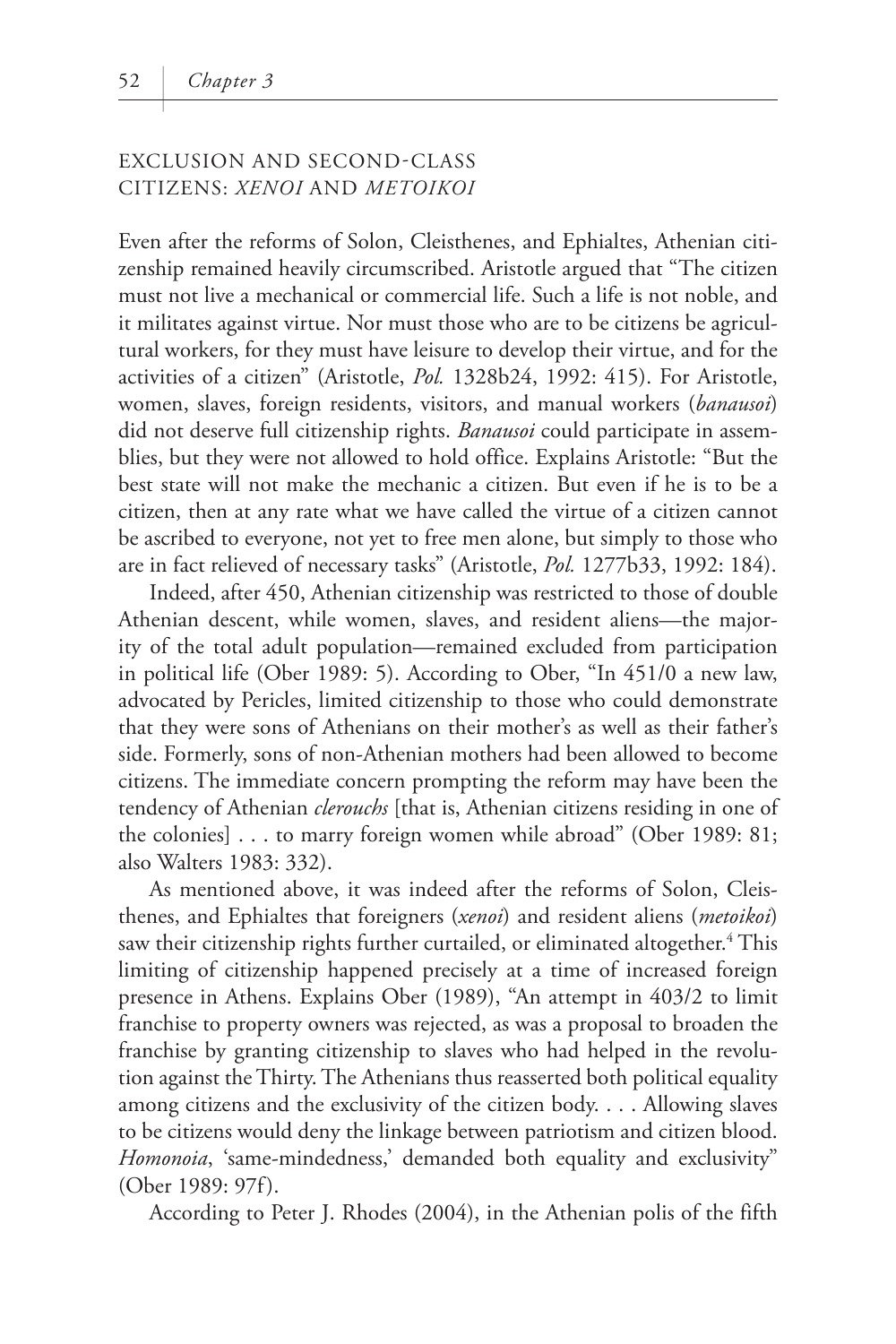and fourth centuries b.c., "making a decision was entrusted to the citizens directly, in an *ekklesia*, assembly, open to all citizens (some kinds of business required a quorum of 6,000, perhaps 10 percent of the citizens before the Peloponnesian War of 431–404 and 20 percent after), guided, but not seriously limited by the *boule*, council, numbering 500, a representative body whose membership changed each year" (Rhodes 2004: 3). Rhodes also explains that "There was no property qualification for the enjoyment of political rights (but even Athens had a qualification for office holding, still enforced in the 5th century but not in the fourth, when the number of citizens was lower), and the stipends made it easier for the poorer citizens to exercise their rights; and the assembly was not dominated by authorities but was a powerful body and one in which all the citizens could play an active part" (Rhodes 2004: 4).

After Athens had lost the Peloponnesian War in 413 b.c.e., which brought economic hardship to Athens and stripped it of its regional supremacy, Athenian citizenship became even more restrictive. In the 370s, the law regulating citizenship was as follows:

If an alien shall live as husband with an Athenian woman in any way or manner whatsoever, he may be indicted before the Thesmothetae by anyone who chooses to do so from among the Athenians having the right to bring charges. And if he be convicted, he shall be sold, himself and his property, and the third part shall belong to the one securing his conviction. The same principle shall hold also if an alien woman shall live as wife with an Athenian, and the Athenian who lives as husband with the alien woman so convicted shall be fined one thousand drachmae. (Demosthenes 59.16)

This new, more restrictive regulating of access to the benefits of Athenian citizenship gives further evidence of the apparently inherent tradeoff between the quality of citizenship rights and the inclusiveness of such a regime.

### Lessons from Athens

The most important lesson from Athens is that Athenian citizens established "the political" as a central part of citizen life. Politics, government, governance, and the state were all integral to Athenian citizens' everyday lives. There was no alienation from politics or from the state, because the citizens literally were the state. For Aristotle, humans thus were political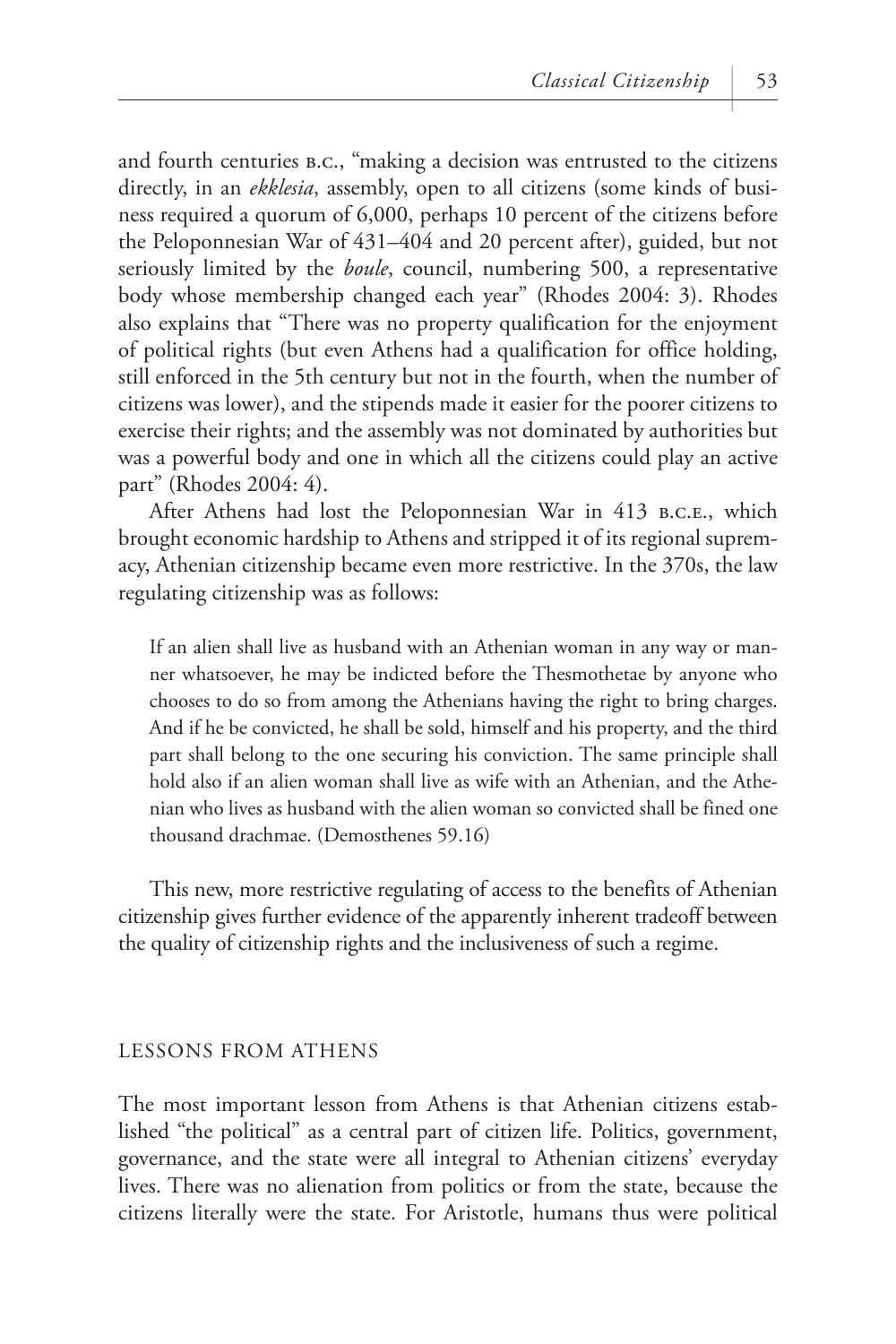animals by nature and vocation. "Politics" in such a world was not a separate reality, conducted and controlled by a special group of people, and neither was the act of lawmaking. To the contrary, making the laws that govern the community was at the heart of this model, highlighting its strong commitment to self-rule and autonomy. This is the time and place that triggered Protagoras to say that "Man is the measure of all things." It was also the time of Sophocles, who wrote *Antigone* in 442–43 b.c.e. and, according to Castoriadis (1991), his anthropology "presupposes nothing: there, men create these capacities and possibilities themselves; simply, clearly, and insistently, it posits humanity as self-creation. Men have taken nothing from the gods, and no god has given them anything whatsoever. That is the spirit of the fifth century, and it is to *this* tragedy that the Athenians gave the laurel wreath" (Castoriadis 1991: 22ff).

An exploration of the Athenian case under the analytical angle of citizenship as a social role and a positional good, as well as from the perspective of autonomy, allows us to see that Athenian citizens indeed planted the seed for self-rule, and also found a way to counteract the economic and social inequalities that divided them to establish political equality—particularly with the reforms of Ephialtes. The most defining element of ancient Greek democracy was precisely the lack of distinction between ruler and ruled. The citizens were the state and the government. Citizenship, although highly circumscribed and restricted, meant falling under the rule of law and *making* those laws at the same time. No passive sense of citizenship existed. This is what sets Athenian democracy aside from most, if not all, democratic models to follow.

Athenians ruled themselves, and they found ways to organize and preserve this self-rule against the ever-present threats posed by aristocrats, oligarchs, and by sheer numbers. Over 30,000 Athenian citizens were effectively able to practice self-rule in a time when means of transportation and communication were precarious, if measured against contemporary possibilities. Despite strong social, cultural, economic, and educational differences among citizens, they devised a system where many of them had to be involved in running public affairs. On top of the institutional design, which broke up regional and tribal ties into *boules* and required a very active and frequent presence in public meetings, discussions, and decision making, the Greeks also shunned those who did retreat into private life.

However, the Athenian case also points at the conditionalities for establishing such a form of self-rule, and we can see that from its very invention, citizenship was highly exclusive, circumscribed, and disputed. Even in this early example of democratic rule, we are able to detect the struggles over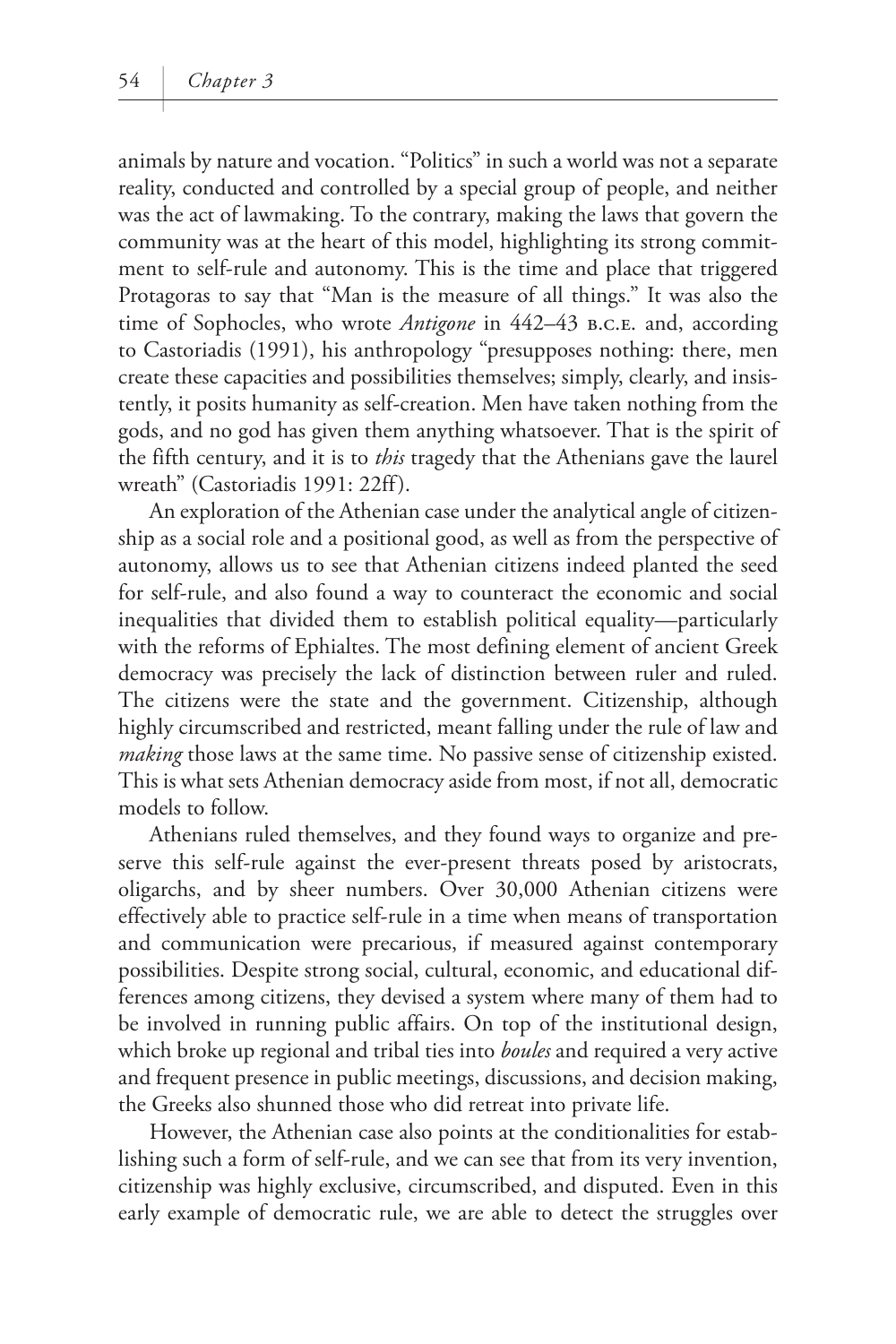popular access to the different branches of government. Only some 10 to 20 percent of the population living in Attica during the time of Athenian democracy were citizens, thus highlighting its exclusiveness.

It appears that the division between those with rights and those with duties was born with democratic citizenship, and analyzing Athenian citizenship as an asset thus provides some insight into its dynamics and the ways in which it was lived and experienced. As John Davies (2004) points out, Athenian citizens were not merely a descent group, but also an interest group, because being an Athenian citizen came with very tangible privileges. Davies hints at the relationship between the value of citizenship and its exclusiveness when he states, "Citizenship was a valuable privilege, both economically and politically, and became more so as Athens's power grew in the fifth century and as the prerequisites of citizenship became more valuable, more frequent, and more pervasive: to open citizenship to all who wanted it would devalue it unacceptably" (Davies 2004: 25).<sup>5</sup>

The Athenian case thus sets the stage for a drama that unfolds at different stages of human history. We do not know exactly how much of the knowledge about Athens influenced subsequent acts—but that is not important for the purpose of this book. Similar to the Athenian case, each of the cases discussed in this book allows us to see and discuss another aspect of democratic citizenship and the limits to the struggle over self-rule, allowing us to assemble a puzzle where every piece is different and tells a different story; but together they provide a detailed picture of the conditions, limits, and inherent contradictions of citizenship.

The strong connection between making rules and living under them indeed started to wither once the Athenian model was transplanted to Rome. The Roman Republic (509–27 b.c.e.) already represented a form of governance that lacked what was at the heart of the Athenian system, namely, the element of direct citizen rule. Representation came to replace the principle of direct self-rule, and it was this already modified version of democracy that became the Western democratic model par excellence. This being the case, a deeper look at democracy as practiced under the Roman Republic is warranted.

### The Roman Republic

From its very inception, the Roman variety of democracy differed significantly from the Athenian model. Representation combined with pronounced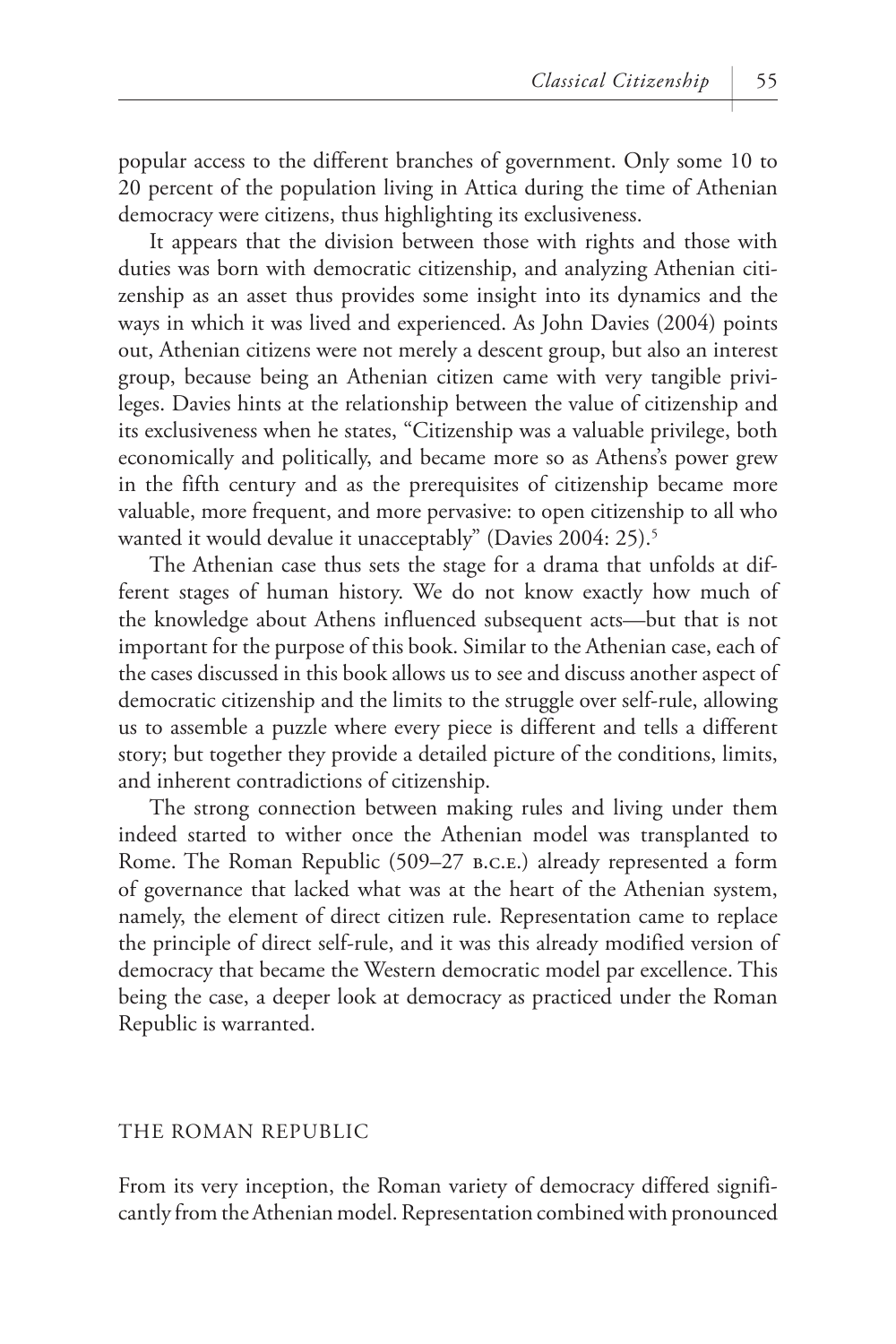societal inequalities, and no institutions to block the spilling over of these inequalities into the public and political realms, produced a system where some ruled and others, the majority, were ruled and had no active saying in the making of the rules and laws by which they had to live.

Well before the beginnings of the Republic, commonly dated at 509 b.c.e., Roman society was divided into patricians and plebeians. Adcock (1969) explains that "The patrician body . . . was united in tradition and social consciousness; small as it was, by its military and landowning character and its clientele it went far to justify the position of privilege which it enjoyed" (Adcock 1969: 20).

The change from the rule of the people to elite rule through representation and with elections was, however, not a necessary development, as I shall argue here, and not precipitated by increased numbers. Rather it was a development actively advanced by those who had much to gain from it: Roman elites, especially those represented in the senate.

The Roman Republic was established when the early monarchy was terminated in 509 b.c.e., and it lasted until the year 27 b.c.e., when Octavian was named Augustus and became emperor. Under the Roman Republic, sovereignty rested with SPQR, "*Senatus Populusque Romanus*"—the senate and people of Rome (Shotter 1994: 4). However, the people of Rome were highly stratified and divided into several property classes (Vanderbroeck 1987: 18). According to specialist Paul Vanderbroeck, "At the bottom of society were the (male) free citizens, who had the right to vote and who participated in the popular assemblies. Among this group large differences could exist. . . . A special phenomenon of Roman society was that freed slaves were enfranchised. The relationship between members of the upper strata and the lower strata is mostly to be qualified as a patron-client relation. Vertical ties permeated all status groups and existed in multifarious forms" (Vanderbroeck 1987: 20).

Rome had two types of popular assemblies. The Centuriate Assembly was divided into five property classes, which were subdivided into 193 centuries. The C*omitia* C*enturiata* decided on war and peace and elected the highest magistrates. The C*omitia* T*ribute*, in turn, decided on most legislation, elected the lower magistrates and the tribunes of the plebs, and in jurisdiction could serve as a court of appeal. The tribal assembly was divided into thirty-five tribes (residential districts), four for the city and thirty-one for the countryside. The number of citizens in a century varied. The highest census class had seventy centuries, while the unpropertied citizens were packed into one century and therefore only had one vote in the Centuriate Assembly (Vanderbroeck 1987: 17f). The Social Wars of 90–87 b.c.e.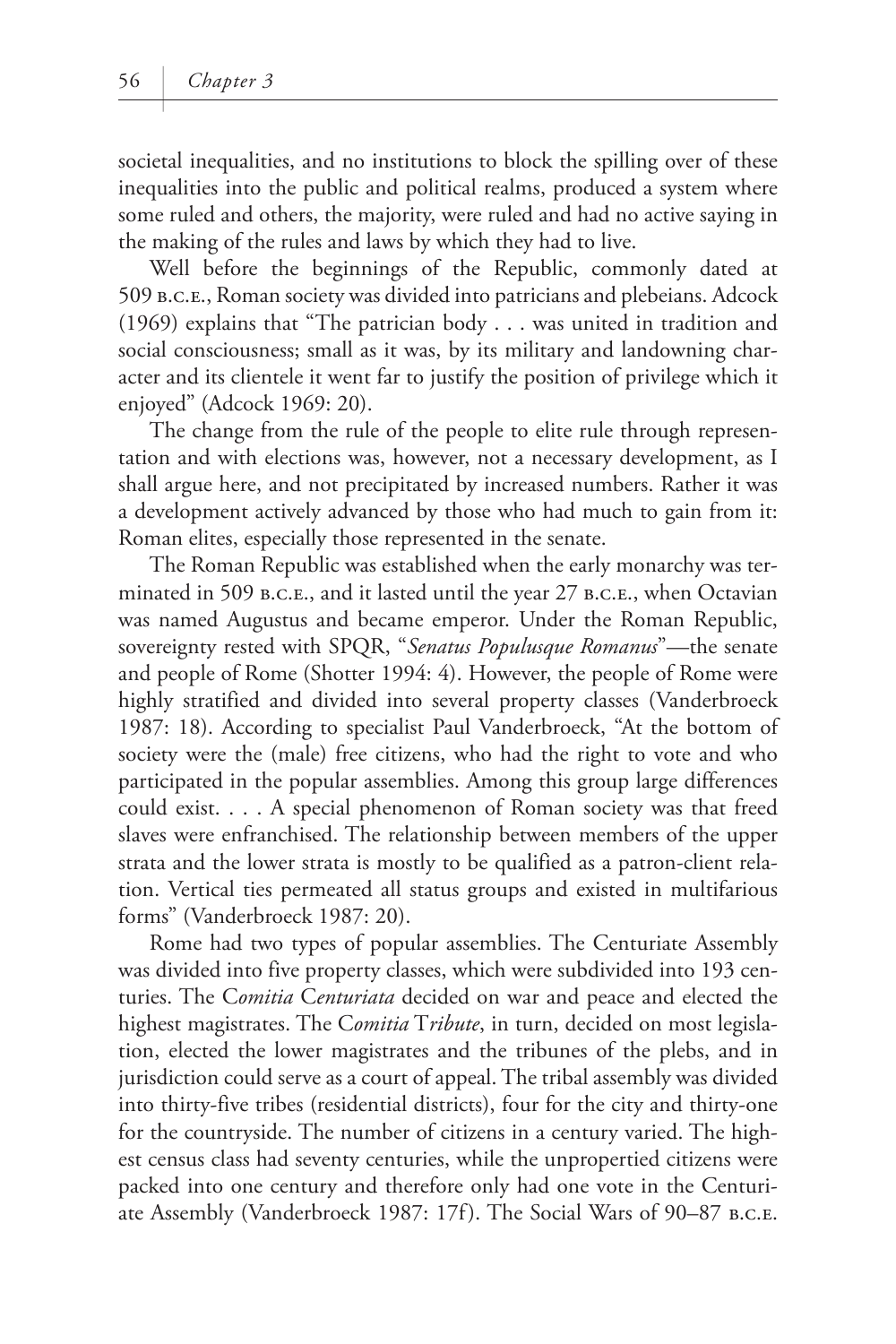between Rome and its Italian allies (the *socii*) were resolved largely by Rome's extending citizenship to all those south of the river Po in 90 b.c.e. A census conducted in the year 70 b.c.e. indicates that by then, Roman citizenry had reached the number of 910,000 (Millar 1998: 28).

Roman citizenship was thus split into two groups—patricians and plebeians. Plebeians had access to sovereignty and could be elected to the senate, but political office was not remunerated, which made it practically impossible for average plebeians to serve. Popular sovereignty rested in the assemblies—three *comitia* and the C*oncilium Plebis.* However, according to Shotter, "There was neither freedom of debate nor power of initiating business from the floor. The people's function, in other words, was limited to that of voting" (Shotter 1994: 5).

The senate, dominated by the rich, exercised broad clientelistic power over the common people, and "senatorial endorsement (*senatus consultum*) was considered a necessary prerequisite to the exercise of popular sovereignty" (Shotter 1994: 5). Plebeian citizens had the right to protest senate decisions (provocatio) and they could elect their own tribal leaders, called tribunes. In the Concilium Plebis, binding decisions could be made that became law once the two consuls, elected from within the senate, agreed. However, in the third century b.c. the decisions of the plebeian assembly were given the independent force of law (Shotter 1994: 7). This strengthening of popular sovereignty has led one of the foremost scholars of Republican Rome, Fergus Millar (1998), to conclude that "The *populus Romanus* was not a biological descent group, but a political community defined by rights and duties (the latter consisting predominantly of military service in the legions), and it was formed above all by the progressive extension of Roman citizenship throughout Italy, and by the distinctive Roman custom of giving citizenship to freed slaves. Participation as a citizen was not limited by considerations of wealth or class (though the holding of elective office certainly was), but it will have been far more profoundly affected by distance. The unaltered convention that the citizen could exercise his rights only in person, by voting in the Forum or the Campus Martius, gave an overwhelming predominance in the politics of the late Republic to those 'representatives' of the wider *populus Romanus* who lived in and around the city" (Millar 1998: 211).

During the early republic, when Rome still had no standing army, Roman citizens had the following rights: "In 197 b.c., the 'right to appeal' was extended to the citizen on campaign, thus freeing him from his commander's ultimate sanction of summary execution. Second, by a law of 177 b.c., Roman citizens were given a greater proportion of war booty" (Shotter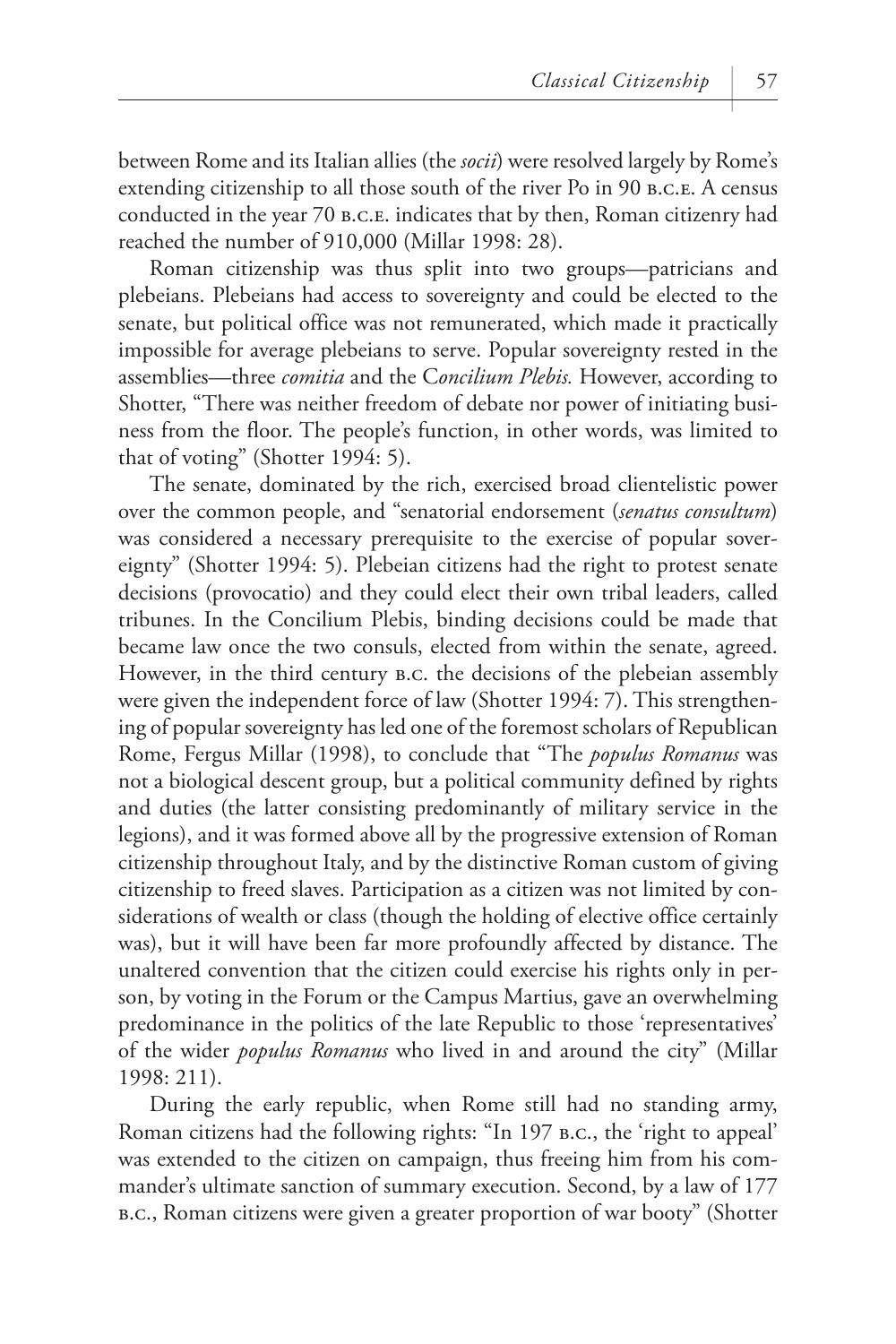1994: 11). Overall, however, the scale of participation in the Roman Republic remained very limited. According to Henrik Mouritsen (2001), only a few percent could actually attend the meetings and assemblies, and often the level of attendance was much lower. As a result, a large majority of the population never took part in the political process. For Mouritsen, "The Roman system was, in other words, based on the few rather than the many" (Mouritsen 2001: 128). The same author finds that the cause for this shortcoming was not distance itself, but rather "the particular position of the influence which the system reserved for the elite. The mere existence of a permanent body of nobles, who monopolized all political initiative, experience and authority in the Roman state, would inevitably have threatened the powers held by the *comitia*" (Mouritsen 2001: 129).

Thus, whereas the Athenian polis categorically excluded women, slaves, and foreigners from being active citizens, during the Roman Republic property was the main, even if not the only, criterion for exclusion from the political community. Furthermore, it was also during the Roman Republic that the principle of electing representatives to decide for oneself became the dominant practice of democratic rule. According to Frank Adcock (1969), "In terms of political power the closed body of patricians became as it were a state within a state, with special rights protected by custom if not conferred by statute, and no doubt a strong corporate sense" (Adcock 1969: 22).

Plebeians, however, had legislative authority in their conciliums, and the tribunes elected from these had significant power. They could veto laws, elections, and the actions of other magistrates they felt were against the interests of the plebs. In the middle of the fifth century, Rome passed a legal code that added protection to plebeians. The very same legal code that protected them by establishing the rule of law also institutionalized the division of society by outlawing marriages between patricians and nonpatricians although this prohibition was revoked a few years after its passing into law. Nevertheless, the mere attempt to institutionalize status difference points to the importance of this societal division in Rome.

### The Watering Down of Citizenship: From Responsibilities to Rights

John Pocock (1995) asks whether exclusion from full citizenship rights are "accidental or in some way essential to the ideal of citizenship itself" (Pocock 1995: 31). He finds in the redefinition of citizenship under Gaius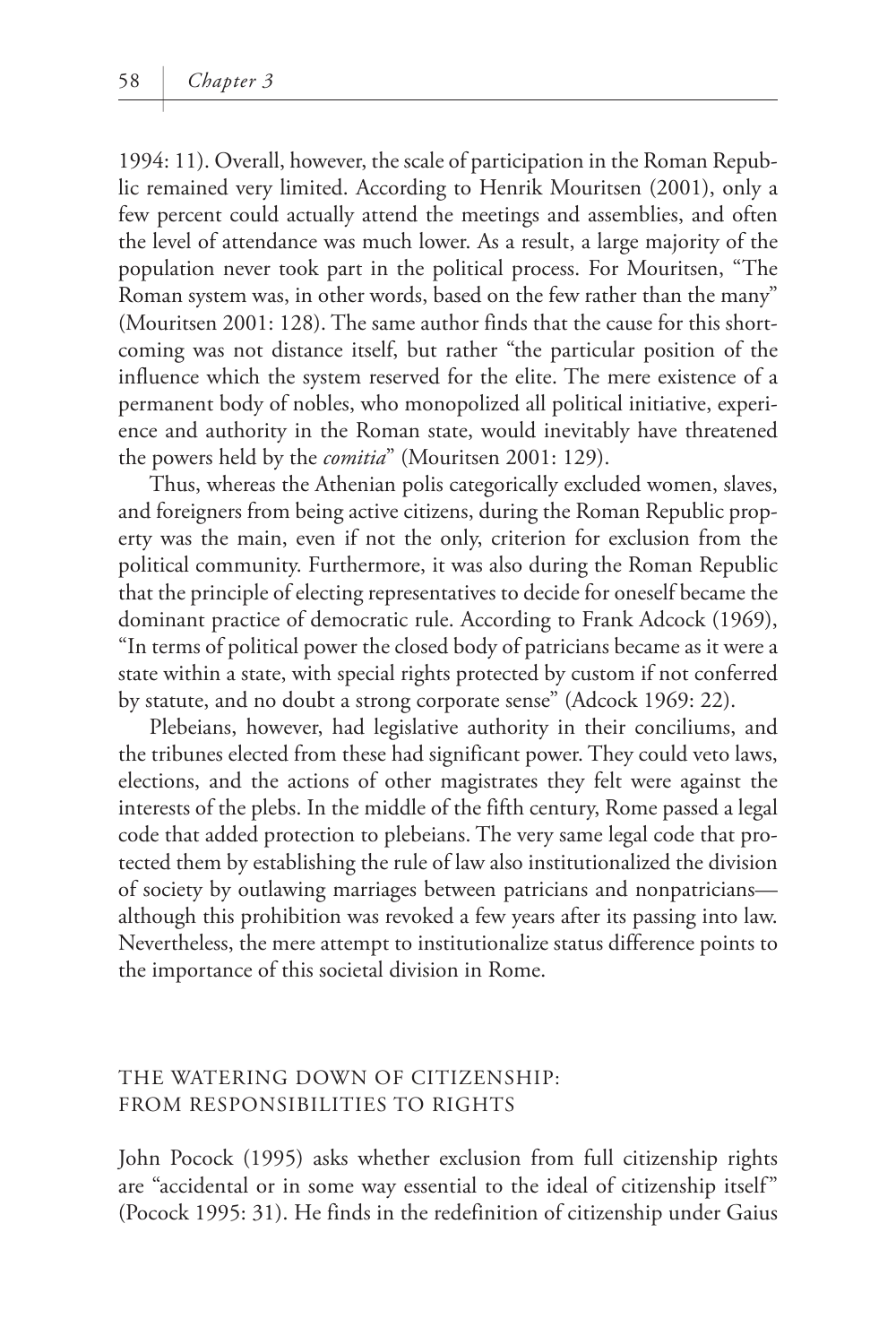<sup>|</sup> <sup>59</sup>

(130–180 c.e.) the deciding moment where the character of citizenship shifted from being a political concept, as inherited from Aristotle, to a legal concept. For Pocock: "the origins of possessive individualism" (Pocock 1995: 35). Pocock explains that in Rome, "Citizenship has become a legal status, carrying with it rights to certain things—perhaps possessions, perhaps immunities, perhaps expectations—available in many kinds and degrees, available or unavailable to many kinds of persons for many kinds of reasons" (Pocock 1995: 36). Once citizenship was defined in terms of legal rights and the protection of one's property, political rights were transformed from the right to decide one's destiny and the destiny of the community in which one lived, to the right to elect representatives, who from now on decided for the community.

According to Peter Brunt (1971), "In democratic Athens, the ordinary citizens met frequently in popular assemblies open to all, which decided every question of policy and closely supervised the executive officials; each citizen counted for one and not more than one. Rome, too, had popular assemblies, though they were not based, like the Athenian, on the principle of equality. . . . Only at the very end of the Republic was provision made for 70,000 to vote together, about 6 percent of the total citizen body" (Brunt 1971: 8). Brunt further argues that "The Romans themselves contrasted favorably their liberality in granting citizenship with the exclusiveness of Athens. It is perfectly true that their liberality gradually did much to win the loyalty of subjects first in Italy and later, from Caesar's time, in the provinces. This policy could only have succeeded because the Roman system was undemocratic" (Brunt 1971: 9).

In other words, had Roman citizenship meant more and provided more rights and entitlements, access would have been far more restrictive. Although sovereignty ultimately belonged to the people—as the people elected magistrates, declared war, made treaties, and passed laws—the people could "meet only on the summons of one of the higher magistrates, vote only on the proposals he chose to submit, select candidates from a list he set before it, and say only 'Yea' or 'Nay' to a law he proposed; it might contain hundreds of clauses, but no amendment was possible" (Brunt 1971: 46). Brunt also explains that "The assemblies of the people were also far from democratic. A majority was obtained not by counting heads but by counting units. . . . Citizens who had virtually no property, the proletarii, formed only a single century, which voted last, if at all" (Brunt 1971: 46).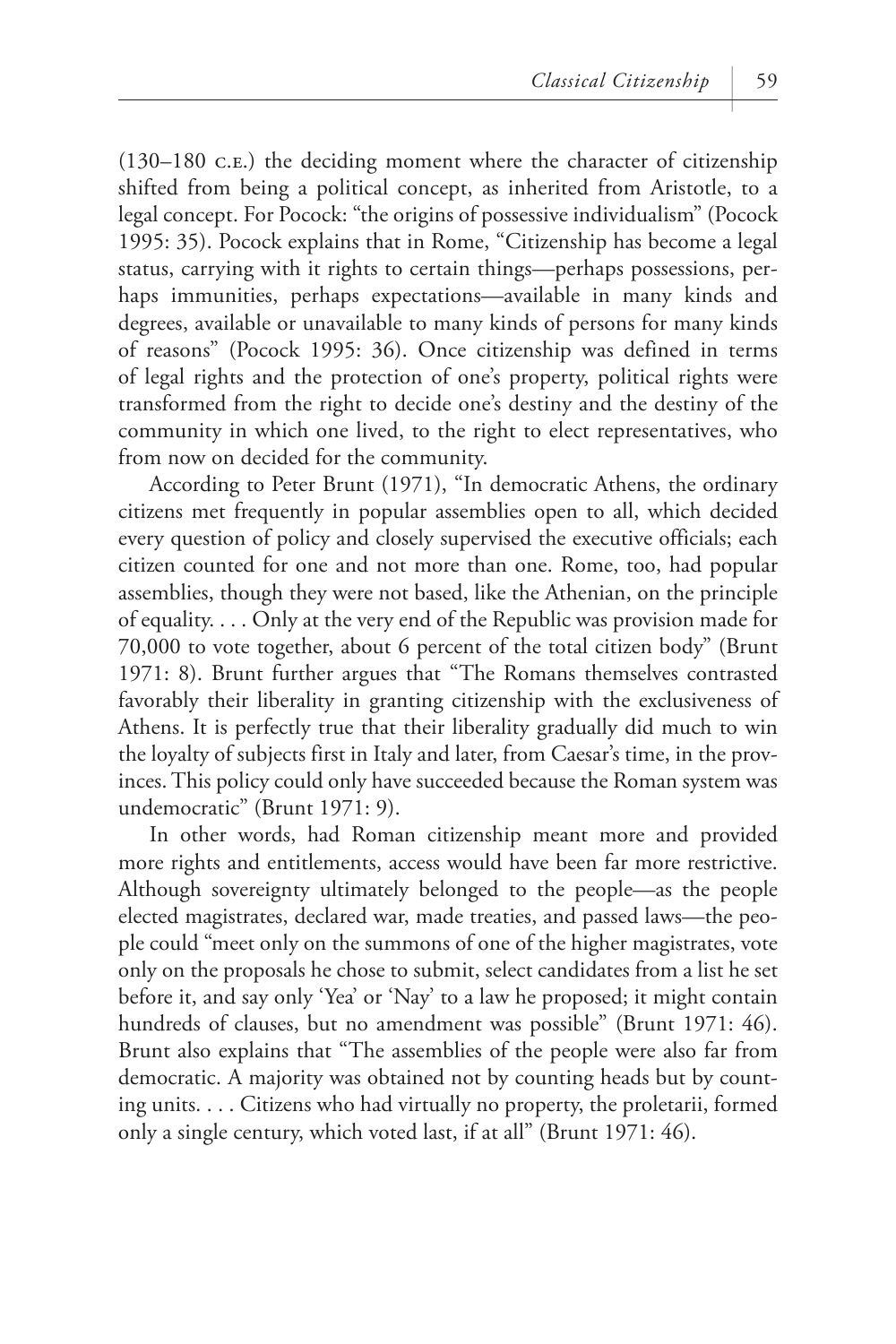### The Legalization of Citizenship

In 451–450 b.c.e., Roman law was first codified. The codification of rights had an unintended side effect, changing the very character of citizenship. Instead of being associated with the ability, and indeed responsibility, to participate in the making of rules, citizenship now became associated with a set of codified rights and protections. Access to this system, however, was complicated and demanded prerequisites. Legal procedure was a secret of the pontiffs, and a litigant could be nonsuited for using a single wrong word in a formula (Brunt 1971: 54). This development is highly relevant to the argument of this book, as it not only signals the beginning of the separation of the state from society—which then triggered the codification of rights and protections *from* the state—but also signals the depoliticization of the life of citizens, which thus opened the door for their separation and alienation from politics, government, and the state.

John Pocock (1995) has focused his attention on the Roman lawyer Gaius (130–180 c.e.) as one of the main agents in this process of legalizing the political—but we must suppose that this process started much earlier, namely, when Roman law started to be codified. I thus follow Pocock's logic, without necessarily following his timeline. Pocock explains that Gaius was instrumental in shifting the meaning of "citizen" from a political being to a legal being. According to Pocock, after Gaius, citizens defined themselves vis-à-vis their possessions, and they carried these definitions into the public realm. For Pocock, this represented "the origins of possessive individualism" (Pocock 1995: 35). Pocock further explains that in Rome, "citizenship has become a legal status, carrying with it rights to certain things—perhaps possessions, perhaps immunities, perhaps expectations—available in many kinds and degrees, available or unavailable to many kinds of persons for many kinds of reasons" (Pocock 1995: 36). What emerged was, in Pocock's words, a "homo legalis"—that is, no longer a political man, actively involved in making the rules of his or her community, but instead a person subject to the rule of law, where the law was not of his or her own making. This change indeed profoundly altered what it meant to be a citizen. Instead of being part of the state and the authority, Roman citizens, especially the less fortunate ones, had to live under a system not of their own making and needed to address any wrongdoings against them to the judicial assembly, instead of addressing them in the legislative assembly, to which they no longer had access. At the same time, as Pocock also demonstrates, property and the right to property became a legal condition for citizenship, which resulted in the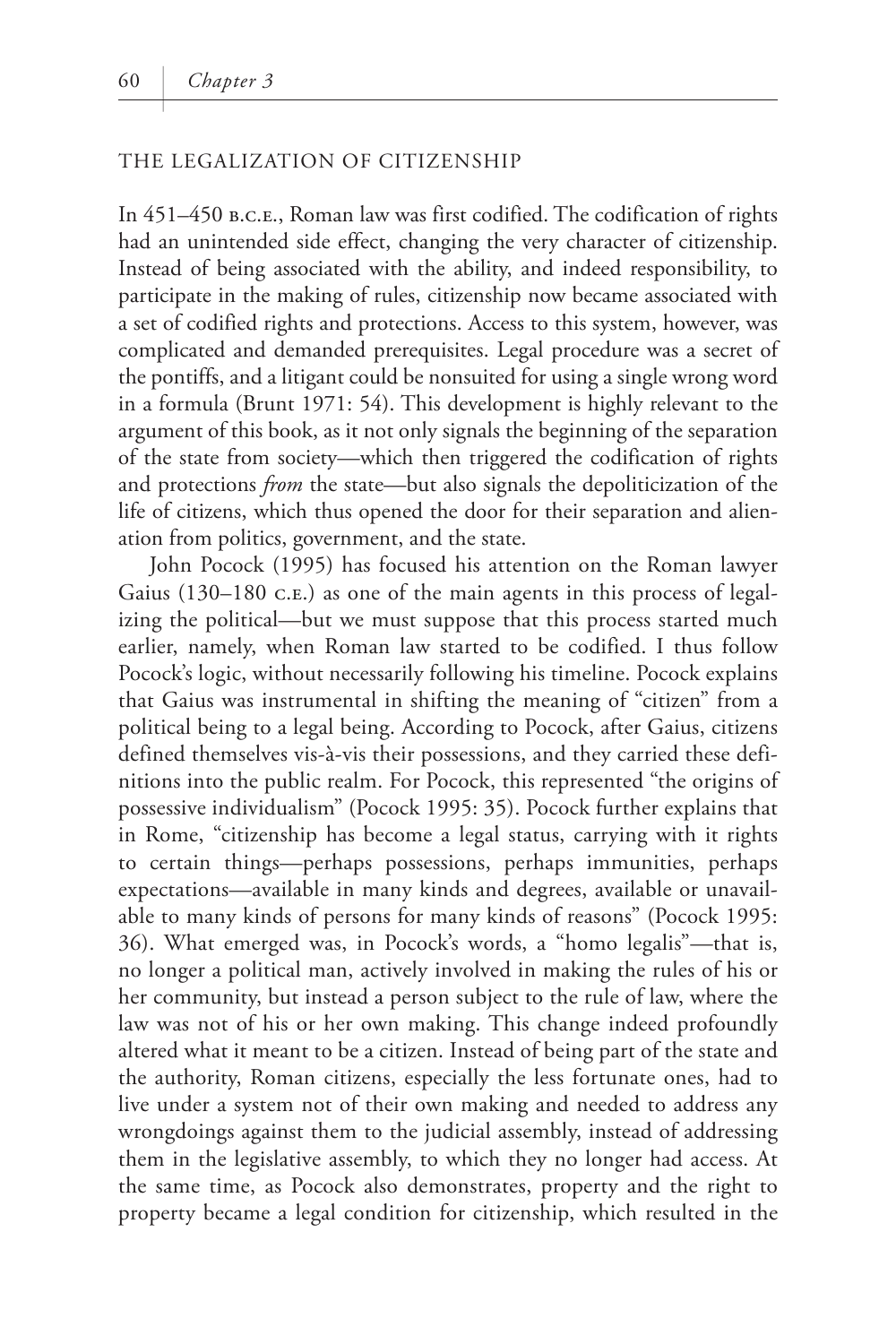characterization of groups that owned no property as "savages," who were then placed outside of citizenship.

### Lessons from Rome

Romans extended citizenship to a far larger group of people—after conquering them. In doing so, they secured their allegiance. However, extending citizenship rights to so many triggered a countermovement that had two related dynamics: first, it led to the establishment of a political class of rich and powerful citizens who became first-class citizens, and degraded ordinary citizens to a second-class status; secondly, a system of representation was established so that the first class of citizens made decisions *for* and no longer *with* all the people who lived under the jurisdiction of the laws they passed. Democratic elite rule was thus established, and the true seed of democracy—namely, self-rule—was killed. The motivation to concentrate political power in the hands of the few was not triggered by larger numbers of citizens per se, but by the will of those who had privileged access to the spheres of power to preserve their advantages, as Mouritsen (2001) seems to think and as the violent reactions by elite senators against the democratic reforms proposed by the Gracchi brothers further demonstrate. In 133 b.c.e., when Tiberius Gracchus proposed land reform and an extension of Roman citizenship to Latin allies directly to the popular assembly, thus sidestepping the senate, he was clubbed to death by Roman senators (Stockton 1979, Syme 1956, Scullard 1982).

This movement away from self-rule, which makes sense if analyzed under the prism of citizenship as an asset, was further strengthened, it appears, by the codification of laws and the transformation of political citizenship into legal citizenship that this process automatically produced. Even though Pocock (1995) focuses on a time when the Roman Republic had already given way to empire, his analysis still proves insightful in that it highlights the change of character that such a process potentially entails. As a result of the codification of law, political aspects of citizenship were transformed into legal ones. Because the channels for self-rule and direct participation were restricted, the legalization of politics finally closed off the realm of politics to ordinary citizens. From now on (even though we do not know with certainty when this *now* exactly was), the majority of Roman citizens became bystanders and audiences of the political life exercised by the few in their name and, supposedly, on their behalf. Democracy as self-rule and as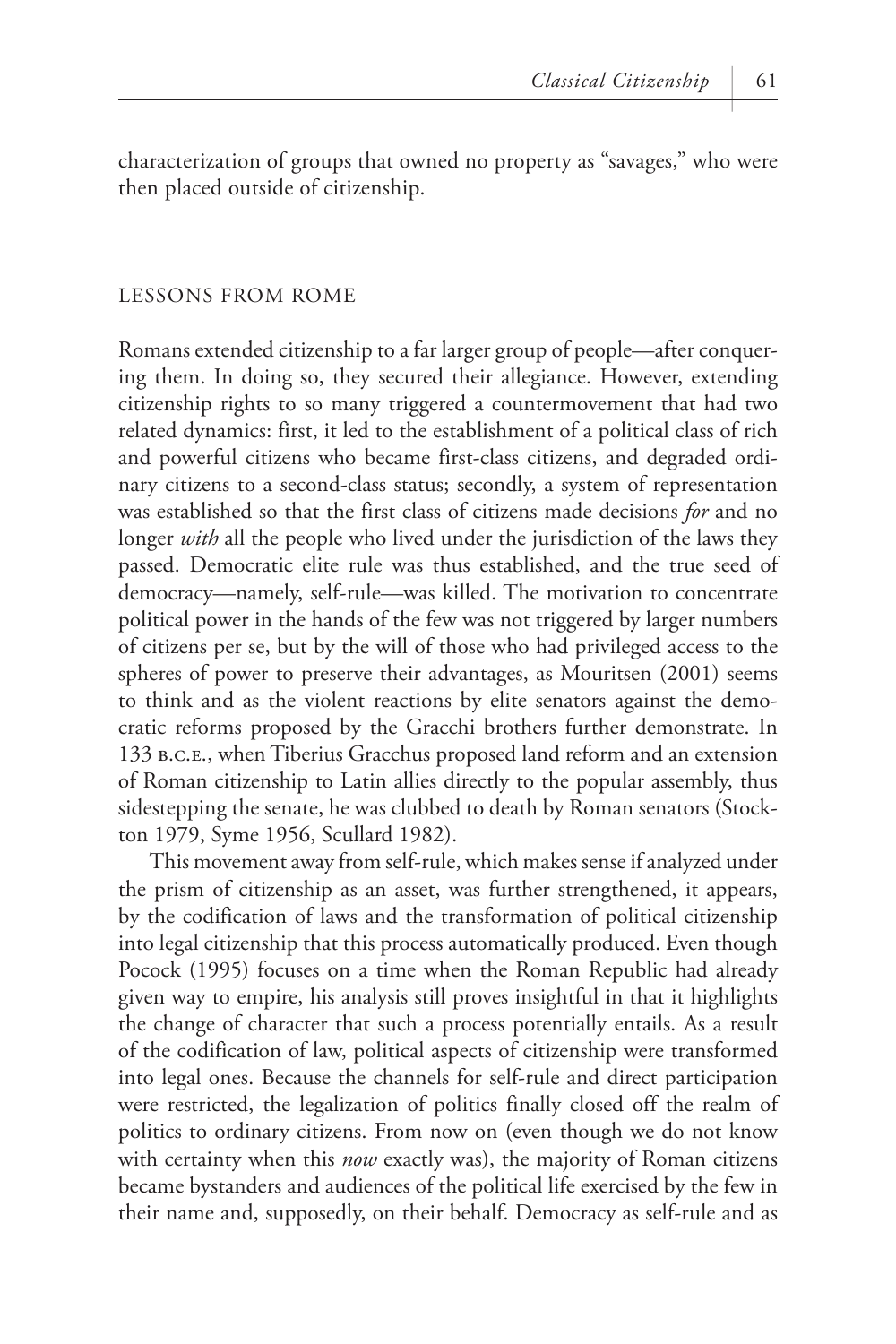a way to live with, maybe even within, politics had given way to a system of representation by political elites, who were, at the same time, the social and economic elites of the society they controlled.

### Conclusion

Societal inequalities present a formidable obstacle to democratic self-rule. If societies are deeply divided, and if some of its members are not recognized as full members, democracy runs the risk of producing a concentration of power in the hands of what we might call a "structural minority"—that is, in the hands of one class of people. This risk becomes an even further threat when democracy is exercised merely in the form of representation, as representation automatically implies not only that some people will decide for others, but also that some people remain outside of, and are potentially alienated from, the political process. Under conditions of extreme and normalized inequality—that is, where some people are perceived as "natural leaders," "superior," or a "political class"—there is great risk that democracy decays into elite rule, where the rulers dominate public and political affairs and serve their own interests. The more general problem out of which this phenomenon emerges is that societal inequalities have the proclivity to spill over and contaminate the political process of a democracy.

One way to confront this risk is by targeting societal inequalities. Marxist approaches confront societal inequalities in order to achieve political equality. The cost of this strategy has become apparent in all those countries where the state started to regulate and control private affairs for the sake of the common good. At this stage in time, it is fairly safe to say that this strategy has failed, because the price we have to pay for achieving societal equality is too high. Even the less radical social-democratic welfare approaches that characterize most advanced capitalist systems aim at ameliorating economic inequalities in order to achieve some degree of distributional justice. However, these, too, do not successfully address political equality, as even after these measures are taken, the remaining inequalities tend to spill over into the political realm. Furthermore, any measure aimed at economic redistribution necessarily creates a conflict between collective, distributional justice and individual justice (Rawls 1999). Furthermore, economic redistribution creates economic disincentives, which create not only economic problems, but political ones as well.

However, the severest shortcoming of economic strategies is that they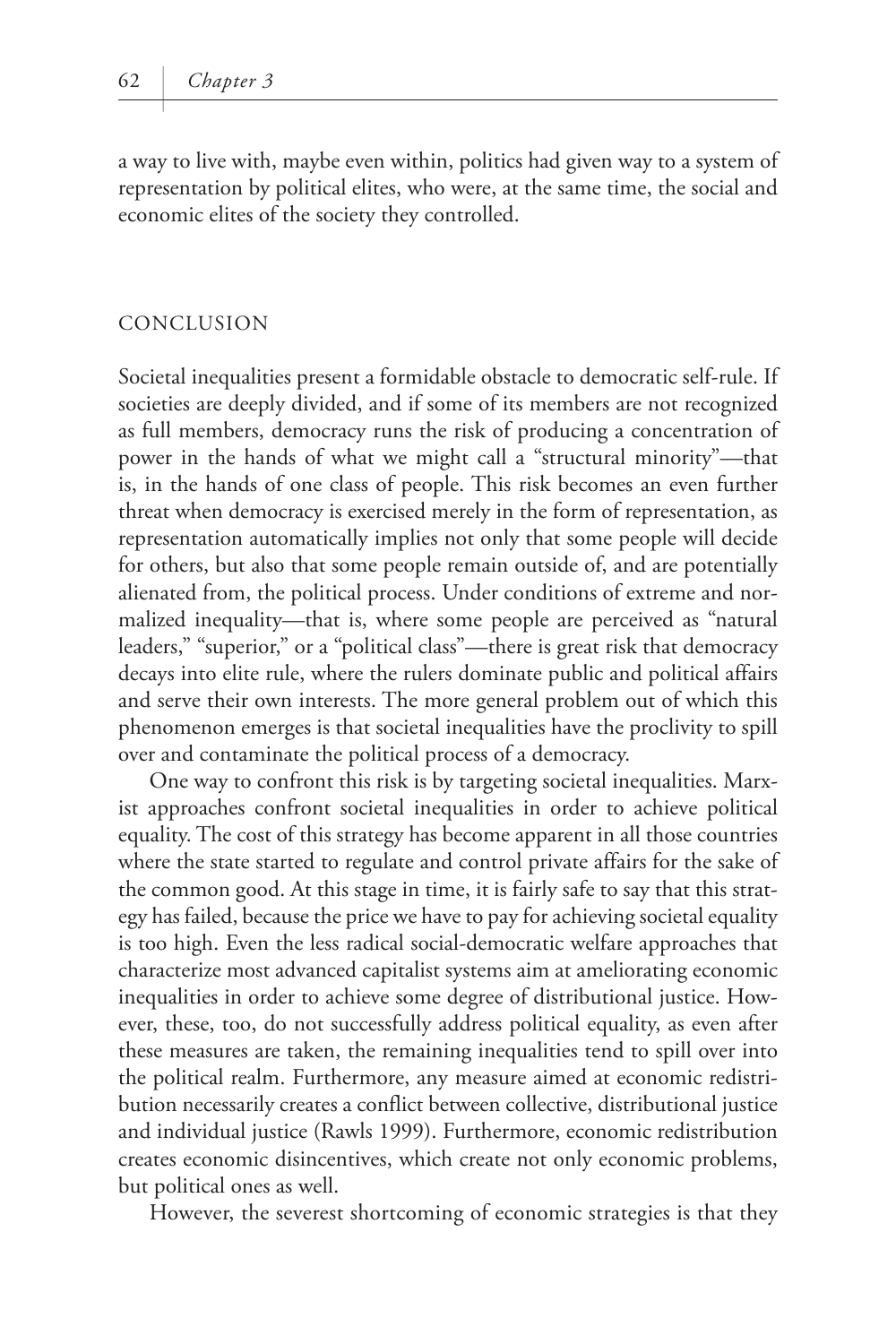do nothing to address the political inequalities that characterize all contemporary democracies. If political equality of voice and citizenship is our aim, then our strategy must focus on those—and not on economic inequalities, as it is utopian to the extreme (and undesirable indeed) to think that we will one day achieve total economic equality. Even if we could, there is no guarantee that out of economic equality political inequality would result.

Cleisthenes approached this problem from an altogether different angle, one that was more strictly political. Cleisthenes recognized that Greek society was economically divided and hierarchically structured. Instead of seeking to fight inequality in society, Cleisthenes sought to first devise institutions that cut across the ethnic, religious, and socioeconomic bonds that structured Greek society, and second to design institutions that blocked a spilling over of societal inequalities into the political realm. By designing collective decision-making institutions that overlapped and cut across existing societal cleavages, he designed a system where people of different backgrounds had to come together and make collective decisions. Combined with the older practice of assigning public offices by lot, the ancient Greek model of democracy not only broke down the distinction between rulers and ruled, it also sought to ensure that societal cleavages and associations would not lead to the consolidation of a ruling class. Concretely, according to Jones (1999), "The new phylai, trittyes, and demes, but especially the demes, it is argued, were set up as rivals to an already existing network of regionally based aristocratic cultic associations. The democratic units were meant to bypass, divide, duplicate, or otherwise neutralize their aristocratic predecessors" (Jones 1999: 55; also Finley 1962: 4, 16).<sup>6</sup>

Democracy and citizenship thus started strong in Athens—and because it was so strong and meant so much, it was highly restrictive and exclusionary. Only a minority could enjoy the rights that came with it. It is also clear that the rights and entitlements of being an Athenian citizen were considerable and thus coveted. However, inseparably linked to the rights of being an Athenian citizen came considerable responsibilities. One was busy as a citizen, and citizens could not escape the duties their status demanded, as many offices were drawn by lot. Alienation from politics, under such circumstances, was virtually impossible. The people *were* the government and the people *were* the state. There was no "us" versus "them"—at least not in the political realm. There was, however, great societal inequality and vast inequalities of wealth. Instead of seeking to undo those, which would have required invading the private sphere of the household, such politicians as Solon, Cleisthenes, and Ephialtes rather sought to address them in a strictly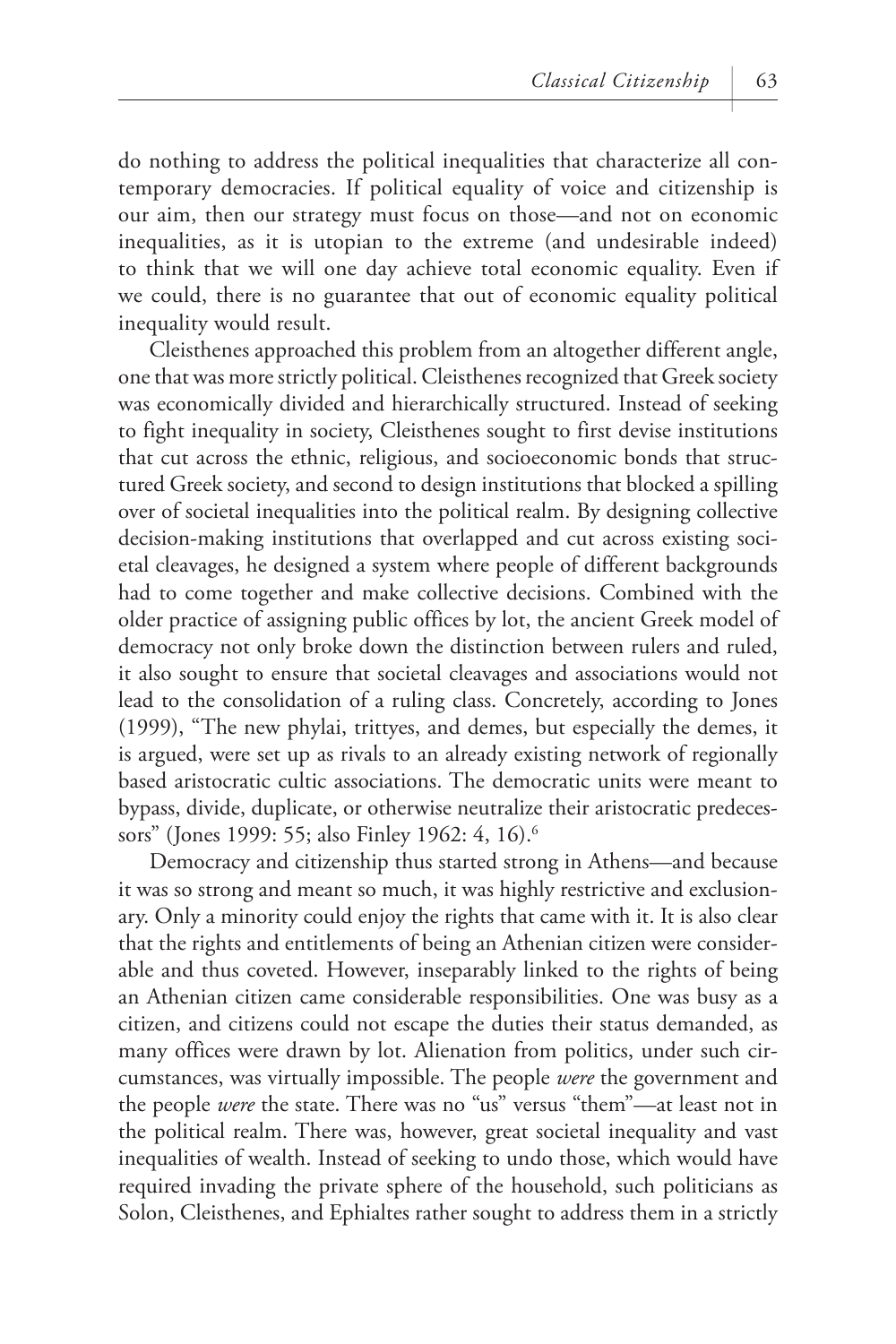political way: by devising institutions that aimed at neutralizing societal inequalities in the sphere of politics.

The guiding principle for all three Athenian statesmen analyzed here was that of justice. The core principle here was that of mixing. Mixing meant forcing the rich to share political associations with the poor. This was accompanied by splitting: splitting up family clans so that civic bonds could replace family bonds—and one can easily extend this logic and apply it to clan, descent, "blood," or ethnic bonds. Democracy, to these reformers, then meant that the people ruled on an equal basis, and that no other bonds interfered or even replaced the bond that connected them to the polis, that is, the other citizens.

This provides the first important lesson we can learn from classical Athens, something that the contemporary French philosopher Jacques Rancière (2004 and 2007) has also alerted us to more recently, namely, the clear separation of the social from the political realm. According to this logic, most problems are of a social nature, but the political is the realm where these social problems can and should be addressed. There are indeed few purely political problems, and most of them are not that serious. Problems of social inequality, however, tend to be very consequential politically.

Clearly, we have moved far away from these principles. While the Left has sought to undo social inequalities, thus violating people's individual rights and invading their private spheres, the Right has let go of any attempt to achieve civic bonds altogether.

Athens also provides important insights into the apparently inherent tradeoff between the quality of rights and the exclusivity of access to them. The more Athenian citizenship ensured tangible benefits, the more restrictive it became—a phenomenon that was worsened by the economic scarcity caused by defeat in the Peloponnesian War in 413 b.c.e. This confirms that thinking of citizenship as an asset allows for discerning new aspects of its regime.

The other important lesson from classical times comes from Rome. It appears that when extending citizenship to the many, powerful elites sought, and were able, to secure their own privileged access to the political system by introducing the idea of representation, and by legalizing citizenship rights. Living in the Roman Republic no longer meant ruling oneself. It meant having certain rights—and more of them if one was rich and powerful, as access to the legal system was complicated and dependent upon one's ability to hire the assistance of legal specialists who dominated the very formalistic language of the codes, as well as the forms and protocols that had to be followed in order to address the courts. This shift towards the codification of laws must be seen as the end of political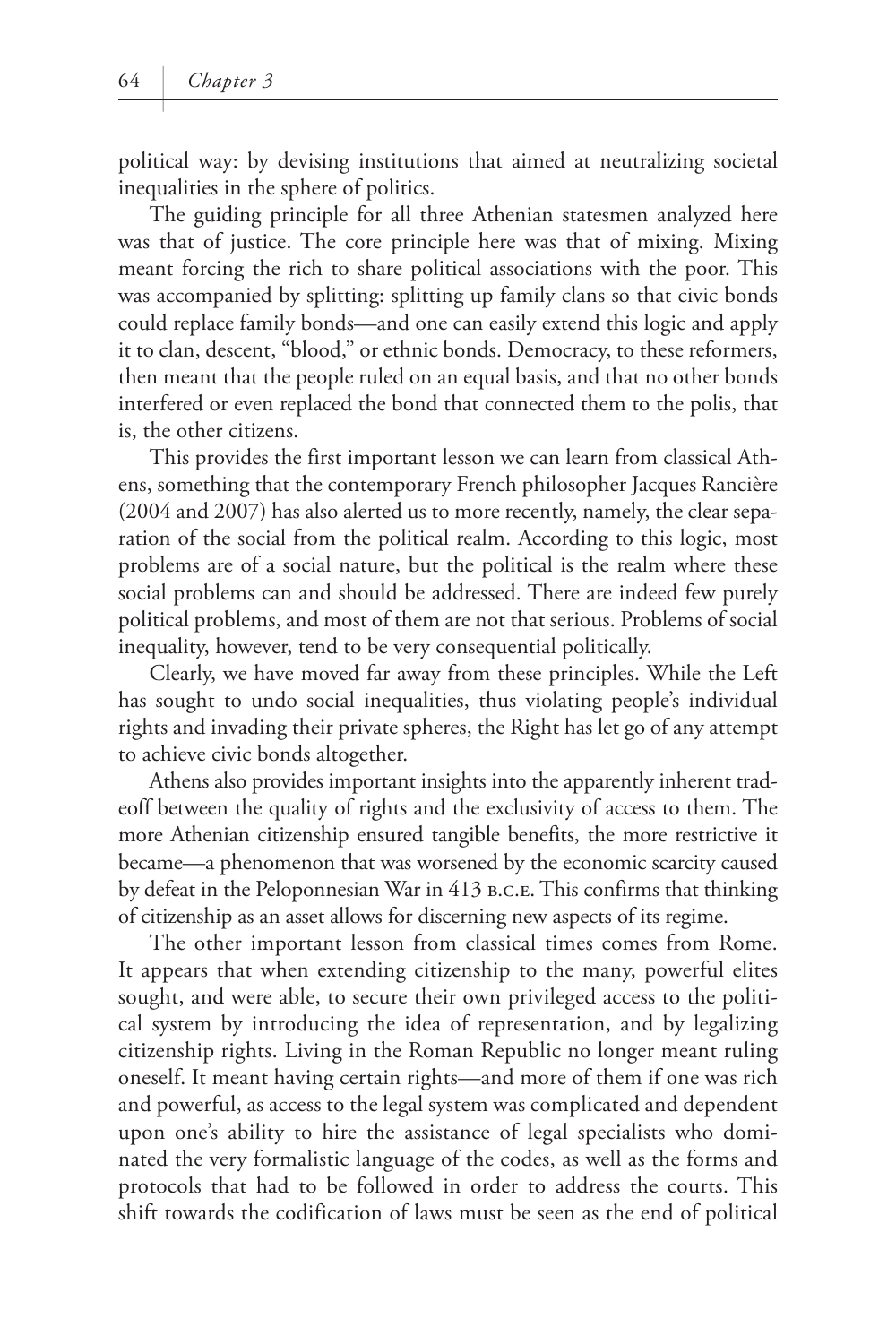citizenship. People no longer ruled themselves, and a distance separated them from the government, the state, and politics. This is also the beginning of even the possibility of feeling and effectively being alienated from politics, government, and the state.

It is this version of democracy and citizenship we have inherited and still practice today. The very few attempts at establishing something more direct have always been deemed radical and been quickly subdued. And radical it was, considering that in the Roman Republic we can also witness a very familiar phenomenon indeed: the rule of the rich. Starting in Rome, the rich ruled and did what they thought, and indeed knew, was best for the state, the country, or later the empire. And as they were the state, the country, and the empire, they did what was best for them.

Athens and Rome thus set the tone for how democracy and citizenship developed in the years, decades, and centuries to follow, and the parameters for the struggle over power, influence, control, rule, and exclusion were already set.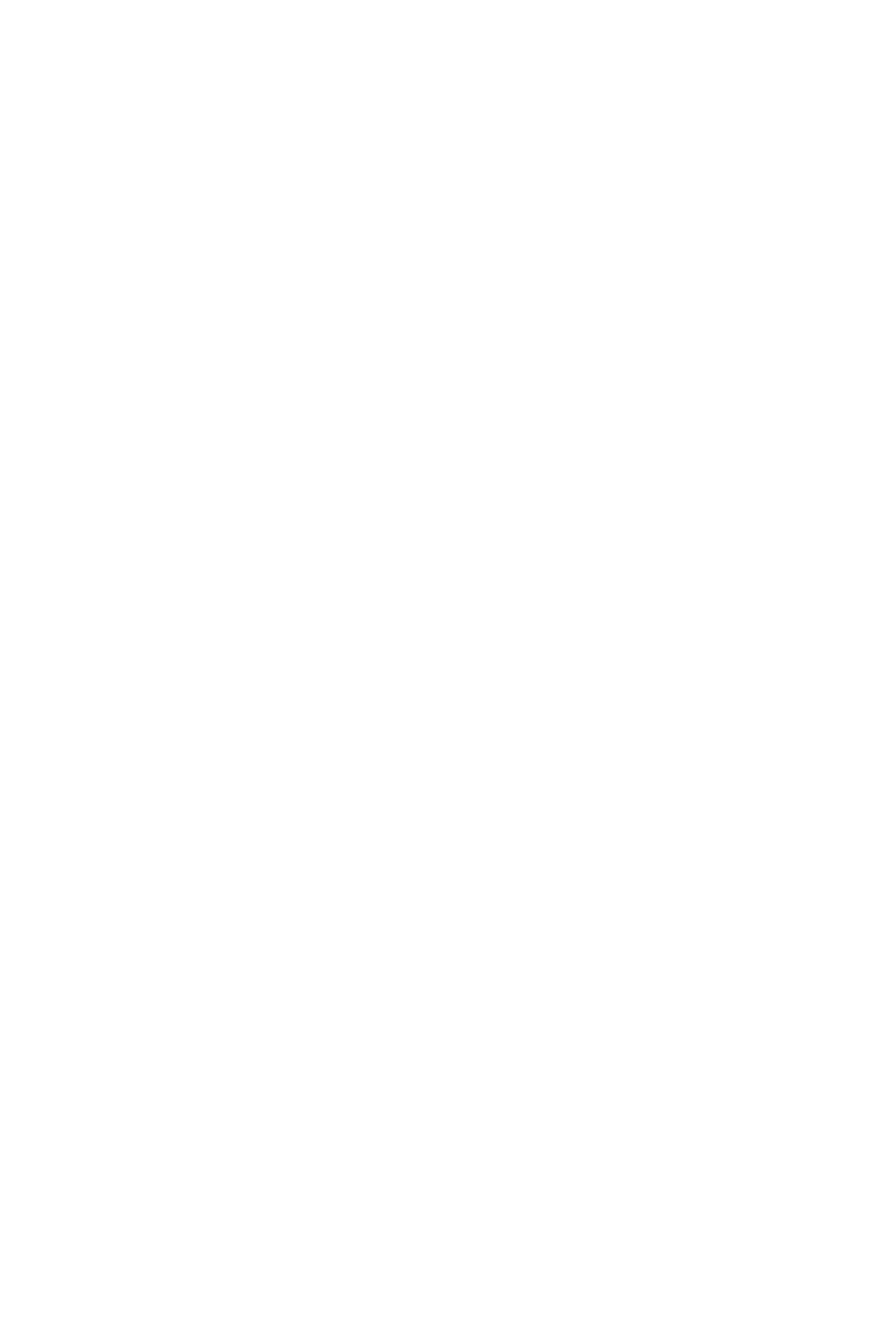## **Chapter 4**

# Medieval European Citizenship *Christian Rights and Jewish Duties*

*Without neglecting the fantastically rich and polyphonic complexity of the historical universe unfolding in Western Europe from the 12th century onwards, the most appropriate way to grasp its specificity is to relate it to the signification and the project of (social and individual) autonomy. The emergence of this project marks the break with the "true" Middle Ages.*

> —Cornelius Castoriadis, "The Retreat from Autonomy: Post-modernism as Generalised Conformism," 2001

It would certainly be wrong to say that democracy succumbed after the collapse of the Roman Republic. The problem is rather one of historical sources—and the lack thereof. Democratic experiments in Africa, Asia, the Middle East, or the Pacific region are simply not as well documented to base an analysis of the dialectics of citizenship on them.<sup>1</sup> The history of medieval European city-states, however, provides a rich case of analysis within the context of this book, as it allows for a highlighting of the advances of democratic self-rule on one side, and the contrasting exclusion from these city-states on the other.

Following the logic and rationale established earlier, which is not to *compare* cases, but rather to *explore* each one separately for salient characteristics, this chapter takes a closer look at the developments in Western Europe after the decline of the Roman Empire in the West in the sixth century c.e. Thus, whereas the previous chapter focused strongly on the included and what citizenship meant to them, this chapter takes a closer look at the excluded,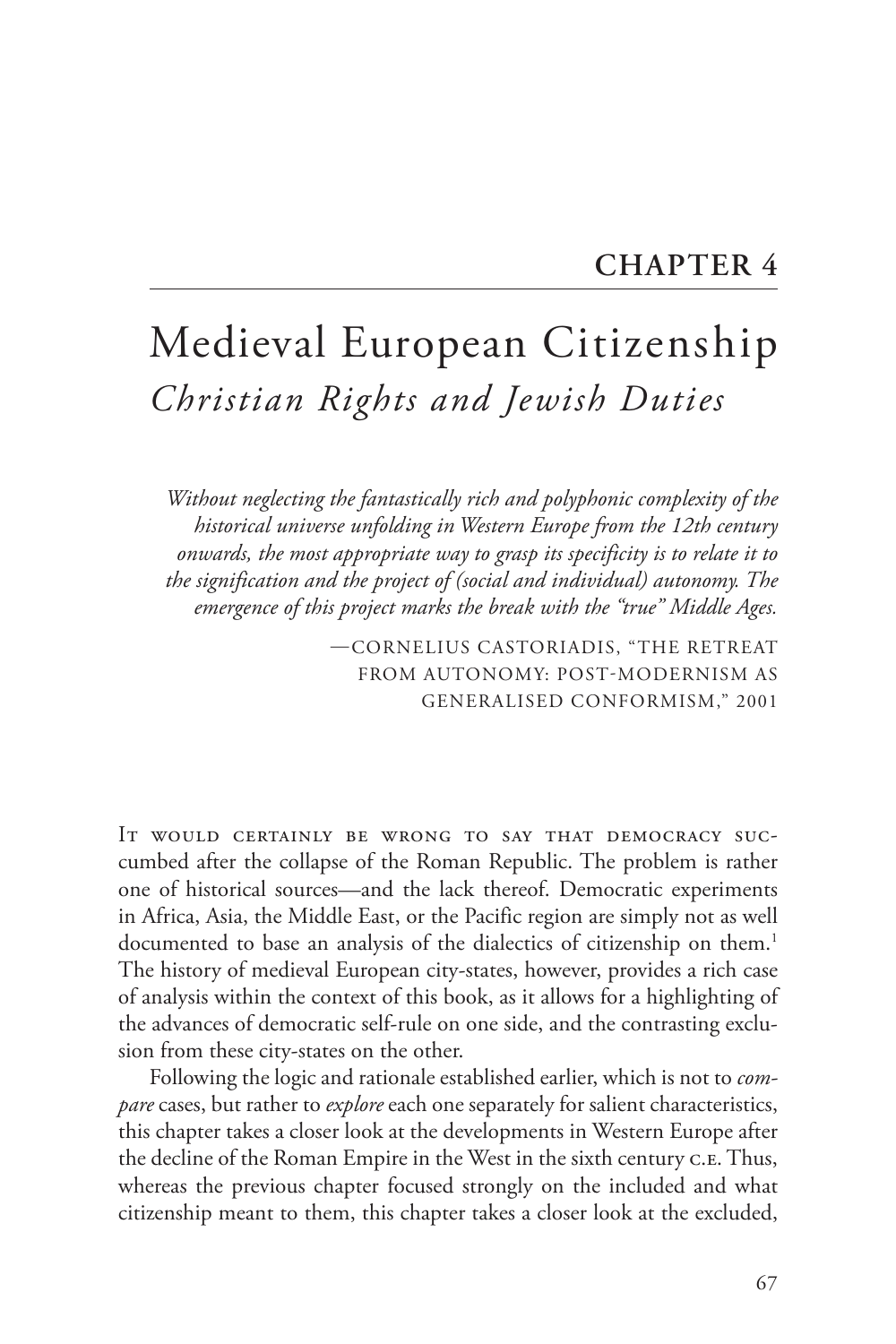how their exclusion was constructed and justified, and what their exclusion meant to them and to the democracies that practiced and enforced it.

Of special interest is the situation of the excluded group par excellence during this time period: Jews. The first focus in this chapter thus consists of an analysis of the relationship between Christian rights and Jewish duties and exclusion. The second interest pursued in this chapter is the analysis of the internal dynamics of the emerging, mostly Florentine, democratic republics, as they provide an example for a renewed attempt at self-rule and the pursuit of autonomy (Castoriadis 2001). This focus also allows me to continue the theme of a critique of the Western tradition.

In the West, with the decline of the Roman Empire came a decline of democratic principles and institutions, and feudalism dominated the political landscape. Roman Catholic religion became the universal eschatological principle, and around it, the Roman Catholic Church constructed a Manichean world of good and evil; believers and heathens; Christians, Jews, and Saracens; pious religious followers and rebellious witches. It was only when the Reformation started driving a wedge into the solid power of the Catholic Church, thus considerably weakening it, that democracy again found some space to expand, giving gradual rise to modern democracies and their dominant manifestation in nation-states (Zakaria 2003). Before that, democracy and citizenship were practiced only on a very small scale for a very limited period of time—for example, in a number of relatively small city republics in northern Italy, emerging around the late tenth century.

The scarcity of sources and the scantiness of our knowledge about what citizenship meant concretely during the long stretch of time from 44 b.c.e., when Julius Caesar effectively ended the Roman Republic and made himself dictator, to the late eighteenth century, when the American, French, and Haitian revolutions brought citizenship and democracy back to the European map, allows for only a very sketchy depiction of the dialectics of citizenship.

#### Christian Rights, Jewish Duties

According to Leonard Glick (1999), during the eleventh century the development in Europe was marked by a double movement: as Christians prospered, Jews slid into a precarious situation. To some analysts, animosity and mutual hatred was such an integral part of medieval life that they called it a "structural fact of social and legal existence" (Bossy 1998: 54). Indeed,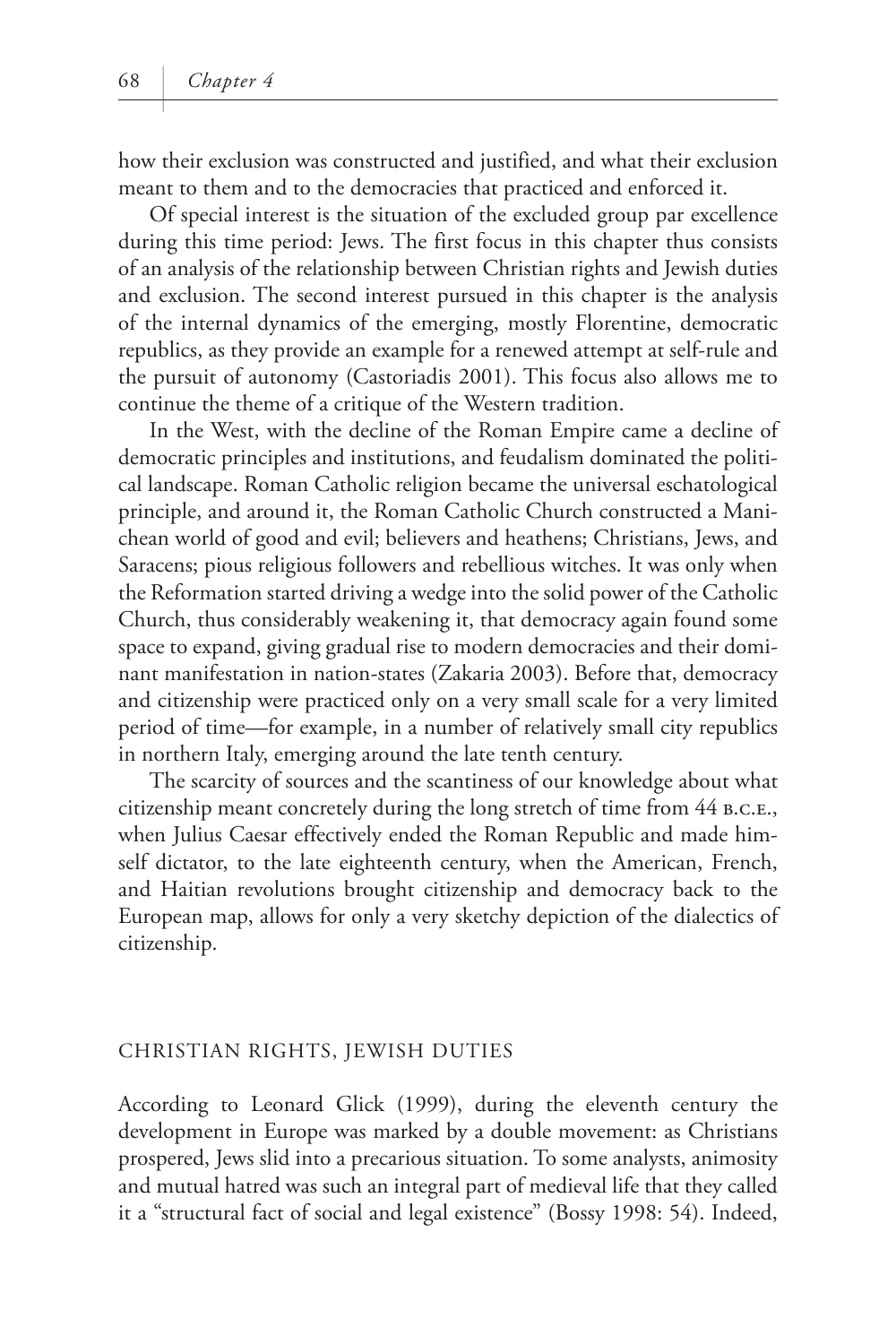exclusion of such "others" as Jews was functional in strengthening the bond that united all those coming together to form communities during medieval times (Smail 2001: 94).

The question I seek to explore here is what were the causal relations that linked Christian prosperity and expanding citizenship to Jewish exclusion. According to Glick (1999), "For Christians the changes were in the form of remarkable social and economic advancement, while for Jews precisely the opposite was true. In other words, just as life began to improve for Christians, it began to worsen for Jews" (Glick 1999: 77). This chapter argues that the growth of Christian prosperity, which in part rested on the acquisition of civil and political rights in emerging free cities, was indeed causally connected to the decline of Jewish prosperity that occurred at the same time.

Under the title "Laws and Legal Status," Glick (1999) discusses the restrictions imposed on Jews in the kingdoms and states emerging at the fringes of the decaying Roman Empire. Jews had lived in the lands that came under Frankish, that is, Merovingian rule before Catholicism became dominant in the Roman Empire (after the conversion of Emperor Constantine in 336) and before Clovis, the Merovingian king of the Franks who followed the Roman model in 500.

Under Roman law, since Constantine had granted freedom of religion in 313, Jews were granted the freedom to practice their religion. However, by the end of the fourth century, when Catholicism became the official religion of the Roman Empire, the situation of the Jews, together with that of other religious minorities, changed. Now, special provisions had to be enacted to regulate the treatment of these groups. In 388, Roman law prohibited intermarriage between Jews and Christians. In 423, it outlawed the ownership of Christian slaves by Jews. Frankish law followed suit, outlawing Christian-Jewish intermarriage in 533 (Glick 1999: 34f). According to Bachrach (1977), the growing number of restrictions against Jews that occurred towards the end of the Roman Empire is due to the fact that Jews "grew in power and prestige" during the sixth century (Bachrach 1977: 64).

In 582, Chilperic, then king of the Franks and heir to the Merovingian throne, ordered all Jews of the kingdom to be baptized (Glick 1999: 37). Although this campaign was not entirely successful, it forced Jews to hide or move, and the baptism campaigns continued (at least up to the last of the Merovingians, Dagobert, in 629).

The beginning of the First Crusade abounds with stories of massacres of entire Jewish communities—for example, those living in the cities of Speyer, Worms, Mainz, and Cologne, all of which happened in the year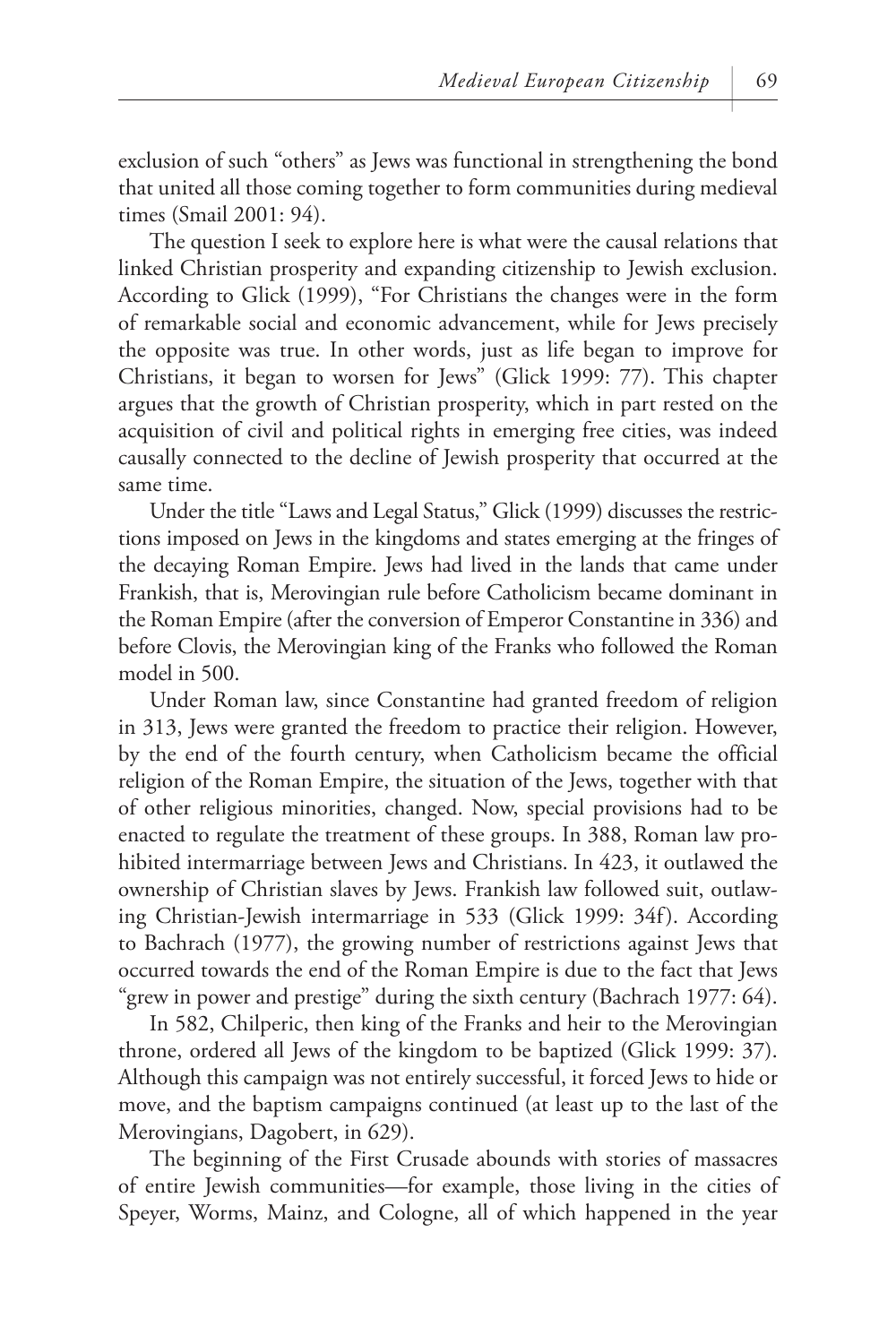1096—all conducted by crusaders under the command of Count Emicho, described as "a minor landholder in Upper Loraine" and "a man of very ill repute on account of his tyrannical mode of life" (Glick 1999: 95). Emicho's band never made it to Jerusalem, and most were killed in Hungary, on their way east. The Christian chronicler Albert of Aix provided this comment about Emicho: "So the hand of the Lord is believed to have been against the pilgrims, who had sinned by excessive impurity and fornication, and who had slaughtered the exile Jews through greed of money, rather than for the sake of God's justice, although the Jews were opposed to Christ" (quoted in Glick 1999: 102).

As this comment amply demonstrates, the religious fervor sparked by the call for a holy war, uttered by Pope Urban II in November 1095 in Clermont, France, offered many opportunities to become rich by stealing money from Jews. While some Christians resorted to simply killing Jews in order to take their money and property, others—mostly those in situations of power, such as bishops, priests, and lords—used the occasion to ask the Jews for ransoms in order to protect them from the incited mobs. One way or another, Jewish wealth thus passed into Christian hands, and in most cases, the paying of fees and giving of gifts to which the Jews resorted in order to save their lives did not prevent their eventual killing by the crusaders and all those inspired by their example.

During the twelfth century in general, "as Christians progressed and prospered, Jews became pariahs" (Glick 1999: 115). Glick argues that this was particularly the case for Jewish political rights. Whereas European Christians were able to carve out more political and civil rights for themselves (although still of limited nature), the advance was negotiated by pushing the Jews among them into a status of dependence—a dependence that was used to extract money from them in return for protection and tutelage. For Glick, "The clearest evidence for this trend was in their changing political rights. The charters that had been issued to Jews earlier—Louis's ninth century charters to individual Jewish merchants, for example, or the Speyer charter of 1084 to an entire community—had one thing in common: The Jews were assumed to be independent persons, free to decide where they lived and on what terms. But now they were becoming dependent; they were assumed to be helpless, in need of protection and obliged to please their protectors" (Glick 1999: 115).

By declaring the Jews in need of protection, the Christian kings and dukes who passed such measures relegated them to a second-class citizenship status—a status they shared with women and children. It was also during this time that Jewish business activity was by decree restricted to money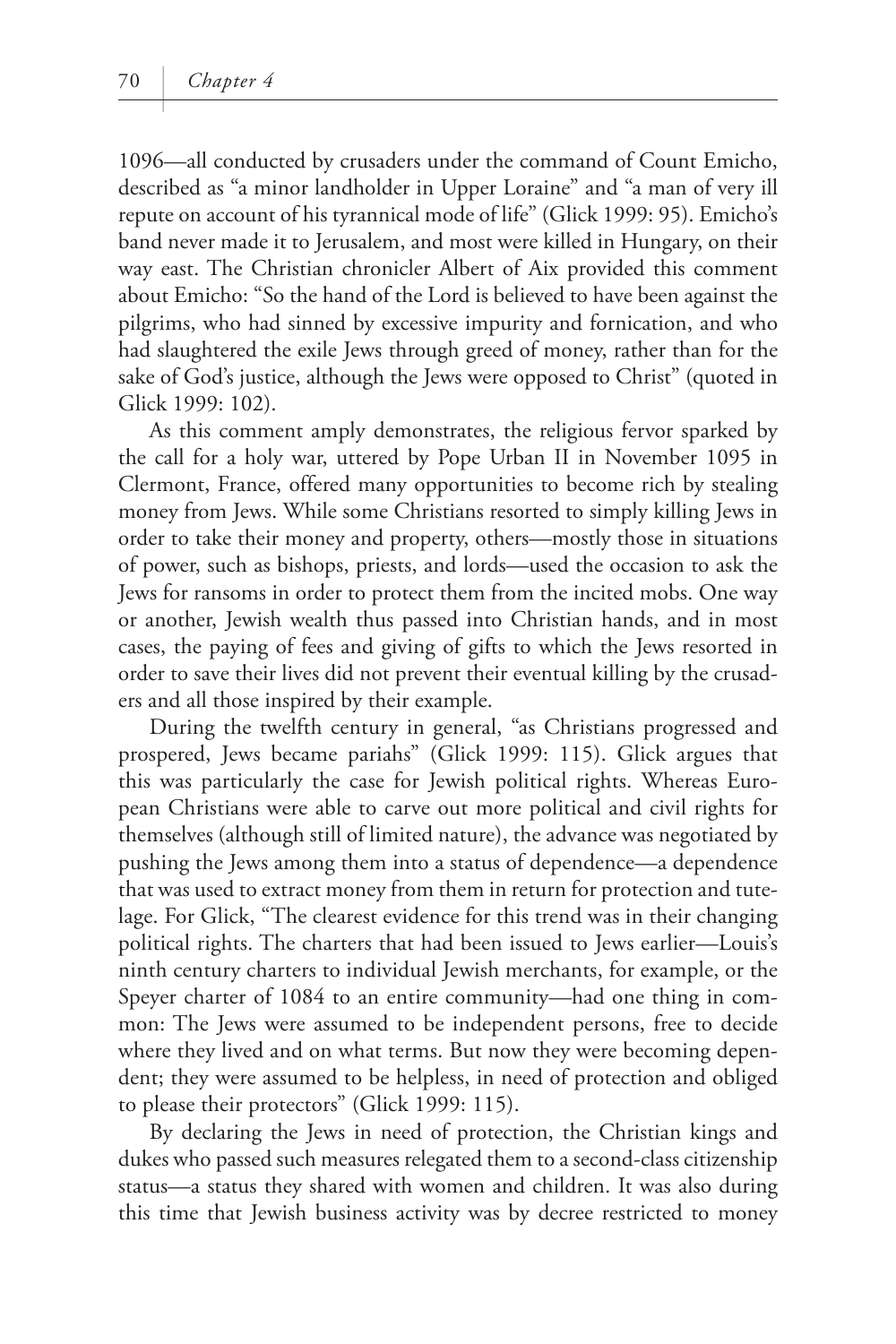lending, which thus created a situation of even higher risk: confined to lending money and dependent on the protection of their overlords, Jews needed to pay for their safety and were always at risk of falling victim to pogroms whenever their payment was not enough and their overlords thought that more money could be gained by simply taking it from them. On top of that, Jews were now constantly at risk of being accused of usury. As Christian rights progressed, Jewish rights became more and more restricted.

### Free City Republics

Citizenship is invariably linked to the development of cities. This was the case with classical citizenship as practiced in Athens and Rome, and it was again the case in post-imperial Europe, once the unifying institutions of the Roman Empire had faded (Holston and Appardurai 1996). Once more, out of the political power vacuum created by absent or distant overlords, people sharing a location started to press for political autonomy and self-rule, thus opposing the claims of feudal lords for authority over land and people. However, much as was the case in Athens and Rome, the reemerging citizenship of early medieval Europe was heavily circumscribed and exclusive; after all, and following the theoretical approach developed earlier, citizenship was, and continues to be, a highly disputed good, precisely because it provided those able to claim it with privileges and special rights. However, according to the classic study by Bella Duffy in 1892, these emerging communes "were not, as at one time believed, the lineal descendants of the Roman municipalities" (Duffy 2011: 1). Instead, something qualitatively new emerged in medieval Europe.

City republics emerged from the power vacuum left by the crumbling Carolingian empire, towards the end of the ninth century. Into this vacuum, Catholic Church officials stepped, ordering not just religious life, but commercial, military, and civic as well. However, not everybody was happy with the rule of kings and bishops. According to Daniel Waley and Trevor Dean (2010), there were three causes that led to the emergence of city republics in northern Italy, where this phenomenon took root the most. First, emperors were too distant and unable to provide the kind of governance that some thriving commercial centers needed. Second, the secular power of bishops was challenged from within by the ecclesiastical reform movement, which demanded a retreat of the Church to things religious. Finally, as transregional trade expanded, different people from different places started coming, and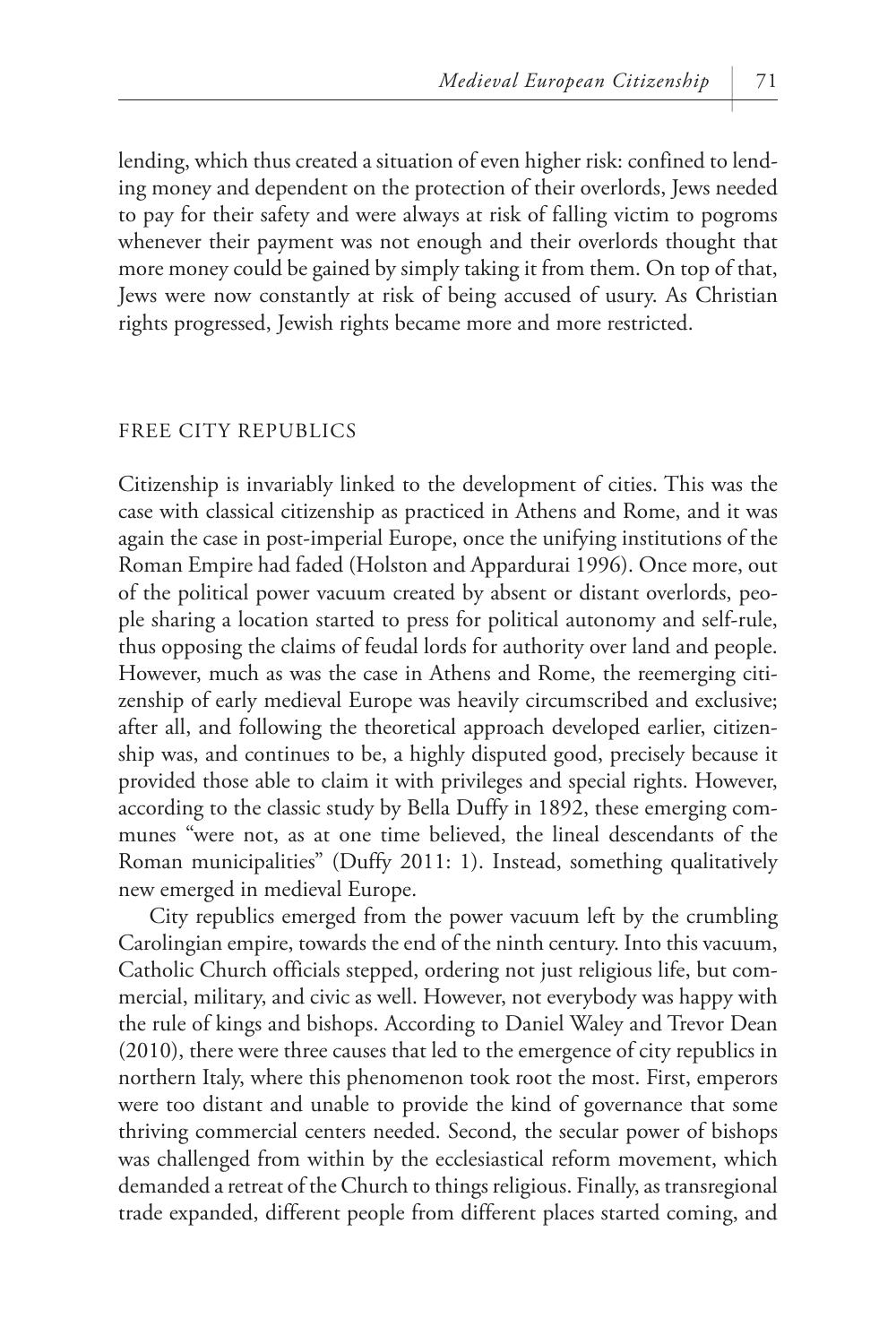settling, in such emerging commercial centers as Milan or Siena. These newcomers did not readily accept the authority of the bishop and oftentimes rebelled against it.

Indeed, the development of city communes was intimately linked to trade. According to Max Weber (1968),"The circumstance that the city was a market with relatively permanent opportunities to earn money through commerce or the trades induced many lords to exploit their slaves and serfs not as workers in their own houses or enterprises but as sources of annuities; they trained them to be artisans or small merchants and permitted them to pursue their livelihood in the city in return for the payment of a body rent (*Leibzins*); at times (as in Antiquity) they also equipped them with working capital" (Weber 1968: 1238).

Trade, as stated above, brought newcomers to town, and among those newcomers were also traders from further away. To the south, once the Saracens had conquered southern Italy in 823, Muslim traders introduced new products and offered new outlets—including slaves (Duffy 2011: 8). Among the new traders were also Jews, who were especially active and present in coastal towns. As a result, the free towns constituted themselves in the north of Italy as communities of faith (Weber 1968), and they also emerged as homogeneous communities *against* an increased populational heterogeneity.

The communes that emerged slowly wrested power from kings and bishops, via concessions. Such was the case, for example, with Lucca, which secured a concession from Henry IV in 1081 not to build castles within six miles of the city, and no building within its city limits. "Henry also renounced jurisdiction within the city of Pisa and promised to name no new marquis in Tuscany without the consent of the Pisans" (Waley and Dean 2010: 9f). Apparently, such concessions were preferable to the violent uprisings that some cities had organized when their claims were denied. To Waley and Dean (2010), "Communes filled these gaps, providing effective connections between political power and local elites" (Waley and Dean 2010: 10).

The ways other communes emerged in this region are very similar. "First, we have the Marquis, or his representative the viscount, of Teutonic origin, presiding in the courts, surrounded by his *Scabini*, or judges, who, although in one sense imperial officers, seem nevertheless to have been chosen usually from among the inhabitants of each town and territory, and not to have travelled about in the suite of the overlord" (Duffy 2011: 3). According to Duffy, these relatively independent *Scabini* gave the starting impulse for further independence.

Duffy also highlights the fact that such a development occurred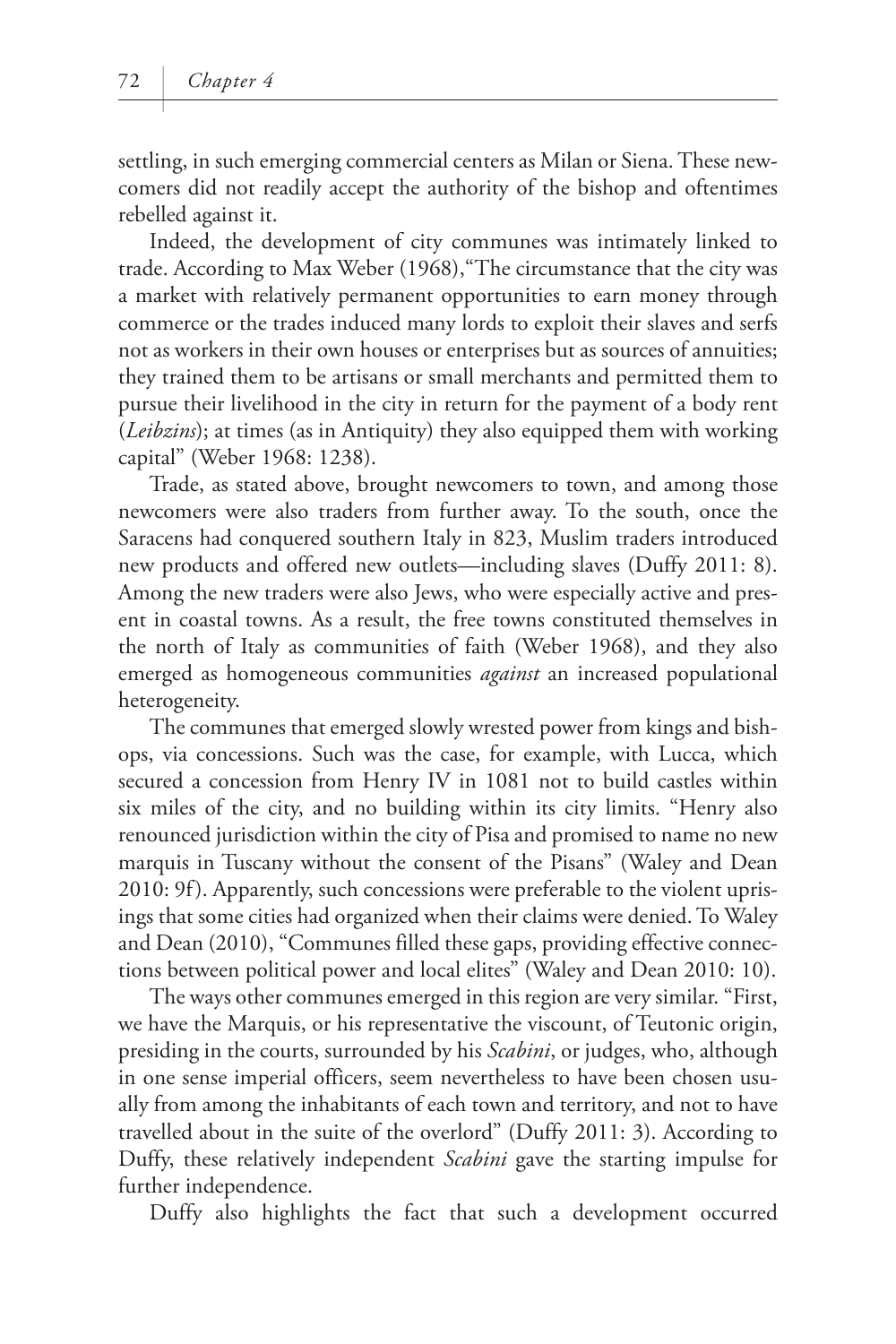in northern Italy precisely because the bishop was less influential than elsewhere—and the German overlord, in the figure of the marquis, was relatively distant. What emerged in Tuscany, as a result, typically was a relatively small commune of free citizens, who regularly met in a popular assembly and, so assembled, elected "twelve principal citizens, who are variously distinguished as *Buoni uomini*, *Sapientes*, or *Majores.* Thirty years or so later, these Buoni uomini are fewer in number, and have received the title of Consuls" (Duffy 2011: 6).

Once these communities had reached maturity, the people of the lower classes were able to challenge the dominance of the richer merchants and craftsmen, especially by creating powerful guilds. Social parties and associations also started to emerge. In fourteenth-century Florence, for example, social parties formed around income and social standing, thus constituting a party of the upper-middle class (Grassi), one of the middle class (Mediani), and one of the lower class (Minuti). High-ranking officials were now elected from those three. According to Duffy (2011), "In little more than one year Florence had undergone four changes of government, the final result of which was to strengthen the power of the two lower classes at the expense of those rich and powerful members of the community who, whenever the *grandi* succumbed, had remained the dominant faction" (Duffy 2011: 162f).

Indeed, in the first half of the fourteenth century, Florence's rich and powerful citizens lost so much influence in the administration and management of city affairs that many withdrew to the countryside out of frustration. However, this rise of the lower guilds was soon met by concerted efforts of the higher guilds, who sought to control the power of the lower classes by establishing an oligarchy. According to Duffy (2011), "In 1371, the supremacy, thus obtained, of the Ricci and Albizzi, was felt to be so intolerable that the people named a commission, or Balia of fifty-six members, for the express purpose of excluding those two families entirely from office" (Duffy 2011: 174). Continued discontent among the people of Florence finally led to a violent popular uprising, in June 1378, through which the lower classes of Florence secured their influence in city politics. Their influence lasted until 1433, when Cosimo de' Medici's tyranny finally ended the communal republic of Florence. Towards the end of the fifteenth century, all of the citizen republics of northern Italy finally succumbed to the competing influences of Pope Francesco della Rovere, Sixtus IV, and Lorenzo de Medici, the Magnificent (Duffy 2011: 298f).

According to Max Weber (1968), "To develop into a city-commune, a settlement had to be of the nonagricultural-commercial type, at least to a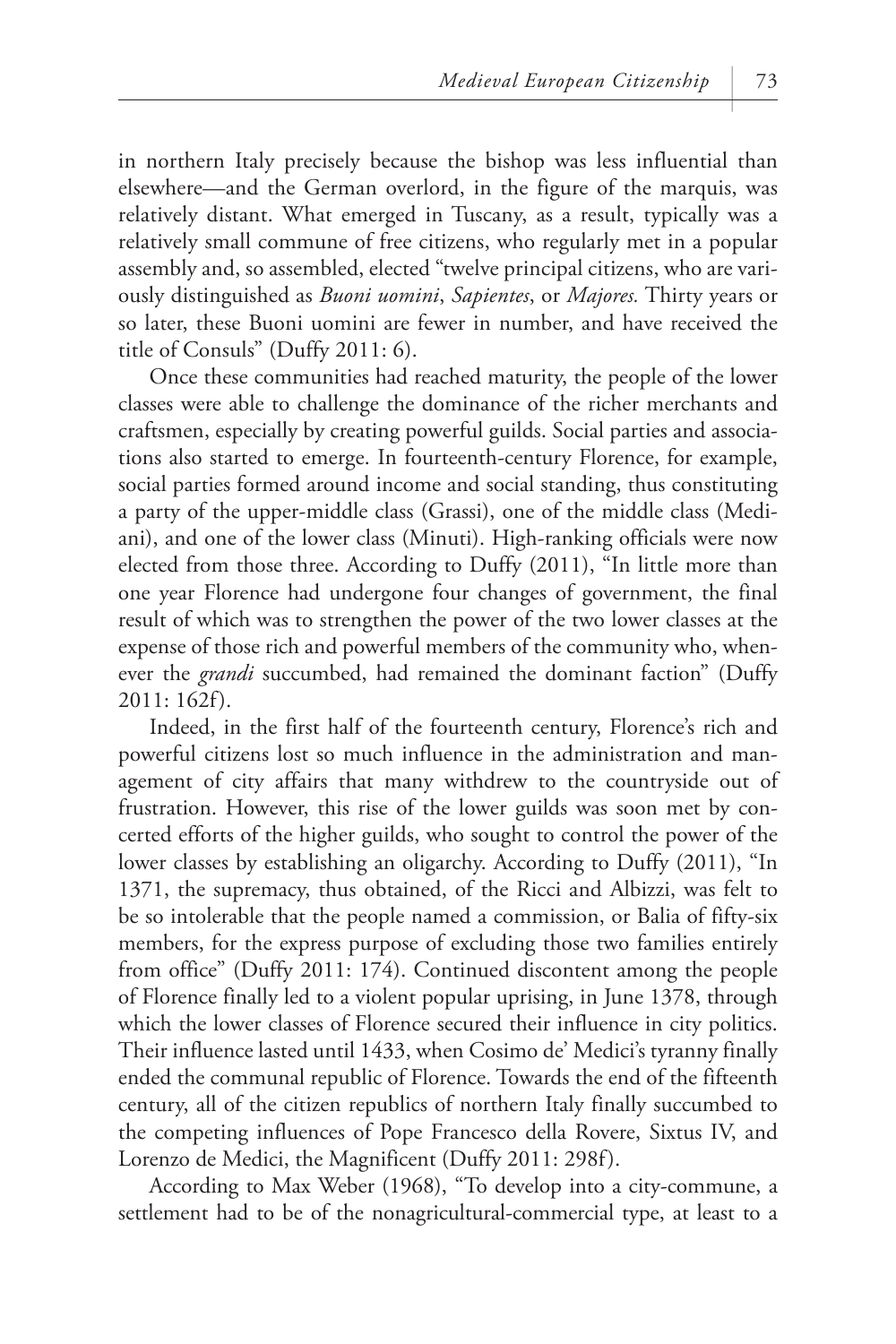relative extent, and to be equipped with the following features: 1. a fortification; 2. a market; 3. its own court of law and, at least in part, autonomous law; 4. an associational structure (*Verbandscharakter*) and, connected therewith, 5. at least partial autonomy and autocephaly, which includes administration by authorities in whose appointment the burghers could in some form participate" (Weber 1968: 1226).

One of the core features of these free cities was their relatively small size. Very few had more than 20,000 inhabitants. This small size was also grounded in the conviction that for a community to work, its members had to know and be able to discuss daily affairs with each other. Just like Plato and Aristotle, medieval city leaders thought that 100,000 inhabitants was the upper limit of viability for a republic (Waley and Dean 2010: xxi).

Weber also explains the principle of "Stadtluft macht frei"—"city air makes free," because the economic opportunity that cities offered allowed many to purchase their freedom from slavery or serfdom and join the commune of free citizens (Weber 1968: 1238). Indeed, according to Weber, "The urban citizenry therefore usurped the right to dissolve the bonds of seigniorial domination; this was the great—in fact, the *revolutionary*—innovation which differentiated the medieval Occidental cities from all others. In the central and northern European cities appeared the well-known principle that *Stadtluft macht frei*, which meant that after a varying but always relatively short time the master of a slave or serf lost their right to reclaim him" (Weber 1968: 1239).

In most cases, the time it took to actually become a free member of the city commune was not so short—typically one year and one day, but sometimes much longer than that—and it was also bound to a series of conditions, such as buying a house and thus becoming a resident and being able to pay a minimum amount of taxes. It was also conditional upon a whole list of duties and responsibilities. Still, free city communes offered a way to escape the rule of the feudal lord and to become a free citizen.

In fact, citizenship in the early Italian city republics implied more duties than rights—and it was not enough to be a formal citizen in order to be eligible for administrative office (Waley and Dean 2010: 62). The requirements and duties of citizenship included loyalty to the commune, obeying its laws and officers, performing military service, attending meetings, paying taxes, and others. Citizens in these city republics were required to regularly participate in the great assemblies, called *arengos*, which met regularly to decide major collective matters. The size of such *arengos* varied from some two hundred up to four thousand (Waley and Dean, 2010: 36).

In addition, citizenship meant active office in one of the many civic and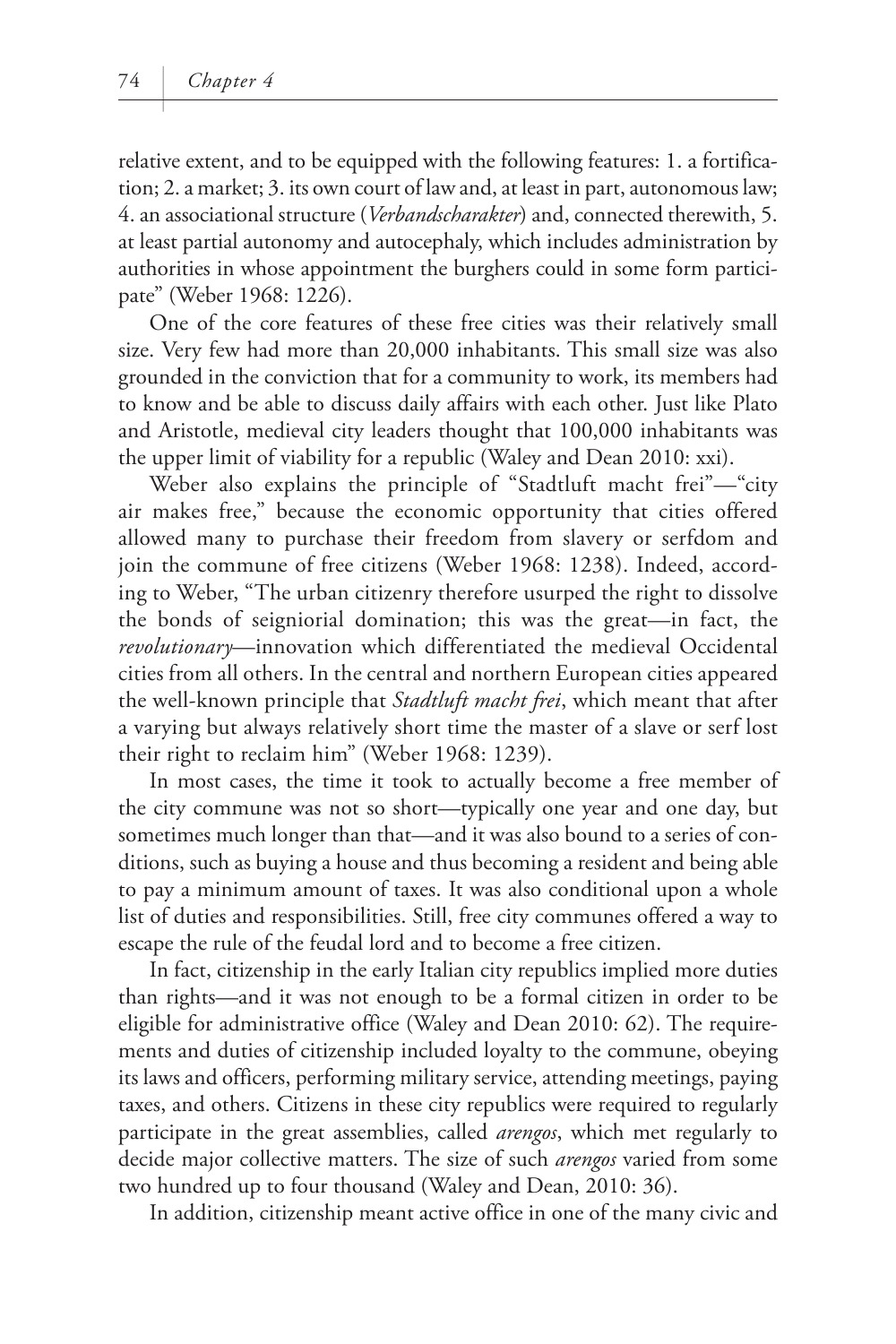military organizations responsible for conducting and regulating city life. Waley and Dean (2010) stipulate that similar to the Athenian democracy, in the medieval north Italian city republics, about one third of citizens held office every year (Waley and Dean 2010: 65f).

In most cases, citizenship also required owning a house in the city. Such was the case, for example, in Parma and Pisa. In Pisa, effective residence of at least nine months of the year was another condition for citizenship. According to Waley and Dean (2010),

Pisa also demanded a birth qualification (the citizen or his father had to be born within the city or contado) and a period of residence, originally twenty-five or twenty years, though later this was reduced to ten and even three (1319). (Waley and Dean, 2000: 63)

Furthermore, in most cases, citizenship required a certain income and excluded certain groups due to their lack of ability to pay taxes, or lack of regular residence (such as sailors, agricultural laborers, landless men, and herdsmen). In Florence, for example, participation in the general assembly, which constituted a parliament, excluded "the working classes and lower orders or plebs as well as the inhabitants of the contado [municipality]" (Duffy 2011: 56) during the twelfth century. The exclusion of women, serfs, Jews, Muslims, and slaves in the twelfth century was perceived as so "natural" that it went without mentioning.

Citizens, in the city republics we are looking at, tended to be internally divided into at least two main factions, namely, nobles and *populari* (Waley and Dean 2010: 128). Nobles were those landholding aristocrats and knights who were actively present and engaged in city business. Nobles, in many Italian republics, had their own association, the *societas militum*, or association of knights, and the cities relied on the knights, particularly at the beginning of these communes, for protection. These knightly associations existed alongside—and often in opposition to—the ones of the commoners, called *societas populi*. Blanshei (1976) has shown that in the commune of Perugia, most internal conflict was rooted in the attempts of traditional families to defend their inherited privileges against the newcomers who sought to ascend politically, after having already ascended economically. For Blanshei, conflict arose when reform programs, aimed at integrating these newcomers, "conflicted with the older established families' privileges and immunities" (Blanshei 1976: 11).

The nobles residing in the city, together with their allies who controlled the country, were able to take control over all Italian city republics during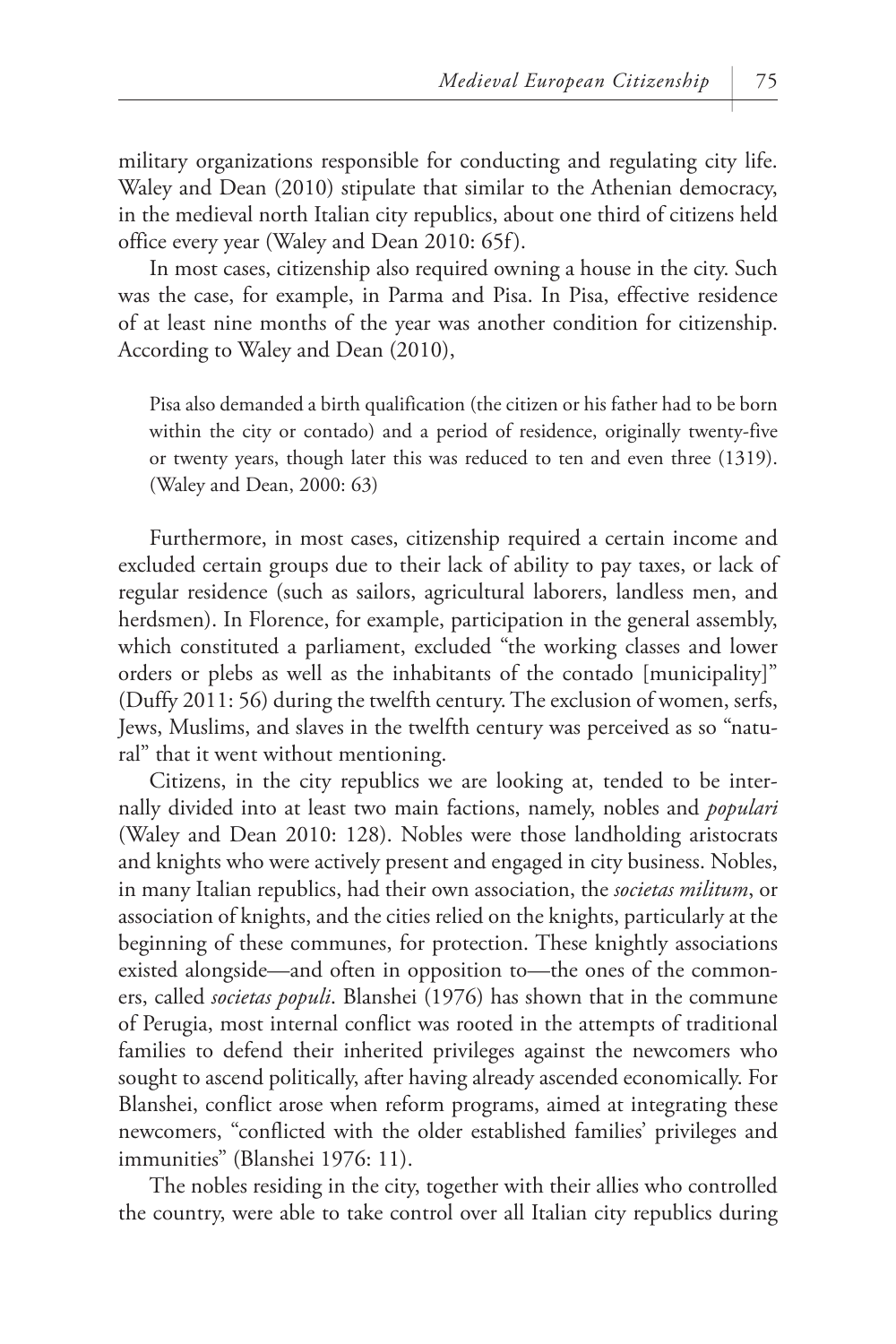the fourteenth century, thus effectively ending the republican experiments in this region and substituting them with feudalism.

Furthermore, and paralleling the general pattern of Christian ascent bought with Jewish oppression, free cities were first and foremost religious communities that relied on sharing worship as a central means of strengthening and renewing the horizontal bonds that united all citizens against aristocratic owners of lands and peasants. According to Weber, "The fully developed ancient and medieval city was above all constituted, or at least interpreted, as a fraternal association, as a rule equipped with a corresponding religious symbol for the associational cult of the burghers: a city-god or city-saint to whom only the burghers had access" (Weber 1968: 1241). Typically, Jews were thus not allowed to become members and citizens of the commune. As in the case of Venice, they were indeed only permitted to settle within the city limits once the republic had fallen, in 1509 (Finlay 1982: 140).

In Antiquity,

membership in one of these associations remained the distinguishing mark of the citizen with full rights, entitled to participation in the religious cult and qualified for all offices which required communication with the gods (in Rome: participation in the auspicial). It was the need to qualify for participation in the religious rites which made such membership indispensable, for an association with claims to legitimacy could rest only on the basis of the traditional, ritually oriented organizational forms such as the clan, the military association (*phratrie*), and the political tribal association (*phyle*), or at least had to create such a basis by fiction. All this was quite different in the medieval "founded" cities, particularly in the North. Here, at least in a new foundation, the burgher joined the citizenry as an individual, and as an individual he swore the oath of citizenship. His personal membership in the local association of the city guaranteed his legal status as a burgher, not his tribe of sib. (Weber 1968: 1246)

Jews, thus, could not be full members and were relegated to the status of guests. As Weber explains, "The ritual exclusion of *connubium*—otherwise foreign to the Occident—and the actual impediments to table community between Jews and non-Jews, but above all the absence of a common share in the ritual of the Lord's Supper, effectively prevented fraternization. The medieval city, after all, was still a cultic association. . . . The Jews, therefore, remained from the beginning outside the burgher association" (Weber 1968: 1246f).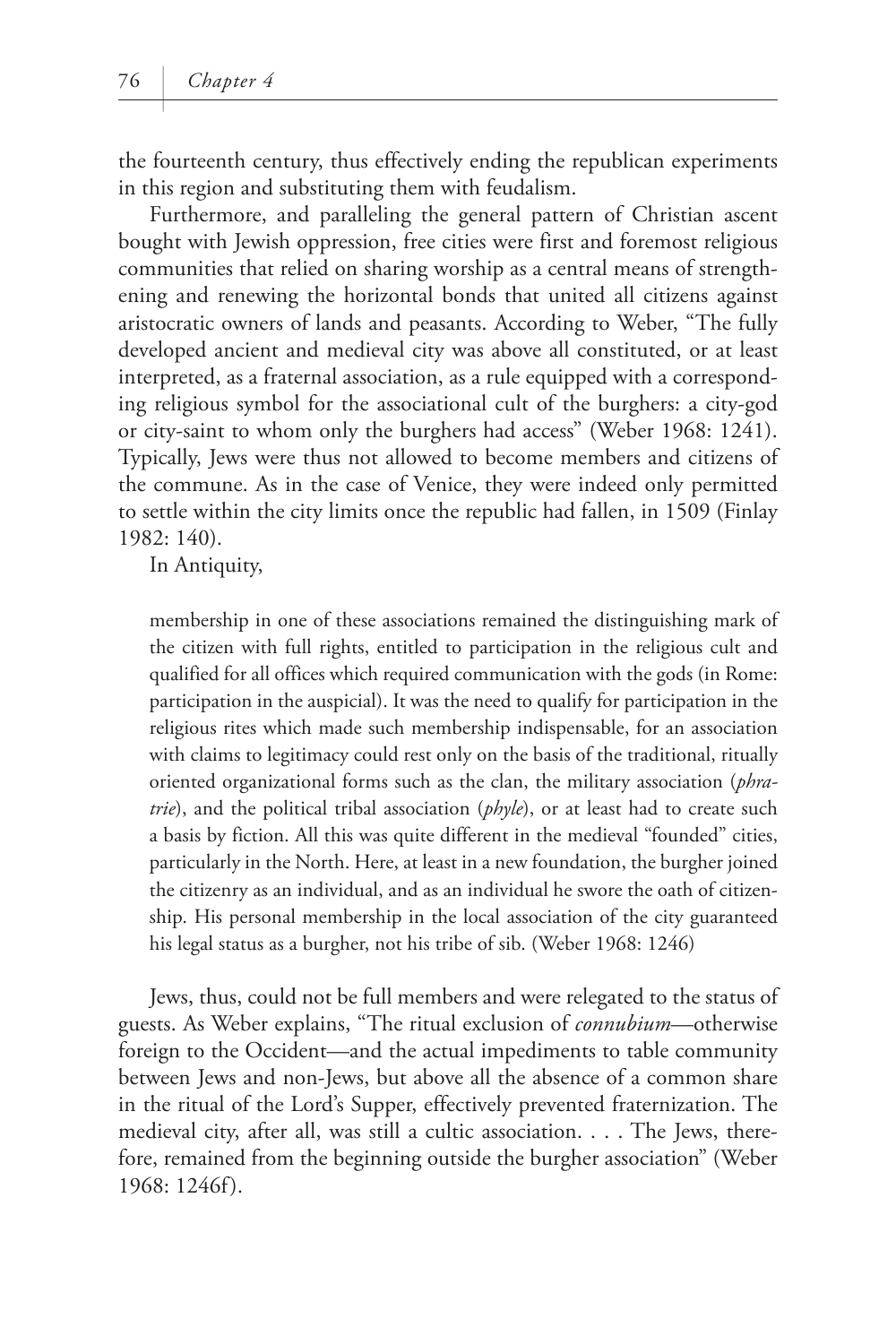### FROM CITY STATES TO FEUDAL STATES AND EMPIRES

During the fifteenth century, European city-states fell prey to imperial expansion, and most were defeated and integrated into the emerging empires. However, not all of them vanished. As late as in the seventeenth century,

there were some 4000 of what Mack Walker has called the German "home towns," most of them with between 750 and 10,000 inhabitants. Altogether, these towns housed a quarter of the entire German population. Thus, the history of one German in four in the seventeenth century is not that of the major territorial states, but that of Freudenstadt, Nordlingen, Esslingen, Braunschweig, Hildesheim, Bamberg, Eichstatt, Würzburg, Tübingen or a host of others. In towns such as these, guilds and craft organizations remained the basis of social and economic life. *Nahrung*—social justice, or more specifically the protection of a just standard of living through economic self-sufficiency—remained the ideal of such organizations. (Mackenney 1989: 37)

Prime examples of cities that maintained political autonomy also include London, Leiden, Hamburg, and Frankfurt. City-states thus survived in Europe, even though *democratic* city-states were rare and their degree of "democraticness" limited. Guilds played an ambivalent role in this regard: On one hand they were the powerful organizations representing the interests of the burghers, that is, of craftsmen and traders—against feudal lords and the Church. At the same time, however, "the guilds opposed any attempt to ease the entry of members of the minority groups into the ranks of citizens, which meant that the limited civil liberties of immigrants were never translated into political freedoms" (Mackenney 1989: 37). And even though in some places the power of guilds was broken, as in Frankfurt, where all guilds were abolished after the artisan uprising of 1612–16, "the crafts retained immense influence" (Mackenney 1989: 38). Medieval guilds thus exemplify the dialectical dynamics between wresting rights away from overlords and replacing them with horizontal bonds among common citizens, only to replace such a regime of vertical dependence with one that is even more exclusionary. Once a community of equals is established, membership to this community becomes a matter of extreme dispute and circumscription.

Just as in earlier times, Jews, made to reside outside of Christian communes and relegated to do the one trade that Christian observance forbade—money lending with interest (that is, usury)—remained outsiders. Christian citizens wanted their money and relied on their international connections—the fruit of age-old persecution and the resultant dispersion—but did not grant them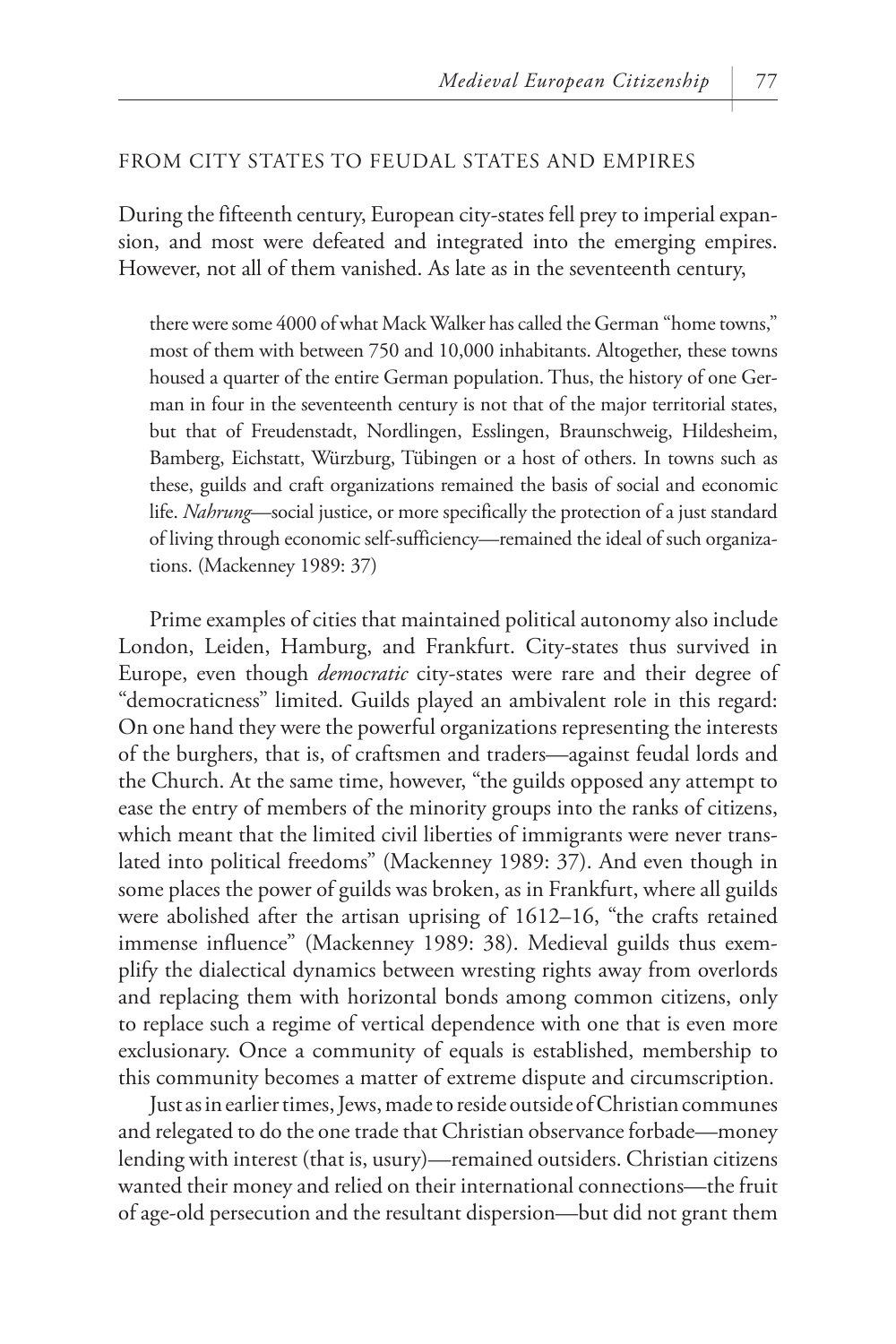equal status. The same remained true for women, the poor, the landless, and all those not owning their own homes. Thus, not much had changed since Athens and Rome, where the luxury of citizenship was equally bought with the free labor of slaves, women, serfs, and foreigners. The situation of European Jews thus provides but one example of a more pervasive phenomenon. It is, however, a very telling example, and the history of Jewish pogroms and *gzeirots* are indeed too numerous to count. In this respect, Austria-Hungary is a particularly telling case, due to its significant Jewish population. In 1744, for example, Maria Theresa, monarch of Austria, ordered a *gzeirot*, the "total and immediate expulsion of the distinguished and long-settled Jewish community of Prague. It was to be carried out almost immediately. It was to be followed in short order by the expulsion of all Jews from all of Bohemia and Moravia" (Vital 1999: 1).

Although the Jewish community of Prague was able to avoid expulsion in 1744 by paying lots of money, the history of Jews in Europe is full of similar episodes—and so is the expectation that Jews needed to pay dearly for their survival, peace, or to remain in a given city, county, or land. At one point or another, Jews were expelled, be it from emerging medieval citystates or from the emerging nation-states of England (1290), France (1306), Germany (1348), Lithuania (1445), Spain (1492), and Portugal (1497).

According to Vital (1999), "Underlying everything was the central fact that under the old regime no Jew was, or could be, a member of (civil) society. No matter how learned or wealthy or contingently influential he might be within or without Jewry itself, a Jew was held to belong to a moral and, of course, theological category inferior to that of the meanest peasant" (Vital 1999: 6).

Even though in 1782, Joseph II, emperor of Austria, passed a patent of tolerance (*Toleranzpatent*) and thus lifted many of the professional and social restrictions his mother had imposed on the life of Jews, none of these concessions came with citizenship. Vital (1999) explains that "The emperor's rescript specifically laid down that the right of admission to certain occupations and institutions did *not* carry with it the right of citizenship and craft mastership. From these the Jews 'remained excluded' [*wovon sie ausgeschlossen bleiben*]" (Vital 1999: 36).

Jews were never treated as equal members in prerevolutionary Europe, no matter where one looks. The reason everywhere was that they were not trusted as members of faith—be it the Christian faith, or the faith and allegiance to the sovereign (Kim 2004). In the words of Vital (1999), "The difficulty about the Jews was that, over and above all the old objections to their presence, they seemed to present an insuperable obstacle to the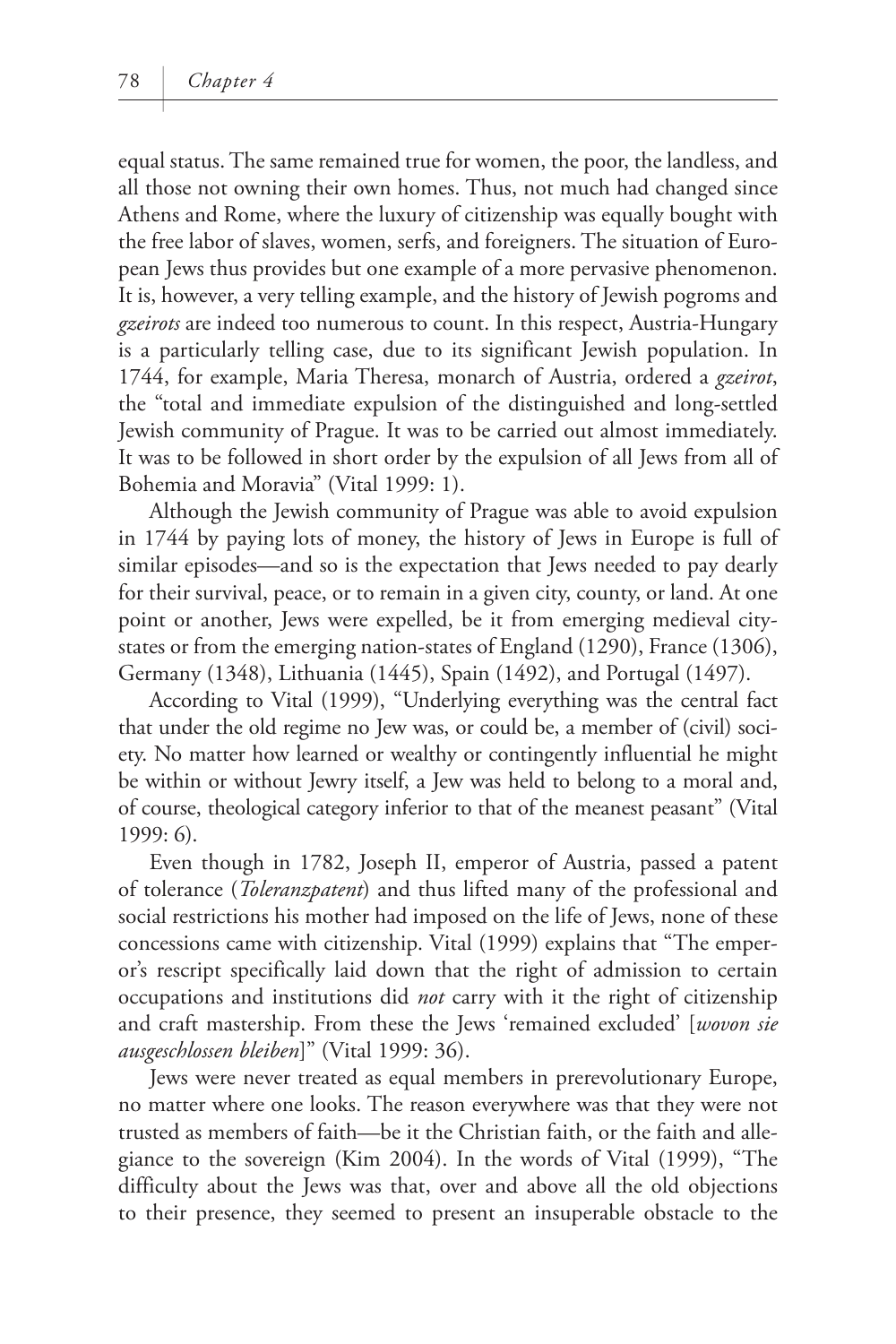establishment of just such a coherent, smoothly operating centrally directed social order as was striven for" (Vital 1999: 32).

When considered at all, they were discussed for what could be obtained and more often than not squeezed—from them, which in most cases meant money. However, while newly emerging and rationalizing European states sought to increase their control over Jews by forcing them to conform, their evaluation was always predicated by deep-seated prejudice. According to Vital (1999), "Nothing was rarer than for those who for one reason or another addressed themselves, however briefly, to the matter of the Jews than to begin, at least implicitly—and as often as not explicitly—with the proposition that they were not only hopelessly stubborn and difficult to deal with, but in many ways depraved, ignorant, and unclean" (Vital 1999: 33).

The tropes about uncleanliness, being unfit to join a "civilized community," of being depraved and sexually overactive, repeat themselves in history and seem to stem from the same motivation to establish pure and "clean"—that is homogeneous—communities that ethnic and religious "others" threaten to pollute, penetrate, and violate. Others are always those who are not only physically close, but with whom the hegemonic group is intimately connected and thus dependent on. Hence the sexually loaded language (Bauman 2001). This reality also hints at the need to establish, and maintain, a tight-knit community able to retain sovereignty. The more power it wielded, the more anxious its members were to defend it against any form of "penetration" or "pollution" from outsiders.

### The Special Case of Poland

There are a few examples where Jews were given rights, and it is thus worth taking a closer look at these cases. In 1264, the Polish prince Boleslaw the Pious decreed the *privilegium* principle, which declared that Jews did not fall under the same legal code as Christians, effectively giving Jews a special status. Some one hundred years later, this special status was extended to the whole of Poland by Casimir the Great. Under this *privilegium*, Jews were given the right to handle all civil cases involving only Jews themselves, through rabbinical courts. Hence, the Christian Church, the Christian nobility, and the Christian urban patriciate could no longer judge Jews in cases that only involved civil disputes among themselves. According to Vital (1999), "Considering that in Old Poland, as elsewhere in the Middle Ages, judicial authority was a prime symbol of government as well as one of its major instruments, these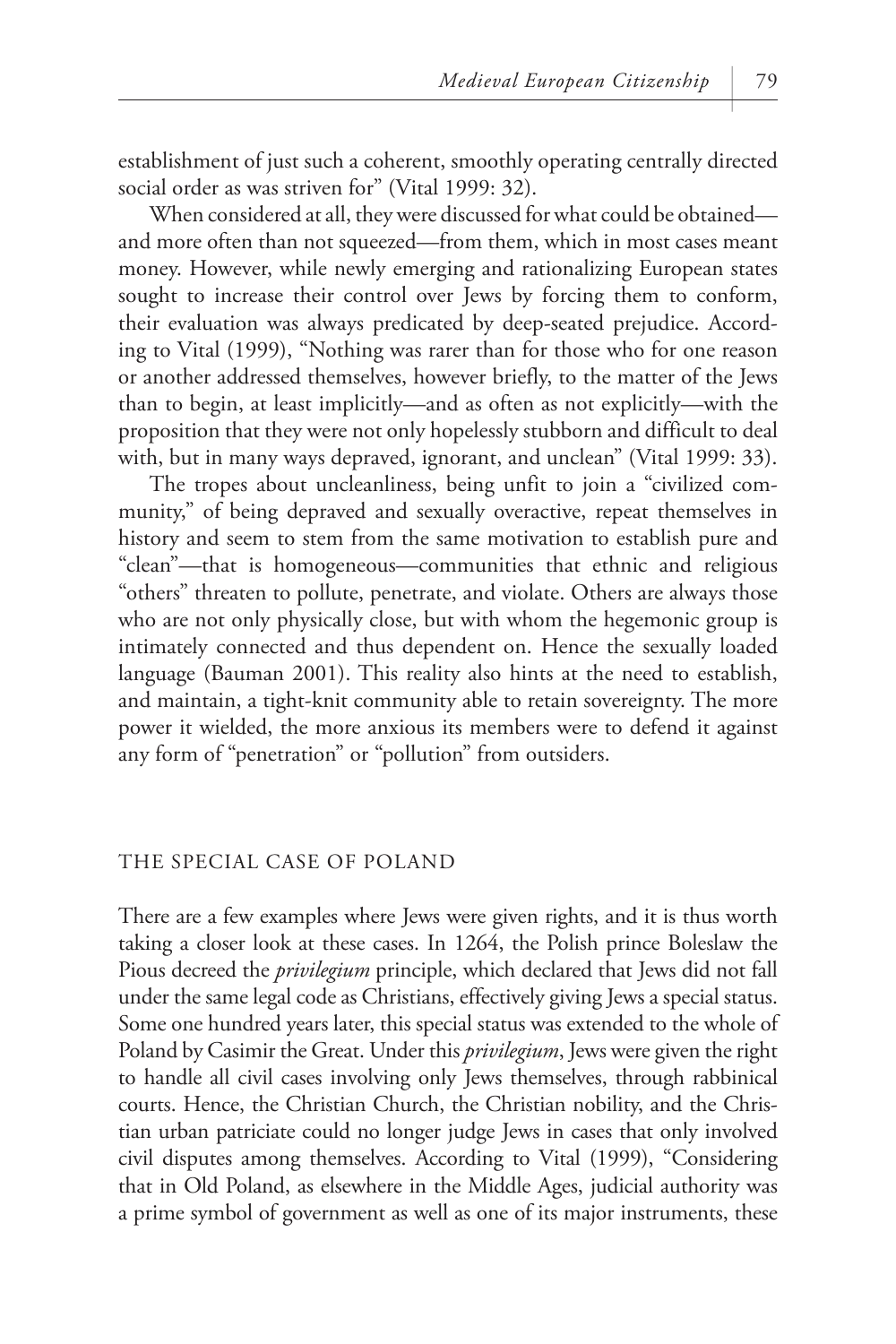were remarkable concessions. They highlighted the formal separation of the Jews from the rest of the body politic" (Vital 1999: 8).

Indeed, in many of the Polish estates, Jews could look back at a long history of tolerance—even if the application of royal tolerance or privilege decrees depended on the local sovereigns that controlled the different estates making up the Polish territory. This was of particular importance during the many times when unity under one king was lost and Poland consisted of a series of dukedoms. In general terms, however—as the quote above demonstrates—the condition for tolerance was that Jews kept themselves apart and did not integrate, or even mingle, with Christians (Teller, Teter, and Polonsky 2010). This only changed in the late eighteenth century, when Polish Jews were granted civil rights and released from constraints. They were even permitted to purchase and own land and housing. They were also allowed to retain a degree of juridical autonomy and permitted to wear their characteristic dress and beards (Polonsky 2009). However, even this integration came with a price—in the concrete sense of the term. "The money by which the nobility, the Church, and the burghers—and the crown itself—were to be paid off in exchange for their acquiescence in this radical change would come from the Jews themselves" (Vital 1999: 73).

In eighteenth-century Poland, the nobility had been opposed to giving non-Catholics political rights. They were only admitted to municipal citizenship in 1775 (Vital 1999: 74). However, the strongest opposition to all changes in the status of the Jews was voiced by the middle-class burghers, because they perceived urban Jews as competitors and thus strongly pressed for their exclusion from urban citizenship rights. Urban citizenship, especially in those towns that did not belong to the Christian Church or to some landlord, brought with it the right to join a guild and thus to be allowed to conduct business in the town, be it as a craftsman or a merchant. As elsewhere in Europe, urban citizenship also brought the right to participate in the making of municipal law, voting, and holding public office. It was precisely in those free towns that the burghers opposed Jewish membership the most, confirming the general pattern detected thus far—namely, that the value of Christian citizenship was established, at least in part, by contrasting it with Jewish non-rights and exclusion.

Reforms to Jewish citizenship only came after 1789, in the wake of much broader Polish state formation. However, even then, Christian power holders and political elites in general perceived it as entirely normal that Jews had to pay—and pay heavily—for whatever right or entitlement they wanted to have.

Later developments in those European states that counted on relatively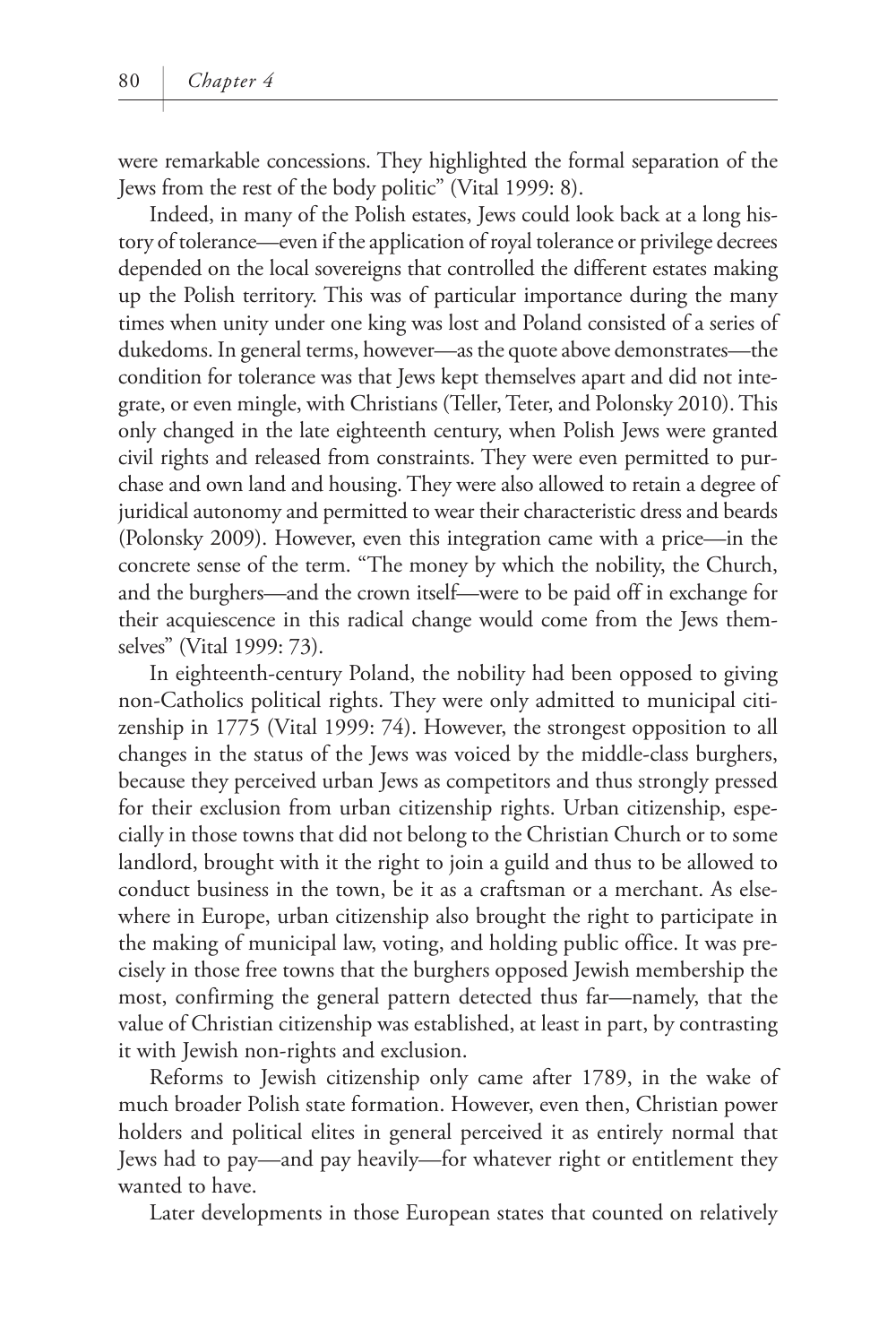<sup>|</sup> <sup>81</sup>

strong Jewish communities all follow a similar pattern. In the Austro-Hungarian Empire, after 1818, the state relied heavily on extra payments made regularly by Jews, and it was taken for granted that Christian privileges and rights had to be sustained and financed through Jewish special duties. So even after the French Revolution, Jews remained "a people apart," and their admittance to the community of Christians was dependent on what they had to offer in return—thus instrumental, and not driven by a genuine will to integrate them and give them equal-citizen status.

Jewish citizenship in Europe remained tenuous and tentative, continuously threatened and invaded, its substantiveness challenged or invalidated in daily interactions. In nineteenth-century Prussia, for example, Jews were granted formal citizenship only in 1869, and formal citizenship was a far cry from substantive citizenship and being able (and allowed by one's "fellow" citizens) to actually live and practice the social role of being a full citizen. As Vital (1999) argues, "While the principle of full equality was conceded in principle it was only grudgingly and incompletely accorded in practice: the unwritten, but almost total, ban on the inclusion of Jews into the official civil and military hierarchies (with the partial exception of the lower judiciary) was retained" (Vital 1999: 177).

The French Revolution changed little in this respect. If anything, as the European developments of 1933 to 1945 demonstrate, once Jews became effectively more secularized and more integrated, the irrational fear of sneaky pollution and hidden penetration only increased (Bauman 2001).

### Conclusion

After citizenship succumbed to empire in Athens and Rome, it reemerged in several, mostly small, cities in Tuscany. Before these cities were able to declare themselves sovereign, limited citizenship rights were granted by kings, emperors, marquises, dukes, and the like to their subjects. After the Tuscan city republics were swallowed up by the Catholic Church and the worldly powers with which it was at times united, the situation fell back to a granting of certain, although limited, rights to subjects. In this chapter, I have sought to analyze all three of these scenarios: citizenship before the city republics, during the city republics, and afterwards.

The situation of the city republics allows us to detect clear parallels to the classical period, especially Athens. In places like Florence, citizenship meant a lot to all those who were citizens. More than rights, it implied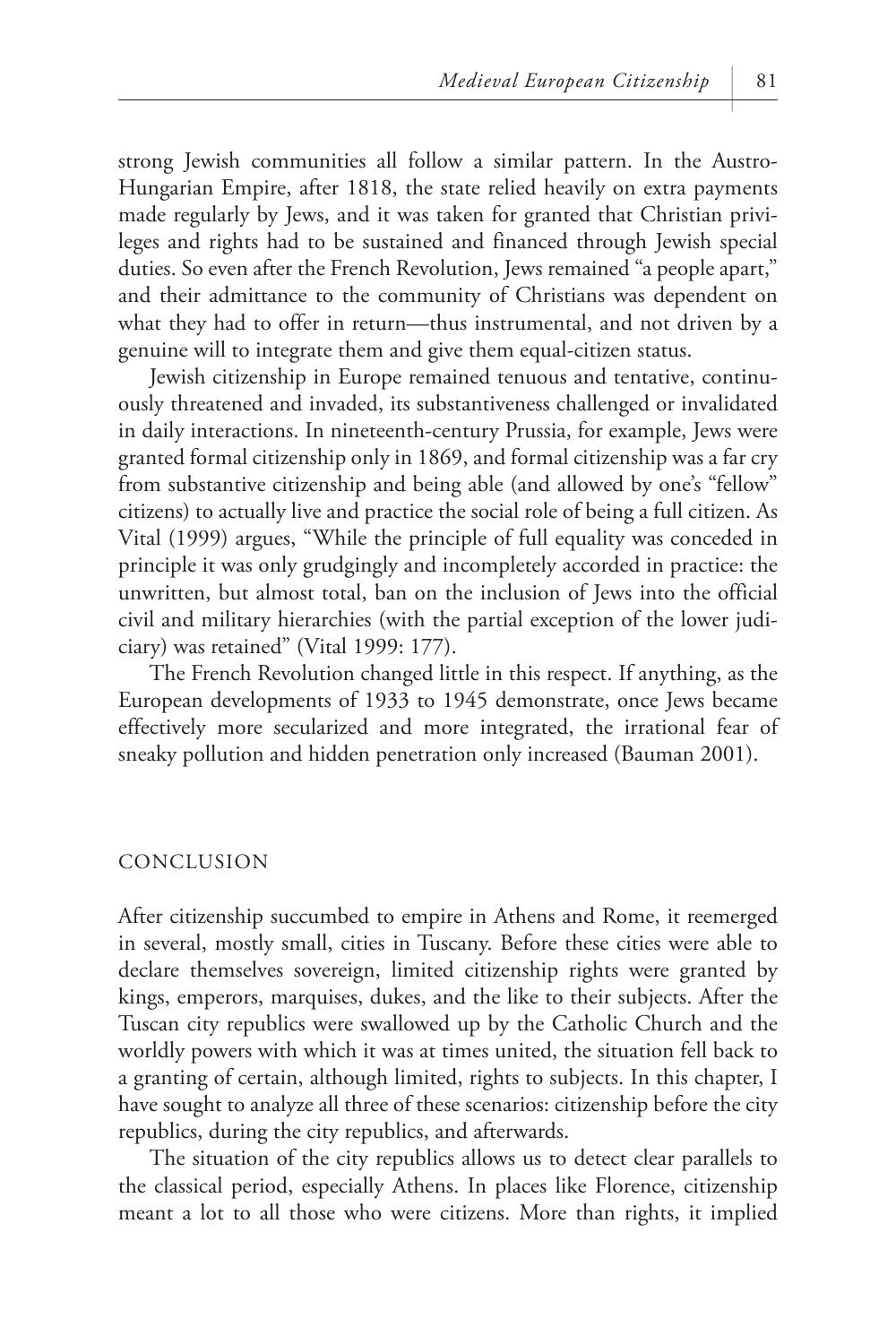duties. However, the rights and entitlements derived from citizenship were also considerable—and valued enough to be under constant dispute and siege. Similar also to the classical examples, citizenship in one of the Tuscan towns was very exclusive and circumscribed. Slaves, serfs, women, and generally the poor were not granted membership. Particularly the poor, at least those residing within the city walls, constantly challenged their own exclusion and were able to carve out more rights for themselves—as happened, for example, in fourteenth-century Florence. However, the ascent of the lower classes to power almost always marked the beginning of the end of these republics, as it gave rise to violent reactions by the rich citizens.

When citizens were internally divided, it became easier for their much more powerful outside enemies to succeed, so that the rise of the lower classes during the fourteenth century brought the end of those republics.

A constant of any self-ruling community in Europe, from classical times to modern states, was its faith-based character. Faith, as Kim (2004) explains for England, was the number one condition for membership: faith in the same God, and at the same time faith in the sovereign and in the rules emanating from the sovereign—even if the collective was the sovereign, in which case "allegiance" would be a more adequate term. The sharing of Christian ritual, as Max Weber explains, sealed the pact that the members of such communities made and gave it strength.

This is precisely where the exclusionary character of such pacts emerges. As during most of Europe's history, civic pacts were religious pacts, and Jews were not allowed to join. How exactly this exclusion of the Jews unfolded before, during, and after the city republics is highlighted throughout this chapter. It becomes clear that the Jews provided an important background against which the privilege of Christian citizenship was constructed. Whereas slaves, women, serfs, and the poor provided the labor, the Jews allowed for an active engagement in commerce and trade. They were also functional in the construction of the first banks. But more than fulfilling instrumental roles that allowed for the accumulation of profits, Jews served the purpose of contrasting the "pure" inside group of fellow Christians to their "impure" outsider status. This is because such tropes as homogeneity and purity can only work if contrasted to something else, and nothing and no group can be pure and homogeneous by itself.

What emerges, then, from this succinct genealogy of citizenship is its inherent contradiction, which manifests itself in its exclusionary trait. The following cases, focusing on contemporary democracies, will add validity to this characteristic and further explore the different facets and limits, or tradeoffs, of democratic self-rule.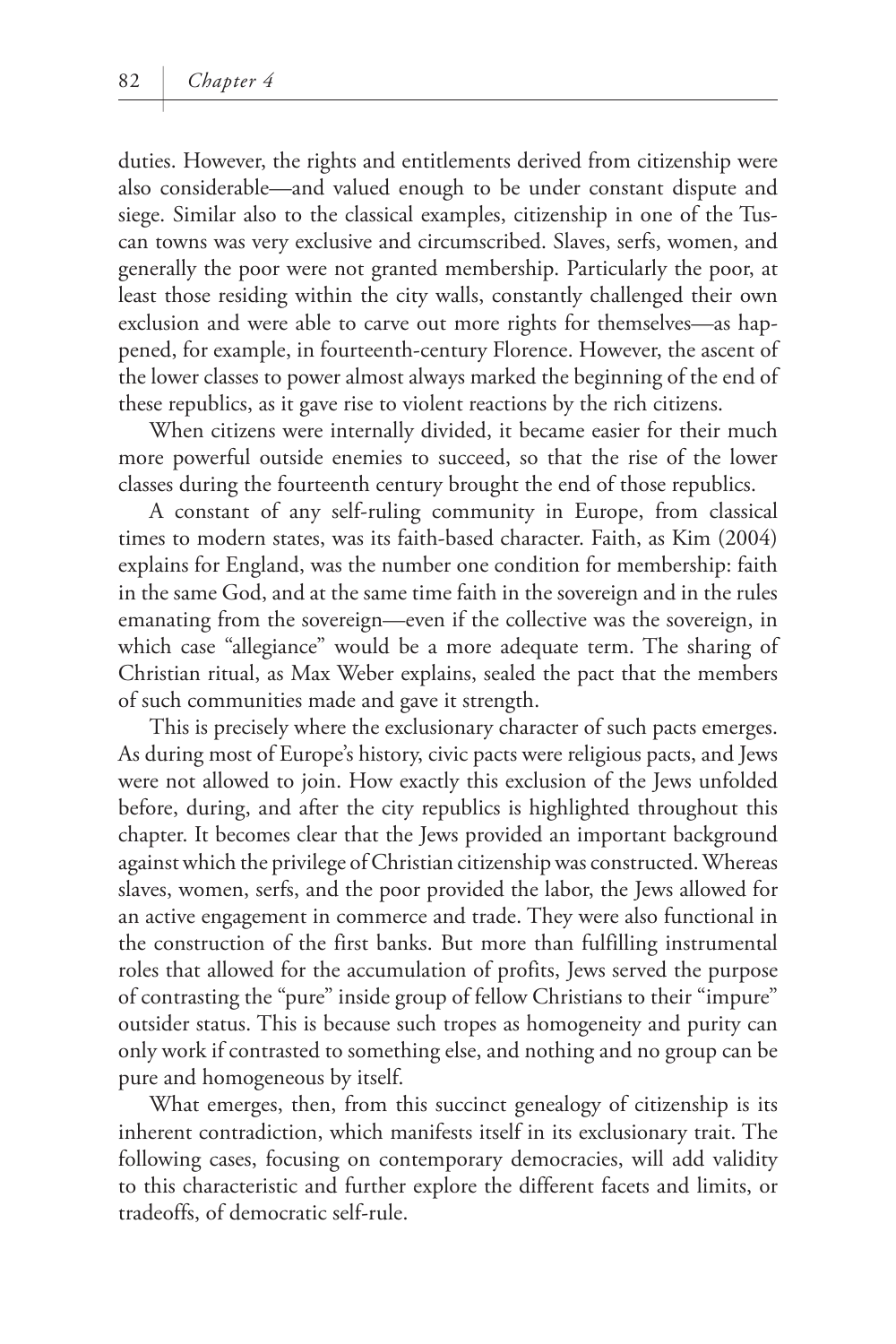### **Chapter 5**

## France *Liberalism Unveiled*

*People always talk about Liberté, Egalité, Fraternité, and yes, there is freedom, but not everywhere and for everyone. Remember, we're French; we were born here. Our grandparents fought in wars to defend France. Back then, they were considered unsuitable, and today so are we.*

—Siyakha Traoré, "Open Letter to France," 2006

FRANCE IS A CRUCIAL CASE IN THIS STUDY. FRANCE PRESENTS ITSELFand is widely imaged—as being the next step from, or the natural continuation of, the ancient Greek invention of democracy. France thus is important historically. It is, however, also important conceptually, as France to this day stands out as a nation that has held onto the liberal republican traditions that motivated the French Revolution. The Fifth Republic still is a place where special rights and associations, and the privileges that such association could represent, are actively undermined. The unitarian French state only recognizes individual citizens and is weary of the special interests that easily grow out of secondary associations.

The history, and justification, of such a philosophy and the public policies it triggers can easily be found in French history. As Alexis de Tocqueville (1955) explains, "The revolution set out to replace feudal institutions with a new social and political order, at once simple and more uniform, based on the concept of the equality of all men" (Tocqueville 1955: 20). Aristocrats and the Catholic Church had, of course, created powerful associations that claimed significant privileges for themselves. Aristocrats did not pay taxes and towards the end of the eighteenth century had very few administrative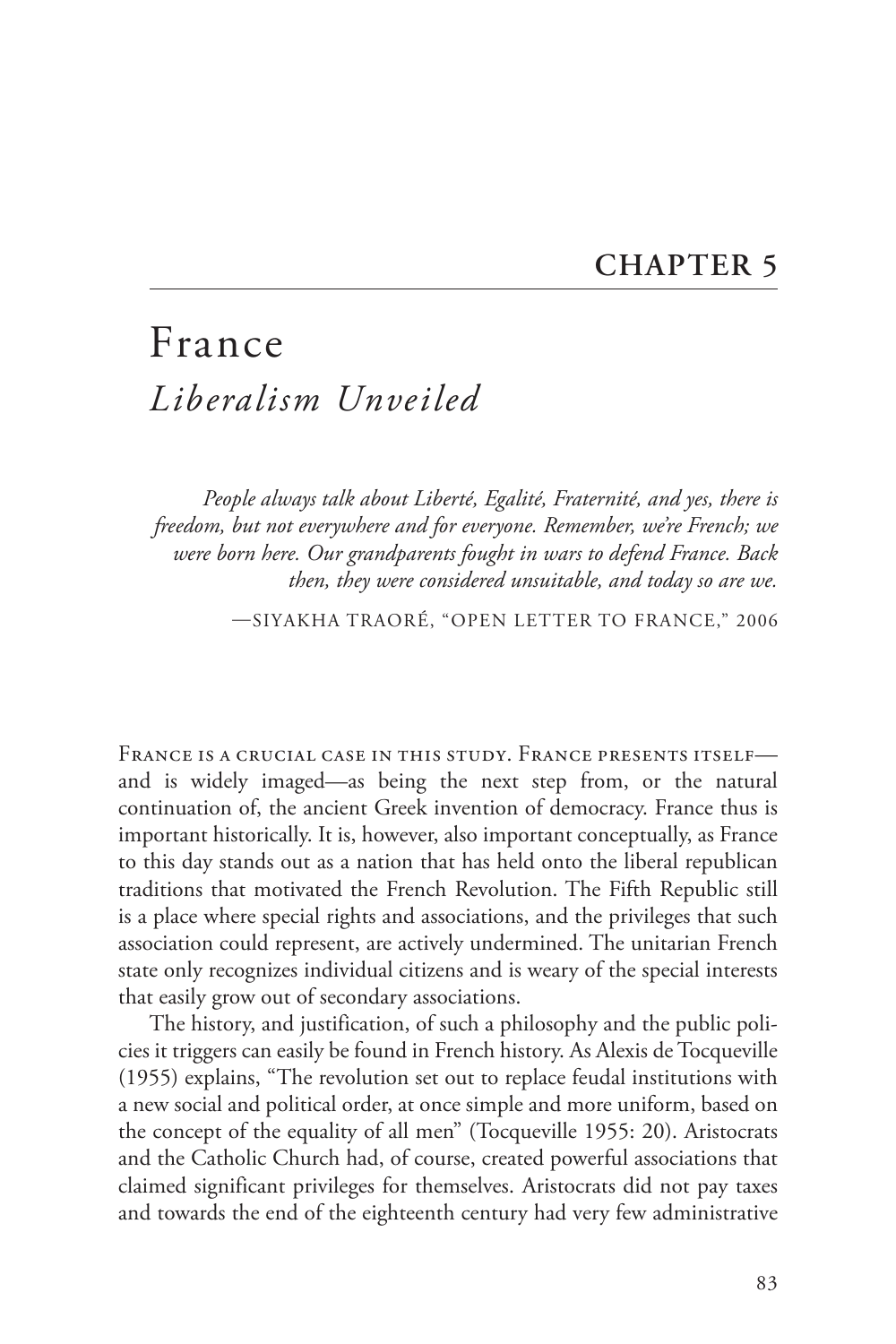tasks—thus living in a situation with many privileges and few, almost no, obligations. The situation of the Roman Catholic Church was no different. This institution, too, had important privileges that were not matched by concrete responsibilities towards the collective.

The French revolutionaries did away with the privileges of the aristocracy and the Church. Their associations were prohibited, their special rights to land, taxes, and rent-derived income canceled. Many aristocrats and clerics died swift deaths delivered the modern way, by the guillotine. The New France decided not to tolerate any interest groups and associations; no "special" groups with special rights and privileges survived. The Declaration of the Rights of Man and the Citizen was adopted in August 1789 by the National Constituent Assembly. It was the first step toward writing a new constitution for France, which was ratified in 1791. The declaration of 1789 became the preamble of the new constitution. The whole emerging system was strongly influenced by the motivation not to provide the aristocracy with any opportunities to dominate the political system—hence the option for unicameralism.

Probably the most important philosophical godfather of the new constitution was Jean Jacques Rousseau, with his *Social Contract*, first published in 1762. In it, Rousseau had established popular sovereignty as the basis for modern democratic legitimacy (Rosanvallon 1992: 26). Among other statements, Rousseau declared that "The legislative power belongs to the people, and can belong to it alone" (bk. 3, chap. 12: "How the Sovereign Authority Maintains Itself"). With regard to the law, Rousseau highlights the same principle: "Every law the people have not ratified in person is null and void—is, in fact, not a law" (bk. 3, chap. 15: "Deputies or Representatives").

Central to the establishment of "one person, one vote" was Rousseau's work on the general will. Indeed, Rousseau's thinking on this issue provided the blueprint for article 6 of the Declaration of the Rights of Man and the Citizen. It reads:

The law is the expression of the general will. All citizens have the right to contribute personally, or through their representatives, to its formation. It must be the same for all, whether it protects or punishes. All citizens, being equal in its eyes, are equally admissible to all public dignities, positions, and employments, according to their capacities, and without any other distinction than that of their virtues and their talents.

This focus on the equality of all individuals, as long as they were citizens, and the aversion to any kind of special interests, groups, and associations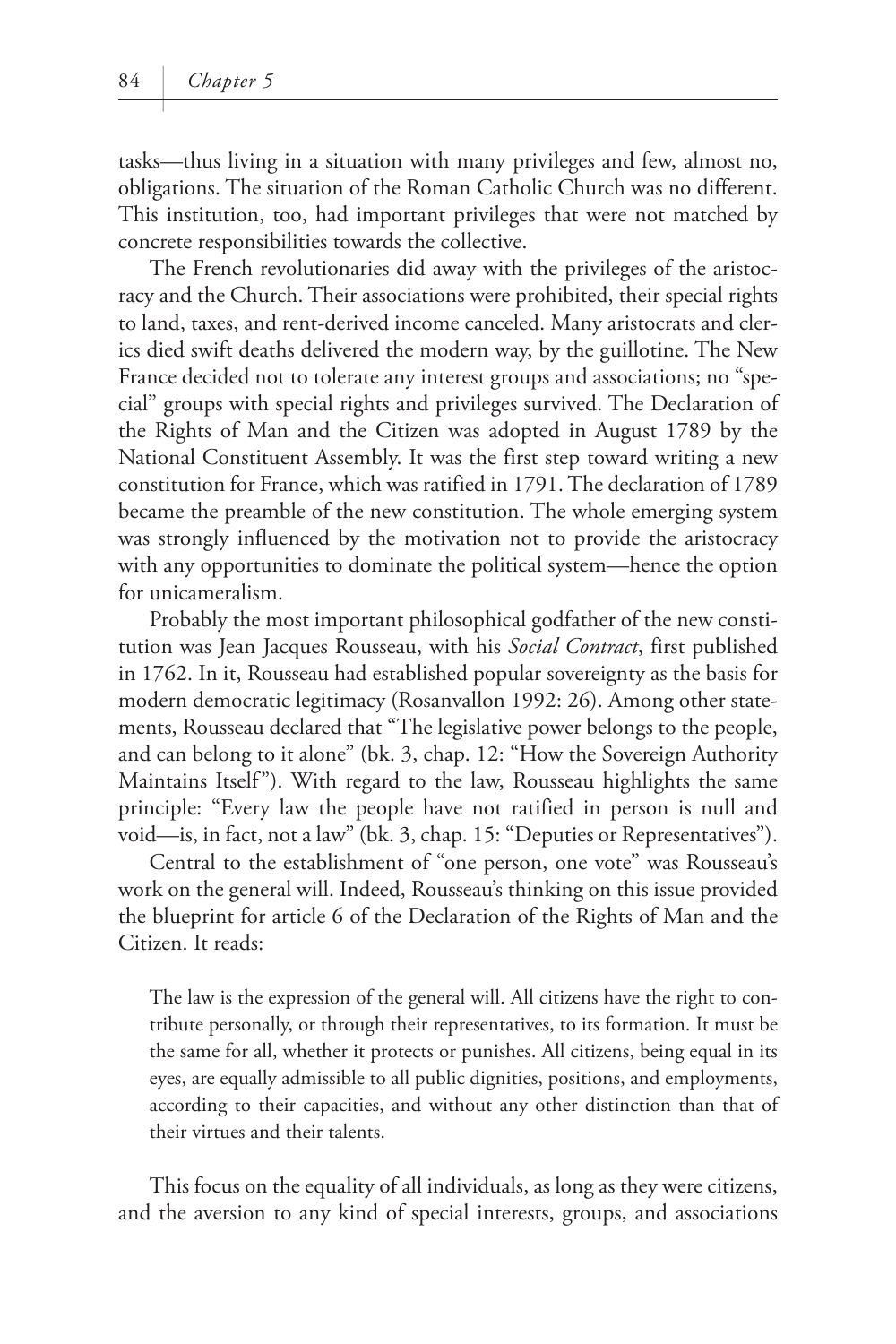still characterizes the French republic today. This chapter examines some of the implications, as well as shortcomings, of this republican tradition. My focus is on two specific shortcomings: first, the very foundational problem of who counts as a Man, and secondly, the related problem of how such a tradition is translated into contemporary politics. This chapter will demonstrate that nonwhites were not considered Man by the French metropolitan forces that dominated the political scene in revolutionary France. From the very beginning, the supposed radicalism of the French Revolution was thus severely flawed. More than universal principles, it expressed Western white principles that were, in addition, further limited by their gender bias. I further argue that this ambivalence is still characteristic of contemporary France, so that the supposedly neutral framework of "one man, one vote" serves the purpose of perpetuating privilege while prolonging second-class status for nonwhites. The relation between defending privilege while producing exclusion is indeed dialectical in that one constitutes the other.

Methodologically, the best place to unveil the mechanisms that constitute privilege through exclusion and second-class citizenship are at the very margins of the French polity—there where the regime ran thin. Before delving into the politics of contemporary France, I will thus explore the situations in some of the French colonies.

#### Colonies: Where Liberalism Hits the Fan

After the fall of the Ottoman Empire in 1918, France assumed a mandate of what today is Syria and Lebanon, which lasted until 1946. France had indeed acquired experience in the "Orient" after Napoleon's conquests of Egypt in 1798—and was thus deemed well suited by the League of Nations for this task. During that time, "the French established a tacit pecking order of access to state jobs and other economic benefits. In Lebanon, Christians obtained a disproportionate number of civil service jobs, despite the constitution's promise of equitable access" (Thompson 2000: 81). Once it became clear, through the 1932 census, that the French colonial administration was biased against Muslims and for Christians, the French did what they still do to this day: they stopped collecting ethnic and religious data in the census (Thompson 2000: 82).

One can observe similar contradictions in other corners of the French colonial empire. There, as elsewhere in the colonized world, racism was integral to domination, as Ann Stoler has so vividly explained when stating,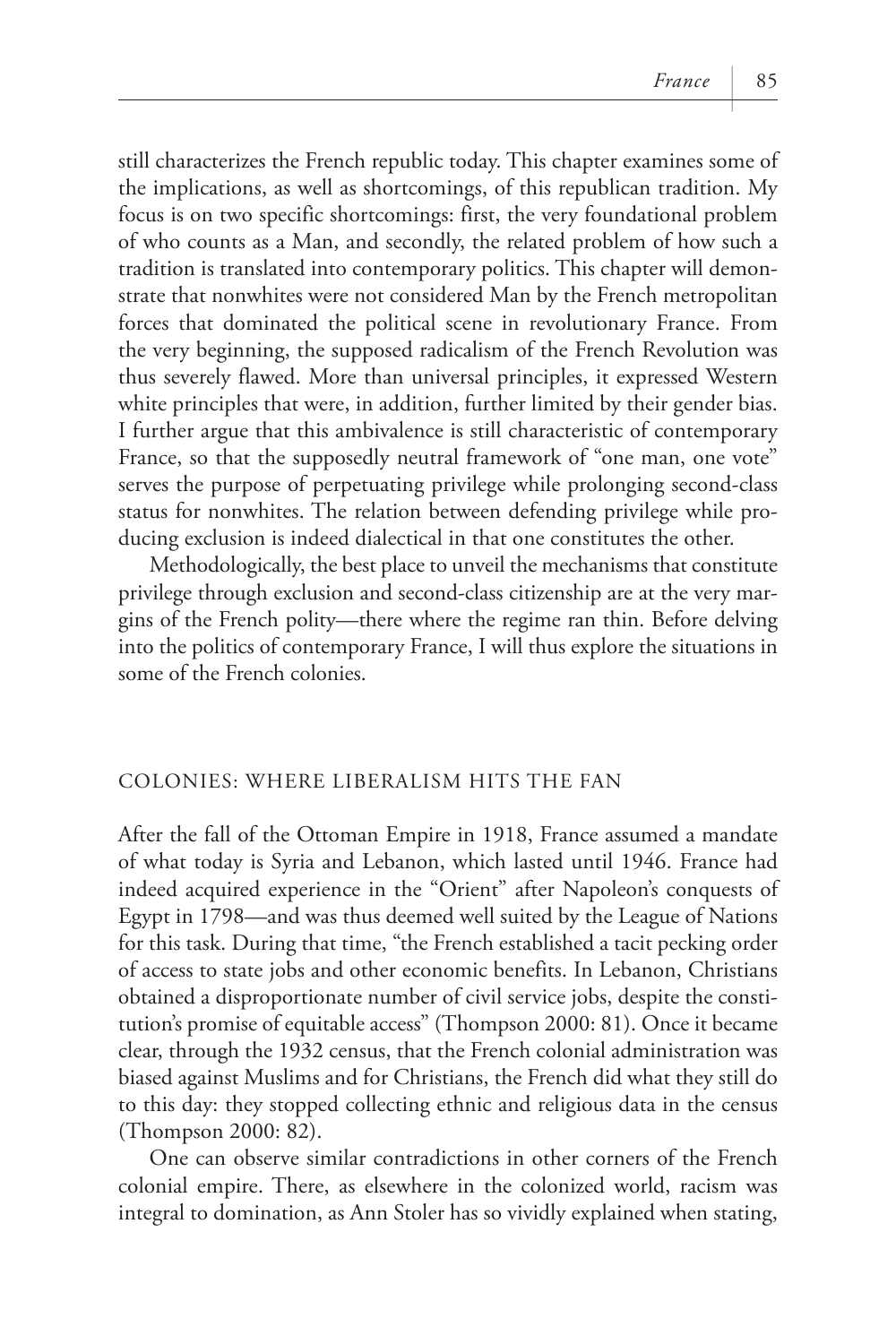"Racism is an inherent product of the colonial encounter, fundamental to an otherwise illegitimate access to property and power" (Stoler 2002: 24).

In the French Caribbean, for example, revolting slaves did not find the sympathy and support from the revolutionary champions of *fraternité* and *égalité* back in the colonial motherland. Even Robespierre, as radical as he was, did not push for the de facto emancipation of slaves—even if he favored it in theory (James 1938: 59).

To the contrary, such influential public figures as Condorcet, while favoring abolition in theory, argued for a gradual investment with citizenship rights, because at the time of the French Revolution, the "stupidity contracted through slavery by the corruption of their morals (the necessary result of their masters' influence), the slaves of the European colonies have become incapable of fulfilling the duties of free men" (Condorcet, quoted in Dubois 2004: 181).

When emancipation was proclaimed in Haiti in 1794, after the slave revolt, French colonial administrators sought for ways to block the full political emancipation of blacks and instead proposed a gradual transition that would not endanger the economic structure of the island (Dubois 2004: 183).

In Haiti, when nonwhites raised the banner of liberty, they were quickly dealt with. So in 1790, when "Lacombe, a Mulatto, claimed for his people [mulattos, not blacks] social and political rights. The whites of Le Cap hanged him on the spot" (James 1938: 49).

Many similar stories are found in the classic study of the Haitian Revolution by C.L.R. James. There is the case of M. de Baudière, a French colonial administrator in Haiti, who also in 1790 proposed a "moderate petition for some Mulattoes seeking to improve their status" (James 1938: 49). He was lynched by the local whites, his body "shamefully mutilated" (James 1938: 49).

Back in Paris, where the taking of the Bastille and the passing of the Declaration of the Rights of Man and the Citizen inspired the masses, it quickly became clear that blacks and mulattoes were not included among the Men and Citizens. Abbé Grégoire, spokesman for the "Friends of the Negro," as well as a member of the French National Assembly, proposed that the declaration thus gave mulattoes (not blacks!) the right to vote. To this, "a San Domingo deputy protested. Another deputy moved that the discussion be closed. De Lameth, the same who had chirped so noisily three months before, agreed that Gregoire's 'indiscreet proposal' should not be discussed, and the House decided not to discuss it" (James 1938: 55). By denying political rights to mulattoes and not even considering blacks, the French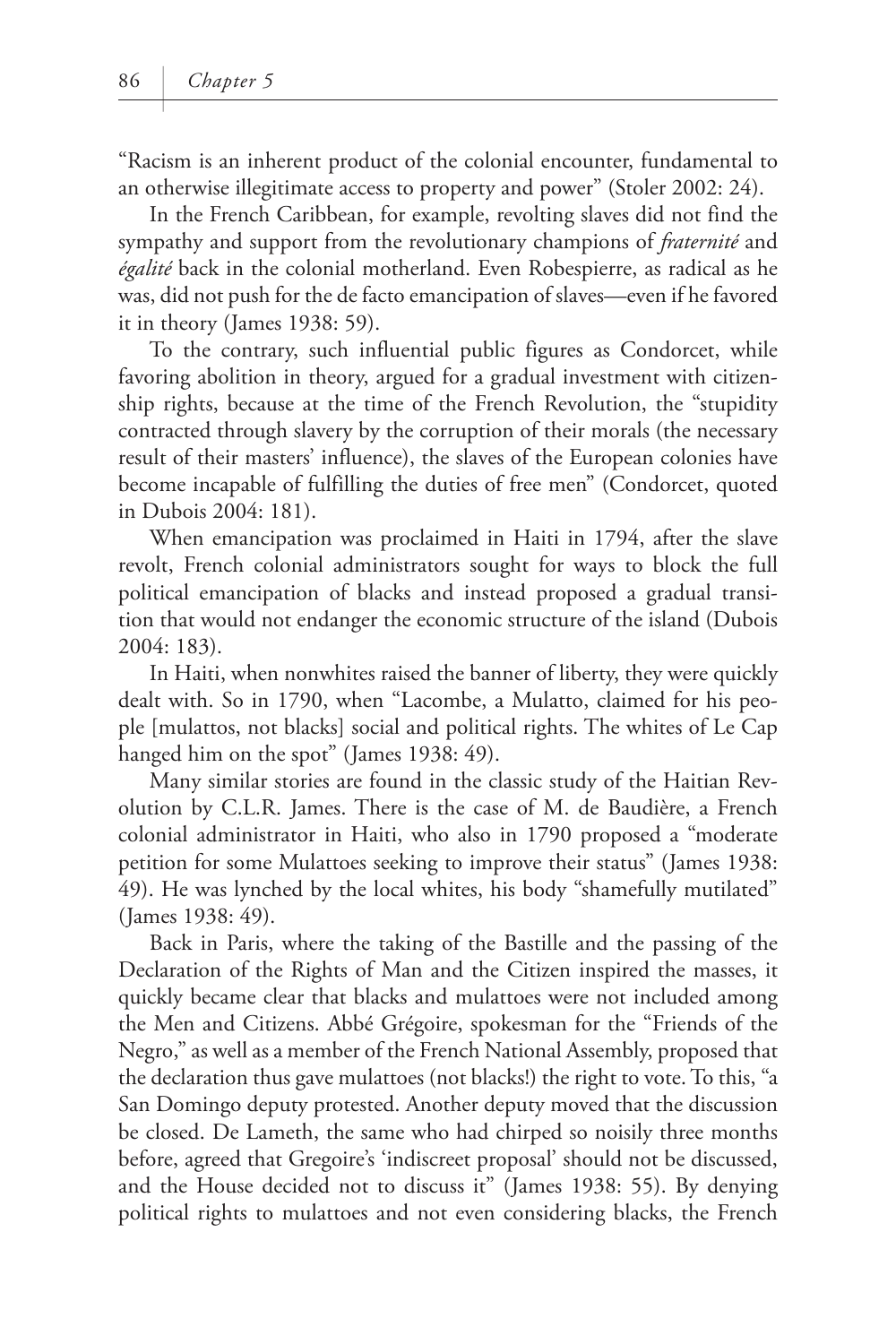Declaration of the Rights of Man and the Citizen indeed made nonwhites nonhumans—a point stressed by Frantz Fanon in 1956. In his resignation letter to the French colonial minister in Algeria, Fanon wrote: "What is the status of Algeria? A systemized de-humanization" (Fanon 1970: 63).

Indeed, as C.L.R. James (1938) shows, Haiti could only achieve emancipation for its slaves by breaking with France. Napoleon had sent his own brother-in-law, Charles Leclerc, to Haiti to restore slavery and bring Haiti back to France, so that it could continue to produce the riches France so desperately wanted. The biggest army Napoleon had ever sent abroad was given the mission to reinstate slavery for the land of universal freedom and brotherhood. However, almost all of the 34,000 French soldiers found their death in Haiti.

Clearly, as Etienne Balibar (2004) has argued, the European Enlightenment not only accepted racism—it indeed constituted it. To claim cultural heights for Europeans rested on the previous establishment of civilizational hierarchies that were profoundly racialized. This view assumed that Europeans had climbed to the cultural heights that gave them specific rights and entitlements, whereas non-Europeans had not achieved this stage yet and thus lacked the intellectual, cultural, and hence civilizational qualities that provided the groundwork on which liberalism rested. Since Kant, this groundwork was comprised of rational, autonomous individuals whose reason and intellectual autonomy allowed them to decide for themselves, and whose individual preferences could then be amassed and translated into collective decisions (Rosanvallon 1992). In particular, Africans provided the necessary contrast to these European achievements (Eze 2008). Africans were classified by European analysts as not rational or autonomous enough to have their voices heard and considered. They instead needed tutelage. As Frantz Fanon has argued, the colonized were part of the realm of dehumanized \*non-being (Fanon 1967: 10).

The constitutive function of black backwardness as the measure for white advancement, which translated into white rights and black obligations, found expression not just in the French First Republic. In the Second Republic, after slavery was abolished again (in 1848) and blacks obtained formal rights, Antillean social rights were restricted and labor coercion instituted (Blackburn 1988). Indeed, after slaves in Guadeloupe, Martinique, Guyana, and Réunion declared their freedom, the National Assembly in Paris voted not to facilitate their integration, but to compensate their former masters (Blackburn 1988: 501).

When the Second Republic embraced industrial production in the form of *usines centrales* for the massive industrial production of sugar in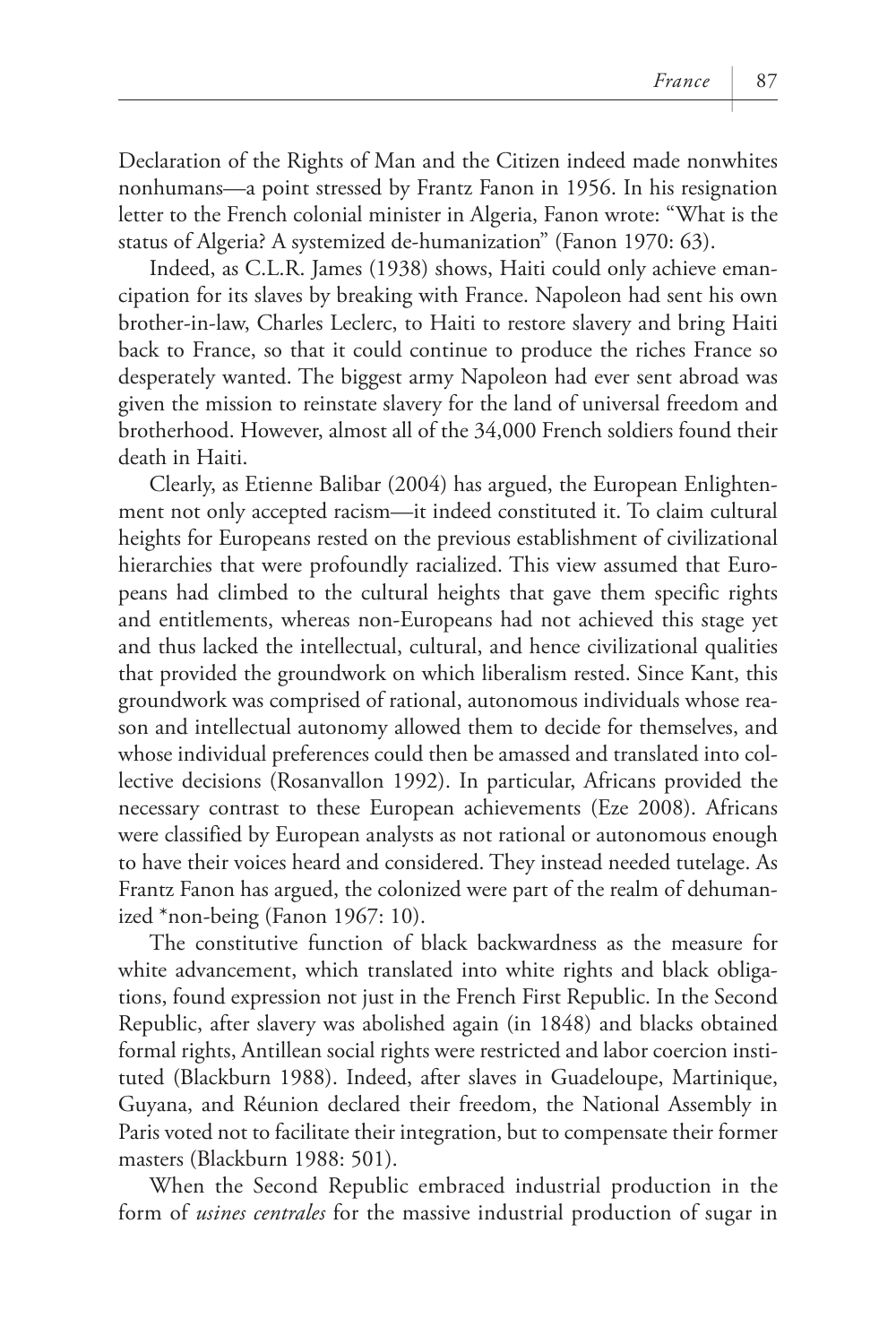the Caribbean, it searched for a way to force the newly freed blacks to fuel these new, emerging machines—a task not easily achieved during the short-lived Second Republic. When the republic gave way to the Second Empire, "the Bonapartiste regime endeared itself to the planters and sugar companies by taking immediate and vigorous measures to ensure a larger and more disciplined labour force. In February 1852 an imperial edict suppressed all colonial representation and self-government; Guadeloupe's *Le Progrès* had already been banned. Draconian labour legislation was introduced. Every adult was obliged to carry a *livret* with details of employment and residence; those failing to comply could be subjected to penal labour. Subsequent regulations stipulated that those occupying plantation lands should render labour services to the planters, for which they might receive nominal payment" (Blackburn 1988: 502f).

According to Blackburn, "The slave had been forced to work by the whip; the ex-slave was forced into an unequal contract by the need to prove gainful occupation or to pay a capitation tax" (Blackburn 1988: 503). Indeed, bonded laborers for Senegal soon replaced the former slaves in the French Caribbean. In 1852, such bonded labor contracts were allowed by imperial decree. This regime operated until 1860, bringing a total of 16,000 Africans to the French Caribbean (Blackburn 1988: 503). Even though African indentured labor was ended in 1860s, "some 77,000 Indians, 1,300 Chinese and 500 Vietnamese were introduced to the French Antilles"—all as indentured, that is, unfree, laborers and serfs (Blackburn 1988: 503).

Then, under the Third Republic (1870–1940), "the Antillean people's rights were nominally reinstated, even as they were also subject to an authoritarian colonial administration that governed a racially organized society. During the century following emancipation, rationalized bureaucracy, modern agro-industrial production, and republican colonialism became interdependent" (Wilder 2004: 37).

In one way or another, postrevolutionary France used nonwhite colonials and postcolonials to construct economic power, which was then used to justify the claim of high cultural, intellectual, and civilizational standing for themselves. Indeed, this hierarchy became so ingrained in the French *Selbstverstaendniss*, the way of thinking about oneself, that it arguably still informs French nationalism and mainstream representation. To this day, as the next section will demonstrate, the condition for integration into the French mainstream is to assimilate, that is, to become French, which easily translates into climbing up to the cultural heights of the French. As Tyler Stovall and Georges Van den Abbeele explain in the introduction to their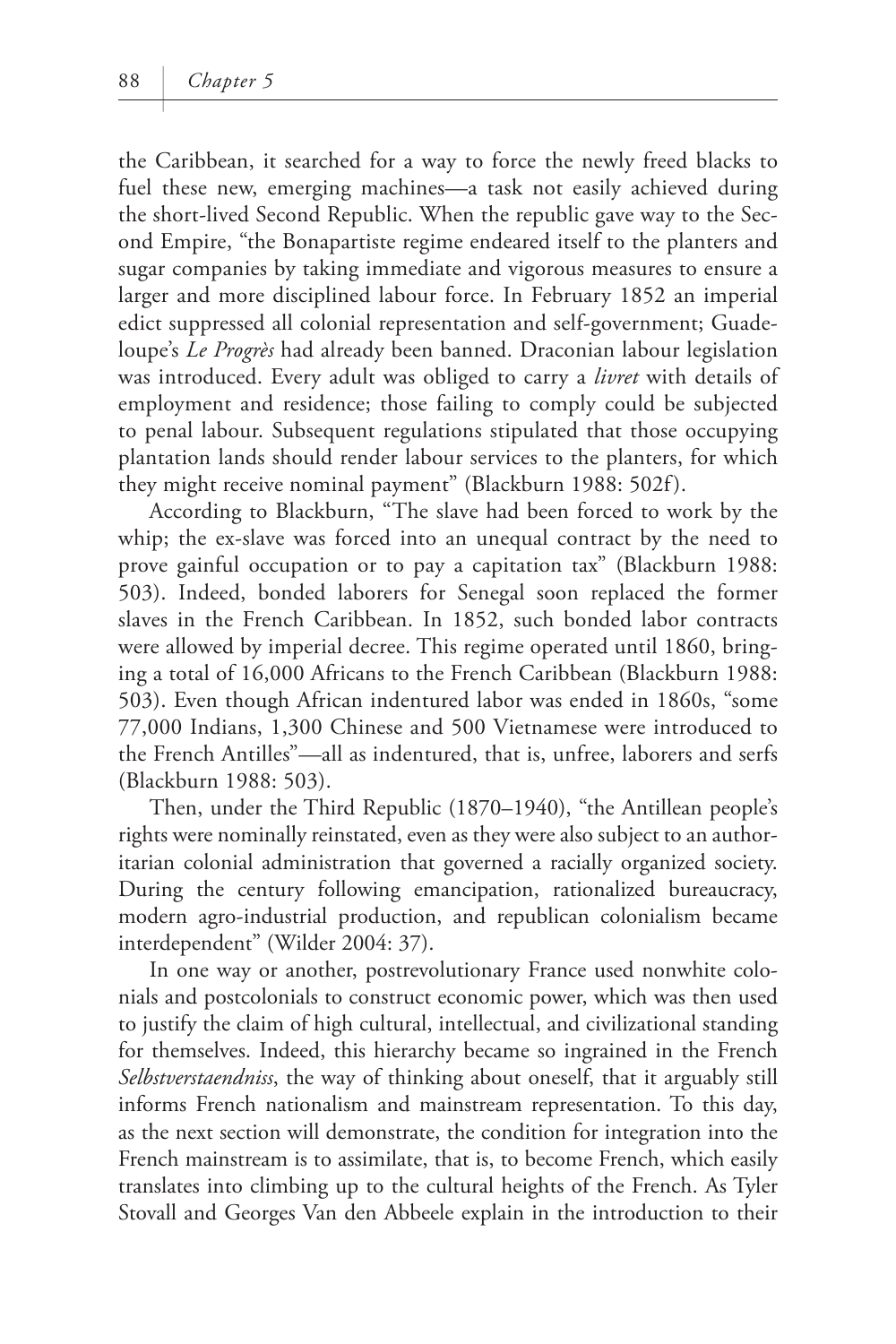*French Civilization and Its Discontents* (2003), "No proponents of these missions of French civilization ever expected that cultural exchange to be in any way bidirectional. France's 'missions,' forged by the Jacobin heritage of the Revolution, have seemingly always understood its 'universalism' to be coterminous with the assimilation of specifically French identity and its republican values" (Stovall and Abbeele 2003: 4). For the French, their *mission civilisatrice* was to make the world under their rule more French. Only then could they be admitted as equals. The problem, since the very beginning of French colonialism, was and continued to be that some people and groups were deemed unassimilable. The same authors just quoted explain: "In practice, though, especially that concretized under colonial rule, limits were drawn with some folks considered worthy of being civilized while others were termed 'unassimilable' and doomed to never-ending barbarism" (Stovall and Abbeele 2003: 5).

Under colonial rule, this distinction translated into a classification of natives into "indigène" and "assimilé," with different institutions and treatments for each. For Gary Wilder (2005), such a bifurcated system bore several inherent contradictions, namely, "socioeconomic individualism without juridico-political individuality, social development without civil society, citizenship without culture, nationality without citizenship" (Wilder 2005: 5). After decolonization, and with the onset of migration from the former colonies to France, this distinction carried over to a classification of first- and second-class citizens. In today's reality, as Pap Ndiaye (2008) explains, racism comes in many forms, and even if the cruder form of biologically determined racism was dismantled after the Second World War, it has survived in the form of a discrete, yet very real colonizing mission and a very dominant paternalism (Ndiaye 2008: 428).

Liberalism, as coined by the French Revolution, thus bears an inherent contradiction. On one hand, it declares itself "universal" while really only reflecting a particular French-European experience, which becomes evident in its differentiated evaluation of different civilizations, where their own is "naturally" the one superior to all the others, which hence need to be "civilized" (Chakrabarty 2000). On the other hand, it does not even live up to the very mission it declares, as it rejects some groups and cultures as outright "unassimilable," hence justifying their exclusion from a regime of French rights. Both these strategies reveal the deep bias and the inherent contradictions of the kind of European liberalism emerging during the eighteenth century in Europe. Uday Singh Mehta (1999) has highlighted this contradiction for the British case when explaining that liberalism and empire were indeed linked. According to Mehta,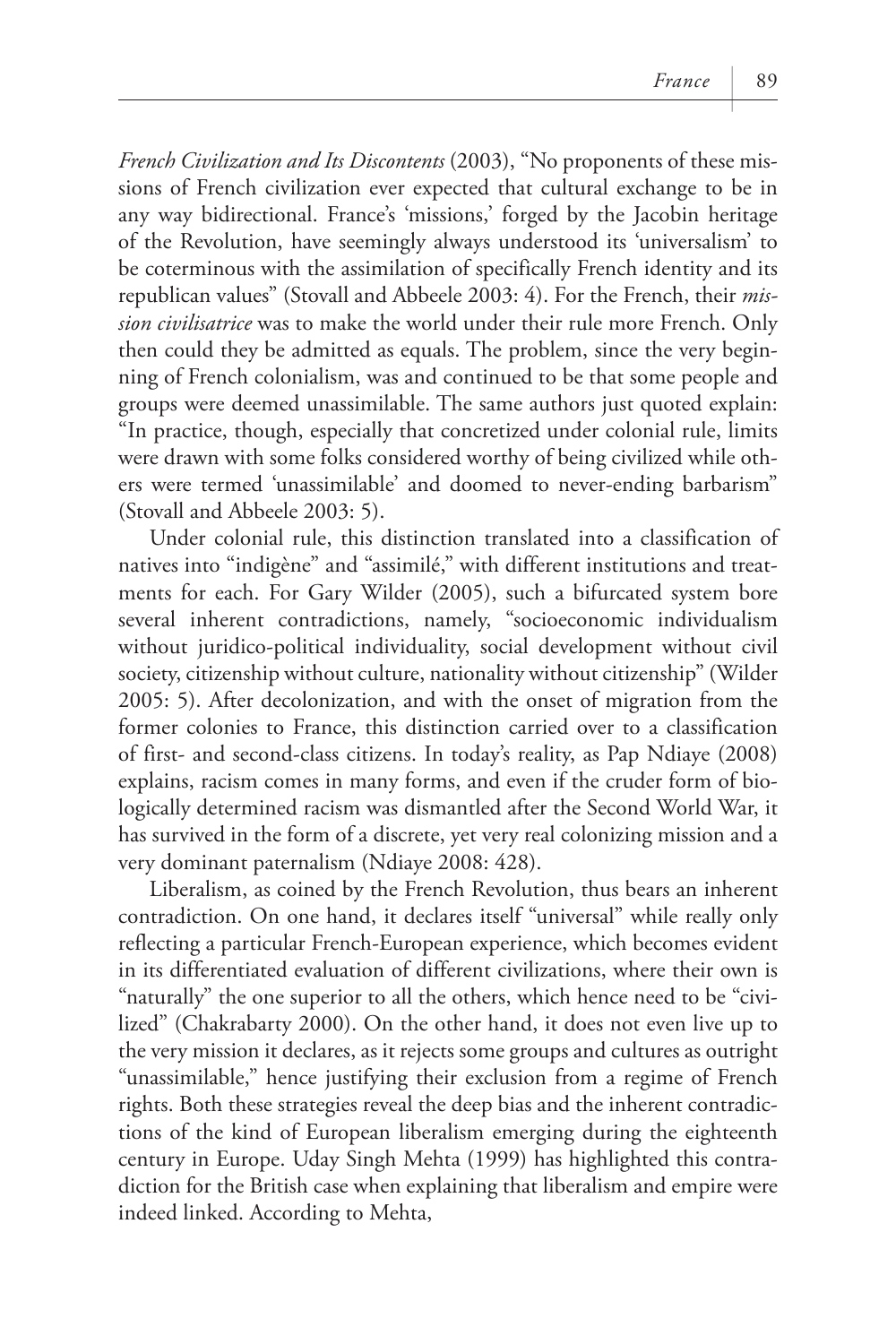The historian in James Mill, the legislator in Bentham, the educator in Macaulay, and the apostle of progress and individuality in J.S. Mill, all, I believe, fail in the challenge posed by the unfamiliar; because when faced with it they do no more than "repeat," presume on, and assert (this where power becomes relevant) the familiar structures of the generalities that inform the reasonable, the useful, the knowledgeable, and the progressive. These generalities constitute the ground of a cosmopolitanism because in a single glance and without having experienced any of it, they make it possible to compare and classify the world. But that glance is braided with the urge to dominate the world, because the language of those comparisons is not neutral and cannot avoid notions of superiority and inferiority, backward and progressive, and higher and lower. (Mehta 1999: 20)

Similar exercises to deconstruct the great European thinkers of liberalism and enlightenment, such as Hegel and Kant, render similar results, revealing deep Eurocentric bias (Dussel 1993). However, Mehta (1999) concludes, and I agree with this assessment, that

[The] point is not that the existence of the empire and the political thought or even more specifically the liberal thought that emerged concurrently with it were obviously in contradiction. That claim is neither obvious, nor, I believe, ultimately true. In any case the language of contradictions is too precise an instrument to say anything of interest about generalities that range across centuries and involve the complicated intersections of ideas and practices, not to mention the different logics of domestic and international imperatives. Moreover, contradictions, if they do exist, do not close the space on the complexities that emerge from the extended link between liberalism and empire. They should be taken as an invitation to that space. (Mehta 1999: 7)

This space between liberalism and empire (or even the one between republicanism and racism) indeed constitutes the most fruitful unit of analysis for a critical examination of democracy and citizenship, because it reveals the profound bias of the European tradition and the mutually constitutive relationship of citizenship and exclusion. As Dipesh Chakrabarty has argued with Ranajit Guha, "The European bourgeoisie . . . made its own interests look and feel like the interests of all" (Chakrabarty 2000: 15). The implications of such a politics are far-reaching and are only beginning to be unveiled. They force us to take a closer look at history, as well as to reexamine our own disciplines and the ways we approach reality (Rodriguez, Boatcă, and Costa 2010; Boatcă 2010; Lander 2002; Mignolo 2008).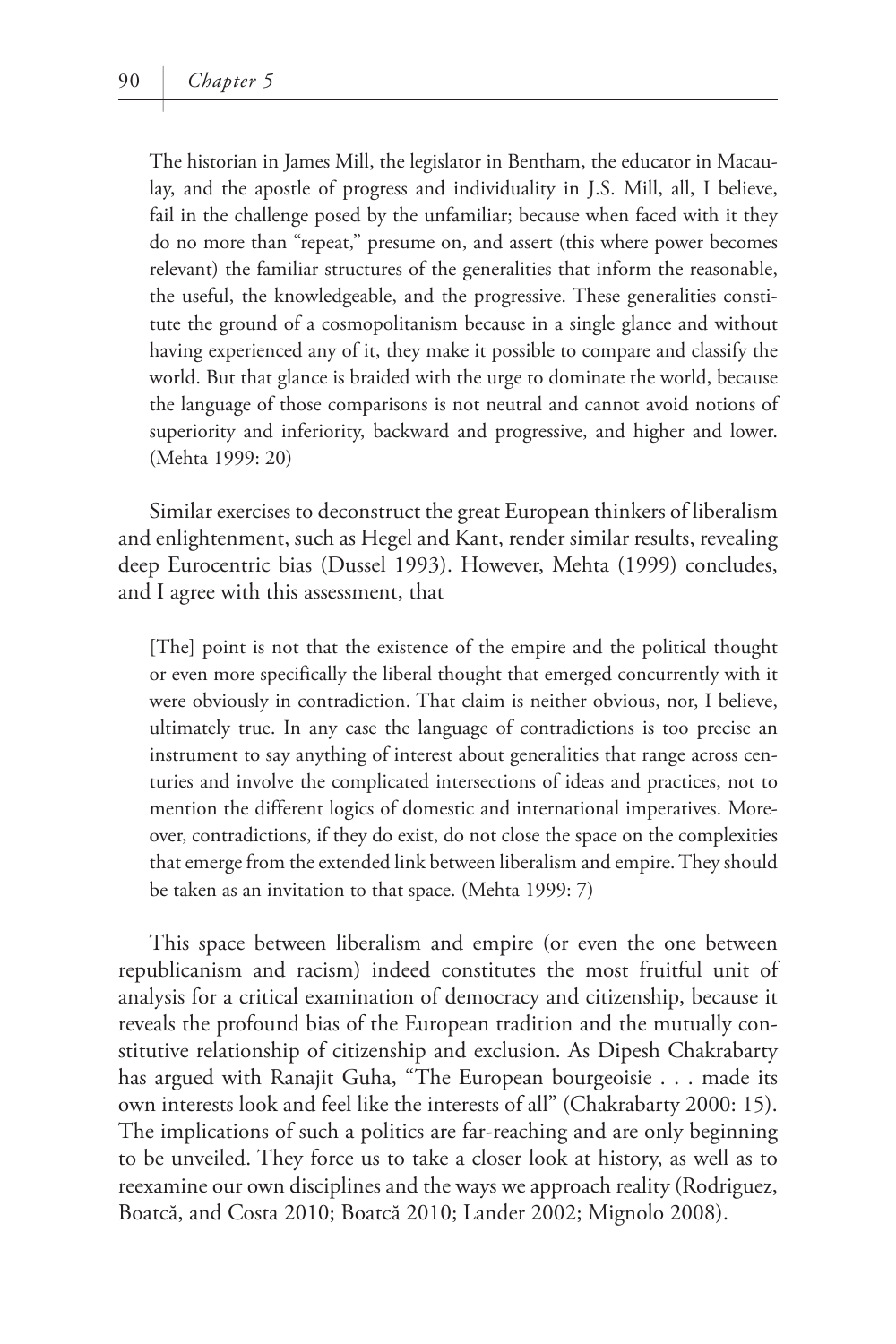## Contemporary France: How to Be More Equal Than Others

In contemporary France, assimilation still provides the only way to find acceptance among white, mainstream Frenchmen and their polity. Assimilation, however, is not easily achieved, even if most immigrants seek it. On one hand, nonwhite skin color resists easy assimilation; on the other, religious beliefs and the symbols they come with seem too costly to simply give up in order to find acceptance. The result among all those who seek integration, acceptance, and even assimilation, but have not been able to achieve any of them, is often one of frustration and resignation. Among the youth, especially those born in France, this frustration has led to protests of different forms—some nonviolent, others less so. However, French official ways are apparently stubborn. In February 2004, the French parliament outlawed the use of religious symbols in public schools, forcing Muslim girls to unveil themselves. After the breakout of minority youth riots in early November 2005, Prime Minister Villepin asserted: "France is not a country like others. It will never accept that citizens live separately, with different opportunities and with unequal futures."1

The way the French state seeks to ensure equal opportunities is guided by its commitment to the republican ideas of *citoyenneté* and *intégration*, which point to assimilation as the only way to integrate immigrants and nontraditional citizens into the nation. The core of this philosophy is to not recognize differences among French citizens, and to apply color-blind public policies to ensure equal opportunity.

However, the assertion of the French prime minister was in stark contrast to a French reality that has been depicted by many as increasingly separate, where people of different ethnic backgrounds encounter very different opportunities and face highly disparate futures.<sup>2</sup> France has become a showcase and example for a more dominant European policy of not recognizing ethnic groups and minorities, and focusing on assimilation as the main, and indeed only way to integrate immigrants. Officially, once a citizen, the French state does not take into account any group-specific characteristics that de facto set the citizenry apart, such as ethnicity, religion, or gender. The French state therefore insists on a form of radical individualism that is anchored in political liberalism and classical republicanism. This model is dominant all over continental Europe, and the importance of understanding the French way of officially denying the very existence of minorities, therefore, extrapolates beyond the borders of the Fifth Republic, where it originated.

<sup>|</sup> <sup>91</sup>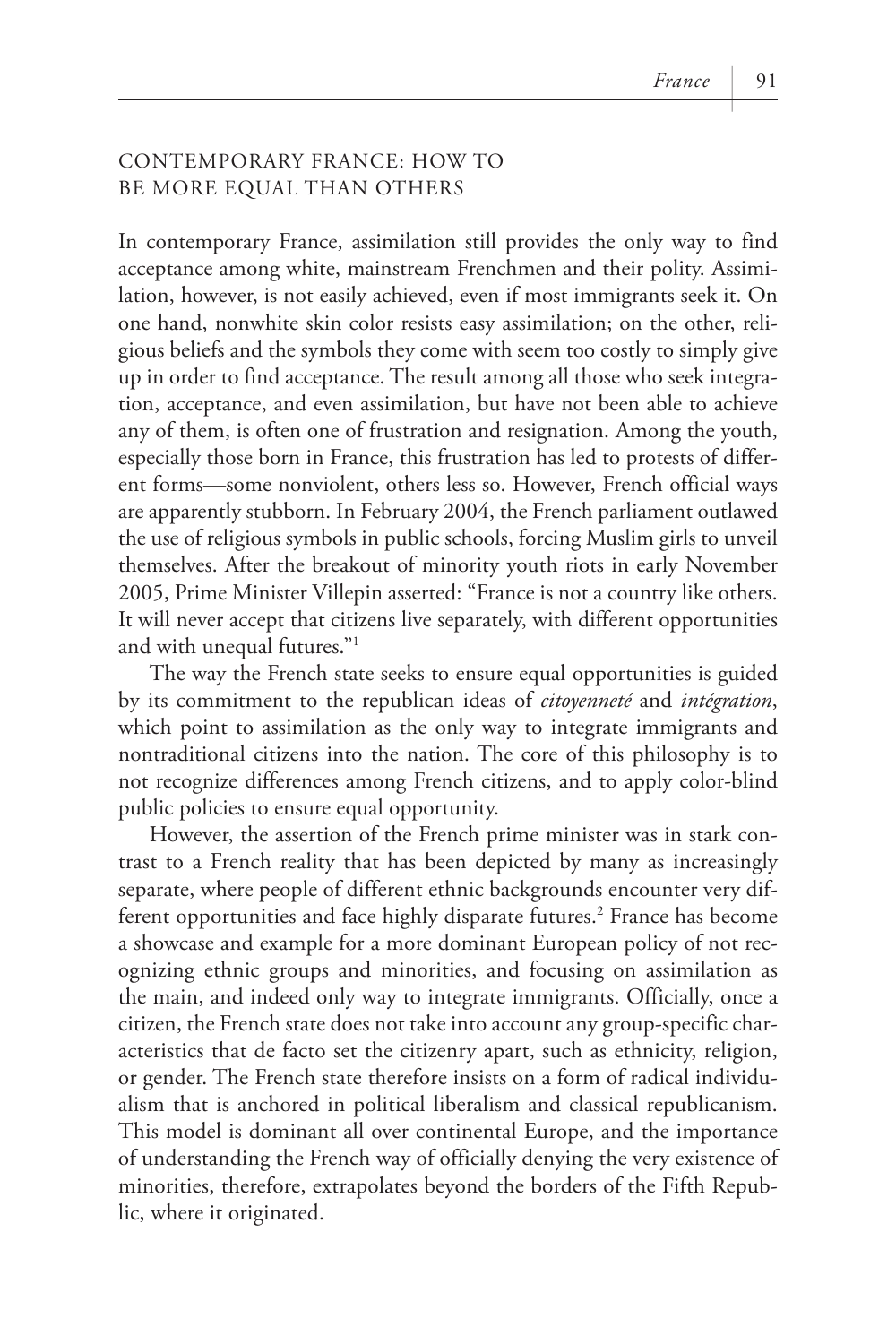In real life, the distinction of insider/outsider that regulates national belonging and the distribution of rights is negotiated through the construction of a racialized conception of community. Nationalist political groups rediscover and disseminate a myth of "purity," detecting "foreign" elements that "contaminate" the national body. Thus, whereas French political elites insist on not officially recognizing any minorities within the national body, cultural, ethnic, and religious differences are routinely recognized in everyday interactions, and they are extremely consequential.

The French citizenry is in itself biologically, culturally, religiously, and ethnically heterogeneous and has indeed always been so. This implies that nonwhites are not necessarily foreigners and immigrants. To present and frame them as such is at the very core of the problem—or more precisely, it constitutes them as a problem. This framing is, however, very prevalent in France as elsewhere in Europe. In a very telling interview broadcast in October 2005 on prime-time French TV, Hélène Carrère d'Encausse, a French historian and distinguished member of the Académie française, when asked about how to understand the riots of black youth in French *banlieues*, stated: "I am not surprised at all: how could young Blacks, coming directly from their African village, adapt to the French way of life?" (Millot 2005).

There is, however, no reason to believe that the black youth who took the streets in France in 2005 and thereafter were foreigners—let alone immigrants. To the contrary, there is every reason to believe that instead, the situation of the two boys electrocuted while running from the police after playing soccer on October 7, 2005, was typical: both Bouna and Zyed were born in France. Generally, it takes a long history of broken promises, frustrated hope, failed help, and discouraging experience in one's own country—not the country of others—to produce the kind of protests the world has been witnessing in France (Keaton 2009). However, the exact backgrounds of French minorities are not known, because official population surveys do not account for them, following the French tradition so well established in such places as Syria and Lebanon. The only data available come from nongovernmental organizations and are thus limited in their degree of representativeness. They are still informative.

In a survey conducted in 2007 by sorres, "the most renowned and largest market-research firm in France" (Tin 2008: 36), a total of 3.86 percent of adults interviewed self-declared "black." Of those, 56 percent declared that they had experienced racism in their everyday lives.<sup>3</sup> Research has further demonstrated that young blacks (classified in the available surveys as second-generation Maghrebins and sub-Saharan Africans) are 2.5 times as likely to be unemployed than their white counterparts, which means that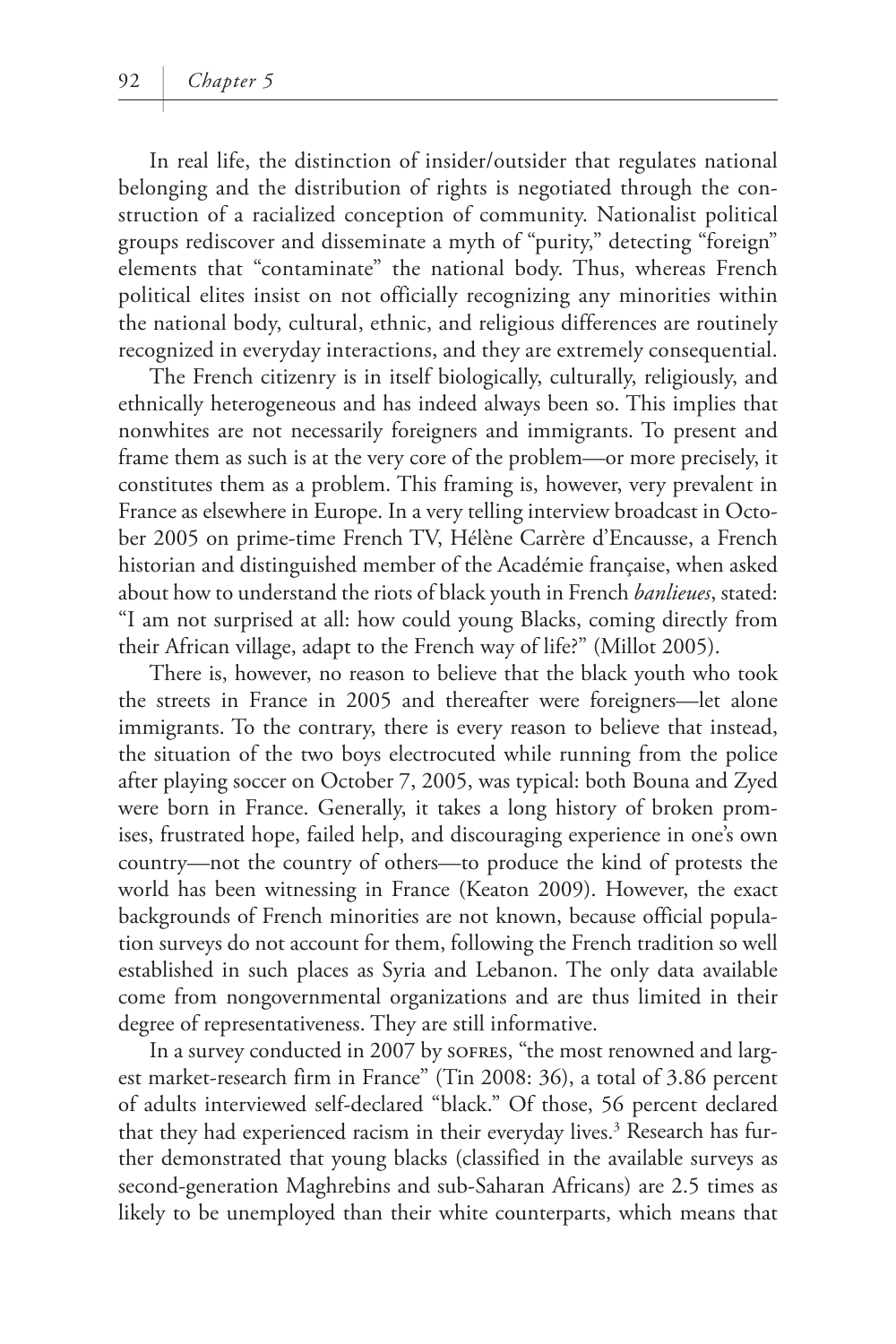their unemployment rates hover around 20 percent! Although nonwhites also drop out of school more often than whites, their difficulties in finding jobs remain, even when compared to whites with the same qualifications (Silberman, Alba, and Fournier 2007).

Similarly, such authors as Philippe Bernard (2004) and Sylvie Zappi (2004) have demonstrated that nonwhite French graduates from French elite universities were 25 percent less likely to find jobs in the private sector compared to their white colleagues with the same qualifications, and that France has never appointed a black ambassador to one of its 156 embassies—even though there are plenty of well-prepared black diplomacy graduates.

Hence, in the words of Pap Ndiaye (2008), being black in France is an "objective social handicap" (Ndiaye 2008: 430), and the de facto effect of discriminatory practices is one of racialization. According to Ndiaye (2008), "There therefore exists a black minority in France insofar as there is a group of people considered black and united by this very experience, which constitutes a tenuous, yet indisputable link. This link is not necessarily the foundation of a racialized identity, but it recognizes the shared destiny of being considered black, no matter the subtle diversity of the chosen identities" (Ndiaye 2008: 65, my translation). Patrick Lozès, former president of the French Representative Council of Black Associations, an umbrella organization for black associations in France (*Le Cran*), and candidate for the 2012 French presidency, confirmed this assessment. In his experience, "Blacks in France are not full citizens . . . they are invisible 'glass citizens,' because not even their numbers are fully known."4 The research conducted by *Le Cran* showed that 81 percent of blacks in France were indeed French citizens; the widespread perception, however, is that most blacks in France are foreigners. "They cannot go back anywhere—their country is here" (Patrick Lozès, interview June 20, 2011).

The racist and exclusionary practices responsible for this situation are not hard to decipher as anxious responses of traditional, white residents towards a changing environment, fanned by nativist political elites that have much to gain from blaming immigrants and nonwhites for complex socioeconomic problems (Giry 2006). Indeed, as Vincent Geisser has demonstrated in the case of Muslims, "Islamophobia in France, unlike elsewhere in Europe, is largely an intellectual phenomenon driven by elites, and it stems less from insecurity than from racialist ideology" (quoted in Giry 2006: 92). The public debates about the accusation of Vincent Geisser, a French researcher accused in 2009 by the "defense security officer" of the National Center for Scientific Research (cnrs) for holding "too favorable opinions of Muslims" further testified to the active involvement of political elites in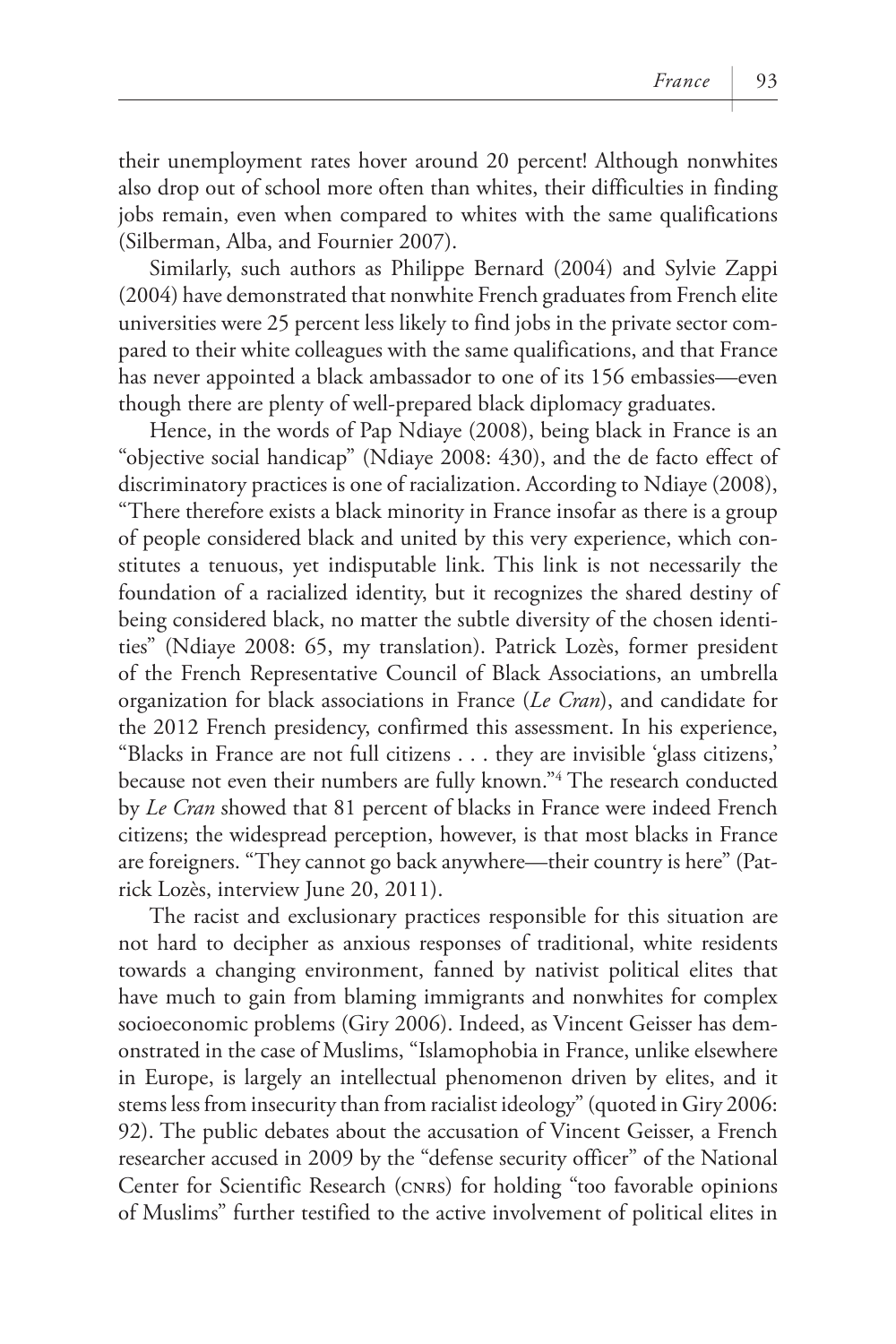the framing of nonwhites as non-belonging foreigners and intruders who do not deserve the same treatment and rights as traditional white citizens. However, the black presence in France started in the eighteenth century, the great century of the slave trade. By royal decree, once in France, slaves had to be liberated and instructed in a craft. Already in the seventeenth century, there was thus a bifurcated treatment of blacks. Whereas those residing in the colonies fell under the 1685 Code Noir, those brought to and residing in mainland France had access to certain rights and privileges, and slavery was thus actively fought in mainland France. Free blacks did fall under some restrictions, such as the ban to marry, in order to avoid the proliferation of mixed races. "In December of 1738, a royal decree limits the stay of slaves to the learning of a craft and a maximum time of three years" (Ndiaye 2008: 134, my translation). As early as 1770, some 5,000 blacks resided in France, out of a total population of 20 million (Ndiaye 2008: 134f).

Hence, as Pap Ndiaye (2008) has argued, "Paris has been a black capital, where Africans, Caribbeans, Guyanese, and African Americans have mingled since the 1920s and where an encounter between the universally humane and the particular black has been practiced, with all its tensions and contradictions, and at times its tears" (Ndiaye 2008: 427f, my translation). The depiction of nonwhites as intruders and immigrants is thus not correct, and instead of describing a reality, rather provides a framework that permits the allocation of blame. "Foreigners" and "immigrants" are held responsible for most of the contemporary problems France faces, even though the great majority of them are indeed French citizens, so that this blame can easily be translated into blaming nonwhites and non-Christians (Patrick Lozès, interview June 20, 2011).

However, as noted above, white French citizens effectively benefit from the exclusion of nonwhites—especially in the job market, where high unemployment also affects them. In such crucial institutions as the National Assembly, the diplomatic corps, the army, or even in local government bodies, black citizens are either severely underrepresented or entirely absent (Lozès, interview 2011). Housing is another central area where discrimination is widely practiced, negatively affecting nonwhite citizens while positively furthering the chances of white citizens in such competitive housing markets as those in Paris. "Some blacks simply cannot find apartments and are thus forced to live permanently in hostels, where they are exposed to all kinds of dangers, or they are forced to live in apartments that pose risks to their health, due to contaminated walls and pipes" (Lozès, interview 2011).

According to Patrick Lozès, to achieve justice, the crafting of public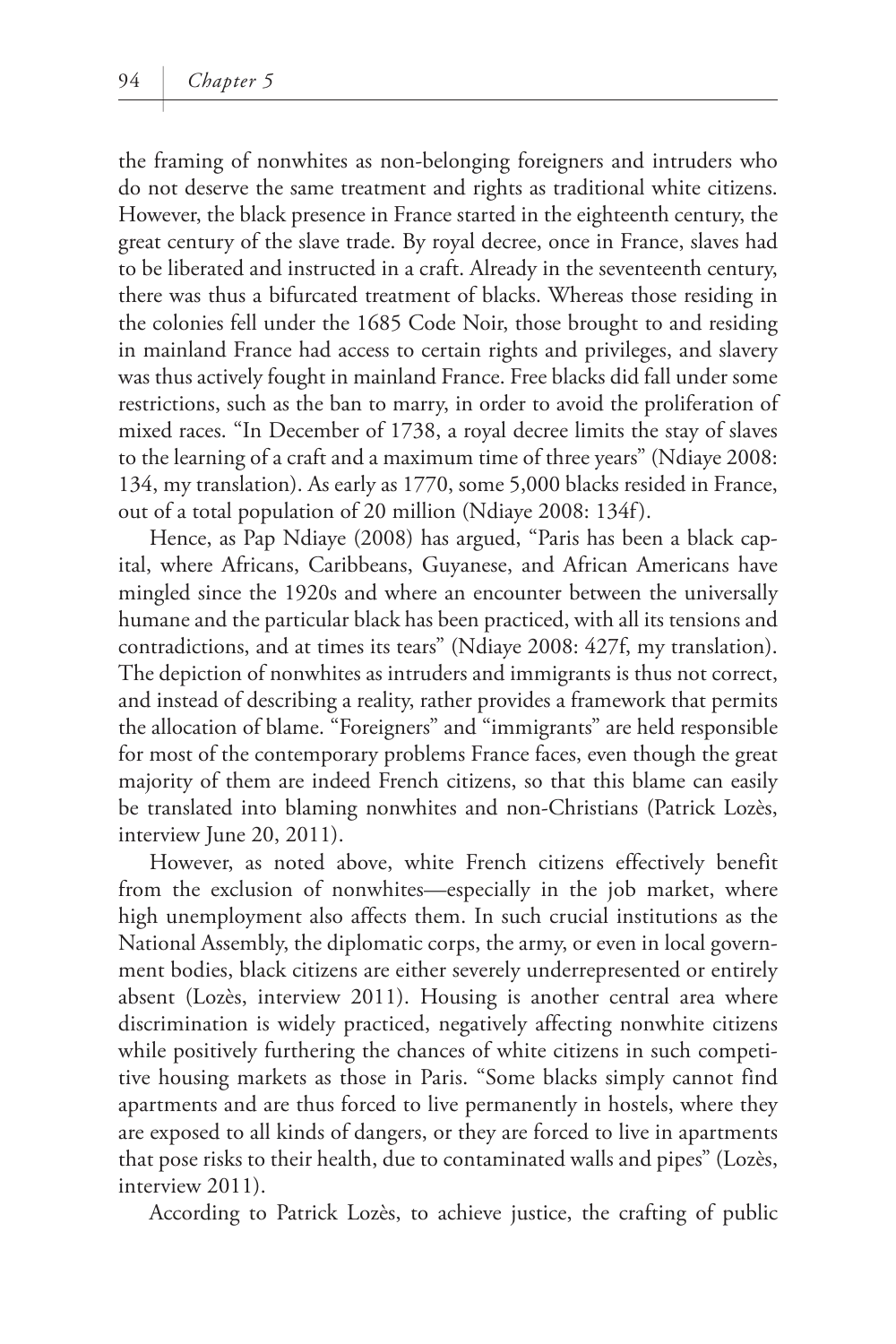policies that ensure equity is crucial, because "it is all about power, and nobody wants to share power" (Lozès, interview 2011).

Given the evidence of discrimination and unequal treatment affecting the French citizenry, depending on their skin color and religion, how can we explain that the French state insists on not providing statistics that capture these inequalities? Established practices around the job market provide a first clue: It is a common practice in France, as well as elsewhere in Europe, that curricula vitae need to contain information about the age of the applicant, as well as a photo. The black French citizens I interviewed in 2007 all had experienced similar situations when applying for a job. Their candidacy advanced up to the moment when it became obvious that they were black.

The statement of one black female interviewee, age twenty-eight, holding a university degree, born in France and a French citizen, was typical. She explains (after my question regarding situations where racism is most influential): "At work, especially when you apply for a job. At job interviews, I would always be asked where I was from. I am French, but to them, it doesn't appear that way."5

On average, the black French citizens I interviewed in 2007, all of whom held university degrees and were French citizens, took about three years to finally find a job. In most cases, they found jobs that did not meet their expectations—a finding confirmed by more systematic research (Simon 2003).

The French state thus demands, or at least tolerates the fact that job applicants need to give evidence of their skin color when applying for jobs, fully aware that this will significantly impact their chances to find a job. In other words, French political elites and the state they command are aware that traditional white French citizens routinely discriminate against nonwhites and non-Christians, a conclusion that is further evidenced by the long history of half-hearted and thus ineffective measures taken by the French government to at least formally address this issue (Kiwan 2007). But those same elites avoid taking any concrete and effective action to counteract this situation with reference to the ideals of universalism, laicism, and republicanism, although all of these ideals were formulated precisely to ensure equality, brotherhood, and liberty. So why have political elites in France not acted more decisively to ensure the quality of their democracy and the upholding of the high principles it represents? The most plausible answer, it appears, is that they do not want to. The conclusion reached by Louis-Georges Tin, black activist and founder of *Le Cran*, seems the most plausible: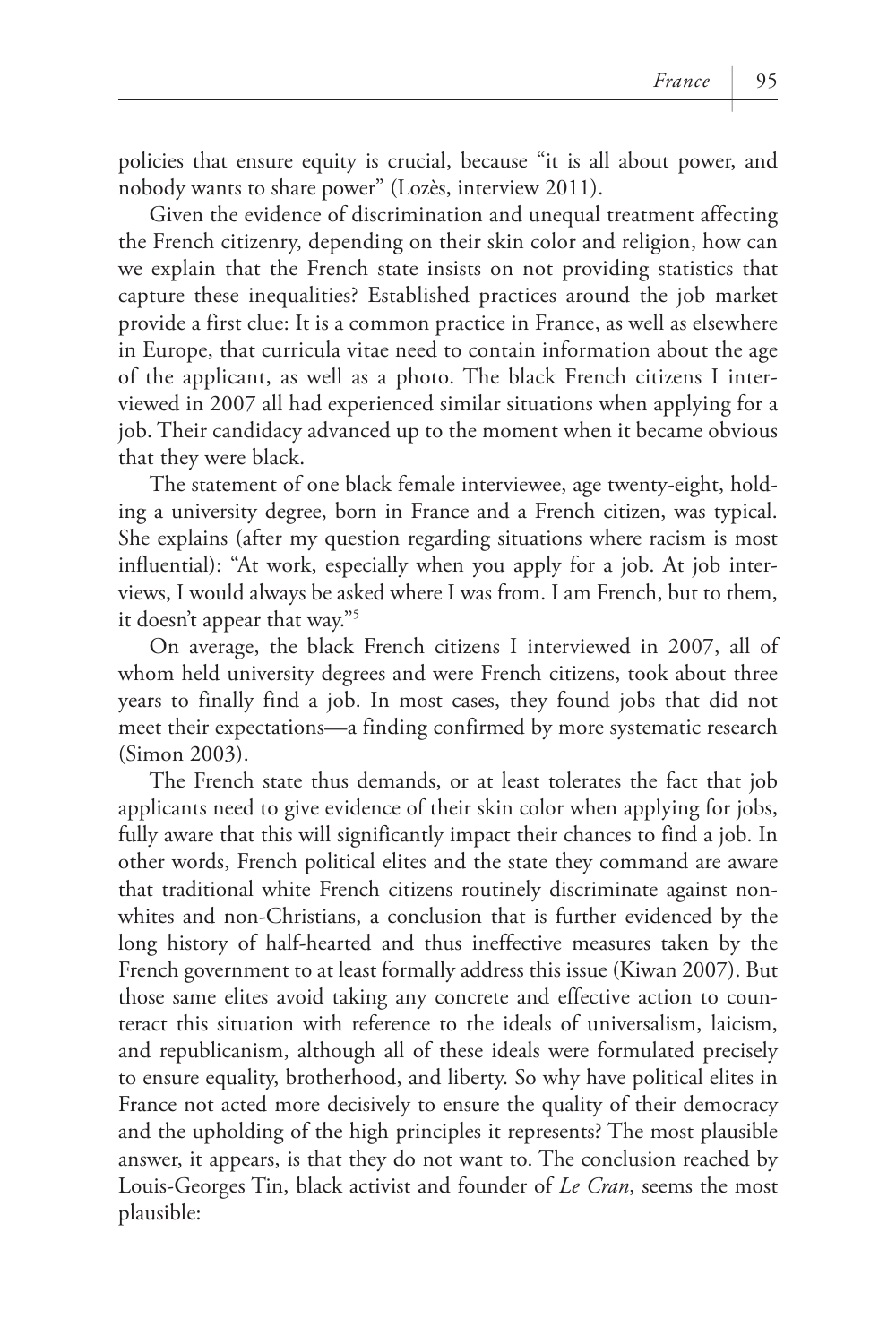I must note that the fierce adversaries of communities, as a matter of fact, were not against communities as such; they were against *some* communities: Arab-Muslims, Jews, and homosexuals. . . . No one criticizes the sixteenth arrondissement in Paris, a bourgeois community which also has its particular habits, mores, and customs. No one would dream of criticizing the traditional communities, professional communities, and the Catholic communities. (Tin 2008: 38)

Prohibiting the excluded from using cultural, ethnic, and religious criteria to address inequalities, while at the same time allowing employers to use ethnic criteria in their hiring practices, reveals the deep bias with which political elites address this issue. French political elites know about the discriminatory practices that victimize a part of the French citizenry, yet they do not act decisively to resolve them. Instead, they hold onto a mere rhetoric of universalism, even though the aim of universalism is to ensure equal rights for all. French citizenship has, as a consequence of persistent discrimination, become racialized and divided. Whereas traditional, white citizens insist on their citizenship rights, thus treating them as assets and entitlements, ethnicized nontraditional citizens have become second-class citizens, who are not allowed to experience the full extent of the role of being a citizen. To them, citizenship is not a set of entitlements, but has remained an unfulfilled promise.

It is not surprising that people seek to defend privilege, especially if unmerited, when it promises to secure concrete and very important advantages—for example, in a very competitive job market. Under such conditions, whiteness serves as an important capital, bestowing extra symbolic capital onto its bearer (Reiter 2010). It is, however, the responsibility of political elites and state apparatuses to check these tendencies and enact policies that aim at ensuring equal opportunities. That is the core of the universalist idea. Instead, French political elites are assisting white citizens to defend their privileges, thus revealing profound double standards. If the French state were indeed so sternly opposed to any form of particularism, then the ethnic marking of applicants on their curricula should be illegal, especially considering its highly consequential effects on (universalist) equal opportunities. Racist bias in hiring would also have to be addressed in other ways in order to ensure equal chances—for example, by enacting quotas. Furthermore, if state elites were really committed to achieving universal equality, they would not rob those negatively affected by discriminatory practices of the means to address them. They would allow a diagnosis of the current situation of the French citizenry that takes into account inequalities,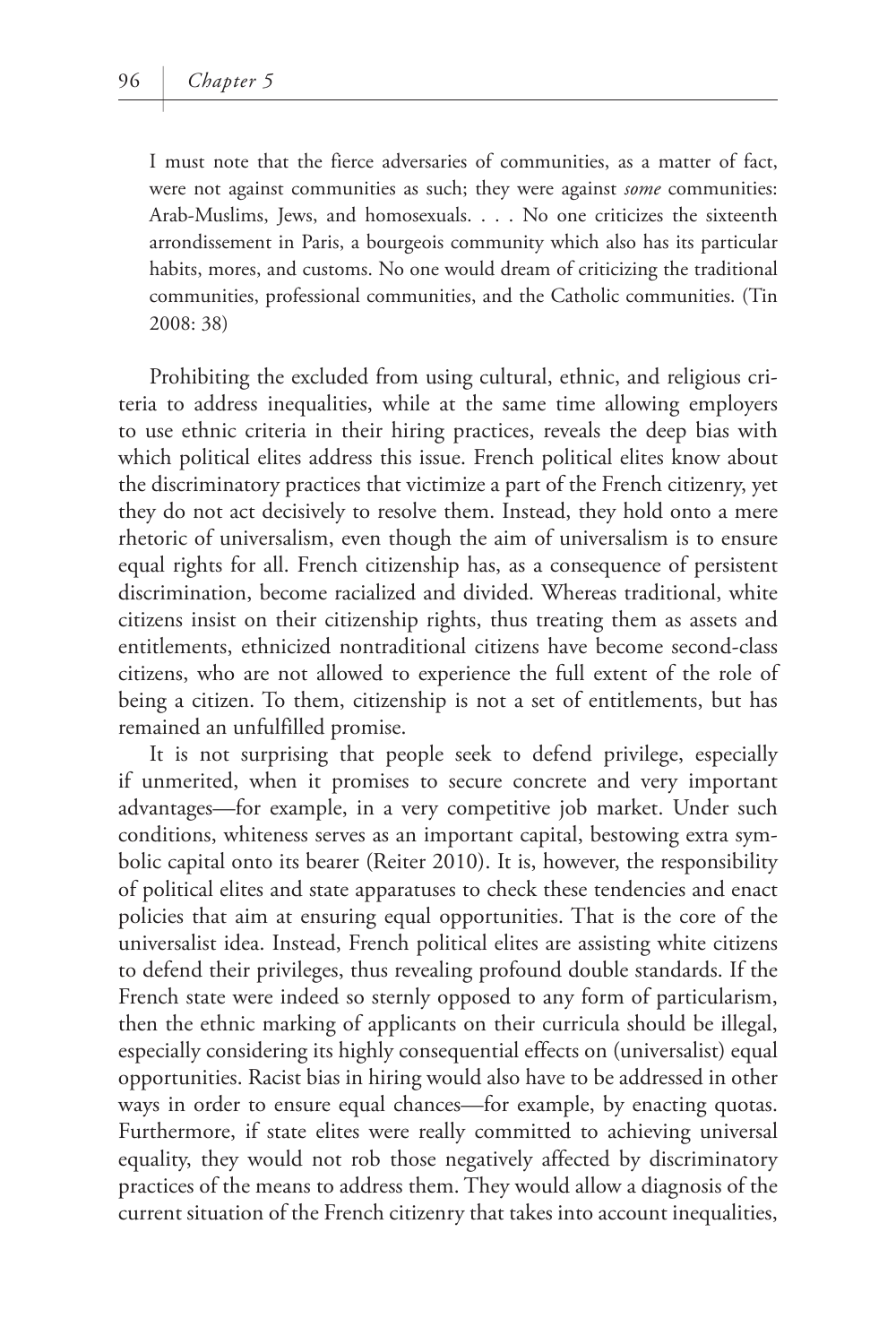in the form of color-conscious censuses. French political elites, however, have not acted decisively to effectively counteract the racist practices of traditional, white citizens. This reluctance can only be explained by remembering the benefits that political elites and their electorate reap from the current situation: it provides the white majority with a competitive advantage in the job market, and it allows state elites to escape scrutiny and shields them from being held responsible for the wide array of social problems facing French society by blaming "others."

As such, the French case highlights the structural impediments and perverse incentives created and maintained under majority rule whenever political cleavages reflect ethnic differences. Under such conditions, white majorities have no incentives to extend substantive citizenship to nonwhite minorities, as access to substantive citizenship is perceived by these majorities as a zero-sum game, where extending access implies losing privileges that are perceived not as rights, but as entitlements. Political elites, in turn, have no incentives to truly represent the interests of minorities, even less so when the representation of their interests is perceived as hurting the interests of the majority, whose votes they need, after all. More than in racial hatred, many of the problems around successful integration of minorities in France are thus rooted in the asset character of substantive citizenship, which provides structural incentives for the political mobilization of majorities against structural minorities.<sup>6</sup> This phenomenon is made worse by the impossibility of rendering ethnicity and religion politically unproblematic by simply ignoring them, as they tend not to be ignored in everyday interactions.

Under such conditions, black scholar-activist Pap Ndiaye (2008) expresses sadness in the face of so many dreams and hopes crushed. Seeking to capture the aspirations of black French formal citizens, Ndiaye explains, "We want to be at the same time black and French, without being considered suspicious, strange, or merely tolerated as a temporary problem waiting to be assimilated away. We want to be invisible in our social lives so that the distortions and mishaps that affect us as blacks are effectively reduced. But we want to be visible when it comes to our black cultural identities, our precious and unique contributions to the French society and culture" (Ndiaye 2008: 426, my translation).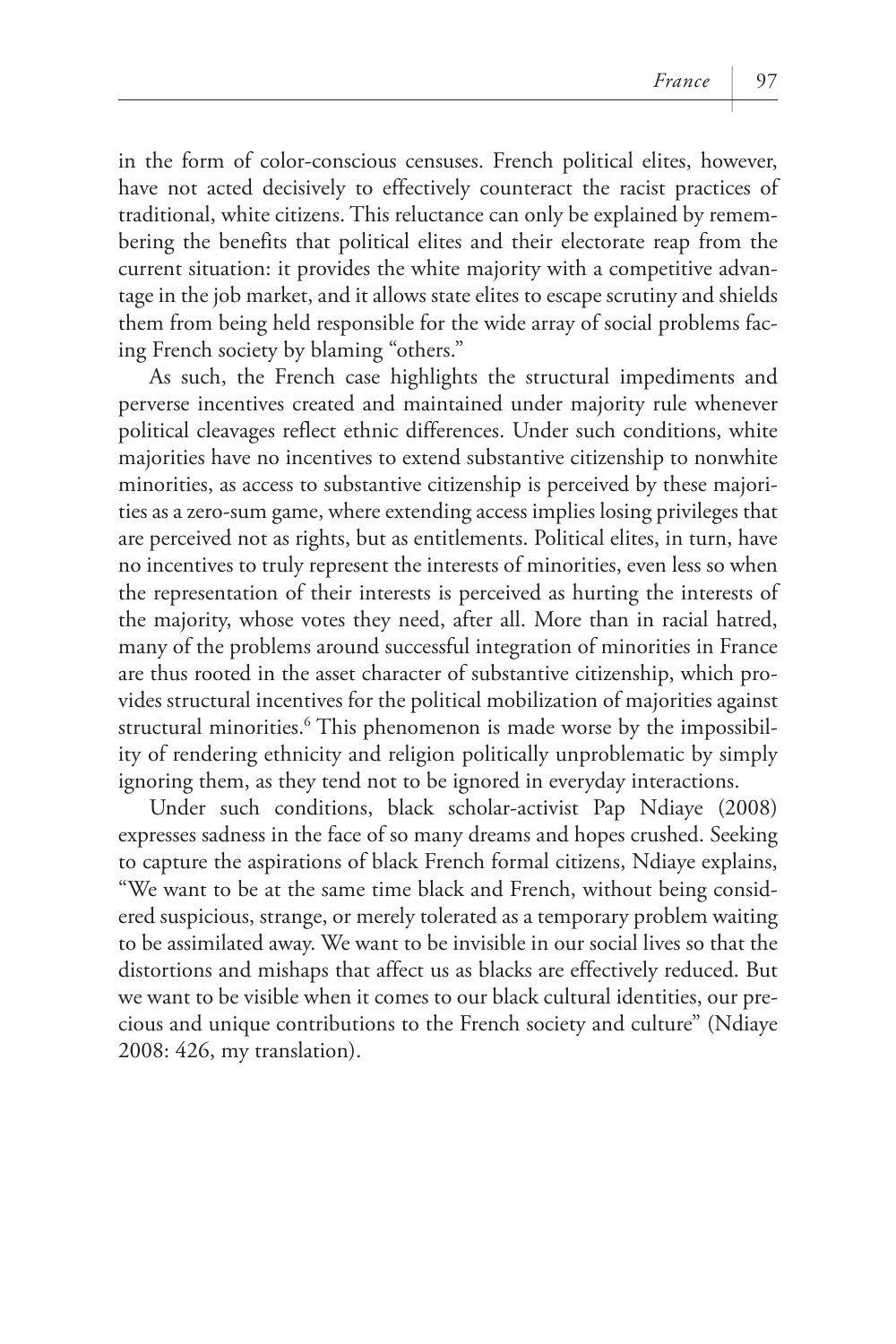### Conclusion: The Discriminatory Dimensions of Civic Bonds

The case of France allows us to discern several causally relevant mechanisms producing exclusion and second-class citizenship. The analysis of France demonstrates that racism can survive and indeed articulate itself with civicness. The French system is such that it first encourages non-French to become French—only to classify some people and groups as unassimilable. The frustration that such a system produces among those so classified can hardly be overstated—and the vehemence of youth protests held by minorities since the beginning of the 2000s gives ample evidence of this frustration. It is not just unfair, but wickedly racist to first declare that all can become French—except you.

Practicing this sort of schizophrenic classifying of human beings and groups, while at the same time ensuring that they have no means of classifying themselves (which is achieved by not providing any official numbers on the situation of minorities), the French state reveals the deep contradictions of its liberal, republican foundation. In fact, the republican ideal of selfgovernance, as expressed so radically by Rousseau, never meant to include others besides white European males. Worse, it used nonwhites to construct the very position from which it proclaimed its own superiority. By doing so, it also evidenced the hollowness of the classical Western liberal tradition on which this discourse ultimately rested. To govern oneself as a collective, individuals had to be rational and autonomous—but according to the thinkers developing this idea, not all men were. Women certainly were not, and neither were all those whose poverty or divergent societal and developmental models pushed them down the civilizational ladder, according to the monodimensional evaluation model of the European classifiers. In fact, white European males found only themselves worthy of self-governance and democracy. The rest of the world—black, brown, or yellow as classified during colonial times—they found lacking, and at best able to learn Western ways after long and arduous work and training. Some, especially Africans, were deemed unassimilable. To say so was necessary, because how else to enslave, dominate, and control them, treating them as tools, things, and machines—radically dehumanizing them? What was called "universalism" thus reveals in the treatment of nonwhites and non-Christians its profound particularism and bias. The high talk of liberalism, republicanism, equality, brotherhood, and justice was nothing more than that: talk.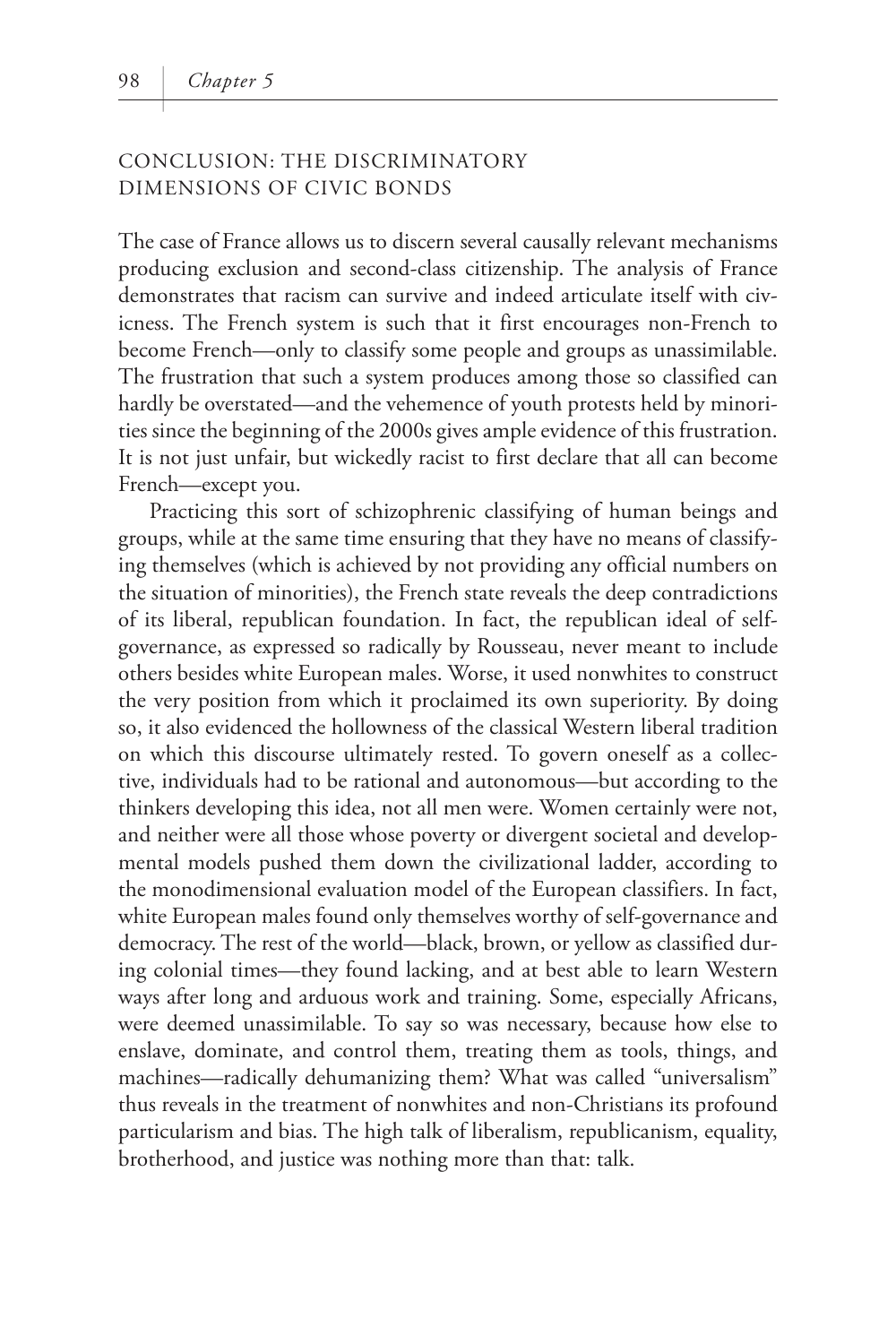# **CHAPTER 6**

# The Postcolonial Within *Portugal, White and European*

*It is part of the organic essence of the Portuguese Nation to carry out the historical function of colonizing and owning overseas dominions and civilizing indigenous populations.*

> —Article 2 of the *Colonial Act*, Decree no. 18.570, 8 July 1930

IN THIS CHAPTER, I ANALYZE PORTUGAL'S NEGOTIATIONS AROUND the issues of citizenship, belonging, and rights. Portugal, again, is a very telling and crucial case. It represents several empirical/historical phenomena. For one thing, as a European Union member, Portugal is a typical European case. Given Portugal's fairly recent admission to the EU and its position at the margin, geographically as well as in terms of importance and influence, an analysis of Portugal allows us to untwine the rather complex issues involved in joining the "Fortress Europe" (Gordon 1982). But Portugal as a case has more to offer. Due to its long colonial history as the first European power to set out to conquer the rest of the world, and the last European country to let go of its former colonies (in 1974), Portugal is a showcase of the colonial entanglements that characterize other European former colonial powers as well. Portugal is typical in its "French" approach (described above) of focusing solely on assimilation as the sine qua non condition for the integration of nonwhite and non-Christian others, and thus represents a broader European integration regime. What stands out in Portugal, however, is the very clear way in which the state is involved in forming, enforcing, regulating, and policing this regime. It is precisely this strong and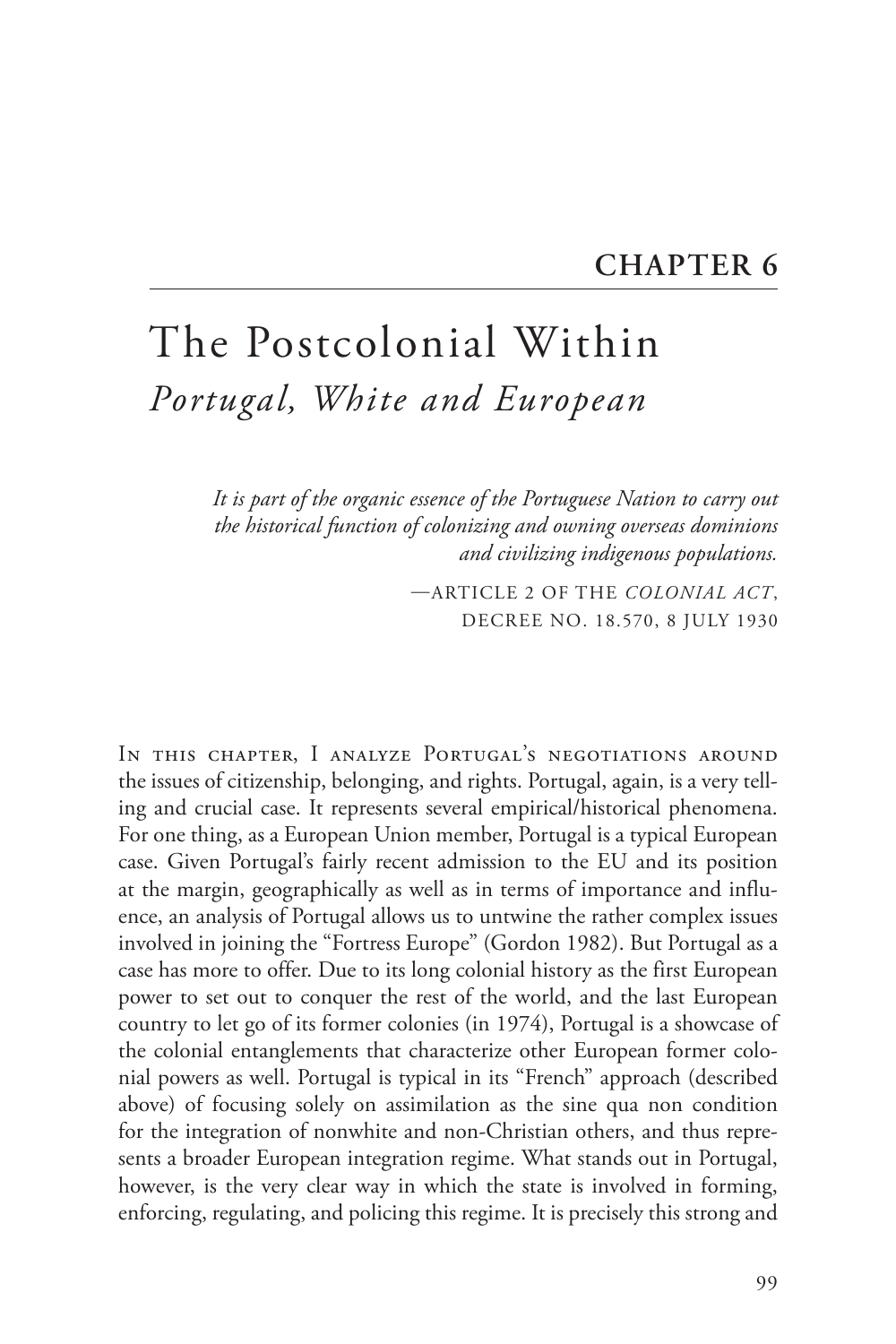clearly observable state involvement in the ways of Portuguese belonging and not-belonging that provides one of the strongest rationales for including Portugal in this study. To be certain, all states are directly involved in the ways that issues of citizenship, belonging, foreigners, immigrants, and integration are framed and discussed in their respective societies. In Portugal, however, this involvement is more clearly observable than elsewhere. Here, not only is one able to observe and analyze the direct involvement of the state in the framing of a common sense of who is rightly Portuguese and who is not—but also one can observe how other elite-dominated central state institutions, particularly universities, are recruited in this effort. Portuguese universities, I shall demonstrate in this chapter, have become accomplices in the process of framing nonwhite Portuguese citizens as foreigners and immigrants.

#### The Re-engineering of National Belonging

Portugal has a long history as a nation-state, reaching all the way back to 1249. National unity and the early creation of a nation-state, which allowed for the systematic collection of taxes and extraction of profit, allowed the Portuguese crown to invest in overseas adventures before any other European nation had the means to do so. Portugal ventured to, and conquered, parts of Africa as early as the early fifteenth century, successfully taking North African ports, such as Ceuta, in 1415. Sponsored by Henry the Navigator, Portugal, a small country with barely one million inhabitants, became the biggest trans-maritime empire of the world, with possessions in Africa, India, China, the Pacific, and, after 1500, the Americas.

Much has been said and written about the Portuguese propensity to mingle and mix with native populations, contributing to a vast mixed population wherever they went. For the current purpose, this is not a relevant discussion. However, it is relevant to note that the Portuguese male conquerors lacked the numbers to effectively populate those regions they had conquered, thus resorting to the production of mixed offspring as a means to guarantee control of the vast empire. This was achieved by making their mixed offspring the overseers and indirect rulers over natives. Portugal thus created its own form of indirect rule—one relying on the politics of demographics. It also used colonized people from one place to control colonized people from another, typically in such a way as to use lighter-skinned people to control darker-skinned groups, hence creating a sophisticated, and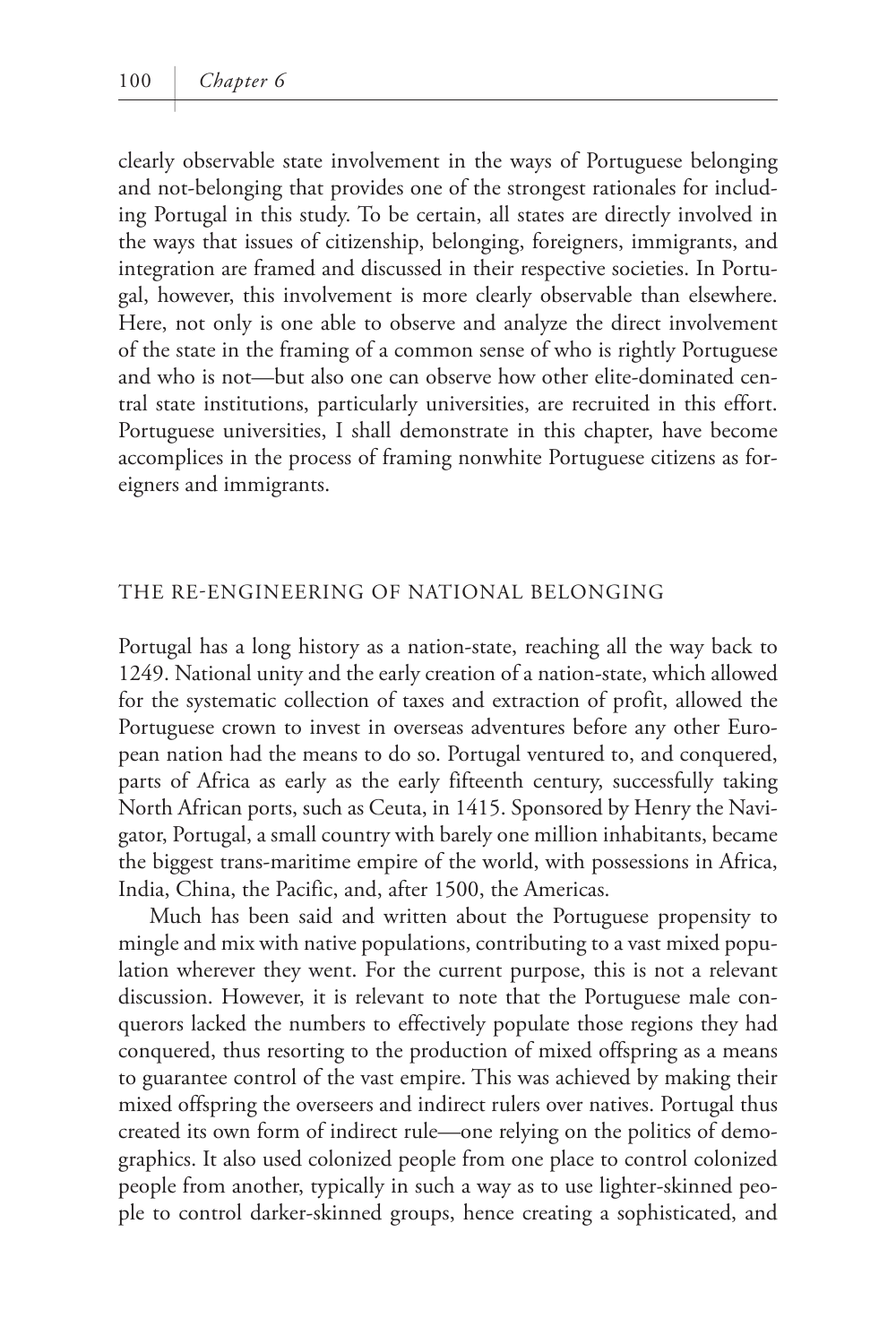wicked, scheme of colorism throughout its empire. Indians from Goa were thus used to control Mozambicans; Cape Verdeans became indirect rulers over Angolans, the people of Guinea-Bissau, and the people of São Tomé and Principe (Leonard 2000).

The Portuguese empire lasted longer than any other modern European empire—from the mid-fifteenth century all the way to 1974, when the empire finally crumbled from within. During the last years of Portuguese colonialism, the Portuguese regime under Salazar and Caetano resorted to very consequential strategies in order to keep the empire intact. They extended Portuguese nationalism to include the colonies, thus boldly declaring that Portugal had no colonies. Instead, they argued, such places as Angola and Cape Verde were one with Portugal.

Such strategic maneuvering, of course, came with a price. Until 1961, the price consisted of offering Portuguese passports to all those who worked for the Portuguese colonial state, as well as all those who could pass the "civilizational" test as spelled out by the *indigenato* legal code, which regulated who was to be considered civilized and who remained barbaric. By adopting the customs of the colonizers, some natives could thus gain access to the right of Portuguese citizenship. Lastly, all those fighting and willing to die for the Portuguese motherland during the long wars of independence were also given, as reward, the privilege of Portuguese citizenship.

After independence for most (not all) Portuguese colonies finally arrived, many of those attached to the Portuguese state in one way or another moved to Portugal, either because they had no other choice, or because they hoped to cash in on the benefits that lifelong sacrifice for Portugal had earned them. With them came some 800,000 "returners"—that is, Africans who had held onto their privileged status of being colonizers while living, often for generations, in the colonies. Their passports were written on their skins, as their whiteness legitimized them as being "truly" Portuguese.

Faced with such a large legacy of some five hundred years of colonizing the world and declaring that all of it was, in fact, part of Portugal, the country had to rethink what it meant to be Portuguese. This necessity became even more urgent when the country applied for membership in the European Union, in the early 1980s. To join Europe with such an expansive notion of who one was, and thus who could also benefit from European membership was impossible and would have made Portuguese membership impossible. After all, it would have meant opening the gates of Europe to parts of Africa and Asia.

Whereas from the European perspective, Portuguese admission was a question of cutting back the contours of who counted as "Portuguese," for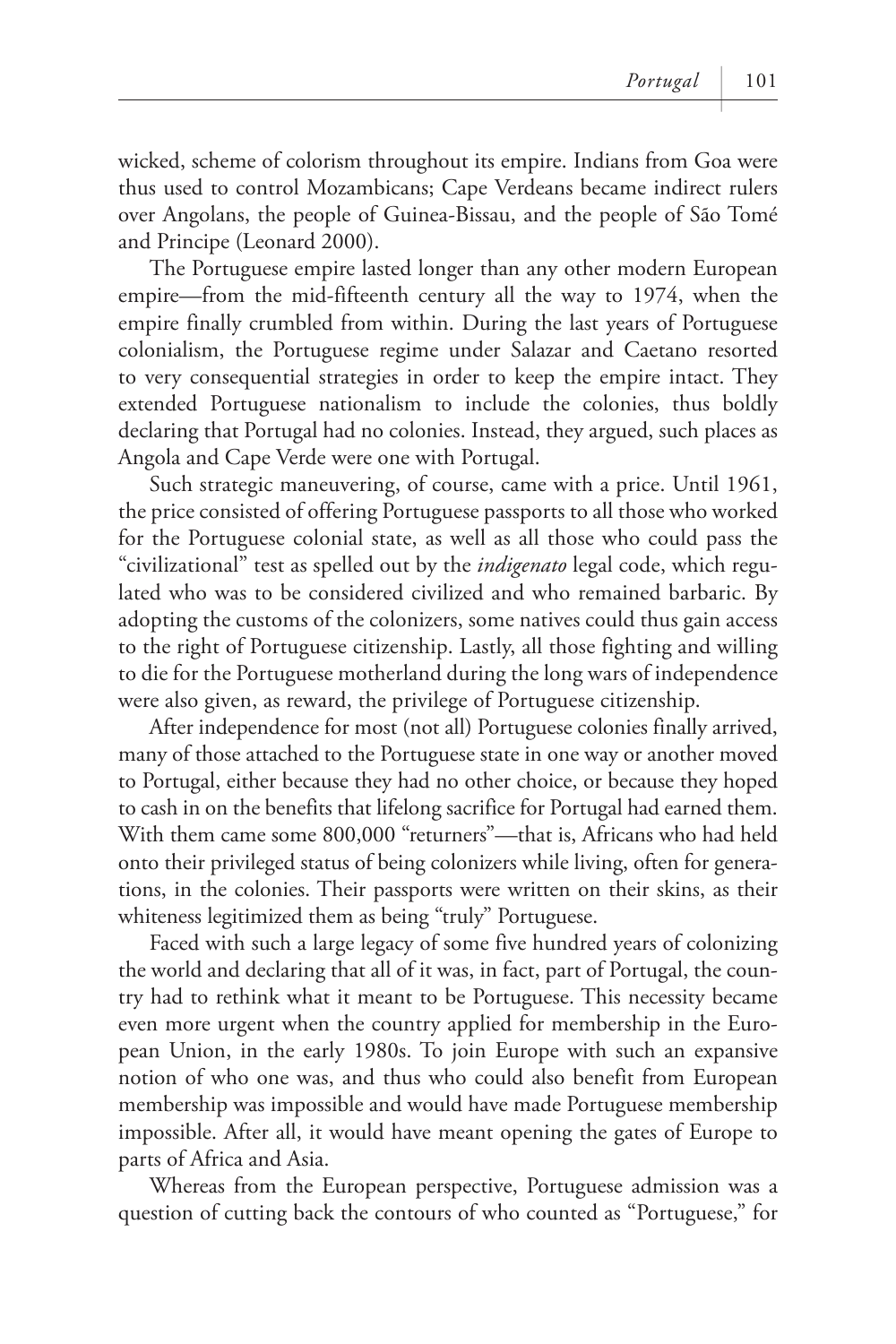the Portuguese themselves, there was even more at stake. Experts as they were on measuring and judging the level of civilizational progress that would make one deserving of the rights and privileges of exclusive membership, they now had to pass the civilizational tests for being considered truly European and thus worthy to join such an elite club as the one in which France, England, and Germany were important members. All of a sudden, the long history of mixedness, of exposure and openness to Africa that had produced in the Portuguese the supposed hybridity that made them the champions of cordial race relations—this legacy now cast a dark shadow over their own situation. In the eyes of many European observers, but even more so in their own eyes, they were indeed not really white, not really pure, European, and civilized. To some of their former colonies—particularly Brazil, which had gained independence much earlier—they were even "funny," entertaining, backward oddities; the poor cousins who lived in a backward peasant country, small and unimportant, speaking with an anachronistic accent.

For the Portuguese elites—political, intellectual, and economic—in a country where there was much overlap among those categories, the nation thus had to be purified and purged of its hybridity and mixedness; sanitized and transformed into a modern, white, civilized, and thus truly European country (Fikes 2009). Starting in the 1980s, Portugal thus became a showcase of national re-engineering and an example of how to redefine and remold a whole country. Nowhere else, to my knowledge, can this process be observed in more detail and clarity than in Portugal, thus making it an ideal case for such a Foucauldian analysis.

#### Nonwhites into Foreigners

Portuguese society is increasingly heterogeneous—although there are no data on how heterogeneous its population truly is, as the Portuguese state follows the French model of not differentiating among its citizens. However, cities such as Lisbon count on a significant population of nonwhite citizens who go to school with, and compete for jobs against, the dominant white population. After examining the role of state elites in the creation and maintenance of a racist common sense that leads to racialized conceptions of first- and second-class citizenship, the case of Portugal permits us to shed light on the implication of academia in the maintenance of a racist and exclusionary common sense, which frames nonwhites as foreigners and immigrants while deciding upon who "fits in" based on ethnic background.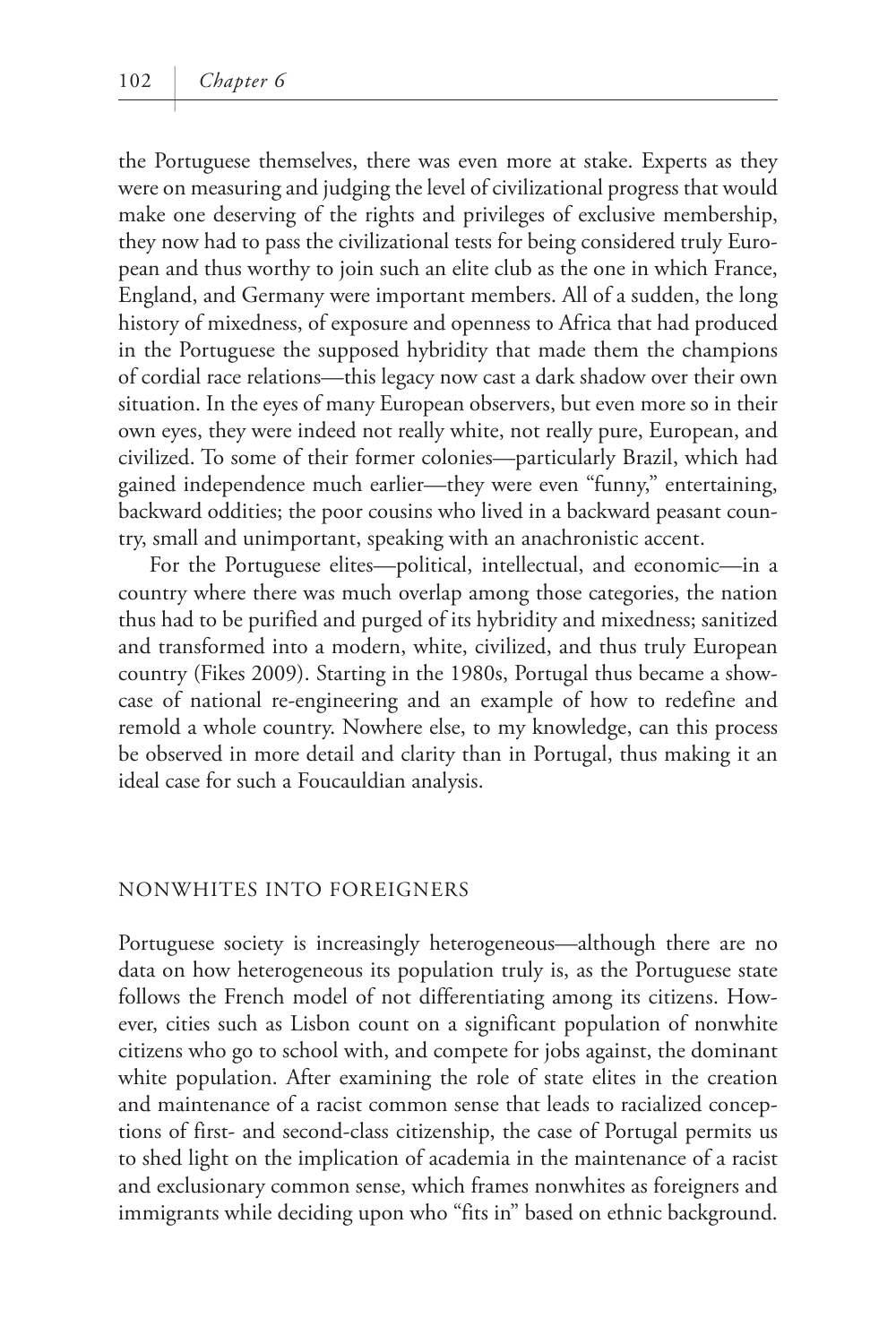I shall present two arguments to elucidate this phenomenon: first, the fact that there are almost no studies on blacks in Portugal, despite their visibility in cities like Lisbon and Porto; and second, the fact that some immigrants are much more welcome and taken care of than others, namely, those labeled "home-comers" (*retornados*), an attribute with strong racial undertones.

When searching for books and articles about blacks in Portugal, or on the situation of minorities in that country, one is hard pressed, as there are almost none.<sup>1</sup> Instead, it is very common to read that "Portugal is a fundamentally homogeneous country in terms of ethnicity and language, and also as regards religious faith" (Freire 2007: 208). This contradicts all empirical experience when in Lisbon, and we do know from research that "legally settled foreigners represent around 5 percent of the resident population" (Marques, Valente Rosa, and Martins 2007: 1149). Furthermore, research on education, such as that undertaken by Marques, Rosa, and Martins (2007), who in 2004 conducted a case study in the poor municipality of Oeiras, Greater Lisbon, allows us to grasp the degree of heterogeneity that characterizes contemporary Lisbon society. Marques et al. find that among their sample of Oeiras students age fourteen to twenty-four, "44.3 per cent [were] . . . children of immigrants" (Marques, Valente Rosa, and Martins 2007: 1156). At the same time, articles and books about immigrants abound, thus creating the false impression that Portugal has indeed an immigration problem, but not a problem of ensuring equal opportunities for its diverse citizenry.

The question arises: what kind of scholarly blindness has allowed social scientists to state that Portugal is a fundamentally homogeneous country? It appears that the lack of statistics on the presence and situation of minorities among the Portuguese citizenry has become a self-fulfilling prophecy. By focusing academic research on foreigners and immigrants while at the same time not producing any information on the mere number of minorities, let alone their socioeconomic situation, Portuguese scholars help perpetuate a common sense that says, "Portuguese citizens are white; nonwhites are foreigners and immigrants." Similar to the French case, the interest behind such maneuvering is quite evident: real problems remain unexamined and important questions unaddressed; political elites escape scrutiny by shifting the blame onto others, which allows them to continue in their malpractices; whites, perceived as "normal citizens," benefit from the bedeviling of nonwhites and reap tangible benefits.

In the case of Portugal, where funding for scholarly work in the social sciences is scarce, and almost 100 percent of funding for scientific research generally comes directly from different state agencies or from the state-owned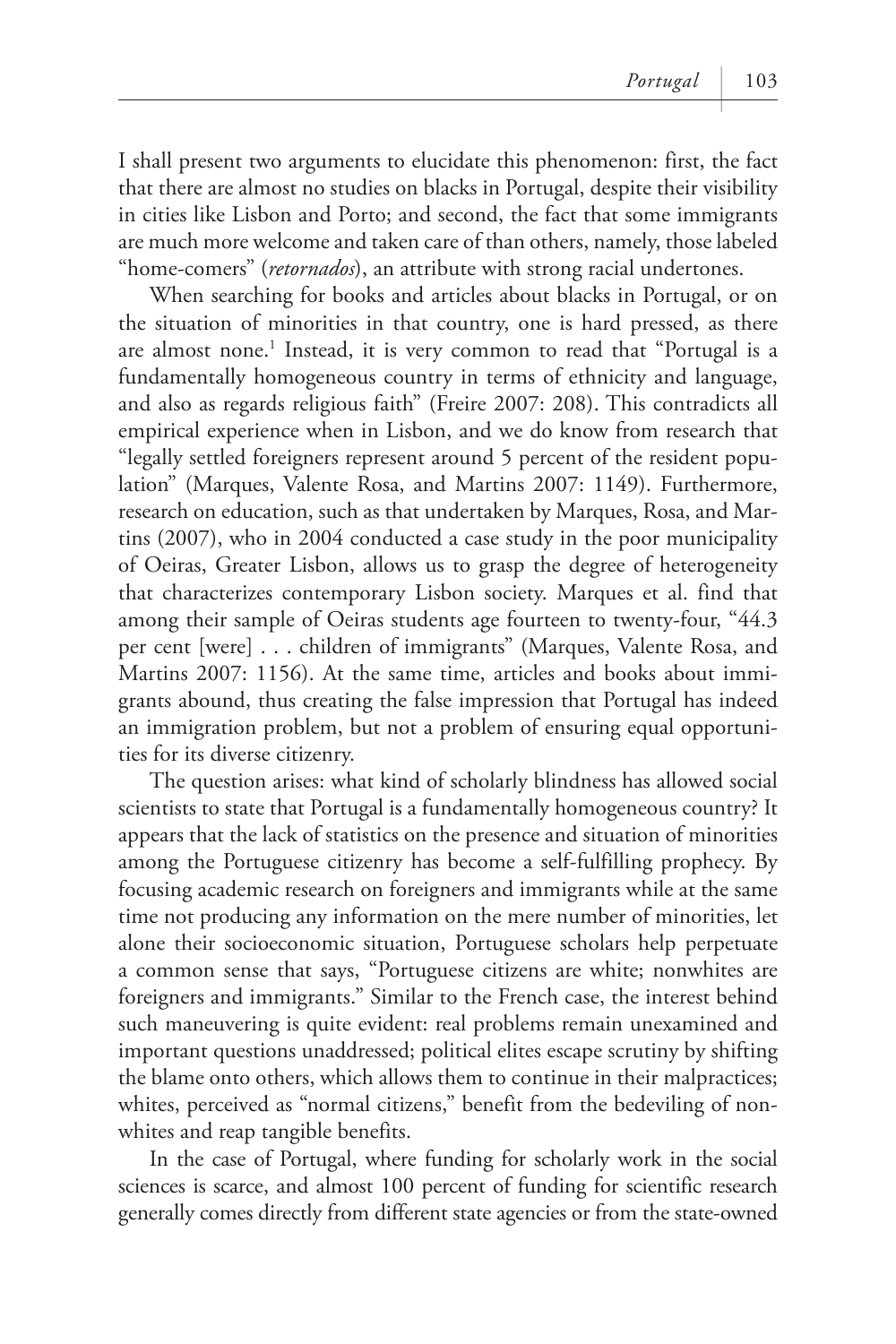Foundation for Science and Technology (FCT), it becomes clear that intellectual elites depend on state elites for the funding of their research projects.<sup>2</sup> The fact that there are so few studies on ethnic minorities, especially blacks, in Portugal thus cannot be interpreted as a coincidence. To the contrary, the only two possible explanations for this lack are that (a) the state does not fund such studies, or (b) that Portuguese researchers do not propose any research projects about Portuguese ethnic diversity in relation to equal opportunities and the question of justice. Both possibilities seem plausible; however, the inherent conservatism and inertia of scientific research programs, favoring research projects that are within already established paradigms, clearly play a role. This scientific conservatism complicates the emergence of new research projects that are unconnected to already established truths and the methods, units of analysis, and research questions associated with them (Popper 2002; Kuhn 1996). Hence, even if state agencies are involved in consolidating a racialized common sense, scholars share in the responsibility of perpetuating the invisibility of ethnic minorities in Portuguese society, which in turn contributes to perpetuating their situation of exclusion and second-class citizenship status.

According to the extremely scarce information available, secondgeneration immigrants (a doubtful denomination in itself) fare much worse in school compared to their white counterparts. Marques et al. (2007) find that "Africans have gained the status of the most 'visible minority.' Surveys show that they are more prone to be perceived as immigrants than any other category. . . . They are still the least welcome in close family relations" (Marques et al. 2007: 1149). These researchers find that "nearly three quarters of students with Cape Verdean ancestry experienced grade blockage at least once" (Marques et al. 2007: 1160). In other words, 75 percent of students with a Cape Verdean background, age fourteen to twenty-four, attending school in Oeiras, greater Lisbon, have repeated at least once before they graduate from high school!

These researchers state that "In Oeiras we found that around a third of the Portuguese students have to repeat a school year at least once, compared to 41 per cent for native-born children of immigrant parentage and 51 per cent for the foreign-born" (Marques et al. 2007: 1158). There are also extreme differences among "native-born children of immigrant parentage" and those born to traditional Portuguese residents with regard to dropping out, despite the fact that the majority of Portuguese students (77 percent, according to Marques et al.) aspire to attend university. Hortas (2008) confirms these findings, at least indirectly, when she states that "When we look at immigrant dropout/failure, we see that the rates are triple the norm in primary school, and double for the other cycles" (Hortas 2008: 423).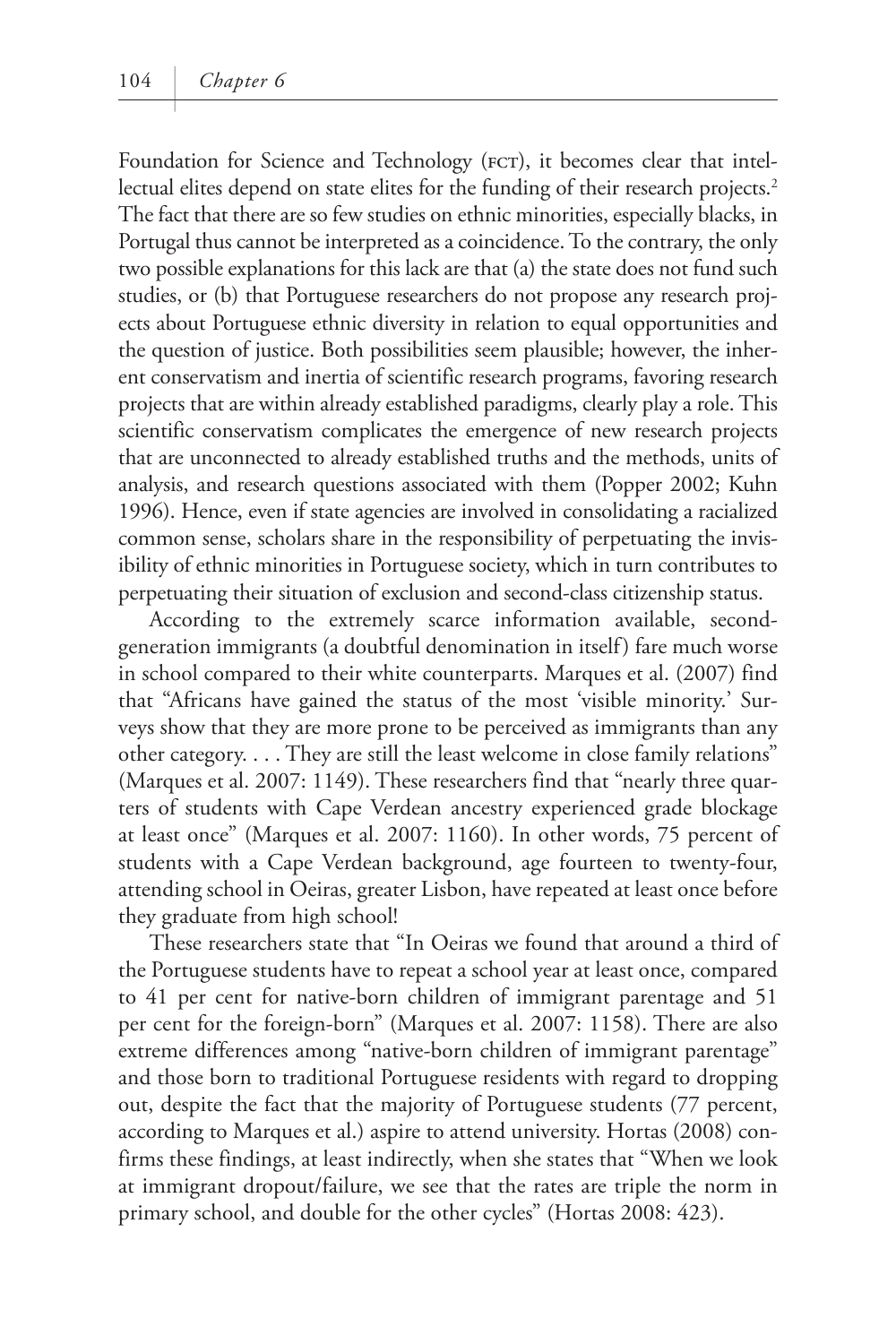The use of such extremely cumbersome designations as "native-born children of immigrant parentage" hints at the difficulties that Portuguese scholars face when discussing this issue. When reading through the available educational statistics and the research conducted in this field, it appears that what schoolchildren who face above-average dropout and repetition rates indeed share is not their legal status, but the color of their skin. They are all nonwhite, and even though Portuguese is their first language, they perform significantly worse than their white Portuguese colleagues and white EU immigrants.3 To put this clearly: white foreigners whose first language is not Portuguese by far outperform black Portuguese students whose first language is Portuguese.

The relative absence of studies about the socioeconomic situation of Portuguese minorities, especially blacks, and the cumbersome treatment and reluctance with which they are treated, if at all, together with the high profile of studies that focus on immigrants—all help consolidate the already widespread common sense that transforms black Portuguese citizens into foreigners. The statement of an interviewee illustrates this state of affairs:

I am a Portuguese citizen but at the same time I am not a Portuguese citizen. I have all the rights, but at the same time, I have none. I have even represented Portugal at international events, while I was a student. But because of my color, I am not treated as a citizen. I constantly experience discrimination at all levels: social, cultural, economic. . . . I compete in the job market against Portuguese classmates that had worse grades, but they get the job.<sup>4</sup>

Who counts as a national and who does not thus has severe consequences on opportunities in France as well as in Portugal—no matter what the citizenship status. "Nationals are white," says the common sense—a common sense that obfuscates all the inequalities and injustices to which nonwhite citizens are routinely exposed, while at the same time securing privileges to white citizens, and relieving political elites of their responsibilities to ensure justice and equality among their citizenry—the cornerstones of democracy.

## Ties to the Motherland: Of Remittances and Returners

A final piece of empirical evidence of the construction of extremely biased racial regimes in Portugal is provided by the curious case of the so-called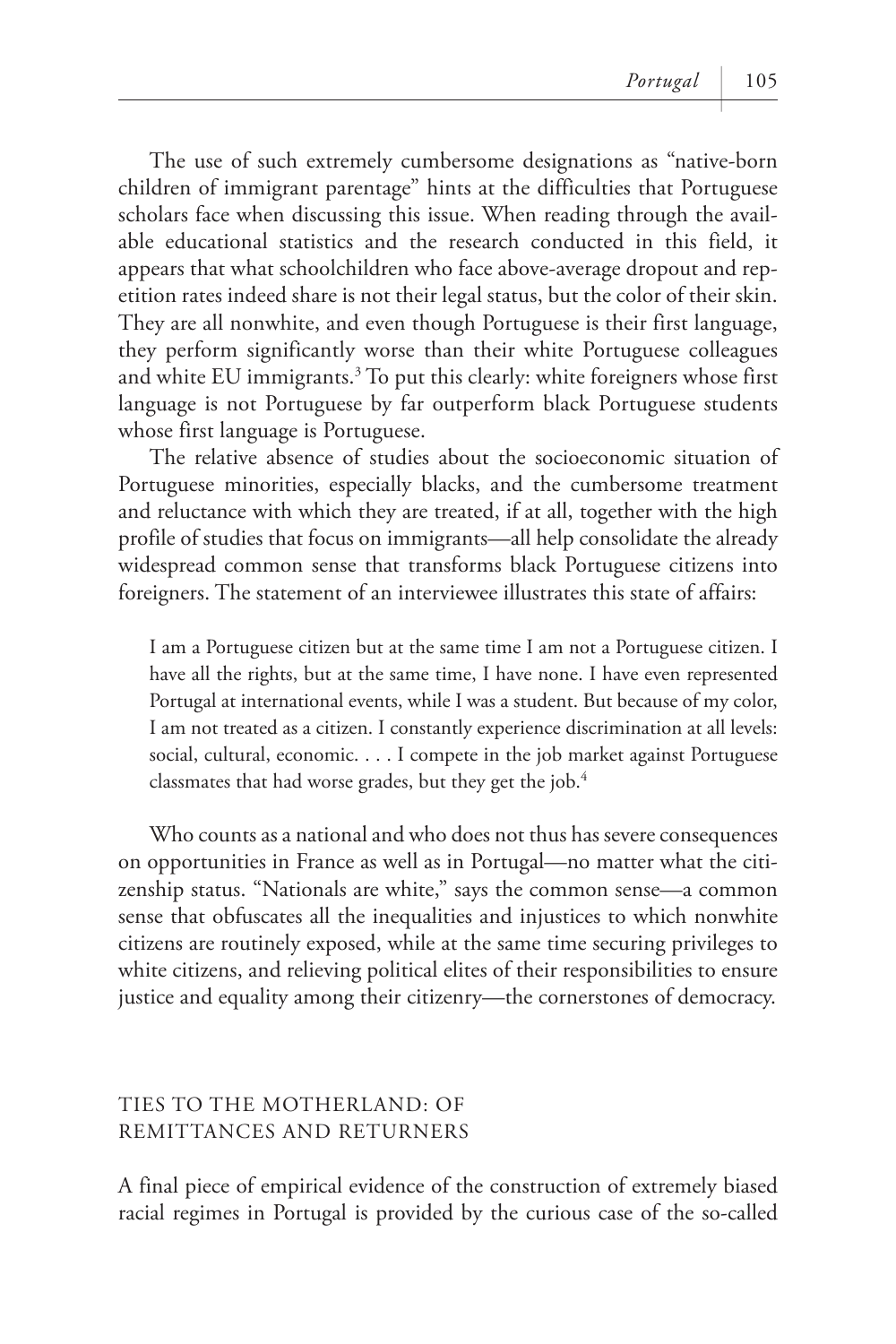"home-comers" (*retornados*)—white African immigrants who settled in Portugal mostly between 1974 and 1975. When Portugal's African colonies achieved independence in 1974, many white colonizers ran the risk of losing their privileges and maybe even their properties and lives, and some 800,000 decided to move to Portugal. These white home-comers encountered such a willing and open Portugal that the whole experience has been widely praised as a "great success story" of integration (e.g., by Rui Pena Pires 2003). The willingness of the Portuguese society and state to accommodate these immigrants went so far as to alter a long-established legal tradition, namely, the naturalization law, which in 1981 was changed from *jus solis* to *jus sanguini* to accommodate the returning colonizers now left without a home*.* Since the changes of 1981, a child born to a Portuguese parent automatically becomes a Portuguese citizen, provided the parent was born in Portugal *or in a territory administered by the Portuguese state.*<sup>5</sup>

Since 1981, Portugal thus has extended citizenship to those able to claim Portuguese ancestry, while at the same time complicating the integration of all those who lack it. Through this maneuver, returners were not considered immigrants (Pinheiro 2008: 66). The success of this reintegration, according to Pinheiro, who quotes *retornado* researcher Pena Pires, one of the most respected scholars in this field, was due to the fact that "this biographical particularity of this community is not visible in Portuguese society" (Pinheiro 2008: 66). Read: they were white. Pinheiro continues: "With the retornados also came approximately 28,000 Africans, both refugees from the civil wars in Angola and Mozambique and working immigrants from all former colonies. Unlike the retornados, this African community had no special connection to Portugal or Portuguese nationality since they came from independent states" (Pinheiro 2008: 67)—no connection other than having worked for the Portuguese colonial empire and, as a consequence of betting on the wrong side, having lost a home in the newly independent African states, one might add. Indeed, a significant number of this early group of Africans in most likelihood held Portuguese passports because they had worked on the side of the colonizers, helping to control and administer the "natives," a fact that can easily be verified by interviewing this population. They just did not blend into a predominantly white society as easily, due to their own "biographical particularity." In fact, as Marques et al. (2007), explain, some of these "returners" have lived in Africa for generations. The maintenance of cultural ties to the colonial motherland has proven extremely consequential to them, so that in contemporary Portugal the divisions created under colonial rule—namely, between colonial subjects and colonizers—still plague intra- and interethnic relations (Reiter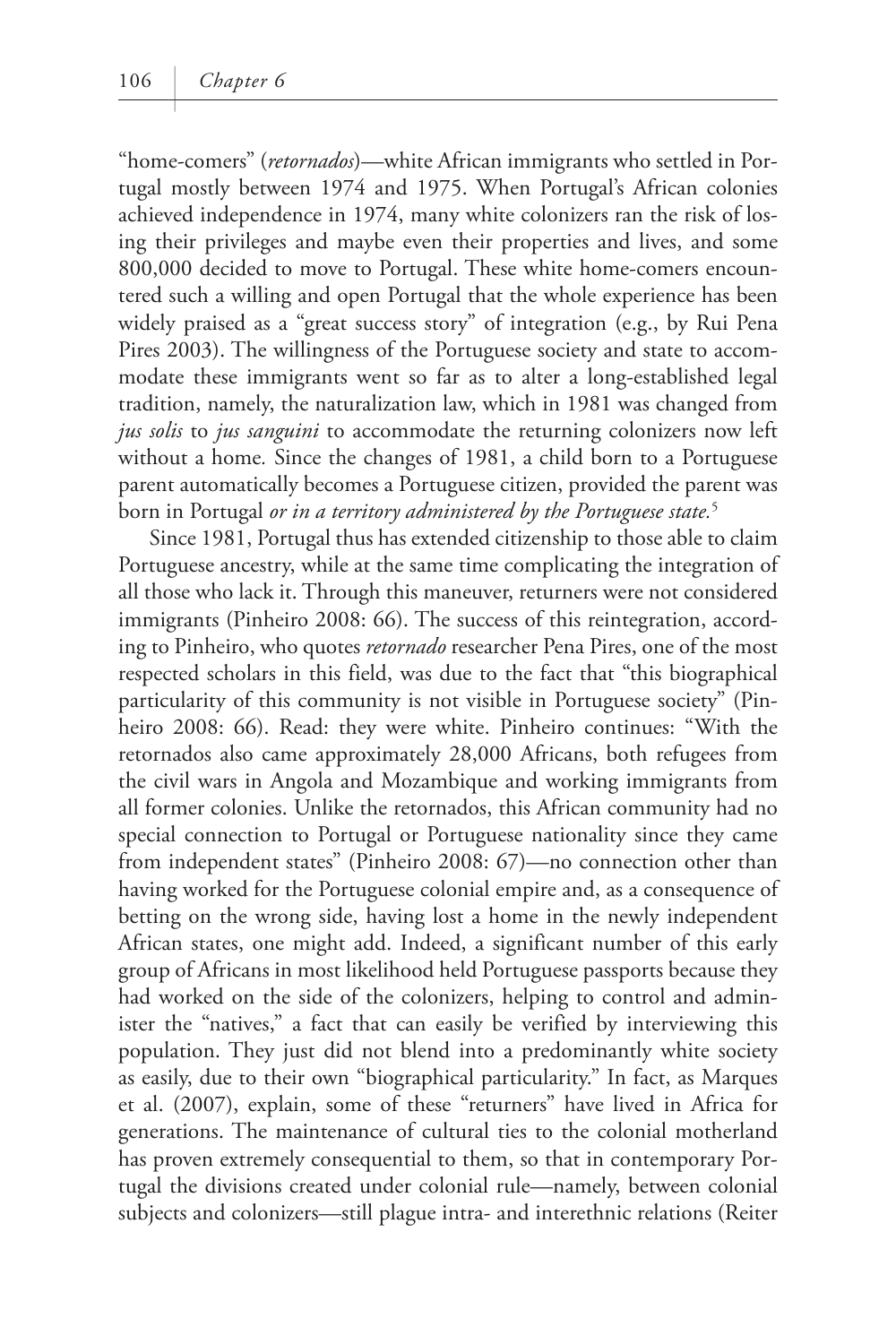2008). It also seems legitimate to deduce that the dual labor market that affects the chances of African migrants and their descendants, diagnosed by Eaton (2001), can in part be explained by the relation of different African-descendant groups to the Portuguese colonial state. In an interview conducted in 2003, the president of the Lisbon-based Cape Verdean association, Ms. Alestina Tolentino, explained:

After independence, many Cape Verdeans settled in Portugal. They were Cape Verdean nationals, but they had worked for the Portuguese state in Cape Verde. As such, they had acquired certain rights, pensions, social security, and such, which they had because they were Portuguese citizens. So when all these returners arrived in Portugal after independence, among them were many Cape Verdeans. They were highly qualified because they had worked for the Portuguese colonial apparatus. . . . The face of colonialism for many Angolans and Mozambicans was not Portuguese, but Cape Verdean.<sup>6</sup>

Most returners moved to Portugal because of the links they had forged during colonial times, when they had a direct connection to the colonizing state apparatus. Once in Portugal, they could count on pensions and social security schemes. They felt like, and most of them also officially were, Portuguese citizens, and all those who were not would become so after 1981. If they were Cape Verdean nationals, they would still fit the racial regime that was created during colonial times and then employed to construct social hierarchies in Portugal, as most Cape Verdeans are easily distinguishable from Angolans and Mozambicans by their lighter skin color.

As Reiter (2008) explains:

Under the indigenous law code that regulated life in most of the Portuguese world until 1961, some natives could become Portuguese citizens if they passed the "civilization-test," consisting of demonstrating their degree of assimilation to European values and manners. The Indigenous Code of 1954 regulated the stages that led from being "indigenous" to becoming "civilized," making the achievement of European manners and customs the benchmark for gaining access to Portuguese citizenship rights. Assimilated Portuguese citizens had to demonstrate that they had left their "native savagery" behind. Successful assimilation had to be proven through Portuguese language skills, clothing style, food habits, and other western civilized manners. (Reiter 2008: 403)

After 1974, Portuguese state elites thus took care of their own, and by doing so made sure uncivilized "others" could not slip in. However, the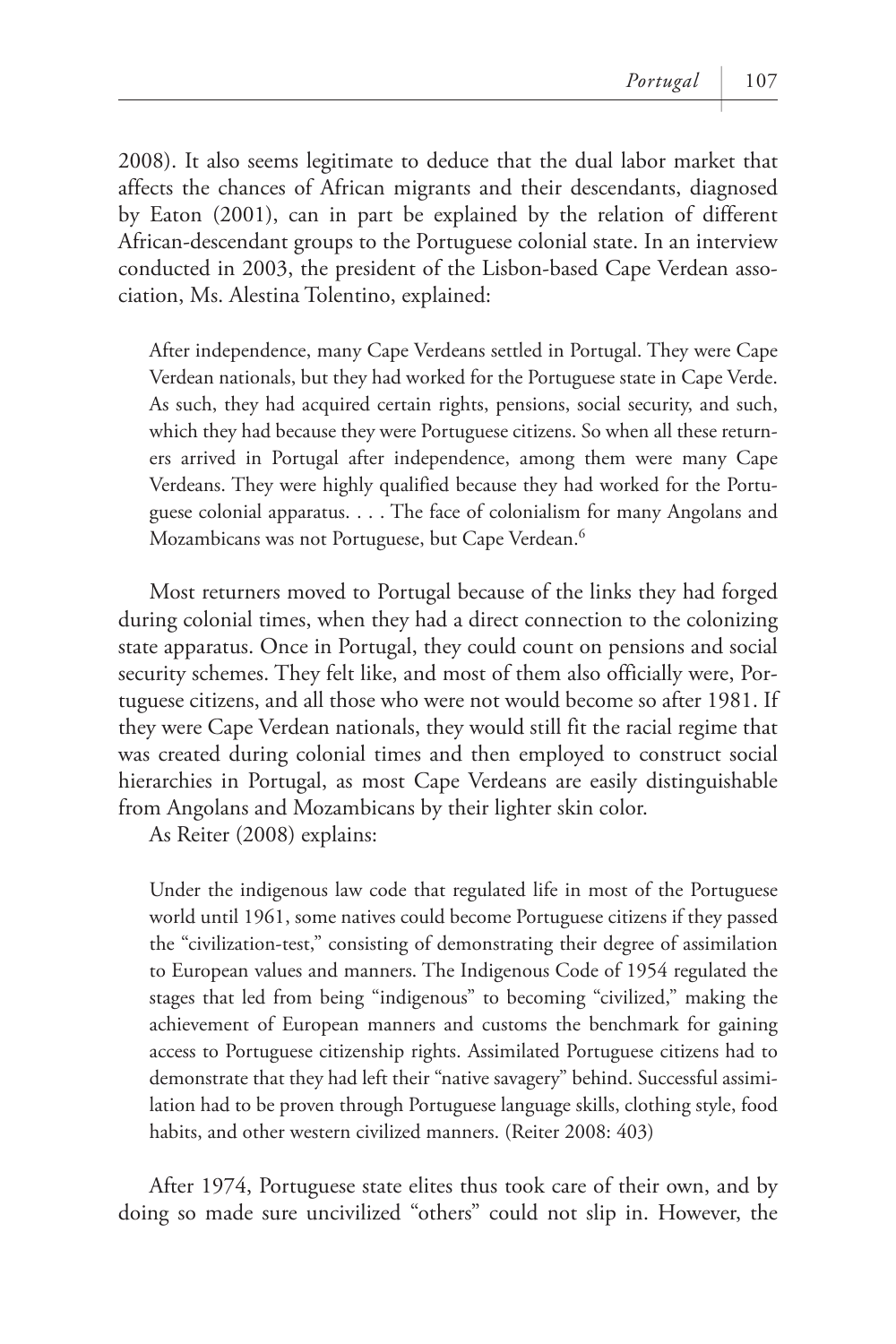maintenance of bonds to individuals and groups with connections to the motherland is not an uncomplicated matter—especially not for Portugal, a country that had long claimed to be intimately close to their colonial subjects. Portuguese settlements in Brazil, Angola, Mozambique, Guinea-Bissau, Goa, Macao, South Africa, and Cape Verde reach back to the sixteenth century. Portuguese presence never effectively ended with independence, so that most of the former colonies still have a sizable Portuguese population. However, by the late 1990s, the economic boom that was caused by joining the EU and receiving millions of EU structural funds to improve infrastructure started to slow down, and unemployment started to rise. During that time, the first studies about remittances emerged. From the late 1990s onward, the amount of remittances to Portugal had declined steadily, down from accounting for 3 percent in 1990, to 2.5 percent of Portugal's GNP by the end of the decade.<sup>7</sup>

While colonial ties seemed to demand taking care of all those who had helped sustain the colonial apparatus by facilitating their integration into the Portuguese state, by the late 1990s it became clear that Portugal could not welcome all those communities that upheld their Portuguese nationality. Under these new economic circumstances, and equipped with hard evidence about the magnitude and importance of remittances for the Portuguese economy, Portuguese political elites shifted gear. They realized that it was no longer desirable to "bring home" all the former colonizers, or those who had passed the "civilization test" and could count on national solidarity based on their white skin or their white customs. While it still seemed important to keep the bonds that united these exile communities to the motherland, the sine qua non condition to ensure that remittances continued to flow "home," it seemed also important to ensure that these exiles stayed where they were, thus not further burdening the Portuguese labor market.

Political elites found the solution to these new challenges of the late 1990s in the Camões Institute. Since 2000, new Camões cultural centers were established in Paris and in Poitiers (France), Dakar (Senegal), Windhoek (Namibia), Dili (East Timor), Hamburg (Germany), Stockholm (Sweden), Vienna (Austria), and in the headquarters of the African Union in Addis Ababa (Ethiopia), and of the Economic Community of West African States in Abuja (Nigeria). Portuguese language centers were opened in Canchungo, Ongoré, Mansoa, Bafatá, Gabú, Buba, Catió, Bolama, Bubaque, and Quinhamel, all in Guinea-Bissau, to spread fluency in Portuguese as the official language in the country. Taken together, since 1998, the Portuguese state has opened nineteen language centers and is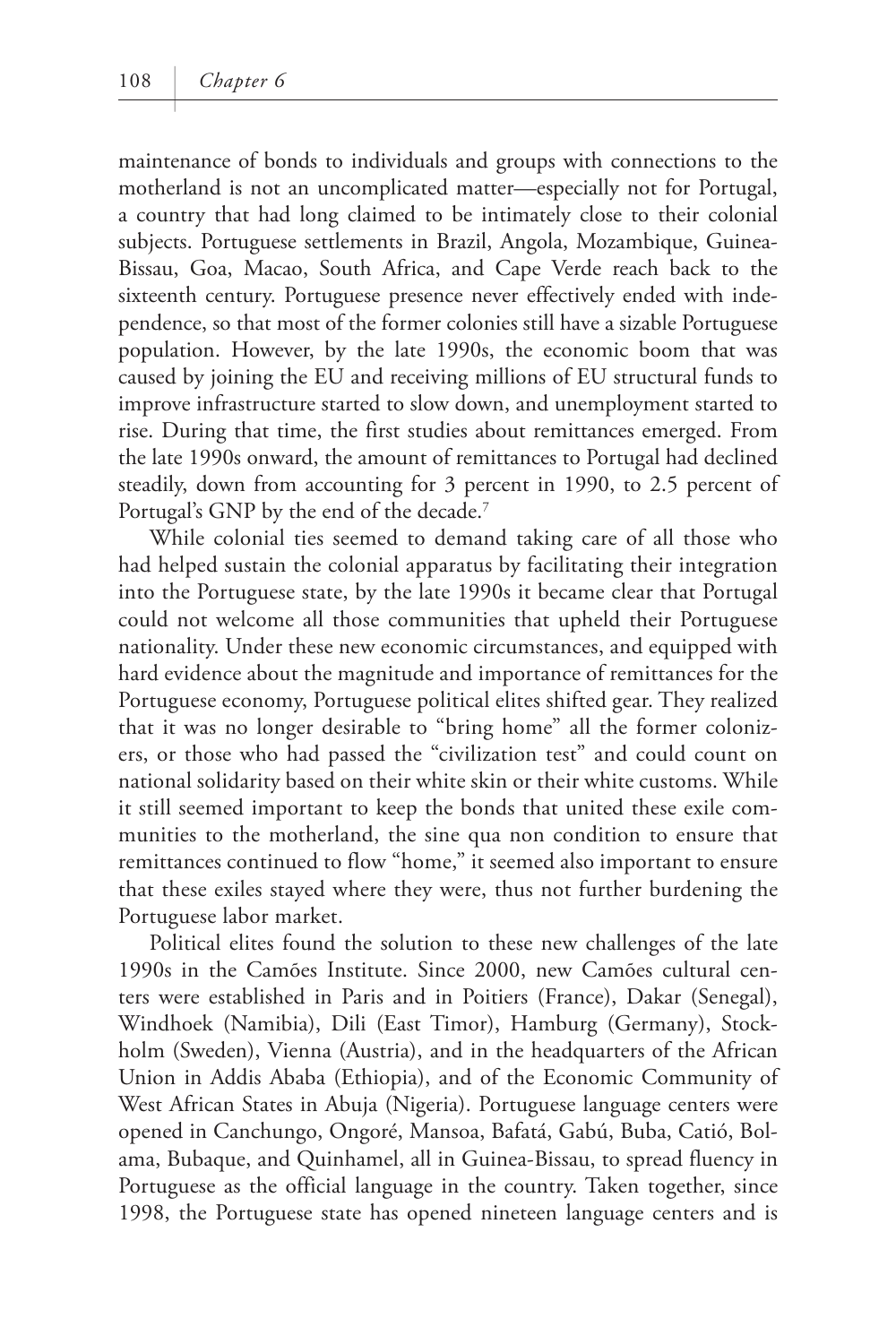now present in twenty cities of different countries. According to Jorge Malheiros (2002), "Portugal's Ministry of Foreign Affairs has registered and attempts to maintain ties with nearly 4.3 million Portuguese and people with Portuguese ancestry living abroad."8 In 2007, the Camões Institute, together with the Lisbon-based Instituto Superior de Ciências do Trabalhoe Empresa (ISCTE) determined that the Portuguese language contributed to 17 percent of the Portuguese GDP. 9

Portuguese political elites have thus found a way to categorize their citizens into those who can live in Portugal and those who are more functional if and when they stay abroad but send their money home to their families. Not all passport holders are also welcome in the motherland—as the situation of all those who hold passports but are treated as foreigners demonstrates. Conversely, others have been received with open arms, and laws have been changed to accommodate them. The racial project that informs this sorting out of people and groups into desirable and lessdesirable ones is hard to overlook. Yet most Portuguese scholars do just that—be it because they cannot find funding for projects that would raise these issues, or because they are too caught up in a hegemonic common sense that has long accepted that nonwhites are not Portuguese and thus cannot count on the solidarity of the national community. By doing so, Portuguese academia gets implicated with the reproduction of a racialized common sense that legitimizes the maintenance of a racialized social order, dividing the Portuguese citizenry into first- and second-class citizens. Whereas the white (biologically or culturally defined) first-class citizens can count on citizenship rights as entitlements, second-class citizens have not been allowed to live the roles of citizens. The asset character of citizenship becomes evident, as all those benefiting from such a system have no reason to change it—and instead have every reason to hold the "others" out.

#### Conclusion

An ethnically defined nationalism has become the norm in Western Europe. Although its emergence can be explained by the late state formation of some EU member states, such as Germany (Hobsbawm 2003), other states, such as France or Portugal, have only recently shifted away from (in the case of Portugal) or restricted the reach of (in the case of France) the *jus solis* rules that have long been a cornerstone of their democracies. The contemporary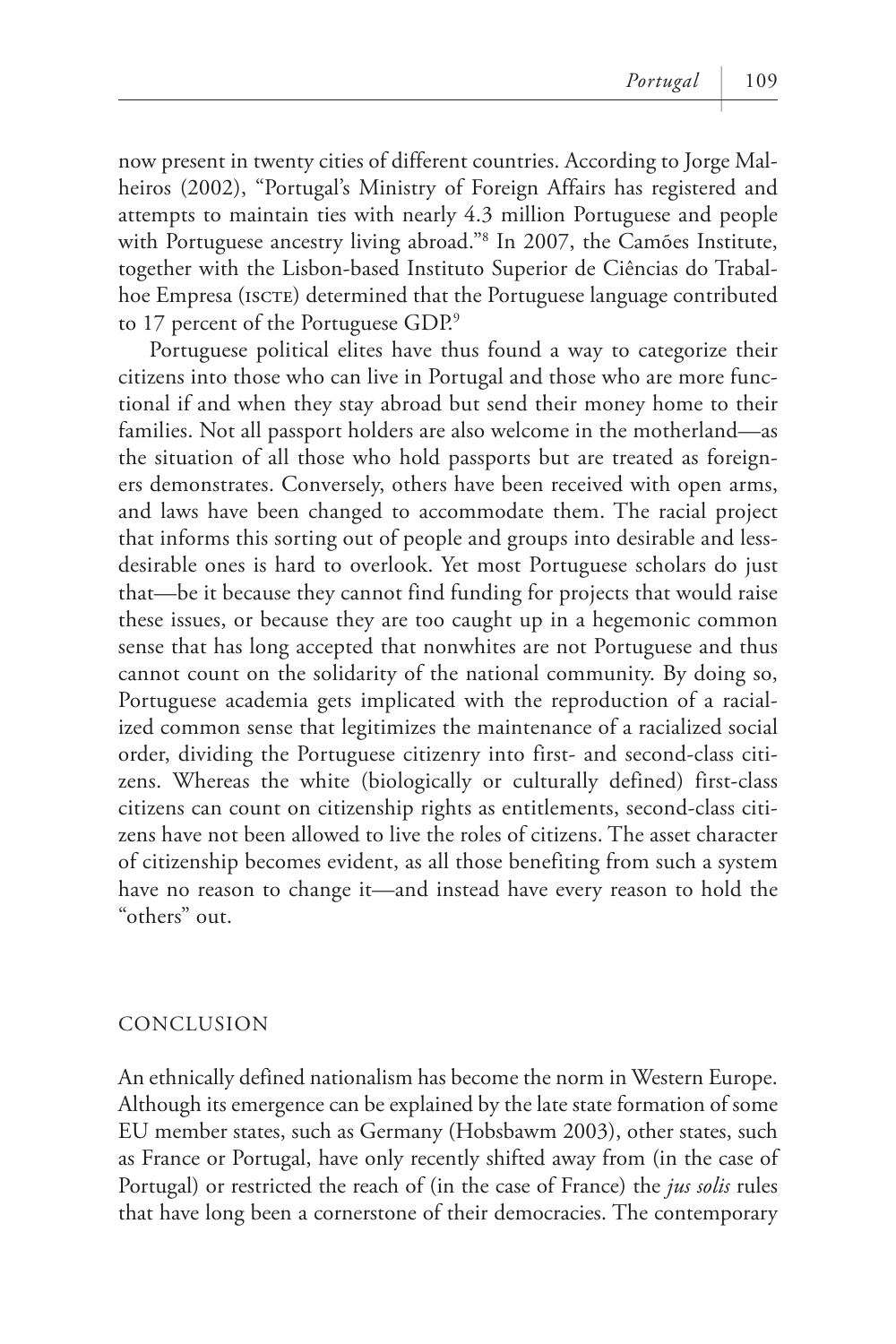strength of ethnic nationalism must thus be seen as the result of deliberate political action that is aimed at redrawing the rules and borders of belonging.

Ethnic nationalism, however, not only perpetuates the exclusion of nonwhites by defining them as not belonging to the national community; it also stands in the way of achieving truly universal citizenship and democracy with strong civic, political, and social components. A complication that adds to this problem is caused by the almost exclusive focus on citizenship rights—to the detriment of citizenship duties and responsibilities. Ethnically defined nationalism, coupled with a widely held belief that citizenship is a matter of rights without responsibilities and duties, has created a situation where ethnic white Europeans arrogantly insist on their "rights" as citizens, thus representing them as entitlements, while conveniently overlooking their responsibilities towards their fellow citizens. Instead, minority citizens get routinely blamed for all economic, social, and political problems that many European countries have experienced over the last decades.

The lack of a focus on civic solidarity and a civically defined membership is also at the core, I would contend, of the oftentimes awkward difficulties many European states and societies have when dealing with antidemocratic elements in their midst. Instead of focusing on antidemocratic agents as the prime culprits of terror and insecurity, blame is commonly shifted away from civic and political matters towards cultural and ethnic ones—thus religions, cultures, and ethnic groups are unduly blamed for violent acts and "tendencies," and stereotypes about "others" are further perpetuated.

To make matters worse, several European states do not provide census data on the ethnic backgrounds of their citizens, justifying such a policy with reference to the principle of universal citizenship. Minority citizens thus have no way of knowing their numbers, situations, and the degree to which they have a shared destiny. By most accounts, having access to these numbers could prove explosive and is thus avoided by status quo oriented political elites. Parallel to not providing census information on European minorities, several European states actively fund a plethora of studies that focus exclusively on immigrants, thus anchoring public attention and discourse firmly on issues of foreigners and their problems of attaining legality and achieving integration. Academia has become implicated in the dissemination of a framework that almost automatically transforms all nonwhites into foreigners and immigrants. There is a clear lack of studies on an increasingly diverse European citizenry and the difficulties of nonwhite citizens in finding acceptance, equal opportunities, and equal treatment by the state and other, white, citizens. They have become second-class citizens who are not allowed to experience the full extent of the social role that comes with the status of being a citizen.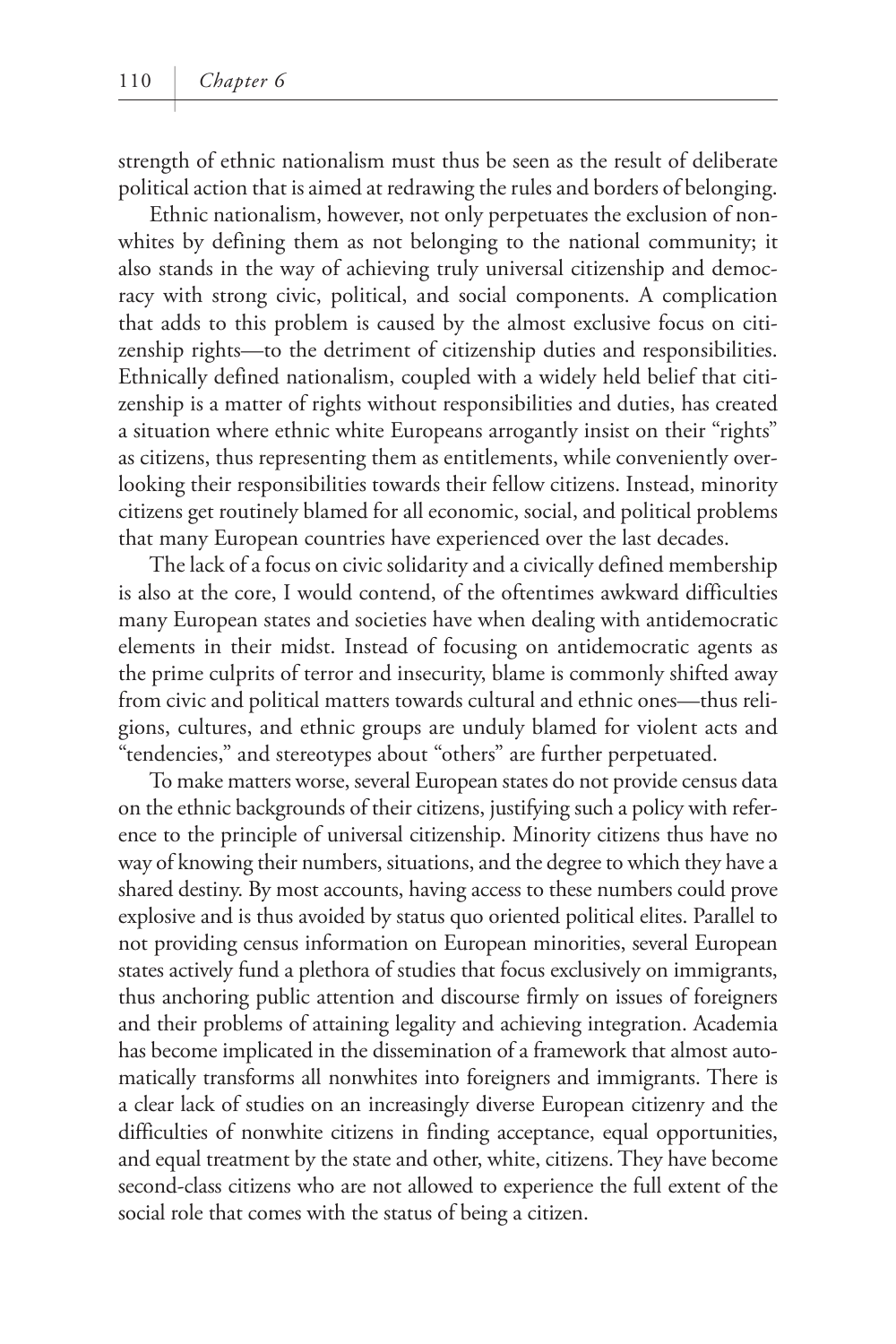Broadly accepted racist practices support the discrimination of nonwhite European citizens and expose them to discriminatory practices. The unchallenged reproduction of discriminatory practices and policies provides evidence for the high degree to which such discrimination has been normalized. Extremely unjust racial regimes are thus being constructed, and their victims are robbed of the tools to face them effectively.

The influence of European racial regimes becomes even more evident when considering how some migrants, namely ethnic whites, have been able to successfully escape the status of victims. Post-1974 white African immigrants to Portugal have successfully claimed the status of "returners" (retornados), which has allowed them to successfully settle in Portugal, even though some of them were born in Africa to families that had lived in Africa for several generations. In 1981 the Portuguese National Assembly effectively passed a law restricting Portuguese citizenship to those of Portuguese descent—thereby shifting citizenship criteria from jus solis to jus sanguinis in order to accommodate white "returners" and facilitate their integration. But what, if not ethnicity, makes one a "returner"?

Ethnic nationalism, coupled with inherent problems of majority rule, are thus at the core of many problems of contemporary European states and societies. Instead of blaming immigrants, EU member states ought to make democracy the EU's foundational element, and membership dependent on the willingness to actively support and defend democracy, which would imply a stronger focus on citizenship responsibilities. But instead of focusing on democracy and its requirements, political elites have successfully shifted the focus onto migrants and foreigners and made them the culprits of most of the social problems European societies face today. Such a focus allows those same elites to avoid being blamed for the problems that they are ultimately responsible for. Scholars, who in their studies focus excessively on immigrants and foreigners, further contribute to a hegemonic common sense that transforms nonwhites into foreigners and intruders. In doing so, they support political elites in their maneuvering and provide them with legitimacy.

If anything, social scientists should produce more studies on failing and unresponsive states, inefficient bureaucracies, and inadequate democratic institutions. They should also unveil more of the injustices and problems that a significant part of the European citizenry routinely faces. If they would do so, we might have a chance to improve current situations and work towards more just and inclusive democracies, which might also prove more economically efficient—at least if we believe the Nobel Prize–winning economist Amartya Sen (2000).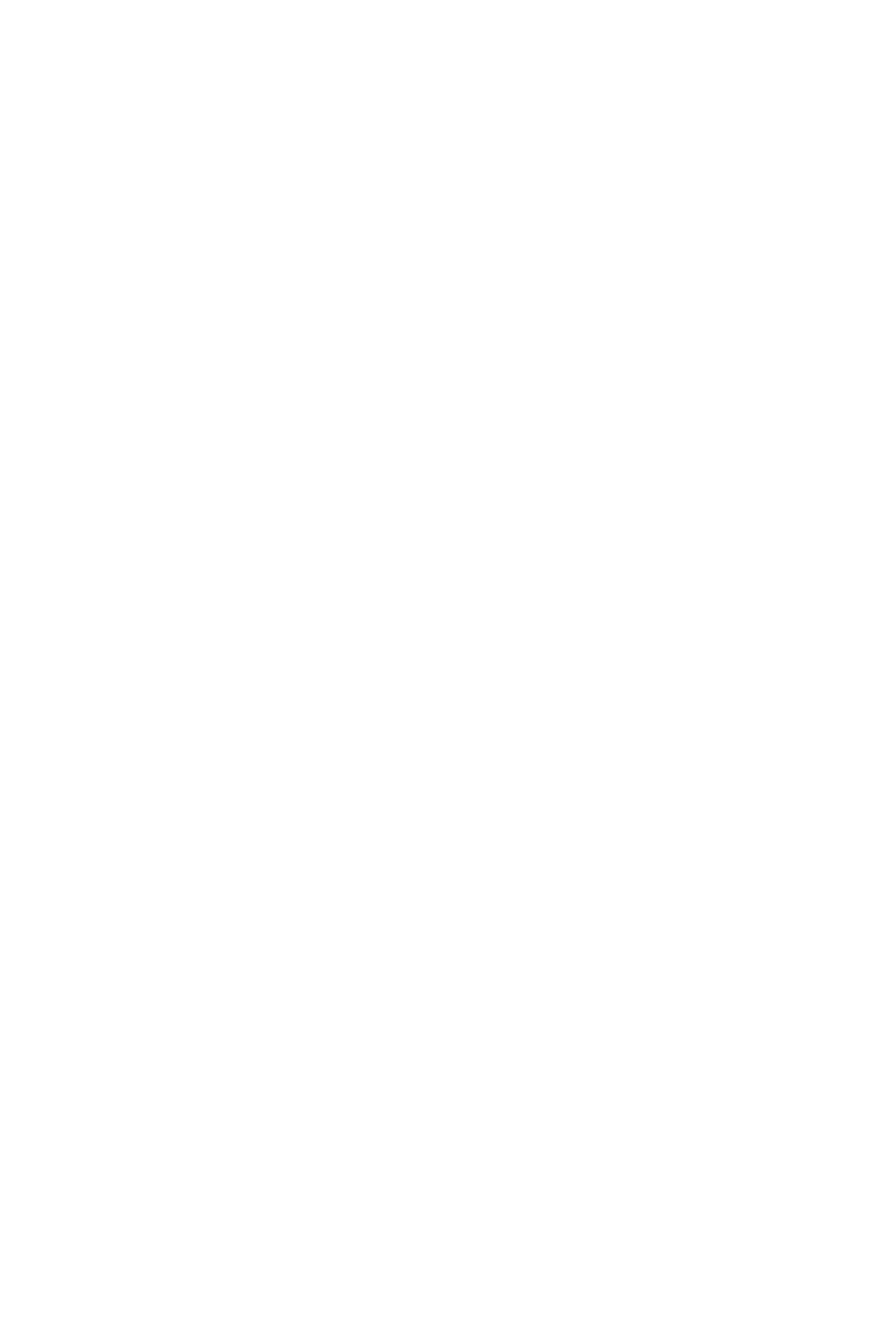## **CHAPTER 7**

# Brazil *Experts in Exclusion*

*After the uprising of 17 June the secretary of the Writers' Union distributed pamphlets on Stalinallee, which stated that the people had forfeited the trust of the government and could only win it back by doubling their work effort. Wouldn't it be simpler if the government dissolved the people and elected another?*

—Berthold Brecht, June 1953

This chapter focuses on yet another illustrative case: Brazil. As I have done before, I present each case to highlight one particular aspect of the dialectics of citizenship. In this chapter, the main focus is "how exclusion works." I have chosen Brazil as an example to explain how exclusion works not because Brazil is peculiar in this respect. To the contrary, Brazil is typical. The ways in which exclusion is produced and reproduced there are repeated elsewhere in the same, or very similar, ways. Thus, Brazil is a "case" introduced to unveil and highlight the causal mechanisms that typically are put to work by those who seek to defend their own privileges by excluding, stigmatizing, and discriminating against others. My own familiarity with Brazil and Brazilian Portuguese allows me to take a closer look at and a deeper examination of how exclusion works. The Brazilian case allows us to explore the microdynamics of how the reproduction and defense of privilege produces exclusion. It also allows us to take a closer look at the interpersonal and intergroup level of this dynamic—without, however, claiming that the interpersonal level is the only one of relevance when analyzing the dialectics of inclusion and exclusion. The Brazilian case, to the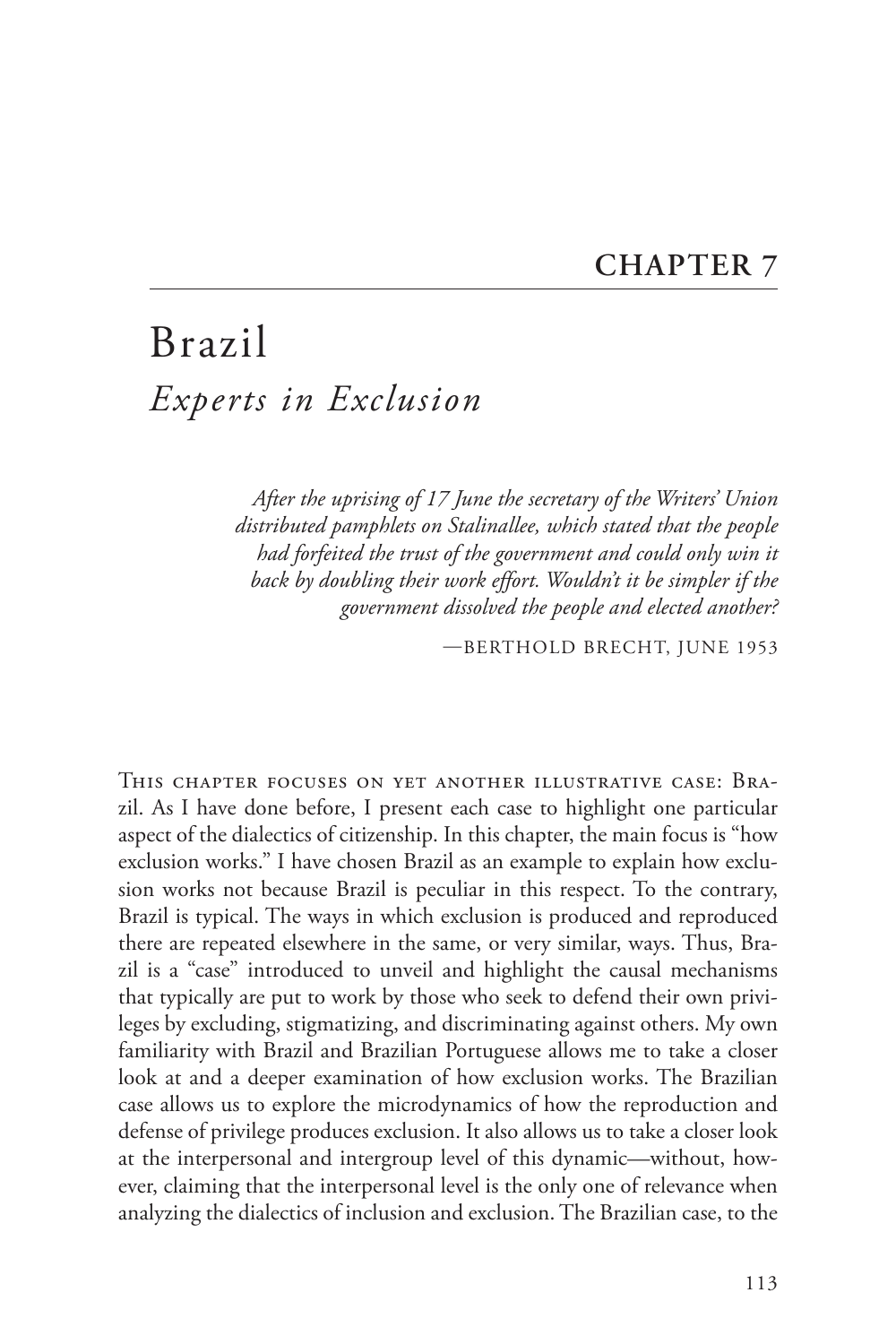contrary, is intended to add texture and complexity to the manifold ways in which inclusion and exclusion constitute each other.

Why Brazil? one could ask. Brazil fulfills the conditions of a typical case because of the richness and clarity of the causal mechanisms used in this process. Brazilians are indeed "experts in exclusion" and as such, they provide a very clear and textured image of how exclusion works at the interpersonal and intergroup level. Given that individual and group interactions become institutionalized and shape social structures, the way in which Brazilians exclude also allows us to see how Brazilian social structures have been constructed around this exclusion. To be sure, implicit in this exploratory analysis of Brazil is that we can learn something about how exclusion works in general.

Of central importance in the process of exclusion and discrimination that is, of withholding full access to the rights citizenship promises—some factors stand out as particularly relevant—namely, racism, the importance of linguistic codes, and the strategic use of formalistic protocols for exclusion. The end result of these different ways to exclude, which are in reality not separable, is a phenomenon I have called "the formal versus the informal." Formality in language, in general habitus, and in the structuring of institutions conditions access to the spheres of power and money, as this chapter will show. By doing so, it excludes all those who are stuck in their own informality, mostly due to their lack of formal education, from full citizenship.

This finding also provides the caveat of this analysis. This way of reproducing privilege works best where parts of the population are rather less educated, or differently educated, than those that control the spheres of power and money. While diverse educational backgrounds are the most common ground upon which such a way to exclude works, the presence of different language codes, where one stands out as the "high" variety and others are thus declared "low" or "vulgar," provides another typical background for this type of exclusion. Brazil, thus, represents a typical case for how exclusion works in colonized societies.

#### WHITENESS AS CAPITAL

A recent poll on *Bolsa Família* recipients, conducted by the Rio de Janeiro– based Laboratory for Economic, Historical, Social and Statistical Analyses of Race Relations (laeser), found that of the 10.2 million families (18 percent of all households) in this income transfer program aimed at Brazil's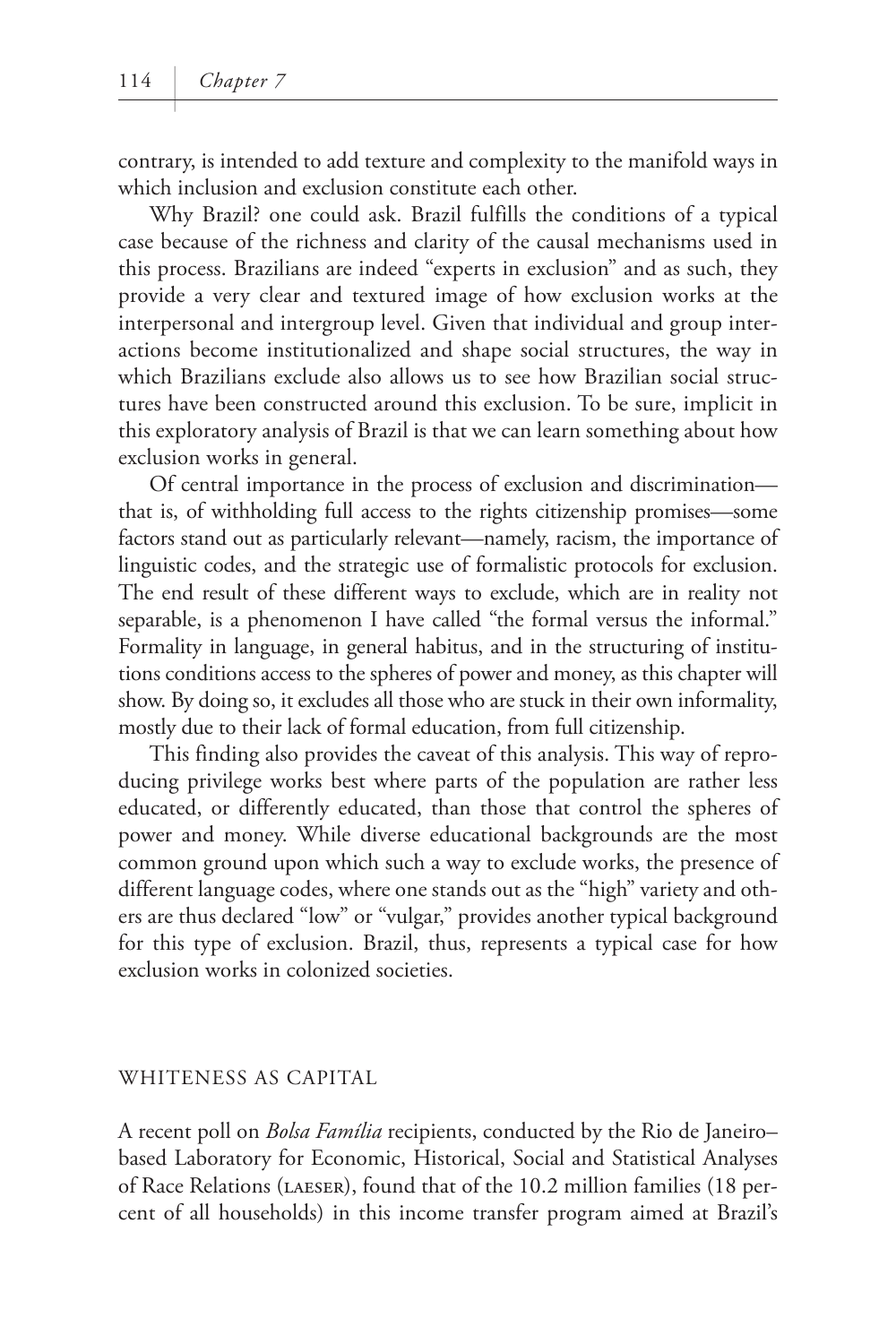most destitute families, 66.4 percent were Afro-Brazilians (the chief of the household self-classified as either *preto* or *pardo*) and 26.8 percent selfdeclared "white." Nationwide, almost one-fourth of Afro-Brazilian families were enrolled in this program. Afro-Brazilians thus continue to occupy the lowest ranks of Brazilian social hierarchies.

In general, when comparing such highly consequential indicators as years of schooling, the latest data confirms a long-lasting trend: namely, that where in 1988, Afro-Brazilians (*pretos* and *pardos*) had completed on average 3.6 school years, whites had completed 5.2 years. Twenty years later (in 2008), both groups had improved, but the gap separating whites from blacks had grown; in 2008, Afro-Brazilians had completed on average 6.5 years of schooling, while whites had finished 8.3 years. The educational gap separating white from black Brazilians thus has actually grown from 1.6 years in 1988 to 1.8 years in 2008. Similarly, the proportion of Afro-Brazilians in the "poverty" category has remained double that for whites.

The meaning of "being white," however, is anything but clear in a country like Brazil, where whiteness is not a biological reality, but is used as a symbolic indicator of civilizational potential. Jeffrey Lesser (1999) demonstrated that what it meant to be "white" shifted in Brazil between 1850 and 1950, but whiteness remained a relevant and consequential category that continued to allow for the self-identification with a group. To this day, it signifies superiority and well-deserved privilege. During the nineteenth century, Brazilian elites openly discussed and compared the different degrees of whiteness of such potential immigrants as Arabs, Japanese, and Southern Europeans, associating whiteness with aptitude—especially for their potential to whiten the highly mixed Brazilians. Inspired by the racial science and ideology of the time, the declared goal of Brazilian elites was to attract white ingredients that would further lighten the racial mixture that made up the Brazilian population, thus allowing it to become "civilized." During the late nineteenth and early twentieth centuries, whiteness thus was constructed as a form of capital, strongly associated with merit and progressive, developmental potential.

French sociologist Pierre Bourdieu's (1984) *Theory of Distinction* allows for conceptualizing whiteness as a symbolic capital that structures social hierarchies. According to Bourdieu, "The volume and composition of capital give specific form and value to the determinations which the other factors (age, sex, place of residence etc.) impose on practices. Sexual properties are as inseparable from class practices as the yellowness of a lemon is from its acidity: a class is defined in an essential respect by the place and value it gives to the sexes and to their socially constituted dispositions" (Bourdieu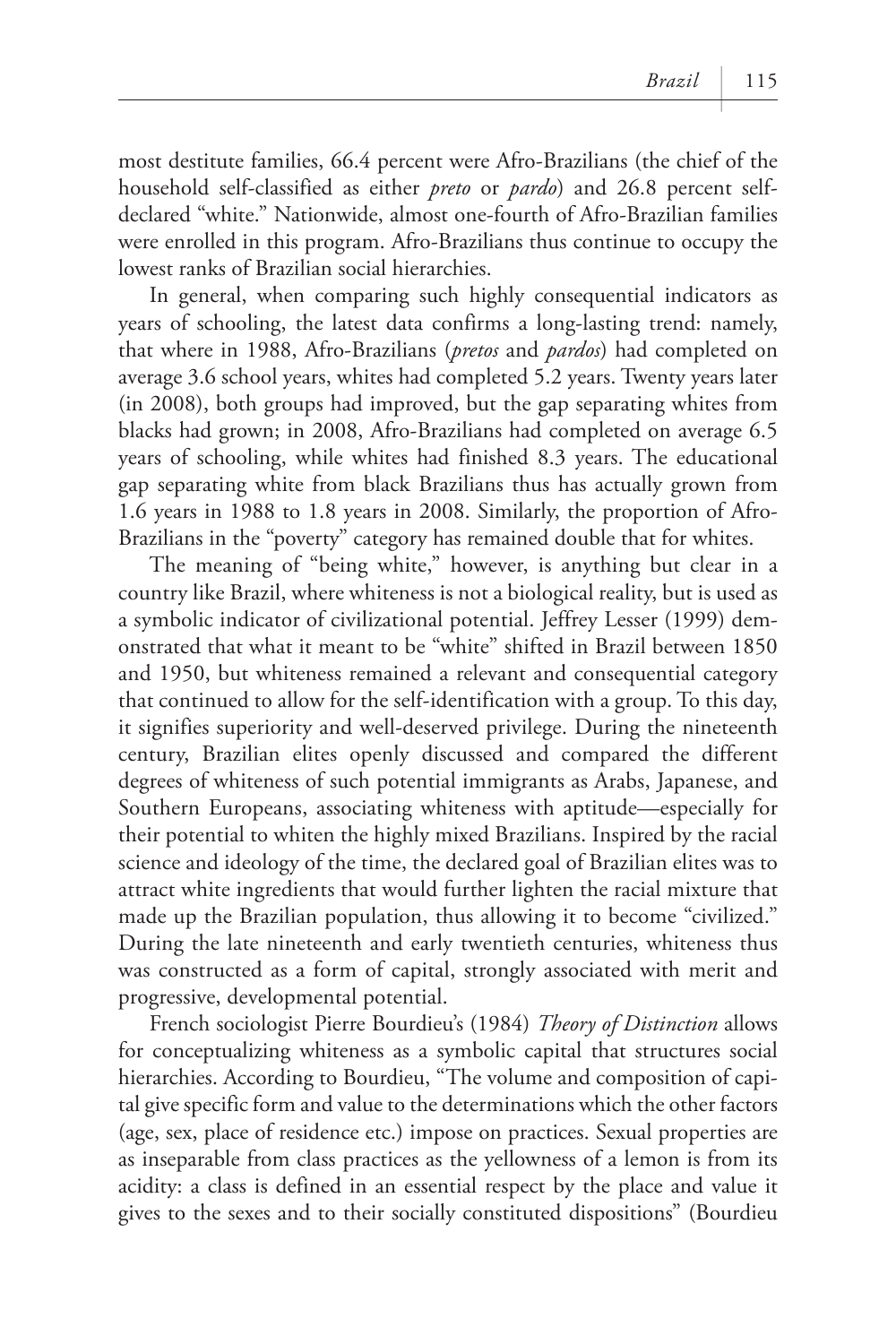1984: 107). The same can be said of ethnic properties. Whiteness, conceived in this way, constitutes a capital in addition to the other capitals, namely, financial, social, and cultural. The relative presence or absence of these capitals determine the social place an individual occupies in a society, where much of the outcome is determined by the successful performance of that which is perceived as typical "white" behavior. This performance is particularly important in societies without a rigid color line, where belonging to one status group or another has to be constantly negotiated and upheld. It is in this sense that whiteness constitutes a "racial capital"—one that signals the presence of other capitals, even though they might not be present. Blackness, at the same time, signifies the absence of other capitals. Both whiteness and blackness thus overdetermine (Reiter 2009; Harris 1993).

As a result, the strategic use of whiteness as a symbolic capital in Brazil is tied to a broader strategy to defend historically inherited privileges associated with status—including the status of being a citizen invested with specific rights and privileges. Hence, one of the main mechanisms by which the effectiveness of citizenship is denied is racism. For many minorities, racism translates into second-class citizenship, as it undermines trust in public institutions and exposes some to the discriminatory practices of their fellow citizens. Whiteness tends to become normalized, thus made both the norm and normal in a process that produces a racialization of nonwhites, who in this process are transformed into "others." Successfully claiming to be white, in all those societies structured by European colonialism, functions as a symbolic capital that marks one's belonging to the group of the historically privileged—those who have rights and can give favors. It also fulfills important gate-keeping functions, because it eases the sorting out of those who "deserve" privileges from those who do not (Quijano 2008; Telles and Flores, forthcoming). The process through which this structuring of social hierarchies works separates people into different status groups, with all those who are able to successfully claim whiteness adding a very powerful and highly consequential symbolic capital to their account.

The result of upholding whiteness as a criterion for privilege and using it as a demarcation to separate first- from second-class citizens provides a formidable barrier to achieving general, substantive citizenship. It has the potential to place nonwhite formal citizens outside the realm of effective citizenship—at least in those societal spheres that are firmly controlled by those able to claim whiteness. Given Brazil's colonial past, the societal spheres where whiteness carries the highest value tend to be those where money and power are brokered.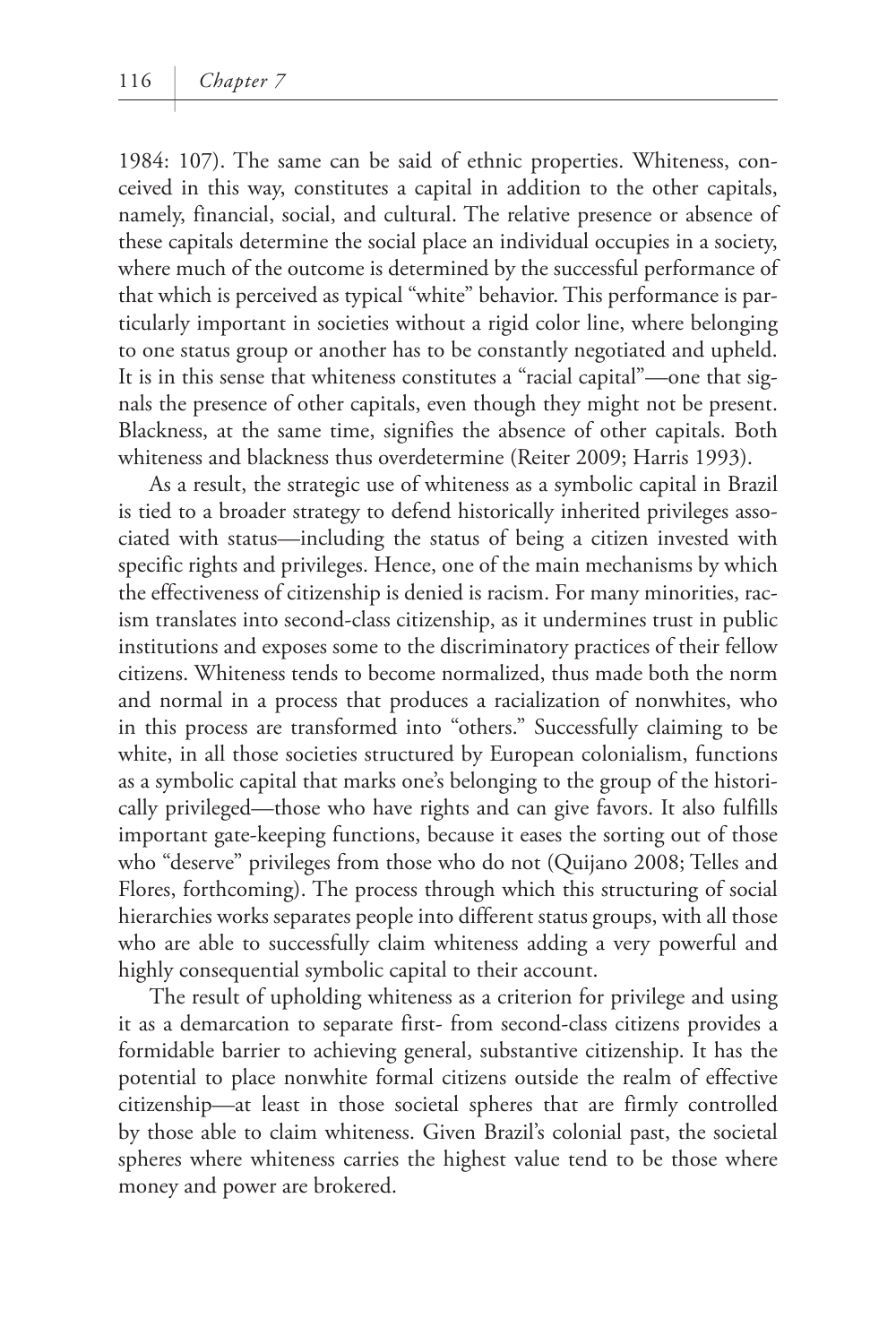#### PROTOCOLS

In July 2008, I interviewed a group of black women organized as a local ngo in the Brazilian city of São Luis. Their organization is dedicated to assisting the poor inhabitants of this city of about one million in their quest to receive federal housing benefits and qualify for federally funded low-income housing loans. Concretely, they help those who qualify apply for state-backed mortgages, given to them by a state-controlled bank, the Caixa Economica Federal. The very existence of such an ngo points to the difficulties ordinary citizens often encounter when dealing with the public realm. During the interview, as they were telling me about their very frequent dealings with both bank managers and state officials, after about thirty minutes of engaged talk, I ended up asking directly about my main interest: how are you received and treated by these representatives of power and money given that you are female, black, and poor? At that point, their statements became more vivid, and the main spokeswoman explained:

It takes us one entire year to fill out all the forms required by the Caixa Economica. If we go to the municipal secretary of city management and ask for a meeting with the secretary, the person at the entrance gives us a very hard time and schedules a meeting in two months. . . . We feel discrimination every day. Our biggest challenge is to overcome that. The prejudice is very strong. The bureaucratic hurdles are very great and we always have to *quebrar protocolos.*<sup>1</sup>

This statement is typical and hints at two often-cited problems: first, the extremely complicated procedures and forms applicants have to fill out when they want to apply for a state program. In fact, formal application requirements can be so burdensome and require such sophisticated knowledge and formal writing skills that ordinary people are effectively barred from having access. Those who still want to apply have to recruit specialists in the form of lawyers—or, if they are lucky, local nonprofit organizations that assist them in the application process, as is the case here. Offering a low-income housing loan program, but then designing the required paperwork in such a way that most low-income people cannot fill out the forms, casts severe doubt on the seriousness and commitment of the federal bank that has developed these procedures and made them a requirement. Offering a federal housing program for the historically excluded, but then barring their access through complicated procedures and forms that fulfill gatekeeping functions that keep the truly needy out certainly creates a feeling of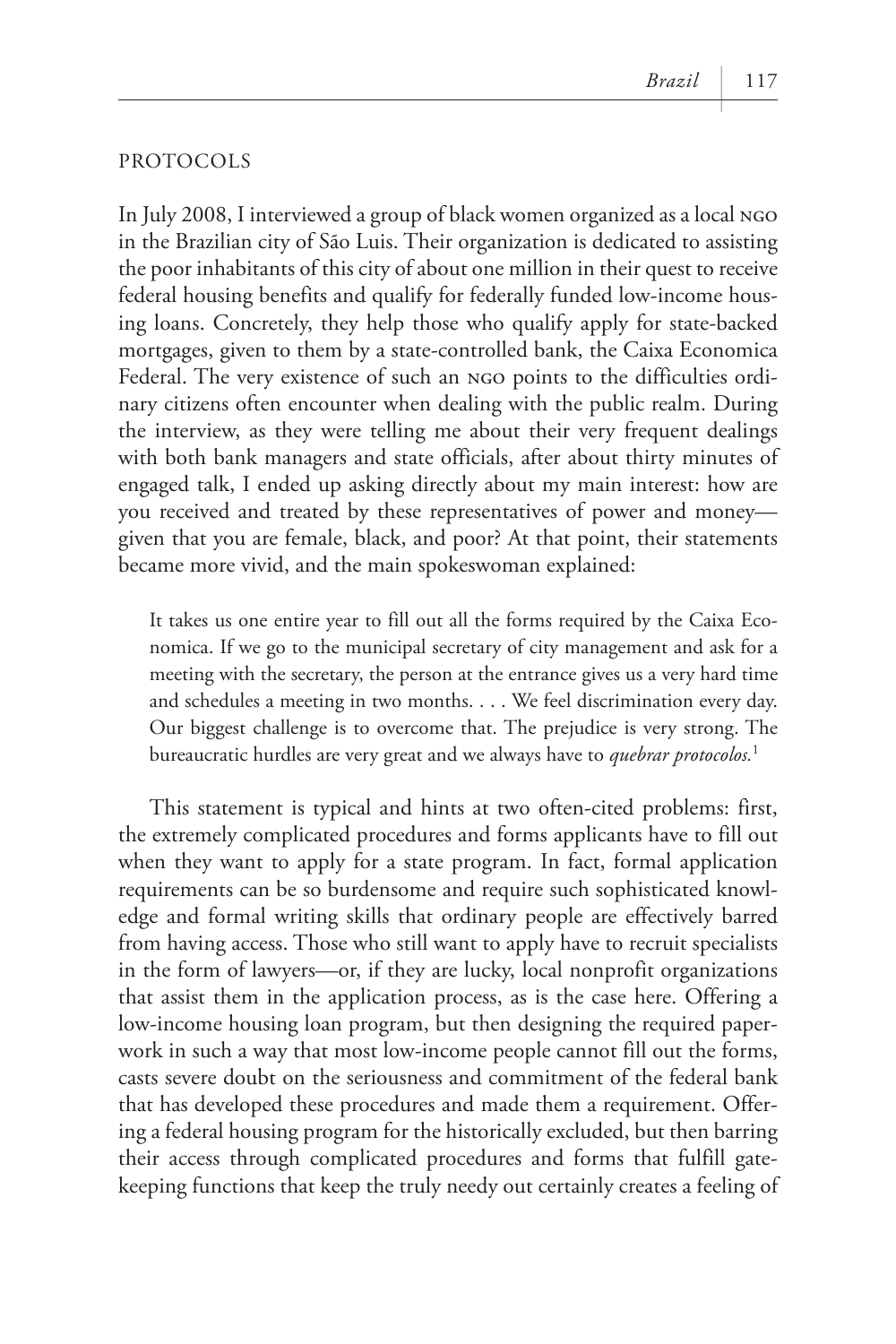alienation among all those who qualify for this program but are unable to fill out the necessary forms.

The second important piece of empirical information coming out of the above statement is the experience of discrimination and racism related by the informant. Their skin color, gender, and other physical characteristics mark them in the eyes of biased interlocutors as poor and uneducated. In a bank, this biased assessment quickly translates into a perception of not being a valuable client, but rather a needy and bothersome petitioner—and thus, in the eyes of bank personnel, not worth their while. The same logic applies in a government environment, where black females are routinely perceived as poor and thus unimportant power brokers who possess nothing of value to offer. In other words, they are prejudged for being black and poor, as in the eyes of the observer, these two characteristics "naturally" go together. As this prejudgment potentially bars their access to the formally established channels of interaction with banks and political office holders, the interviewees resort to a strategy of "quebrar protocolos"—which translates into breaking protocols.

What are those protocols? In this concrete case, the interviewees would have to stand in line, fill out forms, make appointments, come back for more appointments, stand in line again, fill out more forms—in short, the access to the decision-making spheres would be so burdensome and lengthy, and the final success so uncertain, that many applicants would desist from pursuing their goals. Elisa Reis (1990), who analyzed 27,367 petition letters sent to the Brazilian minister of De-bureaucratization between 1980 and 1982, offers some further insight into this reality. Reis, for example, describes a widow who in her letter to the minister complains that she has to go repeatedly to the physician to get a certificate that states that she is still alive and thus eligible to receive her pension (Reis 1990: 165). Another letter analyzed by Reis states,

In six months, I went seven times to the office of the IRS ("Delegacia da Receita") to get information about my income declaration. In order to get a personal loan, I had to go to this same federal office 36 times in seven months. (Quoted in Reis 1990: 166, my translation)

#### Another example:

I have already gathered 425 documents in response to the demands of the federal government in order to prove that I have dealt correctly with all the fiscal requirements of my small firm. (Quoted in Reis 1990: 166, my translation)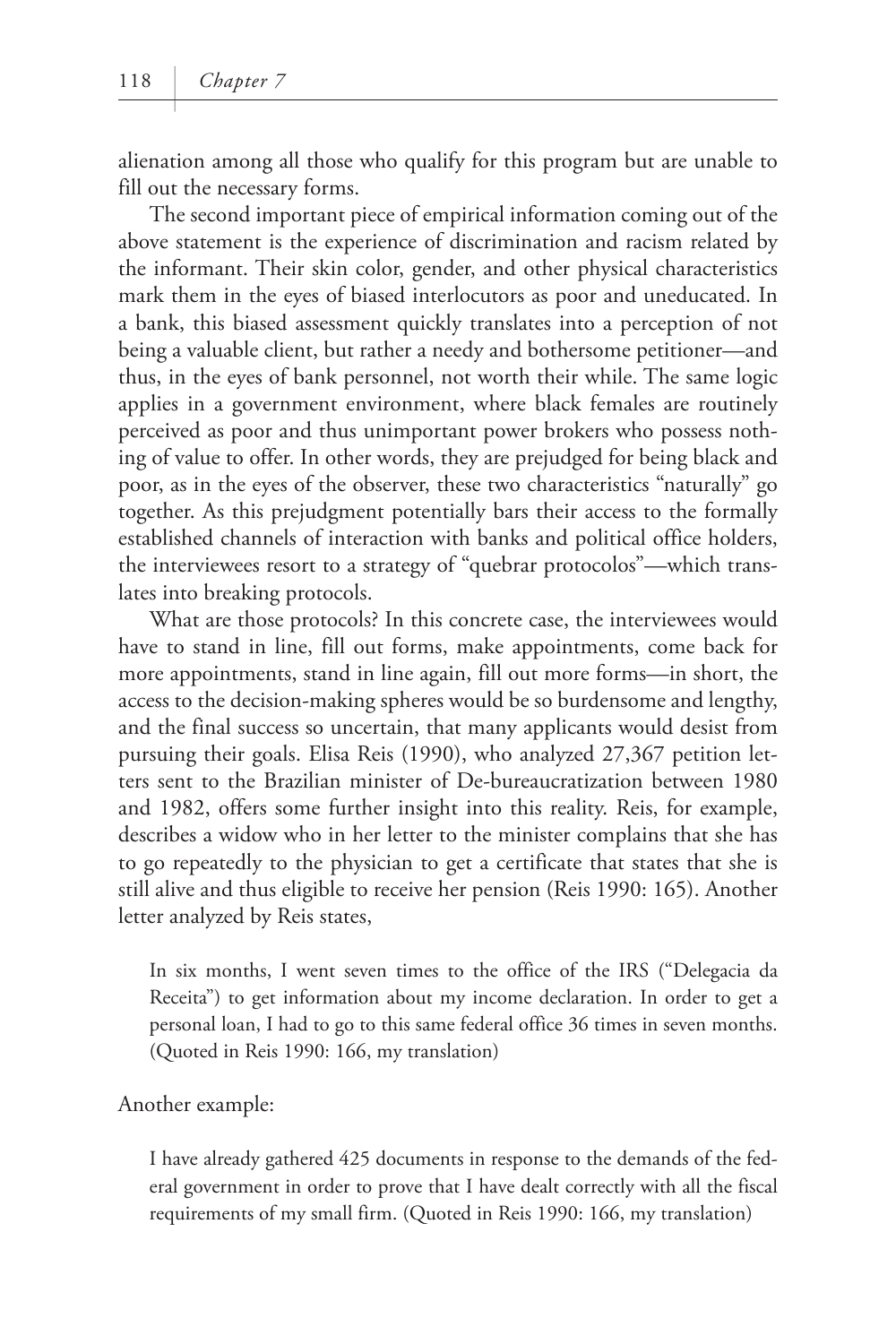#### And finally:

I spent 12 hours waiting in line, under heavy rain, in order to get the money that I so desperately need, but to no avail. Why have workers to be treated so inhumanly? (Quoted in Reis 1990: 166, my translation)

Why indeed? All these examples express a very typical situation that can easily and readily be observed by anyone expecting any type of service in Brazil, public or private—even though the overall quality of services has improved since the 1980s. The writer of these lines can amply testify to waiting hours in line to resolve such simple issues as making a deposit into one's own bank account or withdrawing money from it, as well as to waiting for hours in the antechamber of some local civil "servant" before he or she finally grants "an audience."2 It appears that the Brazilian state, as well as some service-related businesses have wrapped themselves in a shell of formalities and procedural protocols that have the effect of keeping ordinary citizens out—or forcing them through an almost ritualistic procedure of self-humiliation when seeking to reach those institutions and people that supposedly work for them. This strategy of bureaucratic isolation works through several mechanisms. It makes use of complicated procedures to make access more difficult, especially for all those unable to maneuver their way through these hurdles because of their lack of formal training, or simply because they are unwilling or unable to tolerate the humiliation that often seems an integral part of the procedure (again: the author has himself pondered several times about how much humiliation and mistreatment he was willing to accept in order to receive something from a civil servant or someone else thinking of him- or herself as important).

This form of excessive state autonomy and office abuse has deep historical roots in Brazil. According to Florestan Fernandes (2006), during the early twentieth century, when the sons of plantation owners moved to the cities, they brought with them their aristocratic demeanor, which led to a "bureaucratization of patrimonial domination" (Fernandes 2006: 116, my translation). Raymundo Faoro ([1957] 2001), who has produced the most detailed explanation for this isolation of the state from people, argues that "The stand (or status group), serving as the administrative rank for the exercise of dominion, configures a minority government. Few rule, control and spread their patterns of conduct to the many. The leading group does not exercise power by delegation or inspired by the trust that the people, as a global entity, irradiate. It is a sovereignty that encysts itself, impenetrable and superior, a restricted stratum, ignorant of the dogma of majority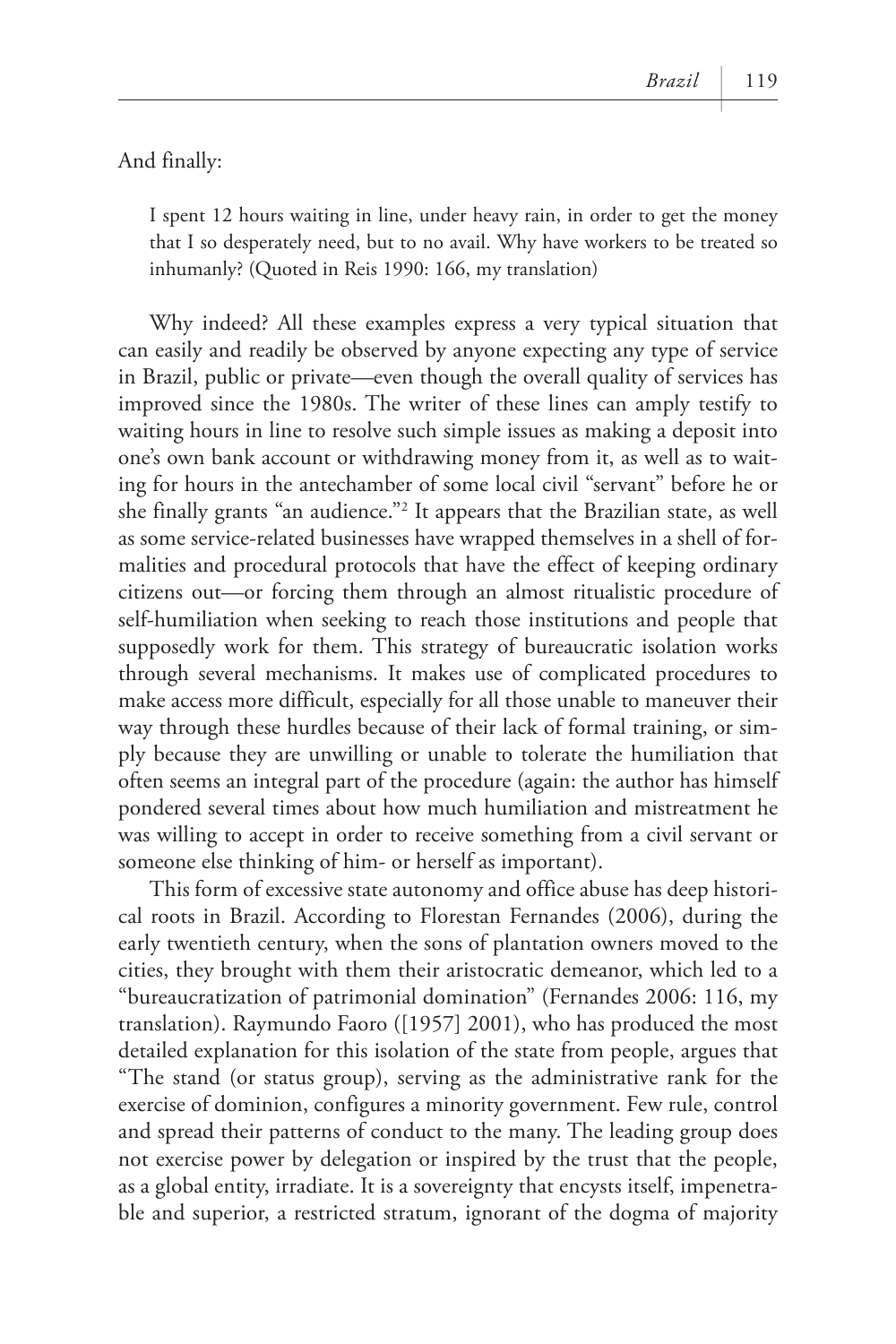rule." (Faoro 2001: 108, my translation) According to Faoro, the patrimony of the king was gradually shifted over to the state and administered by an increasingly bureaucratic status group. Thus, explains Faoro, holding a state position, instead of representing a calling to serve the people, "transforms the holder into an authoritative figure. It gives him the mark of nobility" (Faoro 2001: 197, my translation). In sum, the way a public official envisions his or her governmental position is not one of "representing" or even "serving the public." Government officials not only perceive themselves often as disconnected from "the people," they feel superior to them, distinguished by the position they hold and by the honorific treatment it bestows on them.

This way of relating to the public is, however, not restricted to the state. As mentioned above, similar behavioral patterns can be found in banks or other situations where ordinary people need to interact with those who are higher up in the societal hierarchy. In a deeply divided and highly racialized society, such as Brazil's, it becomes clear that the abuse of power by state officials, the rich, or all those in situations of power is not random, but rather part of a general pattern of social interaction between different status groups. It is the way in which the members of formal or official society, who see themselves as the legitimate inheritors of the country as it was handed down from Portugal, relate to all those of the informal sector of society, which in a country like Brazil constitute some 40 percent of the population.

#### The Language of Exclusion

The use of protocols to defend status privilege is operationalized in daily encounters between the members of formal and informal Brazil and serves an important gate-keeping function, where the performance and display of formality in language, conduct, and general habitus play important roles (Bourdieu 1987, 2003). One of the central mechanisms for enacting protocols is through the strategic use of language, or more precisely: linguistic codes. In the following, I will thus take a closer look at Brazilian Portuguese language codes and how they are used to uphold privilege and first-class citizenship by demarcating the speaker from all those thus transformed into second-class citizens. Brazil, again, is an ideal case for this inquiry because of its highly divided society, especially along educational lines. In a country where access to formal education is highly restricted, the use of formal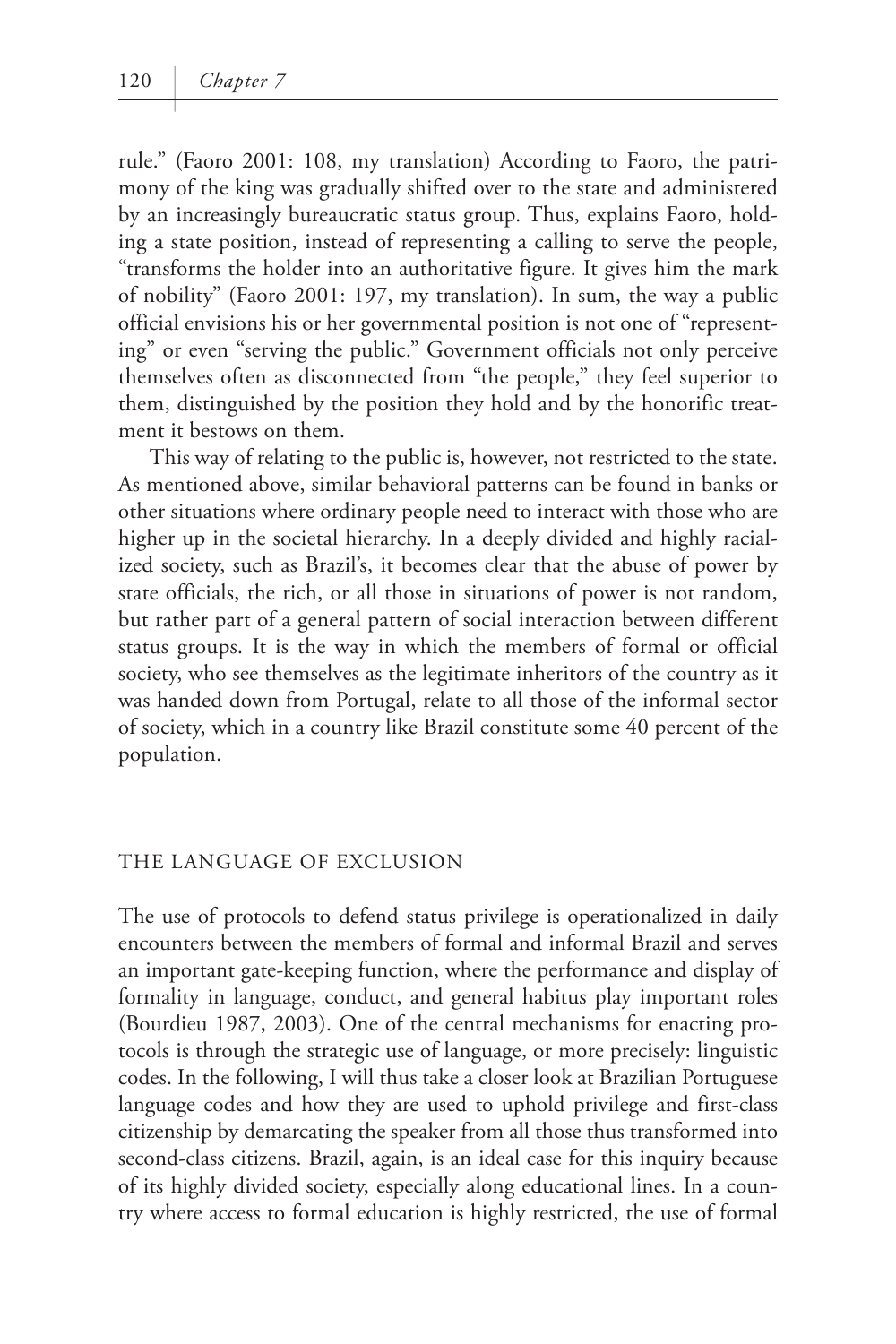education to defend privilege becomes a very central tool. To be sure, in 2009, the average years of schooling had reached 7.5 years—up from under 5 years only recently. However, according to the Brazilian Institute of Geography and Statistics (ibge), in 2009, some 25 percent of adults (older than fifteen) self-declaring either *preto* or *pardo* were functionally illiterate,<sup>3</sup> as were 15 percent of whites. At the same time, in 2009 only 10 percent of Brazilians between twenty-five and thirty-four years had a university degree (8 percent in the age bracket fifty-five to sixty-four; ibge), thus allowing those with diplomas to reap very tangible advantages from their elevated educational levels. This situation is made worse by the low quality of Brazilian public basic education, which, while it seeks to educate the great majority of Brazilians (85 percent), also stigmatizes them and often bars their access to institutions of higher education (Reiter 2010, 2009).

Formality in language in such a context becomes a way to constitute privilege and demarcate the outer boundaries of this privilege through the use of formal language code. Brazilian Portuguese language and habitus thus are full of gate-keeping utterances and conducts. This starts with the naming of average people as *gentinha*, *povão*, *Zé Ninguem*, *Pé de Chinelo*, and others. All these terms refer to what would be called "people" in English. On the other hand, those classified in such a way smartly refer to those dominating them as *barão*—that is, barons—at least in the regional context that is informing this study, namely the Northeast of Brazil. The use of the term "baron" clearly indicates the strategies used by the historically included to defend their privilege—namely, by giving themselves an aristocratic air in both demeanor and language. Before going into some more concrete examples that show how this works in everyday encounters, I want to lay out some of the theoretical underpinnings upon which the empirical analysis can be conducted.

Language not only represents difference, privilege, and distinction—it also creates and sustains them. John B. Thompson, who wrote the editor's introduction to Pierre Bourdieu's *Language and Symbolic Power* (2003), explains, "The more linguistic capital that speakers possess, the more they are able to exploit the system of differences to their advantage and thereby secure a *profit of distinction.* For the forms of expression which are the most unequally distributed, both in the sense that conditions for the acquisition of the capacity to produce them are restricted and in the sense that the expressions themselves are relatively rare on the markets where they appear" (Thompson 2003: 19).

Pierre Bourdieu indeed offers an analytical framework that allows us to analyze language in its relation to power. Bourdieu argues that, in general,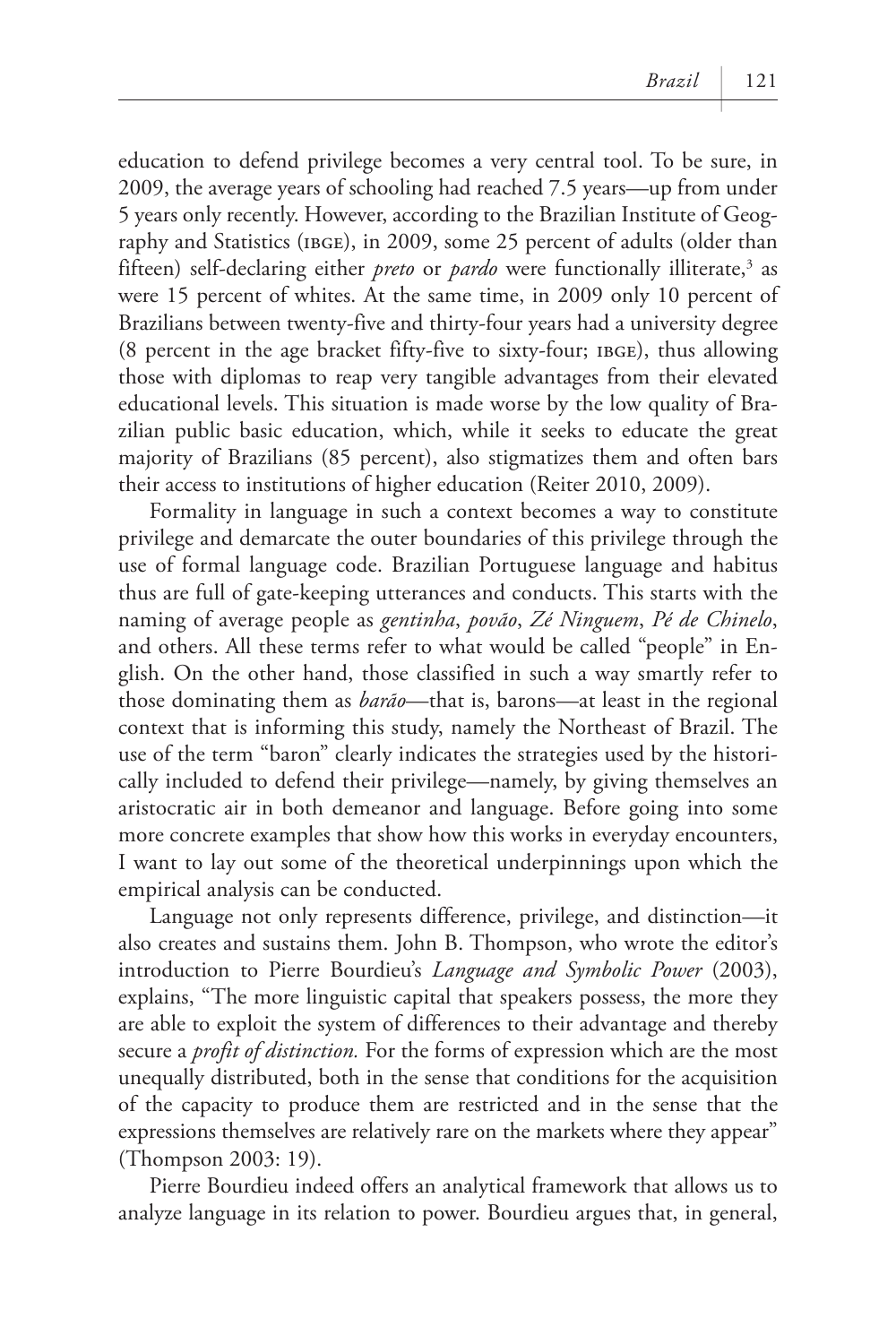"the social uses of language owe their specifically social value to the fact that they tend to be organized in systems of differences . . . which reproduce, in the symbolic order of differential deviations, the system of social difference" (Bourdieu 2003: 54). To Bourdieu, language is but one manifestation, as well as a tool to negotiate difference in daily interactions. He explains, "Linguistic exchange . . . is also an economic exchange which is established within a particular symbolic relation of power between a producer, endowed with a certain linguistic capital, and a consumer (or a market), and which is capable of producing a certain material or symbolic profit. In other words, utterances are not only (save in exceptional circumstances) signs to be understood and deciphered; they are also *signs of wealth*, intended to be evaluated and appreciated, and *signs of authority*, intended to be believed and obeyed" (Bourdieu 2003: 66). Next to financial capital, Bourdieu demonstrates that other capitals are equally functional in structuring social space. Next to social and cultural capital, Bourdieu argues for considering "linguistic capital, producing a *profit of distinction*" (Bourdieu 2003: 55).

For Bourdieu, then, language reflects and enacts social hierarchy, and for him, "the whole social structure is present in each interaction" (Bourdieu 2003: 67). Once this basic insight is understood, it can be applied to the analysis of more specific constellations—for example, to what is often called the "high," or official, variety of a language. Bourdieu explains, for example, that "All linguistic practices are measured against the legitimate practices, i.e. the practices of those who are dominant" (Bourdieu 2003: 53). He also explains the effects that the use of different language codes has on the speaker: "Speakers lacking the legitimate competence are *de facto* excluded from the social domains in which this competence is required, or are condemned to silence" (Bourdieu 2003: 55). When examining the genealogy of this high language, Bourdieu finds that "the official language is bound up with the state, both in its genesis and in its social uses. It is in the process of state formation that the conditions are created for the constitution of a unified linguistic market, dominated by the official language" (Bourdieu 2003: 45).

From there, Bourdieu is also able to shed light on the opposite end of the language continuum. When writing about "popular language," Bourdieu finds that "reduced to the status of quaint or vulgar jargons, in either case unsuitable for formal occasions, popular uses of the official language undergo a systematic devaluation" (Bourdieu 2003: 54). Seen through this prism, such power-constituting speech acts as condescendence reveal their social function: "The strategy of condescension consists in deriving profit from the objective relation of power between the languages that confront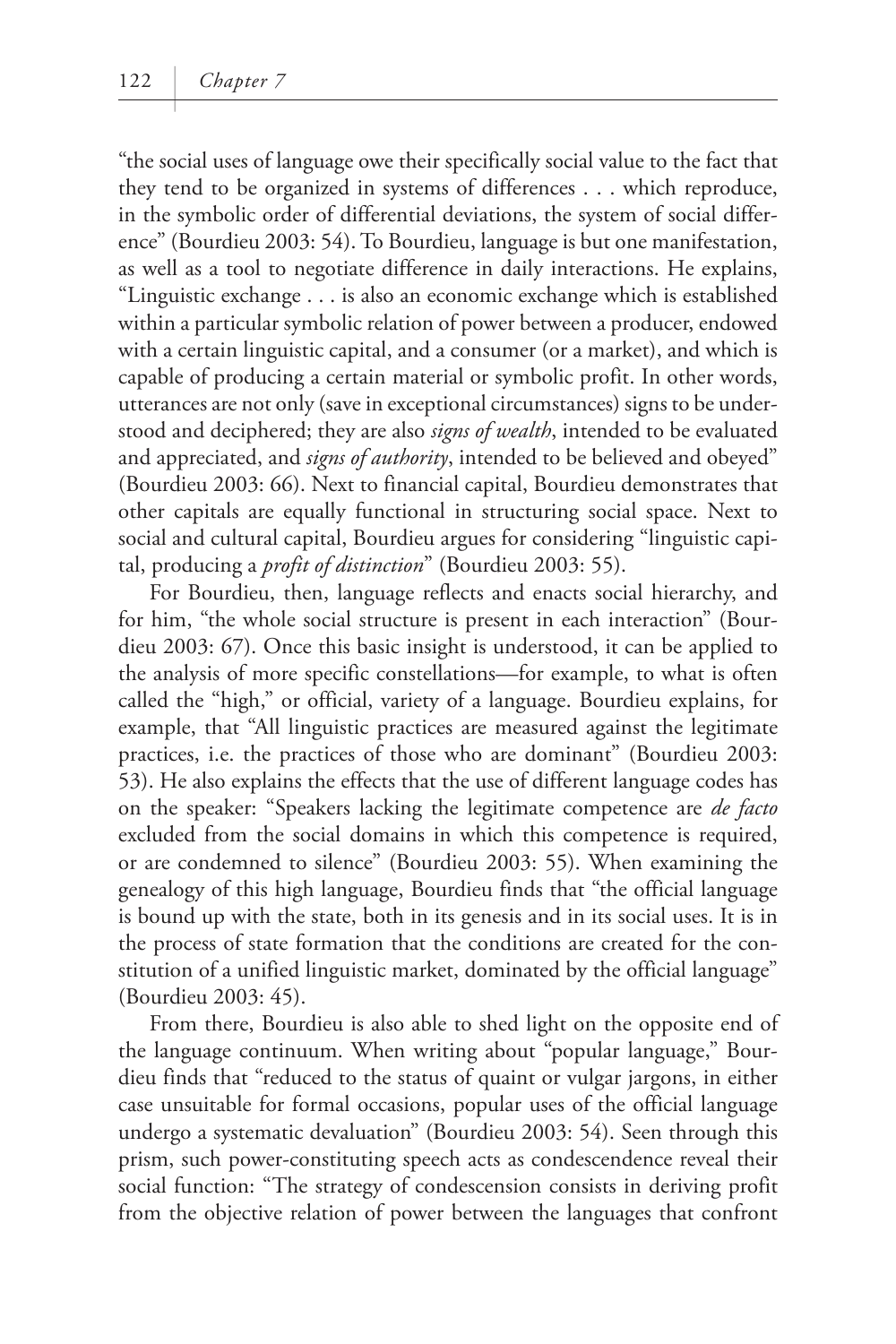one another in practice . . . in the very act of symbolically negating that relation, namely, the hierarchy of the languages and of those who speak them" (Bourdieu 2003: 68). Just like any other market, the laws of scarcity also apply to the linguistic market: "The more formal the market is, the more practically congruent with the norms of the legitimate language, the more it is dominated by the dominant, i.e. by the holders of the legitimate competence, authorized to speak with authority" (Bourdieu 2003: 69).

The effects of linguistic capital are manifold, especially in the field of domination: "The reality of linguistic legitimacy consists precisely in the fact that dominated individuals are always under the *potential jurisdiction* of formal law, even when they spend all their lives, like the thief described by Weber, beyond its reach, so that when placed in a formal situation they are doomed to silence or to the broken discourse which linguistic investigation often reports" (Bourdieu 2003: 71f). Dominant language does more than control those unable to speak or write it. It silences. "The constraints exercised by the market via the anticipation of possible profit naturally take the form of an anticipated *censorship*, of a self-censorship which determines not only the manner of saying, that is, the choice of language-'code switching' in situations of bilingualism—or 'level' of language, but also what it will be possible or not to say" (Bourdieu 2003: 77). This happens, according to Bourdieu, because "the sense of the value of one's own linguistic products is a fundamental dimension of the sense of knowing the place which one occupies in the social space. One's original relation with different markets and the experience of the sanctions applied to one's own body, are doubtless some of the mediations which help to constitute that sense of one's own social worth which governs the practical relation to different markets (shyness, confidence, etc.) and, more generally, one's whole physical posture in the social world" (Bourdieu 2003: 82).

According to the Italian anthropological linguist Maurizzio Gnerre (1991), who wrote about this phenomenon in Brazil, "The official language is a communicative system that is accessible only to a reduced part of the members of a community; it is a system associated with a cultural patrimony presented as a body of values, fixed by written language" (Gnerre 1991: 6, my translation). This is certainly the case in Brazil, where over 20 percent of the population is classified as functionally illiterate, which means they have no access, let alone dominion, of such elaborate, formal language codes. Gnerre finds that "Citizens, even if declared equal before the law, are in reality discriminated against even on the basis of the very code in which the law was written. The majority of the citizens does not have access to this code, or, in some cases, has limited access" (Gnerre 1991: 10).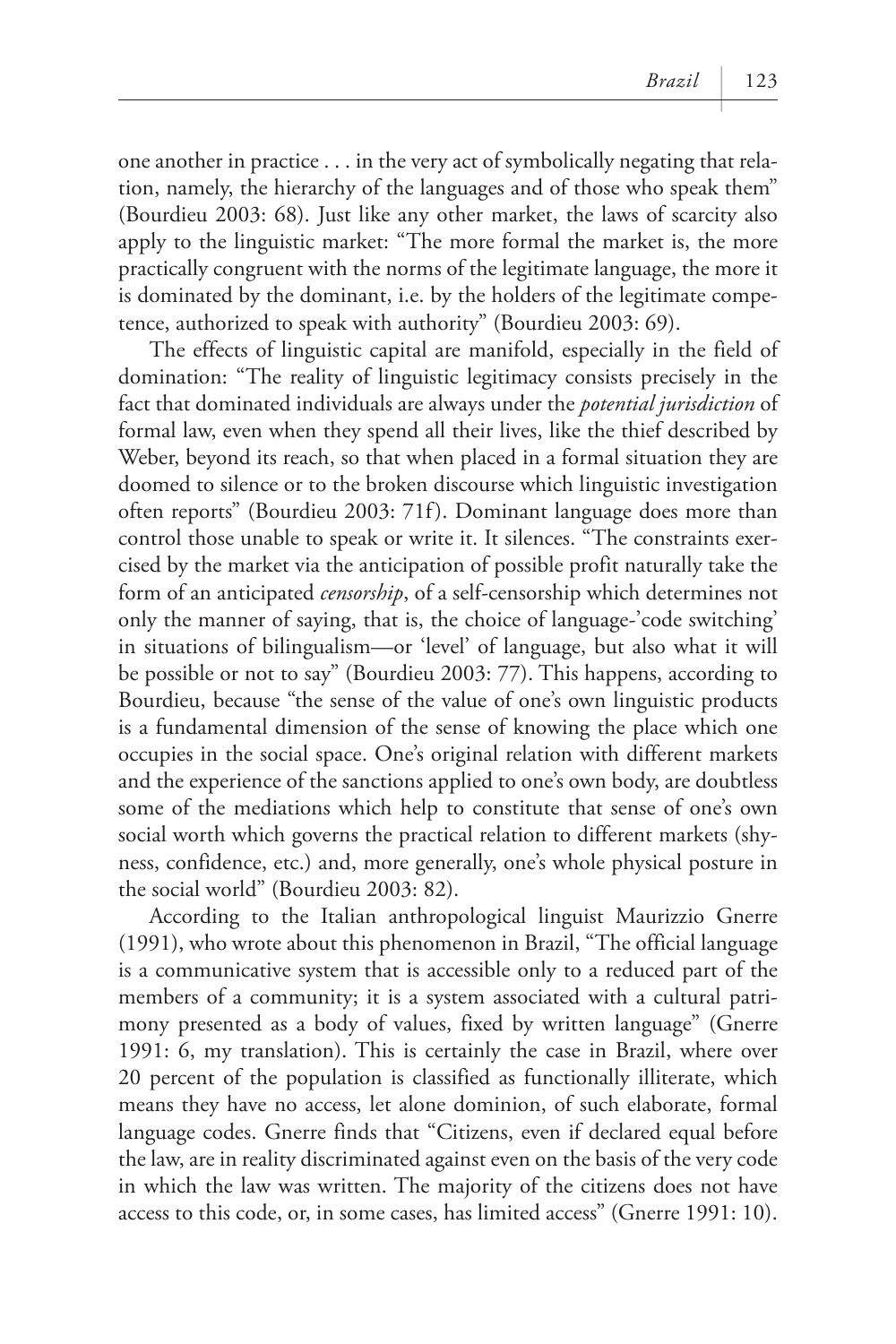The same author also explains that "The separation between the 'cultured' or 'official' variety and the others is profound due to different reasons: the cultured variety is associated with the written variety . . . and it is associated to the grammatical tradition; it is inventoried in the dictionaries and it is the bearer of legitimate cultural tradition and national identity" (Gnerre 1991: 11). Gnerre leaves no doubt about the function of elaborate language code usage—a function that can be traced back to the sixteenth century and that still today serves the purpose of constituting power.

As Benedict Anderson (2006) has described, and Martin Luther demonstrated much earlier in practice, any communication—written or oral—done in an exclusive language code such as Latin or grammatically correct European Portuguese serves the purpose of restricting the circle of participants to a minimum; and it is this restricted circle of the educated, or initiated, few who tend to use their privileged access not only to dominate and control the majority, but also to renew their own source of legitimacy with reference to access to privileged knowledge. The circular logic becomes evident: the powerful define an exclusive language and codify it; then they use it to wield their power; and finally, they bolster their power through linguistic exclusivity. As Gnerre highlights, "Language constitutes the most powerful barbed wire to block access to power" (Gnerre 1991: 22).

In a Brazilian context, the language of the initiated, the high, sophisticated written Portuguese is the Portuguese that was codified in Coimbra and has its Portuguese purity upheld by the Academia Brasileira de Letras*,* the Brazilian Academy of Literature. It is a Portuguese that excludes all those who are functionally illiterate or otherwise stuck in their own informality. This become particularly relevant in context where the formally educated control and regulate access to spheres of power, such as state agencies and banks. In these environments, formal language and sophisticated procedural protocols serve as very effective means to keep all informal elements out. Informality, in this Brazilian context, refers to all those not able to dominate and manipulate elaborate codes, thus marking them as potentially uneducated and poor.

In 2009, some 21.7 percent of Brazilians fifteen years and older were classified as functionally illiterate (defined by unesco as the percentage of the population aged fifteen or over with less than four years of study). $4$ A 2007 World Bank study found that Brazil's first-grade repetition rate is 28 percent, among the highest in the world. It also stated that "According to the international pisa tests, approximately half of Brazilian 15-year-olds have difficulty reading or cannot read at all; and about three-fourths cannot manage basic mathematical operations."5 According to Ulyssea and Szerman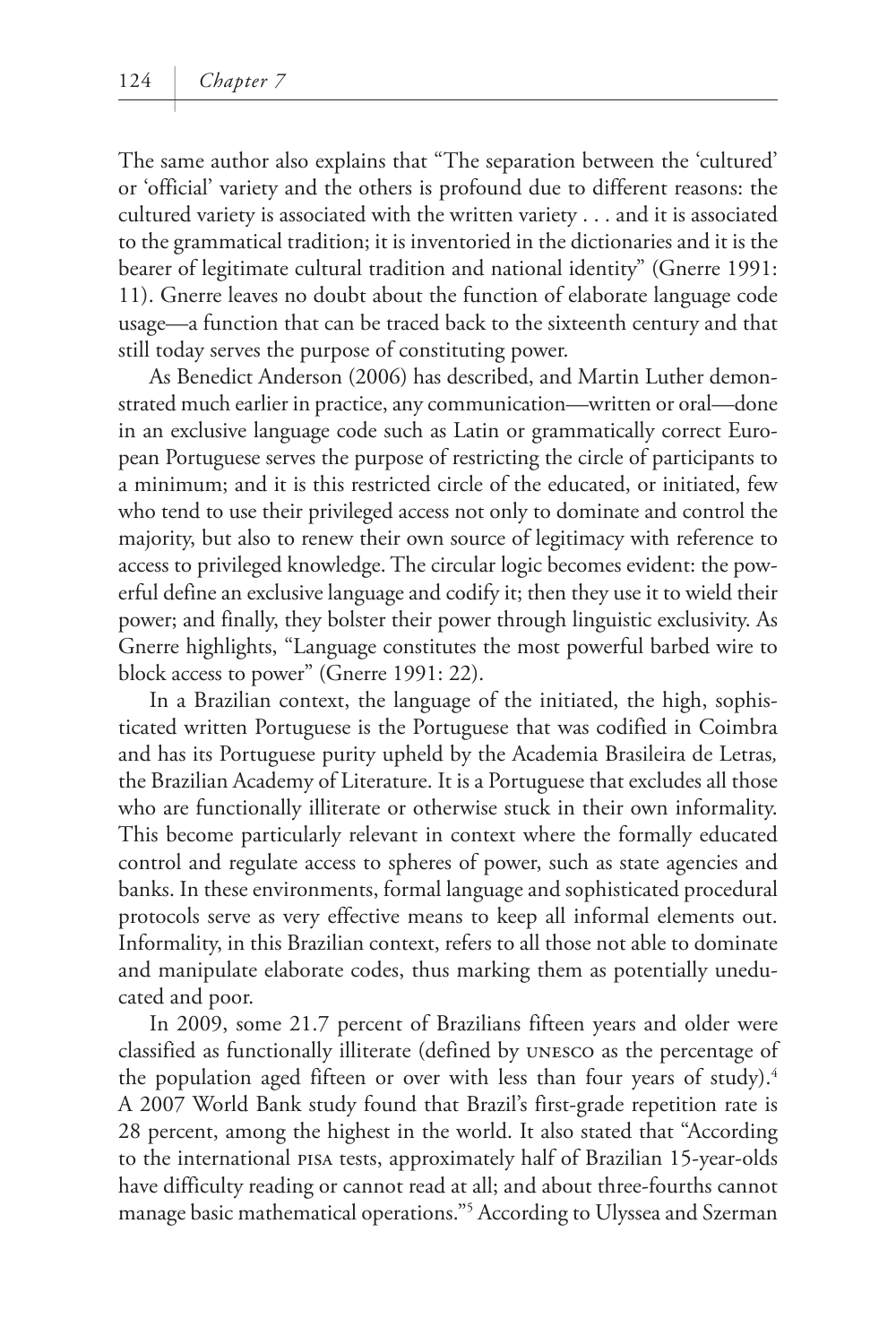(2006) some 35 percent of Brazilians are active in the informal sector, which provides a low estimate of all those effectively excluded from the spheres of society reserved for the formal or official society, thus suggesting a strong overlap of economic informality, illiteracy, poverty, and blackness. Indeed, the divisions of Brazilian society run deep and can be traced back to colonial times. From the beginning of the colony, privileged Brazilians were part of what Franklin Knight (1990) has called the "official society"—a term he employs to describe that part of plantation societies that had access to the formal and literate world. The majority of a plantation society, according to Knight, was informal. They emerged unplanned, as an unintended side effect of slavery and indentured labor. The Portuguese crown, as well as the independent Brazilian government, for a long time had no real plan for these groups. They were simply seen as a problem and finally became "the social problem" under Getúlio Vargas, under whose presidency the first social programs were enacted targeting these groups who were poor, increasingly urban, functionally or altogether illiterate, and nonwhite. Those social groups that were perceived as problematic under Vargas have indeed never been able to successfully challenge, let alone reverse, the social hierarchies that projected them to the bottom. Even after democratization and broad political inclusion, in 1988, the system of values and norms upon which social hierarchies is constructed survived, having led some to refer to Brazil as the "unrevolutionary society" (Mander 1969). Indeed, with few exceptions, many poor, black, and indigenous Brazilians are still excluded from being considered equal members, and their access to full citizenship is barred. The mechanisms for keeping them out, however, have changed over time.

Brazil has a long history of applying criteria to separate the formal from the informal society, and then using this separation to justify privilege and citizenship for one group, and exclusion and second-class citizenship for the other. As James Holston (2008) has shown recently, the Brazilian electoral law of 1881 introduced direct, voluntary elections, but as it did so, it also established both literacy and proof-of-income requirements, with the result that Brazil witnessed a decline of voters to 2 percent of adults, or 1 percent of the total population (Holston 2008: 102). Holston also shows that in Brazil, illiteracy restrictions were maintained until 1985, and even the new 1988 constitution, with 50 percent illiterate in 1950 and 25 percent in 1980, has led him to conclude that "Regardless of political regime—under monarchy, democracy, and dictatorship—the few ruled" (Holston 2008: 103).

Even though this scenario changed completely in 1988, when the franchise was extended to include illiterates and the voting age was lowered to sixteen, in contemporary Brazil one of the clearest legacies of colonial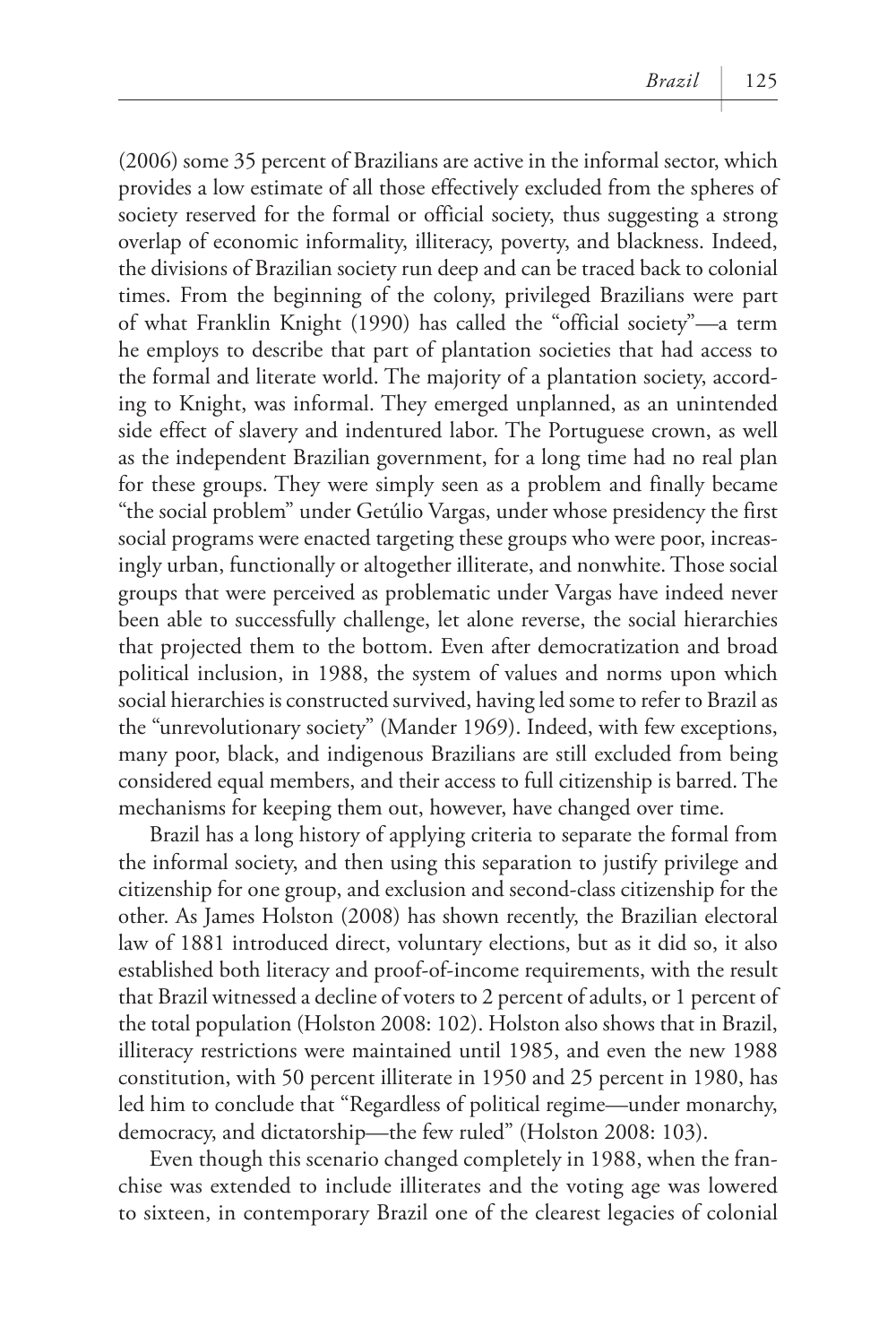domination is the existence of different Portuguese language codes—apart from the different local dialects. One is the official language, which follows a Portuguese grammar and demands a sophisticated use of pronouns and articles. The other one is the Brazilian-spoken Portuguese broadly used by the "popular classes." In this variety, there are no pronouns and attached articles, no dei-lhe or even dar-lhe-ei*.* Instead, there is dei para ele/ela and vou dar para ele/ela. Formal Brazilian Portuguese grows out of Portuguese from Portugal and thus carries with it grammatical forms that are not used in Brazilian colloquial language. Brazilian elites have thus long used elaborate languages codes to set themselves apart, especially in written Portuguese. This was noted as early as in the 1940s, for example, by Claude Levi-Strauss, when he was in São Paulo helping to establish the University of São Paulo. Here is a quote about his students: "Learning was something for which they had neither the taste nor the method; yet they felt bound to include in their essays, no matter what their nominal subject might be, a survey of human evolution from the anthropoid apes to the present day. Quotations from Plato, Aristotle and Auguste Comte would be followed by a peroration paraphrased from some egregious hack—the obscurer the better, for their purpose" (quoted in Mander 1969: 289). Their purpose was, of course, to achieve distinction and to set themselves apart from ordinary Brazilians.

#### The Codified Language of the Law

A very consequential domain where this distinction between the formal and the informal has a structuring force is the law. As Gnerre (1991) explains, "To compose a document of any judicial value it is not only necessary to know a language and be able to write intelligible phrases, but one must also be familiar with a whole complex and archaic phraseology" (Gnerre 1991: 22). This is indeed the language used in judicial documents, and the testimony from the above interviewees hints at this difficulty. If it takes one year to fill out an application for a social housing program, it is safe to say that this is not an unintended side effect, but rather a functional ingredient of the application process. The same logic applies to Brazil's legal codes in general: written by erudite lawyers and humanistic scholars, they are not written for the informal sector of Brazil's society. Instead, they serve the function of establishing prestige by placing them at the cultural height of the colonizing nation and other nations commonly perceived as civilized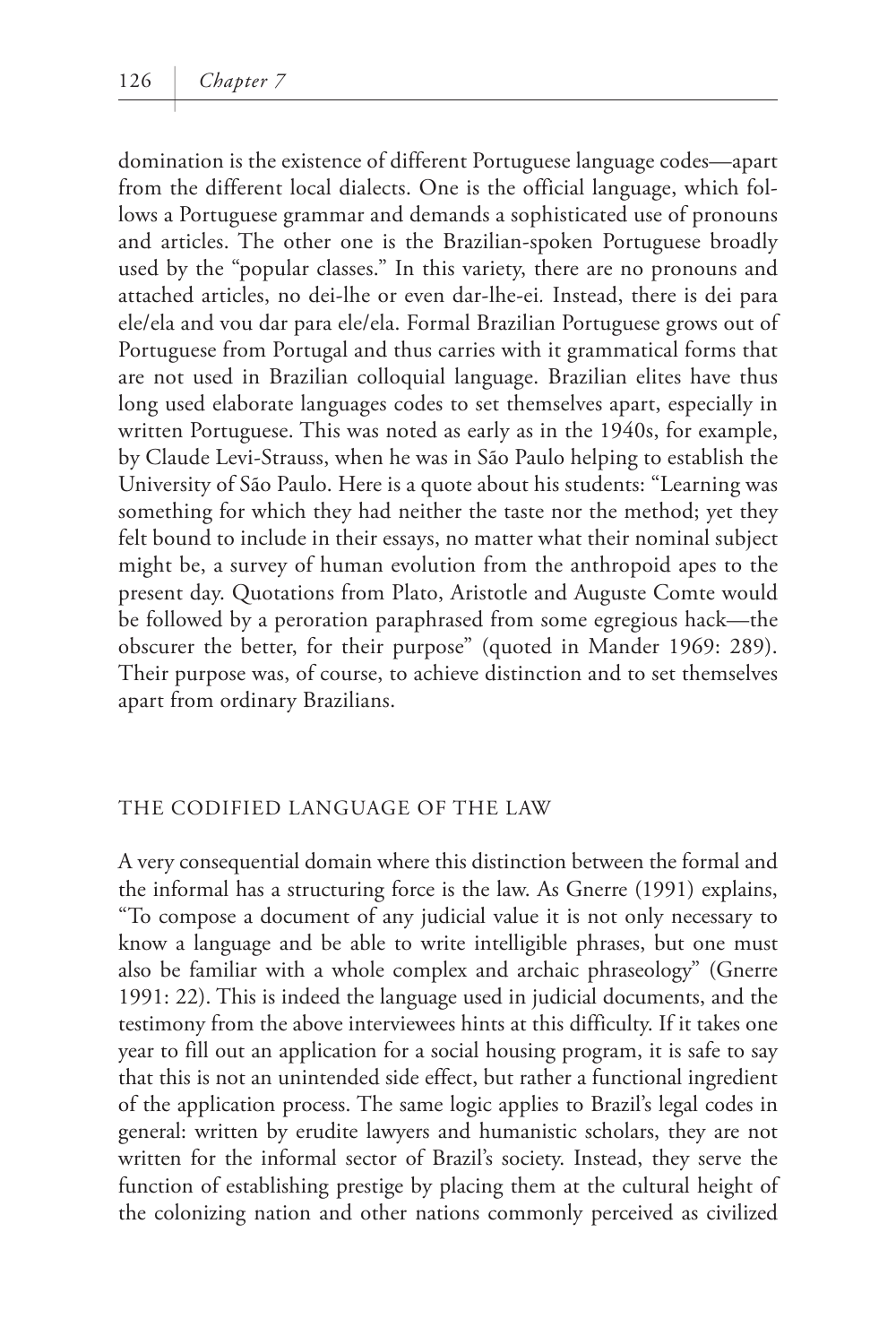and cultured. After all, as Gnerre explains, "The central function of all special languages is social: they have a real communicative value, but they exclude the people who belong to linguistic out-groups and, at the same time, they fulfill the function of reaffirming the identity of the members of the in-group" (Gnerre 1991: 23).

To illustrate this phenomenon, I am reproducing a passage from an article I wrote together with a Brazilian federal judge, in 2007, about precisely the exclusion that the use of sophisticated language codes creates:

To penetrate the spheres of power, Brazilian citizens have to imitate the habitus of the powerful. Recently, Brazil initiated a movement, led by the association of Brazilian Magistrates (amb), aimed at convincing its members to change its language. Our preliminary observations, as participants in this effort, lead us to a pessimistic diagnosis of this initiative, given that the discussions in this respect already started without focus, which demonstrates the degree of alienation of these attempts, endogenous to the baccalaurean problematic, as it confounds language with stylized profile and forgets the buffonian warning that "le style est l'homme même," while at the same time going against the terminological specialization—from which we get the socalled "technolets"—that every scientific-technical knowledge must have. In reality, this topic has a profoundness that is not perceivable with such superficiality: throughout its historical development, the baccalaurean juridical language has remained encapsulated the same way as the knowledge that it transmits, neglecting that "la liberdad del lenguaje es libertad histórica, libertad del hombre como ser histórico." Without facing the social reality to which theoretically it should dedicate itself, this instrumental phraseology, even if in fact less invaded by literary affections of doubtable gusto, has remained in a somewhat social schizophrenic state in a time when belletristic has lost its influence in the formation of contemporary baccalaureates. (Castro Jr. and Reiter 2007: 96, my translation) $^{6}$ 

It is hard to overstate the comic effect that this appeal for the use of a simple language made by a Brazilian federal judge produces. However, it illustrates just how difficult it is for those who are members of such an elite group as Brazilian federal judges to make a genuine connection to ordinary citizens. Apparently against their overt intention, their language continues to exclude by virtue of its elevated code. Another example of the exclusionary effect of language is this excerpt from the Brazilian *Diario Oficial,* that is, the official newspaper of the federal government to inform its citizens of what it has decided.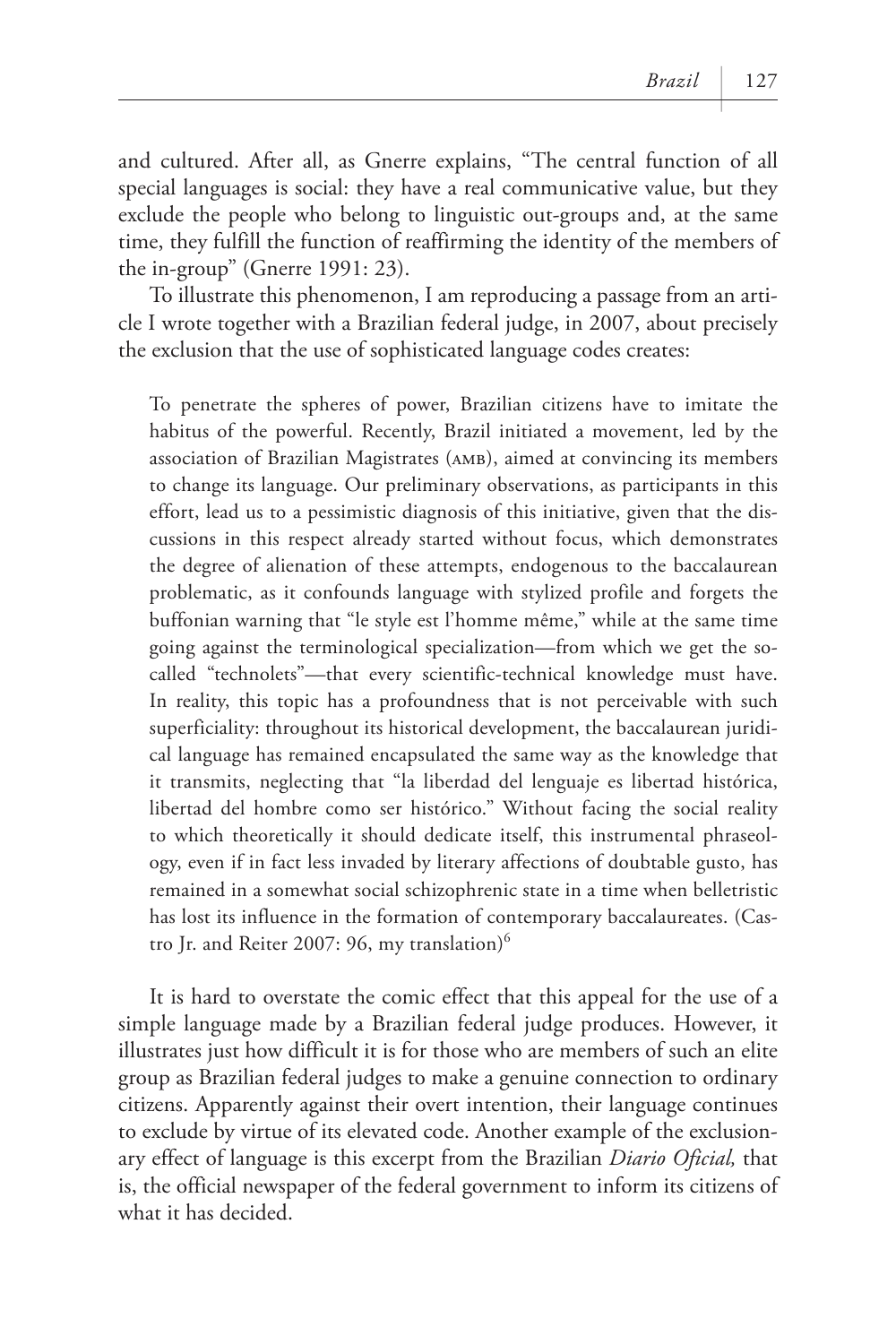#### Ministry of Justice

National Council for the Rights of Children and Adolescents Act of the seventy-seventh ordinary assembly, held on February 14 of 2001

At nine hours and forty minutes of the fourteenth of February of two thousand and one, the seventy-seventh ordinary assembly of the national council for the rights of children and adolescents (CONADA), presided over by its president, Cláudio Augusto Vieira da Silva, (Foundation Fe e Alegria do Brasil). Present are . . . We take notice of the justified absence of . . . We have called on the presence of nonprofit councilors . . . , as well as civil society deputy councilors . . .

The president opened the session, offering his welcome to all and thanking them for their participation in this first assembly of the new millennium. He then submitted the minutes to the plenary. They were approved, with exception of item eight of the second day, shifting it to the fourth item of the first day. For the item "General topics," the scheduling of executive assemblies were solicited; discussion of the Direct Action of Unconstitutionality of articles two hundred and fifty-four and two hundred and fifty-five of the Law for the Child and the Adolescent (Estatuto da Criança e do Adolescente), proposed by the Brazilian Workers Party - PTB – with the participation of conanda in the Committee of Supervision of the Social Policies for Public Safety. The other items remained unaltered. Continuing, the President proposed changes in the composition of the existing Thematic Commissions and Working Groups, justifying that such a change would not hurt the Internal Regimentation of the Council. He informed that the commissions would bring the thematic angles (éixos temáticos) together, as they would function as follows: 1) Commission of Articulation—would have as a thematic angle the State, Municipal, and Capital Councils and the Title Councils; 2) Commission for Budgeting and Finance—would have as a thematic angle the socio-educational measures; 3) Commission for Public Policies—would have the fourth National Conference as a thematic angle; 4) Commission of Communication—the actions of this Commission would be developed in partnership with ANDI and be restricted to the necessary proceedings in order to develop a communication policy together with ANDI: The proposal was debated and approved by all. Next, the assembly moved to the composition of members, which was constituted as follows: . . . The Technical Commissions met during the period of the morning and beginning of the afternoon in order to deal with specific issues of their area of action, to update the pending items of the previous assemblies and to elaborate an action plan and the goals for the exercise of two and one.

> (excerpt from *Diario Oficial da União*, no. 67-E, 5ª feira, April 5, 2001, page 2, sect. 1, my translation)<sup>7</sup>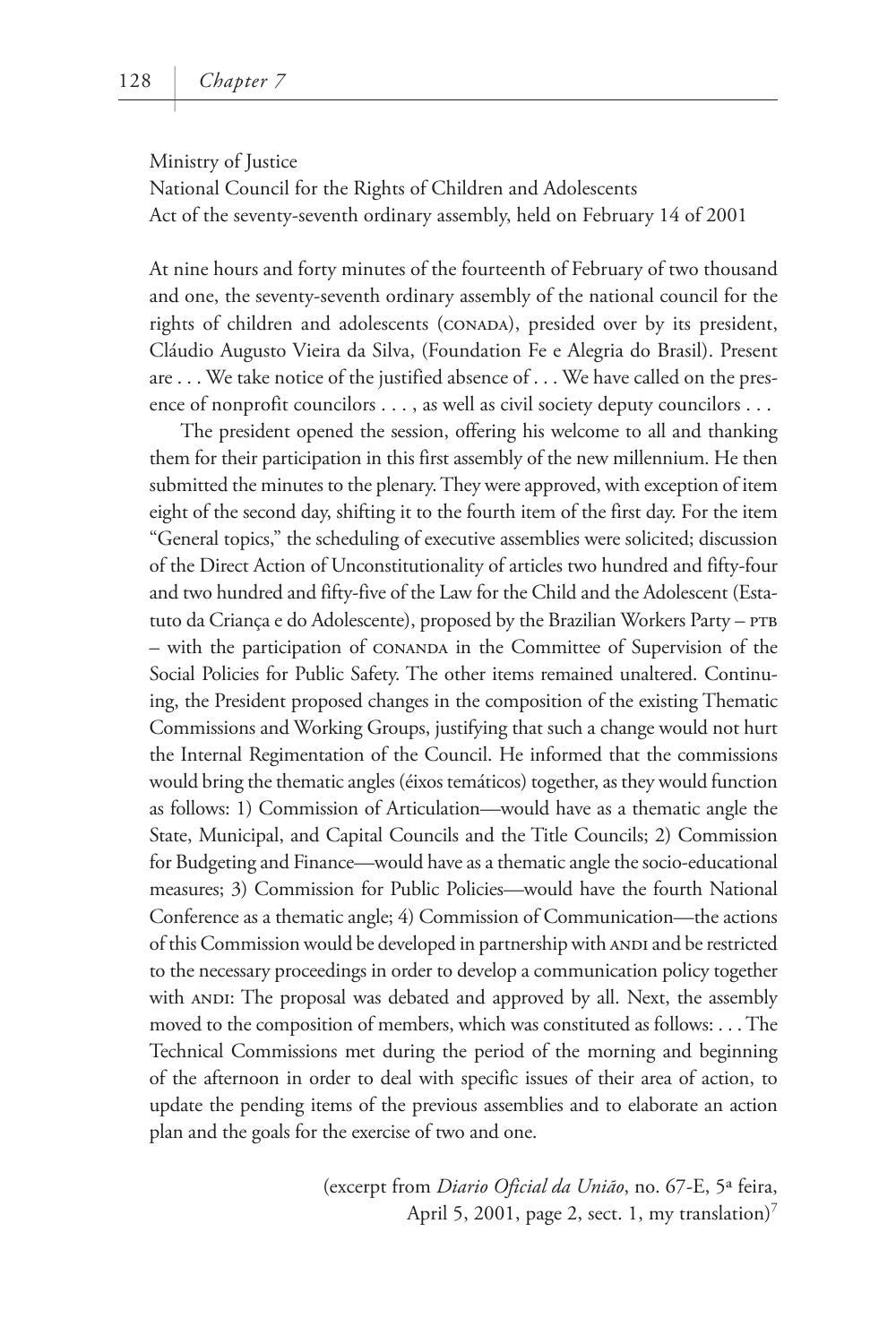What is it that they actually did and decided? It is indeed difficult to tell. Where in the first example, it was the use of elaborate language code that excludes, the second example constitutes a typical example of the exaggerated formalism and "protocolism" that characterizes Brazilian public politics—and thus provides a typical example of how formalism and protocolism exclude all those not prepared and trained in the skills of deciphering, let alone actively engaging in, elaborate and overly formalistic language games. Even if this type of exclusion is far from unique to Brazil, in the case of Brazil, the end results of both types of exclusion are that ordinary, informal citizens are routinely excluded from accessing the public sphere. The Brazilian public sphere—that is, the space where citizens and the government can connect and interact, where citizen voices and concerns can crystallize and solidify and ideally influence the government, holding it accountable and responsive—this public sphere is as divided as the rest of Brazil, as the inequalities that characterize and indeed structure broader Brazilian society spill over into the public sphere, dividing it into a plethora of different public spheres. Whereas those public spheres operating at the bottom of social hierarchies tend to be open and inclusive, even if homogeneous, those connected to the spheres of power and money tend to be dominated by individuals who are able to use their symbolic capitals strategically and in their own favor. The language and conduct of these public spheres is anything but public; it is official and erudite, formalistic and full of protocols. As such, it fulfills a gate-keeping function, excluding all those unable to participate in this erudite language game while at the same constituting privilege for all those who can.

The elite domination of some public spheres and the political realm per se finds reflection in the astonishing support that average Brazilians have given to those public representatives who stand up, or even just for, the informal sector of Brazilian society—that sector that cannot read the *Diario Oficial* or the complicated acts and decrees produced by Brazilian lawyers and judges. The election of Lula da Silva must certainly be understood in this light—as the election of someone "like us"—with only four years of formal education, who started to work at age twelve as a shoe shiner. The more recent election of Tiririca to serve as federal deputy provides yet another example of the same phenomenon. In the 2010 national elections, Tiririca received 1.3 million votes—more than any other candidate. Tiririca briefly faced a challenge for being considered illiterate, but ultimately passed this hurdle. In his campaign, he stated, for example:

Vote for Tiririca, it can't get any worse than it already is! (Vote no Tiririca, pior do que tá não fica!)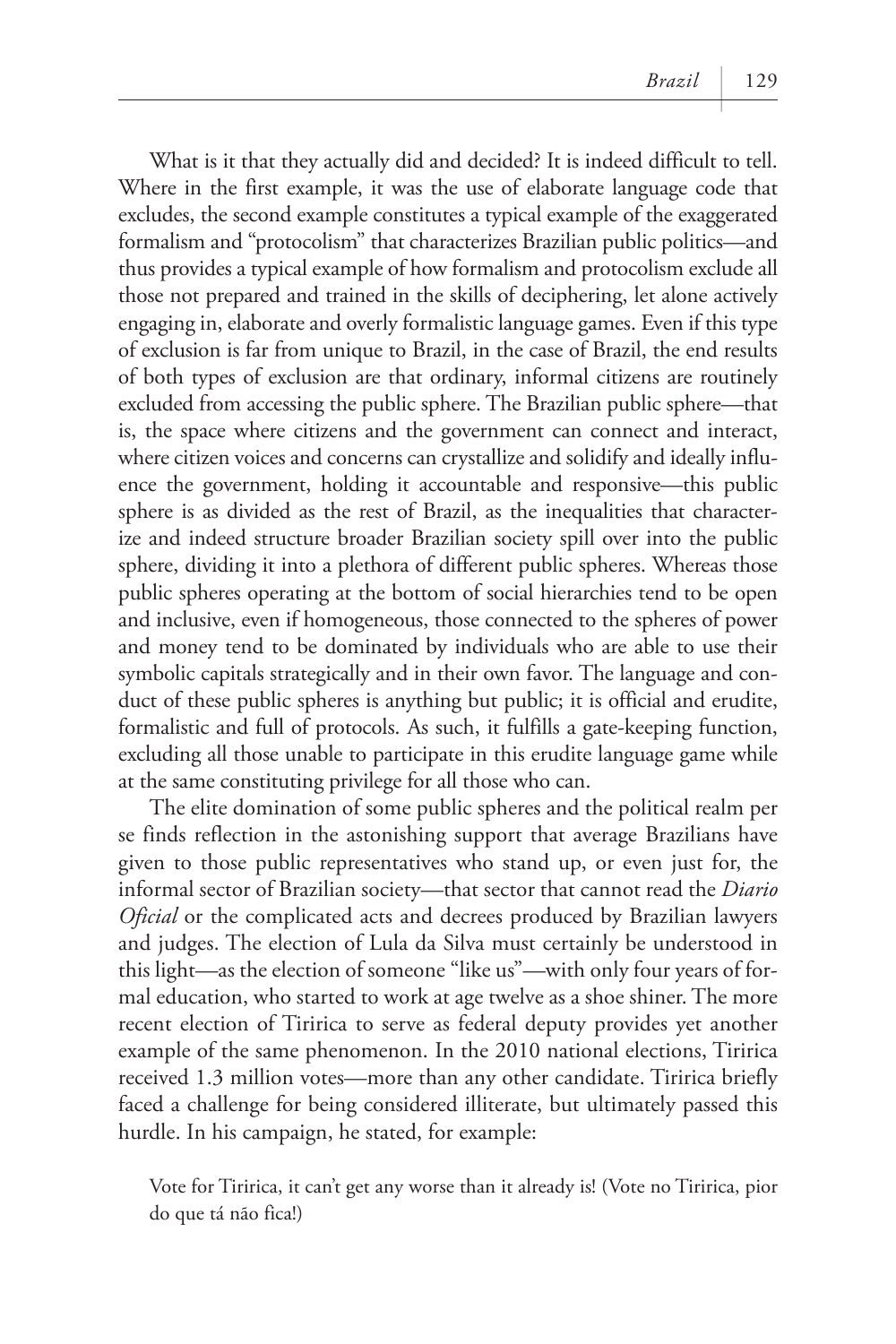Hi Folks, I am here to ask for your vote, because I want to be a federal representative, so I can help the most "needy," including my family. So my number is 2222. If you won't vote for me, I will dieeeeee! (Oi gente, estou aqui para pedir seu voto porque eu quero ser deputado federal, para ajudar os mais necessitado, inclusive a minha família. Portanto meu número é 2222. Se vocês não votarem, eu vou morreeer!)

Hi, I am Tiririca, from TV. I am a candidate for federal representative. What does a federal representative do? Actually, I don't know, but if you vote for me, I will tell you. (Oi, eu sou o Tiririca da televisão. Sou candidato a deputado federal. O que é que faz um deputado federal? Na realidade eu não sei, mas vote em mim, que te conto.)

Clearly, the greatest appeal of Tiririca was his informality, expressed in his very rudimentary Portuguese, full of semantic and grammatical "errors." This is yet another "man of the people" who does not represent traditional economic and educational elites and is himself not part of the traditional political elites—and is thus able to cater to all those who seek a more genuine representation. If self-rule and direct rule are impossible, then having a closer, more direct representation seems the second-best option for many who feel misrepresented, cheated, or not represented at all by political elites.<sup>8</sup> Seen under this light, the election of Tiririca in 2010, and also the election of Lula to the presidency in 2002 and 2009, are calls for a more direct and immediate participation in politics, uttered by people who feel and know that they are excluded from it. If they cannot participate themselves directly, the next best thing is to elect a representative who is "one of us."

#### Conclusion: The Formal against the Informal

"Domination is the requisite for exploitation," writes Anibal Quijano (2008: 220). Indeed, as the Brazilian case demonstrates, domination is an intricate, multidimensional, strategic game that makes use of different capitals material, symbolic, and linguistic—in order to uphold and actively defend privilege and regulate access to the spheres where power, money, and influence are brokered. People who do not look or talk "right"—that is, people unable to reproduce elaborate language codes, as well as women and nonwhites—are kept outside. Exclusion and a transformation of citizenship into a set of entitlements—accessible only to those with money, power, or access to other sorts of symbolic capitals—have alienated the common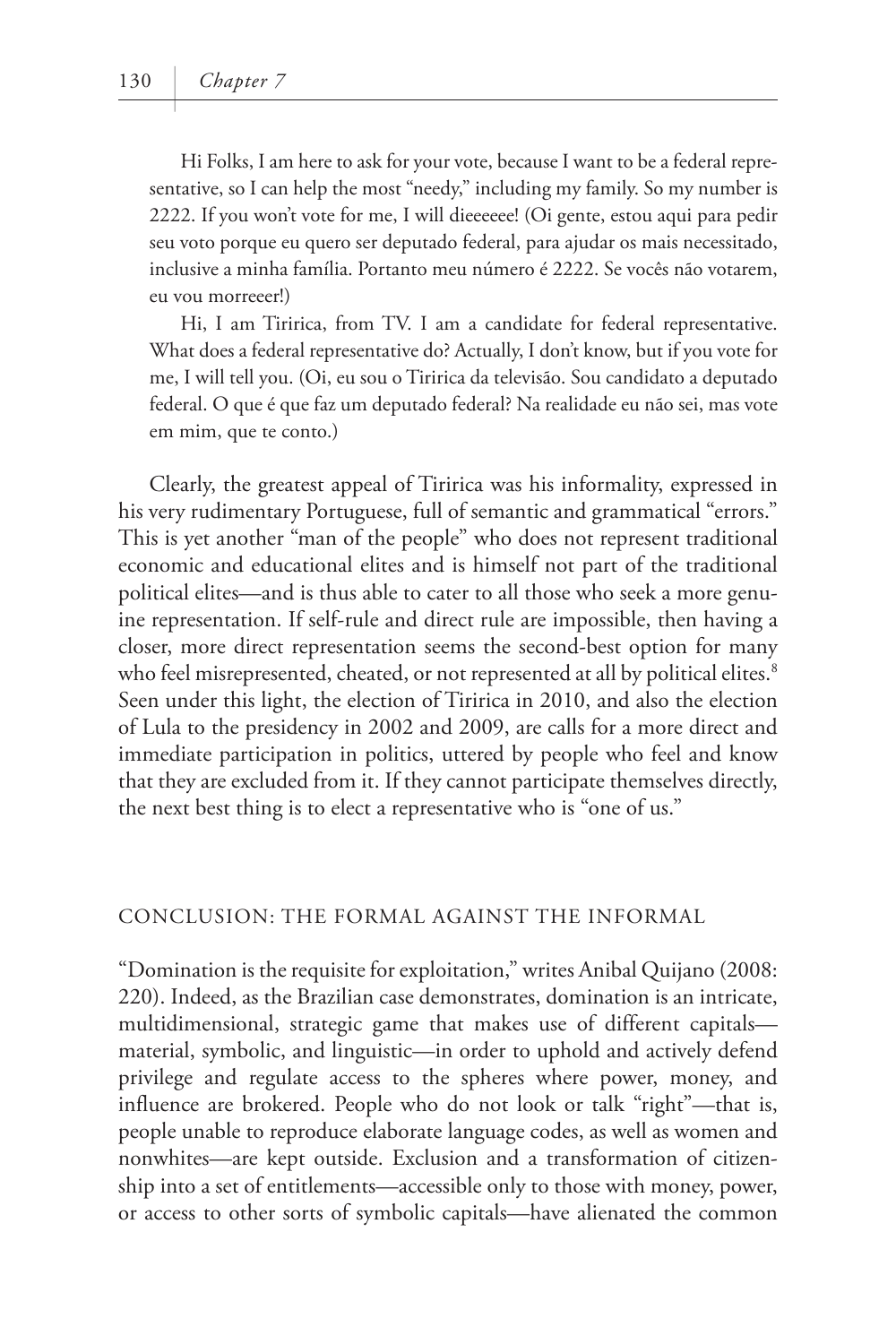people from democracy in Brazil and elsewhere. The Brazilian case allows for an unveiling of some of the specific mechanisms at work that produce this alienation. Exclusion, the use of complicated and neocolonial protocols, the use of elevated language codes, a legal tradition that is based on colonial traditions that do not reflect the lifeworlds of ordinary people, and finally a transformation of democracy and citizenship from a regime where rulers and ruled strongly overlapped into a system where citizenship is a mere legal right—all these factors reinforce each other and alienate ordinary citizens from politics, the public sphere, the state, and government. The fault lines of these divisions have developed out of colonial scripts, where former colonizers have first become official citizens and later constituted the formal society, whereas the formerly colonized have remained informal and as such remain excluded from the official world (Mignolo 2008). And just as Alexis de Tocqueville (2003) argued in the early nineteenth century, democracy relies on the kind of social glue that associational life provides. If significant segments of a democratic citizenry feel alienated from politics, this glue is drying up and society falls apart into at least two disconnected groups: the included and the excluded, where the included have a tendency to perceive their own privileges as commodified entitlements, whereas the excluded have lost their stake in the polity.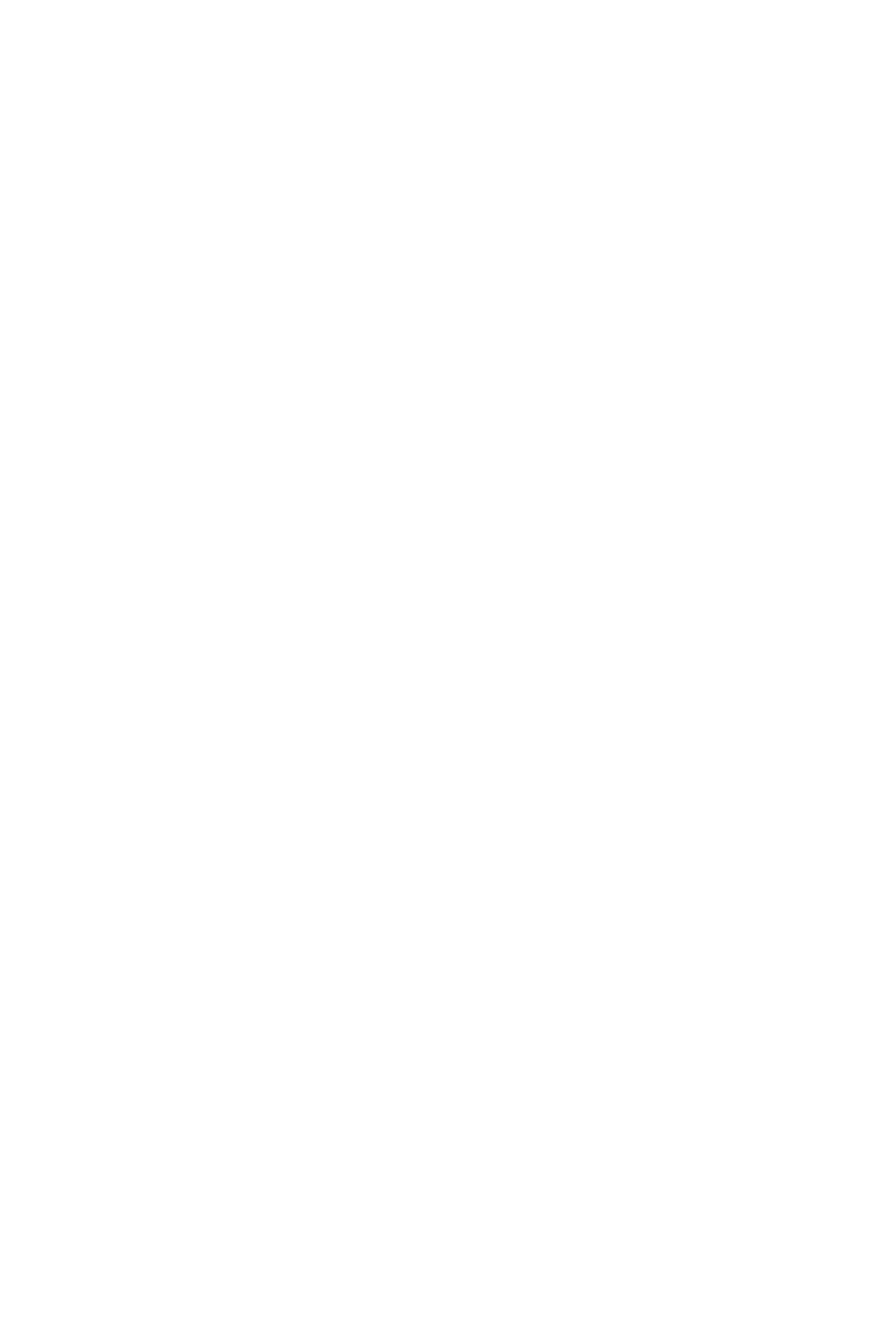### **Chapter 8**

## Colombia *When Law and Reality Clash*

*These are difficulties the man from the country has not expected; the Law, he thinks, should surely be accessible at all times and to everyone, but as he now takes a closer look at the doorkeeper in his fur coat, with his big sharp nose and long, thin, black Tartar beard, he decides that it is better to wait until he gets permission to enter. The doorkeeper gives him a stool and lets him sit down at one side of the door. There he sits for days and years.*

—Franz Kafka, *Before the Law*, 1915

IN 1991, THE COLOMBIAN STATE DECLARED ITSELF A MULTIETHNIC and pluricultural nation. The new constitution also included Article 55, an affirmative action law for ethnic minorities. Law 70 of 1993, known as the Law of the Black Communities, soon followed, giving Afro-Colombian communities in the Pacific coastal areas the right to collectively own and control their ancestral lands.<sup>1</sup>

The new national legislation made it easier to enhance the relationship between Afro-Colombian organizations and the state. For most Afro-Colombian leaders, their historical claims for recognition as a marginalized minority group were officially validated when the state gave them the right to collectively negotiate their demands. The official recognition of their ethnic identity as a distinct minority group gave the Afro-Colombian advocates an unparalleled opportunity to approach state and international organizations. In 2000, after four years of debate, Law 649 was passed, providing that Afro-Colombians have the right to elect two congressmen as an ethnic group. Moreover, Colombia signed the International Labor Organization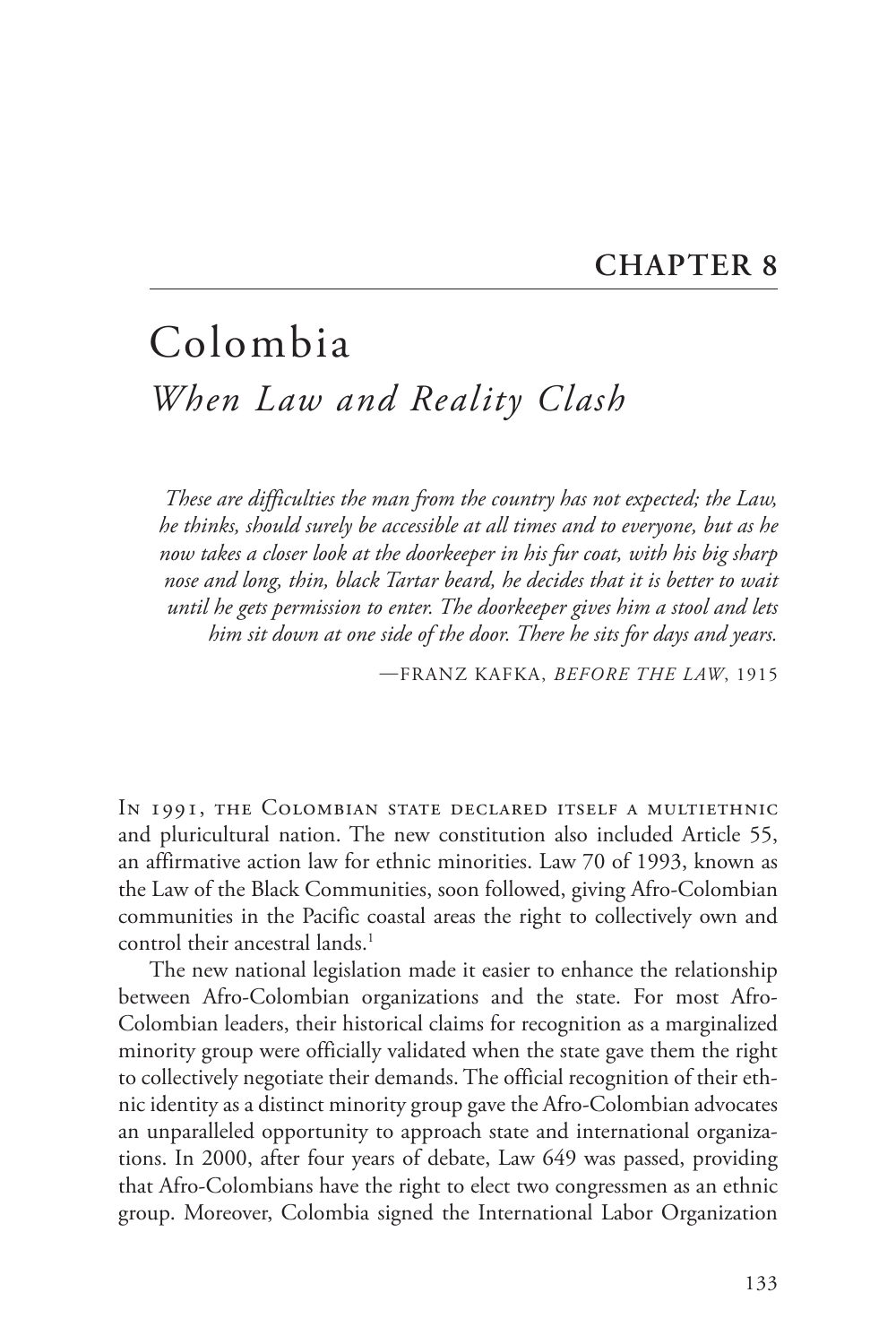(ILO) Convention on Indigenous and Tribal Communities,<sup>2</sup> as well as the International Convention on the Elimination of All Forms of Racial Discrimination of the United Nations.3

The legal recognition of Afro-Colombians and their rights as an ethnic group is the outcome of grass-roots organizing at the local, national, and international levels. Indeed, Afro-Colombians and their supporters have created such organizations as the Afro-Colombian National Conference, the National Association of Afro-Colombians Displaced by Violence (afrodes), the National Association of Afro-Colombian Mayors (amunafro), the Washington, D.C.–based Afro-Latino Development Alliance, the Black Community Process (pcn), and the afroamerica xxi-colombia to advance their collective interests.

However, despite all these efforts and the legal successes that Afro-Colombian organizing has achieved through the years, most analysts find that the political and economic situation of Afro-Colombians, as well as their overall well-being and safety, has not improved significantly, even though overall violence in the country has ebbed (Urrea and Viafara 2006). According to the 2005 census, the infant mortality rate among Afro-descendants remains nearly twice as high as that of the rest of the population (48.1 compared to 26.9 per 1,000 live births). In Chocó, home to 44.1 percent of the total Afro-Colombian population, infant mortality rates have reached 77.5 per  $1,000$ .<sup>4</sup> Hence, the infant mortality rate in Chocó is comparable to that of the Republic of Congo, Ethiopia, and Mauritania (Observatory on Racial Discrimination 2008). How can this be explained? In other words: why has the livelihood of Afro-Colombians not improved despite the ratification and enactment of a whole series of progressive and protective laws? Concretely, the research question driving this project is this: In 1991, Afro-Colombians were recognized as a minority group and given collective rights. However, according to most analysts, these new rights have not translated into improved living conditions. Why?

To address this question, this chapter focuses on three causal factors that together provide a plausible answer to the question. I argue that, first, changed legal frameworks do not automatically change social realities; they only provide possibilities for change. Factual social change depends on the social power to bring it about, where different social groups assert different influences to bring about change, where change is mediated by the state and the state's own power. To put this into a schematic framework: pro-change forces face anti-change forces, where both seek to influence the state and are in turn influenced by it, taking advantage of the political opportunity structures that the state provides them (Tarrow 1994). Effective change thus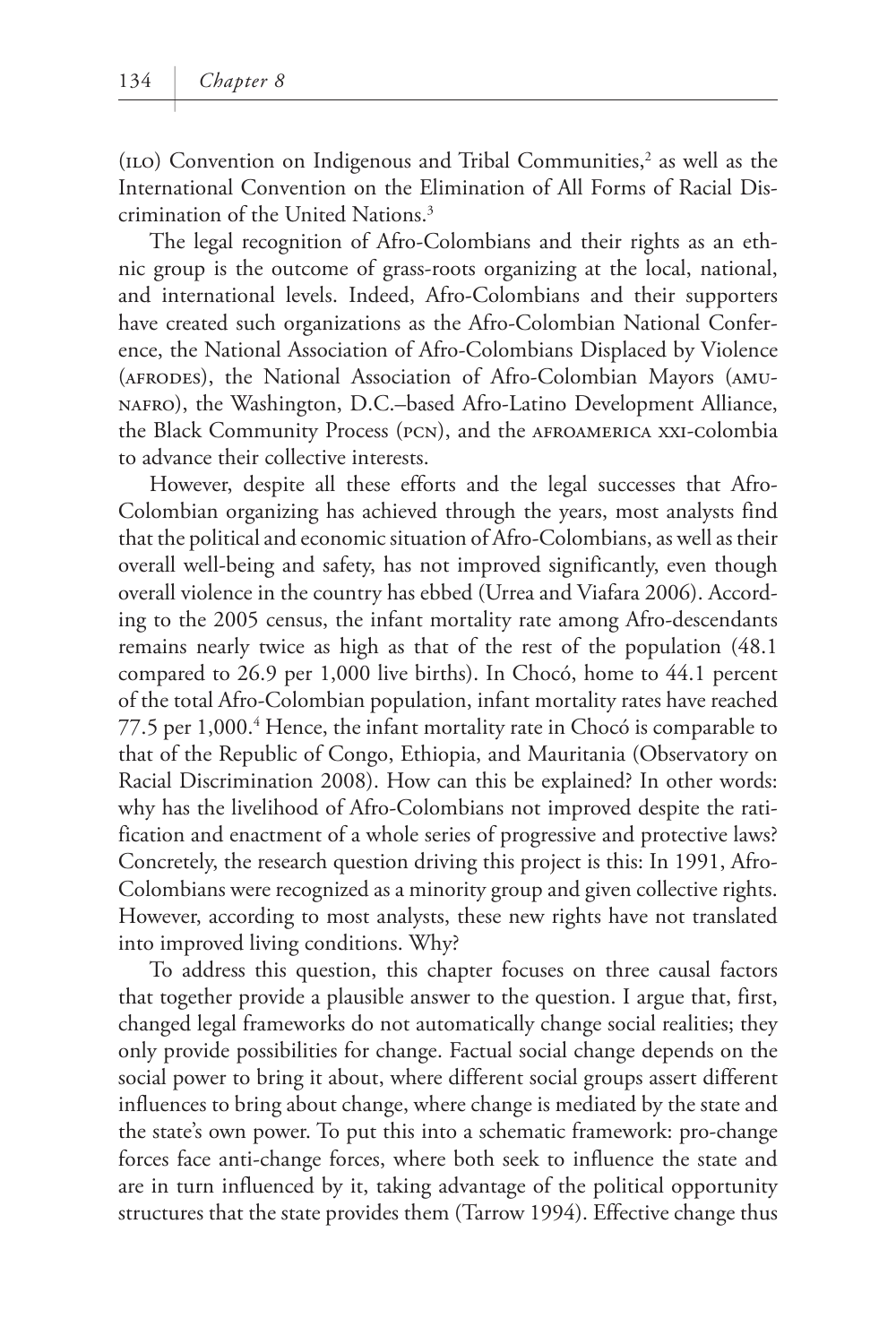depends on the relative power positions of pro-change forces, anti-change forces, and the relative autonomy (or lack thereof) of the state. Weak states that lack autonomy will be unable to change social realities, as they lack the resources to actually produce the kind of reality that the law depicts. Furthermore, weak states are weak because they lack legitimacy and thus cannot count on the compliance of their citizens, thus making it costly to enforce the rule of law and order (Bendix 1969; Mockus 2009).

Secondly, this general tendency is sharpened when the law does not grow out of social reality, but represents an unachieved ideal, expressing what ought to be, rather than what actually is. Such conditions of "legal idealism" (Moreno 1969) are worsened in extremely divided societies where lawmakers are not familiar with, and ultimately not interested in, the realities of the majority, let alone the reality of excluded and marginalized groups. This problem is made more acute due to the fact that citizenship in contemporary democracies inherited not just codification from Rome; according to John Pocock (1995), it was also during the Roman Empire that citizenship was forever transformed into a legal principle, thus losing its original Greek political content. Under such circumstances, existing legal frameworks can easily serve as tokens for substantial change, given that one of the central, and most consequential, places of exclusion in highly divided societies is the exclusion from the judiciary. As James Holston and Teresa Caldeira (1998) have demonstrated for Brazil, the poor and excluded simply do not have access to the court system, while inclusion is constituted and defined by just this access. These authors write that "The civil component of citizenship remains impaired as citizens suffer systematic violations of their rights. In such uncivil democracies, violence, injustice, and impunity are the norms" (in Agüero and Stark 1998: 263).

In Colombia, as elsewhere in the region, access to the courts has remained a privilege of the few. Once new laws are created, political elites can then retreat without being accused of not acting on behalf of the poor and excluded. The law, under such circumstances, has become a toothless scapegoat, replacing political action for change.<sup>5</sup>

Finally, overcoming persistent social forces aimed at reproducing the privilege of some by perpetuating the exclusion of others takes more than altering a law, or even a constitution. Racism, especially in societies that are officially colorblind and raceless, is a practice that easily escapes rigid legal frameworks, as it operates in gray zones of legality, structuring people's lives and the outlook one group has towards another (Wade 2005). None of these practices and the values associated with them can be eliminated by legal decree alone.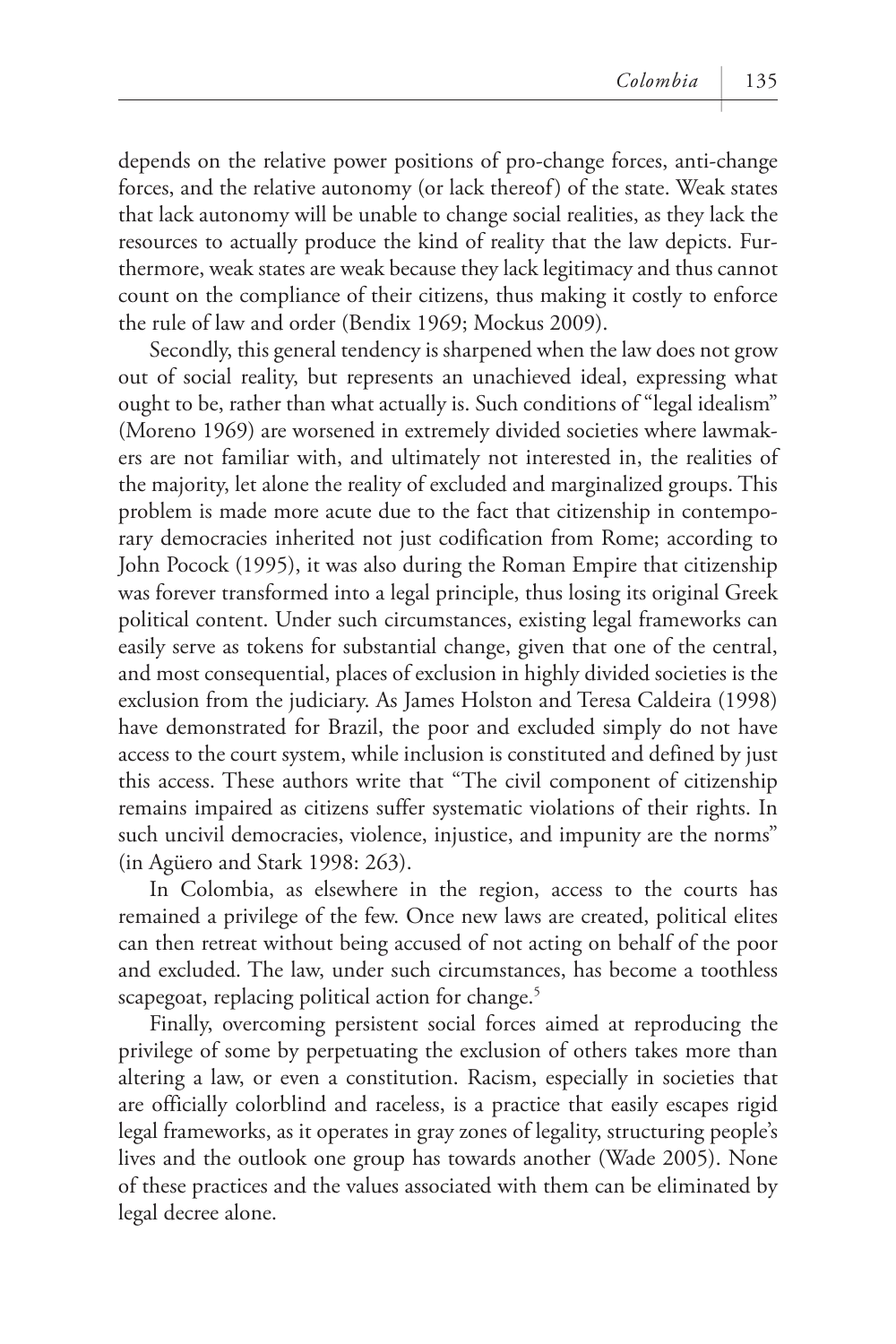In this chapter, then, I discuss these three themes one after the other by applying them to the case of Colombia and the specific situation of the Colombian Pacific Coast, home of a predominantly Afro-Colombian population. Colombia, and its Pacific rim in particular, thus present a demonstrative case that allows one to discern and describe the causal mechanisms at work with exceptional clarity. As such, Colombia represents a typical scenario, and understanding Colombia promises to shed light on other cases that present similar conditions for the independent variables at work here—namely, weak states, postcolonial legal frameworks, and ingrained racist practices in everyday interactions. To properly situate these approaches, I will begin with a short theory discussion of the works of Jürgen Habermas and Nancy Fraser.

#### Stuck between Facts and Norms

Jürgen Habermas's most significant contribution to contemporary democratic theory is his elaboration of a utopian model of democratic legitimacy, based on deliberate public consent and his grounding of morals and legal frameworks in democratic, rational communication. Distinguishing between lifeworld and system, Habermas finds that capitalism and the state exert control over citizens. Civil society, on the other hand, offers the possibility for free and uncoerced communication—thus making it the place par excellence for the renewal of democratic legitimacy. Writing in the Enlightenment tradition, Habermas takes on Max Weber's pessimistic critique of modernity and points to the positive and universalistic dimension of reasonable argumentation as a way out of Weber's inevitable "iron cage." In his vision, any mutually binding rule must be based on the agreement of all the potentially affected. Habermas does not argue that civil society or the public sphere have ever come close to this ideal. Instead, his *Theory of Communicative Action* explains what a democratic civil society and a democratic public sphere should look like, and what they can accomplish.

With regard to legal frameworks, Habermas (1998) argues that "the *de facto validity* of legal norms is determined by the degree to which such norms are acted on or implemented, and thus by the extent to which one can actually expect the addressees to accept them" (Habermas 1998: 30). In his 1998 book *Between Facts and Norms*, Habermas thus extends his work on democratic communication to the genesis of laws. Without engaging in some of the controversial discussions about the difference between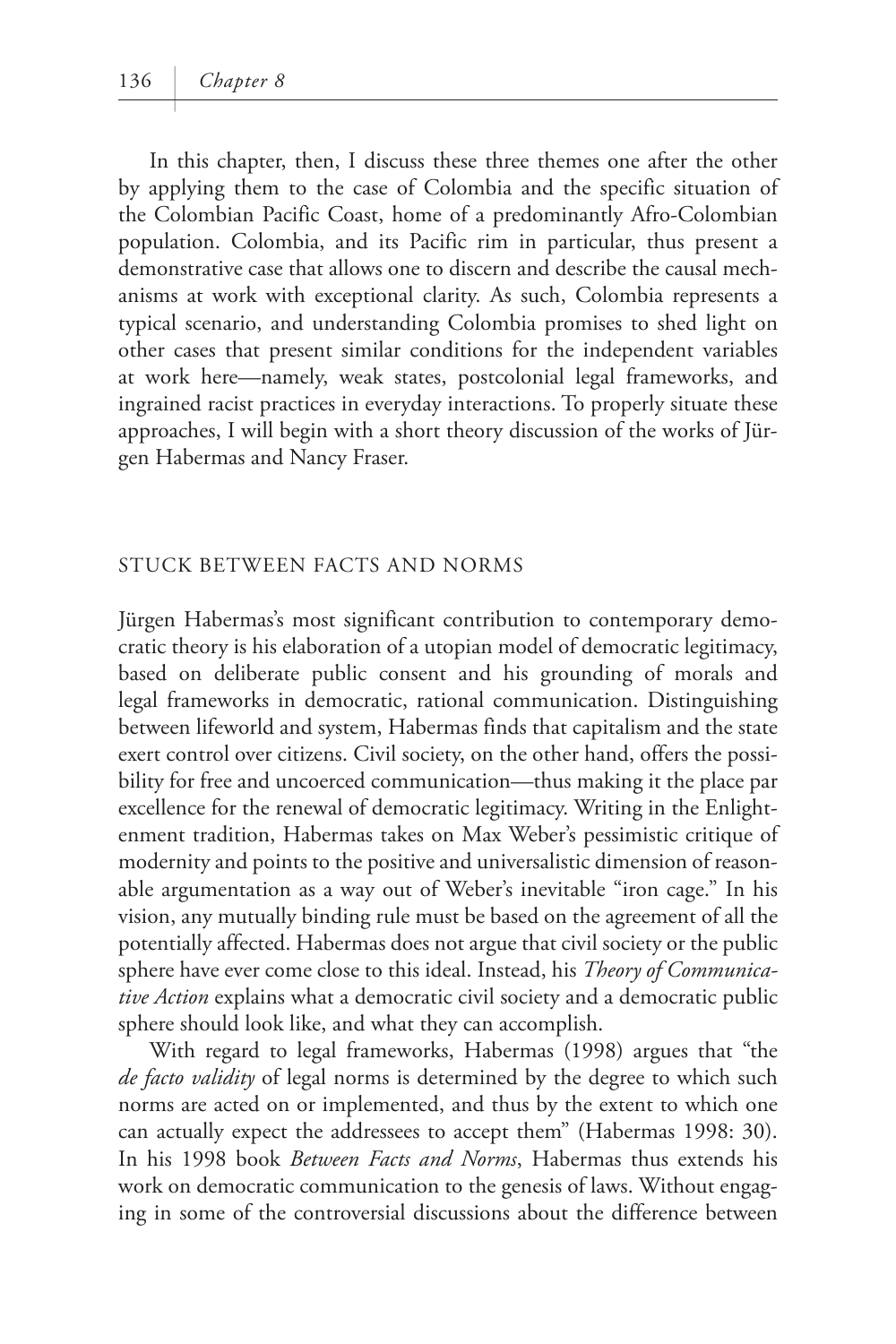legal language and common language (Abad I Ninet and Monserrat Molas 2009), Habermas's work still provides a useful framework for not only analyzing the difference, or gap, between legal norms and everyday facts; it also points out how to potentially bridge this gap. Concretely, Habermas offers a vision of how laws ought to emerge in democratic societies, namely, as institutionalized norms that have been created by democratic discourse. This discourse must be inclusive and follow democratic principles—and as such, as argued above, it can best happen in diverse public spheres or in different associations that then together provide foci of democratic rationality, able to spread and disseminate democratic norms and values. Democratic laws, to put it bluntly, must emerge from below and should not be imposed on the people from above by elites.

Another helpful theorist able to advance this discussion is Nancy Fraser. Fraser (1998) has shown that contemporary injustices are rooted in a lack of recognition and a lack of economic distribution, where both mechanisms reinforce each other, but have distinguishable causes and results. Although economic inequality results in the stigmatization of the poor, Fraser argues that this stigmatization is not the cause of their poverty. Lack of recognition, on the contrary, expressed as cultural domination and racialized and gendered oppression, is a cause of injustice that persists even when economic equality is achieved. The recognition of the different causes of inequality brings Fraser to distinguish between different strategies to overcome them, as one strategy cannot address the different causes of oppression.

Fraser points at capitalism as the cause of economic inequality and socialization into fixed models of gendered and racialized identities as the root of cultural oppression. She finds that changing the causes behind these inequalities requires the radical deconstruction of "traditional" identities. The utopia of a radical deconstruction of traditional identities with fixed roles that ultimately deny change and learning brings Fraser close to the Habermasean project of the reasonable and democratic discussion about norms and rules involving all those potentially affected by a law. Such a nonauthoritarian defining of rules has been wrongly accused of being universalistic (e.g., by Fraser herself and Iris Marion Young [1990]). To the contrary, as a careful reading of the *Theory of Communicative Action* and *Between Facts and Norms* shows, Habermas argues that any group of people have to decide discursively what norms they accept *for them.* Similar to Fraser's notion of deconstructing traditional identities, Habermas's communicative action (similar to Popper's writing on the open society) provides for a theory of tentative and relativistic definition of democratically legitimated laws cum social norms.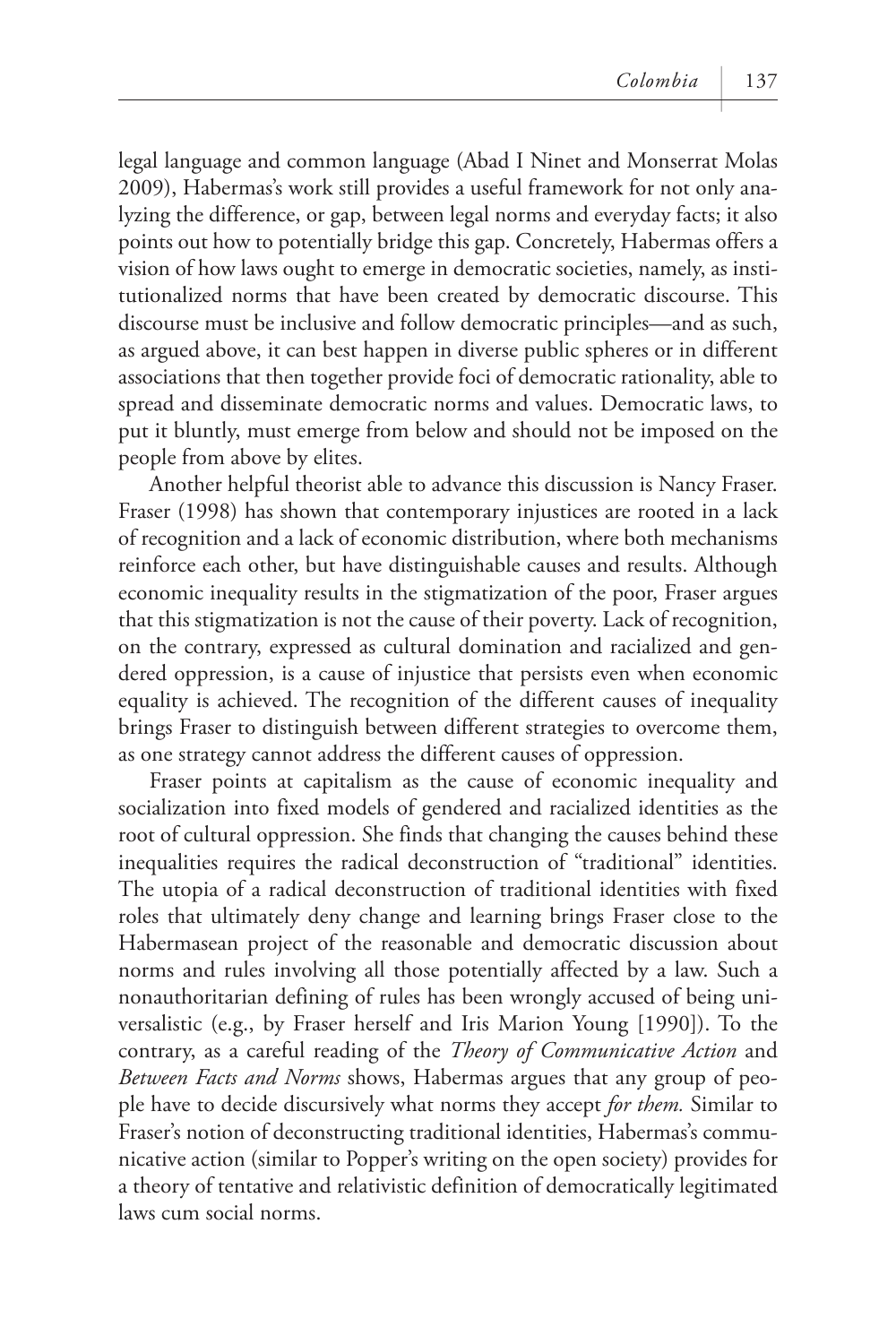Fraser (1998) has also pointed to the shortcomings of Habermas's work. According to her, instead of one dominant public sphere, we must rather think of several concurrent public spheres. Furthermore, instead of Habermas's focus on consent, Fraser points to the inherent conflict within each public sphere and between one another. Civil society, under such a light, is a sphere where structural inequalities are played out. However, even bearing this critique in mind, civil societies and public spheres remain the central places bearing the potential to initiate struggles for justice and consolidate new norms and laws. Civil societies and public spheres, after all, bear the potential for freedom from control and coercion, as well as the possibility of a collective and discursive deconstruction of inequalities that have sedimented in our lifeworlds. Reified structural inequalities have a tendency to become "normalized," which refers to their perception as being "normal," "unproblematic," and "natural." As such, they easily escape scrutiny and become institutionalized mechanisms of understanding and making sense out of the world.

This debate points to the need for active public participation, and encompassing and inclusive public discourses leading eventually into a gradual solidification and institutionalization, thus becoming law. In this view, which is indebted to Emile Durkheim, laws are institutionalized traditions. They are democratic if and when all those sectors of society living under the law have had an opportunity in the formative phase of the law, by participating in the discourse that produced a widely accepted and hence legitimized common sense and a practice that is reflective of this common sense.

Hence, Habermas and Fraser leave us with an analytical framework that allows us to assess and judge the legitimacy of laws, as well as the problems arising when laws do not reflect social realities. Applied to the case of Colombia, it quickly becomes clear that one of the main problems with the new legal frameworks created in 1991 and thereafter is rooted in a lack of popular involvement in the process of their emergence—this, I argue, despite the constituent assembly held in 1991 that drafted the new constitution. To use a somewhat exaggerated language, this chapter argues that the new Colombian constitution did not really emerge from below, despite the constituent assembly, because important sectors of the population, such as Afro-Colombians, did not participate.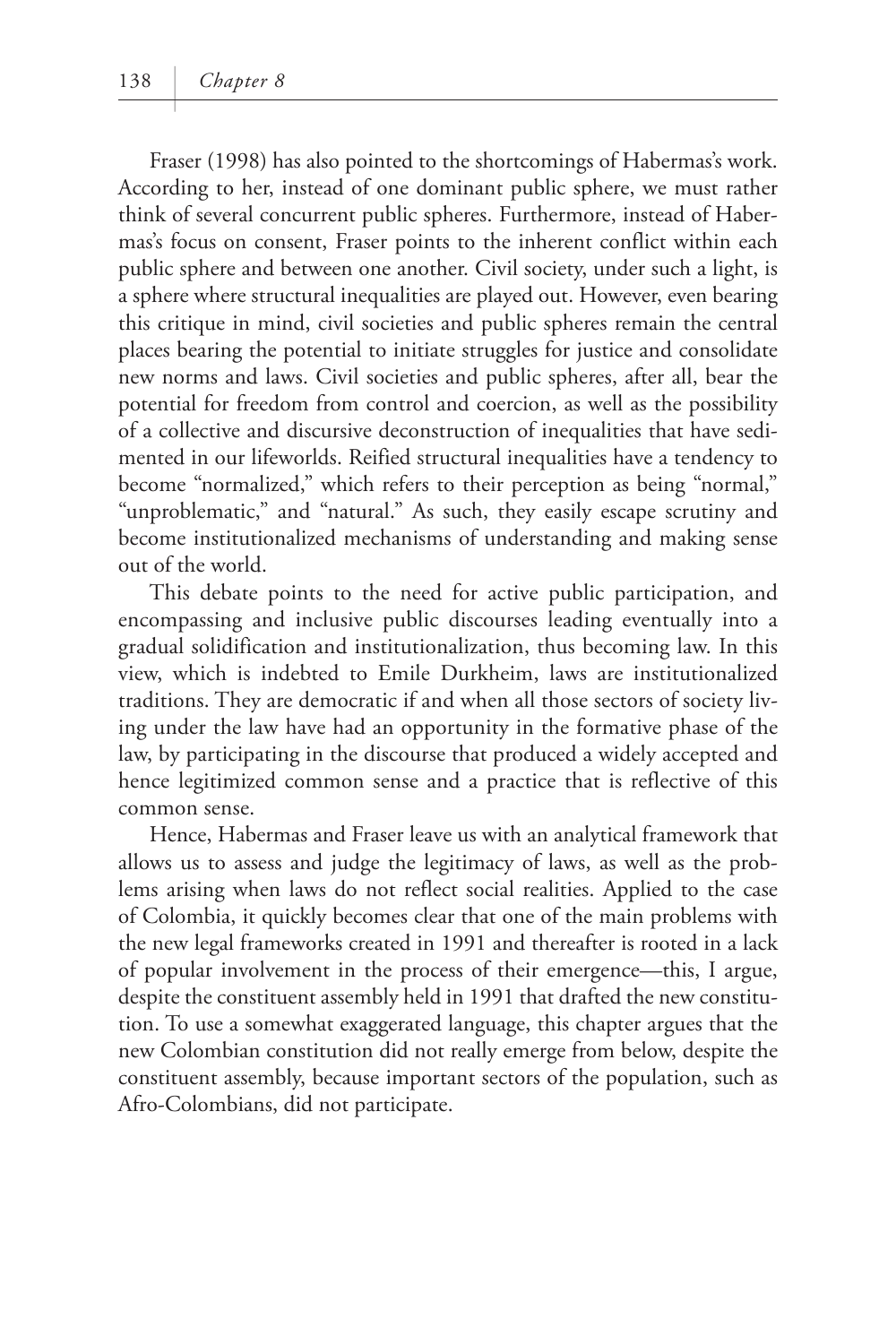#### Law and Reality in Latin America and Colombia

Colombia, just like the rest of Latin America, firmly stands in a Roman legal tradition and adopted the Napoleonic Civil Code as the base for organizing civil, commercial, and penal law. For Francisco Moreno, this means that "The acceptance of Roman law and its implicit philosophical bases determined the direction of Spanish political thought and institutional development. The idealism and universalism which had found judicial and political expression in the *Ius Honorarium*, *Ius Naturale*, and *Ius Gentium* became an integral part of the Spanish way of thinking" (Moreno 1969: 4). Moreno further explains that

Law was for the Romans, above everything else, a moral interpretation of life an effort to define those ethical goals that the political community should strive to attain. The works of Cicero, Seneca, and the later Roman lawyers suggest examples of this interpretation of the legal function. Law became an attempt, based upon abstract ethical reasoning, to determine how people ought to behave. (Moreno 1969: 7)

It is this tradition that to this day determines the outlook on laws in the Latin world. Under this tradition, laws do not reflect reality as it is—they rather represent how the social world should be ordered. In colonial contexts, this tradition takes on yet another, complicating aspect, as it raises the question of who it is that "imagines" the social order of a country in such a way.

As we have argued elsewhere,

Latin America . . . inherited a tradition of code law rooted in the legal practices of the Roman Empire and spread across the globe by Spanish and Portuguese colonizers, which is deeply marked by legal idealism. Legal idealism characterizes a system where laws are created and codified by elites, who take little interest and are indeed unfamiliar with the reality of the majority. Under such circumstances, legal codes do not necessarily articulate the consolidated practices and norms of "the people." Rather, they represent the definition how a society ought to organize according to societal elites; and they thus contain an inherent paternalistic and antidemocratic trait of elite-tutelage. (Nef and Reiter 2009: 43f)

In the case of Colombia, the answer to this question was clear before 1991, as the previous constitution was enacted in 1886 and thus firmly represented the imaginary and legal cunning of the country's Europhile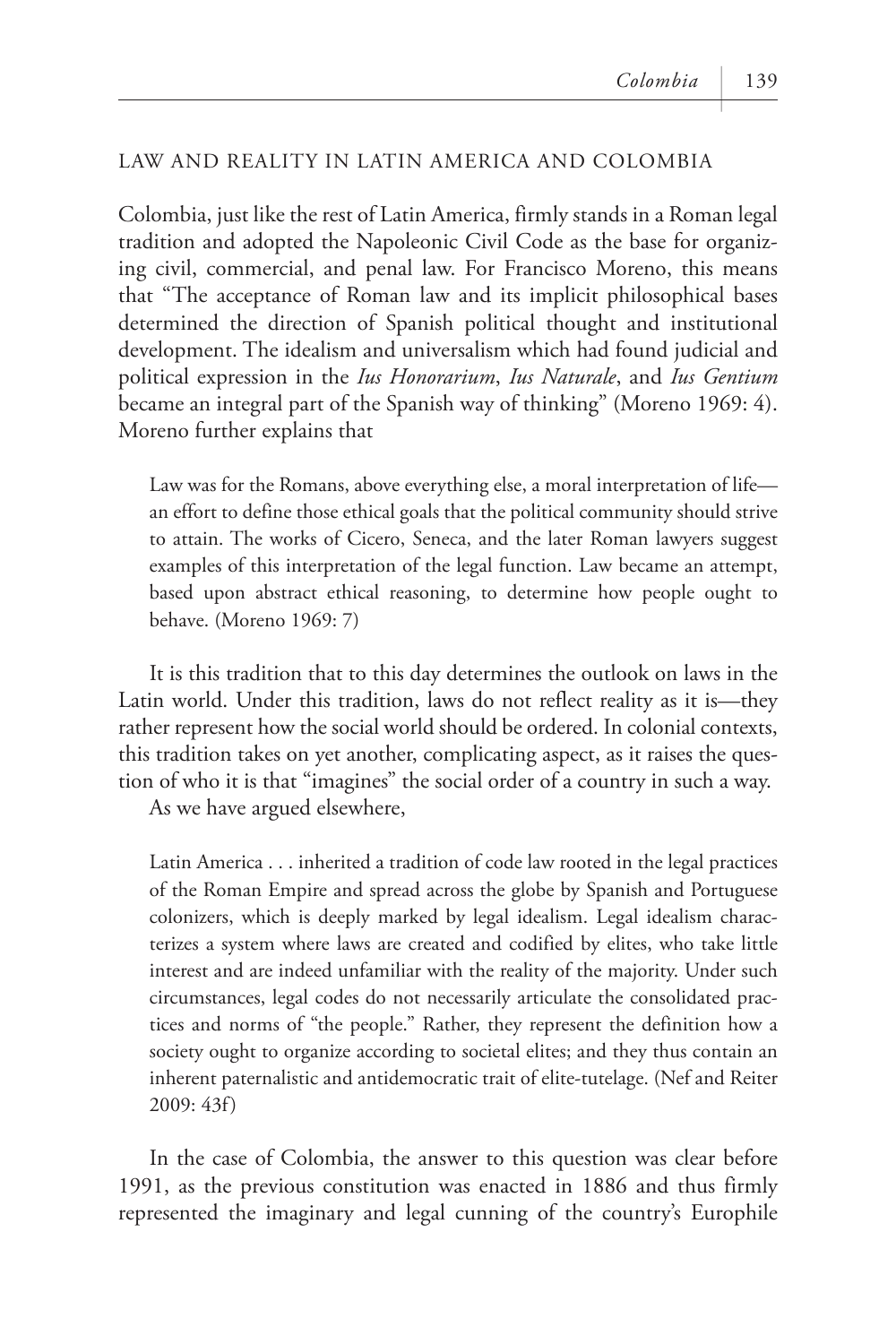elite. Explains Lynch: "Once the codification movement did take hold in the 1850's, it was still isolated from the realities of Colombian life. . . . It was enacted with little or no debate even though it was based on a Spanish Code of 1829 drafted for a very different social and economic context" (Lynch 1981: 31). Lynch further finds that "This isolation of the codification movement is another example of the tendency to import European political and legal forms in an effort to pattern the formal character of the Colombian state after the European metropolis" (Lynch 1981: 32).

According to Robert Means, "A certain degree of isolation is a natural part of codification in the civilian tradition because of the relative autonomy of that tradition's intellectual structure. But the disparity in development between Colombia and even relatively under-developed European countries like Spain magnified the isolation in two ways. The first concerned the number of persons for whom the code had any relevance. . . . The second concerned the proportion of the new code that was relevant to anyone" (Means 1973: 22f).

This legal tradition continued to influence the ways legal frameworks developed all the way into the twenty-first century. During the early twentieth century, according to Lynch, "the dominant trend in the legal order remain[ed] the continuation of the codification process. New codes were enacted to facilitate the expansion of private corporations and, more recently, to increase government control over the use of corporate capital" (Lynch 1981: 33). During the 1960s, finally, the Colombian state reformed several of its legal codes, giving more power to the executive (Lynch 1981: 34).

In general, Colombia, just like the rest of Latin America, confronts a situation where the law stands in isolation, or even in opposition, to reality. According to one analyst, "The typical problem of the 'peripheral modernity' in regard to the allopoiesis of law amounts to the weakness, irrelevance as well as the absence of the constitution as a structural coupling of politics and law, a mechanism that makes a legal solution of the self-reference problem of the legal system possible. The political takes precedence over the legal so that one can hardly speak of operative autonomy or functional differentiation of both systems" (Neves 2001: 260). The same author, who is a legal scholar specializing in Latin American legal traditions and philosophy, concludes his diagnosis of contemporary constitutionality in the region thus: "There is a scandalous divergence between the constitutional model based on democratic principles and rule of law, on the one hand, and political and legal practice, on the other hand" (Neves 2001: 260).

In the case of Colombia, with the expansion of executive power came the growth of clientelism. According to Lynch, "The most important trend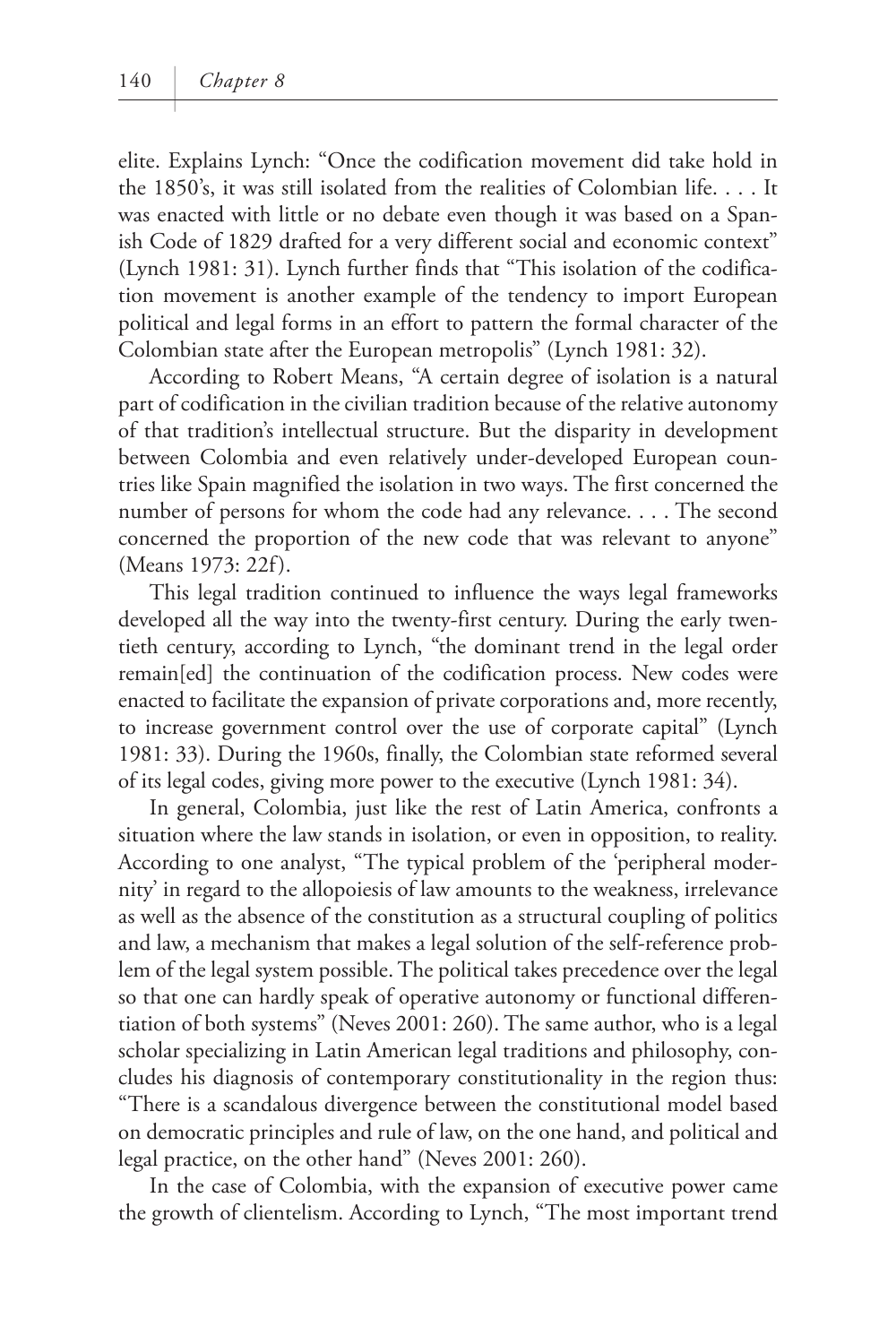in the political sphere has been the increase in government planning and the use of regulatory law to control the economy. At the close of the nineteenth century, the government had become a caretaker state primarily concerned with maintaining order and enforcing a set of rules designed to facilitate private economic agreements. The two major parties competed for control over the public bureaucracy as a source for jobs, money, and status. The party in power used the public treasury to reward its faithful with jobs and manipulated the capital investment of government funds to their advantage" (Lynch 1981: 35f).

Clientelism is alive and well in Colombia, as Agudelo (2002) has recently demonstrated. According to Agudelo, after 1988, when mayors started to be elected directly, the system of "a vote for a favor" grew. Explains Agudelo: "Now that the population had a much more direct mechanism to approach a politician in the midst of their great needs for services and employment, the interchange of votes for tangible material benefits accelerated" (Agudelo 2002: 178). The question then is: how much of a break does the new constitution of 1991 represent? The very procedure that produced this new constitution is suggestive. The constituent assembly came together in February 1991 and after five months of deliberation produced the new constitution, which became effective in July of that same year. The population elected seventy delegates to the assembly. In addition, and in order to seal the peace agreement with different armed forces, four delegates of previous guerilla movements also participated in this process, although without the right to vote on the final draft. However, the different factions of the until-then very loosely organized Colombian Black Power movement were unable to overcome their internal divisions and settle on one candidate to represent their interests in the assembly (Agudelo 2002: 182). An indigenous leader (Francisco Rojas) represented the interests of the black community, raising this issue on the last day of the meeting.

However, even if the Black Power movement had been able to be more present in this process, the outcome, I suspect, would not have been much different. This can be seen when comparing the Colombian case to other, similar processes in the region. In Brazil, for example, even though popular segments participated in the drafting of the 1988 constitution, popular participation did not bring the law closer to reality. If anything, some elements of the 1988 constitution are even more utopian, leading Roberto Campos to the conclusion that "The Constitution of 1988 promised us a Swedish social security with Mozambican resources" (*Revista Veja*, October 8, 2008, my translation).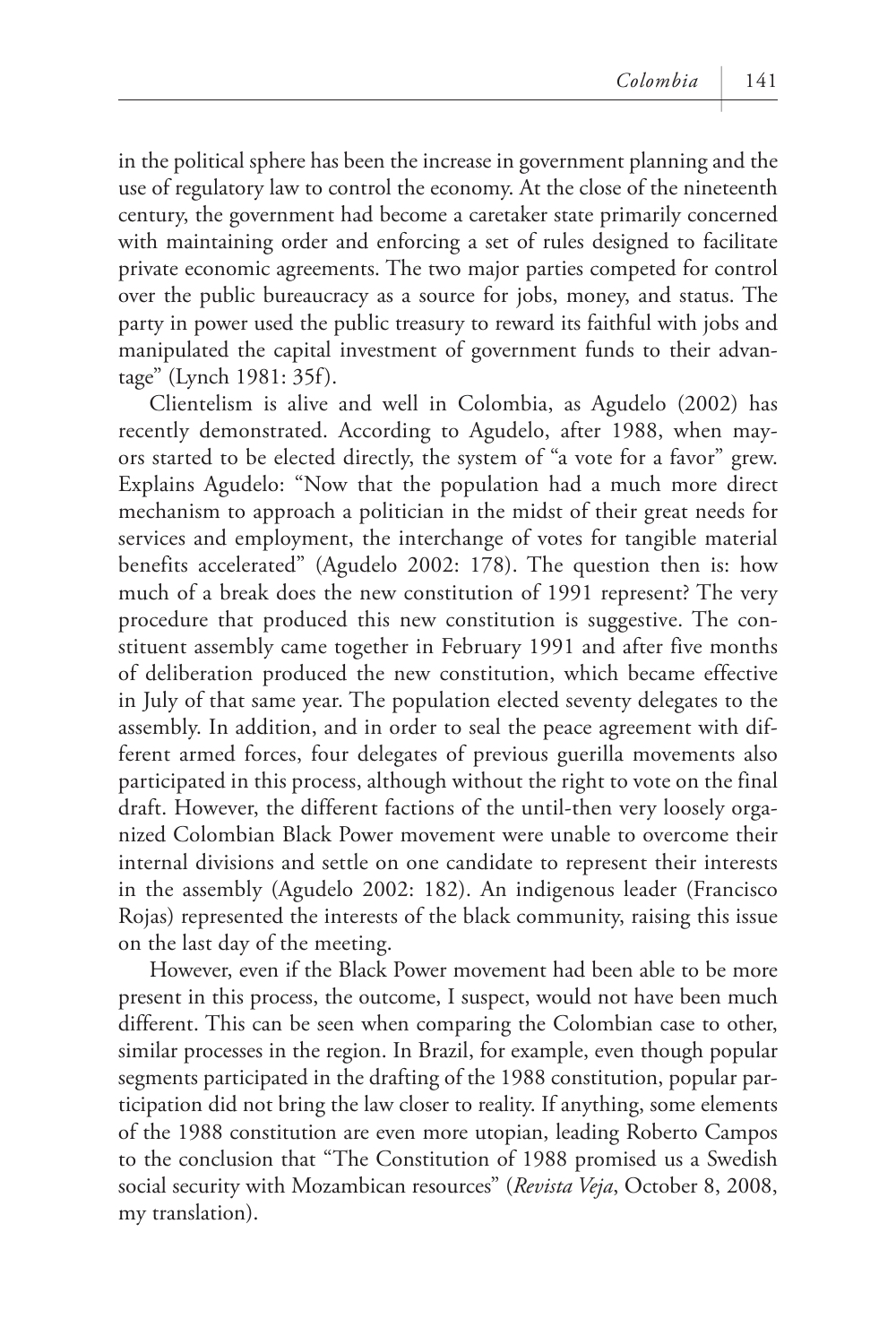Despite the polemic tone of this statement, made by a right-wing economist and politician, the problem he points out is very real. Social inequality, after all, cannot be legislated away, especially when mechanisms and resources able to actually bring such a desired new reality about do not accompany the new legal frameworks. It is thus not surprising that the anything-but-right-wing Colombian writer Gabriel García Márquez reaches a verdict about the relation between law and reality in Colombia similar to the one voiced by Campos in and on Brazil. Says Márquez: "I believe that we are acting, thinking, conceiving and trying to go on making not a real country, but one of paper. The Constitution, the laws . . . everything in Colombia is magnificent, everything on paper. It has no connection with reality" (quoted in Pearce 1990: 11).

The Colombian constituent assembly, as well as the ones in Brazil and other Latin American countries that have recently enacted new constitutions (such as Bolivia and Ecuador) thus all followed the French revolutionary model by focusing on changing legal frameworks in order to overcome deep-seated political and social problems. Doing so, they attempted, in the words of Moreno, to "legislate problems out of existence" (Moreno 1969: 9) without being able to establish, let alone guarantee, the necessary enforcement mechanisms that could actually bring about these realities and bridge the gap between legal normativity and social reality—or facticity, in the words of Habermas.

Such laws do provide political opportunities (Tarrow 1994) for historically marginalized populations to organize and mobilize—a phenomenon we have been able to witness amply, as the new legal frameworks did indeed lead to increased levels of black and indigenous contentious organizing, and even to the emergence of new leadership among this segment of Colombian society. However, the same is true for the historically dominant segments of Colombian society. To them, the new constitution and Law 70 also provided ample political opportunities.

By passing beautiful laws and signing international conventions that are then either not enforced, or actively violated, the Colombian government is able to garner international legitimacy and thus substitute it for democratic internal legitimacy. The structural problems of this country—elite domination and concentration of landownership—have not been addressed and remain in place. The legalization of the political aspects of citizenship in a world where access to the law is a privilege of the few means that traditional, conservative political and economic elites have not much to fear from an independent judiciary, because they know that the poor have no access to the law so that they can actually make it work for them. There are very few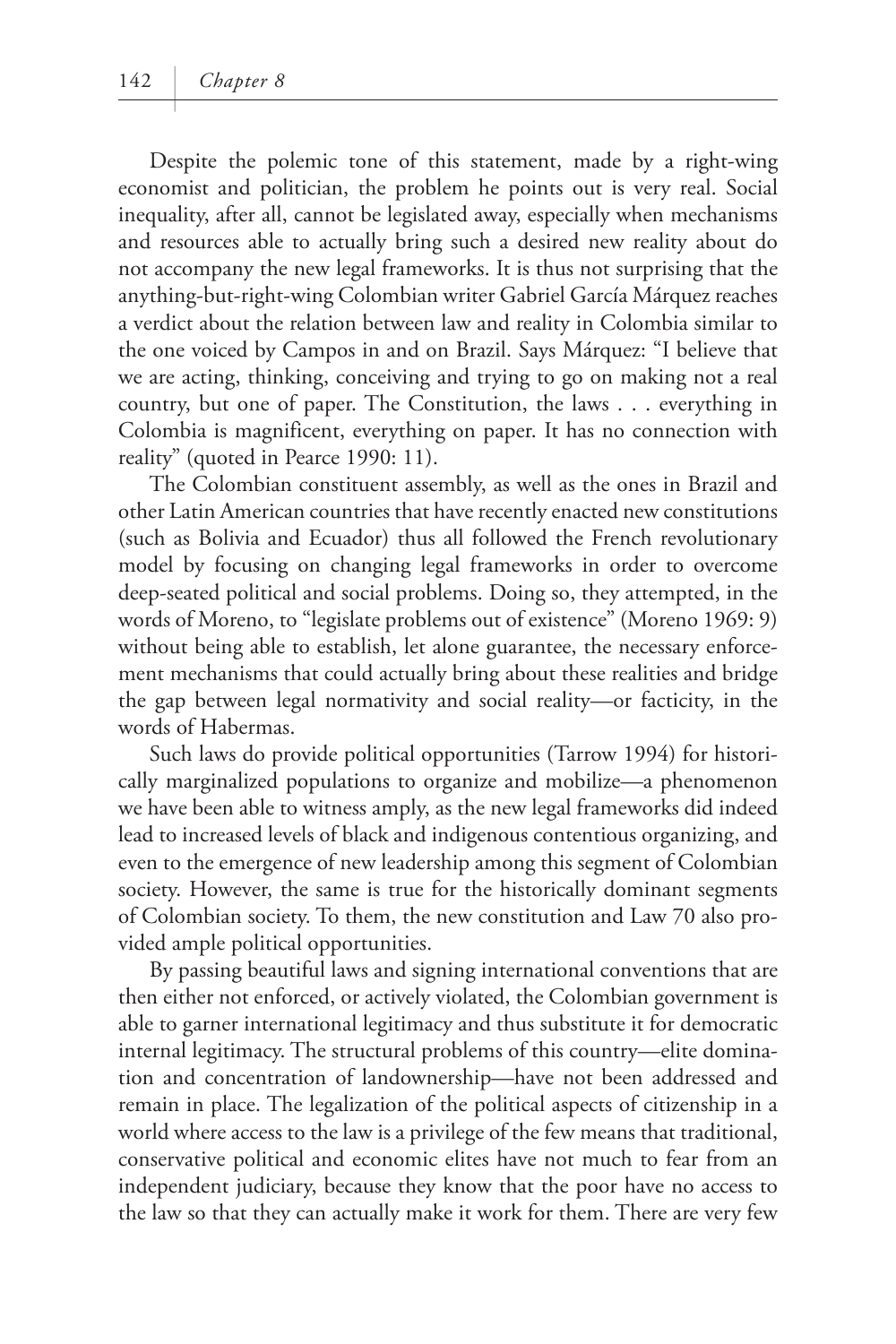lawsuits brought forward by historically excluded groups—and even fewer lawsuits won. Where people and groups pressure the government to enforce the law, they are intimidated and their lives are threatened by the executive arm of the elites—the paramilitary groups—as in the case of the current president of the Association of Displaced Afro-Colombians, AFRODES, whose life has been threatened several times since she started advocating for the fulfillment of the human rights anchored in the Colombian constitution.

Instead of political power, Afro-Colombians now have laws like Law 70, but they do not find much support to actually enforce it, as both the executive and legislative branches of government remain under firm elite control and are opposed to changing the status quo. Colombian citizenship has thus become even more legalized and less political.<sup>6</sup> Effective citizenship in such a system critically depends on access to the legal system—"the right to sue and be sued," according to Pocock. This right, however, is distributed very unequally in Colombia, as elsewhere in the region, where access to the legal system has remained an elite privilege. Castoriadis's words come to mind: "The 'executive' power does not *execute* anything; it decides and governs. It is bailiffs and secretaries who 'execute.' The 'executive' power is in reality the

*governmental* power; it makes decisions that are predetermined by no law. It does not 'apply' the law; it acts within the framework of the laws, which is something else entirely. Its decisions are, in the major cases, discretionary and without remedy" (Castoriadis 1990: 214f).

The missing element in Afro-Colombian empowerment is the political. Because of their political weakness, Afro-Colombians pose no real threat to the interests of traditional elites, who firmly control the executive and legislative branches of government—and have been able to use the independence of the judiciary in their own favor. Wherever Afro-Colombians have challenged their exclusion from the political, then traditional elites, who control not only the government but also the state and the very definition of what "political" means and who has legitimate access to this realm, have struck back violently in order to uphold the system. The effects of the political weakness of Afro-Colombians are made worse by the relative weakness of the Colombian state—an argument that requires some further scrutiny.

#### WHAT IS A WEAK STATE?

Once such a new legal framework is created, the inevitable question becomes: what is done for this law to become reality? Colombia's state has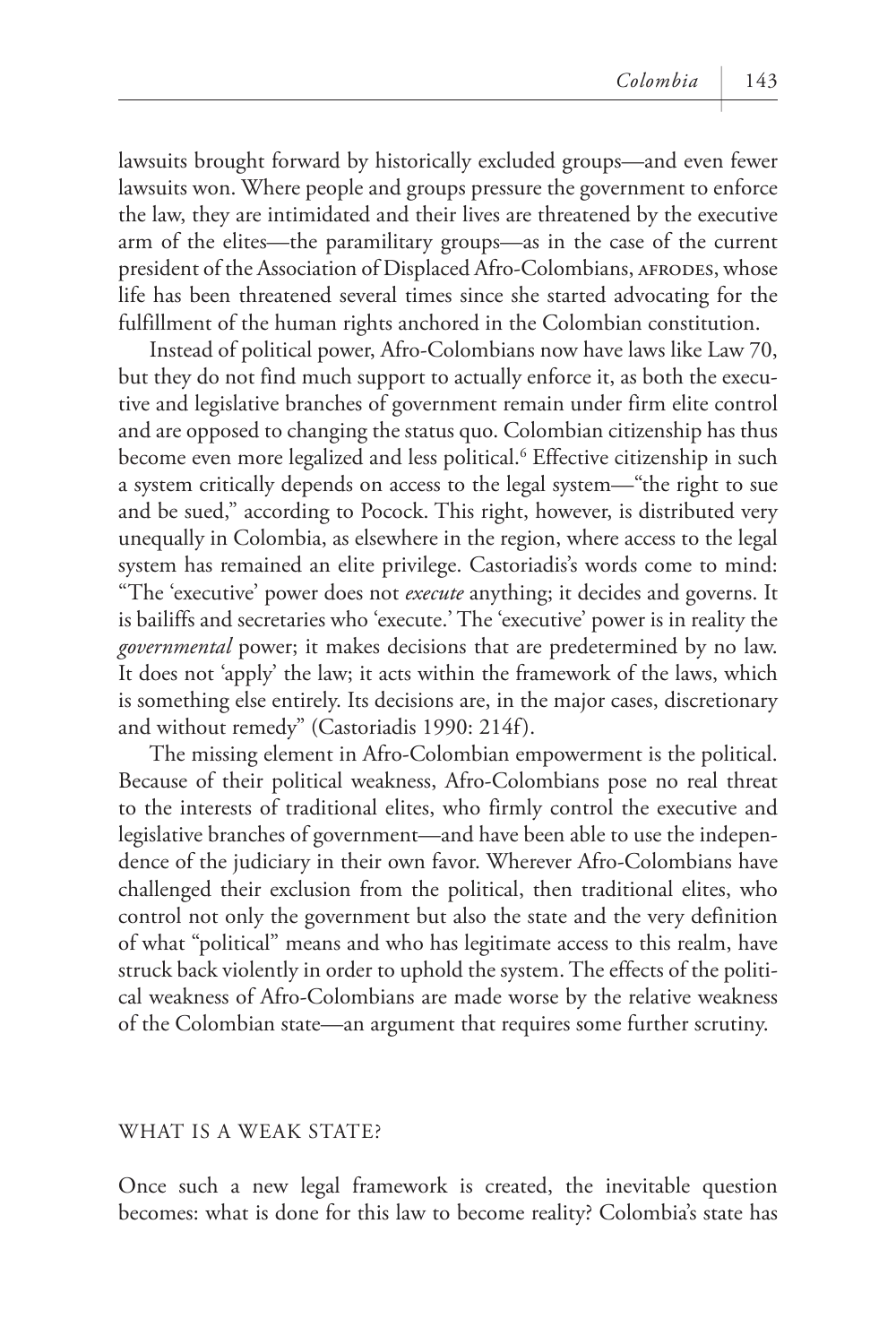historically been too weak to even fulfill the minimum requirements that give states their very definition, namely, the control of violence in a territory. Several nonstate actors, mostly guerilla movements, have long and successfully disputed control over several parts of the Colombian territory. With the proposal of the Plan Colombia by President Pastrana in 1998, and the significant financial support received from the United States with its advent, the Colombian state was able to significantly strengthen the executive branch of the state, together with the military. However, the very strong military bias of this support has led not to an equal strengthening of the Colombian state, but to a one-sided growth of the military and the executive branch of government. Strengthening the law-enforcement and military capacity without strengthening the legislative and judicial components of the Colombian state has done nothing and maybe even contributed to a further erosion of the legitimacy of the Colombian state. A strong state, as Hillel and vom Hau (2008) have recently argued, cannot be reduced to the power of the executive or the military. We know at least since the work of Max Weber's *Economy and Society*, first published in the 1920s, that for government to work successfully it needs to rely on the willing compliance of the citizenry. Reinhard Bendix, who followed Weber's analysis while examining changing social orders and how they relate to nation-building and citizenship (Bendix 1969), has thus argued that "While governments vary greatly with regard to the subordination they demand and the rights they acknowledge, the term 'political community' may be applied wherever the relations between rulers and ruled involve shared understandings concerning this exchange and hence are based in some measure on agreement" (Bendix 1969: 23). Bendix has summed up this insight by stating that "Ultimately, it is a question of 'good will' whether the laws and regulations of political authority are implemented effectively by the officials and sustained by public compliance and initiative" (Bendix 1969: 23).

In short, and following both Weber and Bendix, it becomes clear that "effective authority thus depends upon cumulative, individual acts of compliance or confidence" (Bendix 1969: 24). This argument receives much empirical support from the experience of the successful city government of the Colombian capital, Bogotá, under the mayor Antanus Mockus (January 2001 to December 2003). As Mockus (2009) explains, it was through instilling in the population a sense of admiration for the law coupled with a fear of legal sanction, together with the establishment and dissemination of moral codes of conduct and the creation of a social environment of social trust and control, that the city of Bogotá was able to successfully combat the then-rampant crime, disregard for the law, and general disregard of anything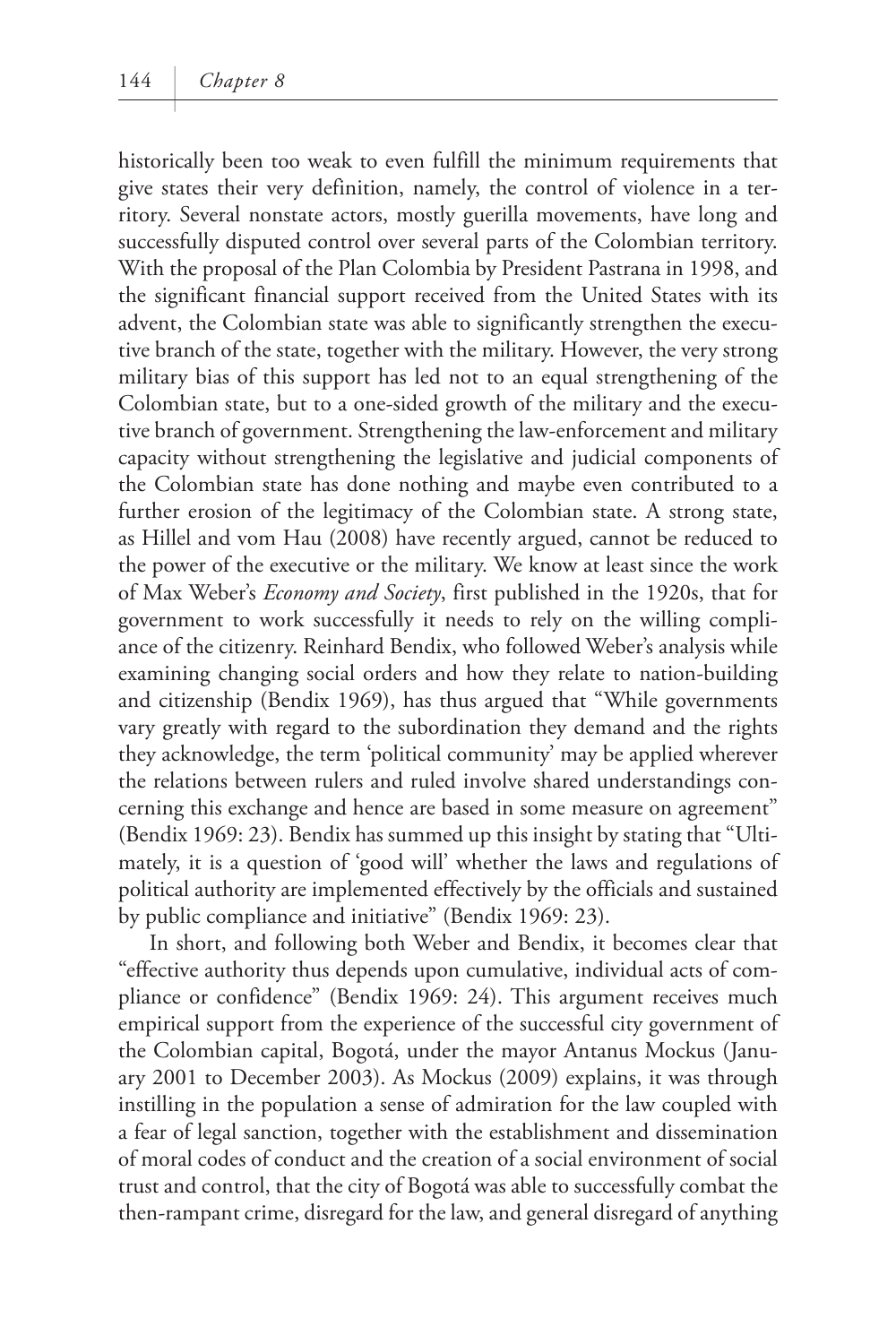relating to the government and public life. By focusing on legal norms, moral norms, and social norms, the Mockus administration was able to significantly reduce homicide rates from a peak in 1992 of 80 homicides per 100,000 inhabitants in the city of Bogotá to 23 per 100,000 in 2004 (Mockus 2009: 143). Due to increased voluntary compliance with traffic regulations, Bogotá also experienced a reduction of deaths in traffic accidents, which went down from some 24 per 100,000 during the 1990s to 8.6 in 2003 (Mockus 2009: 145).

In general, however, the Colombian state has not made the kinds of investments in citizen trust and voluntary compliance that Mockus initiated in Bogotá in 2001. To the contrary, the widespread sentiment among Colombians towards government is one of well-founded distrust, which then produces a pattern of seeking to replace the logic of the public with the private logic of personal dependence. As Brazilian anthropologist Roberto da Matta (1987 has explained, where the state is not trusted, people end up betting on personal-trust relationships, which then leads into systems of patrons and clients—the proverbial clientelism. Even though da Matta writes about Brazil, his analysis equally applies to other Latin American countries that have inherited Iberian legal traditions and associated behavioral codes. Da Matta explains how for most Brazilians, the very notion of the state and the law it represents implies something negative. He quotes a popular Brazilian proverb that says, "For my friends, everything; for my enemies, the law!" (da Matta 1987: 319). Furthermore, da Matta finds in an empirical study among Rio de Janeiro residents that to most, following the law is considered a stupid thing to do. Indeed, most people interviewed by da Matta considered those obeying the law idiots (da Matta 1987: 318). The general point that da Matta makes is that being a citizen is a social role that not only needs to be learned, but also oftentimes holds negative connotations—at least among the Rio de Janeiro inhabitants he interviewed during the late 1980s. Da Matta comes to the conclusion that "Citizenship as a social role is not experienced in this manner in daily life. In effect, the word 'citizen' is always used in negative situations in Brazil to demarcate the position of someone who is at a disadvantage or inferior" (da Matta 1987: 317).

It is this negative association with rules, laws, and being a citizen in general that Antanus Mockus sought to change while serving as mayor in Bogotá. The Colombian state is thus weak not only because it lacks resources and capabilities; it is weak because its citizens do not have enough trust in its functioning to voluntarily comply with the existing laws and regulations. A weak bond exists between the state and its citizens—something that should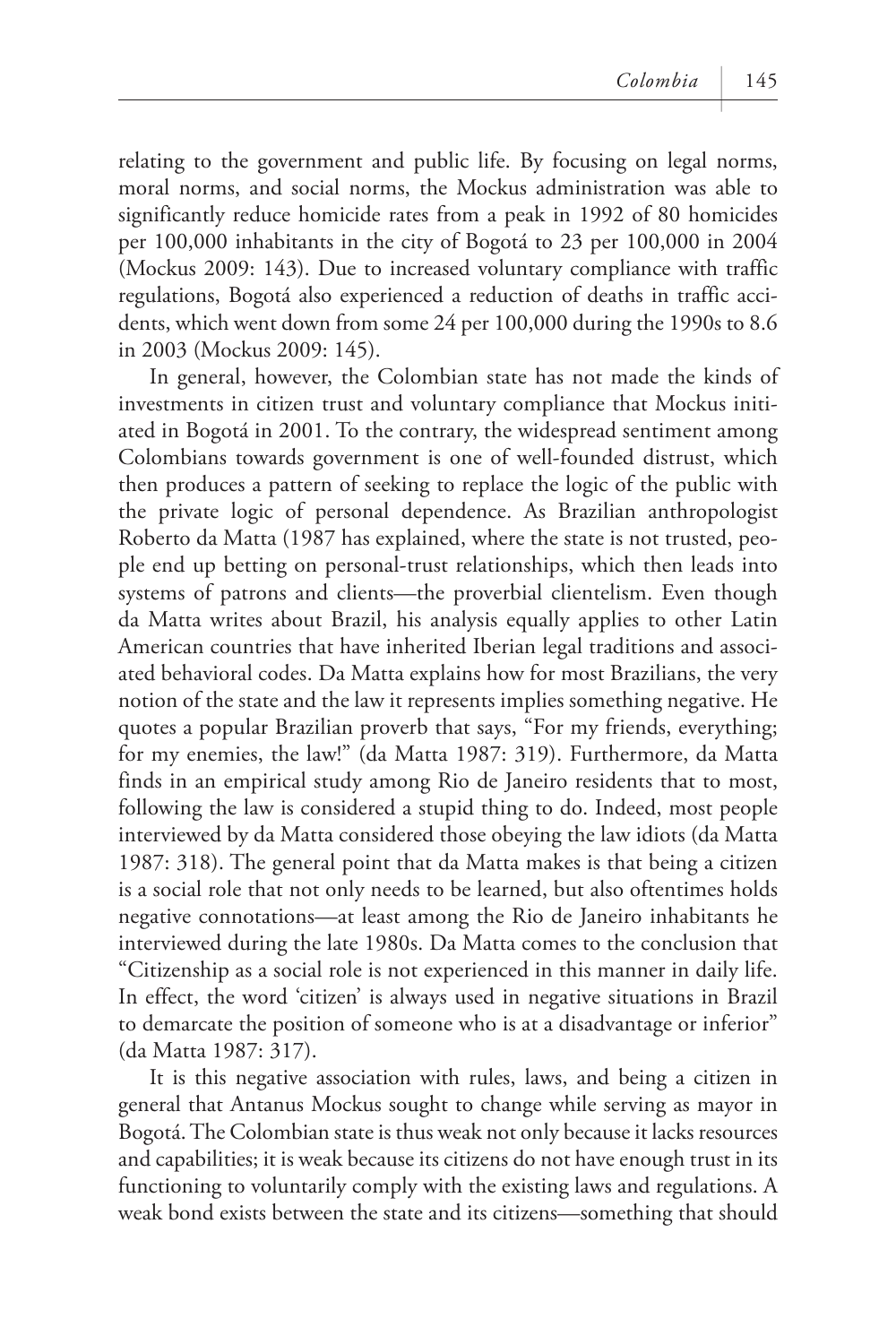not surprise anybody aware of a history of elitism and corruption that has long defined the Colombian government. In Colombia, this situation is worsened by its history of elite pacts, known as the "National Front," which secured power to the two predominant parties for decades, blocking the access of popular interests to the state apparatus. Where states are controlled by elites, and citizens feel that the state is not truly theirs, alienation and lack of compliance are inevitable.

Furthermore, the weak Colombian state also lacks autonomy from societal elites—so that social hierarchies spill over into the political realm and transform the state into an instrument of societal elites. In Colombia, traditional elites have had such a firm grip on the state that oppositional groups were pushed into illegality, thus forming guerilla movements. As a result, Colombians are confronted with strong elites, able to control the state apparatus and use it in their own interest; a weak bond between the state and its citizens, thus leading to reluctant voluntary compliance; and—in the case of Afro-Colombians—a social group that is unable to garner enough political power to oppose the hegemonic societal forces that control the Colombian state.

Under such conditions, crafting new, beautiful laws becomes just another superficial state maneuver with little or no real consequence. To make matters worse, a history of at times camouflaged racist practices has further weakened the bond between citizens and the Colombian state. It has also produced a social reality, or fact of extremely unequal lives in Colombia, keeping Afro-Colombians and indigenous people at the very bottom of social, economic, and political hierarchies. The Colombian way of racial exclusion thus deserves some further scrutiny.

#### Racism in a Deracialized Society

As I have argued above, the final factor impeding substantial positive changes for the black community living in the Colombian Pacific coast is the prevalence of discriminatory practices, or simply "racism." Racism in a formally and officially raceless society takes on a particular form that warrants more detailed explanation. Colombia has only recently, and only formally, admitted to its multicultural population, but such an admission is a small step towards actually acting on behalf of historically excluded groups. For most of its history, Colombian elites have fought to suppress their own native and African populations in an effort to wipe them out of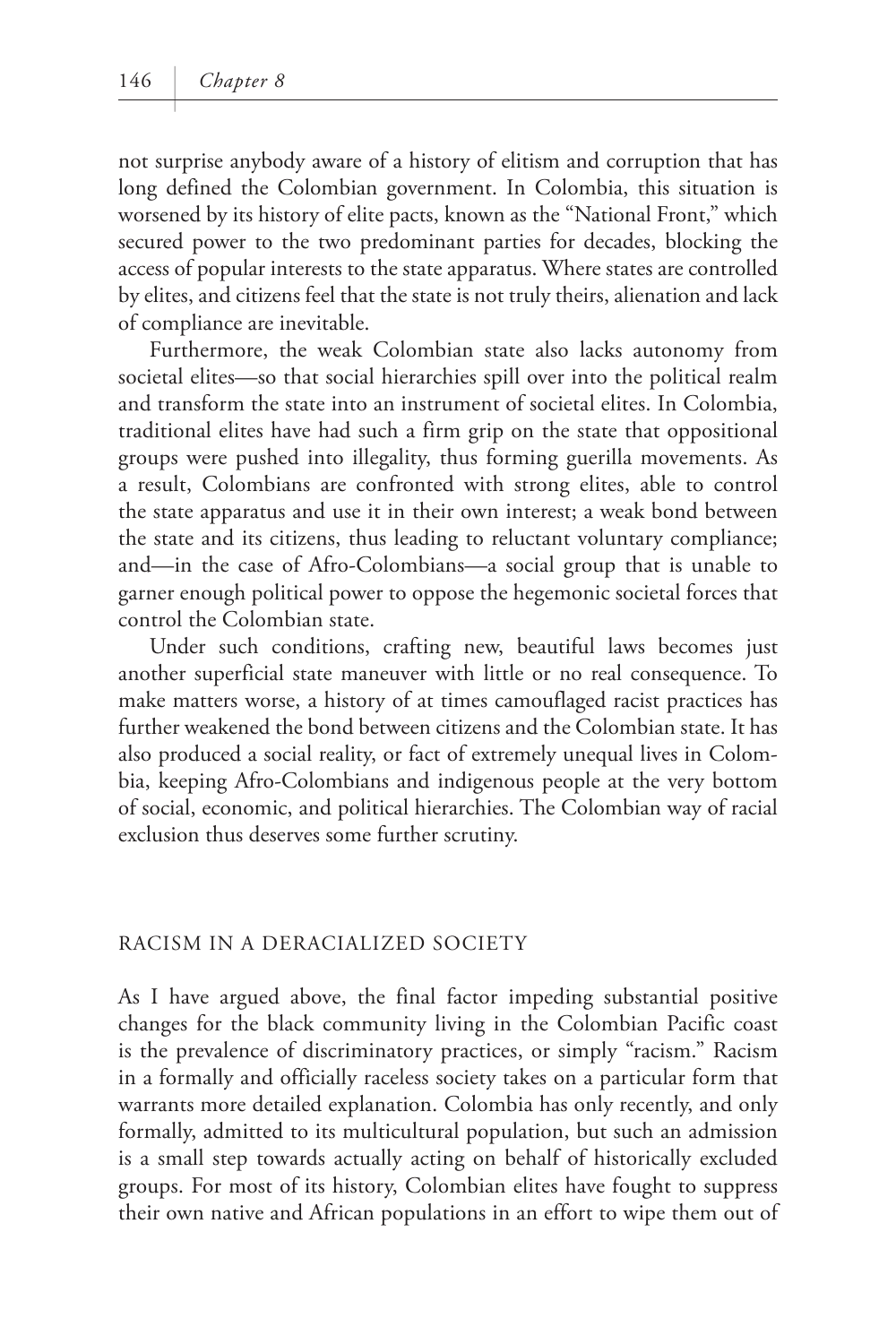collective imageries by making them invisible (Friedemann 1984). This effort goes back to the very beginning of independent Colombia as the declaration of independence also proclaimed de jure equality of all citizens. De jure equality, however, did not translate into de facto equality, and slavery remained legal until 1851. After independence, the predominant way to "deal" with the black and indigenous populations of Latin America was by constructing and disseminating the myth of racial democracy, which allowed elites to block the formation of racially based associations that could potentially formulate group-specific grievances. Marixa Lasso (2007) shows how the first two decades of independence were crucial for the construction of this myth, and how at the end of the successful construction and dissemination of the myth, and by linking it to patriotism, "the explicit expression of racial grievances became a mark of unpatriotic divisiveness" (Lasso 2007: 13). Because of its relevance, I will take a closer look at this symbolic construction of racial democracy in Colombia.

Proposing—or "imagining," in the words of Benedict Anderson (2006)—the myth of racial democracy provided Latin American elites with a powerful way to escape the racial determinism that dominated Western intellectual circles during the early nineteenth century (Skidmore 1993). According to Anderson, "It is imagined as a community, because, regardless of the actual inequality and exploitation that may prevail in each, the nation is always conceived as a deep, horizontal comradeship" (Anderson 2006: 7). Similar to the passing of laws that do not entail real change in the 1990s, proposing a way to think of and represent the nation as a community of equals was a way to block the de facto formation of political cleavages able to press for real change in the early eighteen hundreds. This strategy offered the additional advantage that it allowed Latin American elites to escape a racial determinism that implicated them vis-à-vis their North American and European models. As Nancy Stepan explains, "To a large extent the educated classes of Latin America shared the misgivings of the Europeans. They wished to be white and feared they were not" (Stepan 1991: 45). White immigration and whitening became the two tools of Latin American elites everywhere to achieve the kind of modernity that they knew of—one that was European and white. In Colombia, as Lasso shows, "in the early decades of the nineteenth century, the newly independent Spanish American countries decreed racial equality among free men and constructed powerful nationalist notions that linked racial harmony and equality to national identity" (Lasso 2007: 34).

During the years of struggle for independence, Colombian elites needed Afro-Colombians in order to gain numerical strength during the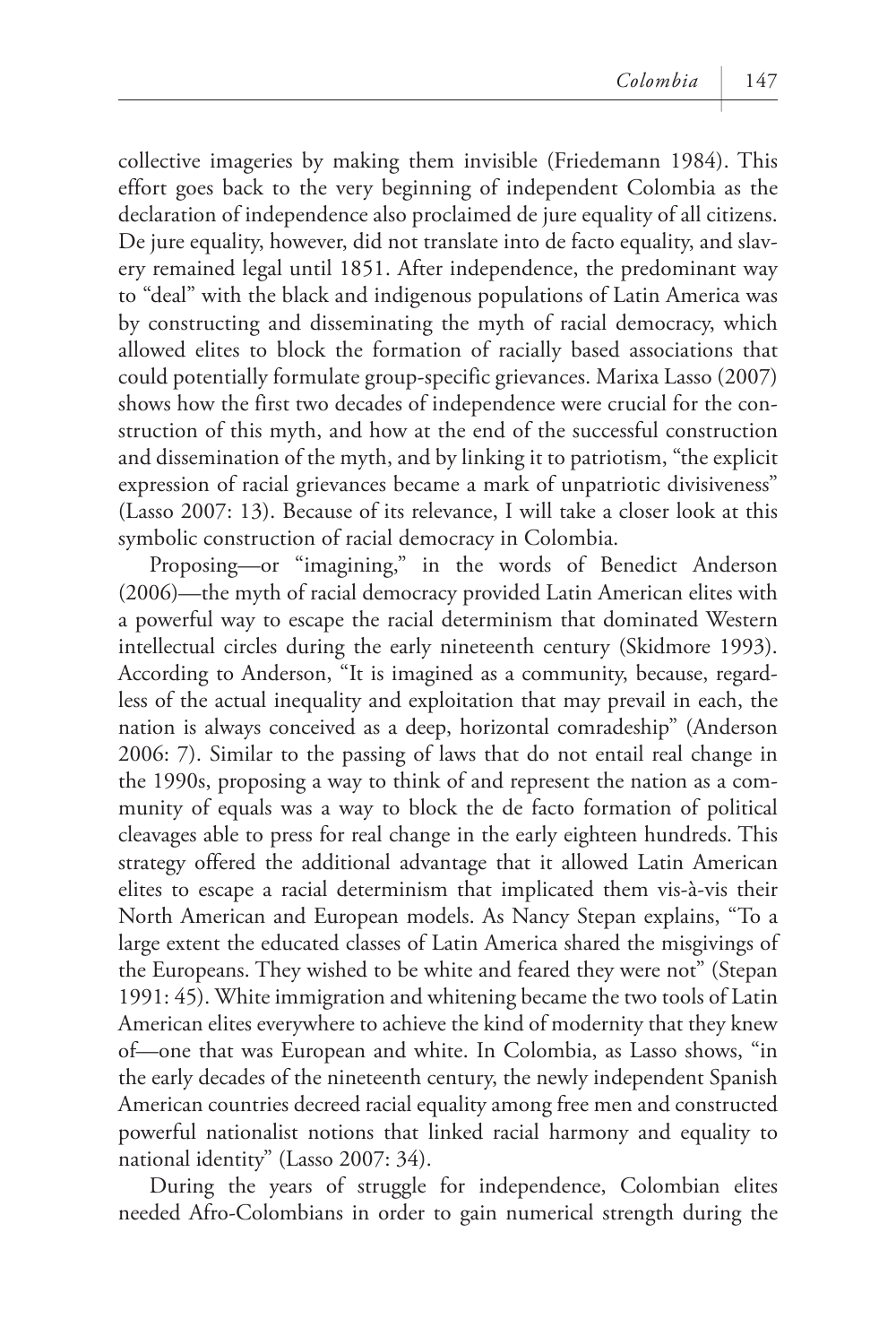independence negotiations in Cadiz, and then to fight back the Spanish colonizers—yet they also feared the Afro-Colombians' upward mobility, and the threat to white privilege that such mobility implied. Instead of offering real political and economic change, which would have meant sharing some of the very tangible benefits that their status secured them, Colombian elites offered de jure equality—as early as in the first constitution of Colombia, ratified in the newly independent Cartagena, then an independent republic (Muñera 2008). "The 1812 Constitution eliminated legal color distinctions; guaranteed suffrage to all free men but vagrants and servants; and, although it did not abolish slavery, outlawed the slave trade. In addition, pardos of modest origin became members of the constitutional assembly, the war council, and the parliament" (Lasso 2007: 78).

However, after using the black masses for political support, and to justify splitting from "despotic Spain" in the name of liberty, Creole elites feared losing control over those masses and gradually grew afraid of nonwhite political participation. Creole elites struggling to maintain control after 1812 invoked fears of a new Haiti and a race war, which ultimately led to the expulsion of black republicans from the Cartagena congress. Once Afro-Cartageneros had fulfilled their political function, white Creoles initiated a process of gradually marginalizing them from the collective memory by stressing white Creole heroism and denying black participation. For Lasso, "Creole patriotic history thus made raucous bandits of Afro-Colombian patriots" (Lasso, 2007: 86).

This new framing associated lower-class participation with disorder. When Spain again became a threat, and while Creole elites again had to call on black military participation, Cartagena race relations entered a second phase. As Lasso explains, "By the time the independence struggles were over [1824], several pardos had become officers—even generals—in the patriot army. The question now was what role these men would play in the new republic" (Lasso 2007: 90).

The answer to this question became clear when white elites voiced their concerns about a "pardocracy" and associated the voicing of racial grievances with the fear of an impending race war and the potential dawn of another Haitian Revolution. As Lasso explains, rumors of race war emerged whenever blacks seemed to threaten white privilege by ascending to powerful positions (Lasso 2007: 138). The invocation of the race-war rhetoric thus served to block black social mobility, and openly addressing the topics of racial inequality and racism had dire consequences for the accusers. Lasso finally explains that "Once they had been declared unnecessary, racial grievances became dangerous attempts to disrupt public order" (Lasso 2007: 143).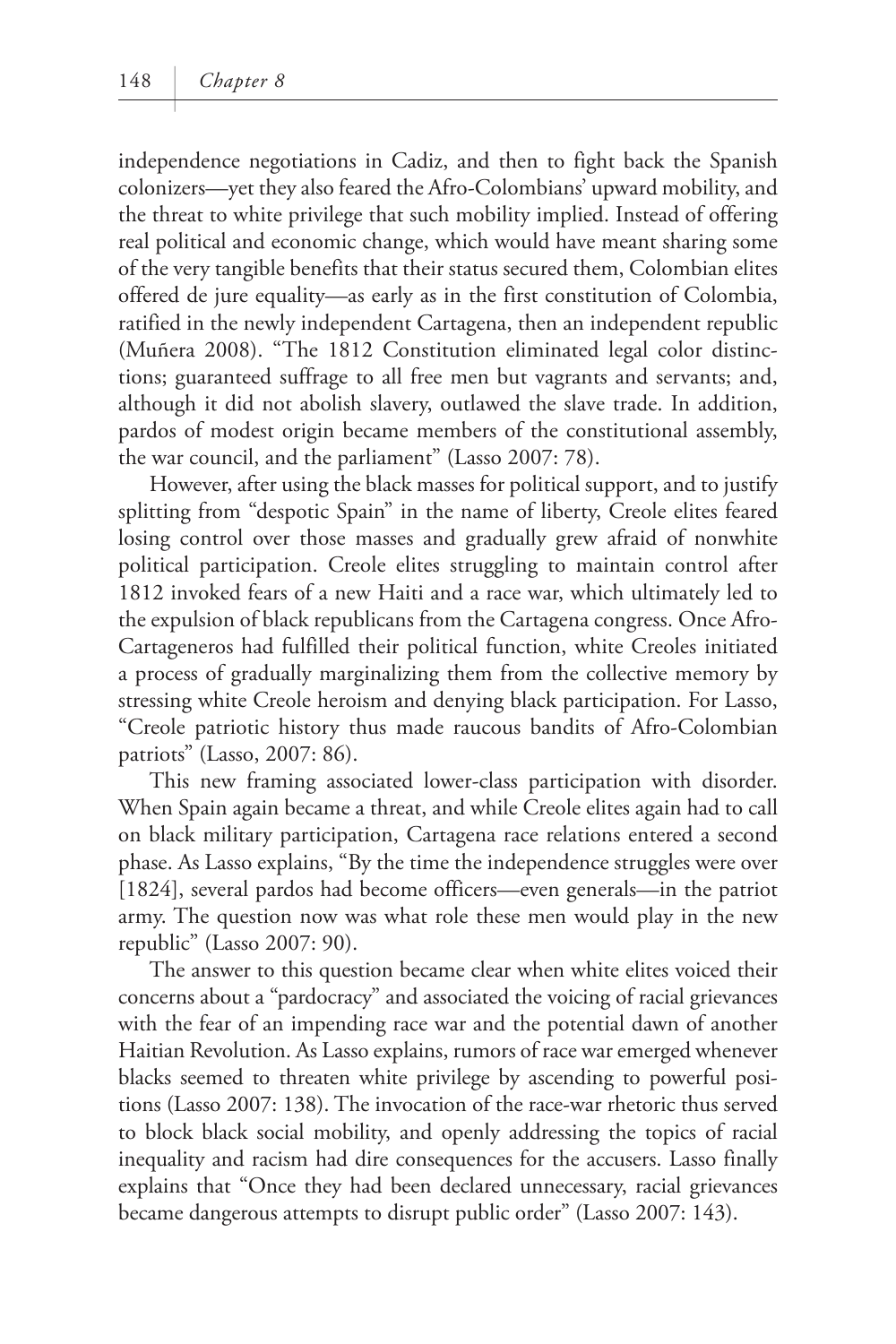It appears that whereas in 1812 Cartagena the call of the day was for "one people, one nation," in 1991 it was the official recognition of multiculturalism that allowed traditional political elites to defend their entrenched positions of privilege by invoking and codifying paradise, while perpetuating hell (Wade 2001 and 2005).

In 2005, fourteen years after Colombia became officially multicultural, the infant mortality rate among Afro-descendants remained almost twice as high as that of the rest of population: 48.1 percent and 26.9 percent per 1,000 live births respectively. Life expectancy for Afro-Colombians in that year was 66.4 years, while for the rest of the population it was 72.8 years. Despite the laws and legal codes passed in 1991 and the following years, reality for the poor and excluded continues to look anything but bright. Structural racism has cast such a strong shadow on Afro-Colombians that even in the Chocó department, progressive forces have not been able to win political power—even though there are significant community structures, such as the community umbrella organization *Cocomácia,* representing 124 *consejos comunitarios* in the Medio Atrato region, and a supra-umbrella organization called *Foro Solidaridad Chocó,* which represents 64 community umbrella organizations and covers the entire Chocó department. Racism in Colombia thus has undermined the political power and autonomy of Afro-Colombians, who have not been able to forge enough group solidarity to win political control even where they are the absolute majority.

It becomes clear that racism cannot be overcome by legal frameworks alone. Concrete measures must be taken that actually address the economic and political positions of nonwhites in racial hierarchies. This is a far cry from what Colombian political elites have done over the past years.

#### Conclusion

This chapter has sought to demonstrate that by adopting a new constitution and signing several international agreements on the situation of black and indigenous people, Colombian elites have been able to address the problems of racism, violence, exclusion, and displacement vis-à-vis the international community, thus gaining in legitimacy and securing international support and continued aid. Upon taking a closer look, however, it appears that those elites have done what they have always done in the past: they have proclaimed change without providing the means for this change to actually become a reality. For all those at the bottom of social and racial hierarchies,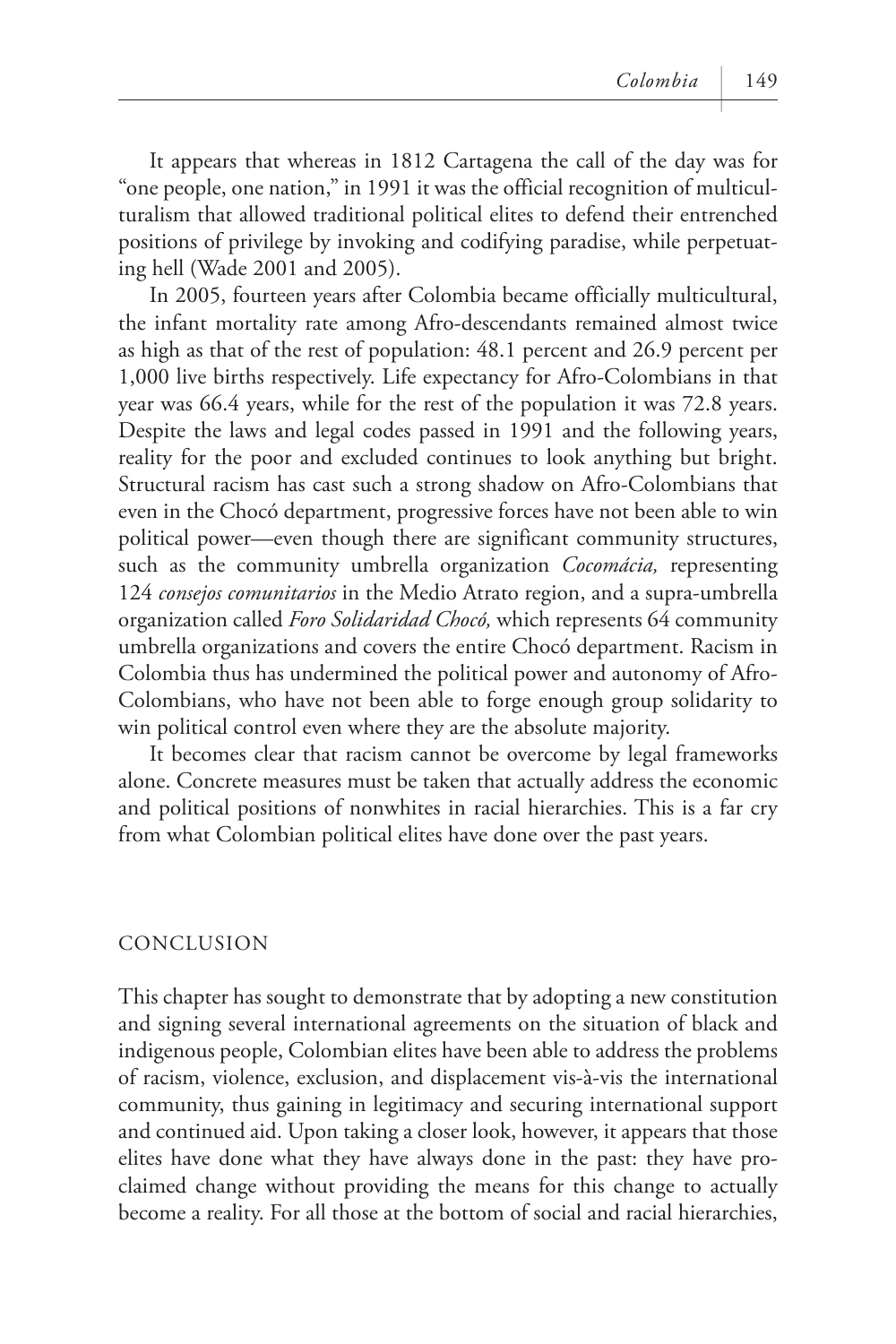not much has changed in their situations of marginality—only that now the elite-dominated state has shielded itself from any criticism from below. Afro-Colombians continue to live in Mozambique, but now under a Swedish constitution—to use the metaphor of Roberto Campos (quotes above). To explain this, I have highlighted three causal mechanisms—namely, the weakness of the Colombian state, the legal tradition of Colombia, and the persistence of racist practices and a racist common sense. The term "weakness" actually stands for more than one phenomenon in that it indicates a lack of state autonomy, a weak connection between state and citizens, and finally a lack of state capabilities. All three are relevant here. The tradition of legal idealism, in turn, is not something that characterizes Colombia alone; Colombia is but one of many countries that follow this tradition, which influences how citizens and political elites envision social change. While it is certainly true that because of Law 70, Afro-Colombians have become recognized political actors, the whole definition of what counts as political, and how citizenship is operated changed precisely when these new legal frameworks became available. In a very similar fashion to the cases already analyzed, Colombia also provides evidence for the tradeoffs between the strength of rights and their exclusivity: once some groups claimed access to the political, thus challenging the traditional divisions of power that pushed them into the realm of civil society, they were confronted with new strategies designed to block their access and the effectiveness of their claim-making.

Finally, the engrained practice of racism also characterizes other countries beyond Colombia and has actually been described in more detail for such countries as Mexico and Brazil. Together, these three composite, and hence rather complex, causal variables produce the outcome we can readily observe, namely, that social reality for Afro-Colombians has not changed significantly despite changed legal frameworks.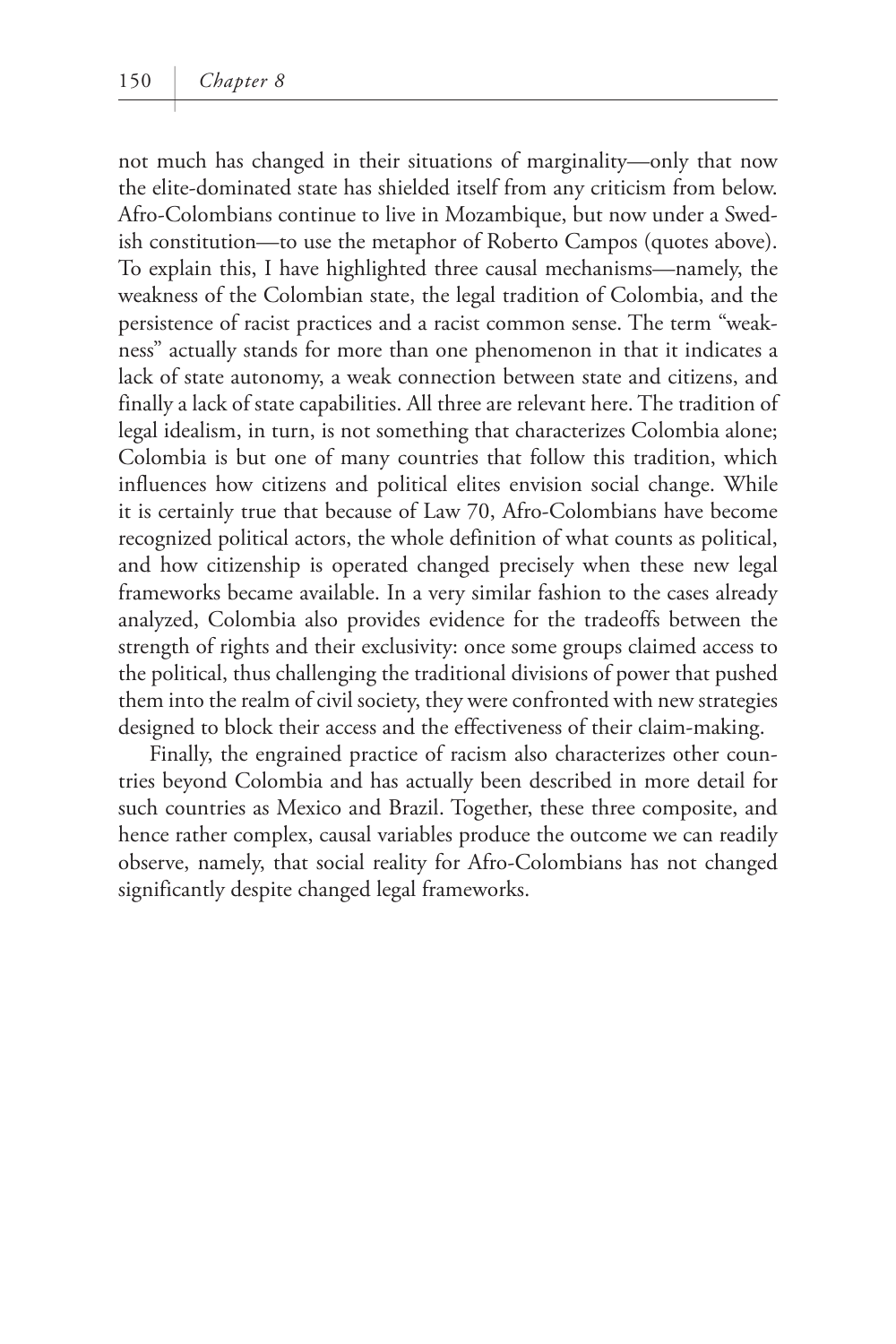## **Chapter 9**

# Conclusion *Learning from Exploratory Research*

The empirical cases explored above, analyzed under the framework of what they can each tell us about the different aspects and dimensions and the internal contradictions, or dialectics, of citizenship, have fleshed out several insights that allow me to summarize some "lessons learned" in this chapter.

#### **DIALECTICS**

The first insight is about dialectics. So far, thinking about inherent contradictions and unresolved tensions of citizenship has proven fruitful. Not just because such a way of thinking is inherently dynamic and allows us to focus on processes rather than stasis. Given that the social world is in constant flux, such a way of thinking about it promises to produce fruitful research questions, designs, and hypotheses to be explored and tested. Contrast and comparison is indeed the main way in which we are able to create hierarchies and value, so that dialectics is not just a way of thinking, but also appears to have an ontological status, as our efforts to categorize, sort, order, and finally hierarchize end up reflecting back on the world, structuring it. Any good social science, I am tempted to say, needs to be dialectical to some extent and focus not only on the relationship between structure and agency, but also the relationship between form and content. When it comes to social hierarchies, forms become contents. Contradictions are an integral part of social reality, and we should not, as social scientists, try to explain them away in our quest for patterns, regularities, and parsimony.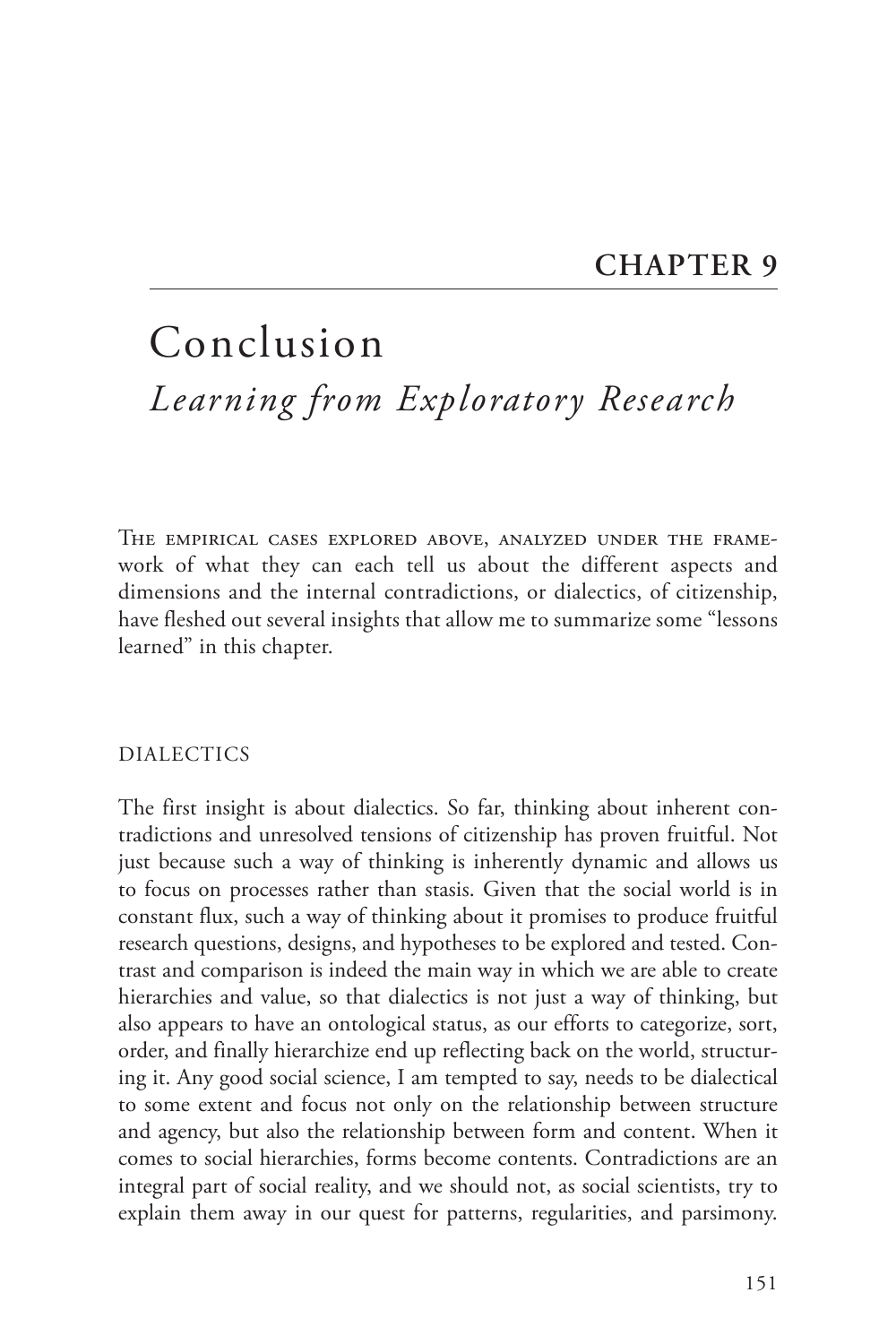Instead, social-science analysis should focus directly on the nodes and breaking points where contradictions are manifested. Those places tend to be the most revealing and telling, and an analysis of those crucial cases promises to shed light on much more than the case analyzed. Only dynamic historical models about reality can capture this phenomenon.

#### CITIZENSHIP DIALECTICS

Citizenship, wherever and whenever one looks, has borne inherent contradictions. By providing rights, it has denied them to others—either excluding them altogether, or making them second-class citizens. As the analysis of ancient Athens shows, this is not a phenomenon caused by capitalism. Instead, it seems rooted in the very human strife for distinction and privilege, which uses whatever capital it has to its advantage: financial and symbolic. Money and power are thus put in play not against, but with and to strengthen—the effectiveness of other capitals: social, cultural, and racial. In all of this, whiteness is a formidable symbolic capital—even in those places where it does not exist as a phenotype. African and Indian elites still seek to produce and justify their privileges with reference to proximity to whiteness, Europeanness, or the other derivates that contain and transport the same values, such as liberalism, progress, or civilizational advance. As we have also seen in the chapter on Athenian democracy, it was once believed that it is the proper task of politics to find ways to neutralize and counterbalance the inherent and apparently very "natural" human tendency to strive for privilege.

When thinking about citizenship, one is thus well advised to think about its inherent contradictions—even more so if one seeks to not just think about, but analyze citizenship. When doing so, one should always remember that "citizenship" is but a word and a category—and that the realities it represents are complicated, multifaceted, entangled, and disorderly in the extreme. Our theorizing and analyzing can only shed light on very limited aspects of this always-changing reality—but in doing so in a structured way, we can make better sense of reality and discern better what causal mechanisms are potentially at work, so that we can avoid some of the obvious pitfalls and instead strengthen the promising potential of a reality we constantly reproduce and reshape in our social interactions.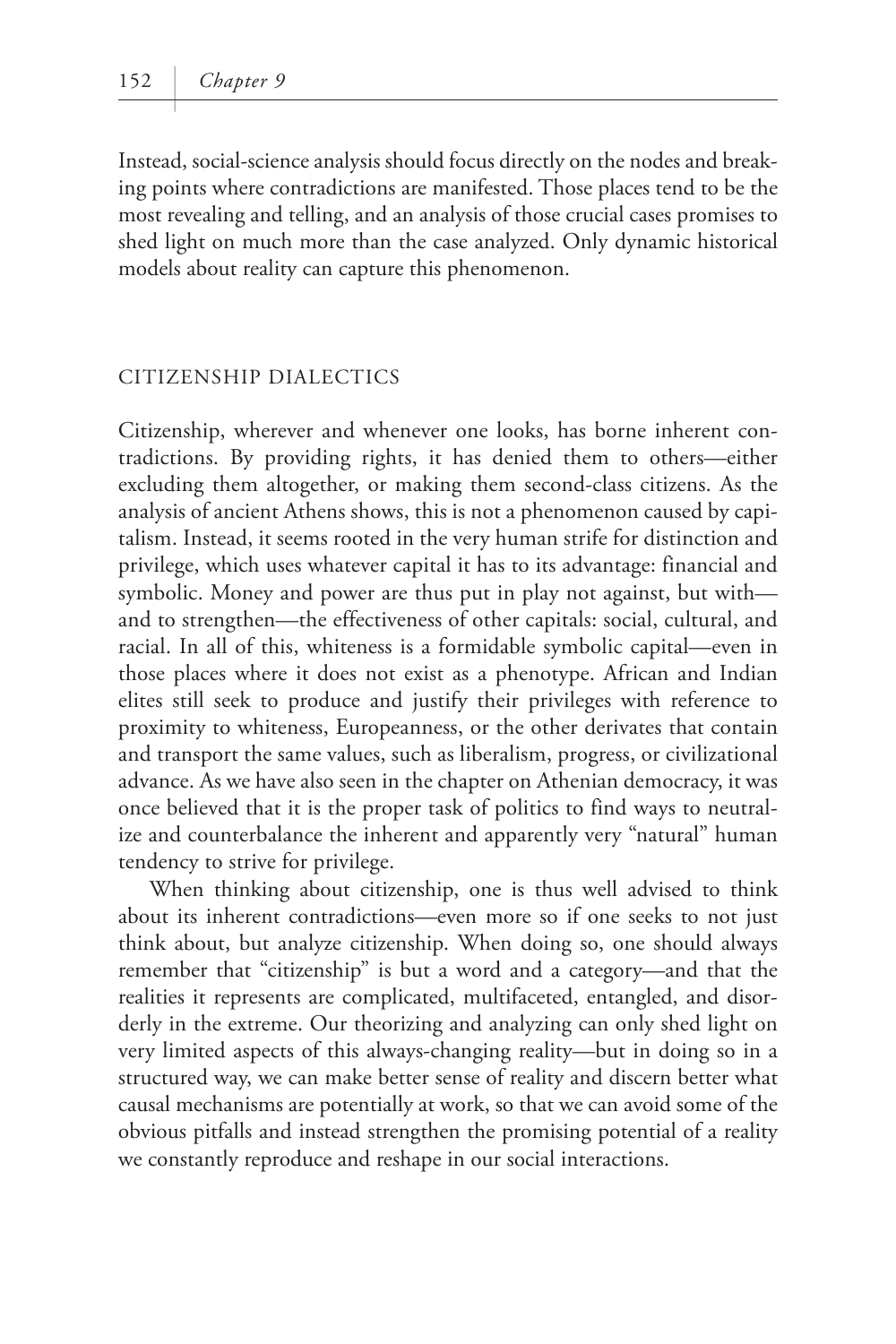#### Exploratory, Inductive Research in the Social Sciences

This book has also demonstrated, I hope, what exploratory social-science research can accomplish and under what conditions. As I have explained at the beginning of this book, pure "discovery" is impossible to us, because as human beings, we share the cultural frameworks, or lifeworlds, of those we seek to analyze. We should not pretend otherwise, and instead should be as honest and transparent as possible about our own situatedness, social place, and limitation. This, I realize, is much to ask from most "professors"—but it is the only way to actually produce objective knowledge.

Exploratory research still needs to start from a hypothesis, and from there expand the researcher's understanding of all the factors that influence and produce the hypothesized outcome. Research must thus aim at closing the hermeneutic circle. To do so, a clearly formulated starting position is needed. In this respect, much can be learned from "taking Popper seriously"—but it also becomes clear that Popper's high standards are not suitable for the social sciences. There are not paradigms and there never will be, as the social world is one of constant change, constituted by meaningful social interaction that requires constant interpretation to reach even partial understanding. Thus we operate one level below Popper's high ground, and on that level induction is not only possible, but plausible and desirable. What we should aim for, then, is structured, self-aware, self-critical, and self-conscious anticipation, which is followed by testing for plausibility, illustration, and exemplification.

It is in this sense that the cases presented above do not constitute a comparative case study, or an attempt to confirm a hypothesis through a most-similar case study. I do not want to argue here that such a thing is impossible. To the contrary, as the excellent work of such scholars as John Gerring (2007) and Alexander George and Andrew Bennett (2005) has recently demonstrated, such an endeavor is possible and indeed very promising.

Exploratory research, in contrast, uses cases to demonstrate the usefulness of a previously formulated model. It then proceeds by applying this model in such a way as to produce as much insight into a given case as possible. Hence, it does not compare cases, but rather explores each one of them to the maximum. The rationale for case selection accordingly is one of choosing the most telling or richest cases—that is, cases where the causal mechanisms previously stipulated are manifested in the clearest way. This can mean that the causal mechanisms under scrutiny have produced the strongest impact; but it can also mean that they are easiest to describe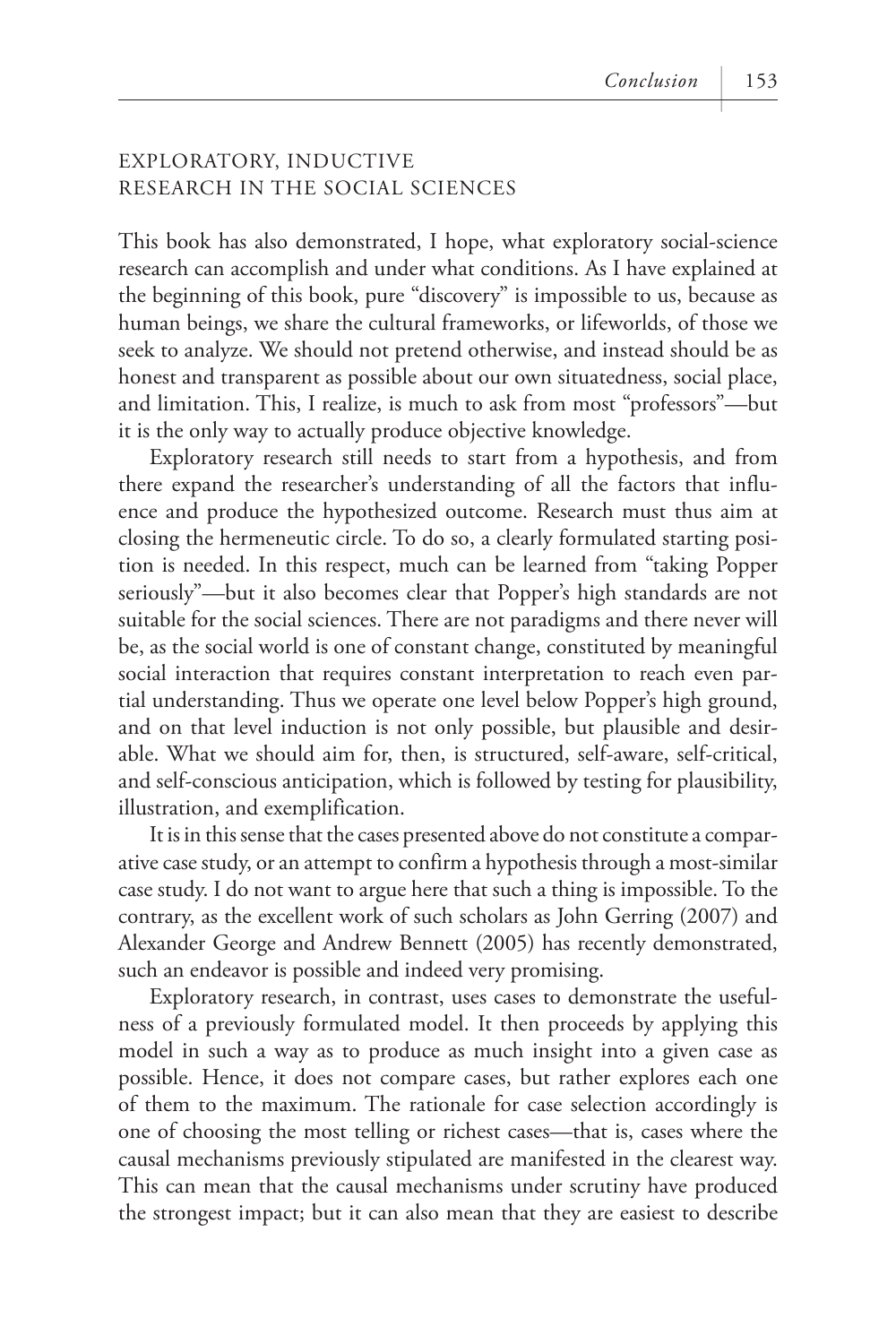and hence very illustrative. Exploratory research thus looks for telling, rich, and illustrative cases in such a way that each case reveals as much as possible about a causal mechanism that has been previously formulated in an explicit model or theory, and has led to the formulation of clear and precise hypotheses. I hope that this book has demonstrated the potential of such an approach.

Beyond the epistemological and methodological insights that this book has sought to present, the empirical cases discussed in each chapter all have produced important insight into the dynamics and dialectics of citizenship in its articulation with democracy, exclusion, inclusion, and such related social phenomena as the racialization of some groups in this process. In the remainder of this chapter, I will bring the different insights together, thus providing for an overview of the factual "contribution" of this book about the dialectics of citizenship.

#### Colonial Entanglements

The cases of France and Portugal clearly demonstrate that the same mechanisms described and analyzed for Brazil and Colombia also structure citizenship elsewhere. France and Portugal stand at the other side of the colonial entanglement they created. There, too, some citizens are deemed less worthy than others, and the mechanisms by which this exclusion is produced are very similar to those applied in their former colonies.

From Portugal, we can learn how the colonial legacies produced during five hundred years of colonial enterprise have started to cast a shadow on postcolonial Portugal. Portuguese colonizers sought to secure their privileges through the power of the colonial empire they represented, and by making strategic use of their skin color to justify their privileges as colonizers. After independence, the former colonizers brought this knowledge of how to secure their privileges back to Portugal, where they were able to get the state behind their cause. White African immigrants were recognized as "returners" and treated differently from black "immigrants." The complacence, and indeed collaboration that the Portuguese state has shown these returners gives important lessons about state roles, and how some groups are able to use the state against others. The resulting framing of nonwhite citizens as foreigners and immigrants also shows the role that other elites—particularly academic—can play in this process. By changing its naturalization laws, Portugal indeed joined the European mainstream of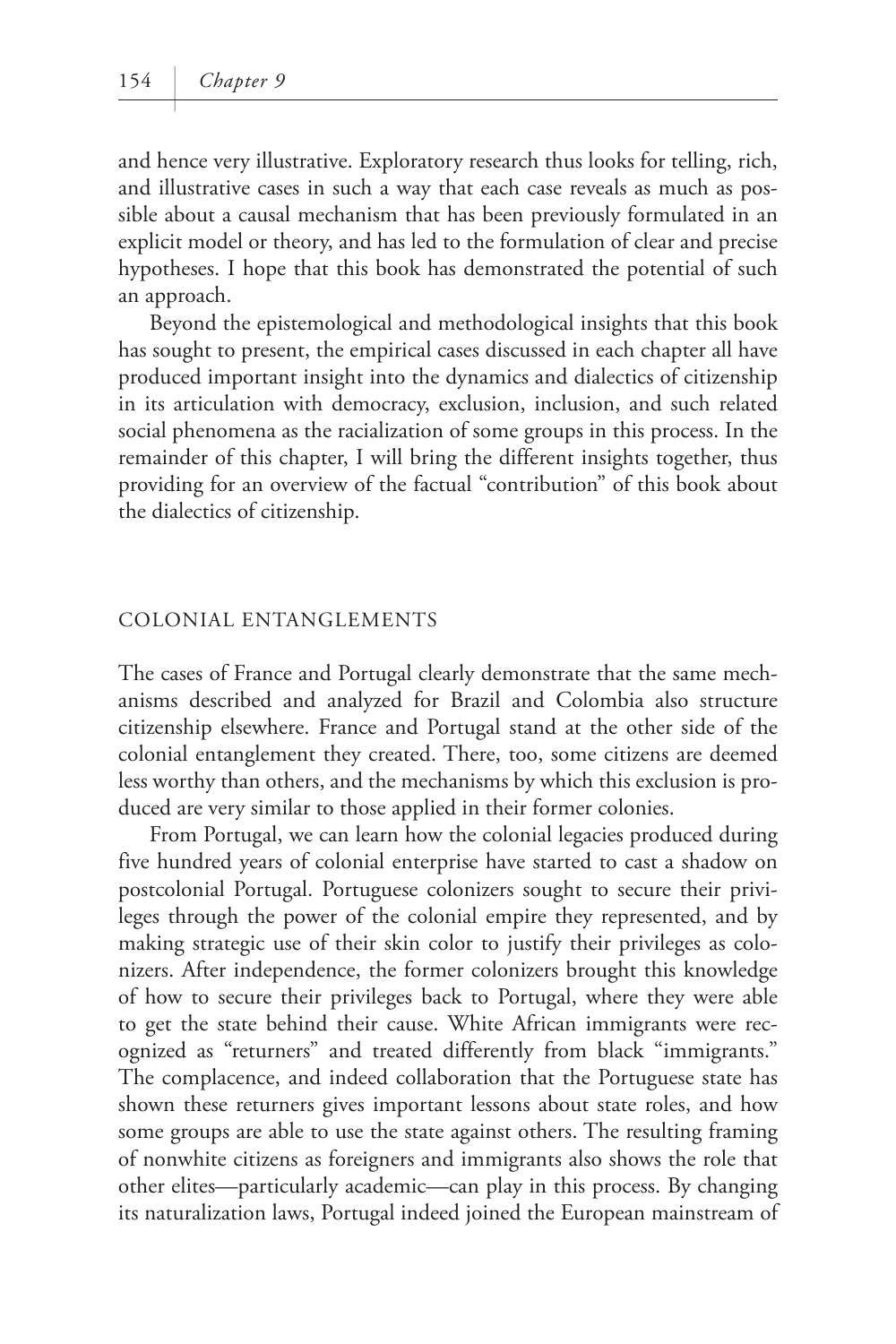replacing *ius solis* principles to regulate citizenship with the now dominant *ius sanguini* principle, which regulates rightful belonging by descent.

Portugal thus provides important insights into the intersections of citizenship with nationality, and it sheds light on how both of these ordering principles were created, reformulated, and changed by state elites in order to accommodate postcolonial realities.

Similar lessons can be learned from the French case, where states are equally dominated by traditional elites who seek to defend the interests of their traditional, majoritarian electorate by not providing any means for second-class citizens to mobilize, organize, and formulate grievances. In this, the French case is paradigmatic, providing the blueprint for other European states and governments. However, France is such a rich case that it is able to also shed much light on the whole liberal tradition it represents.

#### Liberalism Dismantled

The French case indeed shows that the liberal tradition, together with the universalist ideals such a focus on individual rights necessarily entails—all of which this country so proudly claims for itself—was indeed hollow and exclusionary from the very beginning. Colonials, women, the poor, and the educated were never included in this vision of "all men being equal." The attitudes against Africans and their descendants provide one of those pivotal nodes of analysis that tell us much about the general workings, depths, and breadth of such lofty ideals. In practice, all nonwhites were relegated to the realm of non-men, thus nonhumans.

There is no clearer place to observe this than in the French colonies. There, French liberalism revealed its own inherent contradictions. And while I am aware that it is "unfair" and not "scientifically" sound to apply contemporary criteria of justice to the analysis of times way past, the absolute negation of nonwhites by European thinkers and statesmen clearly demonstrates how exactly Europe achieved its worldwide supremacy—namely, by embracing and disseminating the myth of their own, racial, superiority. That this enterprise was so successful attests to the power and vehemence of the European war and colonizing machine, as well as to the attractiveness and fatality of the capitalist market system it brought with it and symbolized. It is fair to say that no corner of this world was left untouched by it, so that racialized social hierarchies transported, sold, and disseminated under the mantle of liberalism, universalism, and progress are now present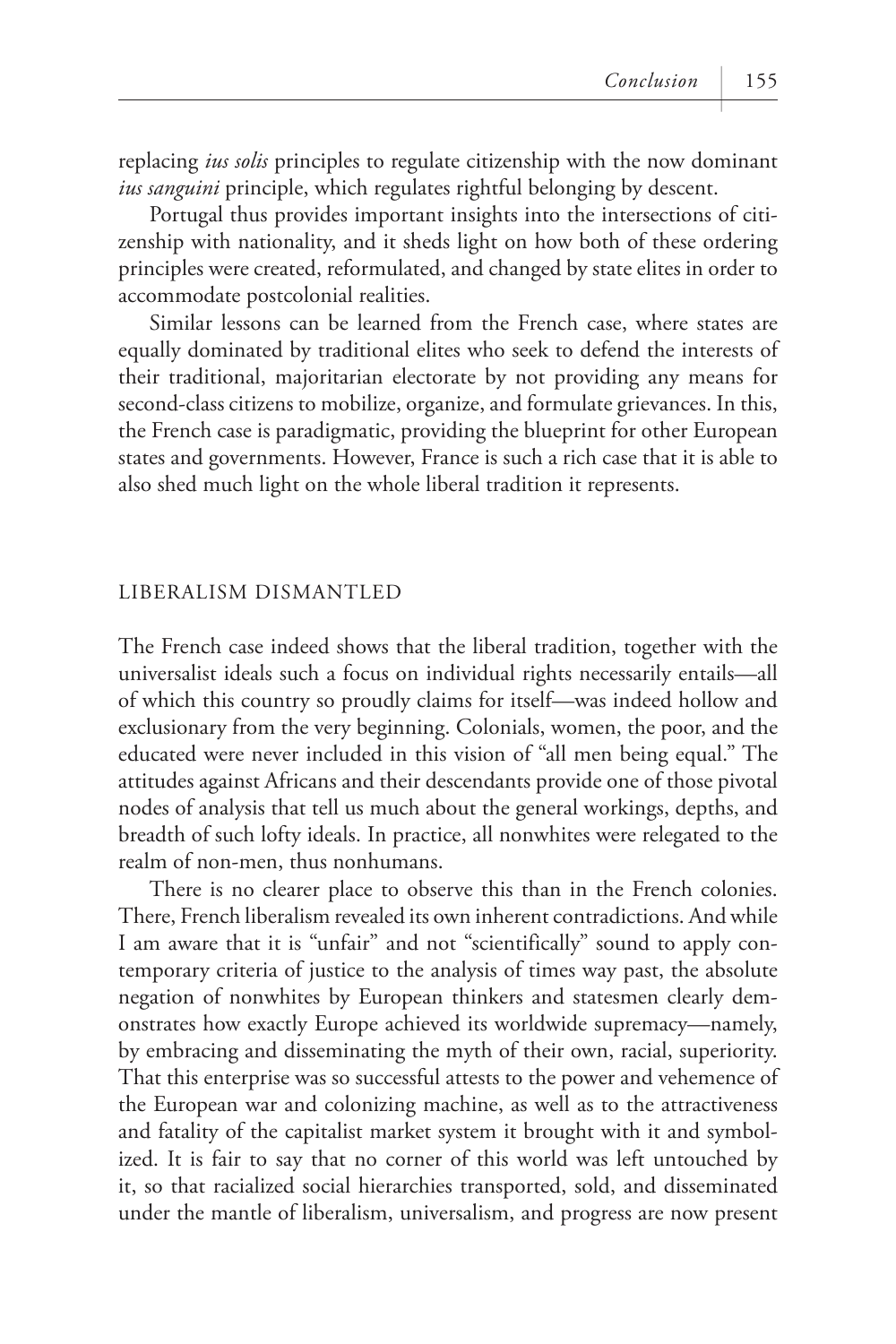everywhere—even if, in their local declinations, finding expression in different local schemes of hierarchizing positionalities.

#### Law and Reality

Several authors have highlighted the extreme distance separating law from reality in such countries as Brazil. Such seminal authors as Raymundo Faoro (2001) and Florestan Fernandes (2006) have long explained to us that in Brazil, joining the ranks of the legal profession served first and foremost the purpose of distinguishing oneself by becoming an urban aristocrat especially during the nineteenth and early twentieth centuries. Francisco José Moreno (1969) has argued that Latin America inherited from its motherlands a tradition of legal idealism that found expression in the codification of idealized norms. The essence of this legal tradition resides in the fact that law does not reflect social reality, but an ideal type to which society should aspire. For Moreno (1969), "The lack of correlation between what ought to be and what is, as reflected in the social and psychological patterns of the Roman-Spanish tradition, was transferred to the colonies" (Moreno 1969: 12). Furthermore, according to the same author, "The concern with the abstract concept of justice rather than with the preservation of traditions as sources of law was in Castile, as it was in Rome, a demonstration of ineffective community integration. A society in which customs can be legally superseded by abstract intellectual ideas is one in which past collective experiences are not usually looked upon as a source of identification and security. Such a pattern of legal organization is indicative of a low degree of social cohesiveness. Adherence to ideal formulas is used as an artificial way of providing the social unity and identification that the institutions of the community do not supply" (Moreno 1969: 11).

In the Brazilian case, we can discern a similar pattern to the one discussed by Moreno. The authors of the Brazilian legal codes are those same "men of letters" that Kirkendall (2002) described when discussing nineteenth-century elites as "classmates." Such *letrados* as Clovis Bevilaqua (who composed the old Brazilian civil code), Francisco Cavalcanti Pontes de Miranda, J. X. Carvalho de Mendonça, Orlando Gomes, and Miguel Reale were Brazilian men of letters par excellence. A jurist, writer, historian, and philosopher, Bevilaqua was the cofounder of a literary journal and was a member of the French Academy in his home state of Ceará. Even though Bevilaqua's civil code, regulating private and commercial life since 1916, was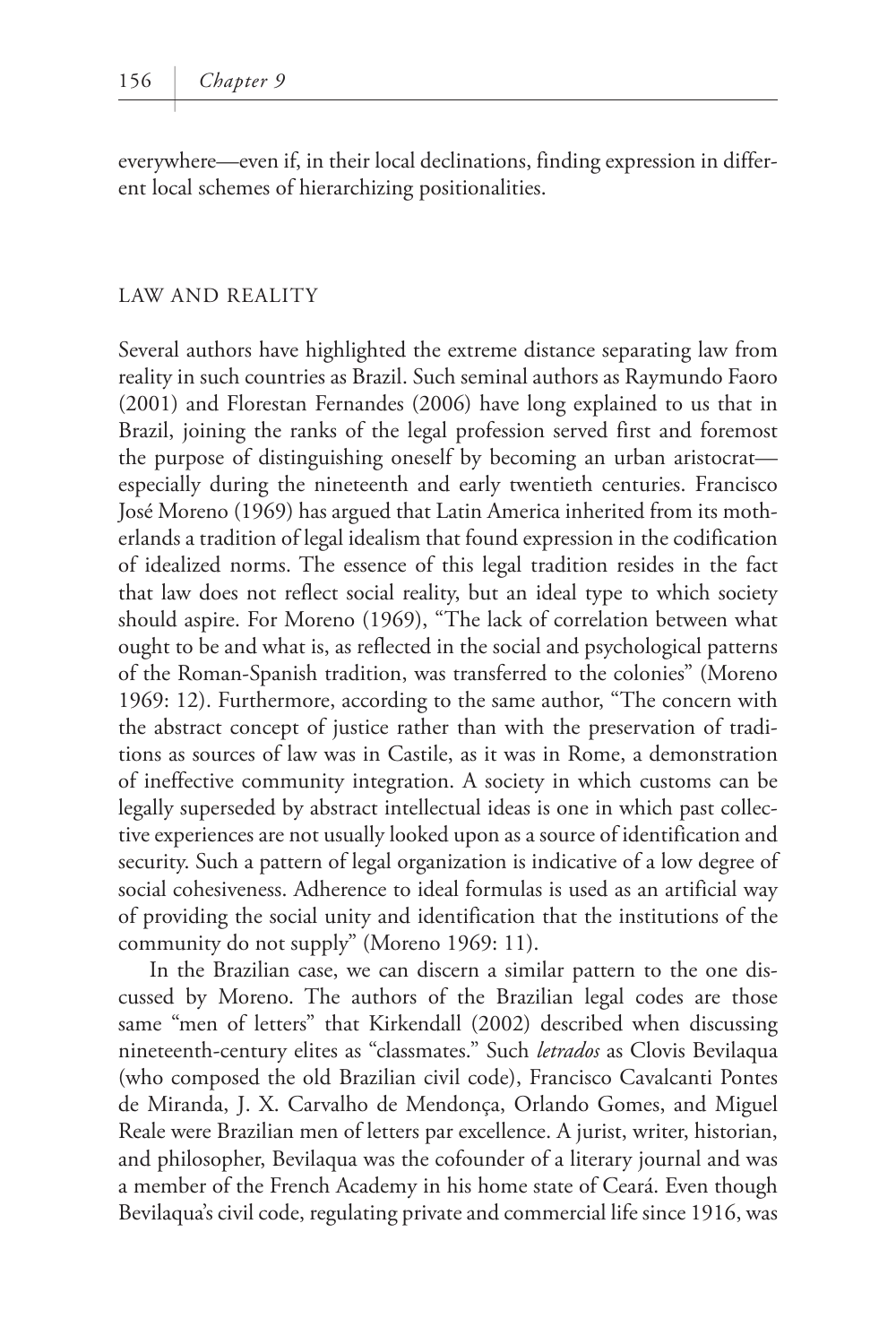finally replaced by a new civil code in 2003, this new code still represents an ideal, imagined and then codified by men of letters. It is not the outgrowth of the historical experience of the Brazilian people—a people who in 2010 still have on average seven years of formal education. It does not reflect the traditions and habitus of "Brazilians." The same is true for other legal codes, such as the penal code and the constitution—even though the constitution of 1988 for the first time integrated the voice of Brazil's civil society.

In a widely described process of the *constituinte*, Brazilian citizens were able to present amendments to the constitution, as long as they had gathered 30,000 signatures that were then endorsed by three civil-society organizations. This participative process produced a total of 122 popular amendments and led to a constitution that codified many of the popular demands of the time (such as regular salary increases). However, even though popular segments participated in the drafting of the 1988 constitution, popular participation did not bring the law closer to reality. If anything, some elements of the 1988 constitution are even more utopian, leading Roberto Campos to the conclusion that "The Constitution of 1988 promised us a Swedish social security with Mozambican resources" (*Revista Veja*, October 8, 2008, my translation).

At the heart of this problem is a Roman-Iberian legal tradition where the few educated legal specialists commit to writing their version of what Brazilian reality should look like. Given the extreme inequalities characterizing Brazil and the very deep alienation of its elites from the average Brazilian people, whose realities they often ignore and sometimes despise, Brazilian law has remained the law of the educated Europhile elites—educated typically in law schools where not the law, but elitist behavior and attitude provided the core of their learning (Kirkendall 2002).

Indeed, a Brazilian federal judge has a starting salary of some 20,000 Brazilian Reais per month—compared to the 2010 minimum salary of 510 Reais and an average per capita income of 668 Reais (Instituto Brasileiro 2010). Antonio Carlos Wolkmer (2003), not without revealing his own entanglements with erudite, Euro-descendant language codes, thus argues that "Clearly, it is in the mercantilist, absolutist, and counter-reformist Portuguese social formation that we can find, even if remotely, the primary factors that produced a political-judicial tradition that is individualistic, erudite, and legalistic. We can thus verify that the imposition and the favoring of the prepositions of a foreign law not only discriminated against a great part of the native population, it also ignored the customary practices of an autochthon law, widely practiced in innumerous indigenous and black slave communities" (Wolkmer 2003: 137, my translation). The same author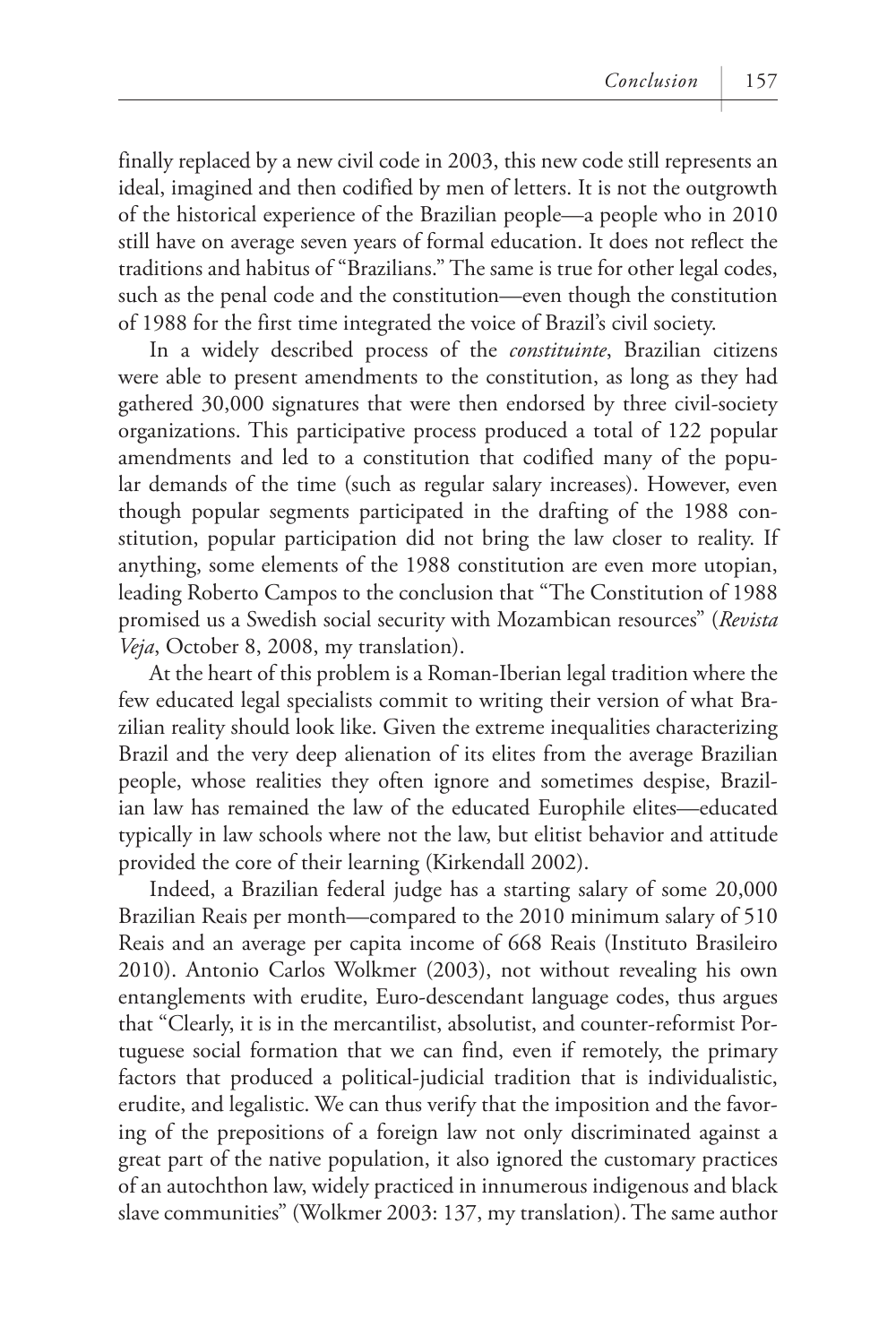comes to the conclusion that "The structural constitution of this judicial culture helped produce, on one hand, the practice of the 'favor,' the clientelism, nepotism, and cooptation; on the other, it introduced a legality that is undeniably formalistic, rhetorical, eclectic, and ornamental" (Wolkmer 2003: 138, my translation).

As the case of Colombia has demonstrated, the gap separating law from reality is caused by several factors, legal traditions being just one of them. Governments that are dominated by traditional elites, and states not autonomous enough from elite interests and interference probably constitute the core of this problem. However, Colombia also shows that traditional elite interests can be sidestepped, even if not ignored. Constituent movements and assemblies were able to produce new legal frameworks that in part aim directly at elite interests and cause them much discomfort. And even if the legalization of the political dimensions of citizenship has created much alienation, Colombia also shows that the judicial branch can be a strong ally of social movements and popular demands for justice. The legalization of citizenship, however, provides a formidable obstacle to closing the gap between law and reality, because at the end, this gap is just a manifestation of the much wider gap that tends to separate "the people" from the government and the state.

#### The Commodification of Citizenship

As we have seen throughout this book, the meaning of citizenship has greatly changed over time. According to John Pocock (1995), in Rome, "citizenship has become a legal status, carrying with it rights to certain things—perhaps possessions, perhaps immunities, perhaps expectations available in many kinds and degrees, available or unavailable to many kinds of persons for many kinds of reasons" (Pocock, in Beiner 1995: 36). It no longer meant what it had in Athens, where "citizenship is not just a means to being free; it is the way of being free itself" (Pocock 1995: 32). Thus it appears that citizenship lost its muscle when it was extended to a greater number of people. For Pocock, the legalization of citizenship conducted under the guidance of the Roman lawyer Gaius (C.E. 130–180) was the beginning of possessive individualism and the rise of "homo legalis"—a person whose rights and political power were defined by the amount of assets he commanded. It was also the beginning of stripping citizenship of its aspects of obligation and responsibility. The more citizenship came to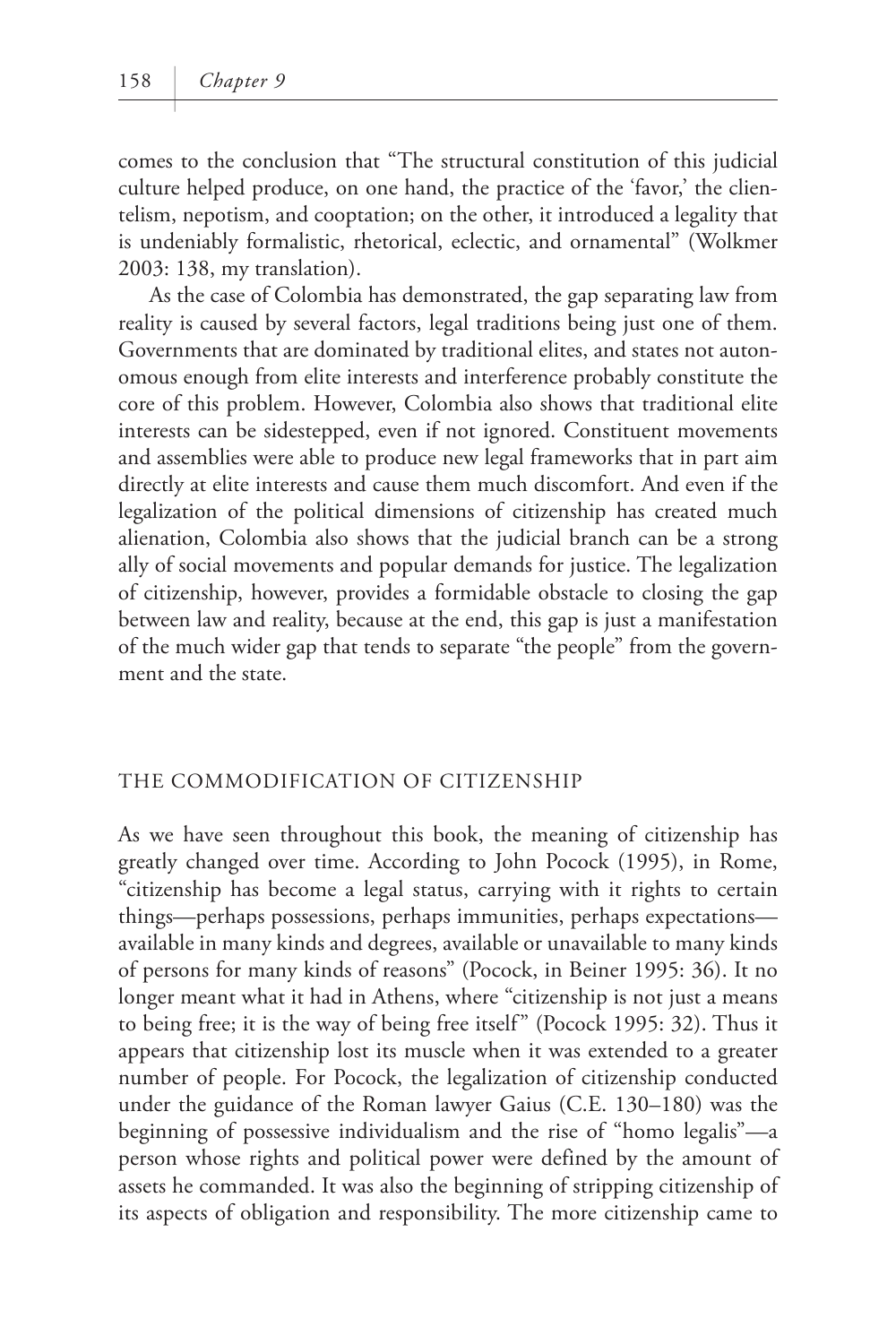solely mean access to rights and entitlements, the more it became subject to the logic of competitive markets, where most assets are worth more if others do not possess them. More than the legalization of citizenship, Pocock suggests that under Gaius we saw the gradual commodification of citizenship, and its transformation into a possession and a good that only the rich and powerful could afford.

Pocock's idea forces us to look all the way back to democratic Athens and the Roman Republic if we want to capture this legalization of politics. It also suggests two important factors that demand attention in this phenomenon. First, we need to analyze the question of how politics and social life relate to the legal system—that is, what the potential consequences of a legalization of the public and political spheres are. Second, if indeed Gaius was the one to codify Roman law and in its vein commodify citizenship, then we also need to consider this process of commodification—when it started, how far it stretched, and what impact it had and has on the quality of democracy.

#### Citizenship Commodified

As the analysis of those countries with a colonial past has demonstrated, the law and the very constitution of most societies are strongly influenced by its deep social divisions. The formal and official members of its society have defined how Brazilian and Colombian reality should look, and according to which principles it should be guided. The informal segments, the historically excluded, the poor, and the functional or entirely illiterate had no role to play in this idealization. They were instead forced to play by the rules put in place by the elites—a daunting prospect indeed.

The resulting alienation from democracy should not come as a surprise. However, to capture the full picture, one element of this explanation is still missing, namely, the commodification of citizenship per se. Many citizens are not just excluded economically and culturally and made to obey and live under laws that do not reflect their own customs and traditions, they also live in a system where political power to participate and contribute to collective decision making has long been reduced to a set of legal rights. For them, just as for most people living in contemporary democracies, citizenship is no longer characterized by active participation, but by the right to participate through voting and a set of legal protections offered by the constitution. Citizenship has thus been transformed from its original meaning.

As explained above, the core of Athenian democracy thus was that there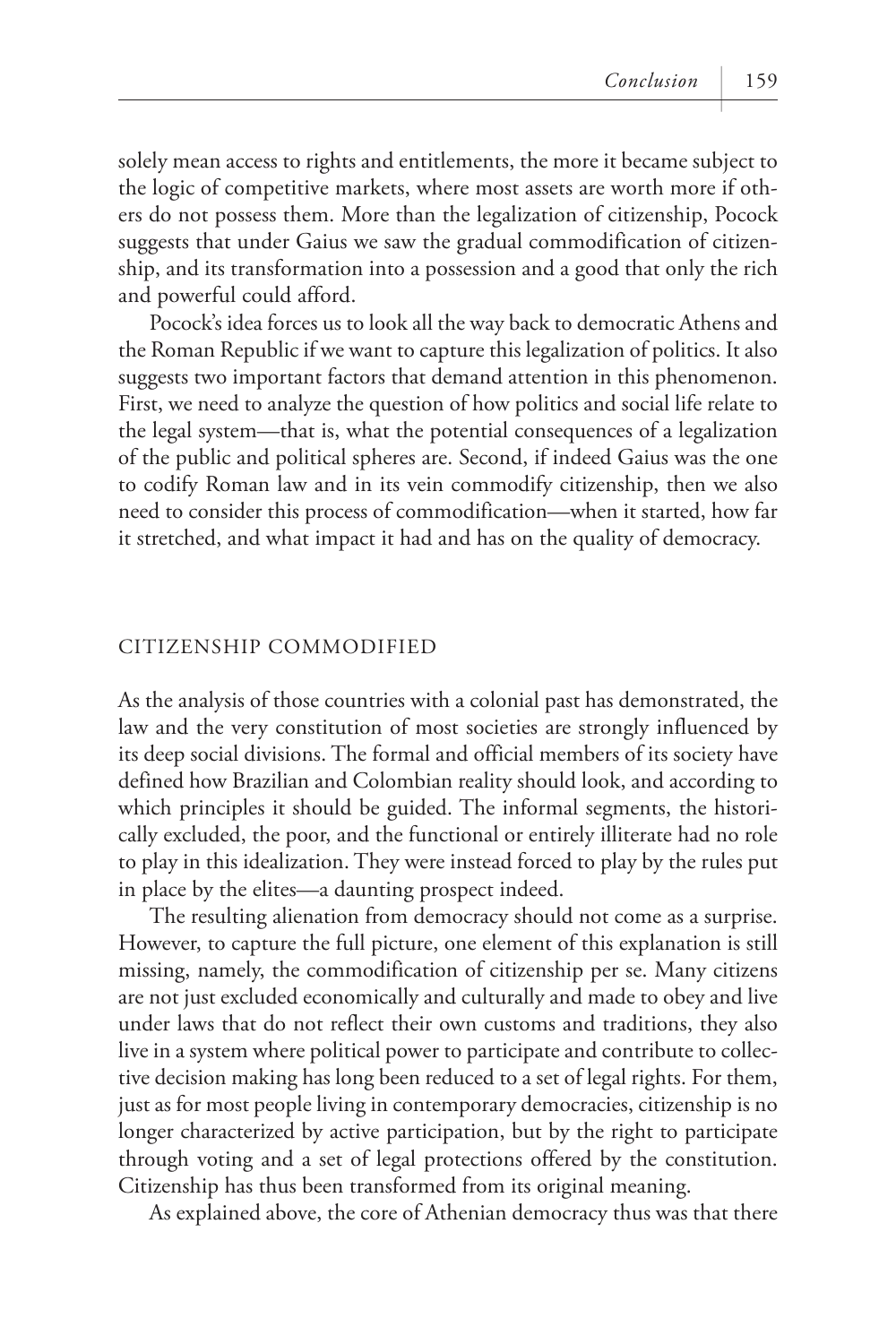was no clear division between rulers and ruled. Athenian citizens all participated in the ruling of their polity. To ensure that this setup remained in place, Athenians devised several means, such as appointment to office by lot. In addition, several institutions were created for the purpose of avoiding a concentration of power among state officials. The strong commitment to avoid a system where something like a ruling class would emerge becomes evident in many of the formulations Aristotle uses to describe Athenian democracy—for example, when he explains that since some people are not superior to others, "it is clear that, for a variety of reasons, all must share alike in the business of ruling and being ruled by turns" (Aristotle, 1332b12, 1992: 432).

As the chapter on classical citizenship has shown, citizenship in Athens, rather than being a right, instead focused on responsibilities and duties. This was also the case in the Tuscan republics. According to Aristotle, "What effectively distinguishes the citizen proper from all others is his participation in giving judgment and in holding office" (Aristotle 1992: 169). In his famous speech, Pericles also emphasizes the duties and responsibilities of citizenship. According to Manville (1997), "One of the most telling parts of Pericles' speech concerns the relationship between private and public life. The two spheres are several times distinguished (37.1–2; 40.2; 42.3), but a central theme of the orations is the Athenians' perception of the interdependence between the two and the citizen's willingness to transcend the purely personal sphere and involve himself in the matter of the polis."

Hence, in classical times, as well as in the medieval Italian city republics analyzed in chapter 4, citizenship meant a lot to all those who were citizens. It made them power holders and rulers of their own destinies, and it implied and demanded much more than a codified set of rights. Under such circumstances, alienation is virtually impossible, as there is no clear separation between those who rule and those who are ruled. Not so, of course, in Brazil, or any other contemporary democracy where the rulers have been able to set themselves apart from those they rule in sophisticated ways. Whenever the possibility to access and enter the spheres of power become too remote, too unlikely, and when the rulers seem too distant and too different—alienation is likely to result.

Alienation of the citizenry, or a significant part of it, from the state, the bureaucracy, the sphere of politics, and the public sphere are at the heart of widespread discontent with democracy and are ultimately also responsible for its performance being lacking. If people do not feel invested or part of the citizenry, if they feel their opinion and voice is not heard or does not count, if they think that the system is not really "theirs" but controlled by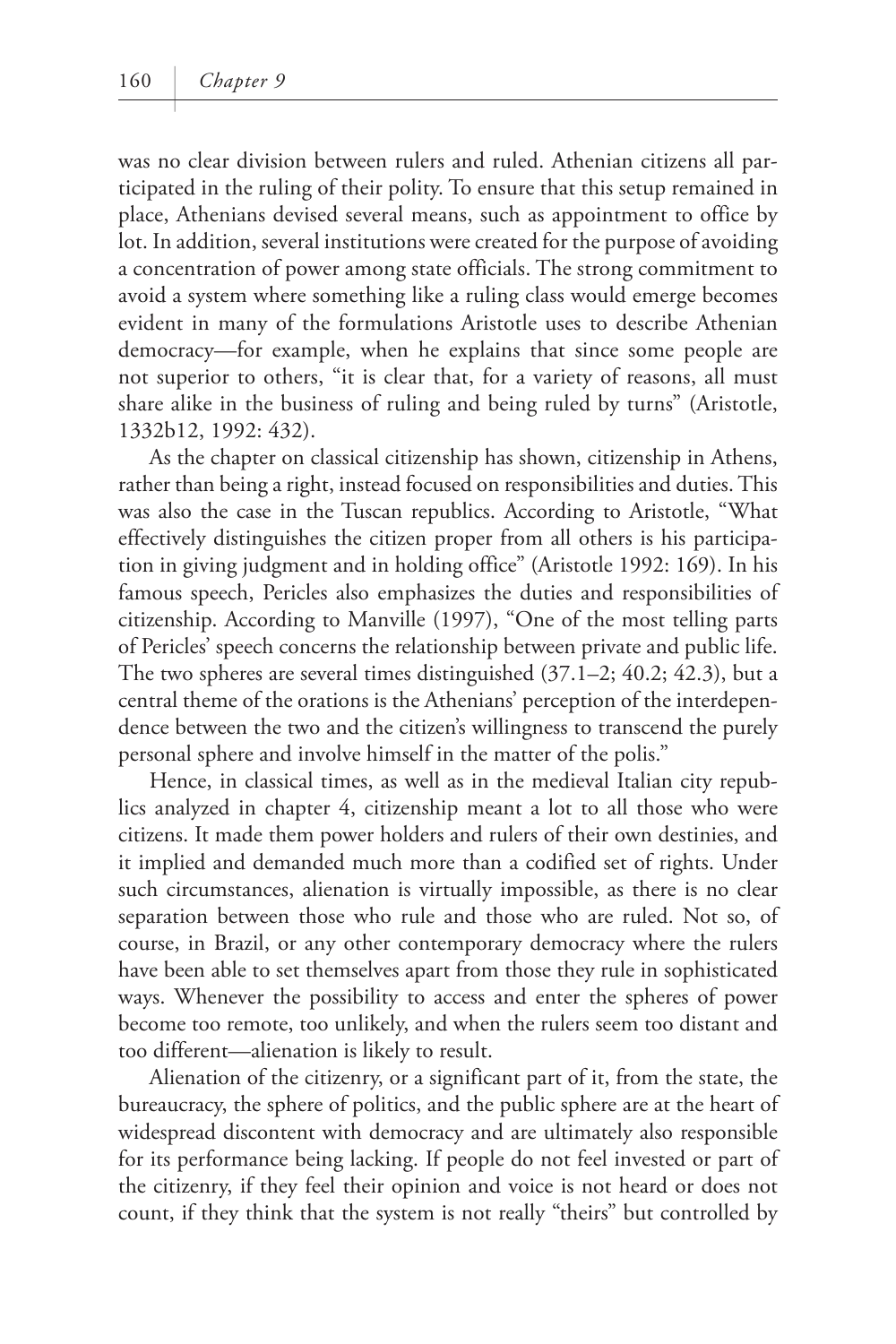elites—then democratic discontent and dysfunction will necessarily result (Tocqueville 2003; Nef and Reiter 2009).

Two factors seem particularly relevant in explaining political alienation. First, exclusion is at the core of this alienation. The Brazilian case has allowed us to deconstruct some of the ways in which exclusion works, providing some insights into the linguistic and formalistic mechanisms used to secure inclusion by reproducing exclusion. These mechanisms certainly do not characterize Brazil alone.

Second, the commodification of citizenship has also contributed to a sense of alienation from politics and the state, where commodification refers to a slow and gradual transformation of citizenship from a regime of rights connected to specific responsibilities to a system of rights as entitlements that are claimable without any obligations, thus taking on an asset character. As assets, rights as entitlements are partly determined by market mechanisms, hence commodified.<sup>1</sup>

This sense of alienation was furthered by instituting representation as the dominant, and indeed hegemonic way that democracies work—both today, but also back when representation was first instituted, in Rome. From the beginning, it appears that representation was not a need, but a tool devised to ensure elite rule, only this time under a democratic disguise. There is indeed nothing democratic about the idea of representation and elections per se, as Castoriadis has convincingly argued:

These "elections" themselves constitute an impressive resurrection of the mystery of the Eucharist and the real Presence. Every four or five years, one Sunday (Thursday in Great Britain {Tuesday in the United States}, where Sundays are devoted to other mysteries), the collective will is liquefied or fluidified and then gathered, drop by drop, into sacred/profane vases called ballot boxes [*urnes*], and the same evening, by means of a few additional operations, this fluid, condensed one hundred thousand times, is decanted [*transvasé*] into the thenceforth transubstantiated spirit of a few hundred elected officials. There is no philosophy of "representation," though there is an implicit metaphysics; neither is there any sociological analysis. Who represents whom, and how does he represent her? Forgotten without any discussion are the critiques of representative democracy begun with Rousseau, considerably broadened since then, and unreservedly validated by the most superficial observation of contemporary political facts. Wiped out is the alienation of the sovereignty of those who delegate to the delegates. Such delegation is supposed to be limited in time. But as soon as it is instaurated, everything is over. Rousseau was wrong in this regard: the English are not even "free once every five years." For, throughout those five years,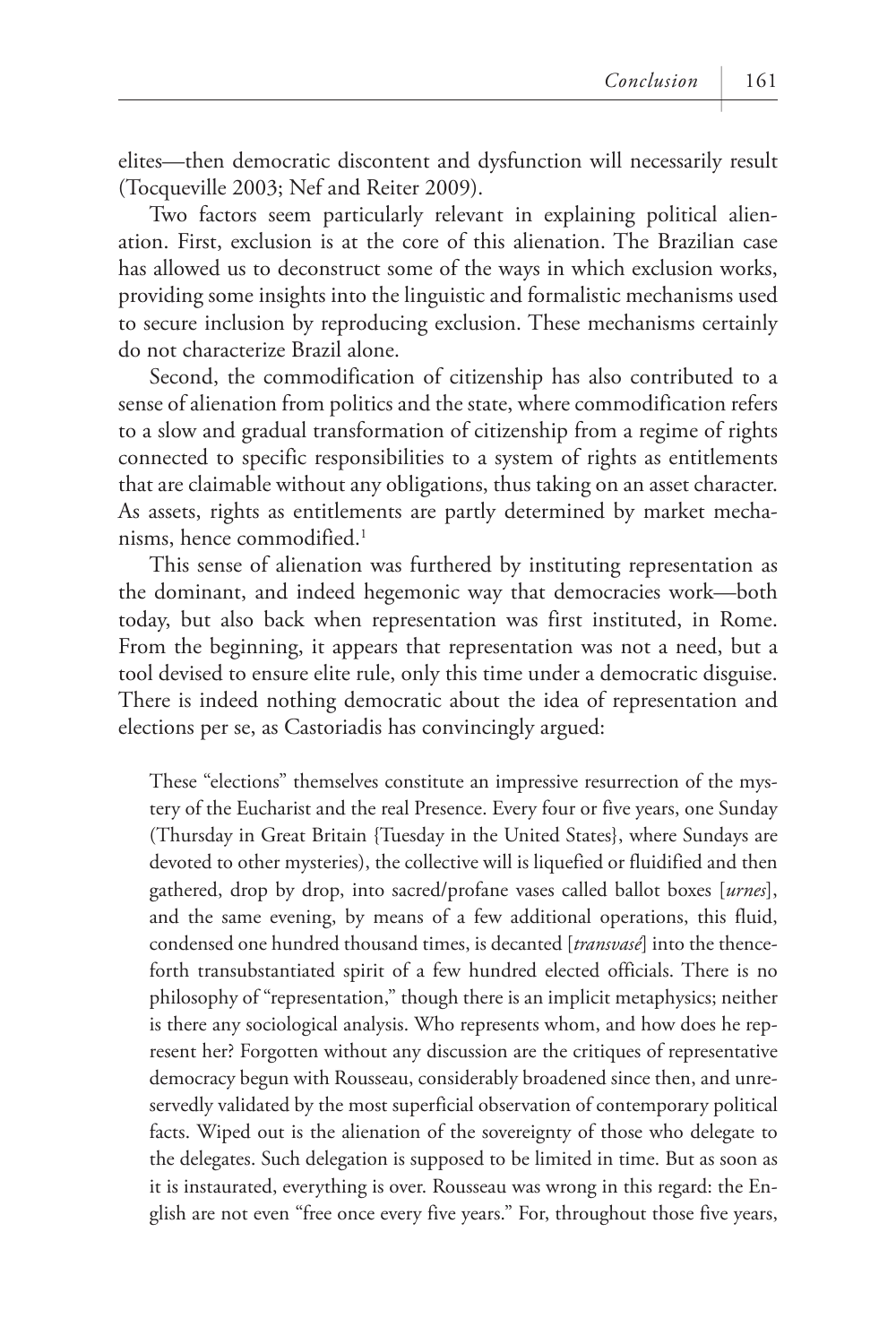the alleged choices about what the electors will be called upon to pronounce themselves on will have been completely predetermined by what the deputies will have done between the two elections. These five-year terms obviously have cumulative effects, and the "choice" of the elector finds itself reduced to such grandiose dilemmas as François Mitterrand or Jacques Chirac, George Herbert Walker Bush or Michael Dukakis, Margaret Thatcher or Neil Kinnock, and so on. And as soon as a small separate political body exists, it cannot help but look after its own powers and interests and enter into collusion with the other de facto powers that are set up within society, notably economic ones. (Castoriadis 1990: 211ff)

Indeed, the study of Rome has shown that the shift towards representation by societal elites was not a necessary move, but a political maneuver. True, ensuring the direct participation of great numbers poses a challenge, but this challenge is one of logistics and institutional design and could be solved for better or worse—if the political will to ensure self-rule and autonomy would have carried the day. It did not. Self-rule and autonomy were instead stolen away from the people, and it appears that the trickery used to achieve this final goal was not obvious to ordinary people.

Representation is what we all ended up with as a political legacy and tradition, even if it was contested again and again (e.g., by the medieval burghers and French-Caribbean revolutionaries analyzed in this book, but also by all those seeking to establish "Räte Republics" after the first World War).

Citizenship was pushed out of the political realm into the legal realm, thus transforming it from a right to rule, to a right to sue and be sued. This transformation happened early and went hand in hand with the transformation of direct rule into rule by representation. At the end of this development stands the situation we know now: ordinary people talk of the state, government, and even politics from the outside. They are alienated and no longer feel that they are the state and that the government is truly theirs.

This change is not one of quantity, but of quality, as the very character of what it means to be a citizen has changed in this transformation. Ever since this transformation, ordinary people belong to civil society. Liberalism, with its claim to privacy, only becomes possible once the people have left the political realm. This diagnosis is opposite to the one offered by Agamben (1998), who claims that biopolitics have absorbed humans to the point of total control, whereas in ancient Greece, humans were thought of as political animals, and *zoe* was differentiated from *bios.* From the point of view of state power and control, this might be true. However, from the point of view of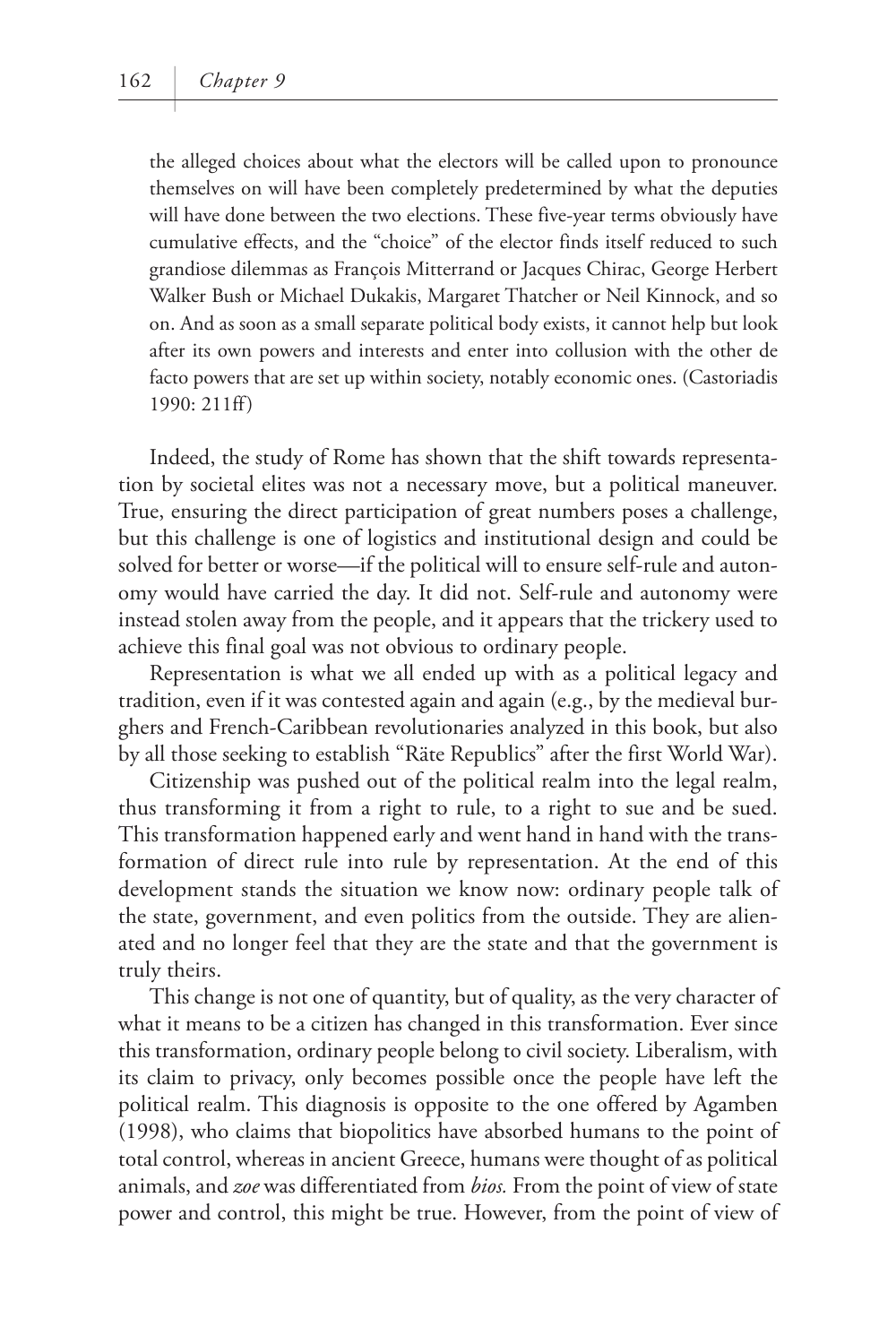citizens and their relationship to states, the opposite seems the case: citizens gradually lost their belonging to the state and the political realm. Politics has become an elite business, conducted by specialists. Democracy no longer is a system where the people rule themselves. In the midst of this change, people's lives have become fragmented, and more and more emphasis has been given to the private realm—the realm of civic organizing, but also the realm of consumption, entertainment, and distraction. Civic organizing is only required once genuine political participation is no longer a possibility and ruling has been handed over to elites. Civic organizing and the kind of associationalism that Tocqueville heralds is indeed a weak and insufficient substitute for true political participation and self-rule. The alienation from the political also seems to find its reflection in the courageous civic activism of many, but also in the tremendous consumerism so prevalent today. Both seem motivated by a seeking of meaning, as well as a channeling of creative energy—all of which were once integrated into political life.

Even the critique that direct democracy seems too time-absorbing and burdensome appears in a different light when analyzed under the lens of lost self-rule: where participation is meaningless and overshadowed by powerful players from government or private business, participation becomes indeed tiresome and meaningless. This is the lesson from the participative budgeting processes initiated during the mid-eighties in Brazil: only true and effective participation can keep people involved.

At the very end, I permit myself to venture into the unknown and to formulate some recommendations. The central one certainly is that to reinvigorate democracy, citizenship needs to be reinvigorated. To fight alienation, ordinary people have to participate again—not just as secondary participants, but as central players. Politics has to be reconquered. Their actions should be guided by such slogans as "We are the state" and "We are the government." This goes far beyond the familiar communitarian claims (Sandel 1998), or the substitution of some politicians with "less professional" others (as the Tea Party movement seems to demand). Citizens must not only share in the political responsibilities of self-rule; they must be the ones ruling themselves for democracy's true promise to be realized. Contemporary means of communication offer plenty of possibilities for making this happen—but against it stand all those who have much to lose, and hence do not trust: the people. For "the people" themselves, living in such a system would also imply many changes that would certainly require some time of adaptation and transition, as we now live on top of a huge pile of ideological garbage that we have accumulated ourselves, and we have become victims of the life-transforming powers of elite rule. Our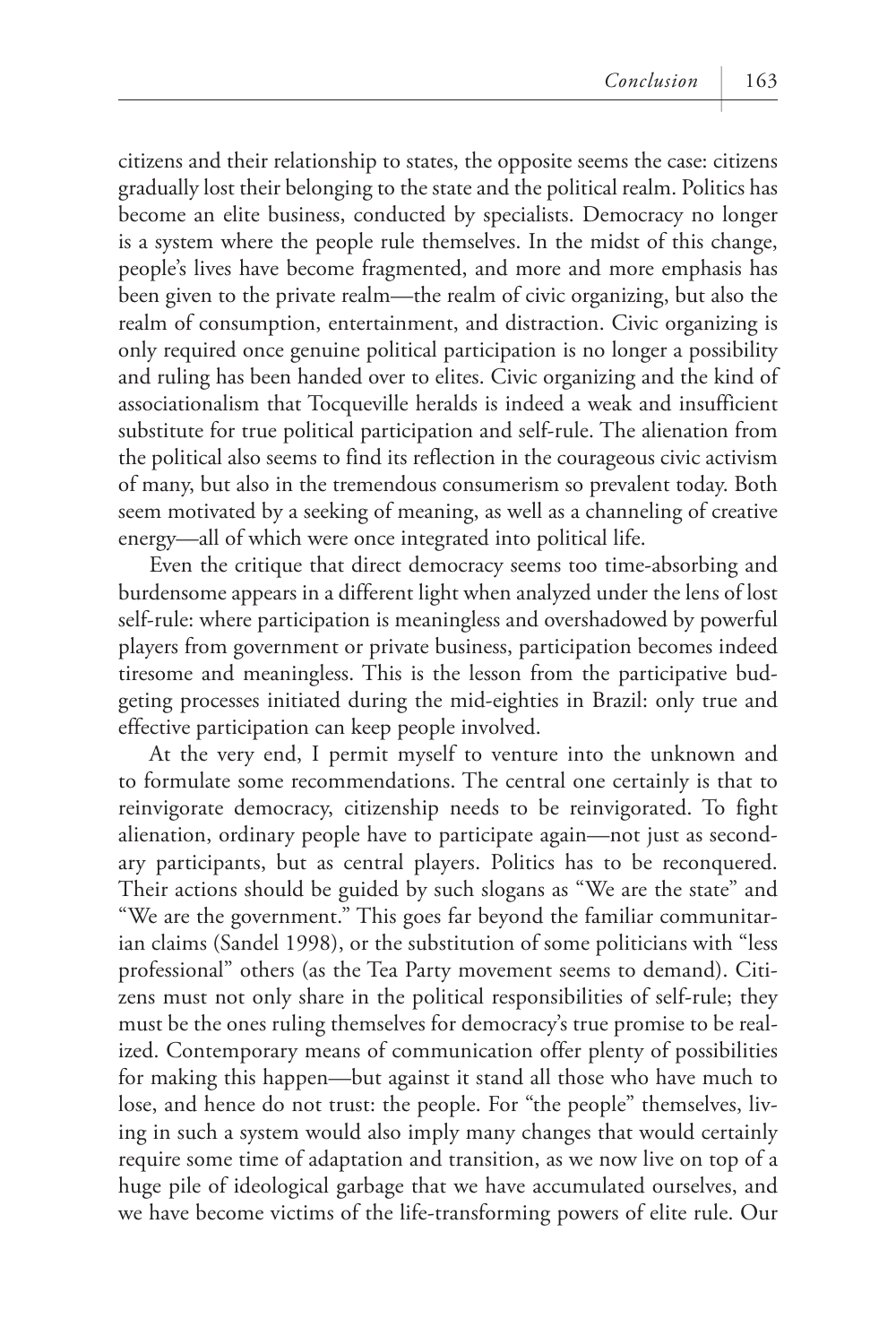energies go wasted into mostly meaningless projects of distraction, consumerism, and "civic activism" that ends up frustrating most of us because it achieves so little vis-à-vis the powers that control politics. A revolutionary step towards self-rule is thus not realistic or even desirable. What needs to occur is a gradual increase of active citizenship, of taking on responsibilities at the local level over community lives.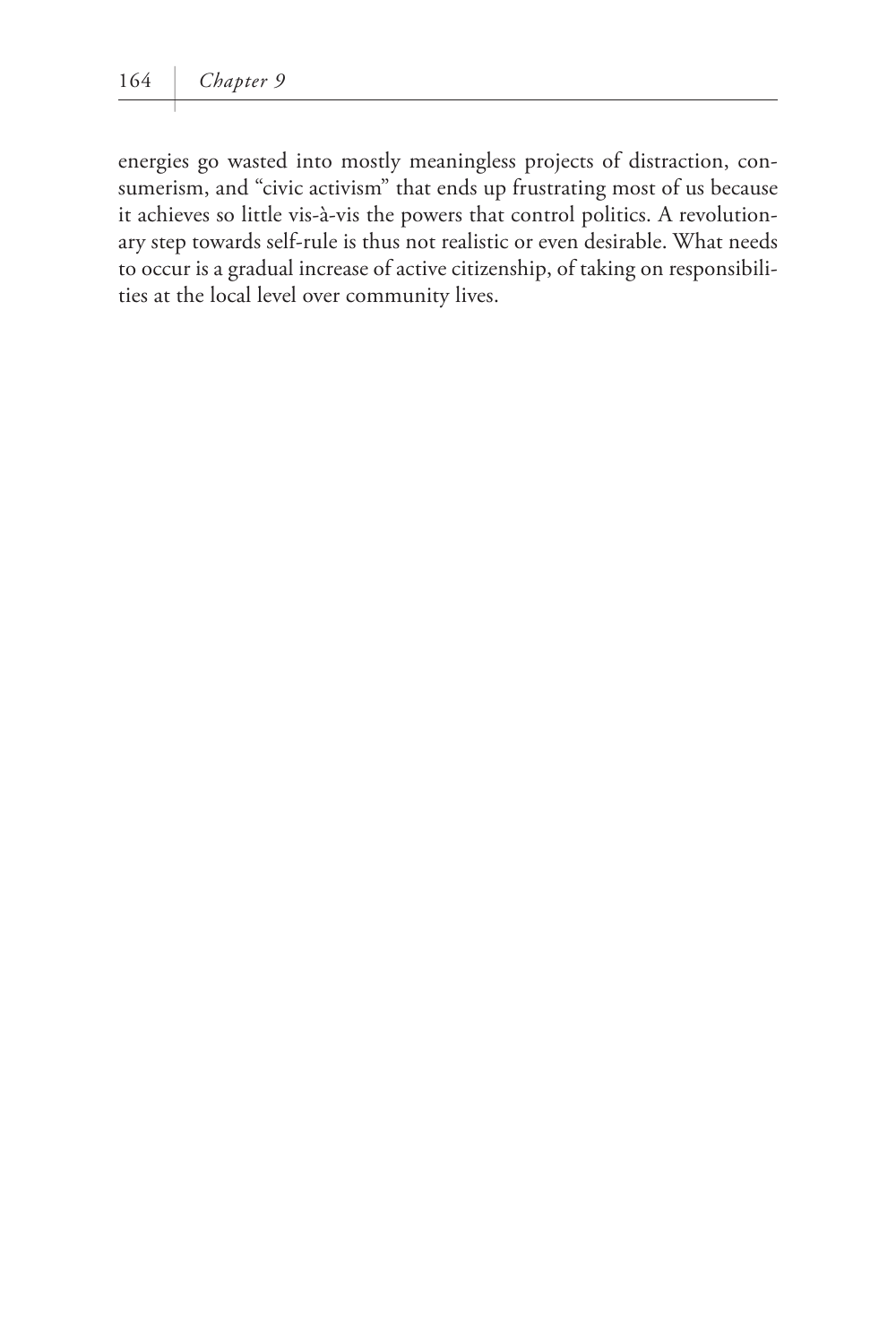## Notes

### **INTRODUCTION**

- 1. This diagnosis runs parallel to the currently fashionable analysis of Giorgio Agamben (1998), who seeks to show how states exercise total power over its citizens—even their very lives. However, my primary focus is not states, but citizens, and instead of thinking about the power of states, my questions start at an earlier level: how and why did states become so autonomous from citizens?
- 2. In this effort, I find myself supported by the call of Uday Singh Mehta (1999) to focus on the "space in-between." For Mehta, this space is the one that binds liberalism and empire tightly together. My own analysis focuses on the pair citizenship/exclusion, of which liberalism and empire form but one subgroup.
- 3. Chapters 5 and 6 grow out of a previously published article called "Framing Non-Whites and Producing Second-Class Citizens in France and Portugal."

## Chapter 1. The Epistemology and Methodology of Exploratory Social Science Research: Crossing Popper with Marcuse

- 1. This is not to say that all reality is socially constructed, as Searle himself admits. A realist theory of science does not rule out the existence of institutional facts, as Roy Bhaskar (2008), Andrew Sayer (2010), and Daniel Little (1998) have amply demonstrated—it only makes claims about the fact that reality exists independently from our perception.
- 2. Given this impossibility of pure discovery and induction, the attempts formulated by those authors associated with "grounded theory" (Glaser, Strauss, Charmaz, among others) seem naive—even after they have responded to some of the critiques raised in this regard (Bryant and Charmaz 2010). The same is true for those proposing "iterative research frameworks" (e.g., Srivastava and Hopwood 2009), or even those who have focused on "deviant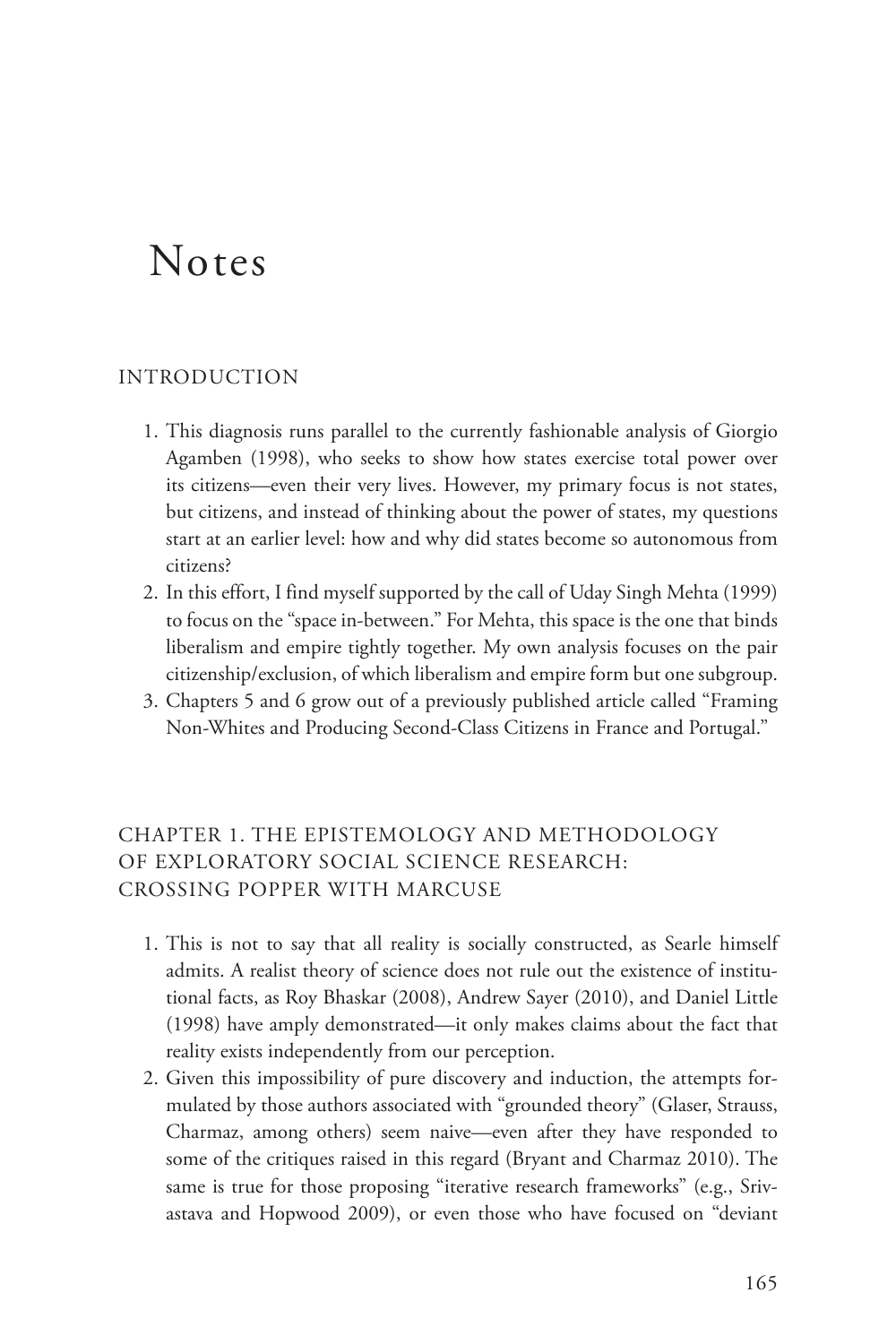cases," but failed to explain and specify how exactly a deviant case leads to the formulation of a new theory (George and Bennett 2005).

- 3. Social scientists face a dilemma that sets us apart from natural science. According to Thomas Kuhn (1996), we are in a state of "pre-paradigmatic" inquiry, which means that we do not have broadly accepted theories or paradigms that can be explored to exhaustion. Although I disagree with Kuhn's assessment, I reach the same conclusion, namely, that 100 percent reliable knowledge is impossible to achieve in the social sciences. In contrast to Kuhn, my own assessment rather points to a post-paradigmatic phase—as we already know, and have known for a long time, what the important questions in the social sciences are and how to ask them. Karl Marx, Emile Durkheim, Max Weber, Ferdinand Toennies, Alexis de Tocqueville, among others, have already asked most of them—and given quite good answers. To argue that we are in a pre-paradigmatic phase in the social sciences implies that a paradigm is yet to come—which is not only illusionary, but impossible (Jarvie, in Cohen and Wartofsky 1983). Social life is in constant flux, and fixed laws will never capture it. Most post-paradigmatic efforts, instead of producing frameworks that help to further understand and explain the social world, have instead contributed to creating less clarity and more confusion, some of which seems self-serving, as many analysts seem to engage in efforts to mystify their analyses and themselves. Many social scientists, instead of putting the old questions about power, exploitation, domination, and exclusion to work—which would mainly consist of "working"—seem instead engaged in efforts of self-promotion by proposing ever more "sophisticated" theoretical concepts and models that, if possible, bear their own name and become their brand. In this vanity fair, social scientists only serve their own egos and salaries; they also block an honest and collective effort to analyze the world—a task that can be done jointly with non-academics if the language of the academics is not designed to exclude, but instead to involve (Feyerabend 2010).
- 4. Hence, even in exploratory and inductive inquiry, Karl Popper's insights apply; namely, that "From a new idea, put up tentatively, and not yet justified in any way—an anticipation, a hypothesis, a theoretical system, or what you will—conclusions are drawn by means of logical deduction. These conclusions are then compared with one another and with other relevant statements, so as to find what logical relations (such as equivalence, derivability, compatibility, or incompatibility) exist between them" (Popper 2002: 9). Where exploratory research departs from Popper's approach is in his stark formulation of the impossibility of induction, which results from his expecting, or demanding, too much from the statements derived from induction. If, however, we depart from a place where certainty is not what we aim for,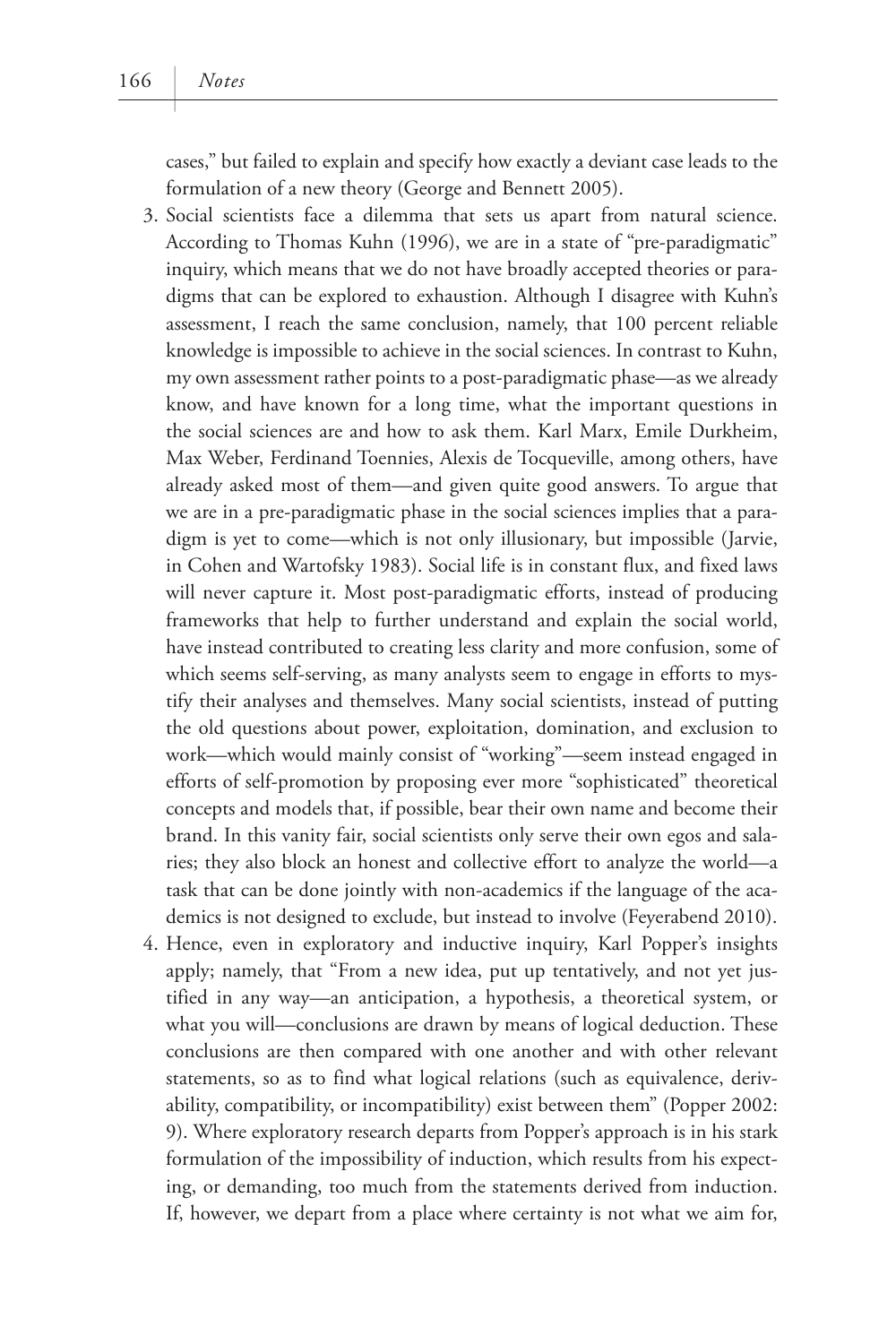and if we also admit that paradigms are not what we can reach in the social sciences, then induction becomes a disciplined and self-reflexive practice of using common sense, where we anticipate in transparent ways and then seek to assess the plausibility of the causal connections thus proposed by looking for empirical information that supports it.

- 5. In fairness, it should be noted that exploratory research cannot avoid the risk of personal bias. However, instead of pretending to conduct "objective" research able to unveil "universal" patterns, critical and self-reflective exploratory research seeks to lay bare the personal bias of the researcher up front, thus allowing the reader to consider it. Instead of unveiling universal laws, such research is also more limited in scope in that it can only reveal what is accessible to a given researcher at a given time, under the given circumstances and limitations. As such, it is more objective than the research produced by all those "playing the God trick" (Haraway 1988).
- 6. Understanding and explaining the ontological ramifications of dialectics exceeds not only the space available, but also my training as a political scientist.

## Chapter 2. Conceptualizing Citizenship: Disjunctive, Dual, Divided, Entangled, or What?

- 1. As argued, e.g., by Mireille Rosello 2001.
- 2. It seems important to explain that my own interest in citizenship does not take issue with a whole set of arguments about what rights are, and if social reality can be influenced by such lofty concepts as citizenship rights or social rights. I am skeptical about the potential of laws to produce reality, and aware of the pitfalls of legal idealism. Citizenship, here, shall thus not refer to a set of entitlements of citizens. This book is instead concerned with the quality and the conditionalities that restrict the political, civil, and social rights of certain individuals and groups within a citizenry. Stated more precisely, I want to analyze how societal dynamics affect and condition the quality of citizenship. T. H. Marshall's essay had a narrower interest, namely, to analyze the relationship between citizenship and capitalism. He was thus able to see that "The components of a civilized and cultured life, formerly the monopoly of the few, were brought progressively within reach of the many, who were encouraged thereby to stretch out their hands towards those that still eluded their grasp. The diminution of inequality strengthened the demand for its abolition, at least with regard to the essentials of social welfare" (T. H. Marshall 1992: 37).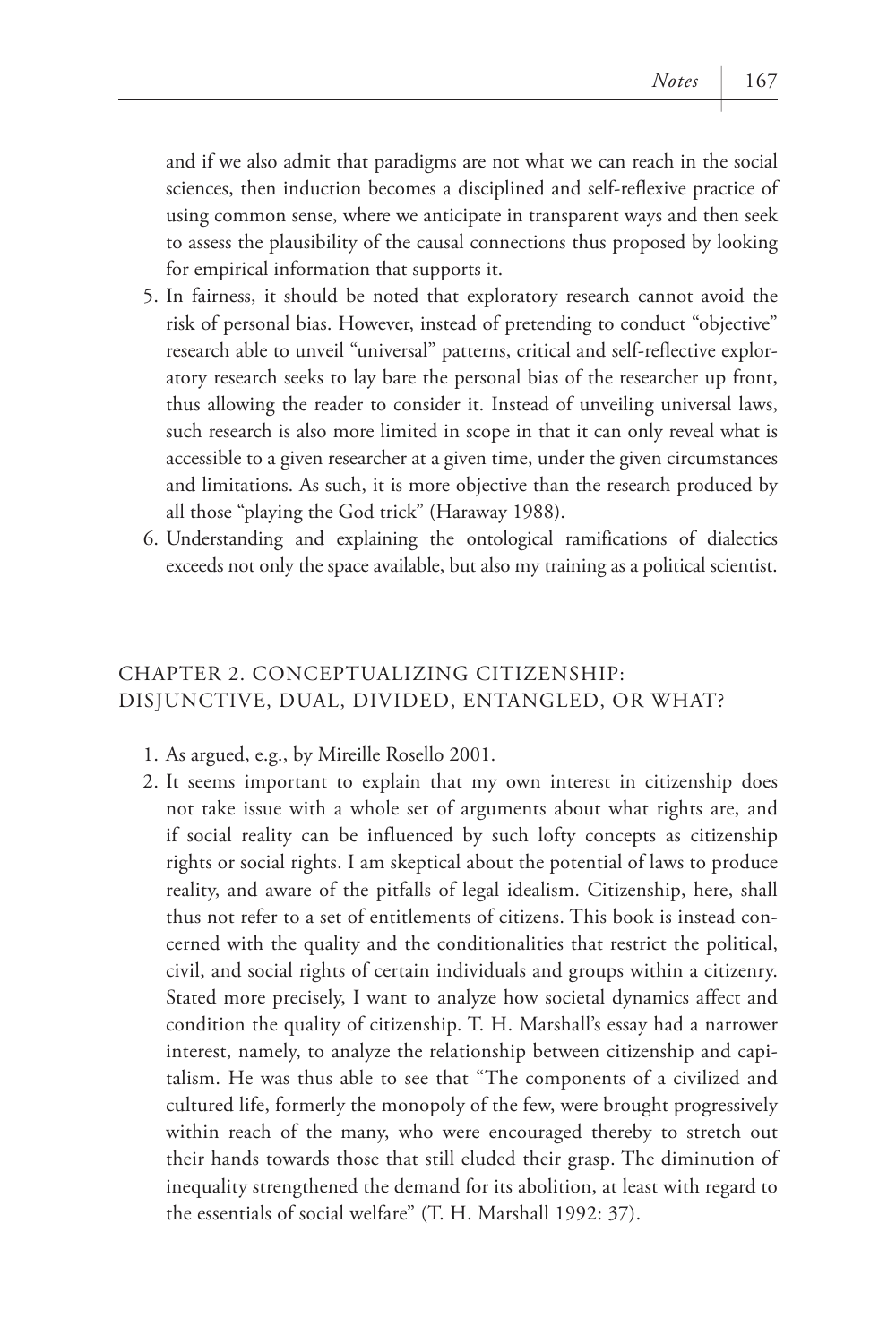- 3. The tension between formal rights and actual practice merits a more detailed treatment, especially in Latin America, where legal idealism is the norm, which refers to the fact that legal codes do not necessarily reflect reality, but represent an ideal situation. The writing and codification of these legal codes has been an elite affair, which raises the question of how much Latin American elites really know, or want to know, about the realities of the majority in the countries they live in. Considering Latin America's colonial past, it is not a far shot to argue that Latin American elites have codified an idealized European reality that is entirely out of sync with the actual reality of the country in question. See Reiter 2009, chapter 8.
- 4. This logic hinges on the almost exclusive treatment of citizenship as a set of rights, thus stripped of its original content, which included obligations and responsibilities. The history of how citizenship developed from a political right to participate in the making of the rules by which one abides, to the notion of certain rights and goods that the state has to provide will be part of my forthcoming book. John Pocock (in Beiner 2007) has already focused on this shift from political to legal citizenship that occurred under the late Roman Republic.
- 5. It is worth noting here that this logic also seems to apply to those societies that have created myths of "Aryanism," e.g., India or Iran. In both countries, whiteness is highly valued and constantly negotiated, which means that individuals seek to achieve it by engaging in different strategies. These include biological elements, such as the very common skin-bleaching, as well as symbolic ones, manifested in behavioral codes, language, dress, and general habitus.
- 6. It also highlights the importance of black republicans, such as François-Dominique Toussaint L'Ouverture and Jean-Jacques Dessalines, who fought for liberté, égalité, and fraternité *against* the French army sent to the Caribbean to restore slavery.

## Chapter 3. Classical Citizenship: The Political and the Social

- 1. My focus on the classical democracies of Athens and Rome is not motivated by any claims that these democracies were the only ones that existed, or any related claims about the supremacy of the Western tradition over others.
- 2. There is considerable discussion about what these extra powers were. Rihil (1995) considers that "the Areopagus was rejecting significant numbers of magistrates at their dokimasiai and Ephialtes' reforms sought first and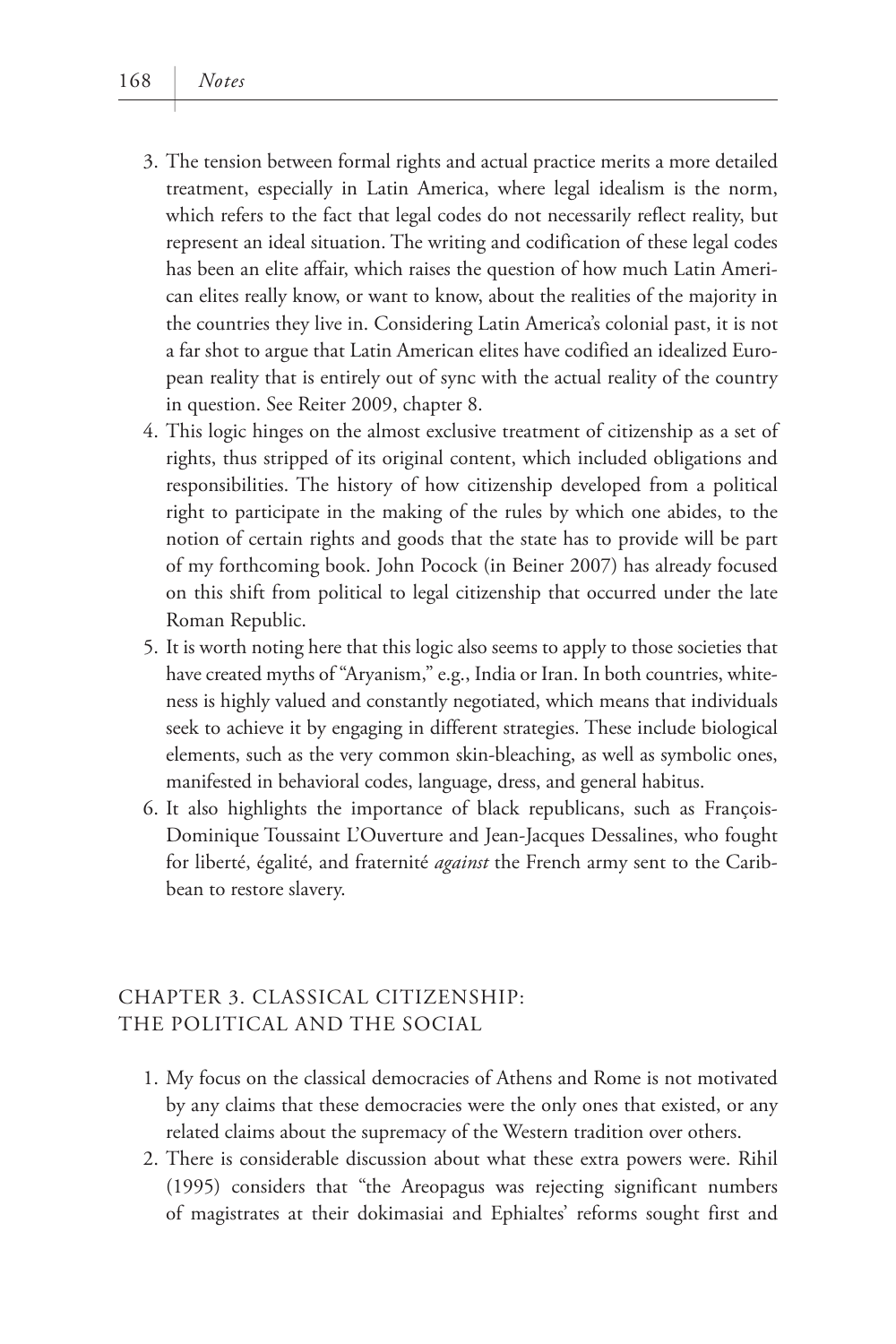foremost to transfer this power to the candidate's peers" (Rihil 1995: 87). Sealey (1964) looks instead to the end of the term, arguing that Ephialtes's reforms were essentially concerned with the procedures for calling magistrates to account when they left office, making them vulnerable to accusations of corruption.

- 3. It is important to note the role played by nonstate entities in helping to determine citizenship qualifications. Lambert's (1993) work examines this aspect and he notes, "In practice the phratry played the major role in controlling the major qualification for citizenship, Athenian descent" (Lambert 1993: 49). This was even more the case prior to 508 b.c.e., when the phratries had included all the citizens; in other words, "Those whose names were lacking in the phratry rolls lacked ipso facto citizenship" (Ferguson 1910: 259). The ten new tribes created by Cleisthenes were intended to challenge these nonstate groups.
- 4. According to Plutarch (1960), Solon "permitted only those [*xenoi*] to be made citizens who were permanently exiled [from their home cities] or who removed to Athens with their entire family to ply a trade. This he did, as we are told, not so much to drive away other foreigners, as to invite these particular ones to Athens with the assurance of becoming citizens" (Life of Solon 24.2). This is consistent with Manville's ideas concerning the "usefulness" of the citizen body to the polis (Manville 1997: 32).
- 5. Ostwald (1996) further clarifies that "All citizens are equally 'privileged': the privilege is a privilege only to the extent that slaves and foreigners are excluded" (Ostwald 1996: 54f).
- 6. Aristocratic cultic associations did not die out, however, but instead took on new roles and remained integral to Athenian religious and social life for a considerable period of time (Lambert 1993).

## Chapter 4. Medieval European Citizenship: Christian Rights and Jewish Duties

1. In 1993, the University of Copenhagen–based Copenhagen Polis Centre, under Mogens Herman Hansen, initiated a broad research program called Poleis and City-States, 600–323 b.c.e., which is steadily producing more evidence on the history of city-states around the world. The findings already produced by this center testify against the assumption that city-states, democratic and nondemocratic ones, only emerged in the Western world.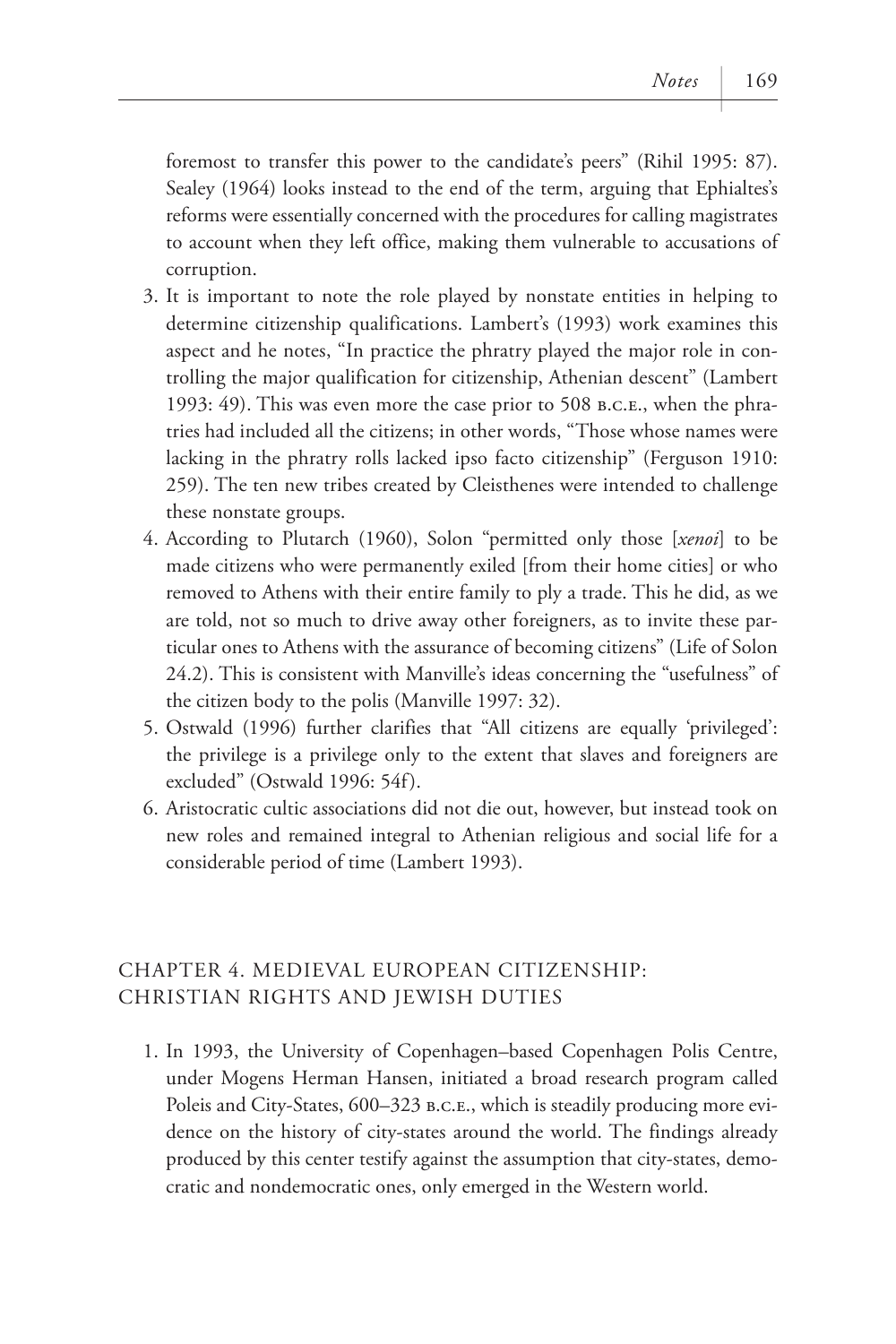#### Chapter 5. France: Liberalism Unveiled

- 1. Quoted from John Thornhill, the *Financial Times*, November 8, 2005.
- 2. E.g., by Etienne Balibar (2004).
- 3. tns sofres 2007 survey results available online at http://lecran.org/?p=243.
- 4. Interview conducted on June 20, 2011.
- 5. Interview conducted on June 20, 2011, Rouen.
- 6. As Frenchman Alexis de Tocqueville had diagnosed already in the 1830s, when writing about the structural contradictions inherent in democracies, in *Democracy in America.*

## Chapter 6. The Postcolonial Within: Portugal, White and European

- 1. A search in what is probably the most prestigious academic social-science journal published in Portugal, *Análise Social*, revealed that between 2000 and 2009 this journal published twenty articles focusing on migration, but only one that focuses on ethnic minorities—published in 2005 by Fernando Luís Machado, Ana Raquel Matias, and Sofia Leal, who analyze the effects of cultural differences on school performance (*Análise Social* 40, no. 3 (2005): 695–714. Notable exceptions to this tendency to render minorities invisible practiced by Portuguese academia include the work of Teresa Fradique, Antonio Contador, Margarida Marques, and Maria Joao Valente Rosa.
- 2. http://alfa.fct.mctes.pt/estatisticas/global.
- 3. A fact highlighted by Marques et al. 2007.
- 4. Interview conducted on June 10, 2003, in Lisbon, my translation. The complete quote was printed in Reiter 2009: 409.
- 5. ARTIGO 1º (Nacionalidade originária). 1—São Portugueses de origem: Os filhos de pai português ou mãe portuguesa nascidos em território português ou sob administração portuguesa, ou no estrangeiro se o progenitor português aí se encontrar ao serviço do Estado Português; b) Os filhos de pai português ou mãe portuguesa nascidos no estrangeiro se declararem que querem ser portugueses ou inscreverem o nascimento no registo civil português; c) Os indivíduos nascidos em território português filhos de estrangeiros que aqui residam habitualmente há, pelo menos, seis anos não estejam ao serviço do respectivo Estado, se declararem que querem ser portugueses; d) Os indivíduos nascidos em território português quando não possuam outra nacionalidade. 2—Presumem-se nascidos em território português ou sob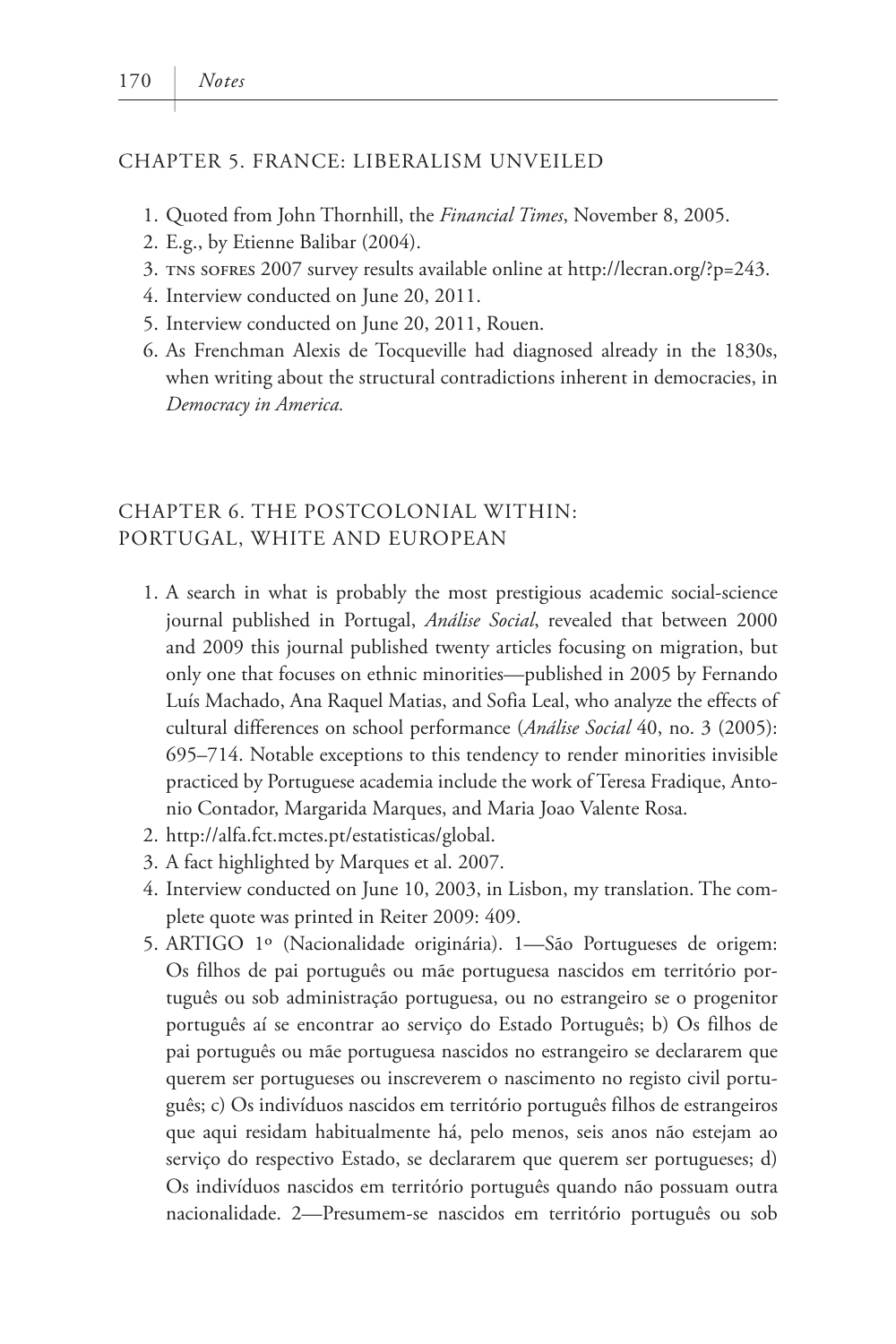administração portuguesa, salvo prova em contrário, os recém-nascidos expostos naqueles territórios.

A new law, passed in July 2007, amends the constitution to the extent that legal residence of foreigners is regulated through the introduction of a legal residence card. This new law does not change the definition of citizenship by descent.

- 6. Interview conducted on December 6, 2003.
- 7. Banco de Portugal, "Remittances in the Portuguese Balance of Payments," Luxembourg Group on Remittances, June 26–27, 2006, available online: http://www.imf.org/external/np/sta/bop/2006/luxgrp/pdf/italy.pdf.
- 8. MPI: http://www.migrationinformation.org/feature/display.cfm?ID=77.
- 9. *Jornal Publico*, January 21, 2009, 11–12.

#### Chapter 7. Brazil: Experts in Exclusion

- 1. Interview conducted in São Luis, June 30, 2008.
- 2. By presenting these examples, Reis also sheds light on the often-discussed phenomenon of clientelism. She explains: "Those who, for example, ask desperately for a job have already searched the job market in vain and they do not see another alternative but to implore for an intervention of the authorities so that they can exercise their right to make a living through work" (Reis 1990: 166).
- 3. Defined as fifteen years and older with less than four years of schooling.
- 4. IBGE, 2008.
- 5. World Bank Confidential Report No. 40011-BR: Brazil: Knowledge and Innovation for Competitiveness, available online at: http://www.planejamento.gov .br/secretarias/upload/Arquivos/seain/Conhecimento\_Inovacao\_Competiti vidade.pdf.
- 6. With apologies to my friend, Federal Judge João Batista de Castro Junior, in the original: "Para penetrar as esferas de poder, cidadãos brasileiros têm que imitar o 'habitus' dos poderosos. Recentemente, iniciou-se no Brasil um movimento liderado pela associação dos magistrados brasileiros (amb) para convencer seus associados da necessidade de mudança na linguagem. Nossas observações preliminares, como participantes deste esforço, levam-nos a um diagnóstico pessimista dessa iniciativa por constatar que as discussões a este respeito já começaram desfocadas, o que mostra o grau de alheamento desses ensaios endógenos de problematização bacharelesca, pois confunde linguagem com perfil estilístico, esquecendo-se da advertência buffoniana de que 'le style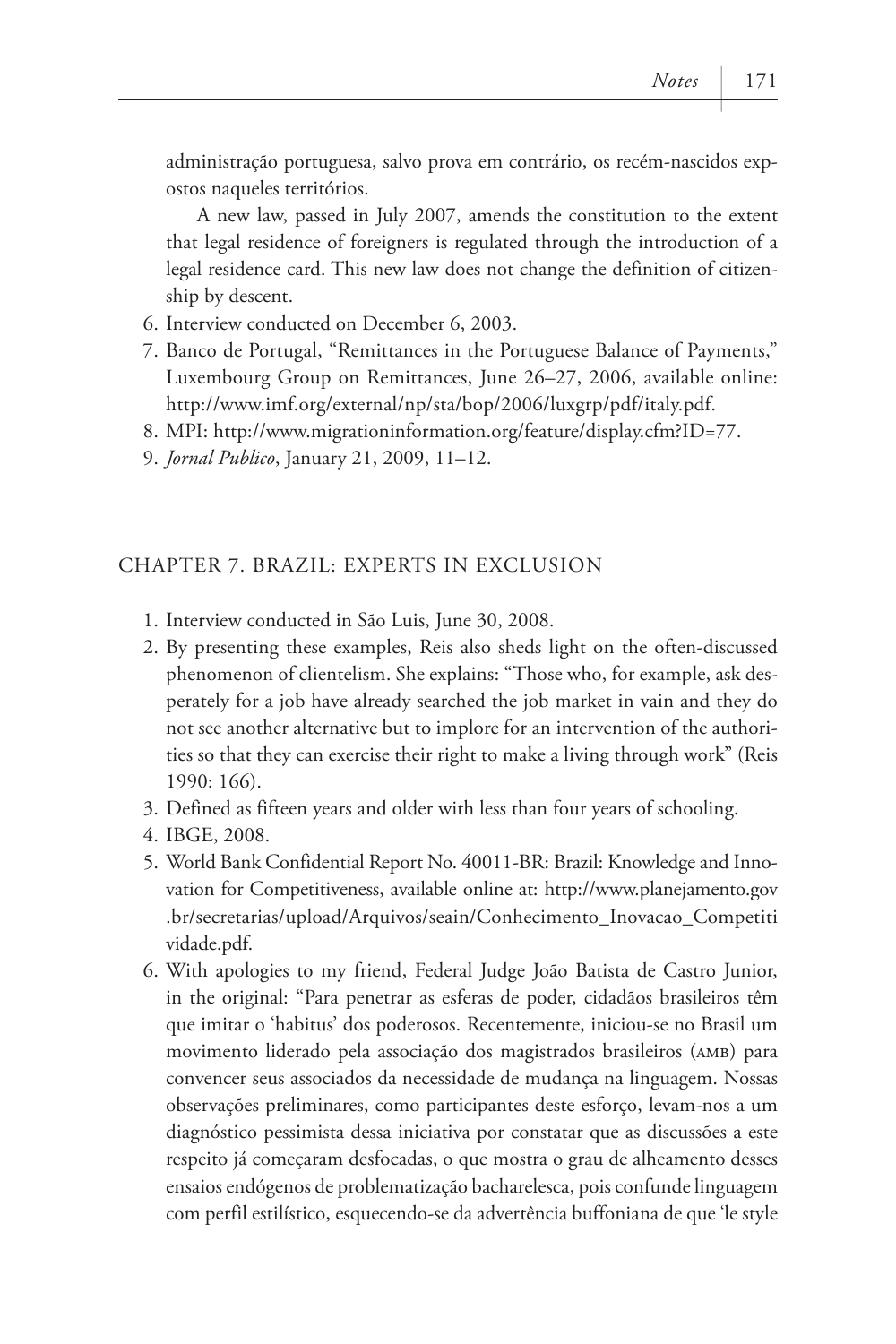est l'homme même,' além de ir contra a especialização terminológica—do que decorrem os chamados *tecnoletos—*que todo saber técnico-científico deve ter. Na verdade, a questão tem uma profundidade não apreensível com essa superficialidade: ao longo de sua evolução histórica, a linguagem do bacharelismo jurídico permaneceu ensimesmada tanto quanto o conhecimento que ela veicula, negligenciando que 'la liberdad del lenguaje es libertad histórica, libertad del hombre como ser histórico.' Sem voltar-se para a própria realidade social a que teoricamente deveria dirigir-se, esse instrumental linguageiro, embora atualmente menos pervadido de afetações literárias de gosto duvidoso, permaneceu com ar de esquizoidia social ainda que o beletrismo tenha perdido substância na formação atual dos bacharéis."

7. In the original: "Ministério da Justiça, conselho nacional dos direitos da criança e do adolescente, ata da septuagésima sétima assembléia ordinária realizada em 14 de fevereiro de 2001: Às nove horas e quarenta minutos do dia quatorze de fevereiro de dois mil e um, deu-se início a Septuagésima Sétima Assembléia Ordinária do Conselho Nacional dos Direitos da Criança e Do Adolescente (conanda), presidida pelo seu Presidente Cláudio Augusto Vieira da Silva (fundação fe e alegria do brasil). Presentes os Conselheiros titulares Maria Izabel da Silva (cur); Kênia Augusta Figueiredo (cress); José Fernando da Silva (centro de-cultura luiz freire); Rachel Niskier Sanchez (sbp); Valéria Getúlio de Brito (мNDH); Ozantra Ferreira Costa (CECRIA); Guilbert Ernesto de Freitas Nobre (ms); Olga Câmara (mj) (parcialmente); Caio Luiz Davoli Brandão (MP); Euridice Nóbrega Vidigal (MF) (parcialmente). Presentes também, os conselheiros–governamentais suplentes que assumiram a titularidade nesta assembléia; Júlio Boaventura Santos Matos (mre); Marilda Marfan (mec); Eliana Cristina Crisóstomo (mj) (parcialmente); Ivone Bezerra-de Mello (mte); Clóvis Ubirajara Lacorte (Casa Civil), Registramos a ausência justificada dos conselheiros do mpas e da Casa Civil. Por motivo de ausência justificada dos conselheiros titulares—da CNBB e da PUC/SP, foram convocados e estiveram presentes os conselheiros não-governamentais que assumiram a titularidade nesta assembléia: Olympio de Sá Sotto Maior (abmp) e Marcos Antonio Paiva-Colares (oab). Presentes também os conselheiros suplentes da sociedade civil Silvio Alberto Valente Soares (abrapia) e Laura Rosseti (fenasp). Por motive de ausência do conselheiro da Normando Batista Santos da abong, o conselheiro Silvio Valente da abrapia assumiu a titulariedade no segundo dia da asembléia. O Presidente abriu os trabalhos dando as boas vindas a todos, pela participação da primeira assembléia do novo milênio e em seguida submeteu á pauta à plenária, tendo a mesma sido aprovada com alteração do item oitavo do segundo dia, transferindo—o para o iten quarto do primeiro dia. No item Assuntos gerais, foram solicitados o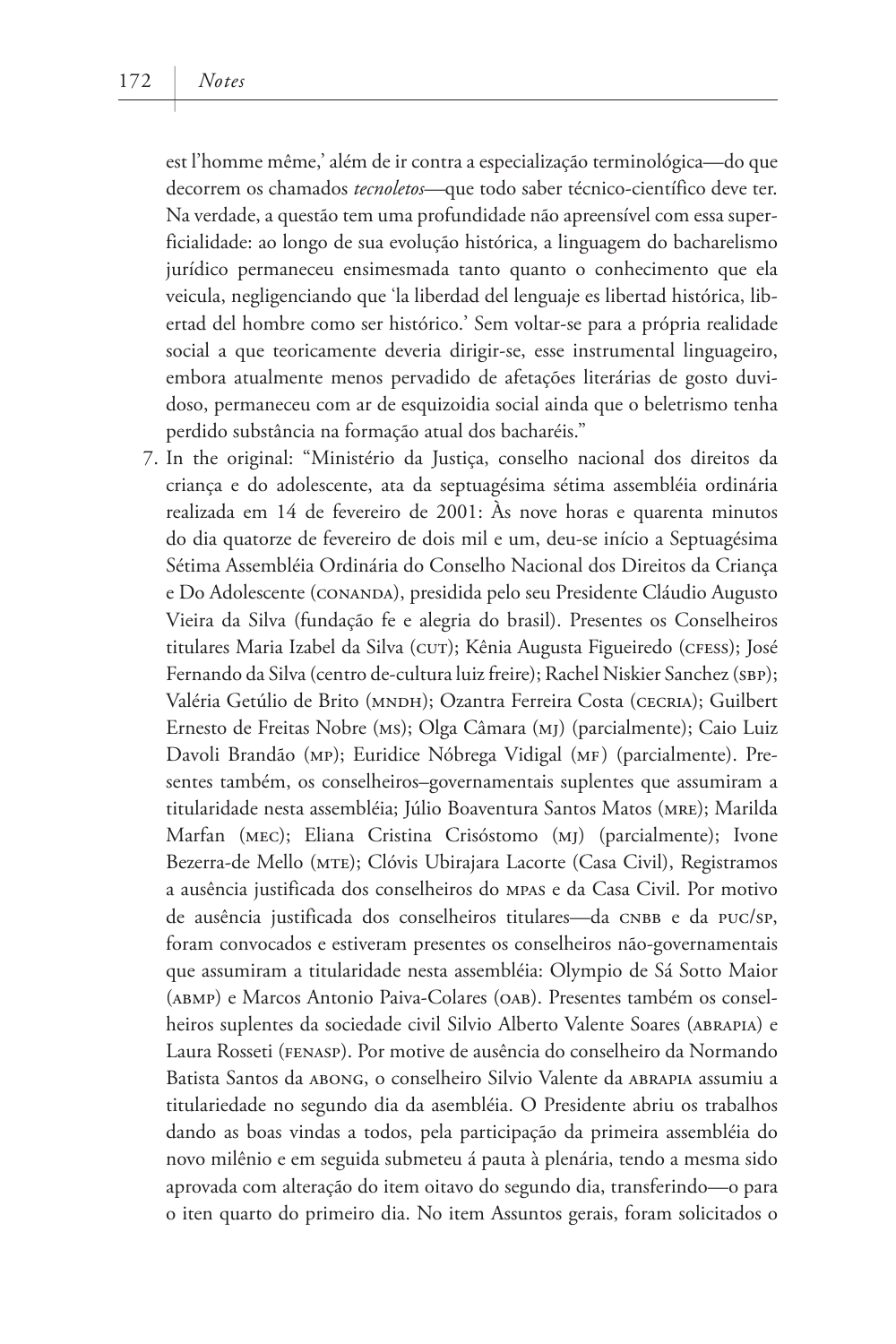agendamento das assembléias do exercício; discussão sobre a Acão Direta de Inconstitucionalidade dos artigos duzentos e cinqüenta e quatro e duzentos e cinqüenta e cinco do Estatuto da Criança e do Adolescente, proposta pelo Partido Trabalhista Brasileiro—PTB—e participação do CONANDA no Comitê de Acompanhamento das Políticas Sociais de Ségurança Pública. Os demais itens permaneceram inalterados. Prosseguindo, o Presidente propôs alterações na composição das Comissões Temáticos e Grupos de Trabalhos existentes, justificando que a referida alteração nao fere o Regimento Interno do Conselho. Informou que as Comissoes aglutinarao os eixos tematicos, passando a funcionar como segue: 1) Comissão de Articulação—terá como eixo temático os Conselhos Estaduais, Municipais das Capitais e Conselhos Tutelares; 2) Comissão de Orçamento e Finanças—tera como eixo temático as medidas, sócio educativas; 3) Comissão de Políticas Públicas—terá como éixo temático a Quarta Conferência Nacional; 4) Comissão de Comunicação—as ações desta Comissão serão desenvolvidas em parceria—com a andi ficando restrita aos encaminhamentos necessários para em conjunto coma a ANDI desenvolver a política de Comunicação: A proposta foi debatida e aprovada por todos. Em seguida, passou-se a composição dos seus integrantes ficando assim constituída: . . . As Comissões Temáticas se reuniram no período da manhã e início da tarde para tratarem de assuntos especificos de suas áreas de atuação, atualização das pendências das assembléias anteriores e elaboração do plano de ação e de metas para o exercício de dois e um."

8. The appeal of Sarah Palin in the United States, and also the election of Barack Obama to the presidency can be explained to a great extent by this framework—that is, their appeal to groups of citizens who feel underrepresented or not represented, be it youth, in the case of Obama, or patriotic right-wingers, in the case of Palin.

#### Chapter 8. Colombia: When Law and Reality Clash

- 1. The state, however, did not provide the same right to other Afro-Colombian "ancestral" communities living outside of the Pacific coastal areas.
- 2. It was integrated into national legislation by Law 21 of 1991 (Ley 70 de 1993–Decreto 2248 de 1995).
- 3. New York, March 7, 1966, ratified in 2004.
- 4. Long Term Plan for the Black Population, Afro-Colombians, Palenque y Raizal: Proposal y Process 2005–2007, National Department of Planning, 2007.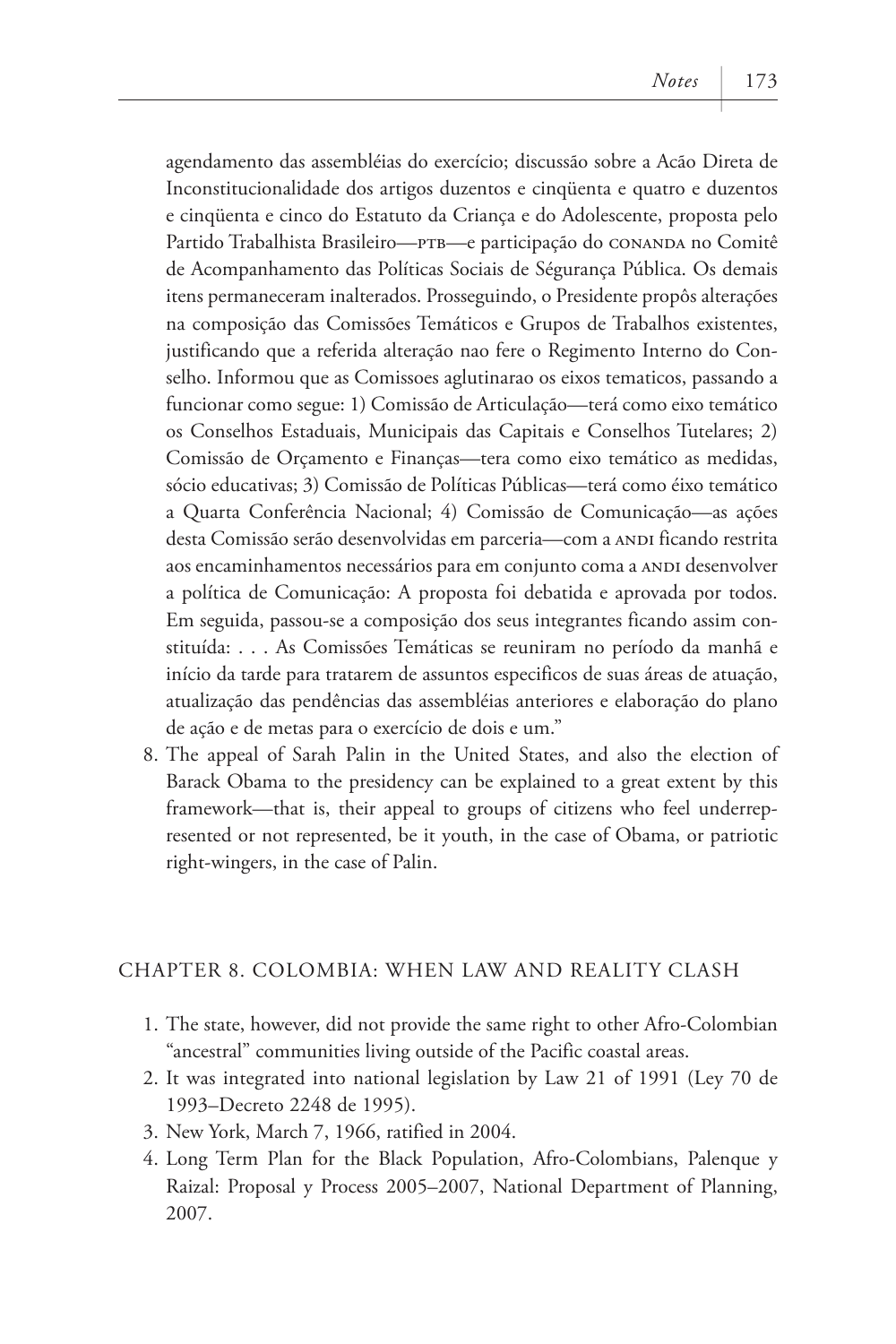- 5. I am aware that this is a very general statement, and that Law 70 has been used to challenge the constitutionality of development projects, land invasions, and even state actions—for example, in the notorious *Curvaradó* and *Jiguamiandó* cases of October 2009 (Giupponi 2010). However, the number of lawsuits brought forward by the Colombian populations against abuse and violation by the government or private entities is still extremely low if compared to most rich countries. The general inefficiency of the law in upholding and defending the interests of the general population was confirmed by the Colombian ombudsman for the Chocó department (*Defensor del Pueblo*) in an interview conducted on March 18, 2011, in Quibdó. The fact that those who actually seek to use the law for human-rights purposes are routinely threatened and killed gives further evidence of the general weakness of Colombian law as a mechanism to uphold justice.
- 6. Even though Law 70 has politicized a whole new group of people, who before were at the margin both economically and politically, see Oslender 2004.

#### Chapter 9. Conclusion: Learning from Exploratory Research

1. This is a case where concrete historical changes impact the way reality has to be analyzed—in other words, where ontology impacts epistemology. As such, it points at the interdependence of ontology and epistemology to the extent that empirical changes, such as the changing character of citizenship, trigger the application of an analytical framework such as market theory.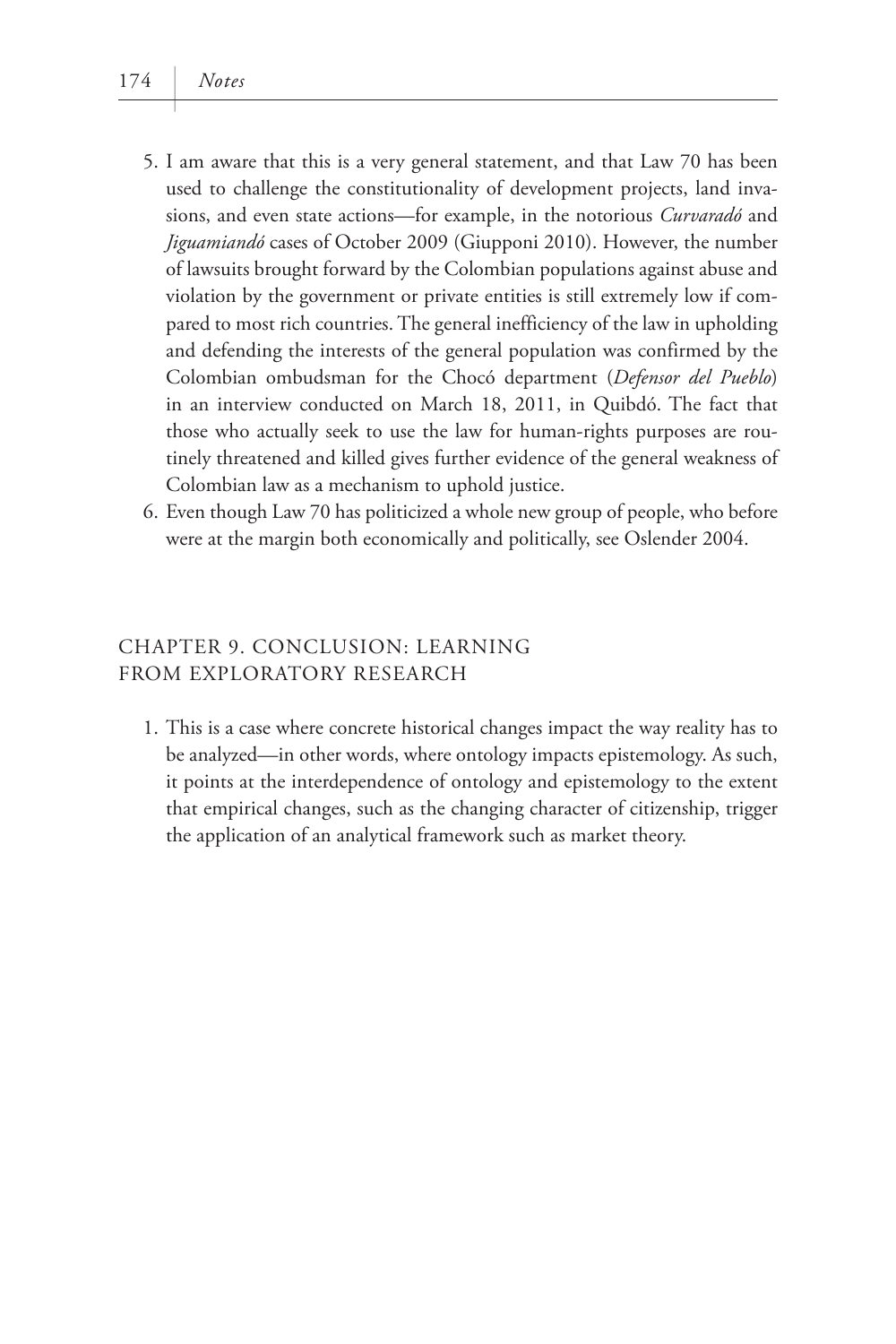# References

- Abad I Ninet, Antoni, and Josep Monserrat Molas. December 2009. "Habermas and Ackerman: A Synthesis Applied to the Legitimation and Codification of Legal Norms." *Ratio Juris* 22, no. 4: 510–31.
- Adcock, Frank E. 1969. *Roman Political Ideas and Practice.* Ann Arbor: University of Michigan Press.
- Adorno, Theodor W. 1973. *Negative Dialectics.* New York: Seabury Press.
- Afro-Colombian National Movement Cimarrón. 2004. *Report on the Human Rights Situation of Afro-Colombians (1994–2004)*. Bogota: Movimiento Nacional Cimarrón.
- Agamben, Giorgio. 1998. *Homo Sacer.* Stanford, CA: Stanford University Press.
- Agudelo, Carlos. 2002. "Etnicidad negra y elecciones en Colombia." *Journal of Latin American Anthropology* 7, no. 2: 168–97.
	- ———. 2004. "La Constitución Política de 1991 y la inclusión ambigua de las poblaciones negras." *Utopia para los excluidos: El multiculturalismo en Africa y América Latina*. Bogota: Universidad Nacional de Colombia.
- Agüero, Felipe, and Jeffrey Stark, eds. 1998. *Fault Lines of Democracy in Post-Transition Latin America.* Miami: North South Center Press.
- Aleinikoff, Alexander, and Douglas Klusmeyer. 2002. *Citizenship Policies for an Age of Migration.* Washington DC: Carnegie Endowment for International Peace; Migration Policy Institute.
- Alkire, Sabina. 2005. *Valuing Freedoms: Sen's Capability Approach and Poverty Reduction*. New York: Oxford University Press.
- Almond, Gabriel, and Sidney Verba. 1963. *Civic Culture.*New York: Sage Publications.
- Alvesson, Mats, and Kaj Skoldberg. 2009. *Reflexive Methodology.* New York: Sage Publications.
- Anand, Sudhir, and Amartya K. Sen. 1994. "Human Development Index: Methodology and Measurement." *Human Development Index: Methodology and Measurement*. New York: United Nations Development Programme.
- Anderson, Benedict. 2006. *Imagined Communities.* New York: Verso.
- Andrews, George Reid. 2004. *Afro-Latin America, 1800–2000*. New York: Oxford University Press.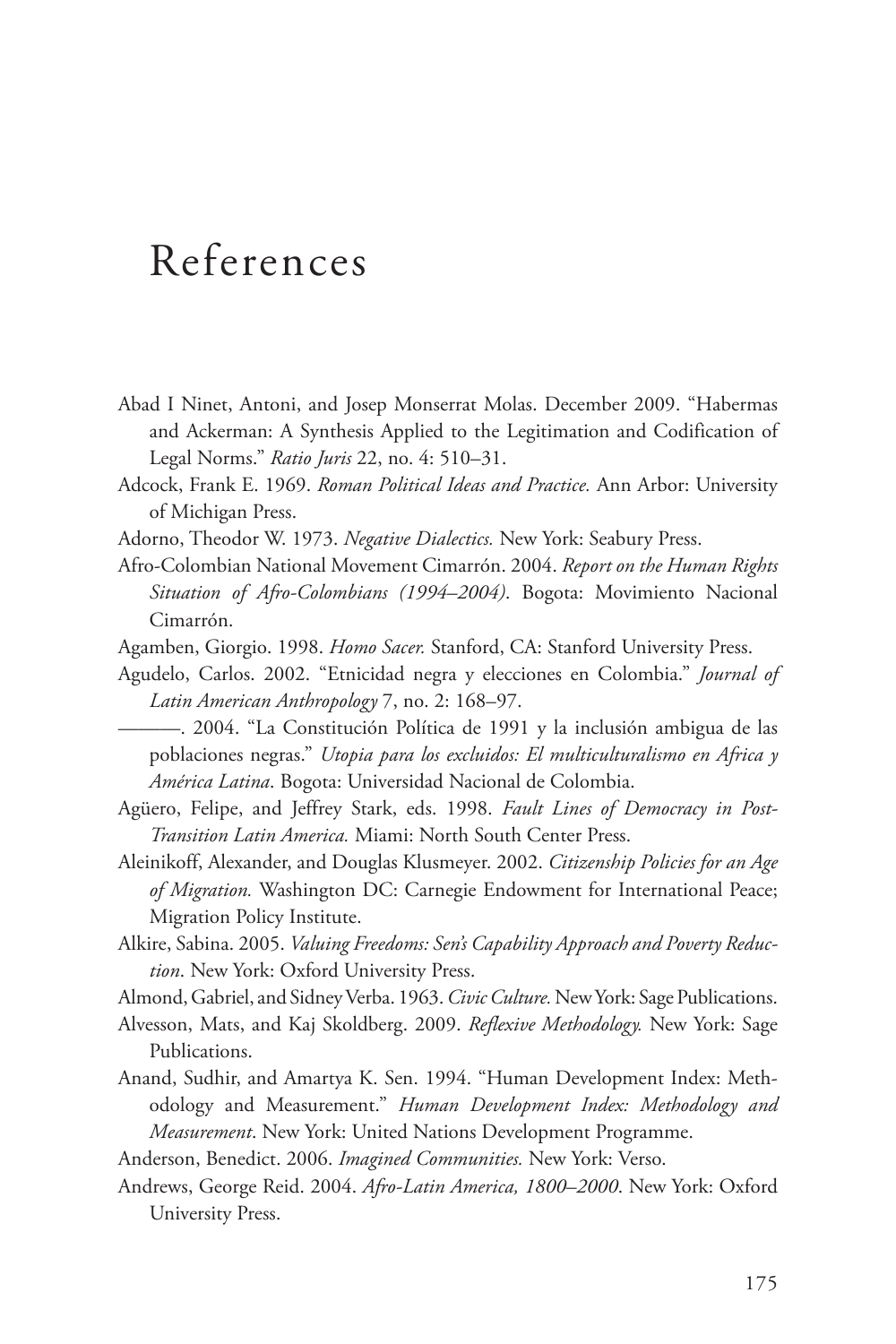Arce, Moisés, and Leonardo Reales. 2006. "Violencia política, asistencia militar de USA y producción de coca en los Andes Centrales." *Revista de Ciencia Política Universidad Católica de Chile* 26, no.1: 25–47.

Arendt, Hannah. 1966. *The Origins of Totalitarianism.* New York: Harcourt.

- Arocha, Jaime. 1998. "Inclusion of Afro-Colombians: Unreachable National Goal?" *Latin American Perspectives* 25, no. 3: 70–89.
- ———. 2004. *Utopía para los excluidos. El multiculturalismo en África y América Latina*. Bogota: Universidad Nacional de Colombia.
- Asher, Kiran. 2009. *Black and Green: Afro-Colombians, Development, and Nature in the Pacific Lowlands.* Durham, NC: Duke University Press.
- Association of Displaced Afro-Colombians and Global Rights. 2009. *Life in the Face of Adversity: The Human Rights Situation of Internally Displaced Afro-Colombian Women.* Washington, D.C.: Global Rights.
- Avritzer, Leonardo. 2009. *Participatory Institutions in Democratic Brazil.* Baltimore: Johns Hopkins University Press.
- Bachrach, Bernard. 1977. *Early Medieval Jewish Policy in Western Europe.* Minneapolis: University of Minnesota Press.
- Balibar, Etienne. 2004. *We, the People of Europe?* Princeton, NJ: Princeton University Press.
- Balibar, Etienne, and Immanuel Wallerstein. 1991. *Race, Nation, Class.* New York: Verso.
- Barbary, Olivier, and Fernando Urrea. 2004. *Gente Negra en Colombia: Dinámicas Sociopolíticas en Cali y el Pacífico*. Cali, Colombia: Cidse-Ird-Colciencias.
- Barbary, Olivier, Héctor Fabio Ramírez, and Fernando Urrea. 2003. Identidad y ciudadanía Afrocolombiana en la región Pacífica y Cali: Elementos estadísticos y sociológicos para el debate de la 'cuestión negra' en Colombia. *Estudos Afro-Asiáticos* 25, no. 1: 75–121.
- Baubock, Rainer, and John Rundell, eds. 1998. *Blurred Boundaries: Migration, Ethnicity and Citizenship.* Aldershot, UK: Ashgate.
- Bauman, Zygmunt. 2001. *Modernity and the Holocaust.* Ithaca, NY: Cornell University Press.
- Bayart, Jean-François. 1996. *L'illusion identitaire*. Paris: Librairie Arthème Fayard.
- Beiner, Ronald. 1995. *Theorizing Citizenship.* Albany, NY: SUNY Press.
- Bello, Álvaro, and Marta Rangel. 2002. "La equidad y la exclusión de los pueblos indígenas y Afrodescendientes en América Latina y el Caribe." *Revista de la CEPAL* 76: 39–54.
- Bendix, Reinhard. 1969. *Nation-Building and Citizenship*. New York: Anchor Books.
- Berger, Peter, and Thomas Luckmann. 1966. *The Social Construction of Reality.* New York: Doubleday.

Aristotle. 1992. *Politics.* New York: Cambridge University Press.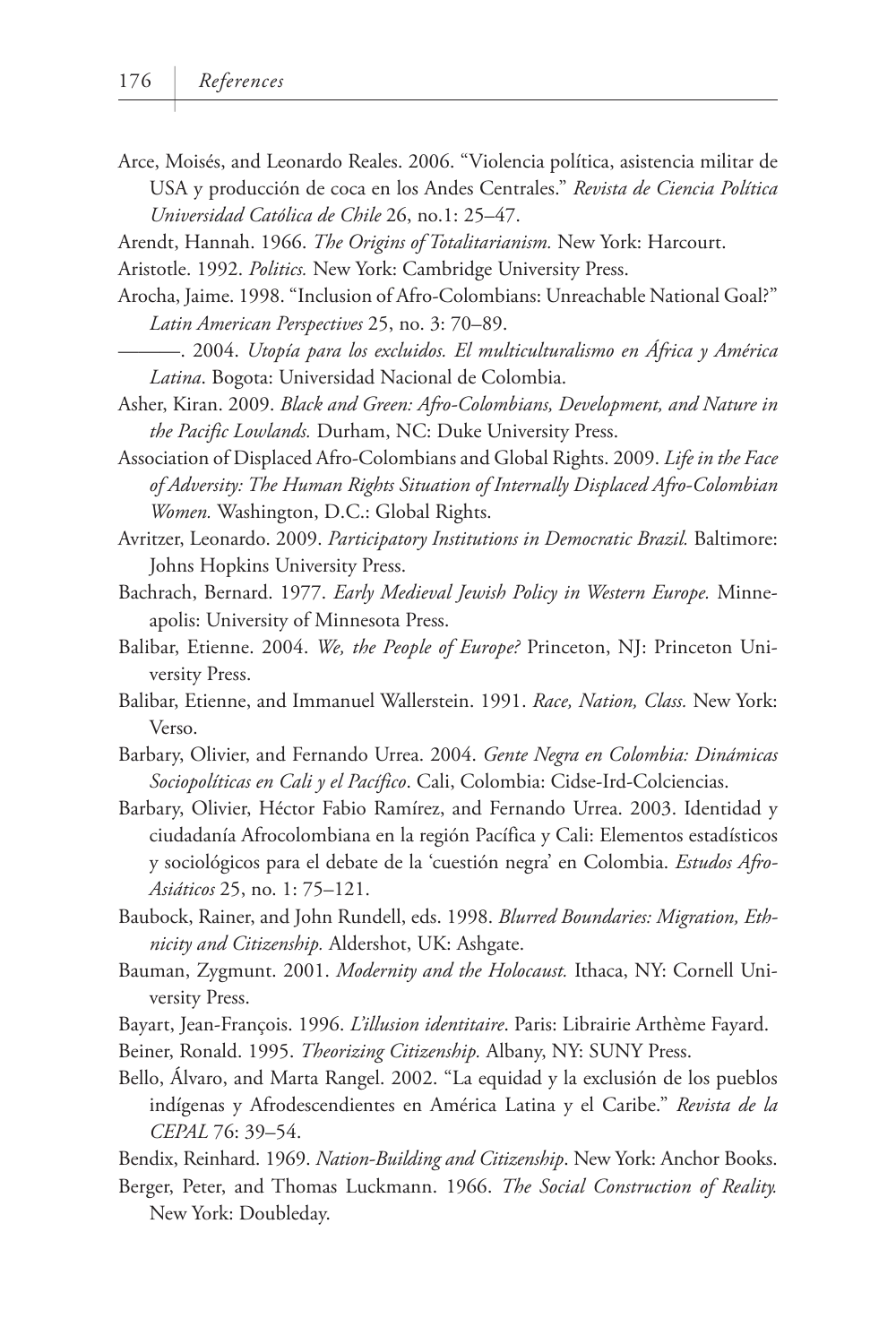- Bernal, Martin. 1987. *Black Athena: The Afroasiatic Roots of Classical Civilization.* New Brunswick, NJ: Rutgers University Press.
- Bernard, Philippe. 2004. *La Crème des Beurs.* Paris: Seuil.
- Bernasconi, Robert, and Tommy Lee Lott, eds. 2000. *The Idea of Race.* Indianapolis: Hackett Publishing Co.
- Bethencourt, Francisco, and Kirti Chaudhuri, eds. 2000. *História da Expansão Portuguêsa.* Vol. 4: 521–50. Navarra: Temas e Debates.
- Bhaskar, Roy. 2008. *A Realist Theory of Science.* New York: Verso.
- Blackburn, Robin. 1988. *The Overthrow of Colonial Slavery, 1776–1848.* New York: Verso.
- Blanshei, Sarah Rubin. 1976. "Perugia, 1260–1340: Conflict and Change in a Medieval Italian Urban Society." *Transactions of the American Philosophical Society, New Series* 66, no. 2 (1976): 1–128.
- Boatcă, Manuela. 2010. "Class vs. Other as Analytical Categories." In *Mass Migration in the World-System: Past-Present, and Future*, ed. Terry-Ann Jones and Eric Mielands, 38–54*.* Boulder: Paradigm Publishers.
- Bonilla-Silva, Eduardo. 2009. *Racism without Racists.* New York: Rowman and Littlefield.
- Bossy, John. 1998. *Peace in the Post-Reformation.* Cambridge: Cambridge University Press.
- Botsford, George Willis. 1968. *The Roman Assemblies.* New York: Cooper Square Publishers.
- Bottomore, Tom. 1992. "Forty Years On." In *Citizenship and Social Class*, by T. H. Marshall, 55–93*.* London: Pluto Press.
- Bourdieu, Pierre. 1987. *Distinction: A Social Critique of the Judgment of Taste.* Cambridge, MA: Harvard University Press.
- ———. 2003. *Language and Symbolic Power.* Cambridge, MA: Harvard University Press.
- Bowen, William, and Derek Bok. 2000. *The Shape of the River.* Princeton, NJ: Princeton University Press.
- Brady, Henry, and David Collier, eds. 2004. *Rethinking Social Inquiry.* Lanham, MD: Rowman and Littlefield.
- Brown, Michael, et al., eds. 2003. *Whitewashing Race: The Myth of a Color-Blind Society.* Berkeley: University of California Press.
- Brubaker, Rogers. 1989. *Immigration and the Politics of Citizenship in Europe and North America.* Lanham, MD: University Press of America.
	- ———. 1992. *Citizenship and Nationhood in France and Germany.* Cambridge, MA: Harvard University Press.

———. 2004. *Ethnicity without Groups.* Cambridge, MA: Harvard University Press.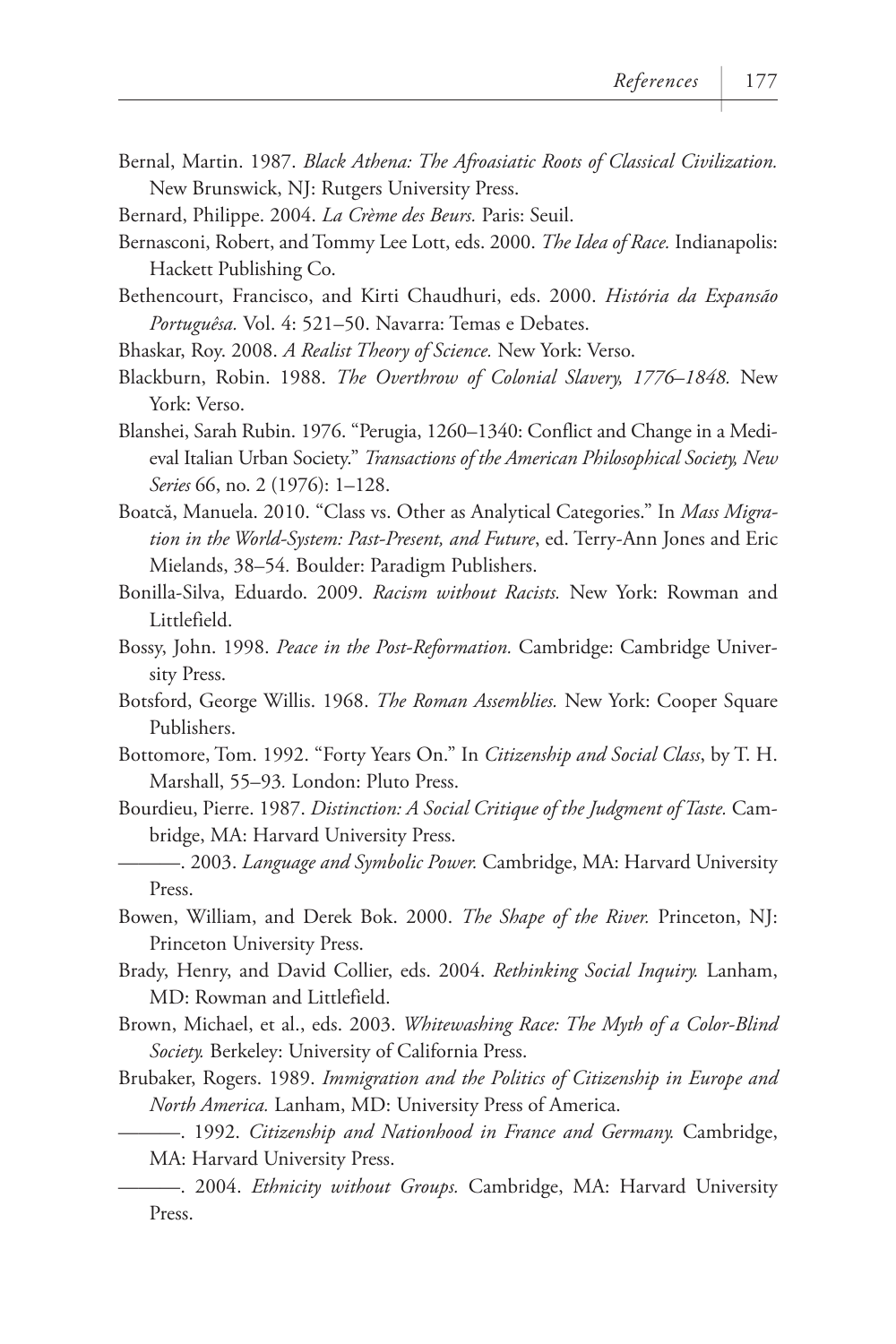- Brunt, Peter A. 1971. *Social Conflicts in the Roman Republic.* New York: W.W. Norton.
- Bryant, Anthony, and Kathy Charmaz, eds. 2010. *The Sage Handbook of Grounded Theory.* Beverly Hills, CA: Sage Publications.
- Butler, Judith. 1998. "Merely Cultural." *New Left Review* 227 (January/February 1998): 33–43.
- Cairo, Heriberto. 2006. " 'Portugal Is Not a Small Country': Maps and Propaganda in the Salazar Regime." *Geopolitics* 11 (2006): 367–95.
- Capotorti, Francesco. 1991. *Study on the Rights of Persons Belonging to Ethnic, Religious and Linguistic Minorities*. New York: United Nations.
- Carey, C. 1995. "Rape and Adultery in Athenian Law." *The Classical Journal, New Series* 45, no. 2 (1995): 407–17.
- Castillo, Luis Carlos. 2007. *Etnicidad y Nación. El desafío de la diversidad en Colombia.* Cali, Colombia: Universidad del Valle.
- Castoriadis, Cornelius. 1985. "First Institution of Society and Second-Order Institutions." In *Figures of the Unthinkable.* http://www.notbored.org/FTPK.pdf.
	- ———. 1990. "What Democracy?" In *Figures of the Unthinkable.* http://www.notbored.org/FTPK.pdf.
		- ———. 1991. "Aeschylean Anthropogony and Sophoclean Self-Creation of Man." In *Figures of the Unthinkable.* http://www.notbored.org/FTPK.pdf.

———. 2001. "The Retreat from Autonomy: Post-modernism as Generalised Conformism." *Democracy & Nature* 7, no. 1: 17–26.

- Castro Júnior, João Batista de, and Bernd Reiter. 2007. "Continuidade e Mudança no Brasil: Os Legados do Bacharelismo," *Revista de Direito Federal* 88: 81–101.
- Chakrabarty, Dipesh. 2000. *Provincializing Europe.* Princeton, NJ: Princeton University Press.
- Chapman, Herrick, and Laura Frader, eds. 2004. *Race in France.* New York: Berghahn Books.
- Chazan, Robert. 2006. *The Jews of Medieval Western Christendom, 1000–1500.* New York: Cambridge University Press.
- Cohen, Edward E. 2000. *The Athenian Nation.* Princeton, NJ: Princeton University Press.
- Cohen, Robert, and Marx Wartofsky, eds. 1983. *Epistemology, Methodology, and the Social Sciences.* Boston: D. Reidel Publishing Company.
- Condon, Stephanie, and Philip Ogden. 1991. "Afro-Caribbean Migrants in France: Employment, State Policy and the Migration Process." *Transactions of the Institute of British Geographers* 16, no 4: 440–57.
- CONPES. 2004. *3310 de 2004—Política de Acción Afirmativa para la Población Negra o Afrocolombiana*. DNP.
- Constant, Fred. 2009. "Talking Race in Color-Blind France: Equality Denied, 'Blackness' Reclaimed." In *Black Europe and the African Diaspora*, ed. Darlene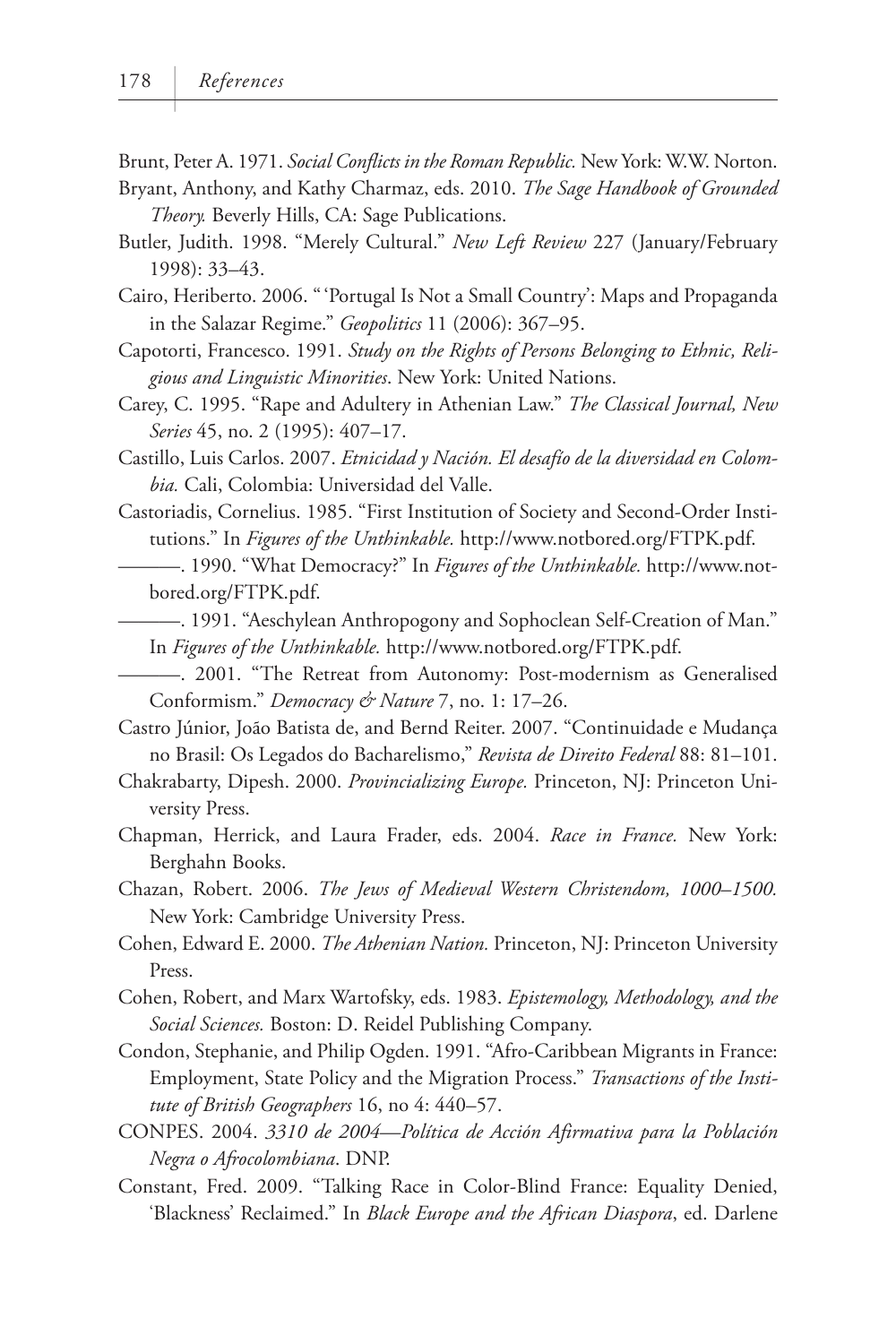Clark Hine, Trica Danielle Keaton, and Stephen Small, 145–60. Urbana-Champaign: University of Illinois Press.

Consultoria para los Derechos y el Desplazamiento (CODHES). 2008. "Afrocolombianos Desplazados: Un Drama sin Tregua." http://www.codhes.org/index .php?option=com\_content&task=view&id=157.

Contador, Antonio. 2001. *Cultura Juvenil Negra em Portugal.* Oeiras: Celta.

- Costa, Sérgio da. 2007. *Vom Nordatlantik zum 'Black Atlantic.' Postkoloniale Konfigurationen und Paradoxien transnationaler Politik.* Bielefeld, Germany: Transcript Verlag.
- Crosby, Alfred. 1997. *The Measure of Reality: Quantification and Western Society, 1250–1600.* New York: Cambridge University Press.
- Crul, Maurice, and Hans Vermeulen. 2003. "The Second Generation in Europe." *International Migration Review* 37, no. 4 (Winter 2003): 965–86.
- Cunin, Elizabeth. 2003. "La política étnica entre alteridad y estereotipo. Reflexiones sobre las elecciones de marzo de 2002 en Colombia." *Análisis Político* 48: 77–93.
- Dantas, Beatriz G. 1988. *Vovó nagô e papai branco: Usos e abusos da África no Brasil.* Rio de Janeiro: Graal.
- Davidson, David. 1974. "On the Very Idea of a Conceptual Scheme." *Proceedings and Addresses of the American Philosophical Association* 47 (1973–74): 5–20.
- Davies, John. 2004. "Athenian Citizenship: The Descent Group and the Alternatives." In *Athenian Democracy*, ed. P. J. Rhodes, 18–39*.* New York: Oxford University Press.
- Departamento Administrativo Nacional de Estadística (DANE). 2007. "Colombia: una nación multicultural, Su diversidad étnica." http://www.dane.gov.co/ censo/files/presentaciones/grupos\_etnicos.pdf.
- Departamento Nacional de Planeación. 1999. *Plan Nacional de Desarrollo Afrocolombiano (1998–2002).* Bogota: Departamento Nacional de Planeación.
- Diène, Doudou. 2004. *Informe sobre la Misión del Relator contra el Racismo a Colombia llevada a cabo en 2003*. Geneva, Switzerland: Naciones Unidas.
- Dubois, Laurent. 2004. *A Colony of Citizens.* Chapel Hill: University of North Carolina Press.
- Duffy, Bella. [1892] 2011. *The Tuscan Republics.* New York: G.P. Putnam's Sons.
- Dugas, John. 1993. "El desarrollo de la Asamblea Nacional Constituyente." In *La Constitución Política de 1991: ¿Un pacto político viable?* John Dugas, ed. Bogota, Colombia: Uniandes.
- Dunn, Ross. 2005. *The Adventures of Ibn Battuta.* Berkeley: University of California Press.
- Dussel, Enrique. 1993. "Eurocentrism and Modernity." *Boundary* 2, vol. 20, no. 3: 65–76.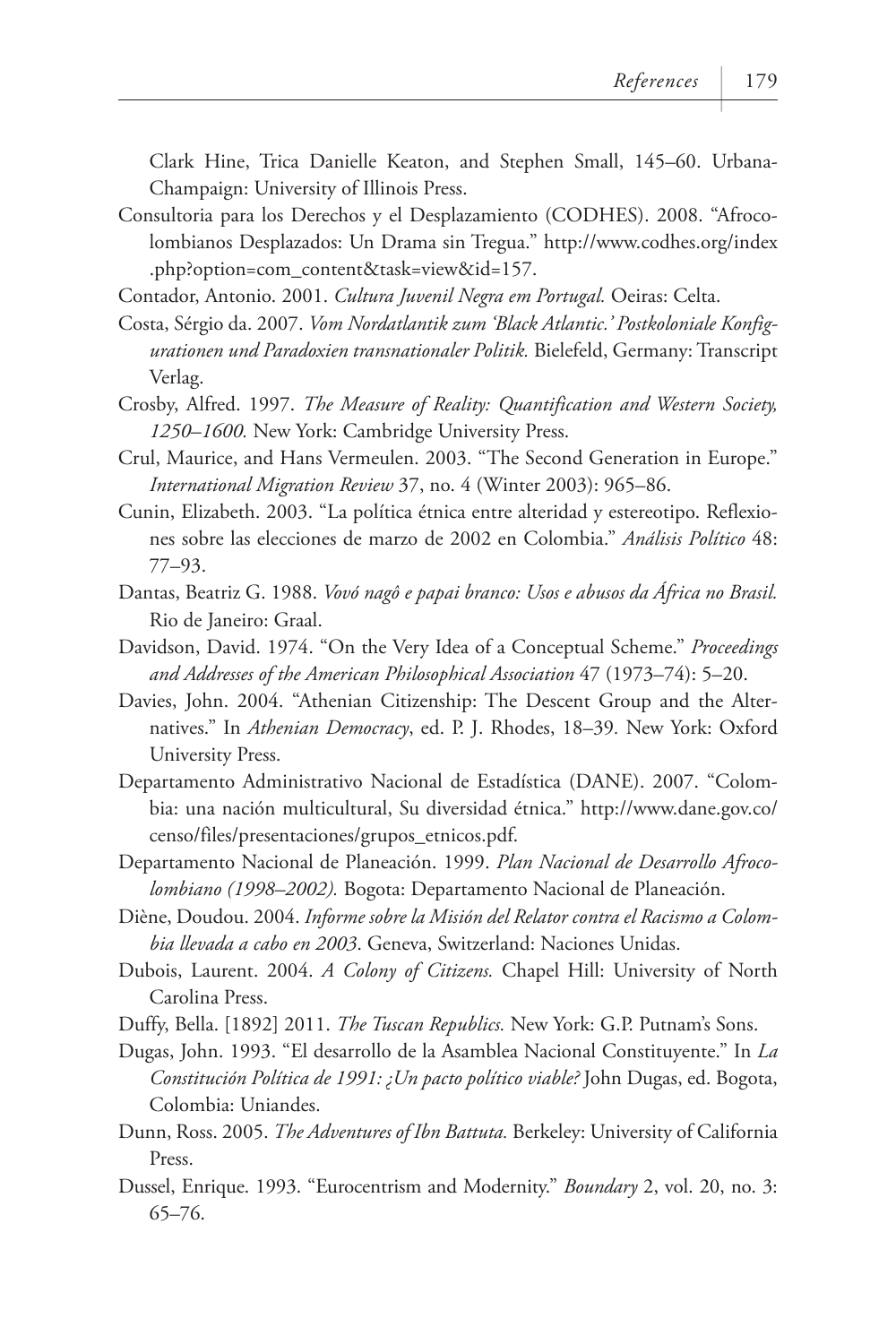- Dworkin, Ronald. 1978. *Taking Rights Seriously.* Cambridge, MA: Harvard University Press.
- Eaton, Martin. 2001. "Lusophone-African Insertion in Portugal's Dual Labour Market." *IJIS* 14, no. 3: 157–67.
- Echchaibi, Nabil. 2001. "We Are French Too: Radio, Music and the Articulation of Difference among Young North Africans in France." *International Communication Gazette* 63, no. 4: 295–310.
- Elias, Norbert. 2000. *The Civilizing Process.* Hoboken, NJ: Wiley-Blackwell.
- Ellis, John, and G. R. Stanton. 1968. "Factional Conflict and Solon's Reforms." *Phoenix* 22, no. 2 (Summer 1968): 95–110.
- Escalante, Aquiles. 1964. *El negro en Colombia.* Bogota: Universidad Nacional de Colombia.

Escobar, Arturo. 2008. *Territories of Difference.* Durham, NC: Duke University Press.

- ———. 2003. "Displacement, Development, and Modernity in the Colombian Pacific." *International Social Science Journal* 55, no. 175: 157–67.
- Eze, Emmanuel Chukwudi, ed. 2008. *Race and the Enlightenment: A Reader.* Hoboken, NJ: Wiley-Blackwell.
- Fanon, Frantz. 1967. *Black Skin, White Masks: The Experiences of a Black Man in a White World.* New York: Grove Press.
	- ———. 1970. *Toward the African Revolution*. London: Penguin Books.
- Faoro, Raymundo. [1957] 2001. *Os donos do poder.* Rio de Janeiro: Editora Globo.
- Ferguson, William Scott. 1910. "The Athenian Phratries." *Classical Philology* 5, no. 3 (1910): 257–84.
- Fernandes, Florestan. 2006. *A revolução burguesa no Brasil.* Rio de Janeiro: Globo Editoras.
- Feyerabend, Paul. 2010. *Against Method.* New York: Verso.
- Fikes, Kesha. 2009. *Managing African Portugal.* Durham, NC: Duke University Press.
- Finlay, Robert. 1982. "The Foundation of the Ghetto: Venice, the Jews, and the War of the League of Cambrai." *Proceedings of the American Philosophical Society* 126, no. 2 (April 1982): 140–54.
- Finley, Moses. 1962. "Athenian Demagogues." *Past and Present* 21 (April 1962):  $3 - 24.$
- Fischer, Brodwyn. 2008. *A Poverty of Rights.* Stanford, CA: Stanford University Press.
- Fradique, Teresa. 2003. *Fixar o movimento: Representações da música rap em Portugal.* Lisbon: Publicações Dom Quixote.
- Fraser, Nancy. 1998: "Heterosexism, Misrecognition and Capitalism: A Response to Judith Butler." *New Left Review* 228 (March/April 1998): 140–49.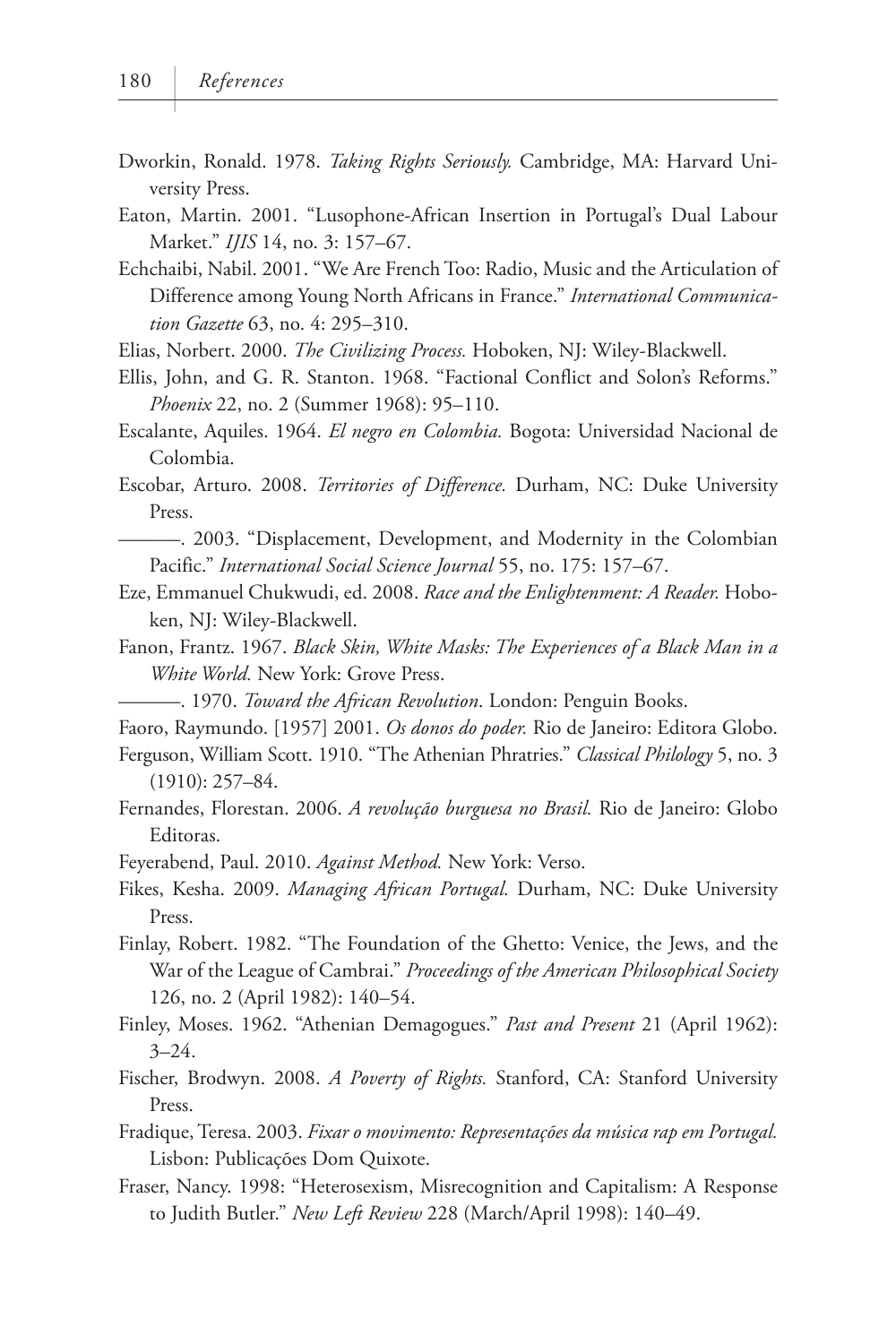Freire, Andre. 2007. "Minority Representation in Portuguese Democracy." *Portuguese Journal of Social Science* 6, no. 3: 193–211.

Freire, Paulo. 1993. *Pedagogy of the Oppressed.* New York: Continuum.

Friedemann, Nina S. de. 1984. "Estudios de negros en la antropología colombiana." In *Un siglo de investigación social: Antropología en Colombia*, ed. J. Arocha and

N. S. de Friedemann, 507–72*.* Bogota: Etno.

- ———. 1991. "La Ley 70 de las Comunidades Negras." *América Negra* 6: 181–235.
- ———. 1993. *La saga del negro. Presencia africana en Colombia*. Bogota, Colombia: Pontificia Universidad Javeriana.
- Frost, Frank. 1969. *Democracy and the Athenians.* New York: John Wiley and Sons. Gadamer, Hans Georg. 1994. *Truth and Method.* London: Sheed and Ward.
- Gafaiti, Hafid. 2003. "Nationalism, Colonialism, and Ethnic Discourse on the Construction of French Identity." In *French Civilization and Its Discontents*, ed. Tyler Stovall and Georges van den Abbeele, 189–212. Lanham, MD: Lexington Books.
- Garfinkel, Harold. 1967. *Studies in Ethnomethodology.* Upper Saddle River, NJ: Prentice Hall.
- Gaspar, Tania, and Margarida Matos-Gaspar. 2009. "Adolescent's Lifestyles, Ethnicity and Socioeconomic Status in Portugal." *Cognition, Brain, Behavior* 13 (2009): 49–57.
- Gellner, Ernest. 1968. *Words and Things.* New York: Penguin Books.
- George, Alexander, and Andrew Bennett. 2005. *Case Studies and Theory Development.* Cambridge, MA: MIT Press.
- Gerring, John. 2001. *Social Science Methodology.* New York: Cambridge University Press.
	- ———. 2007. *Case Study Research: Principles and Practices.* New York: Cambridge University Press.
- Giddens, Anthony. 1986. *The Constitution of Society: Outline of the Theory of Structuration.* Berkeley: University of California Press.
- Giry, Stephanie. 2006. "France and Its Muslims." *Foreign Affairs* 85, no. 5 (September/October 2006): 87–104.
- Giupponi, M. Belén Olmos. 2010. "La protección de las comunidades afrodescendientes en el sistema interamericano: Reflexiones a la luz del caso de las comunidades de Jiguamiandó y de Curbaradó." *Revista Electronica Iberoamericana* 2, no. 4 (2010): 61–97.
- Glick, Leonard. 1999. *Abraham's Heirs: Jews and Christians in Medieval Europe.* Syracuse, NY: Syracuse University Press.
- Gnerre, Maurizzio. 1991. *Linguagem, escrita e poder.* Sao Paulo: Martins.
- Goldstein, Leon. 1983. "Toward a Logic of Historical Constitution." In *Epistemology, Methodology, and the Social Sciences*, eds. Robert Cohen and Marx Wartofsky, 19–52. Boston: Boston University.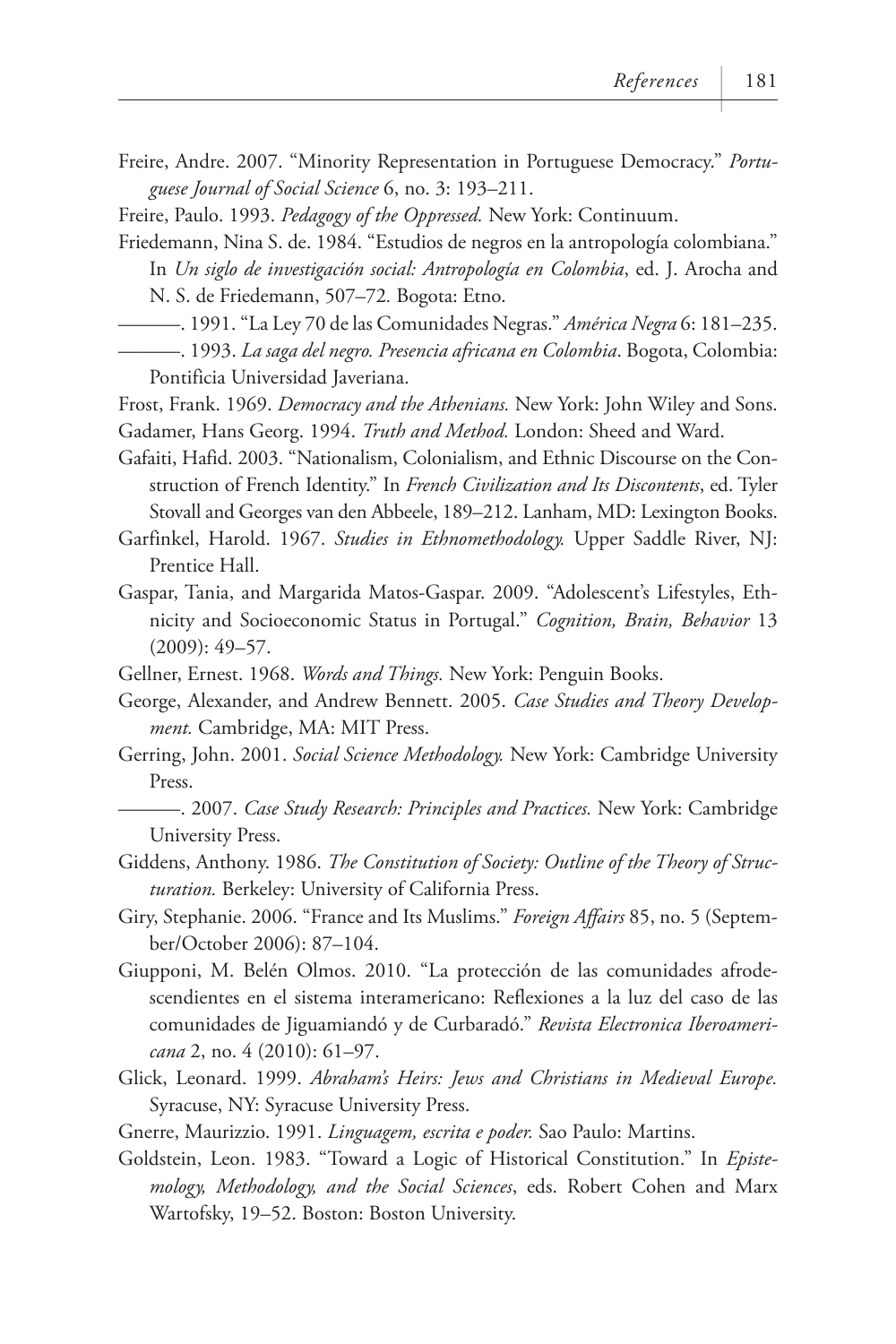- González, Felipe. 2004. *Informe: Sistema judicial y racismo contra afrodescendientes*. Santiago de Chile: CEJA.
- Gordon, Edmund T. 1998. *Disparate Diasporas: Identity and Politics in an African-Nicaraguan Community*. Austin: University of Texas Press.
- Gordon, Paul. 1982. *Fortress Europe? The Meaning of 1992.* London: Runnymede Trust.
- Gouschin, Valerij. 1999. "Pisistratus' Leadership in Athenaion Politeia 13.4 and the Establishment of the Tyranny of 561/560 b.c." *The Classical Quarterly* 49, no. 1 (1999): 14–23.
- Gramsci, Antonio. 1999. *Prison Notebooks.* New York: Columbia University Press.
- Grueso Castelblanco, Libia Rosario. 2007. *Documento Propuesta para la Formulación del Plan Integral de Largo Plazo Población Negra/Afrocolombiana, Palenquera y Raizal 2007–2019*. Bogota, Colombia: DNP.

———. 2000. "El proceso organizativo de comunidades negras en el pacífico surcolombiano." Master's thesis, Pontificia Universidad Javeriana, Colombia.

- Grueso Castelblanco, Libia Rosario, Arturo Escobar, and Carlos Rosero. 1998. "The Process of Black Community Organization in the Southern Pacific Coast Region of Colombia." In *Cultures of Politics, Politics of Culture: Re-Visioning Latin American Social Movements*, eds. Arturo Escobar and Sonia Alvarez. Boulder, CO: Westview Press.
- Habermas, Jürgen. 1985. *The Theory of Communicative Action*. Vol. 2, *Lifeworld and System: A Critique of Functionalist Reason.* New York: Beacon Press.
- ———. 1988. *On the Logic of Social Sciences.* Cambridge, MA: MIT Press.
- ———. 1998. *Between Facts and Norms.* Cambridge, MA: MIT Press.
- Hall, Stuart. 1979. "Culture, the Media, and the Ideological Effect." In *Mass Communication and Society*, ed. James Curran et al. Beverly Hills, CA: Sage Publications.
- Hansen, Mogens Herman. 1991. *The Athenian Democracy in the Age of Demosthenes.* Oxford: Blackwell Press.

———, ed. 1993. *The Ancient Greek City-State.* Acts of the Copenhagen Polis Centre 1. Det Kongelige Danske Videnskabernes Selskab. Copenhagen: Historiskfilosofiske Meddelelser, 72.

———, ed. 1996. *Introduction to an Inventory of Poleis.* Acts of the Copenhagen Polis Centre 3. Det Kongelige Danske Videnskabernes Selskab. Copenhagen: Historisk-filosofiske Meddelelser, 74.

- Haraway, Donna. 1988. "Situated Knowledges: The Science Question in Feminism and the Privilege of Partial Perspective." *Feminist Studies* 14, no. 3 (Autumn 1988): 575–99.
- Harding, Sandra. 1991*. Whose Science? Whose Knowledge?* Ithaca, NY: Cornell University Press.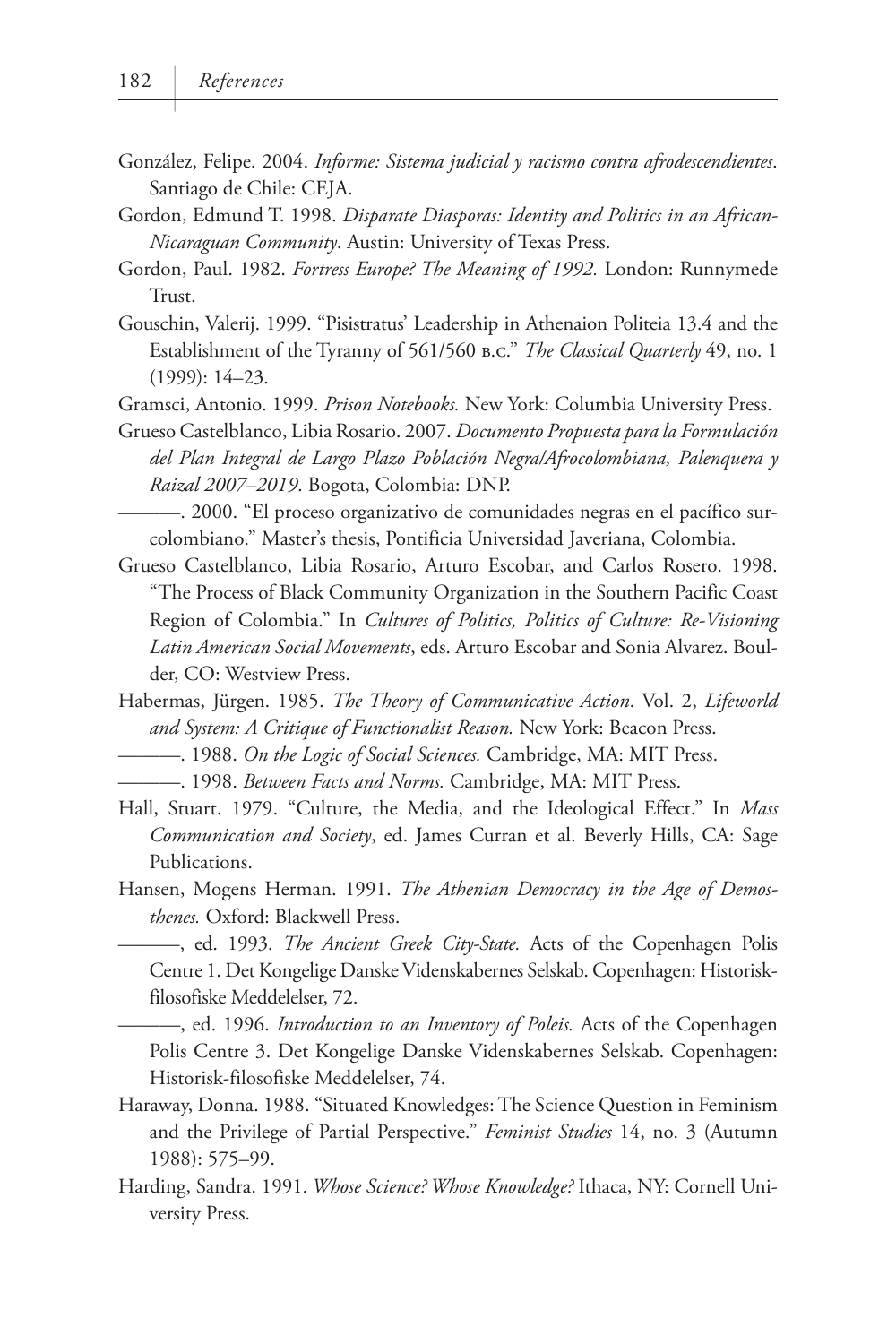- Hark, Michel ter. 2003. "Searching for the Searchlight Theory: From Karl Popper to Otto Selz." *Journal of the History of Ideas* 64, no. 3 (July 2003): 465–87.
	- ———. 2004. *Popper, Otto Selz, and the Rise of Evolutionary Epistemology.* Cambridge: Cambridge University Press.
- Harris, Cheryl. 1993. "Whiteness as Property." *Harvard Law Review* 106: 276–91.
- Harris, Edward M. 2002. "Edward E. Cohen, 'The Athenian Nation.' " *American Historical Review* 107, no. 3 (June 2002): 919–20.
- Hegel, Georg Wilhem Friedrich. 1979. *Phenomenology of Spirit.* New York: Oxford University Press.
- Hempel, Carl. 1966. *Philosophy of Natural Science.* New Jersey: Prentice Hall.
- Hillel, Soifer, and Matthias vom Hau. 2008. "Unpacking the Strength of the State: The Utility of State Infrastructural Power." *Studies in Comparative International Development* 43, no. 3–4 (2008): 219–30.
- Hine, Darlene Clark, Trica Danielle Keaton, and Stephen Small, eds. 2009. *Black Europe and the African Diaspora.* Urbana-Champaign: University of Illinois Press.
- Hirsch, Fred. 1976. *Social Limits to Growth.* Cambridge, MA: Harvard University Press.
- Hobsbawm, Eric. 2003. *Nations and Nationalism since 1780.* New York: Cambridge University Press.
- Hoffmann, Odile. 2002. "Collective Memory and Ethnic Identities in the Colombian Pacific." *Journal of Latin American Anthropology* 7, no. 2: 118–39.
- Hogan, Dennis. P., and David L. Featherman. 1977. Racial stratification and socioeconomic change in the American North and South. *American Journal of Sociology* 83, no. 1: 100–26.
- Holston, James. 2008. *Insurgent Citizenship.* Princeton, NJ: Princeton University Press.
- Holston, James, and Arjun Appadurai. 1996. "Cities and Citizenship." *Public Culture* 8 (1996): 187–204.
- Holston, James, and Teresa Caldeira. 1998. "Democracy, Law, and Violence: Disjunctions of Brazilian Citizenship." In *Fault Lines of Democracy in Post-Transition Latin America*, eds. Felipe Agüero and Jeffrey Stark, 263–96. Miami: North-South Center Press.
- Holt, Thomas C. 1992. *The Problem of Freedom.* Baltimore: Johns Hopkins University Press.
- Hooker, Juliet. 2005. "Indigenous Inclusion/Black Exclusion: Race, Ethnicity and Multicultural Citizenship in Latin America." *Journal of Latin American Studies* 37, no. 2 (May): 285–310.
- Hopenhayn, Martín. 2001. *Discriminación étnico-racial y xenofobia en América Latina y el Caribe*. Santiago de Chile: ECLAC.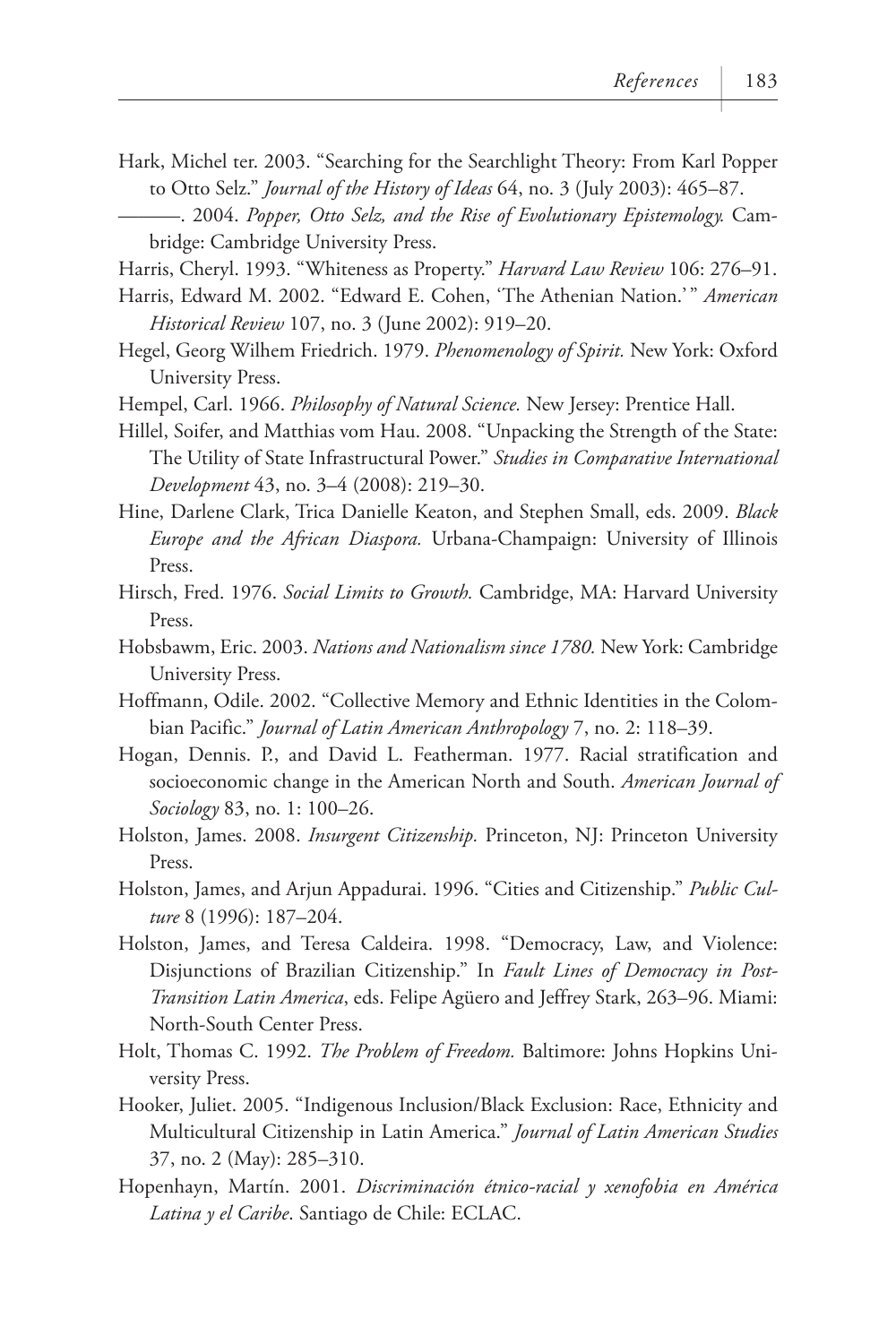- Horkheimer, Max, and Theodor W. Adorno. [1944] 1997. *Dialectic of Enlightenment.* London: Verso.
- Hortas, Maria João. 2008. "Territories of Integration: The Children of Immigrants in the Schools of the Metropolitan Area of Lisbon." *Intercultural Education* 19, no. 5 (October 2008): 421–33.
- Instituto Brasileiro de Geografia e Estatística. 2010. "2010 Municipal Social Indicators: Incidence of Poverty Is Higher in Medium Size Municipalities." http://www.ibge.gov.br/english/presidencia/noticias/noticia\_visualiza.php?id \_noticia=2019&id\_pagina=1.
- Inter-American Dialogue. 2004. *Race Report: Constitutional Provisions and Legal Actions Related to Discrimination and Afro-Descendant Populations in Latin America.* Washington, D.C.: Inter-American Dialogue.
- Isin, Engin. 2000. *Democracy, Citizenship, and the Global City.* New York: Routledge. ———. 2008. *Recasting the Social in Citizenship.* Toronto: University of Toronto Press.
- Jaher, Frederic Cople. 2002. *The Jews and the Nation*. Princeton, NJ: Princeton University Press.
- James, C.L.R. 1938. *The Black Jacobins.* London: Secker and Warburg.
- John, Edson de Oliveira Nunes, and Thomas E. Bogenschild, eds. 1987. *State and Society in Brazil: Continuity and Change*, 307–35*.* Boulder, CO: Westview Press.
- Jones, Emma, and John Gaventa. 2002. *Concepts of Citizenship: A Review.* Sussex, UK: IDS Publications.
- Jones, Nicholas. 1999. *The Associations of Classical Athens.* New York: Oxford University Press.
- Keaton, Trica Danielle. 2009. " 'Black (American) Paris' and the French Outer-Cities: The Race Question and Questioning Solidarity." In *Black Europe and the African Diaspora*, ed. Darlene Clark Hine, Trica Danielle Keaton, and Stephen Small, 95–118. Urbana-Champaign: University of Illinois Press.
- Kim, Keechang. 2004. *Aliens in Medieval Law.* Cambridge: Cambridge University Press.
- Kirkendall, Andrew. 2002. *Classmates: Male Student Culture and the Making of a Political Class in Nineteenth-Century Brazil*. Omaha: University of Nebraska Press.
- Kiwan, Nadia. 2007. "Equal Opportunities and Republican Revival: Post-Migrant Politics in Contemporary France." *International Journal of Francophone Studies* 10, nos. 1–2: 157–72.
- Knight, Franklin W. 1990. *The Caribbean: The Genesis of a Fragmented Nationalism.* New York: Oxford University Press.
- Kohli, Atul. 2004. *State-Directed Development.* New York: Cambridge University Press.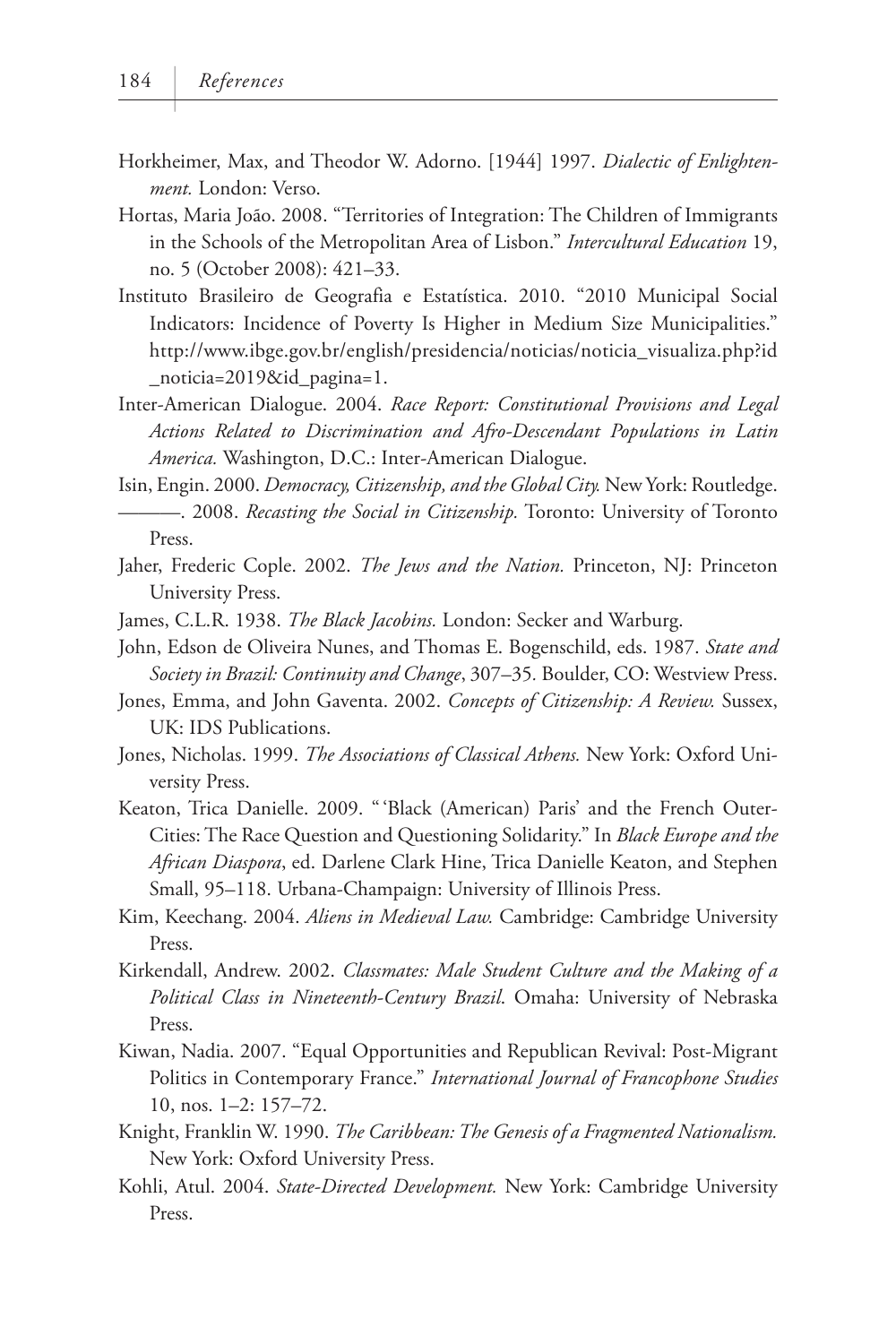- Kriesi, Hanspeter. 2008. *Direct Democratic Choice: The Swiss Experience*. Lanham: Lexington.
- Kuhn, Thomas. 1996. *The Structure of Scientific Revolutions.* Chicago: University of Chicago Press.
- Kymlicka, Will. 2007. *Multicultural Odysseys: Navigating the New International Politics of Diversity*. New York: Oxford University Press.
- Laachir, Karima. 2007. "France's 'Ethnic' Minorities and the Question of Exclusion." *Mediterranean Politics* 12, no. 1 (March 2007): 99–105.
- Lakoff, George. 2009. *The Political Mind.* New York: Penguin.
- Lambert, Stephen. 1993. *The Phratries of Athens.* Ann Arbor: University of Michigan Press.
- Lander, Edgardo. 2002. "Eurocentrism, Modern Knowledges, and the 'Natural' Order of Global Capital." *Nepantla* 3, no. 2 (2002): 245–68.
- Lasso, Marixa. 2007. *Myths of harmony. Race and Republicanism during the Age of Revolution, Colombia,1795–1831*. Pittsburgh, PA: University of Pittsburgh Press.
- Latour, Bruno, Steve Woolgar, and Jonas Salk. 1986. *Laboratory Life.* Princeton, NJ: Princeton University Press.
- Lefebvre, Edwige Liliane. 2003. "Republicanism and Universalism: Factors of Inclusion and Exclusion in the French Concept of Citizenship." *Citizenship Studies* 7, no. 1 (2003): 15–36.
- Lennox, Corinne. 2006. *The Changing International Protection Regimes for Minorities and Indigenous Peoples: Experiences from Latin America and Africa*. London: London School of Economics and Political Science.
- Leonard, Yves. 2000. "A idea colonial: Olhares cruzados." In *História da Expansão Portuguêsa*, ed. Francisco Bethencourt and Kirti Chaudhuri, 4:521–50. Navarra: Temas e Debates.
- Lesser, Jeffrey. 1999. *Negotiating National Identity.* Durham, NC: Duke University Press.
- Lieberman, Robert. 2005. *Shaping Race Policy.* Princeton, NJ: Princeton University Press.
- Little, Daniel. 1998. *Microfoundations, Methods, and Causation.* New Brunswick, NJ: Transaction Publishers.
- Livy. 2002. *The Early History of Rome.* London: Penguin Classics.
- Lozès, Patrick. 2007. *Nous, les Noirs de France.* Paris: Éditions Danger Public.
- ———. 2009. *Les Noirs sont-ils des Français à part entière?* Paris: Éditions Larousse.
- Luhmann, Niklas. 1996. *Social Systems.* Stanford, CA: Stanford University Press.

Luxembourg Group of Remittances. 2006. *Remittances in the Portuguese Balance of Payments.* Lisbon: Banco de Portugal, available online: www.imf.org/external/ np/sta/bop/2006/luxgrp/pdf/portug.pdf.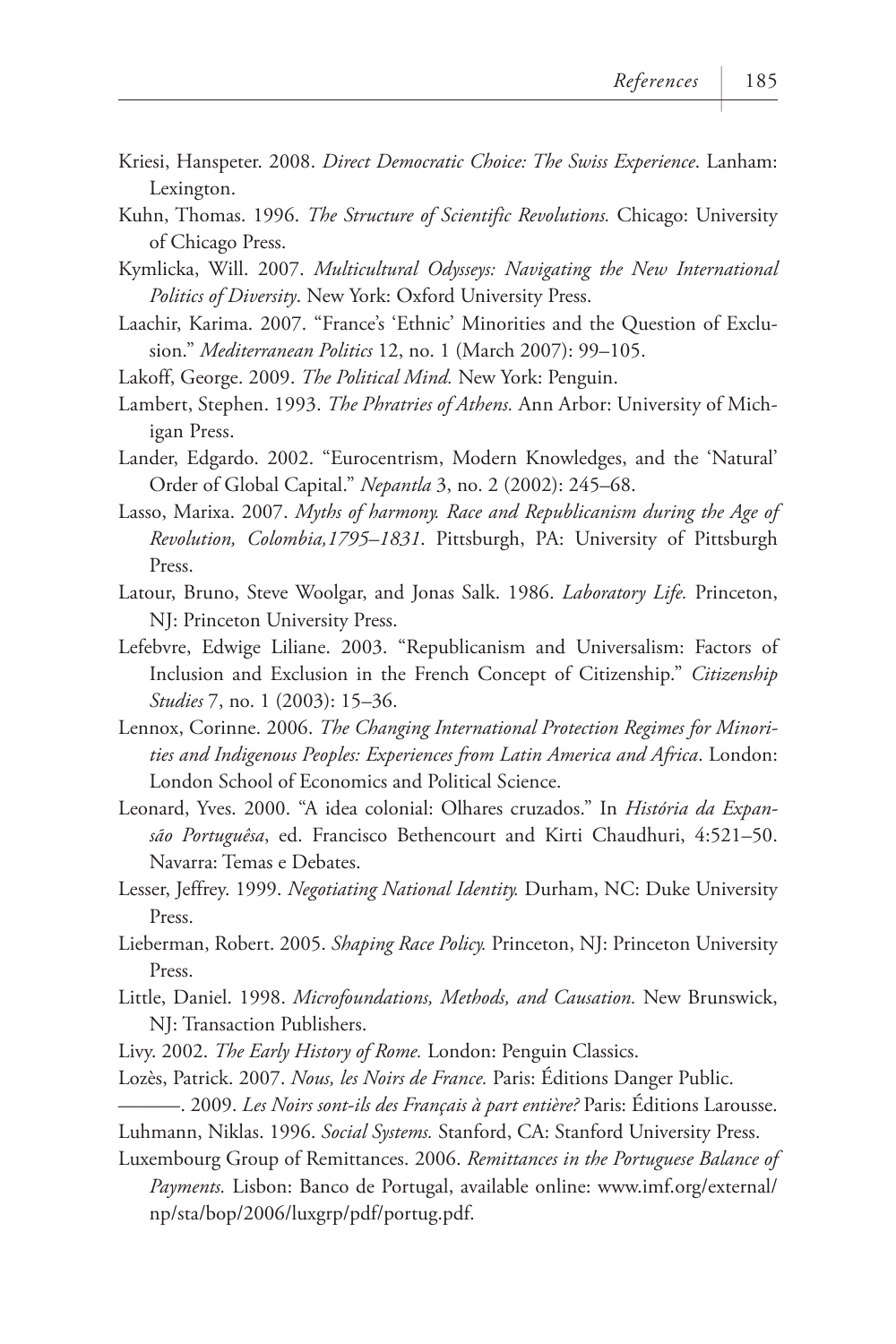- Lynch, Dennis O. 1981. *Legal Roles in Colombia: Studies of Law in Social Change and Development*. Uppsala and New York: Scandinavian Institute of African Studies and International Center for Law in Development.
- Machado, Fernando Luis, Ana Raquel Matias, and Sofia Leal. 2005. "Desigualdades sociais e diferencas culturais: Os resultados escolares dos filhos de imigrantes africanos." *Análise Social* 40, no. 3 (2005) (No. 176): 695–714.
- Mackenney, Richard. 1989. *The City State, 1500–1700.* Atlantic Highlands, NJ: Humanities Press International.
- Mahoney, James, and Dietrich Rueschemeyer. 2003. *Comparative Historical Analysis in the Social Sciences.* New York: Cambridge University Press.
- Mander, John. 1969. *The Unrevolutionary Society.* New York: Knopf.
- Mansbridge, Jane. 1980. *Beyond Adversary Democracy*. New York: Basic Books.
- Manville, Philip Brook. 1997. *The Origins of Citizenship in Ancient Athens.* Princeton, NJ: Princeton University Press.
- Marcuse, Herbert. 1955. *Reason and Revolution.* New York: Humanities Press. ———. 1960. *Reason and Revolution.* Boston: Beacon Press.
- Marques, Margarida, Maria Joao Valente Rosa, and Joana Lopes Martins. 2007. "School and Diversity in a Weak State: The Portuguese Case." *Journal of Ethnic and Migration Studies* 33, no. 7 (September 2007): 1145–68.
- Martínez Cobo, José. 1986. *Study of the Problem of Discrimination against Indigenous Populations.* New York: United Nations.
- Marshall, T. H. [1950] 1992. *Citizenship and Social Class.* London: Pluto Press.
- Marx, Karl. [1841–42] 1971. "Kritik der Hegelschen Staatsphilosophie." In *Die Fruehschriften*, 20–149*.* Stuttgart: Alfred Kroener Verlag.
- Marx, Karl, and Friedrich Engels. [1848] 1998. *The Communist Manifesto.* London: Verso.
- Matta, Roberto da. 1987. "The Quest for Citizenship in a Relational Universe." In *State and Society in Brazil*, ed. John Wirth, Edson de Oliveira Nunes, and Thomas Bogenschild, 307–35. Boulder, CO: Westview Press.
- Maya, Adriana, ed. 1998. *Geografía Humana de Colombia. Tomo VI. Los afrocolombianos*. Bogota: Instituto Colombiano de Cultura Hispánica.
- Means, Robert. 1973. "Codification in Latin America." *Texas Law Review* 52, no. 1: 18–42.
- Medina, Carlos A. 2002. "Oferta laboral en Colombia de acuerdo al color de la piel." *Documento Cede.* Bogota, Colombia: Universidad de los Andes.
- Mehta, Uday Singh. 1999. *Liberalism and Empire.* Chicago: University of Chicago Press.
- Mignolo, Walter. 2008. "The Geopolitics of Knowledge and the Colonial Difference." In *Coloniality at Large*, ed. Mabel Moraña, Enrique Dussel, and Carlos A. Jáuregui, 225–58. Durham, NC: Duke University Press.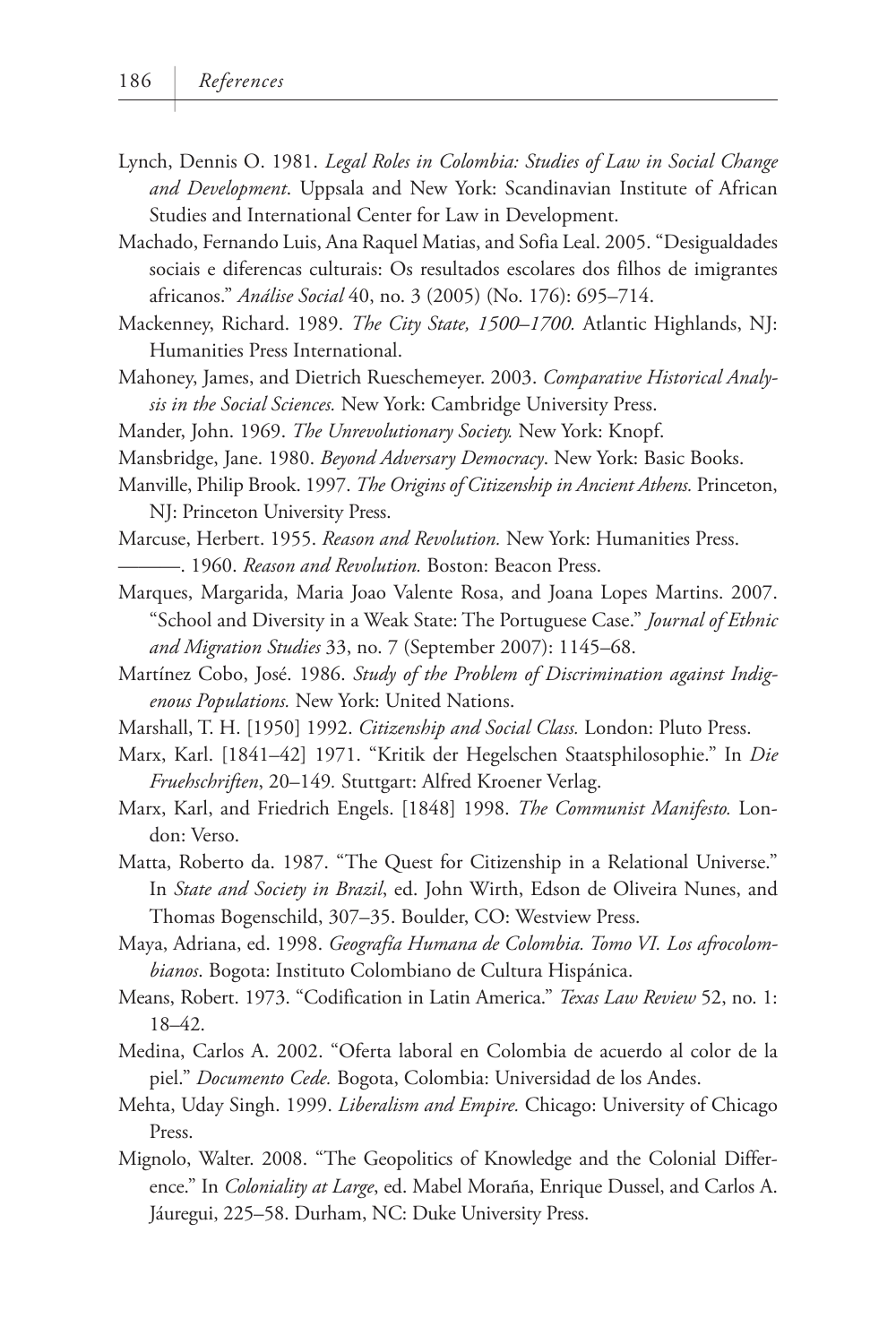Miliband, Ralph. 1969. *The State in Capitalist Society.* New York: Merlin Press.

- Millar, Fergus. 1998. *The Crowd in Rome in the Late Republic.* Ann Arbor: University of Michigan Press.
- Miller, M. Grace. 2004. *The Rise and Fall of the Cosmic Race. The Cult of Mestizaje in Latin America.* University of Texas Press.
- Millot, Lorraine. 2005. "Hélène Carrère d'Encausse dérape à la télévision." *Libération*, November 15.
- Ministerio del Interior de Colombia. 1998. *Las comunidades negras. Nuevos espacios para la democracia participativa*. Bogota: Presidencia de la República.
- Minority Rights Group International. 1995. *No Longer Invisible: Afro-Latin Americans Today*. London: Minority Rights Group International.
- Mockus, Antanus. 2009. "Policy Innovation and the Culture of Citizenship: Tapping the Moral Resources of a Metropolitan Population." *Hertie School of Governance Working Papers*, no. 38 (February 2009): 125–67. Available at www.hertie-school.org/binaries/addon/1056\_publicspaces.pdf.
- Moraña, Mabel, Enrique Dussel, and Carlos A. Jáuregui, eds. 2008. *Coloniality at Large.* Durham, NC: Duke University Press.
- Moreno, Francisco Jose. 1969. *Legitimacy and Stability in Latin America*. New York: New York University Press.
- Morley, David, and Kuan-Hsing Chen, eds. 1997. *Stuart Hall.*New York: Routledge.
- Mosquera, Juan de Dios. 2000. *Racismo y Discriminación Racial en Colombia*. Bogota: Publicación institucional del Movimiento Nacional Cimarrón.
- Motterlini, Matteo, ed. 1999. *For and Against Method.* Chicago: University of Chicago Press.
- Mouritsen, Henrik. 2001. Plebs *and Politics in the Late Roman Republic.* Cambridge: Cambridge University Press.
- Moynihan, Daniel P., and C. S. Schelling, eds. 1969. *On Understanding Poverty; Perspectives from the Social Sciences.* New York: Basic Books.
- Muñera, Alfonso. 2008. *El Fracaso de la Nacion*. Bogota, Colombia: Planeta.
- Musgrave, Alan. 1993. *Common Sense, Science, and Scepticism.* New York: Cambridge University Press.
- Ndiaye, Pap. 2008*. La condition noire.* Paris: Gallimard.
- Nef, Jorge, and Bernd Reiter. 2009. *The Democratic Challenge: Democratization and De-Democratization in Global Perspective.* New York: Palgrave MacMillan.
- Neves, Marcelo. 1994. "Entre subintegracao e sobreintegracao: A cidadania inexistente." *DADOS* (Rio de Janeiro) 37, no. 2: 253–76.
	- ———. June 2001. "From the Autopoesis to the Allopoesis of Law." *Journal of Law and Society* 28, no. 2: 242–64.
- Ober, Josiah. 1989. *Mass and Elite in Democratic Athens.* Princeton, NJ: Princeton University Press.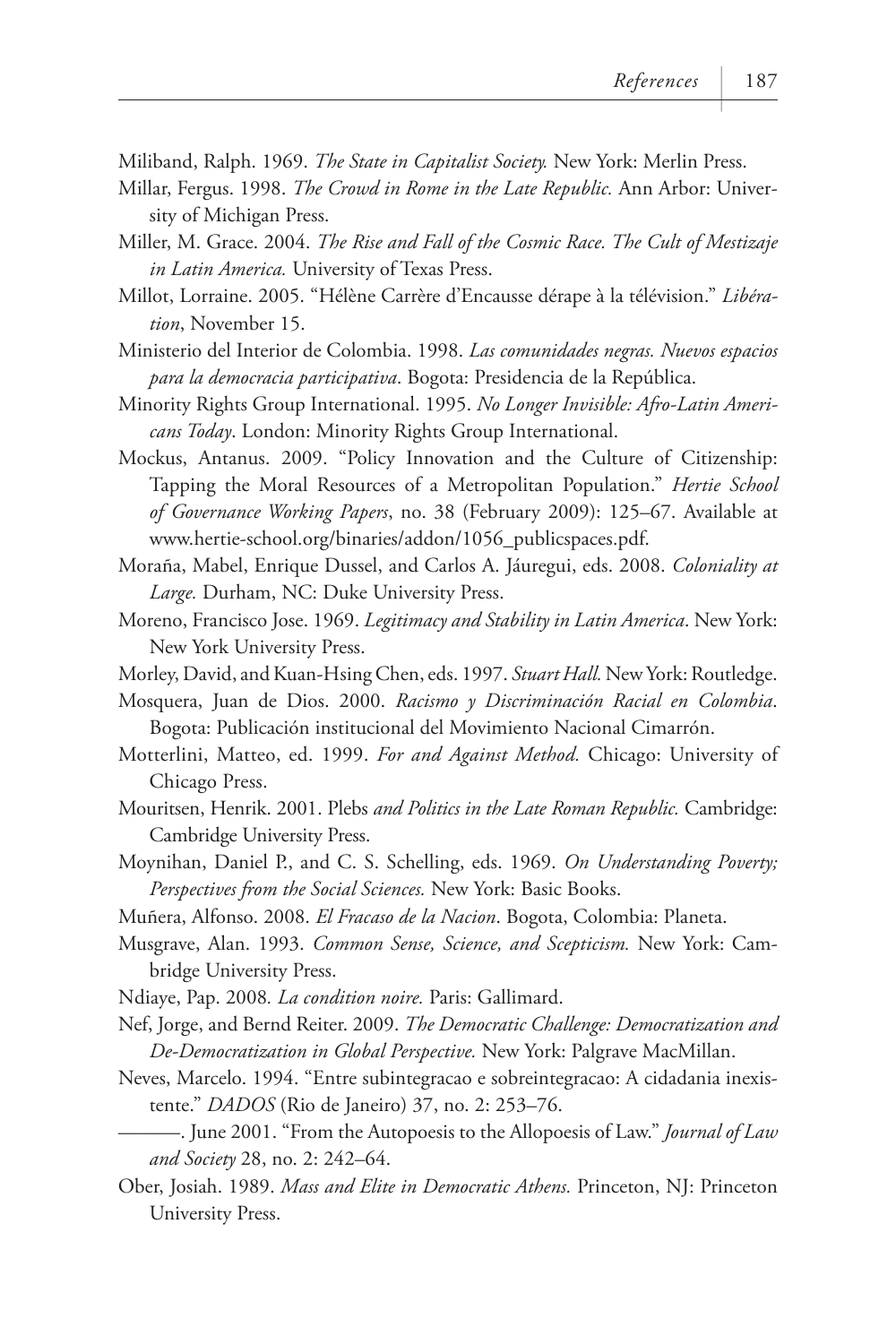- Ober, Josiah, and Charles Hendrick, eds. 1996. *Demokratia.* Princeton, NJ: Princeton University Press.
- Oberti, Marco. 2008. "The French Republican Model of Integration: The Theory of Cohesion and the Practice of Exclusion." *New Directions for Youth Development* 119 (Fall 2008): 55–74.
- Observatory on Racial Discrimination. 2008. *Racial Discrimination and Human Rights in Colombia. A Report on the Situation of the Rights of Afro-Colombians.* Bogota, Colombia: Ediciones Uniandes.
- O'Donnell, Guillermo, Jorge Vargas Cullell, and Osvaldo Iazzetta, eds. 2004. *The Quality of Democracy.* Notre Dame, IN: University of Notre Dame Press.
- Oslender, Ulrich. 2002. "The Logic of the River: A Spatial Approach to Ethnic-Territorial Mobilization in the Colombian Pacific Region." *Journal of Latin American Anthropology* 7, no.2: 86–117.
	- ———. 2004. "Fleshing Out the Geographies of Social Movements: Colombia's Pacific Coast Black Communities and the 'Aquatic Space.' " *Political Geography* 23 (2004): 957–85.
- Ostwald, Martin. 1986. *From Popular Sovereignty to the Sovereignty of Law: Law, Society, and Politics in Fifth-Century Athens.* Berkeley: University of California Press.
	- ———. 1996. "Shares and Rights: 'Citizenship' Greek Style and American Style." In *Demokratia*, ed. Josiah Ober and Charles Hendrick, 49–61. Princeton, NJ: Princeton University Press.
- Pardo, Mauricio. 2000. *Acción colectiva, Estado y etnicidad en el Pacífico colombiano.* Bogota, Colombia: Instituto Colombiano de Antropologíae Historia.
- ———. 2002. "Entre la autonomía y la institucionalización: Dilemas del movimiento negro colombiano." *Journal of Latin American Anthropology* 7, no. 2: 60–85.
- Paschel, Tianna S. 2010. "The Right to Difference: Explaining Colombia's Shift from Color-Blindness to the Law of Black Communities." *American Journal of Sociology* 116, no. 3: 729–69.
- Paschel, Tianna, and Mark Q. Sawyer. 2008. "Contesting Politics as Usual: Black Social Movements, Globalization, and Race Policy." *SOULS Interdisciplinary Journal of Black Politics, Society and Culture* 10, no. 3: 197–214.
- Peabody, Sue. 2002*. There Are No Slaves in France.* New York: Oxford University Press.
- Pearce, Jenny. 1990. *Colombia: Inside the Labyrinth.* London: Latin American Bureau.
- Pinheiro, Teresa. 2008. "Emigration, Immigration and Interculturality: The Meaning of the European Year of Intercultural Dialogue in Portugal." *Eurolimes: Journal of the Institute for Euroregional Studies* (Jean Monnet European Centre of Excellence, University of Oradea and University of Debrecen) 6: 63–73.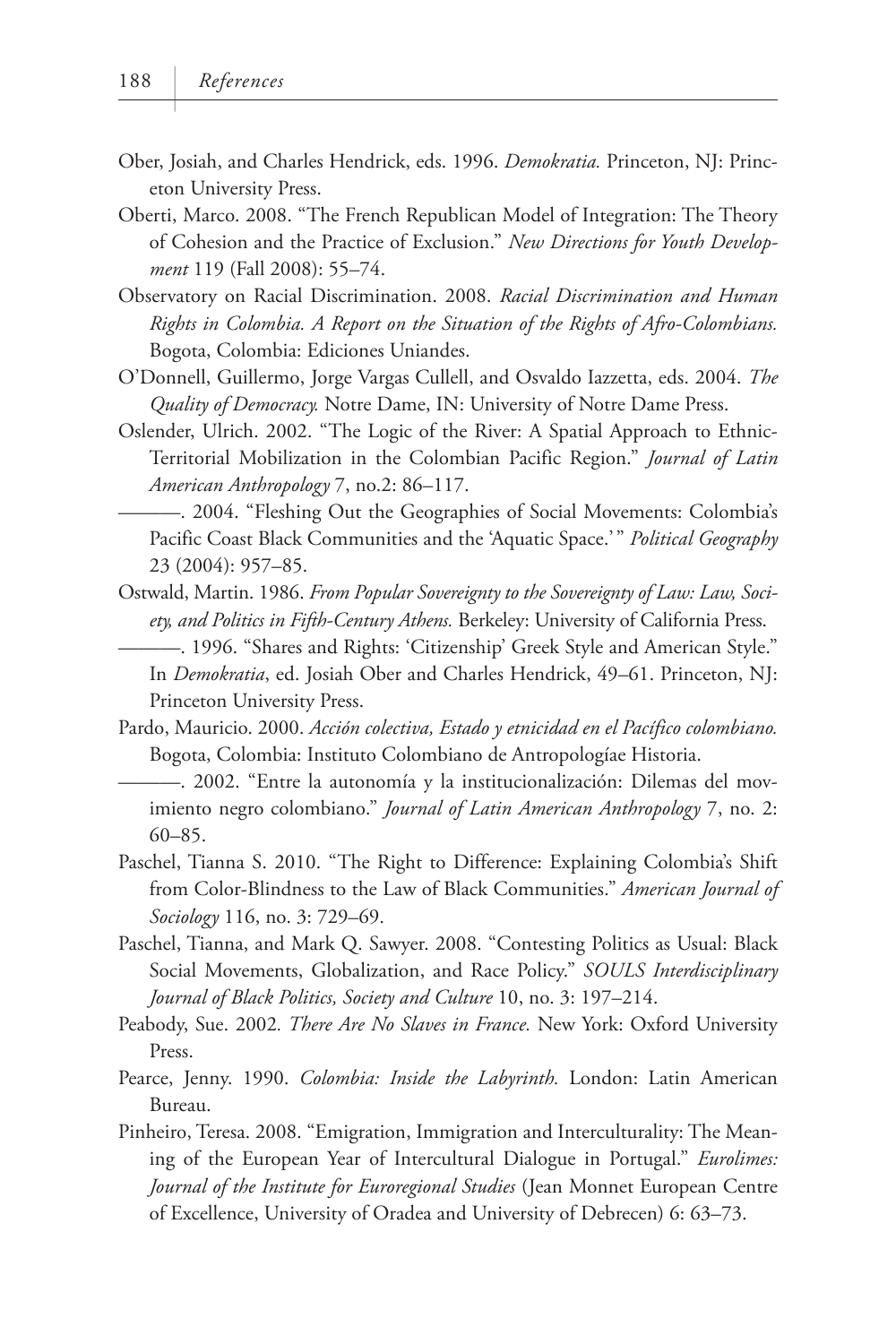- Pires, Rui Pena. 2003. *Migracoes e integracao: Teoria e aplicacoes a sociedade portuguesa.* Oeiras: Celta.
- Plutarch. 1960. *The Rise and Fall of Athens: Nine Greek Lives.* New York: Penguin Classics.
- Pocock, J. G. A. 1973. "Verbalizing a Political Act: Towards a Politics of Speech." *Political Theory* 1, no.1 (February 1973): 27–45.
	- ———. 1975. *The Machiavellian Moment.* Princeton, NJ: Princeton University Press.
	- ———. 1981. "Virtues, Rights, and Manners: A Model for Historians of Political Thought." *Political Theory* 9, no. 3 (August 1981): 353–68.
	- ———. 1995. "The Ideal of Citizenship since Classical Times." In *Theorizing Citizenship*, Ronald Beiner, 29–52. Albany, NY: SUNY Press.
- Polonsky, Antony. 2009. The *Jews in Poland-Lithuania and Russia, 1350 to the Present Day.* Vol. 1, 1350*–*1881. Oxford: Littman Library of Jewish Civilization.
- Popper, Karl. 1974. *Objective Knowledge: An Evolutionary Approach.* New York: Oxford University Press.

———. 2002. *The Logic of Scientific Inquiry.* London: Routledge.

- Portes, Alejandro, and Ruben Rumbaut. 2001. *Legacies: The Story of the Immigrant Second Generation.* New York: Sage Publications.
- Portes, Alejandro, and Min Zhou. 1993. "The New Second Generation: Segmented Assimilation and Its Variants." Annals AAPSS 530 (November 1993): 74–98.
- Portilla, Dario A. 2003. "Mercado Laboral y Discriminacion Racial. Una Aproximación para Cali." *Documento CEDE.* Bogota, Colombia: Universidad de los Andes.

Poulantzas, Nicos. 1968. *State, Power, Socialism.* New York: Verso.

- Putnam, Robert. 1993. *Making Democracy Work.* Princeton, NJ: Princeton University Press.
- Quijano, Anibal. 2008. "Coloniality of Power, Eurocentrism, and Social Classification." In *Coloniality at Large*, ed. Mabel Moraña, Enrique Dussel, and Carlos A. Jáuregui, 181–224. Durham, NC: Duke University Press.
- Ragin, Charles. 2008. *Redesigning Social Inquiry: Fuzzy Sets and Beyond.* Chicago: University of Chicago Press.
- Rancière, Jacques. 2004. *Disagreement: Politics and Philosophy.* Minneapolis: University of Minnesota Press.
	- ———. 2007. *On the Shores of Politics.* New York: Verso.
- Rawls, John. 1999. *A Theory of Justice.* Cambridge, MA: Belknap Harvard Press.
- Reales, Leonardo. 2001. *Prensa, Abolición y Racismo hacia los Afrocolombianos, 1810–1851. (Tesis de Pregrado en Historia).* Bogota, Colombia: Universidad de los Andes.
	- ———. 2005. *Racismo y Exclusión Socio-Racial en Colombia. (Tesis de Maestría en*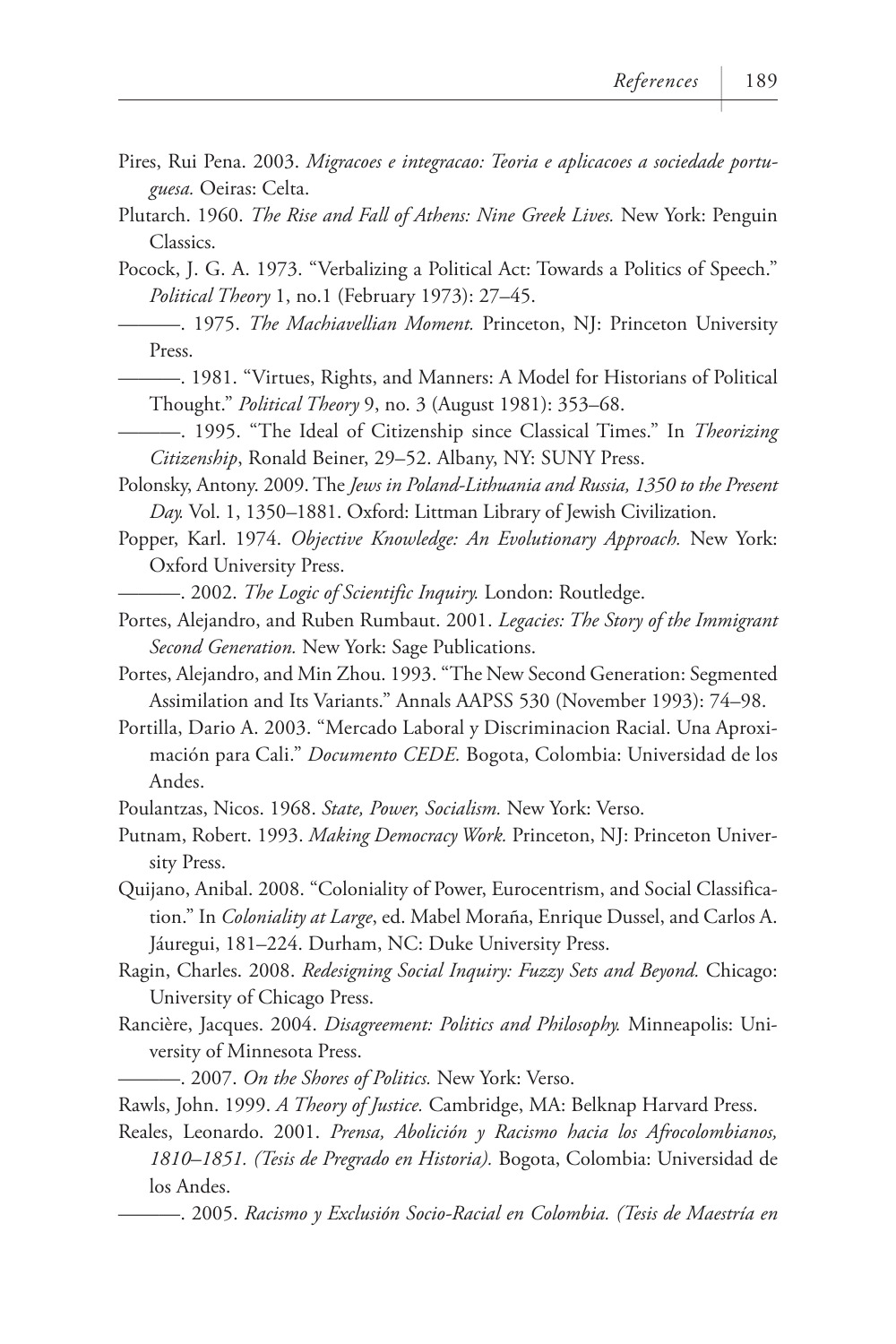*Análisis de Problemas Políticos, Económicos e Internacionales Contemporáneos).* Bogota: Universidad Externado de Colombia / IAED.

- Reis, Elisa. 1990. "Oppressão burocratica: O ponto de vista do cidadão." *Estudos Historicos* (Rio de Janeiro) 3, no. 6 (1990): 161–79.
- Reiter, Bernd. 2006. "The Hermeneutic Foundations of Qualitative Research." *Qualitative Methods* (Fall 2006): 18–24.
	- ———. 2008. "The Perils of Empire: Nationhood and Citizenship in Portugal." *Citizenship Studies* 12, no. 4 (August 2008): 397–412.
		- ———. 2009. *Negotiating Democracy in Brazil.* Boulder, CO: New Forum Press.
	- ———. 2010. "Whiteness as Capital: Constructing Inclusion and Defending Privilege." In *Brazil's New Racial Politics*, eds. Bernd Reiter and Gladys Mitchell, 19–34. Boulder, CO: Lynne Rienner Publishers.
	- ———. 2012. "Framing Non-Whites and Producing Second-Class Citizens in France and Portugal." *Journal of Ethnic and Migration Studies* 38, no. 7: 1067–84.
- Reiter, Bernd, and Kimberly Eison Simmons, eds. 2012. *Afro-Descendants, Identity, and the Struggle for Development in the Americas*. East Lansing: Michigan State University Press.
- Restrepo, Eduardo. 2004. "Ethnicization of Blackness in Colombia: Toward De-Racializing Theoretical and Political Imagination." *Cultural Studies* 18: 698–715.
- Rhodes, Peter J., ed. 2004. *Athenian Democracy.* New York: Oxford University Press.
- Rihil, T. E. 1995. "Democracy Denied: Why Ephialtes Attacked the Areopagus." *Journal of Hellenic Studies* 115 (1995): 87–98.
- Rodríguez, Encarnación Gutiérrez, Manuela Boatcă, and Sérgio Costa, eds. 2010. *Decolonizing European Sociology.* Farnham, UK: Ashgate.
- Rodríguez Garavito, César, Tatiana Alfonso Sierra, and Isabel Cavelier Adarve. 2008. *The Right Not to Be Discriminated Against: The First Report on Racial Discrimination and the Rights of the Afro-Colombian Population.* Bogota, Colombia: Universidad Los Andes.
- Roediger, David. 1999. *The Wages of Whiteness.* London: Verso.
- Roldán, Roque, and Enrique Sánchez. 2002. *Titulación de los territorios comunales afrocolombianos e indígenas en la Costa Pacífica de Colombia*. Washington, DC: Banco Mundial, Ministerio del Medio Ambiente de Colombia.
- Romero, Mario. 1998. "Familia afrocolombiana y construcción territorial en el Pacífico Sur." *Geografía Humana de Colombia. Tomo VI. Los afrocolombianos*, ed. Adriana Maya, Bogota: Instituto Colombiano de Cultura Hispánica.
- Rosanvallon, Pierre. 1992. *Le sacre du citoyen.* Paris: Gallimard.
- Rosello, Mireille. 2001. *Postcolonial Hospitality: The Immigrant as Guest.* Stanford, CA: Stanford University Press.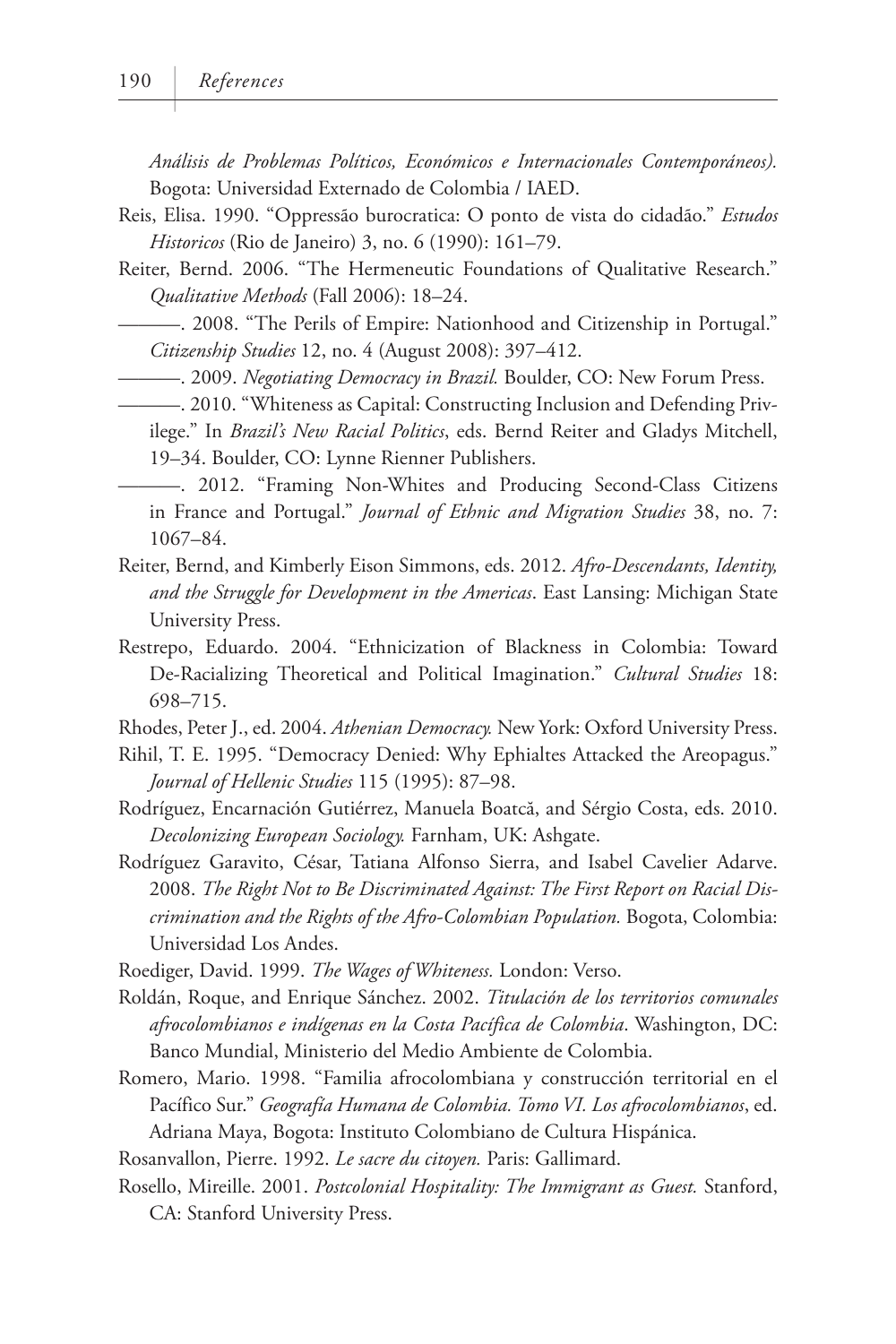Rousseau, Jean Jaques. 1762. *The Social Contract*. http://www.constitution.org/jjr/ socon.htm.

Ruggie, John Gerard. 1998. *Constructing the World Polity.* New York: Routledge.

Sabatier, Colette. 2007. "Ethnic and National Identity among Second-Generation Immigrant Adolescents in France: The Role of Social Context and Family." *Journal of Adolescence* 31: 185–205.

Sandel, Michael. 1998. *Democracy's Discontent.* New York: Belknap.

Sánchez, Enrique, Roque Roldán, and María Fernanda Sánchez. 1993. *Los pueblos indígenas y negros en la Constitución Política de Colombia de 1991*. Bogota, Colombia: Disloque editores.

Sanchez, Margarita, and Maurice Bryan. 2003. *Afro-descendants, Discrimination and Economic Exclusion in Latin America.* London: MRGI.

Sarlemijn, Andries. 1971. *Hegelsche Dialektik.* Berlin: Walter de Gruyter Verlag.

Sartre, Jean-Paul. 1994. *Being and Nothingness.* New York: Gramercy.

Sayer, Andrew. 2010. *Method in Social Science.* London: Routledge.

Schiller, Bradley R. 1970. "Stratified Opportunities: The Essence of the 'Vicious Circle.' " *American Journal of Sociology* 76, no. 3: 426–442.

Scullard, H. H. 1982. *From the Gracchi to Nero: A History of Rome from 133 bc to ad 68*. London: Routledge.

- Sealey, Raphael. 1964. "Ephialtes." *Classical Philology* 59, no. 1 (January 1964): 11–22.
- Searle, John. 1997. *The Construction of Social Reality*. New York: Free Press.
- Sen, Amartya. 1992. *Inequality Reexamined.* Cambridge, MA: Harvard University Press.
	- ———. 2000. *Freedom as Development.* Cambridge, MA: Harvard University Press.

Shachar, Ayelet. 2009. *The Birthright Lottery: Citizenship and Global Inequality.* Cambridge, MA: Harvard University Press.

- Sharp, William. 1968. "El Negro en Colombia. Manumisión y Posición Social." *Razón y Fábula* 8: 91–107.
- Shlapentokh, Dmitry. 2008. *Societal Breakdown and the Rise of the Early Modern State in Europe.* New York: Palgrave Macmillan.
- Shotter, David. 1994. *The Fall of the Roman Republic.* London: Routledge.

Silberman, Roxane, Ricard Alba, and Irene Fournier. 2007. "Segmented Assimilation in France? Discrimination in the Labour Market against the Second Generation." *Ethnic and Racial Studies* 30, no. 1 (January 2007): 1–27.

- Simon, Patrick. 2003. "France and the Unknown Second Generation: Preliminary Results on Social Mobility." *IMR* 37, no. 4 (Winter 2003): 1091–19.
- Skidmore, Thomas E. 1993. *Black into White: Race and Nationality in Brazilian Thought.* Durham, NC: Duke University Press.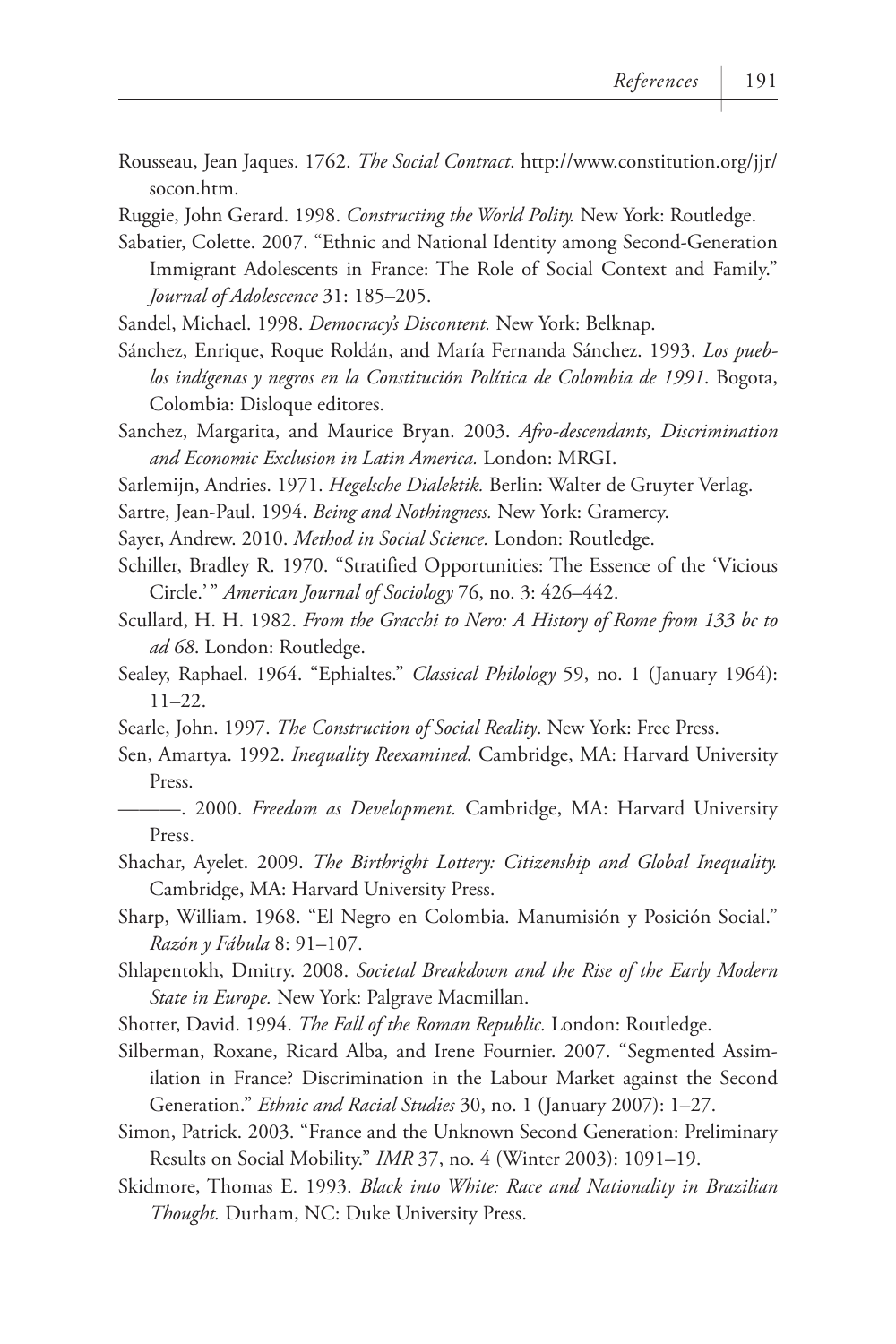- Smail, Daniel Lord. 2001. "Hatred as a Social Institution in Late-Medieval Society." *Speculum* 76, no. 1 (January 2001): 90–126.
- Smith, Amir. 1986. *Visión Socio Cultural del Negro en Colombia*. Bogota, Colombia: Centro de Investigaciones de la Cultura Negra en Colombia / Editorial PRAG.
- Somers, Margaret. 1993. "Citizenship and the Place of the Public Sphere: Law, Community, and Political Culture in the Transition to Democracy." *American Sociological Review* 58, no. 5 (October): 587–620.

———. 2008. *Genealogies of Citizenship.* New York: Cambridge University Press.

- Sousa, Constanca Urbana de. 2002. "The New Portuguese Immigration Act." *European Journal of Migration and Law* 4: 49–69.
- Souza, Jesse. 2001. "A sociologia dual de Roberto da Matta: Descobrindo nossos misterios ou sistematizando nossos auto-enganos?" *Revista Brasileira de Ciencias Sociais* 16, no. 45 (February 2001): 47–67.
- Soysal, Jasmin. 1994. *The Limits of Citizenship.* Chicago: University of Chicago Press.
- Srivastava, Prachi, and Nick Hopwood. 2009. "A Practical Iterative Framework for Qualitative Data Analysis." *International Journal of Qualitative Methods* 8, no. 1 (2009).
- Stepan, Nancy Leys. 1986. "Race and Gender: The Role of Analogy in Science." *Isis* 77, no. 2: 261–77.
- ———. 1991. *The Hour of Eugenics*. Ithaca, NY: Cornell University Press.
- Stockton, David. 1979. *The Gracchi*. New York: Oxford University Press.
- Stoler, Ann. 2002. *Carnal Knowledge and Imperial Power: Race and the Intimate in Colonial Rule*. Berkeley: University of California Press.
- Stovall, Tyler, and Georges van den Abbeele, eds. 2003. *French Civilization and Its Discontents.* Lanham, MD: Lexington Books.
- Syme, Ronald. 1956. *The Roman Revolution*. New York: Oxford University Press.
- Tajfel, Henri. 2010. *Social Identity and Intergroup Relations.* London: Cambridge University Press.
- Tarrow, Sidney. 1994. *Power in Movement*. New York: Oxford University Press.
- Teller, Adam, Magda Teter, and Antony Polonsky, eds. 2010. *Polin: Social and Cultural Boundaries in Pre-Modern Poland*. Vol. 22. Oxford: Littman Library of Jewish Civilization.
- Telles, Edward. 2004. *Race in Another America: The Significance of Skin Color in Brazil*. Princeton, NJ: Princeton University Press.
- Telles, Edward, and René Flores. 2012. "Not Just Color: Whiteness, Nation, and Status in Latin America." *Hispanic American Historical Review*, forthcoming.
- Thompson, Elisabeth. 2000. *Colonial Citizens.* New York: Columbia University Press.
- Thorley, John. 1996. *Athenian Democracy.* London and New York: Routledge.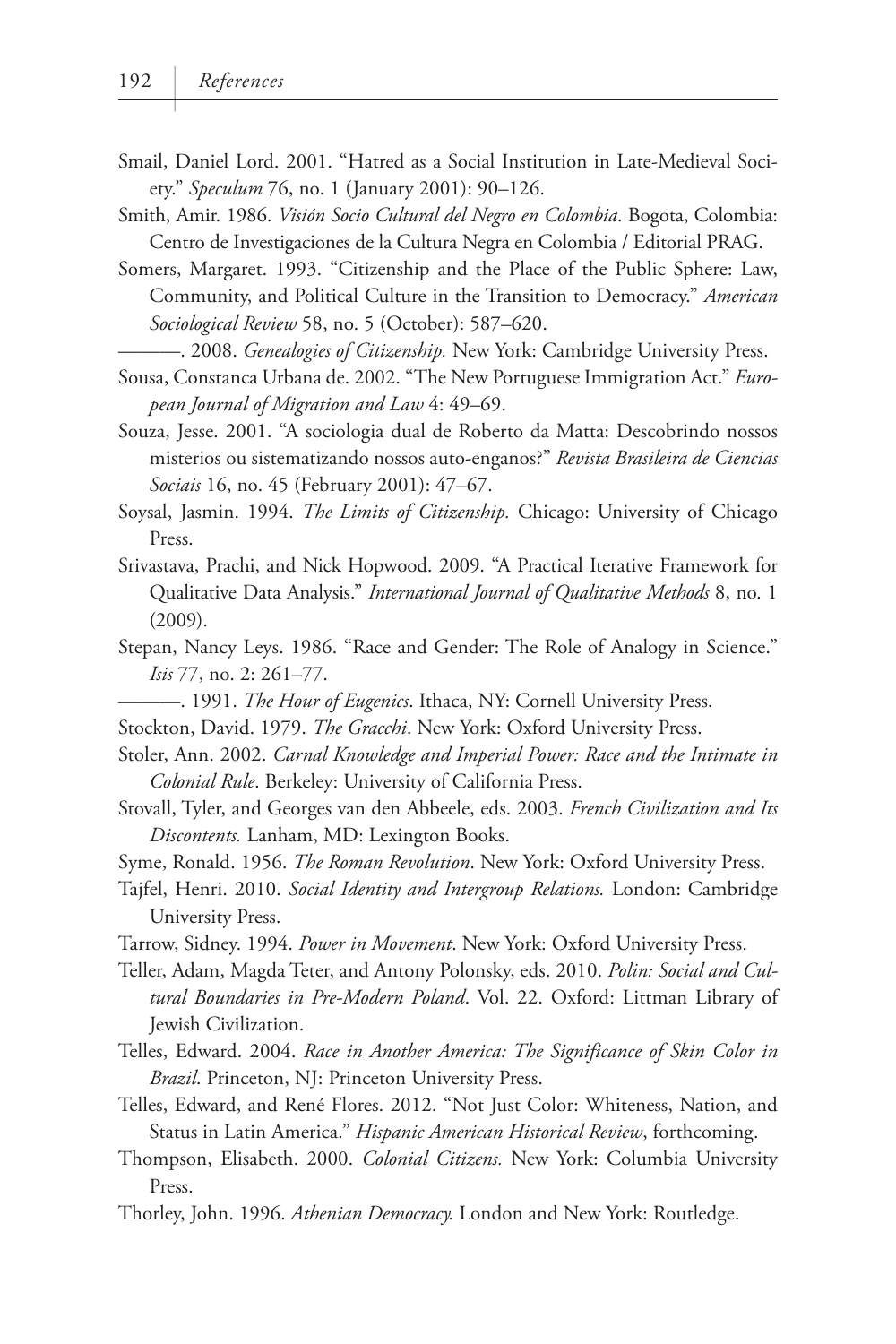<sup>|</sup> <sup>193</sup>

- Tin, Louis-Georges. 2008. "Who Is Afraid of Blacks in France?" *French Politics, Culture & Society* 26, no. 1 (Spring 2008): 32–44.
- Tocqueville, Alexis de. 1955. *The Old Regime and the French Revolution.* New York: Doubleday.
	- ———. 2003. *Democracy in America.* New York: Penguin Classics.
- Tulchin, Joseph, and Meg Ruthenberg. 2007. *Citizenship in Latin America.* Boulder, CO: Lynne Rienner Publishers.
- Ulyssea, Gabriel, and Dimitri Szerman. 2006. *Job Duration and the Informal Sector in Brazil.* Rio de Janeiro: IPEA.
- United Nations Educational, Scientific and Cultural Organization. 2005. *The Cultural Space of Palenque de San Basilio*. Paris: UNESCO.
- United Nations Human Rights Committee. 1994. *General Comment on the Rights of Minorities*. New York: United Nations.
- United Nations Mission to Colombia. 2002. *Compilación de Instrumentos Internacionales*. Bogota, Colombia: United Nations.
	- ———. 2006. *La Población Afrodescendiente en Colombia*. Los Pueblos Indígenas y Afrodescendientes en América Latina y el Caribe. Santiago, Chile: CEPAL.
- Urrea, Fernando, and Carlos A. Viáfara. 2006. "Efectos de la Raza y el Género en Logro Educativo y Status Socio-Ocupacional para Tres Ciudades de Colombianas." *Revista Desarrollo y Sociedad*:115–63.
- Urrea, Fernando, Carlos A. Viáfara, H. F. Ramírez, E. Gómez, S. Vélez, and F. Ruiz. 2005. *Pobreza y Grupos Étnicos en Colombia: Análisis de sus Factores Determinantes y Lineamientos de Política para su Reducción*. Informe final presentado al Departamento Nacional de Planeación, DNP.
- Utria, Rubén. 1999. "Una reflexión y una propuesta sobre la paz en Colombia." In *La Guerra y la Paz en la segunda mitad del siglo XX en Colombia*, ed. Raúl Alameda. Bogota, Colombia: Editorial Controversia.
- Vala, Jorge, Dinoz Lopes, and Marcus Lima. 2008. "Black Immigrants in Portugal: Luso-Tropicalism and Prejudice." *Journal of Social Issues* 64, no. 2: 287–302.
- Valente Rosa, Maria Joao. 2005. "(Des)encontro entre as migracoes internacionais (laborais) e as qualificacoes (escolares): O caso dos euroipeus de Leste em Portugal." *SOCINOVA Working Paper.* Available at http://socinovamigration.org/ conteudos.asp?IDCONT=305.
- Vanderbroeck, Paul. 1987*. Popular Leadership and Collective Behavior in the Late Roman Republic (ca. 80–50 b.c.).* Amsterdam: J.C. Gieben.
- Vital, David. 1999. *A People Apart: The Jews in Europe, 1789–1939.* New York: Oxford University Press.
- Wacquant, Loic. 2008. *Urban Outcasts.* Cambridge: Polity.
- Wade, Peter. 2001. "Racial Identity and Nationalism: Theoretical View from Latin America." *Ethnic and Racial Studies* 24, no. 5: 845–65.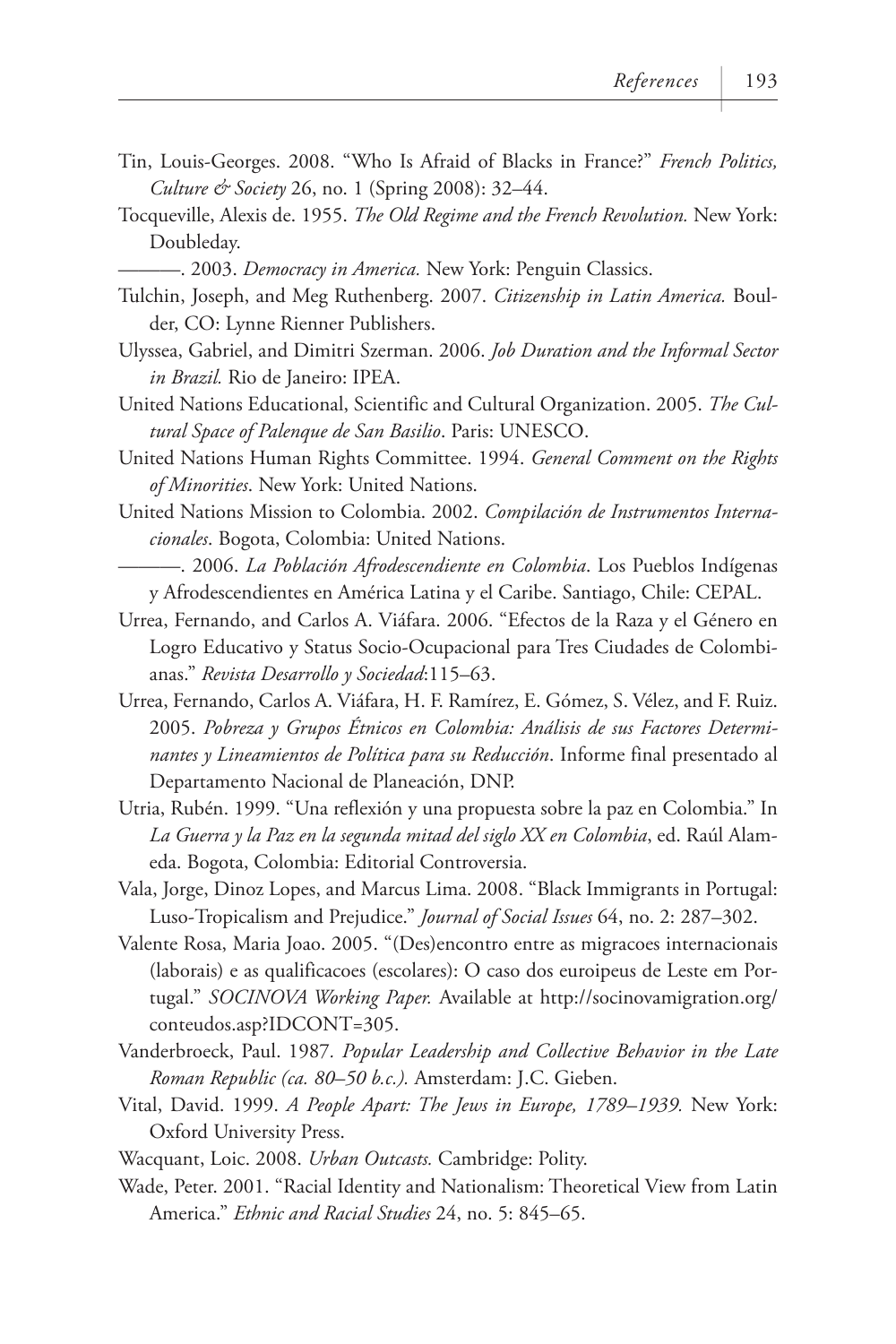———. 2005. "Rethinking Mestizaje: Ideology and Lived Experience." *Journal of Latin American Studies* 37: 239–57.

- Waley, Daniel, and Trevor Dean. 2010. *The Italian City-Republics.* Harlow, UK: Pearson Education Ltd.
- Wallace, Robert A. 1996. "Law, Freedom, and the Concept of Citizen Rights in Ancient Athens." In *Demokratia*, ed. Josiah Ober and Charles Hendrick, 105– 19. Princeton, NJ: Princeton University Press.
- Walters, Kenneth. 1983. "Perikles' Citizenship Law." *Classical Antiquity* 2, no. 2 (October 1983): 314–36.
- Walzer, Michael. 1983. *Spheres of Justice.* New York: Basic Books.
- Weber, Max. 1968. *Economy and Society.* New York: Bedminster Press.
- Weil, Patrick. 2008. *How to Be French.* Durham, NC: Duke University Press.
- Wendt, Alexander. 1999. *Social Theory of International Politics.* New York: Cambridge University Press.
- Whorf, Benjamin Lee, and John B. Carroll. 1964. *Language, Thought, and Reality.* Cambridge, MA: MIT Press.
- Wilder, Gary. 2004. "Race, Reason, Impasse: Césaire, Fanon, and the Legacy of Emancipation." *Radical Historical Review* 90 (Fall 2004): 31–61.
- ———. 2005. *The French Imperial Nation State: Negritude and Colonial Humanism between the Two World Wars.* Chicago: University of Chicago Press.
- Winant, Howard. 2001. *The World Is a Ghetto.* New York: Basic Books.
- Winch, Peter. 2008. *The Idea of a Social Science and Its Relation to Philosophy.* London: Routledge.
- Wittgenstein, Ludwig. 2009. *Philosophical Investigations.*New York: Wiley-Blackwell.
- Wolin, Sheldon. 1996. "Transgression, Equality, and Voice." In *Demokratia*, ed. Josiah Ober and Charles Hendrick, 63–90*.* Princeton, NJ: Princeton University Press.
- Wolkmer, Antonio Carlos. 2003. *Historia do Direito no Brasil.* Rio de Janeiro: Forense.

Wouters, Mieke. 2001. "Ethnic Rights Under Threat: The Black Peasant Movement Against Armed Groups' Pressure in the Choco, Colombia." *Bulletin of Latin American Research* 20, no. 4: 498–519.

- Yashar, Deborah. 2005. *Contesting Citizenship in Latin America: The Rise of Indigenous Movements and the Postliberal Challenge*. New York: Cambridge University Press.
- Young, Iris Marion. 1990. *Justice and the Politics of Difference.* Princeton, NJ: Princeton University Press.
- Zakaria, Fareed. 2003. *The Future of Freedom.* New York: W.W. Norton & Company.
- Zappi, Sylvie. 2004. "Les jeunes diplômés issus de l'immigration ont des difficultés à trouver un emploi." *Le Monde*, April 24, 2004.
- Zoninsein, Jonas. 2001. *The Economic Case for Combating Racial and Ethnic Exclusion in Latin America*. Washington, DC: Inter-American Development Bank.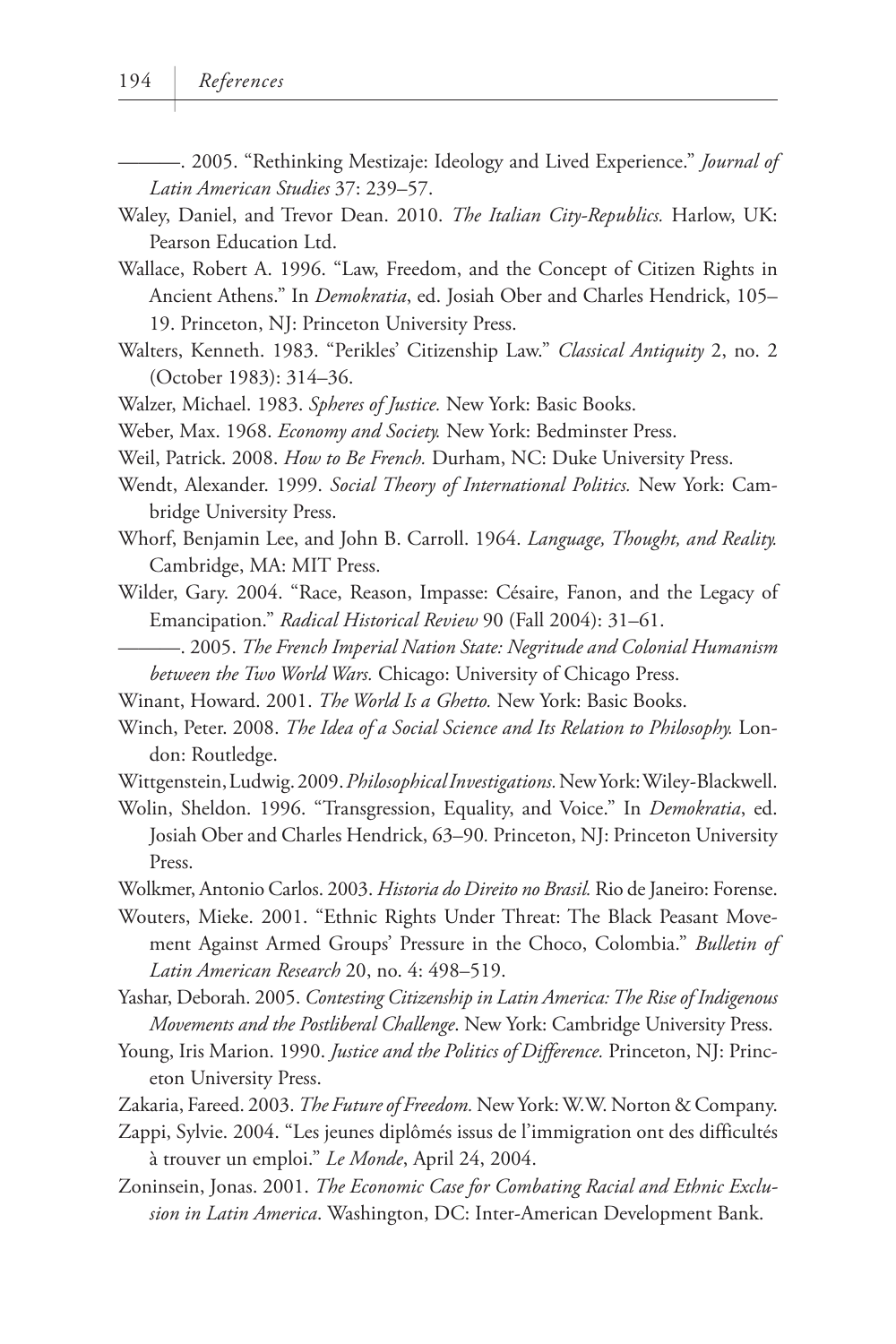## Index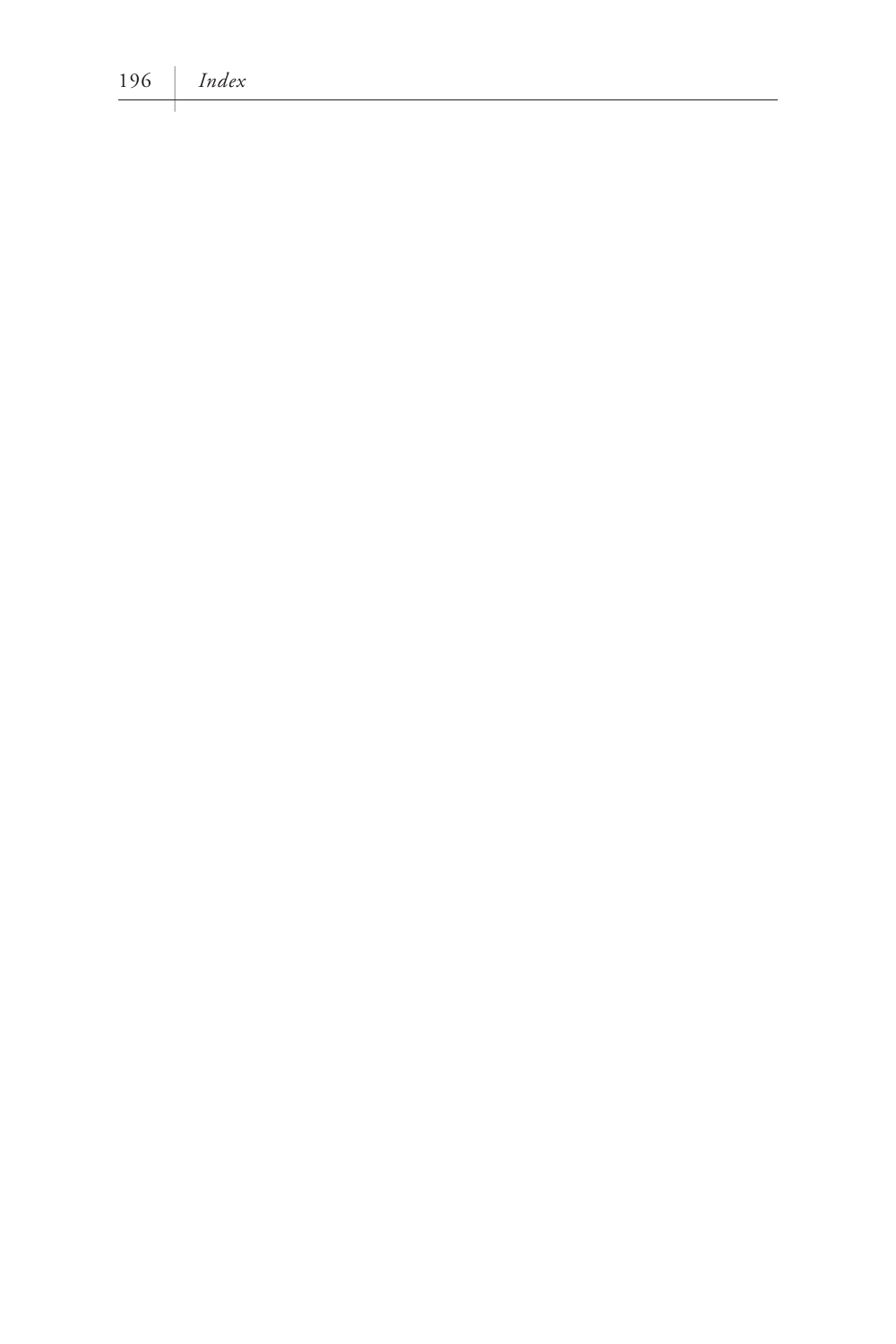| $Index$ |  |
|---------|--|
|         |  |